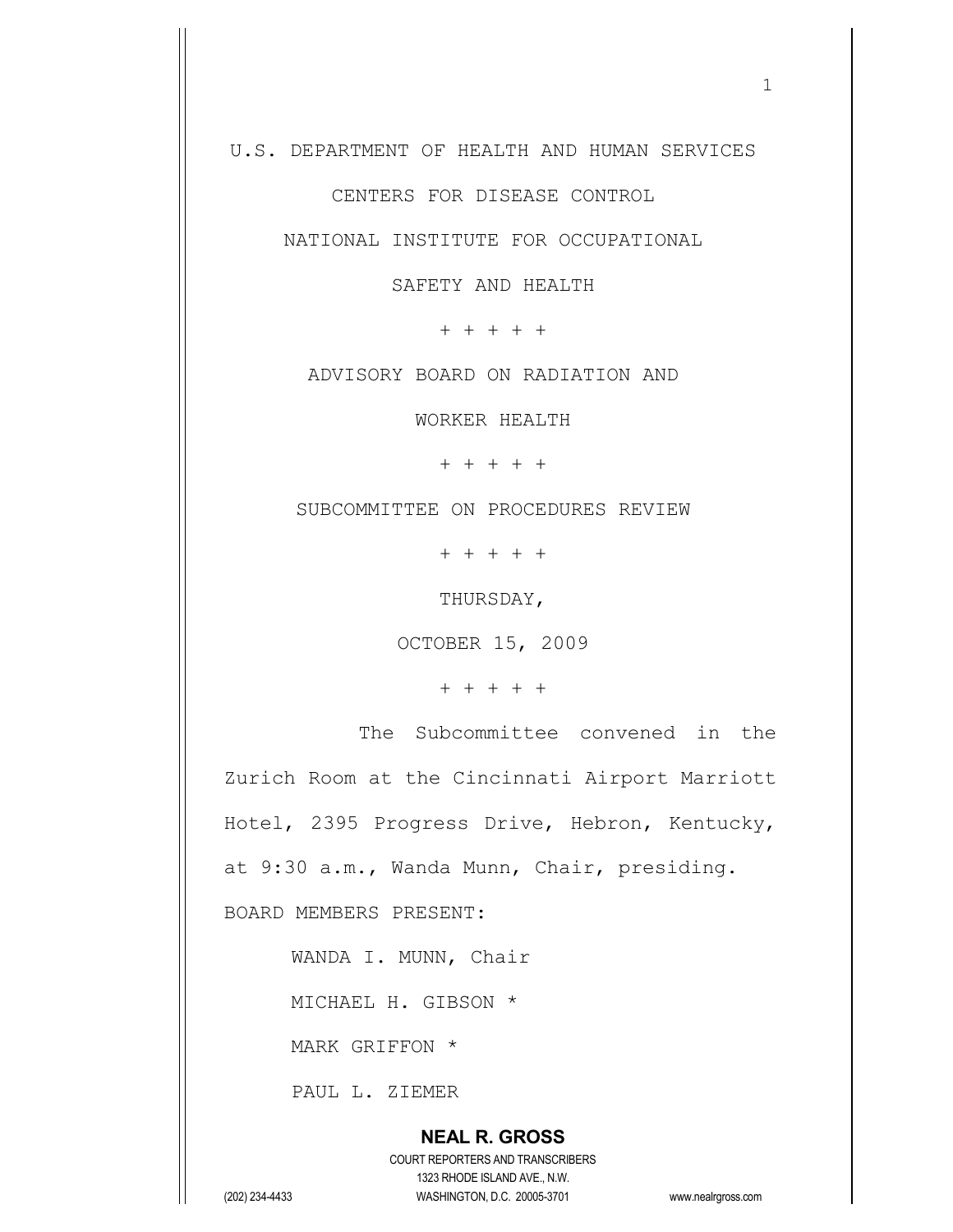IDENTIFIED PARTICIPANTS:

NANCY ADAMS, NIOSH Contractor

BOB BARTON, SC&A

LARRY ELLIOTT, OCAS

STU HINNEFELD, OCAS

EMILY HOWELL, HHS

THEODORE KATZ, Acting Designated Federal

Official

KAREN KENT, ORAU

GEORGE KERR, ORAU

STEVE MARSCHKE, SC&A

JOHN MAURO, SC&A

ELYSE THOMAS, ORAU

\*Present via telephone

## **NEAL R. GROSS**

COURT REPORTERS AND TRANSCRIBERS 1323 RHODE ISLAND AVE., N.W. (202) 234-4433 WASHINGTON, D.C. 20005-3701 www.nealrgross.com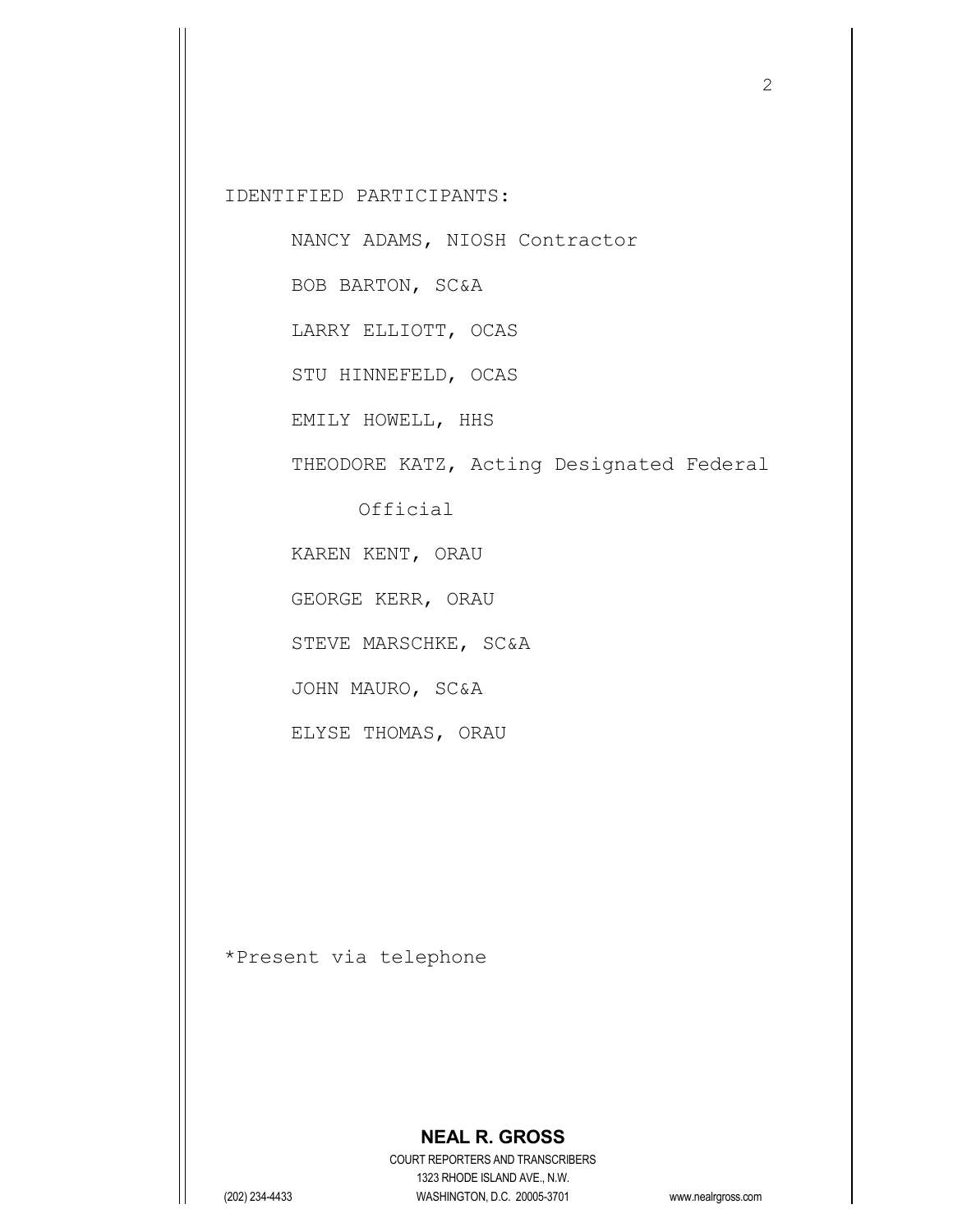**NEAL R. GROSS** COURT REPORTERS AND TRANSCRIBERS 1323 RHODE ISLAND AVE., N.W. (202) 234-4433 WASHINGTON, D.C. 20005-3701 www.nealrgross.com 3 1 P-R-O-C-E-E-D-I-N-G-S  $2 \parallel$  (9:47 a.m.) 3 || MR. KATZ: Okay, so let's start 4 | with roll call. This is the Advisory Board on 5 Radiation and Worker Health. It is the 6 Subcommittee on Procedures Review. I'm Ted 7 | Katz. I'm the designated federal official for 8 | the Advisory Board. 9 Wanda Munn's the Chair, and we're 10 || going to begin, as we always do, with roll 11 || call starting with Board members in the room. 12 CHAIR MUNN: Wanda Munn, chair of 13 | the Subcommittee. 14 MEMBER ZIEMER: Paul Ziemer, 15 | member of the Subcommittee. 16 || MR. KATZ: And then online? 17 || **MEMBER GRIFFON:** Mark Griffon, 18 member of the Board. 19 MEMBER GIBSON: Mike Gibson, 20 | member of the Subcommittee. 21 || MR. KATZ: Okay, thank you. Then  $22$  | in the room for the NIOSH ORAU team.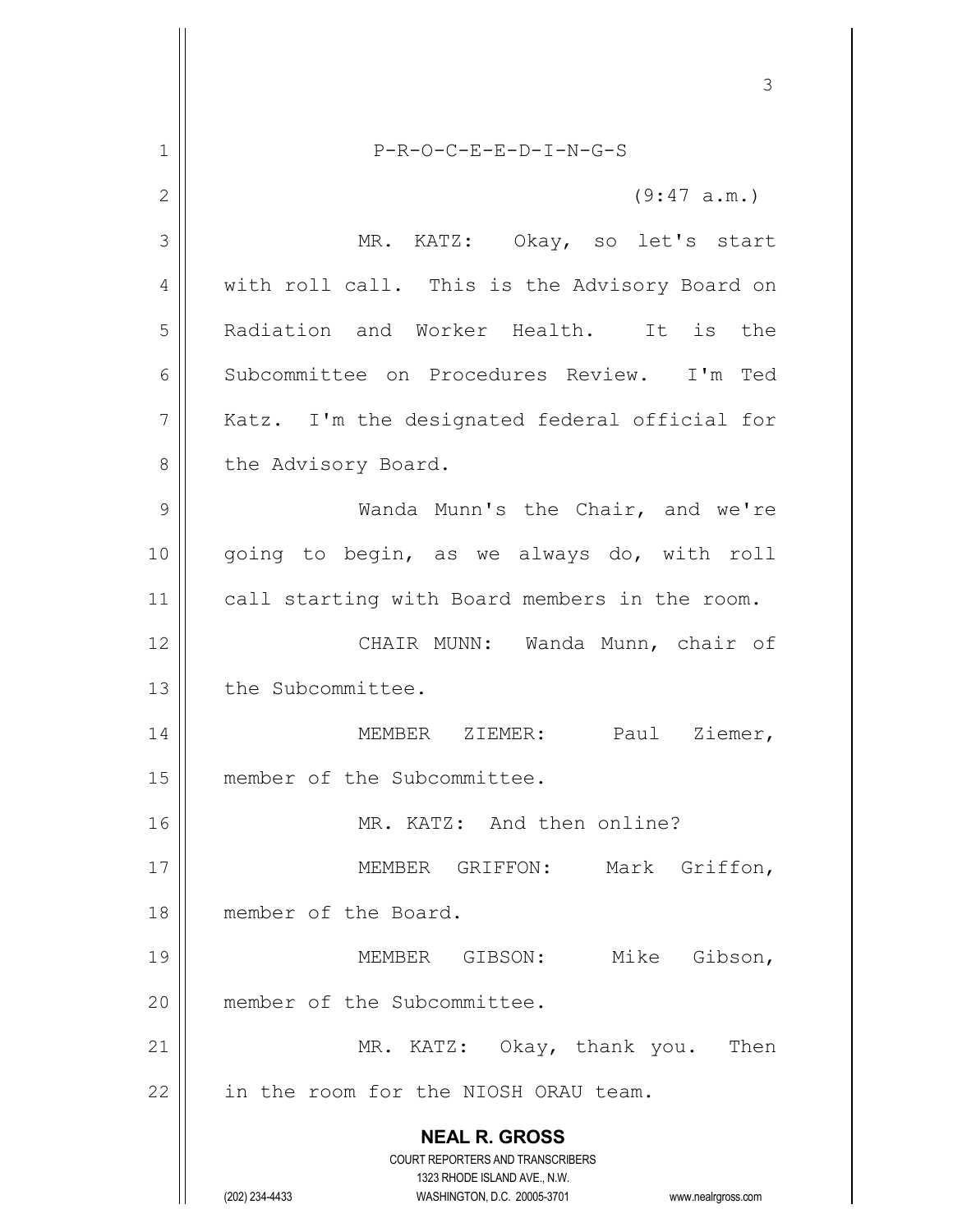**NEAL R. GROSS** COURT REPORTERS AND TRANSCRIBERS 1323 RHODE ISLAND AVE., N.W. (202) 234-4433 WASHINGTON, D.C. 20005-3701 www.nealrgross.com 1 || MR. ELLIOTT: Larry Elliott, 2 | Director of NIOSH's Office of Compensation 3 | Analysis and Support. 4 | MR. HINNEFELD: Stu Hinnefeld,  $5$  | technical program manager, same office. 6 MR. KATZ: And on the line, NIOSH 7 | ORAU team. 8 MS. THOMAS: Elyse Thomas, ORAU 9 | team. 10 || MS. KENT: Karen Kent, ORAU team. 11 || I'm filling in for Scott Siebert today. 12 MR. KATZ: Great. Welcome. 13 || MS. KENT: Thanks. 14 || MR. KATZ: Okay, then SC&A in the  $15$   $\parallel$  room. 16 || MR. MARSCHKE: Steve Marschke. 17 || MR. KATZ: And we expect John 18 Mauro? 19 || MR. MARSCHKE: We expect John 20 | Mauro. 21 || MR. KATZ: Okay, John Mauro will  $22$  | be joining us.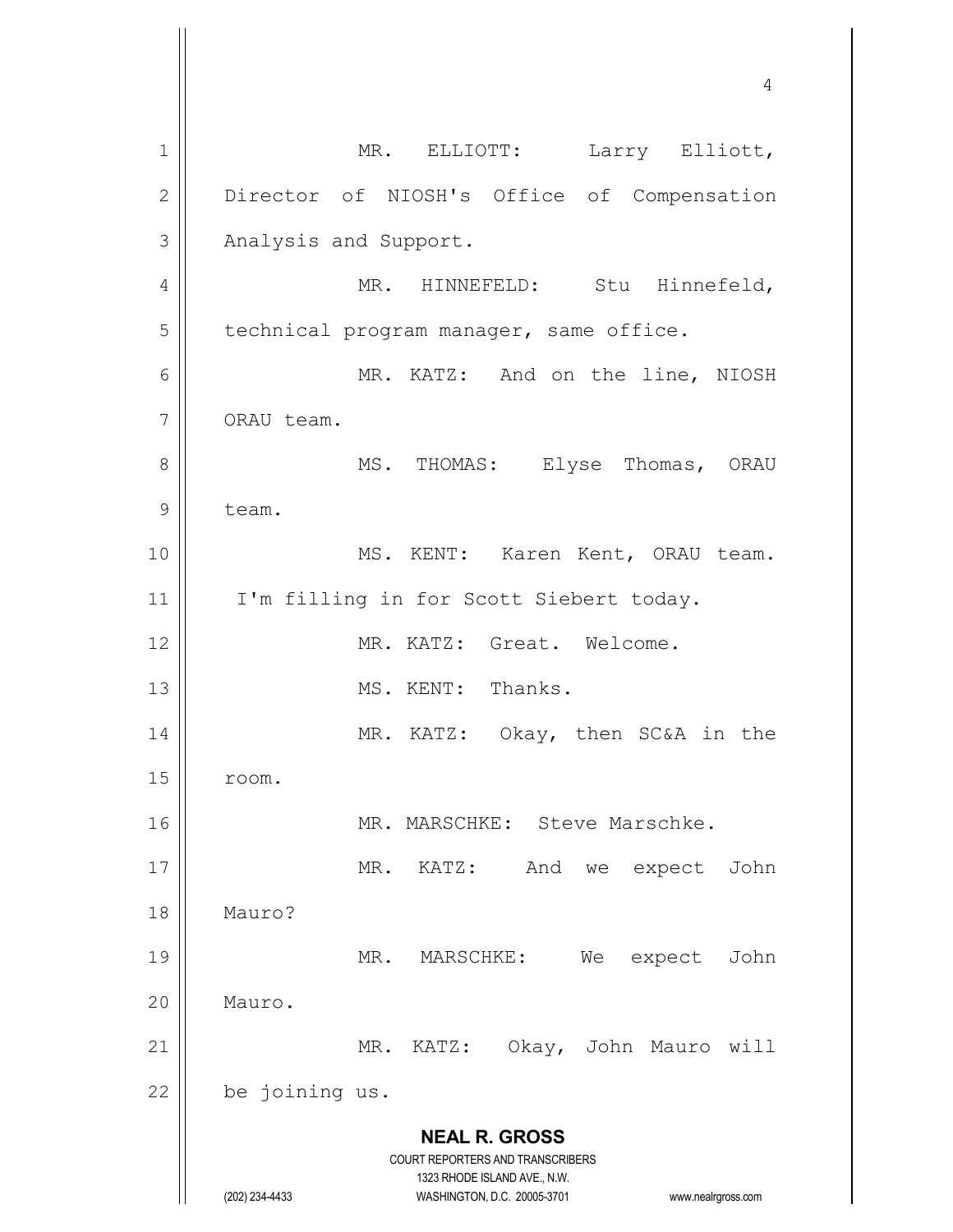|              | 5                                                                   |
|--------------|---------------------------------------------------------------------|
| $\mathbf 1$  | MR. MARSCHKE: He's in the hotel.                                    |
| $\mathbf{2}$ | MR. KATZ: Right, and on the line                                    |
| 3            | for SC&A.                                                           |
| 4            | MR. MARSCHKE: I think most of the                                   |
| 5            | SC&A people were expecting a 10:00 start.                           |
| 6            | They might be calling in at 10:00.                                  |
| 7            | CHAIR MUNN: That's fine.                                            |
| 8            | MR. KATZ: Okay, and then any                                        |
| 9            | members of -- well, first, other federal                            |
| 10           | employees or contractors, beginning in the                          |
| 11           | room.                                                               |
| 12           | MS. HOWELL: Emily Howell, HHS.                                      |
| 13           | MR. KATZ: And on the line?                                          |
| 14           | MS. ADAMS: Nancy Adams, NIOSH                                       |
| 15           | contractor.                                                         |
| 16           | MR. KATZ: Okay. Any members of                                      |
| 17           | the public on the phone who would like to                           |
| 18           | self-identify?                                                      |
| 19           | All right. Wanda? Thank you.                                        |
| 20           | CHAIR MUNN: All right. First of                                     |
| 21           | all, if there was any confusion about our                           |
| 22           | start time, my apologies about that. We have                        |
|              | <b>NEAL R. GROSS</b>                                                |
|              | COURT REPORTERS AND TRANSCRIBERS<br>1323 RHODE ISLAND AVE., N.W.    |
|              | (202) 234-4433<br>WASHINGTON, D.C. 20005-3701<br>www.nealrgross.com |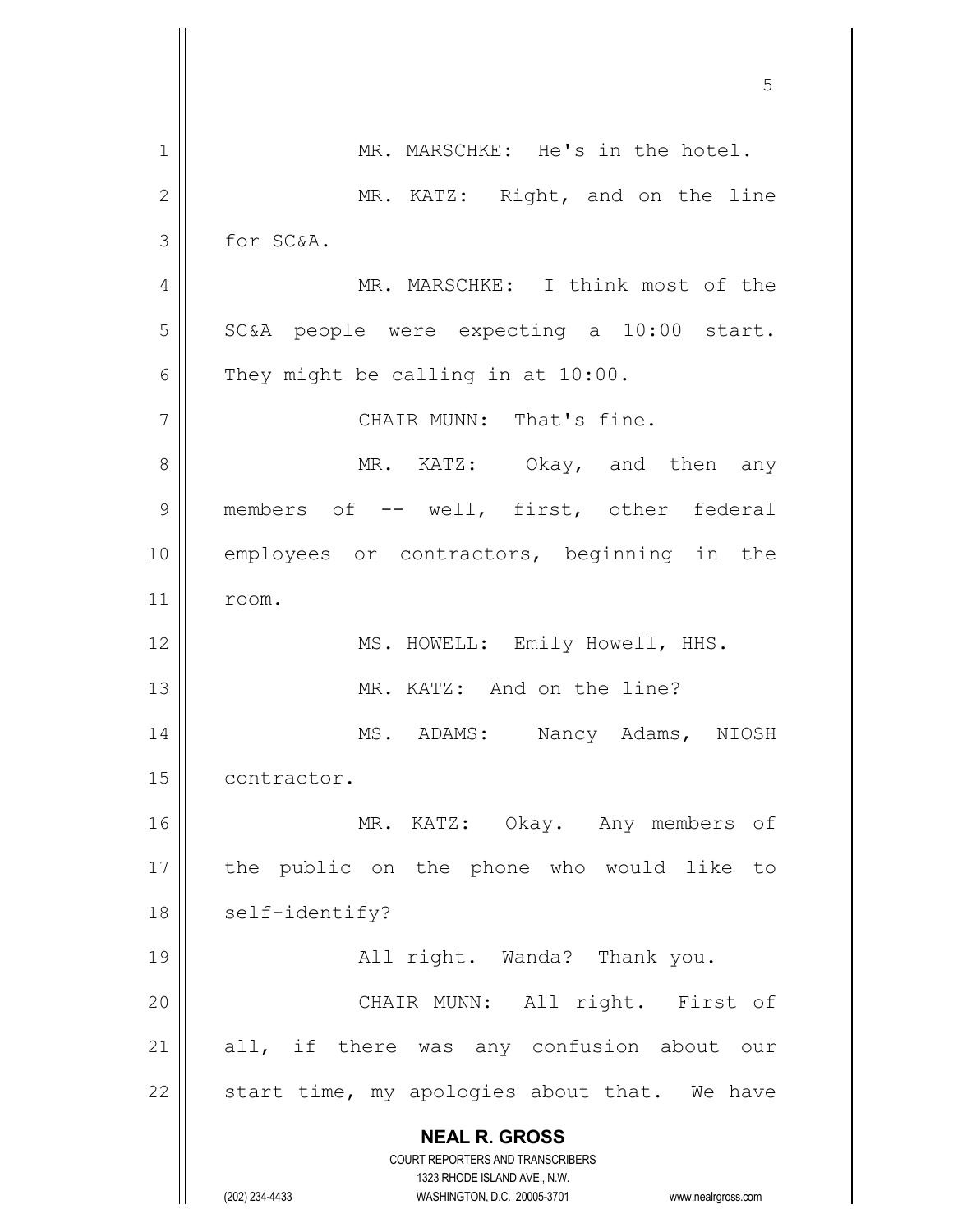1 an internal argument ongoing with respect to  $2 \parallel$  when we should start this, my position being  $3 \parallel$  that we should start at 10:00, and I think 4 || many of our contractor people have accepted  $5$  that as being the starting gate, but we have a 6 federal official who insists that 9:30 is the 7 | appropriate time. 8 || So in this particular case where 9 we had both of our Board members -- two of our 10 Board members who were unable to attend in 11 || person and the other two were already here, 12 we've opted to start just a little bit before 13  $\parallel$  the Chair's preferred start time. But --14 MEMBER ZIEMER: Early from her 15 | point of view. 16 CHAIR MUNN: Yes, early from my 17 || point of view. Thank you for your patience 18 with us on that point. We'll try to be -- 19 we'll try to reach some consensus before we 20 leave Cincinnati this time and have a more

21 | firm time for you next meeting.

22 || Thad sent requests for anyone who

**NEAL R. GROSS** COURT REPORTERS AND TRANSCRIBERS

1323 RHODE ISLAND AVE., N.W. (202) 234-4433 WASHINGTON, D.C. 20005-3701 www.nealrgross.com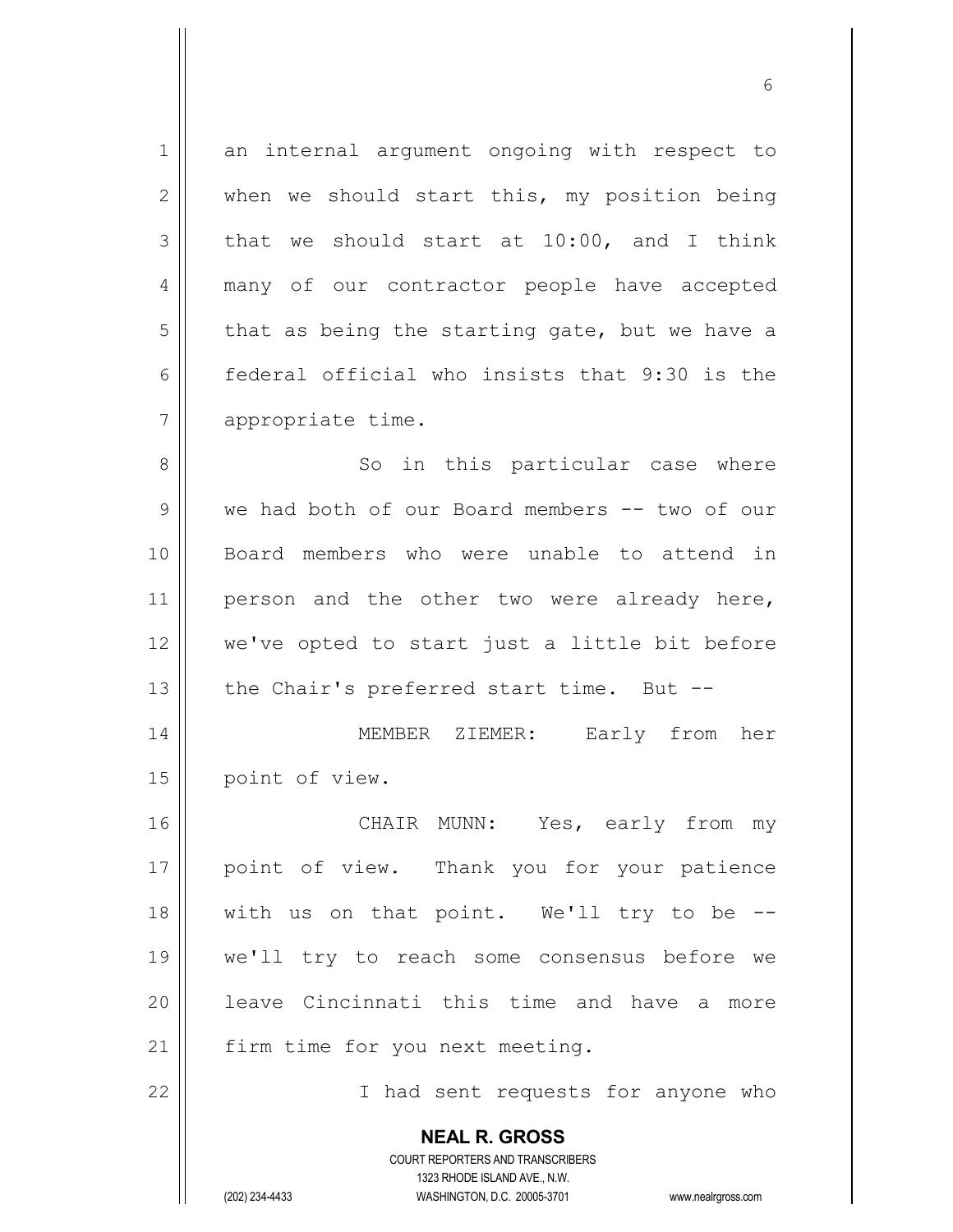1 || had comments or corrections with respect to  $2 \parallel$  our proposed agenda, which is simply to follow  $3 \parallel$  the action item draft that I sent to you 4 || earlier. The only person from whom I heard 5 | was our Board member Mark Griffon.

6 He has several questions with  $7 \parallel$  respect to some of the items there, but rather  $8 \parallel$  than cover those questions separately, if it's 9 all right with you, Mark, we'll just go ahead 10 and take those questions up as we reach those 11 | specific items. Is that okay with you? 12 MEMBER GRIFFON: That's fine, 13 Wanda. 14 || CHAIR MUNN: Okay. Very good. 15 || MEMBER GRIFFON: Thank you.

16 CHAIR MUNN: I have no real 17 || response for you until we address them. The 18 first item that we had on our action list was 19 mine. It was to revise the transfer document  $20$  | that we were going to use to change procedures 21 from this Subcommittee into the hands of other 22 || working groups or subcommittees.

> **NEAL R. GROSS** COURT REPORTERS AND TRANSCRIBERS

> > 1323 RHODE ISLAND AVE., N.W.

(202) 234-4433 WASHINGTON, D.C. 20005-3701 www.nealrgross.com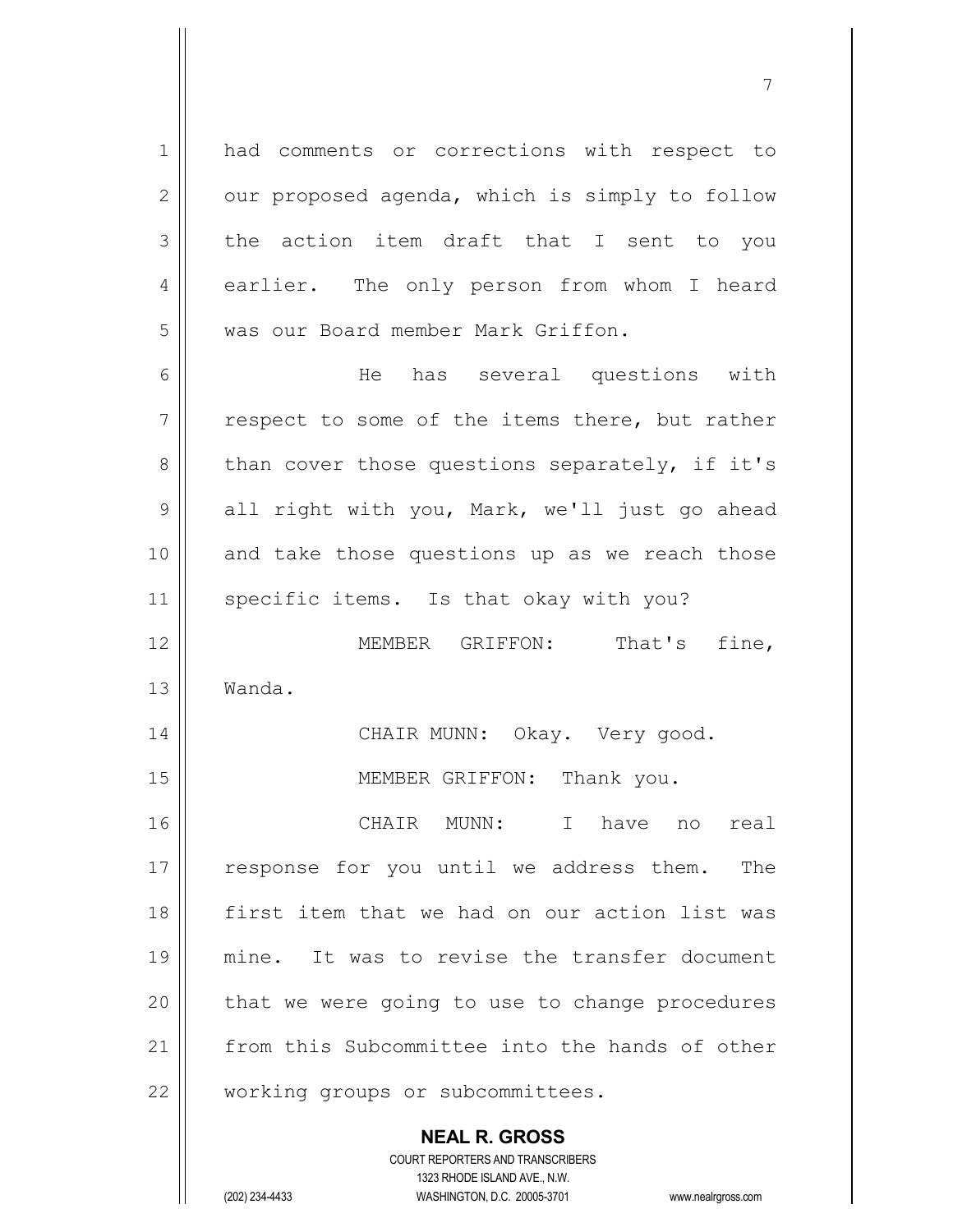| 1  | That draft has been submitted, and                       |
|----|----------------------------------------------------------|
| 2  | I have received no comment with respect to its           |
| 3  | markup. We submitted it as a draft transfer              |
| 4  | from this Subcommittee to the Rocky Flats Work           |
| 5  | Group.                                                   |
| 6  | I believe you all have copies of                         |
| 7  | it electronically. Are there any comments or             |
| 8  | questions with respect to that? Do you feel              |
| 9  | that it needs any additional work before we              |
| 10 | actually send that letter and subsequently one           |
| 11 | or two others, which we agree should be                  |
| 12 | transferred earlier? Any comments or                     |
| 13 | questions with that?                                     |
| 14 | If not, I take it by silence that                        |
| 15 | we have consensus on the wording of that                 |
| 16 | template. I will see to it that it will be my            |
| 17 | action item to get the final copy of this                |
| 18 | particular transfer underway, and I will                 |
| 19 | attempt to see that the other transfers that             |
| 20 | we have made which have not been accomplished            |
| 21 | on record are done also.                                 |
| 22 | I also -- I believe you also have                        |
|    | <b>NEAL R. GROSS</b><br>COURT REPORTERS AND TRANSCRIBERS |

1323 RHODE ISLAND AVE., N.W. (202) 234-4433 WASHINGTON, D.C. 20005-3701 www.nealrgross.com

 $\prod$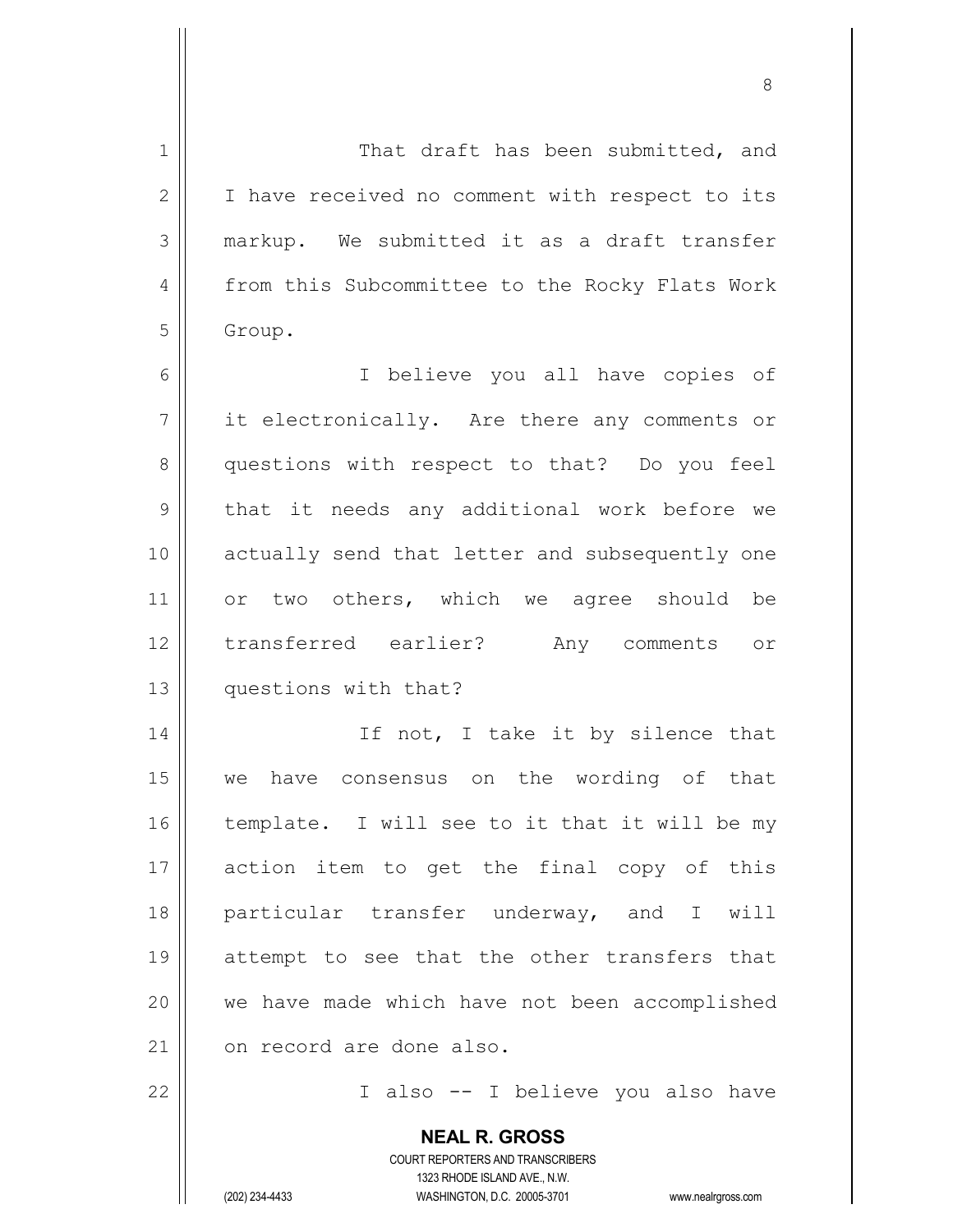**NEAL R. GROSS** COURT REPORTERS AND TRANSCRIBERS 1323 RHODE ISLAND AVE., N.W. 1 | copies of the PDF files, which Steve Marschke 2 || has put together as additional information 3 which need to accompany those transferred 4 files. Have you taken a look at those as 5 || well? Is there any problem with the format or  $6 \parallel$  the information contained on those files? 7 MEMBER ZIEMER: I just have one 8 || question on those. Those are PDF files --9 || CHAIR MUNN: Yes. 10 || MEMBER ZIEMER: -- and typically a 11 person cannot enter the information on those  $12$  | files unless they have  $-$  can you do it with a 13 || special program? You've asked them to 14 | complete those and then return them. 15 CHAIR MUNN: Yes. 16 MEMBER ZIEMER: Is there an 17 || interactive kind of file that they can use to 18 do this or what -- how do they actually 19 physically do that? 20 CHAIR MUNN: It was my 21  $\parallel$  understanding -- I think we had a very brief  $22$  | conversation about this at our last meeting,

(202) 234-4433 WASHINGTON, D.C. 20005-3701 www.nealrgross.com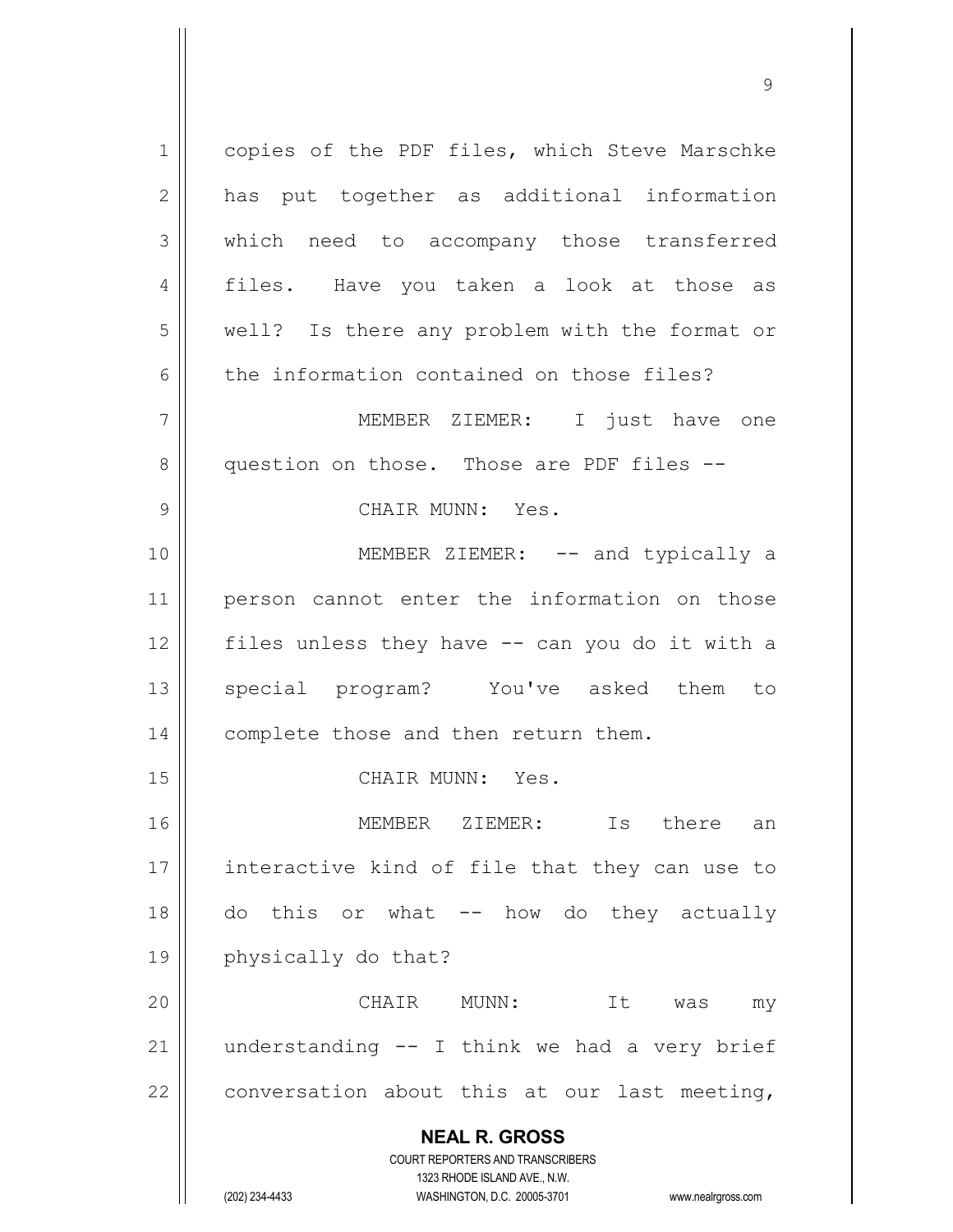**NEAL R. GROSS** COURT REPORTERS AND TRANSCRIBERS  $1$  and it was my understanding that it was going  $2 \parallel$  to be possible for them to establish the same  $3 \parallel$  type of working file for their work group as 4 we use on this database so that they could  $5 \parallel$  essentially continue to do that. Now, if my  $6 \parallel$  understanding  $-$ 7 MEMBER ZIEMER: This would be a 8 || template of some sort that we would provide or  $9 \parallel$  how would they  $-$ 10 CHAIR MUNN: No, I don't believe 11 || we would provide it. I think the IT folks at 12 || CITGO have to provide that. Does anyone have  $13$  any specific information with regard to how  $14$  | that is going to work mechanically? 15 || MR. HINNEFELD: Well, the database 16 application we're working on, which is a SQL, 17  $\parallel$  not an Access database, is -- we're designing 18 to cover all the work groups and 19  $\parallel$  subcommittees, so we're trying to do that. 20 || So if that -- in that instance, 21  $\parallel$  the data could be read  $-$  it could be  $-$  it 22 would be a simple matter of a pointer or

1323 RHODE ISLAND AVE., N.W.

(202) 234-4433 WASHINGTON, D.C. 20005-3701 www.nealrgross.com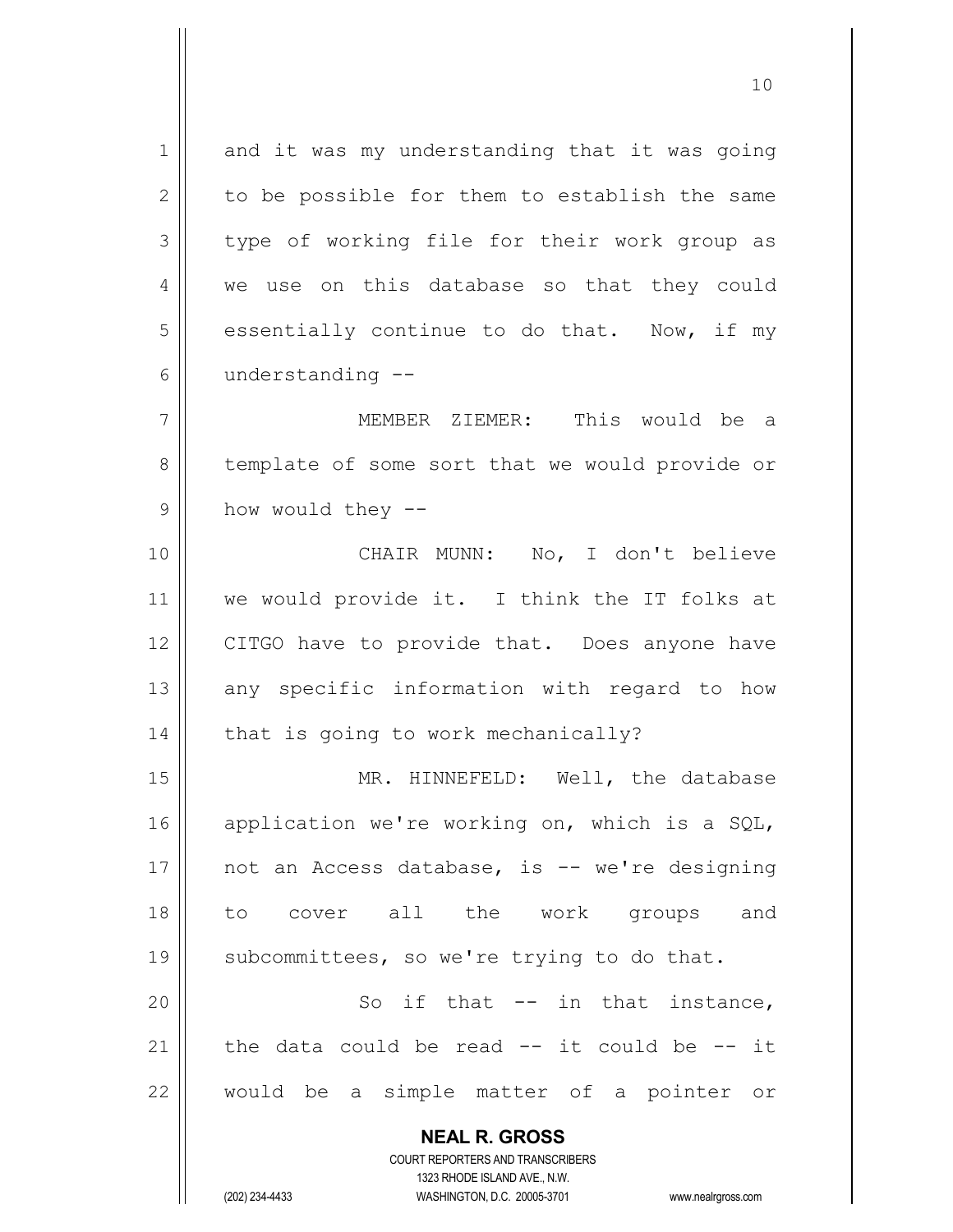**NEAL R. GROSS** COURT REPORTERS AND TRANSCRIBERS 1323 RHODE ISLAND AVE., N.W. 1  $\parallel$  something, that the data would then go up on - $2 \parallel -i$ n Rocky Flats, and all the data would be  $3 \parallel$  there, it would be essentially the same 4 appearance of the data. 5 || So that is what would happen from 6 a database standpoint. I don't have a date  $7 \parallel$  for when that's going to be ready. So --8 || MEMBER ZIEMER: I quess when that 9 | occurs we may have to modify the cover letter 10 to instruct them on this or we would add 11 || something to this, maybe an addendum to these  $12$  | sheets. I mean, these are static sheets. 13 || MR. HINNEFELD: Right. 14 MEMBER ZIEMER: Here's the 15 | information, then that's probably good to have 16 || that and then maybe an instruction to tell 17 || them how to actually implement entering their 18 || actions into the system. 19 || CHAIR MUNN: It would appear to be 20 || more efficient to simply instruct the chair of 21 || each subcommittee or working group as to how  $22$  || this process will work. We should be able to

(202) 234-4433 WASHINGTON, D.C. 20005-3701 www.nealrgross.com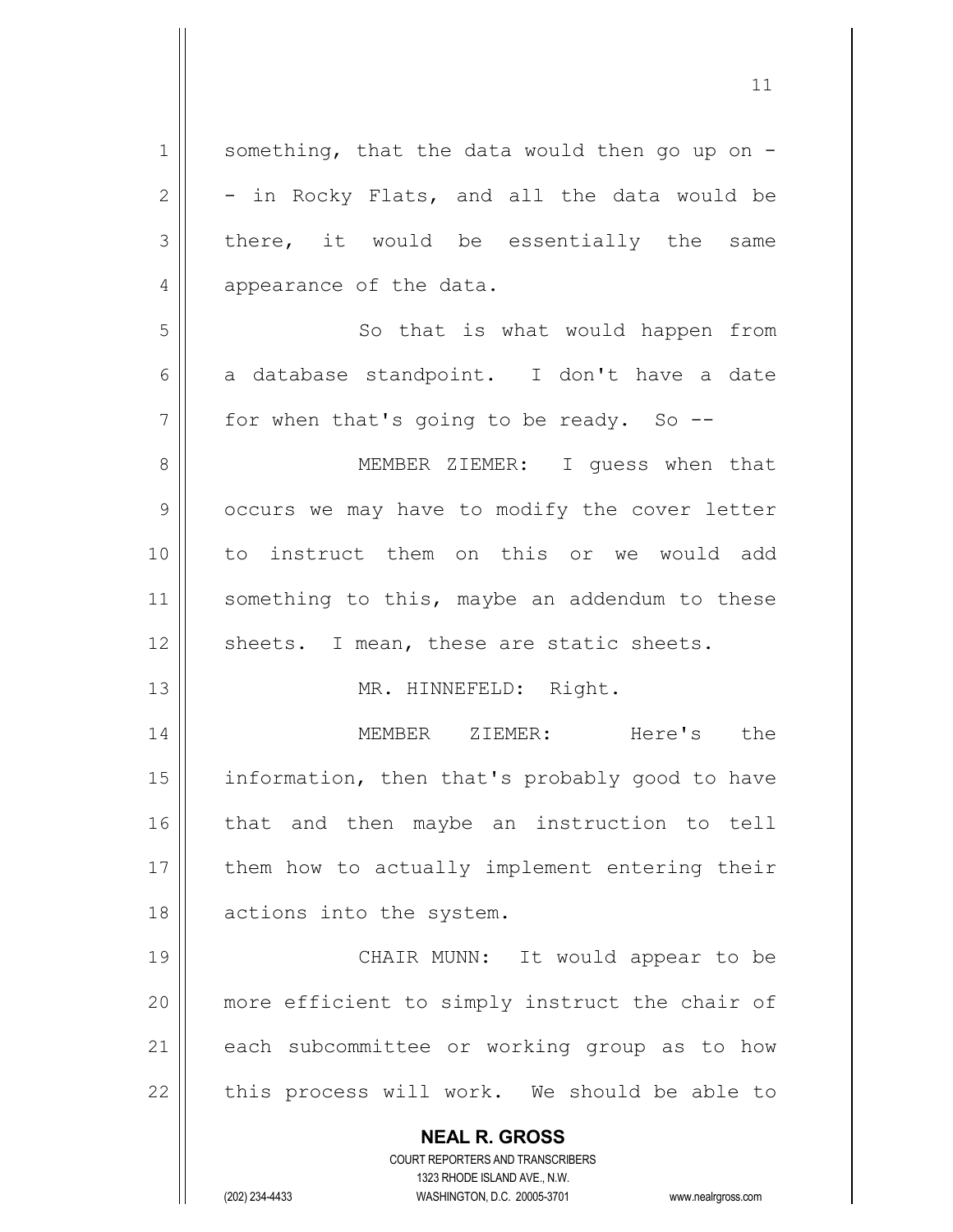**NEAL R. GROSS** COURT REPORTERS AND TRANSCRIBERS 1 || do that electronically and simultaneously  $2 \parallel$  instruct that until that is up and operating. 3 MEMBER ZIEMER: I guess while 4 that's operating, for example, if you  $5$  transferred this to Mark, he gets this. If  $6 \parallel$  they take an action, I quess he would just 7 have to download this mechanically. What 8 would he do? I guess just provide the 9 | information and we would enter it for now, 10 || right? That's how I would --11 || MR. HINNEFELD: I would just 12 provide the next -- whatever the entries are 13  $\parallel$  in a Word file and then at the time they were 14 completed with it provide it back to --  $15$  because this is still the database we're using  $16$   $\vert$  -- provide it back to this group and somebody 17 || with write privileges. 18 I can now write to the database 19 since it's our site. Steve or I could put it 20 | into the findings. I mean, we can work that, 21 || if this occurs before the new database is 22 done.

1323 RHODE ISLAND AVE., N.W.

(202) 234-4433 WASHINGTON, D.C. 20005-3701 www.nealrgross.com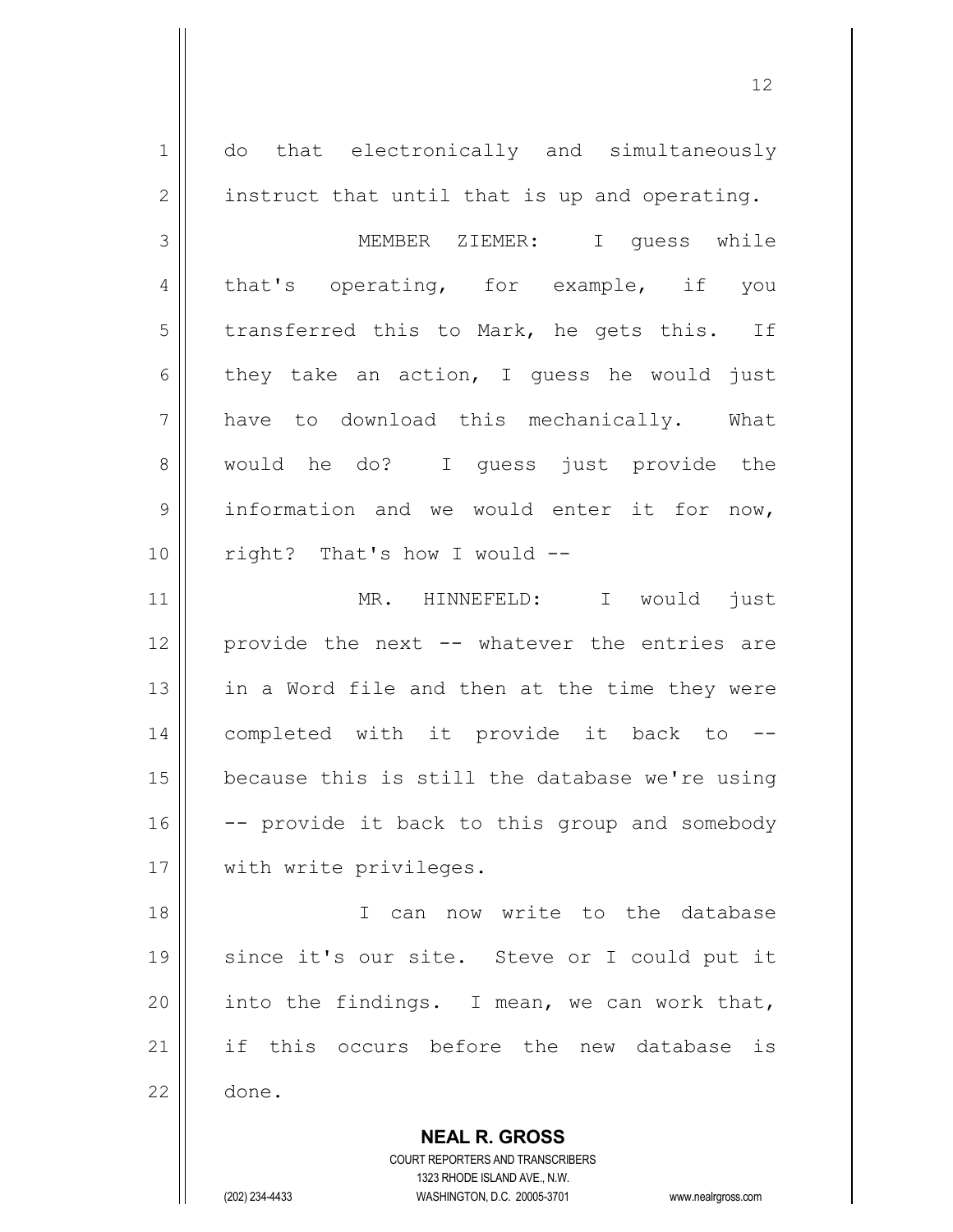| $\mathbf 1$    | CHAIR MUNN: Probably I should                                                                       |
|----------------|-----------------------------------------------------------------------------------------------------|
| $\mathbf{2}$   | work with the two of you to put together                                                            |
| 3              | generic instructions to send to the chairs of                                                       |
| 4              | the work groups so that they will be aware.                                                         |
| 5              | MR. HINNEFELD: Yes, and I --                                                                        |
| 6              | MEMBER ZIEMER: Well --                                                                              |
| $\overline{7}$ | MR. HINNEFELD: There's a number                                                                     |
| 8              | of questions I would have to ask our IT people                                                      |
| $\mathcal{G}$  | about the utility of $-$ is there a way that                                                        |
| 10             | we can just take this data and this format and                                                      |
| 11             | put it on a file, probably a Word file, that                                                        |
| 12             | they can write to so they can finish it out in                                                      |
| 13             | the same type of template and send it back, at                                                      |
| 14             | which time we would take the new entries and                                                        |
| 15             | put them back in the database.                                                                      |
|                |                                                                                                     |
| 16             | Is there an easy way to do that or                                                                  |
| 17             | should we just not even -- just leave this PDF                                                      |
| 18             | page static and just any entries after that                                                         |
| 19             | send over to us in a Word -- similar-type                                                           |
| 20             | format but in a Word file and which we could                                                        |
| 21             | then copy into the Access database.                                                                 |
| 22             | MEMBER ZIEMER: Well, if that's                                                                      |
|                | <b>NEAL R. GROSS</b>                                                                                |
|                | <b>COURT REPORTERS AND TRANSCRIBERS</b>                                                             |
|                | 1323 RHODE ISLAND AVE., N.W.<br>(202) 234-4433<br>WASHINGTON, D.C. 20005-3701<br>www.nealrgross.com |
|                |                                                                                                     |

 $\mathsf{I}$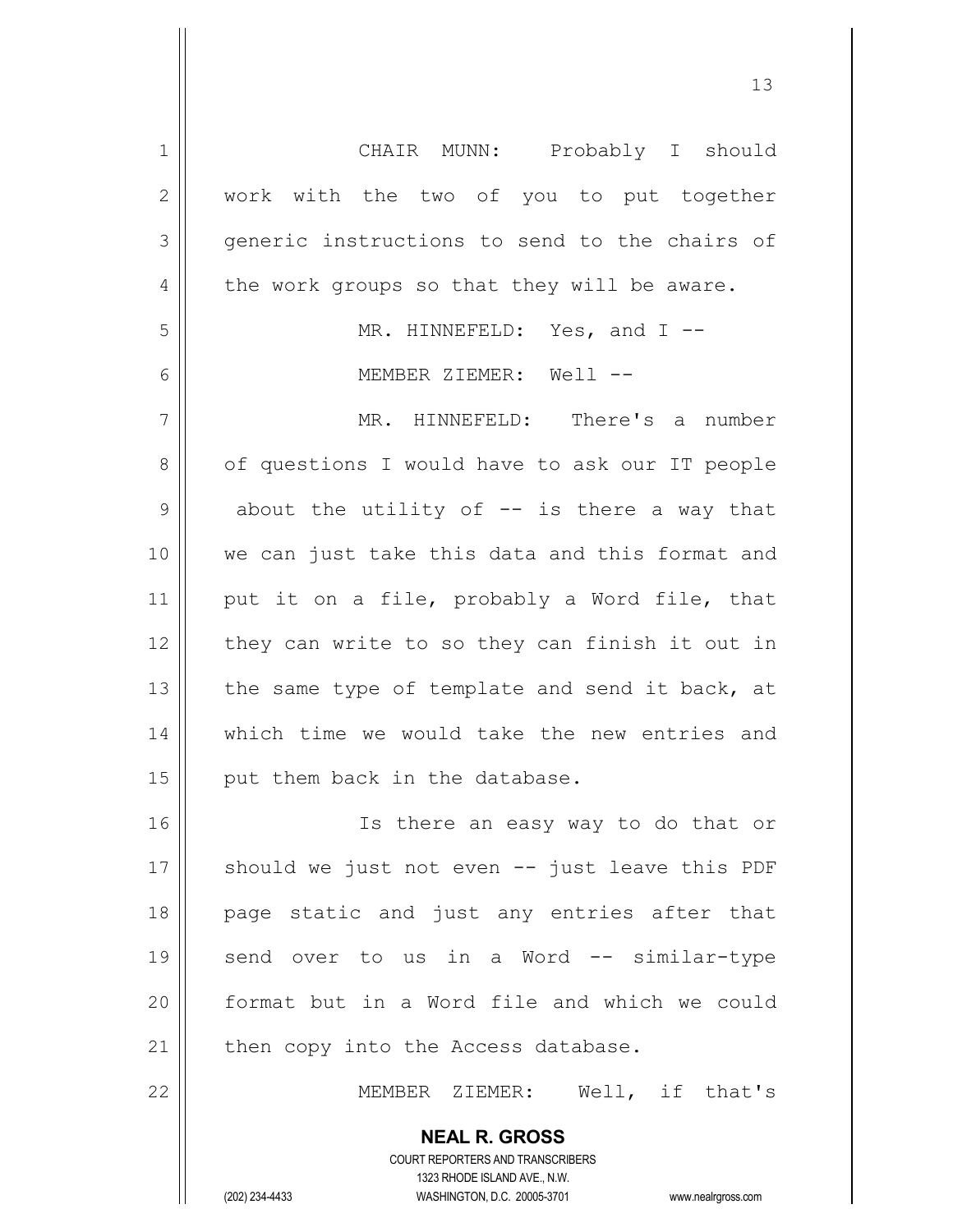**NEAL R. GROSS** COURT REPORTERS AND TRANSCRIBERS 1323 RHODE ISLAND AVE., N.W. 1 || the case, then in my mind it raises an 2 || additional question on your letter, which I  $3 \parallel$  can now raise, and that is, in the letter we 4 | have a statement that simply says for them to 5 | complete the form and return it with an  $6 \parallel$  electronic signature, but it's not obvious. 7 || Think at one point the form was 8 complete. For example, in this sample -- or  $9 \parallel$  it's not a sample, the actual form we send on 10 || Rocky to Mark, it has places in it for the 11 || NIOSH follow-up actions. 12 || Now when that's filled in, is the 13 || form complete or it could be that after the 14 NIOSH follow-up action there's something else 15  $\parallel$  that occurs. That's what I'm not clear on. 16 || CHAIR MUNN: Well, in the form  $17$  || that I anticipated the recipient would sign  $18$  | that simply  $-$ 19 MEMBER ZIEMER: Well, it's an 20 electronic signature. They send the 21 | information back. 22 || CHAIR MUNN: Yes, it is, but

(202) 234-4433 WASHINGTON, D.C. 20005-3701 www.nealrgross.com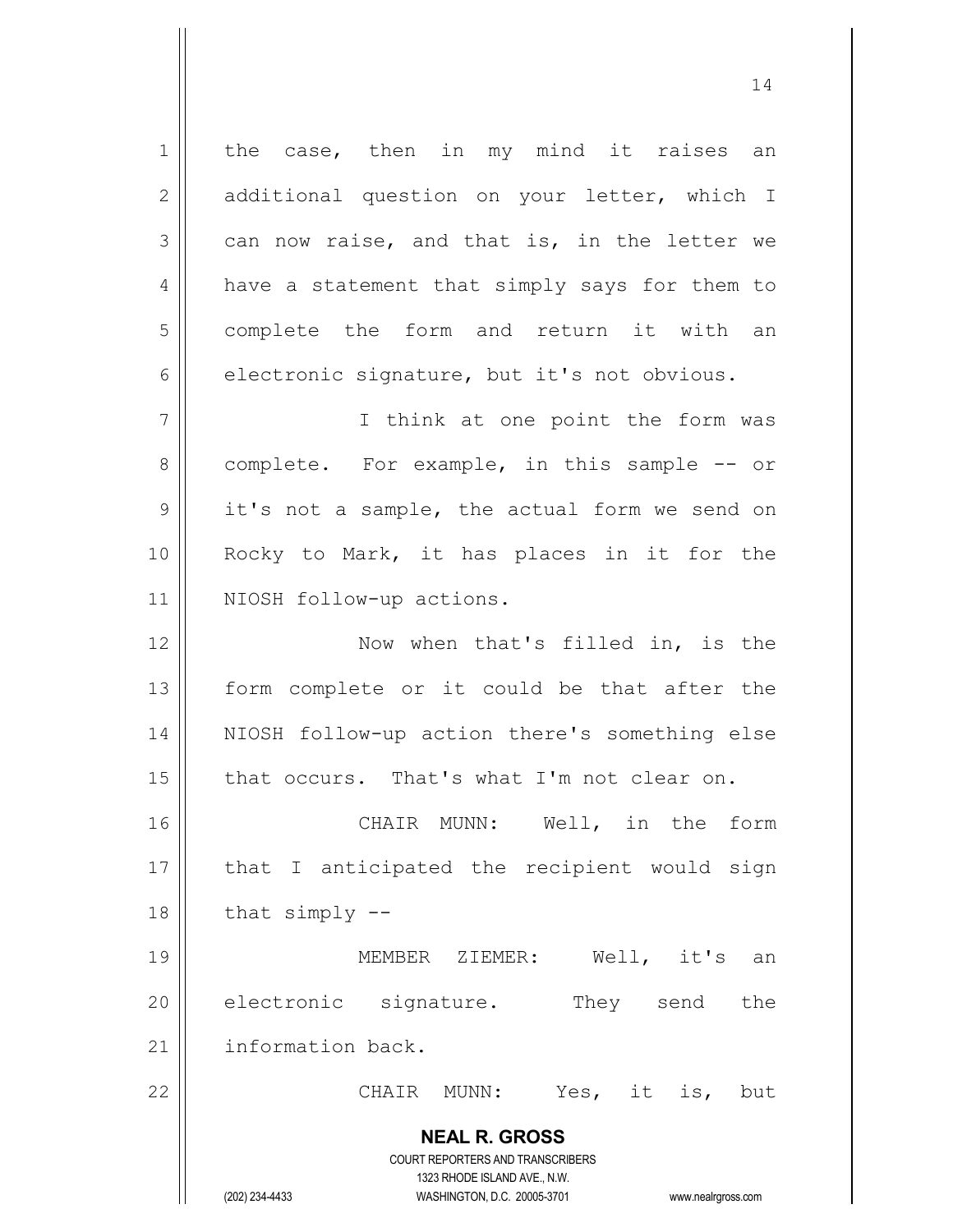1 | that's simply their discussion with their work 2 group to establish. We had previously  $3 \parallel$  discussed the fact that the first thing we 4 || have to do is get buy-in from the group to  $5 \parallel$  which the file is being transferred that they 6 will accept it. 7 || So that was the immediate response 8 || that we anticipated. First, we must have the 9 || agreement the work group or subcommittee 10 || accepts that transfer. Then after that, 11 || actions that transpire need to be recorded in 12  $\parallel$  such a way that ultimately, when they're done  $13$  || with it, we can incorporate it into the 14 || permanent archive, which we are maintaining. 15 || But our -- if I could request Stu 16 and/or Steve, I don't know which of you or 17  $\parallel$  both, could find -- could clarify with the IT 18 folks exactly what is the most expedient and 19 simplest way to do this. 20 MR. HINNEFELD: I will do that. 21 CHAIR MUNN: If Stu would do that 22  $\vert$  -- if you'd take that as an action item, then

> **NEAL R. GROSS** COURT REPORTERS AND TRANSCRIBERS 1323 RHODE ISLAND AVE., N.W.

(202) 234-4433 WASHINGTON, D.C. 20005-3701 www.nealrgross.com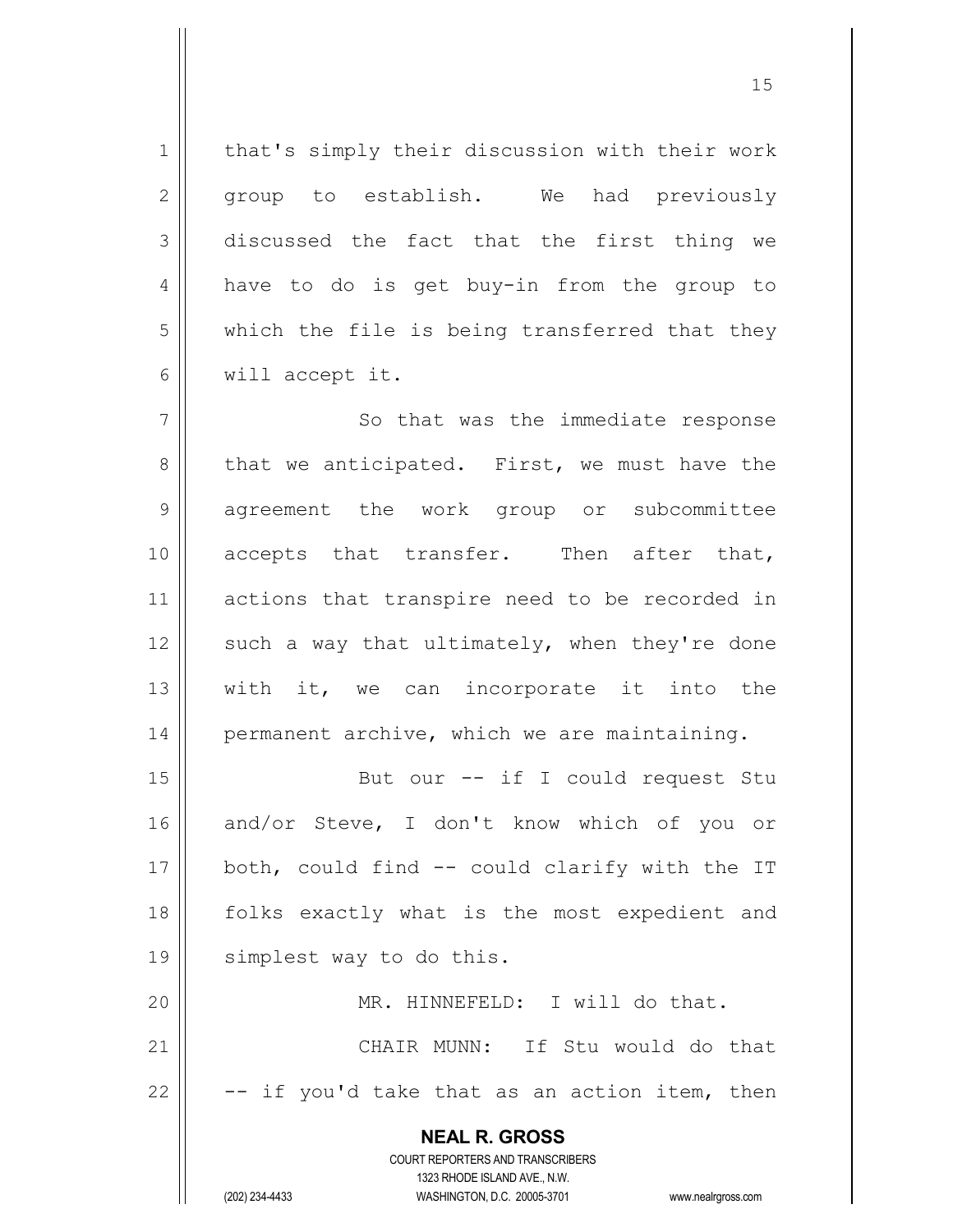**NEAL R. GROSS** COURT REPORTERS AND TRANSCRIBERS 1323 RHODE ISLAND AVE., N.W. (202) 234-4433 WASHINGTON, D.C. 20005-3701 www.nealrgross.com 1 || it seems to me rather pointless for us to 2 discuss how we're going to do it if we don't  $3 \parallel$  know what's possible --4 | MEMBER ZIEMER: Right. 5 || CHAIR MUNN: -- electronically. 6 || MEMBER ZIEMER: Well, right now  $7$  || Mark gets two things, right, the cover letter 8 and the form which shows what we've done so 9 far. 10 CHAIR MUNN: The PDF file that 11 | shows what's been done so far. 12 MEMBER ZIEMER: What are we asking 13 him to return? 14 || CHAIR MUNN: We are asking him to 15 return -- we don't know what to ask him to 16 || return until we have determined from the IT 17  $\parallel$  folks what format -- whether they can use this 18 | case-tracking format easily. 19 || MEMBER ZIEMER: Well, right now it  $20$  || says to return the completed form by email. 21 || My question is, is that the snapshot picture 22 | of the Rocky Flats?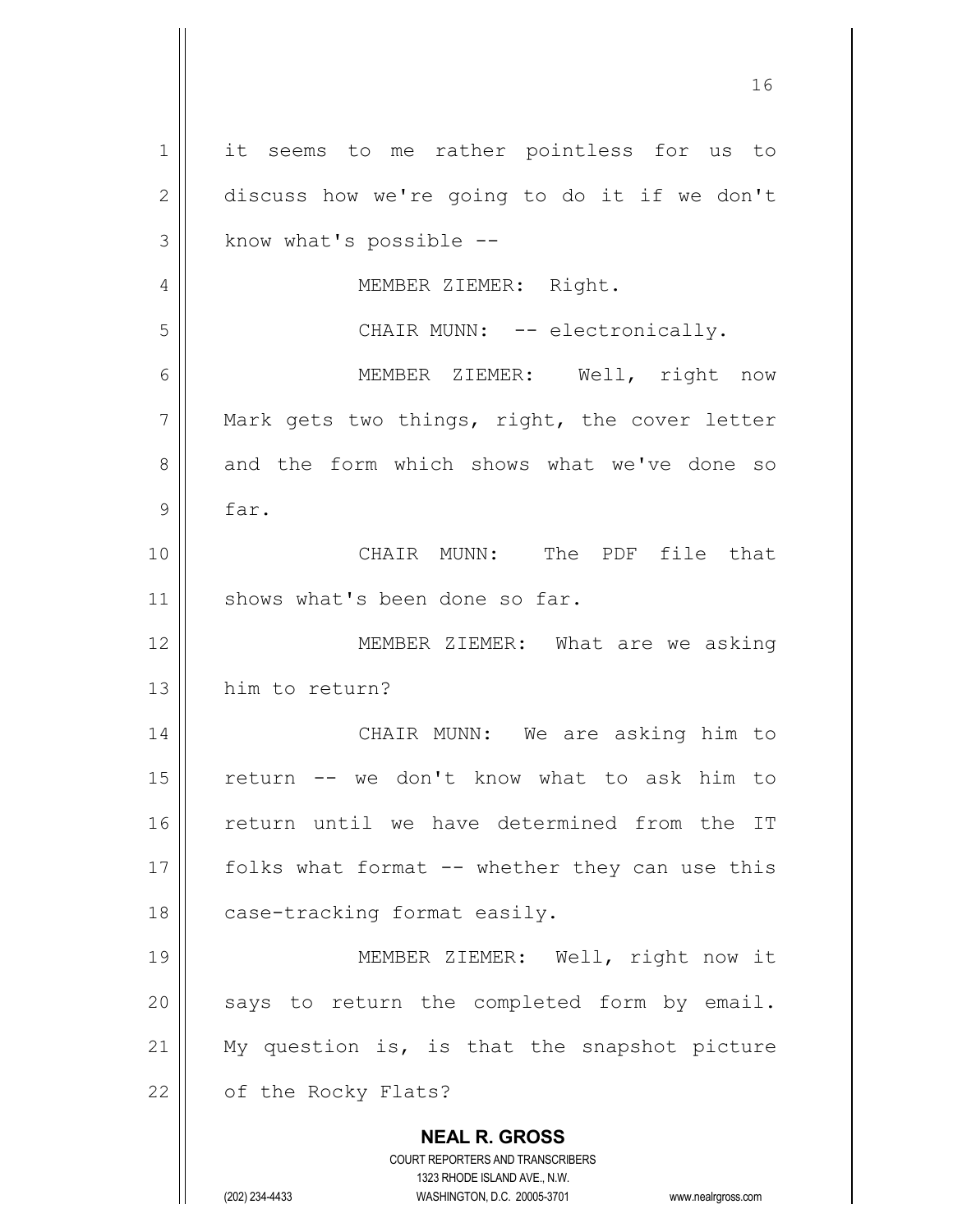**NEAL R. GROSS** COURT REPORTERS AND TRANSCRIBERS 1323 RHODE ISLAND AVE., N.W. (202) 234-4433 WASHINGTON, D.C. 20005-3701 www.nealrgross.com 17 1 CHAIR MUNN: No. That's the 2 | Record of Transfer sheet --3 MEMBER ZIEMER: Okay, the one 4 that's attached to the letter? That's the one  $5 \parallel - -$ 6 CHAIR MUNN: Correct. 7 || MEMBER ZIEMER: -- you want 8 | returned? 9 | CHAIR MUNN: Correct. 10 || MEMBER ZIEMER: Just that they've 11 accepted it? 12 CHAIR MUNN: Correct. 13 MEMBER ZIEMER: So we're not 14 | asking for the other thing back? 15 CHAIR MUNN: What we have -- no. 16 What we have asked in the previous paragraph 17 || is recording on the finding sheet any action 18 || or change in status resulting from the work 19 || group efforts. 20 || It was my understanding from the 21 discussion that we had had earlier that there  $22$   $\parallel$  was a form of PDF file that we could send to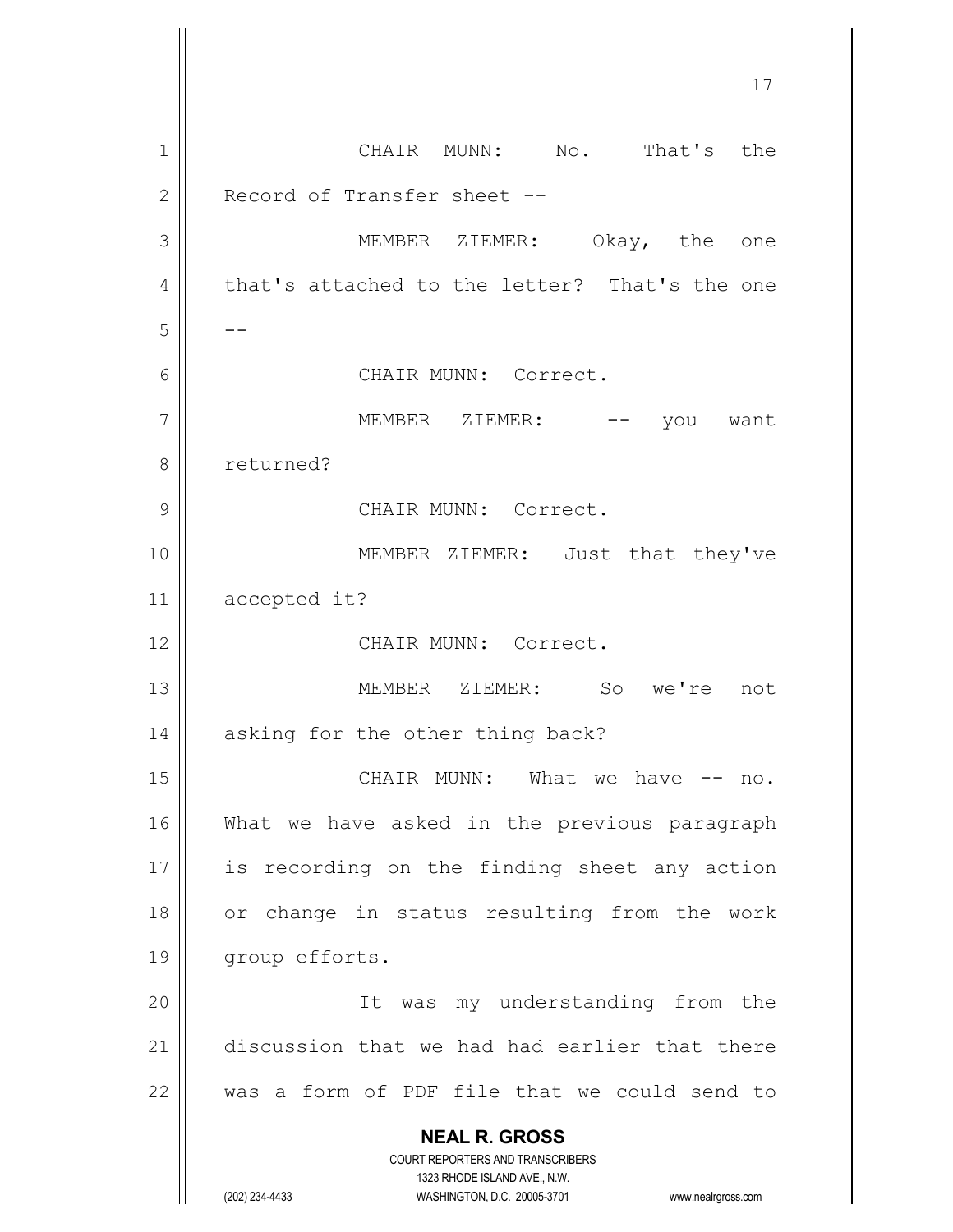1 | them which would allow them to enter 2 | information on it. That's what I'm asking Stu  $3 \parallel$  to check --4 || MEMBER ZIEMER: Until they can  $5 \parallel$  actually do that, we may have to have an 6 interim process to -- 7 | CHAIR MUNN: Right. 8 || MEMBER ZIEMER: -- get this --9 MR. HINNEFELD: I intend to just 10 talk to our IT folks and see what's -- what 11 || looks easier. To me, what looks easy is for 12 || the receiving work group or subcommittee to 13 prepare a Word file in the same sort of  $14$   $\parallel$  structure that this database appears in. 15 || There's a finding, there's a 16 || response, there's initial discussion. With 17  $\parallel$  the dates in it, there may be a work group or 18 || subcommittee action, in that format and this 19 in sequence in a Word file and return it to 20  $\parallel$  us, and then Steve or I clip those off and put 21 them into the database when it's done. That  $22$  |  $\vert$  looks to me the easiest to me today.

> **NEAL R. GROSS** COURT REPORTERS AND TRANSCRIBERS 1323 RHODE ISLAND AVE., N.W.

(202) 234-4433 WASHINGTON, D.C. 20005-3701 www.nealrgross.com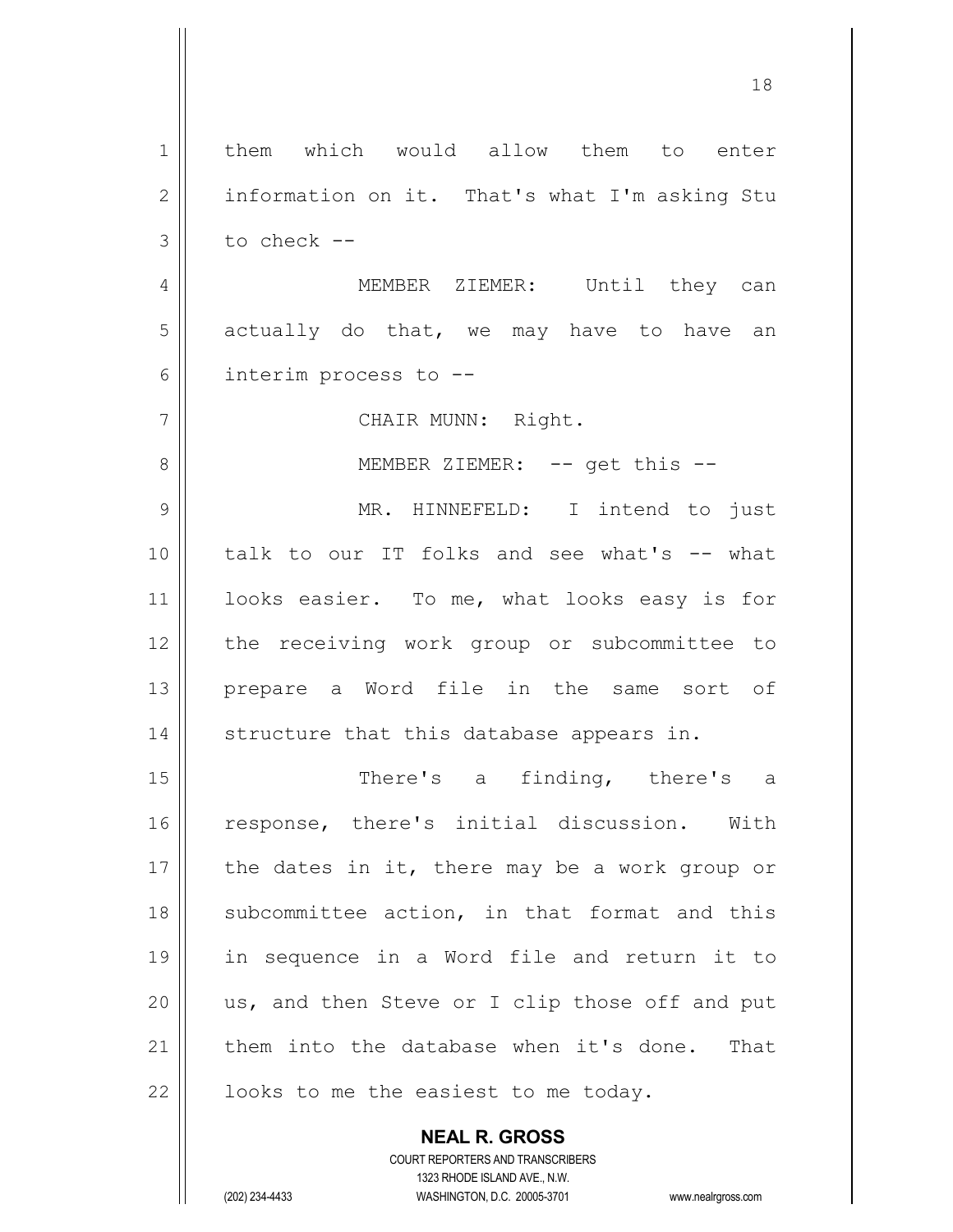**NEAL R. GROSS** COURT REPORTERS AND TRANSCRIBERS 1323 RHODE ISLAND AVE., N.W. (202) 234-4433 WASHINGTON, D.C. 20005-3701 www.nealrgross.com 1 || MR. MARSCHKE: Kind of just like  $2 \parallel$  the way we handle now with  $-$ 3 || MR. HINNEFELD: That's what we do  $4 \parallel$  now. 5 MR. MARSCHKE: -- NIOSH responses  $6 \parallel$  and the SC&A responses --7 || MR. HINNEFELD: We send everything 8 || in Word now. We clip it off and we put it in  $9$  | the database. 10 MR. MARSCHKE: Yes. 11 || MR. KATZ: So you're just saying 12 that that would occur in the interim until the  $13$  | SQL thing is working correctly? 14 MR. HINNEFELD: Yes. Yes. Once 15  $\parallel$  SQL is working, we will have a way to just 16 move it. 17 || MR. KATZ: My quess is that these 18 || other work groups aren't going to actually 19 have moved forward and have anything to report  $20$  || until you already have that SQL thing. 21 MR. HINNEFELD: I haven't talked  $22$  | to Stacy --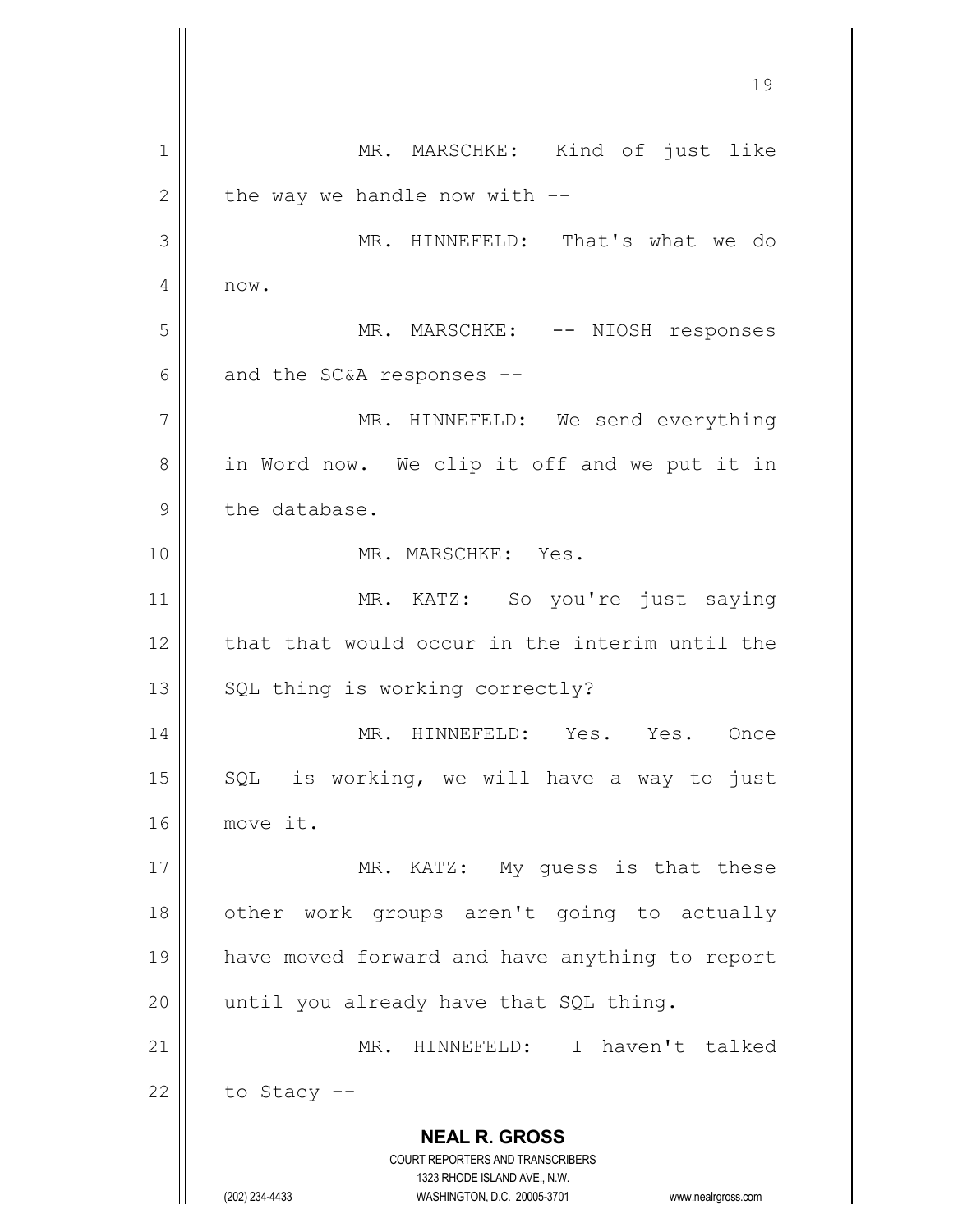| $\mathbf 1$  | MR. KATZ: So I don't know that                                                                      |
|--------------|-----------------------------------------------------------------------------------------------------|
| $\mathbf{2}$ | you'll even need an interim vehicle for that,                                                       |
| 3            | just the acknowledgment that they've accepted                                                       |
| 4            | the assignment, which is $-$ -                                                                      |
| 5            | CHAIR MUNN: That's what we need.                                                                    |
| 6            | MR. KATZ: -- an email with it.                                                                      |
| 7            | Right.                                                                                              |
| 8            | CHAIR MUNN: Yes.                                                                                    |
| 9            | MR. KATZ: I think that's probably                                                                   |
| 10           | all that's needed.                                                                                  |
| 11           | MEMBER ZIEMER: But we may have to                                                                   |
| 12           | -- you may have to start telling them what to                                                       |
| 13           | do with the other document.                                                                         |
| 14           | DR. MAURO: Just to catch up                                                                         |
| 15           | because I came in a little late though, so we                                                       |
| 16           | are -- this group will be the archive, though,                                                      |
| 17           | $of$ $-$                                                                                            |
| 18           | CHAIR MUNN: That's correct.                                                                         |
| 19           | DR. MAURO: -- of the closure of                                                                     |
| 20           | their review of the procedure that started                                                          |
| 21           | with us. Transferred it to them. They do                                                            |
| 22           | their thing, close it out, get happy with it,                                                       |
|              | <b>NEAL R. GROSS</b>                                                                                |
|              | <b>COURT REPORTERS AND TRANSCRIBERS</b>                                                             |
|              | 1323 RHODE ISLAND AVE., N.W.<br>(202) 234-4433<br>WASHINGTON, D.C. 20005-3701<br>www.nealrgross.com |
|              |                                                                                                     |

Ш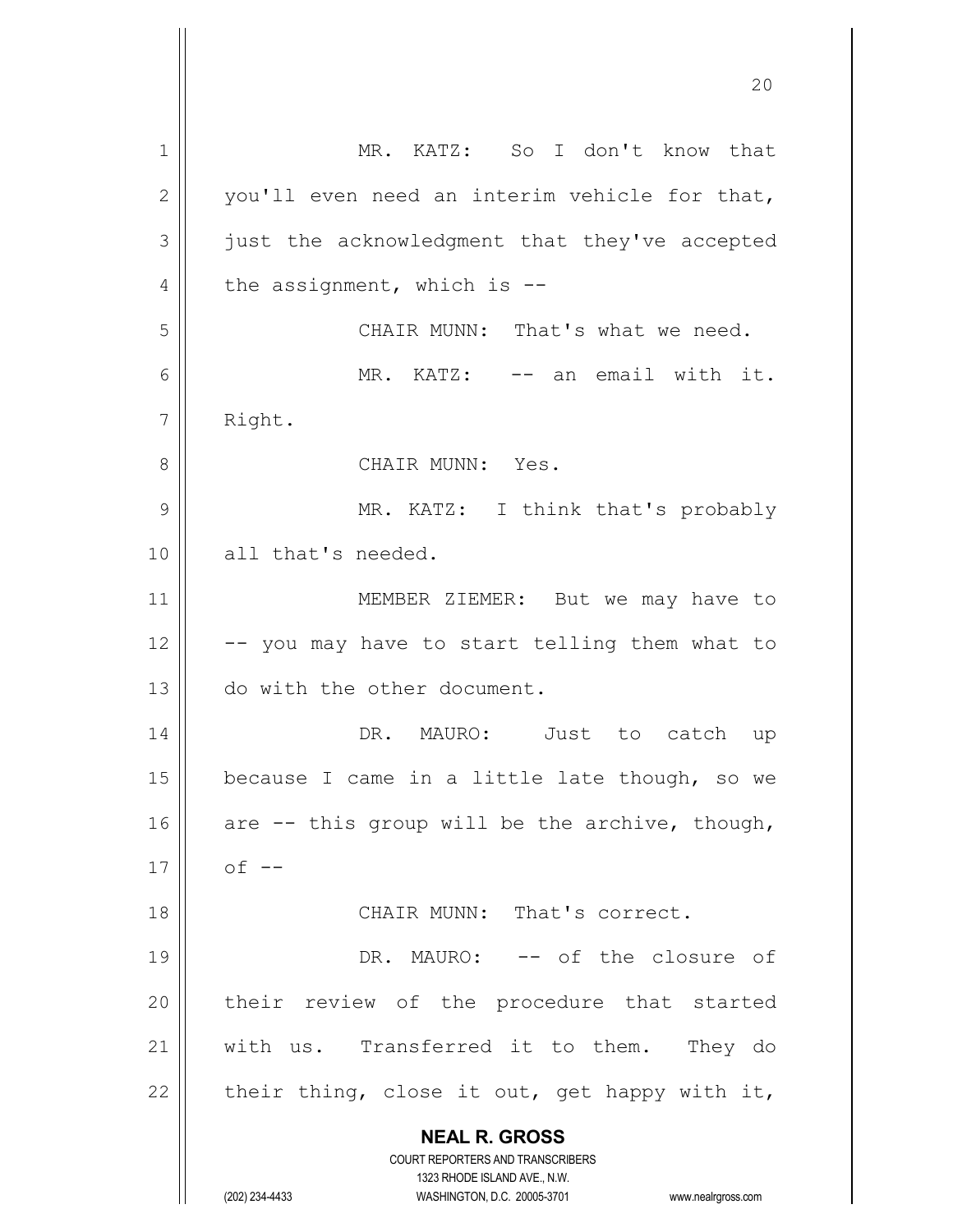| $\mathbf 1$   | but it will come back and be part of our                                                            |
|---------------|-----------------------------------------------------------------------------------------------------|
| $\mathbf{2}$  | archives? Just wanted to make sure, as                                                              |
| 3             | opposed to just walking away, it's theirs now,                                                      |
| 4             | not ours.                                                                                           |
| 5             | CHAIR MUNN: No.                                                                                     |
| 6             | DR. MAURO: Okay, just wanted to                                                                     |
| 7             | make sure.                                                                                          |
| 8             | CHAIR MUNN: When they're done,                                                                      |
| $\mathcal{G}$ | their closure comes back to us to be recorded.                                                      |
| 10            | DR. MAURO: So we're the archive -                                                                   |
| 11            |                                                                                                     |
| 12            | CHAIR MUNN: This is the archive.                                                                    |
| 13            | DR. MAURO: Okay.                                                                                    |
| 14            | CHAIR MUNN: Yes.                                                                                    |
| 15            | MR. HINNEFELD: You know, once we                                                                    |
| 16            | have a consolidated database, that can all be                                                       |
| 17            | taken care of on the database.                                                                      |
| 18            | DR. MAURO: No, that's fine.                                                                         |
| 19            | There was some question whether or not the                                                          |
| 20            | other work groups dealing with their                                                                |
| 21            | individual Rocky Flats, whatever, would have                                                        |
| 22            | their own archive of some form at some time in                                                      |
|               | <b>NEAL R. GROSS</b>                                                                                |
|               | <b>COURT REPORTERS AND TRANSCRIBERS</b>                                                             |
|               | 1323 RHODE ISLAND AVE., N.W.<br>(202) 234-4433<br>WASHINGTON, D.C. 20005-3701<br>www.nealrgross.com |
|               |                                                                                                     |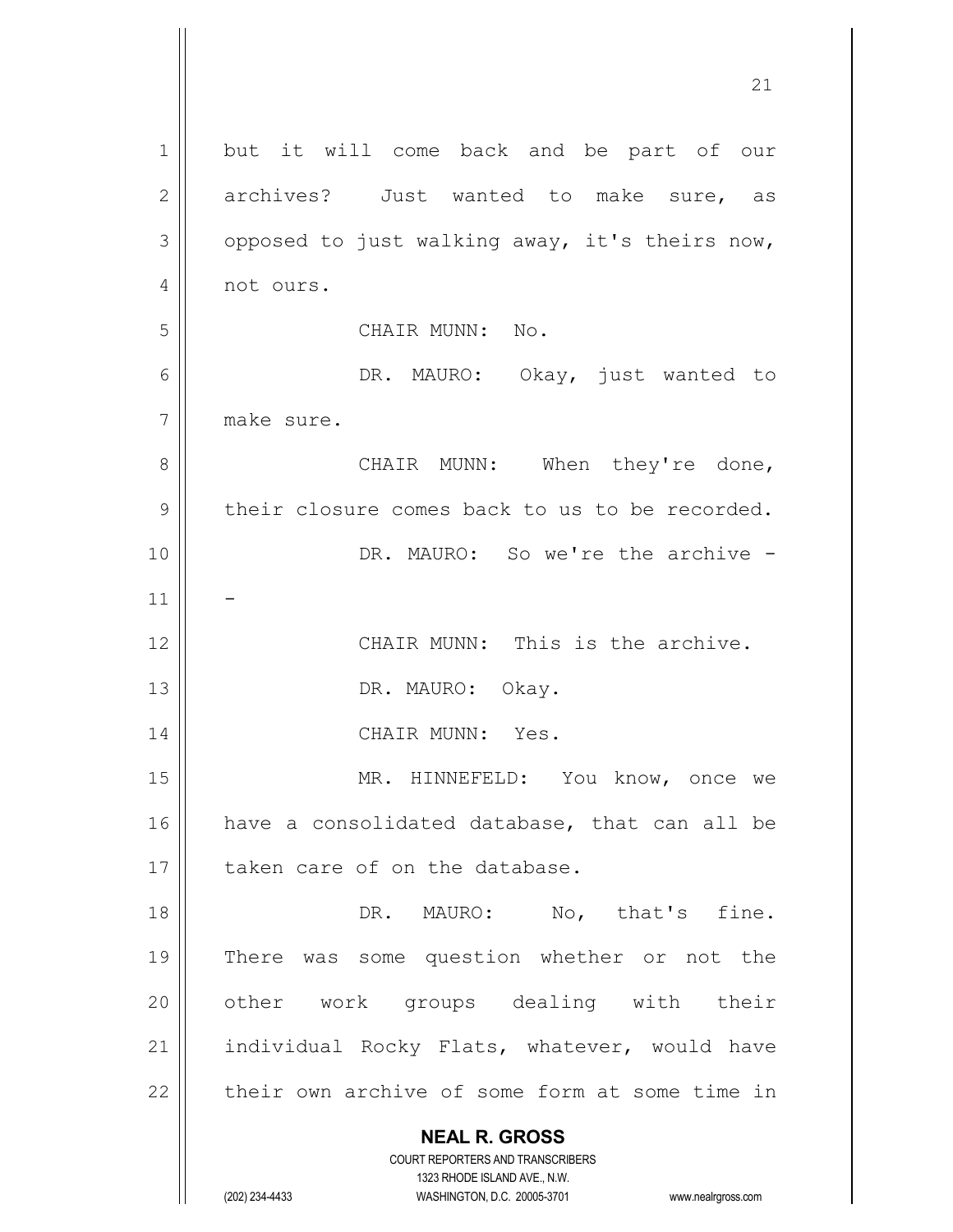**NEAL R. GROSS** COURT REPORTERS AND TRANSCRIBERS 1323 RHODE ISLAND AVE., N.W. (202) 234-4433 WASHINGTON, D.C. 20005-3701 www.nealrgross.com  $1$  the future, but that doesn't sound to be the  $2 \parallel$  case 3 CHAIR MUNN: They might have a 4 | working file. They might have a tracking  $5$  system of their own, but it would either link 6 directly to ours or it all comes back to us in 7 the end for the archive. 8 Mike or Mark, do either of you 9 | have any question or problem with that? 10 MEMBER GRIFFON: No, that made 11 | sense, Wanda. 12 || CHAIR MUNN: Okay. 13 MEMBER GRIFFON: Yes. 14 MEMBER GIBSON: I'm good with  $15 \parallel$  that. 16 || CHAIR MUNN: Okay. Very good. 17 || Thank you. The next item we have on our 18 || action item list is providing a draft report 19 to the Secretary for all Subcommittee members' 20 | review. 21 || I've done that. You have the copy  $22$  | of that first draft of my suggestion. As you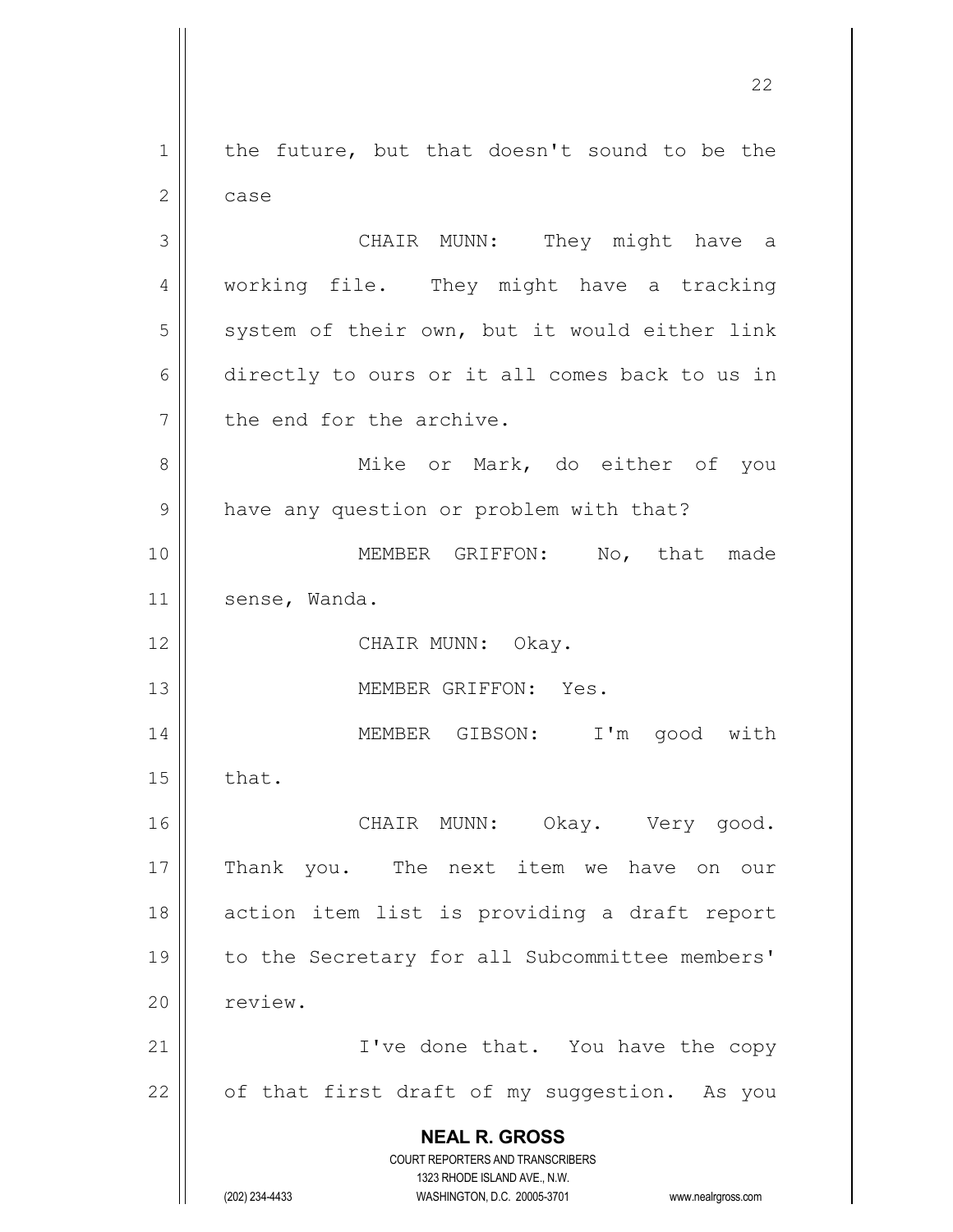1 | know, I would prefer to make these reports as 2  $\parallel$  brief and as informative as necessary, but not 3 additional detail.

4 When we submitted the first one, 5 we included in our information to the 6 | Secretary a full-scale report from SC&A about 7 almost everything that we had done during that  $8 \parallel$  time, and my instinct was that we no longer 9 || need that kind of information being provided 10 || with each of these reports.

11 || If I am incorrect about that, then 12 here's your opportunity to tell me about it  $13$  and if the draft of the second report to the 14 || Secretary does not appear to cover adequately 15 || what you feel should be said, please do let me 16 || know. I'm open now for any suggestions, 17 || additions, deletions, any comments.

18 MEMBER ZIEMER: I have a number of 19 || items. I thought I'd go through them. 20 || CHAIR MUNN: Go right ahead, Paul.

21 || Yes, please.

22 MEMBER ZIEMER: The first one is -

**NEAL R. GROSS** COURT REPORTERS AND TRANSCRIBERS

1323 RHODE ISLAND AVE., N.W.

(202) 234-4433 WASHINGTON, D.C. 20005-3701 www.nealrgross.com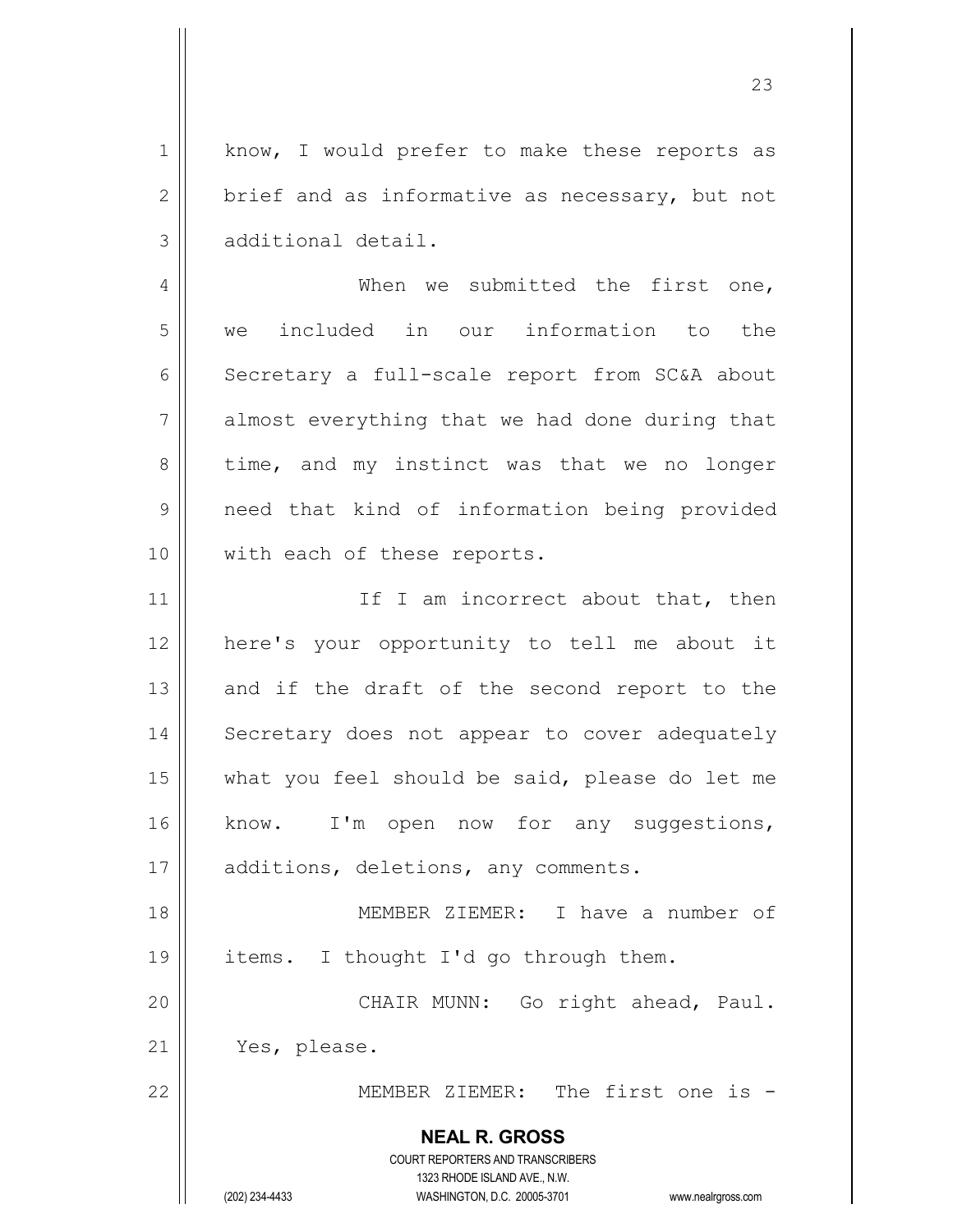| 1  | - I'm going to start with one that's more                           |
|----|---------------------------------------------------------------------|
| 2  | general and then I have some specific ones,                         |
| 3  | but in the fourth paragraph of the first page,                      |
| 4  | at least it's the first page the way I print                        |
| 5  | it out, there's a whole lot of detail about                         |
| 6  | this database, and in my mind it doesn't                            |
| 7  | matter for the Secretary to know that.                              |
| 8  | All we need to tell the Secretary,                                  |
| 9  | let me make it simple, is that we're reviewing                      |
| 10 | the procedures and we have a certain kind of                        |
| 11 | findings. I can't believe that at the                               |
| 12 | secretarial level they care very much how                           |
| 13 | we're tracking.                                                     |
| 14 | But I may be wrong. I mean, we                                      |
| 15 | spent a lot of time on this database, and we                        |
| 16 | like to let it be known, but -- and maybe Ted                       |
| 17 | and Emily and Larry can help us out on here,                        |
| 18 | but do we need that kind of -- there's a lot                        |
| 19 | of detail on how we're tracking this stuff.                         |
| 20 | In my mind, at the secretarial                                      |
| 21 | level, that doesn't matter. I mean, they                            |
| 22 | expect that we're keeping records of<br>some                        |
|    | <b>NEAL R. GROSS</b>                                                |
|    | <b>COURT REPORTERS AND TRANSCRIBERS</b>                             |
|    | 1323 RHODE ISLAND AVE., N.W.                                        |
|    | (202) 234-4433<br>WASHINGTON, D.C. 20005-3701<br>www.nealrgross.com |

 $\mathsf{I}$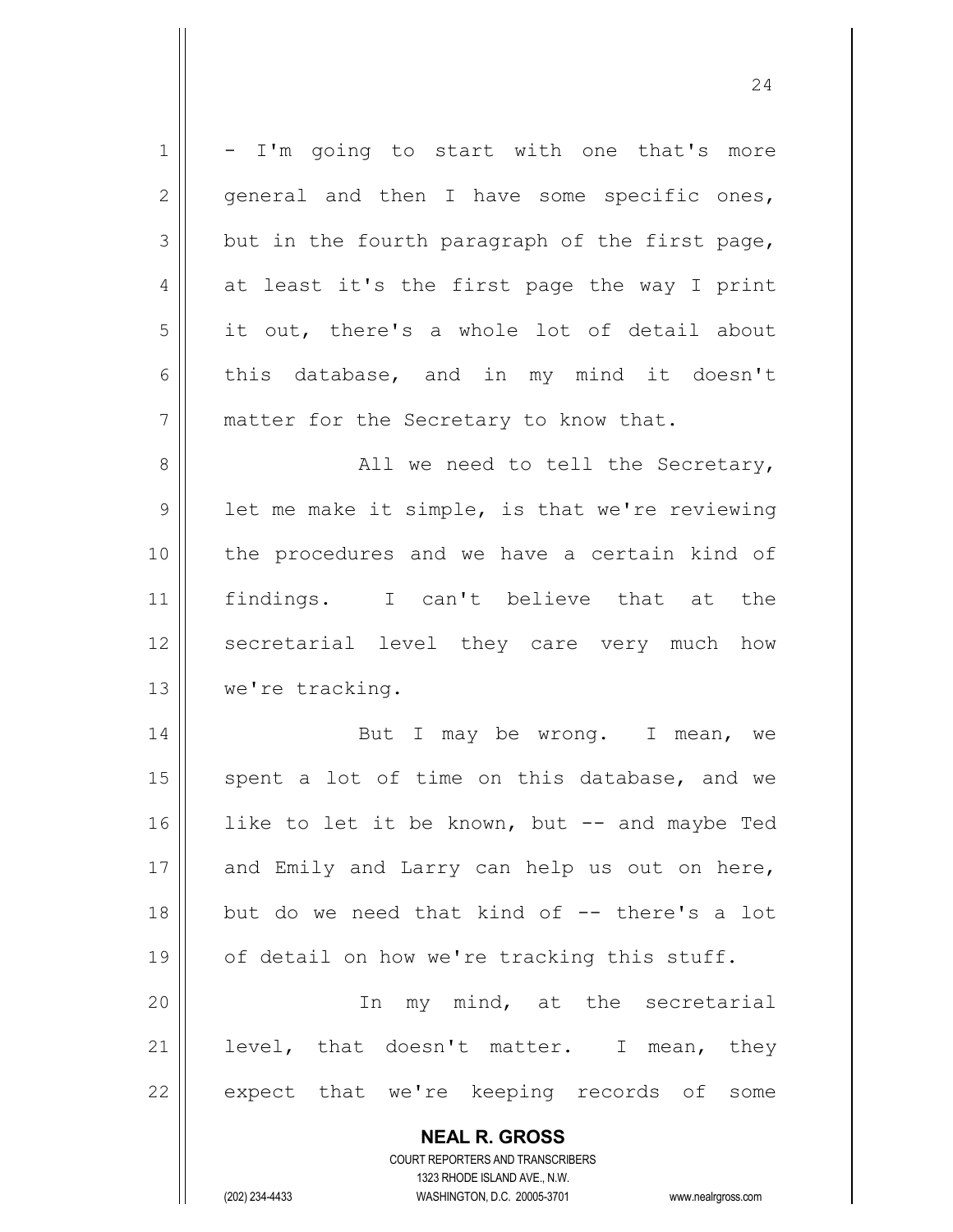1 || sort. Do they care what the database looks 2 ll like?

3 So that's a comment, and it starts 4 || with the addition of the second set of 5 procedures of printed matrix became too 6 intricate and bulky and then the goal of 7 tracking the history and the resolution and 8 there's a lot of sentences from there to the  $9 \parallel$  end of that paragraph about the database.

10 CHAIR MUNN: There are.

11 MEMBER ZIEMER: I'm not 12 | criticizing your description. I think it's a 13 || good description, but I'm not sure the 14 | Secretary needs to know it. That's my point.

15 || CHAIR MUNN: Well, I'm delighted 16 || to hear your suggestion that we reduce the 17 || number of words in the letter --

18 MEMBER ZIEMER: It would sharpen 19  $\parallel$  this document, but I --20 CHAIR MUNN: -- but by the same

21 token --

22 || MEMBER ZIEMER: -- I just thought

**NEAL R. GROSS** COURT REPORTERS AND TRANSCRIBERS

1323 RHODE ISLAND AVE., N.W.

(202) 234-4433 WASHINGTON, D.C. 20005-3701 www.nealrgross.com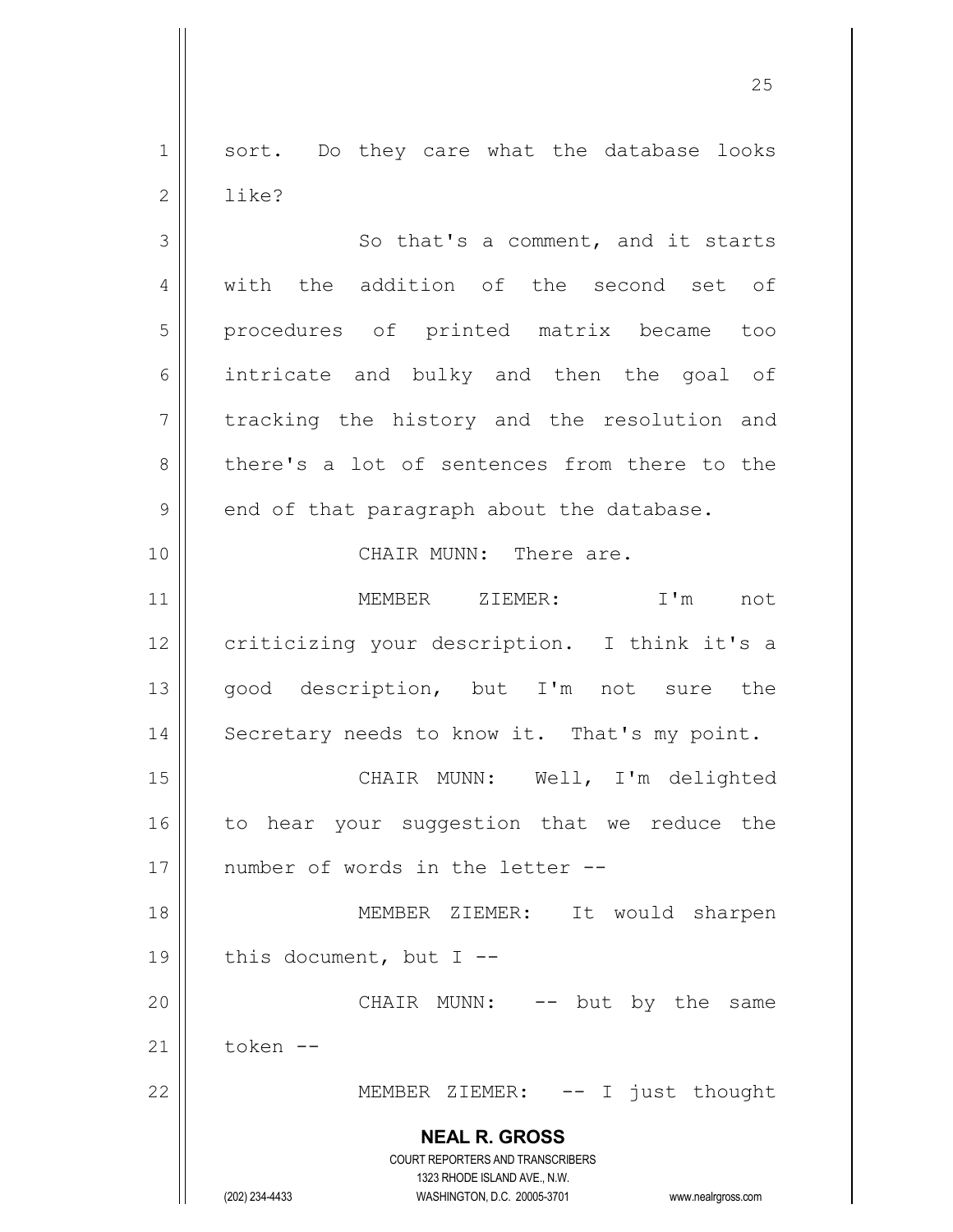$1 \parallel$  maybe we could discuss that or get some  $-$  if 2 | I'm the only one that feels that way, I -- you 3 || might convince me otherwise.

4 CHAIR MUNN: No, I'd very much 5 | like to hear a discussion about that because 6 the reason I put it in, very frankly, was to 7 || make it clear to the Secretary that there's  $8 \parallel$  been a great deal of effort expended on this,  $9 \parallel$  and I expended a great deal of words in my 10 attempt to do that. If that seems to be 11 || inappropriate, then I certainly have no 12 | objection to shortening that paragraph.

13 || MEMBER ZIEMER: Well, I thought 14  $\parallel$  maybe those within the agency  $-$ 

15 || MR. KATZ: I'll speak to that. I 16 || mean, I agree totally. I think at the 17 || secretarial level, process is very 18 || uninteresting except when you're -- when 19 you're addressing something of due process or  $20$  || whatever, but in general, process information 21 || is of no interest. They really would be  $22$  | interested in the bottom line  $-$ -

**NEAL R. GROSS**

COURT REPORTERS AND TRANSCRIBERS 1323 RHODE ISLAND AVE., N.W. (202) 234-4433 WASHINGTON, D.C. 20005-3701 www.nealrgross.com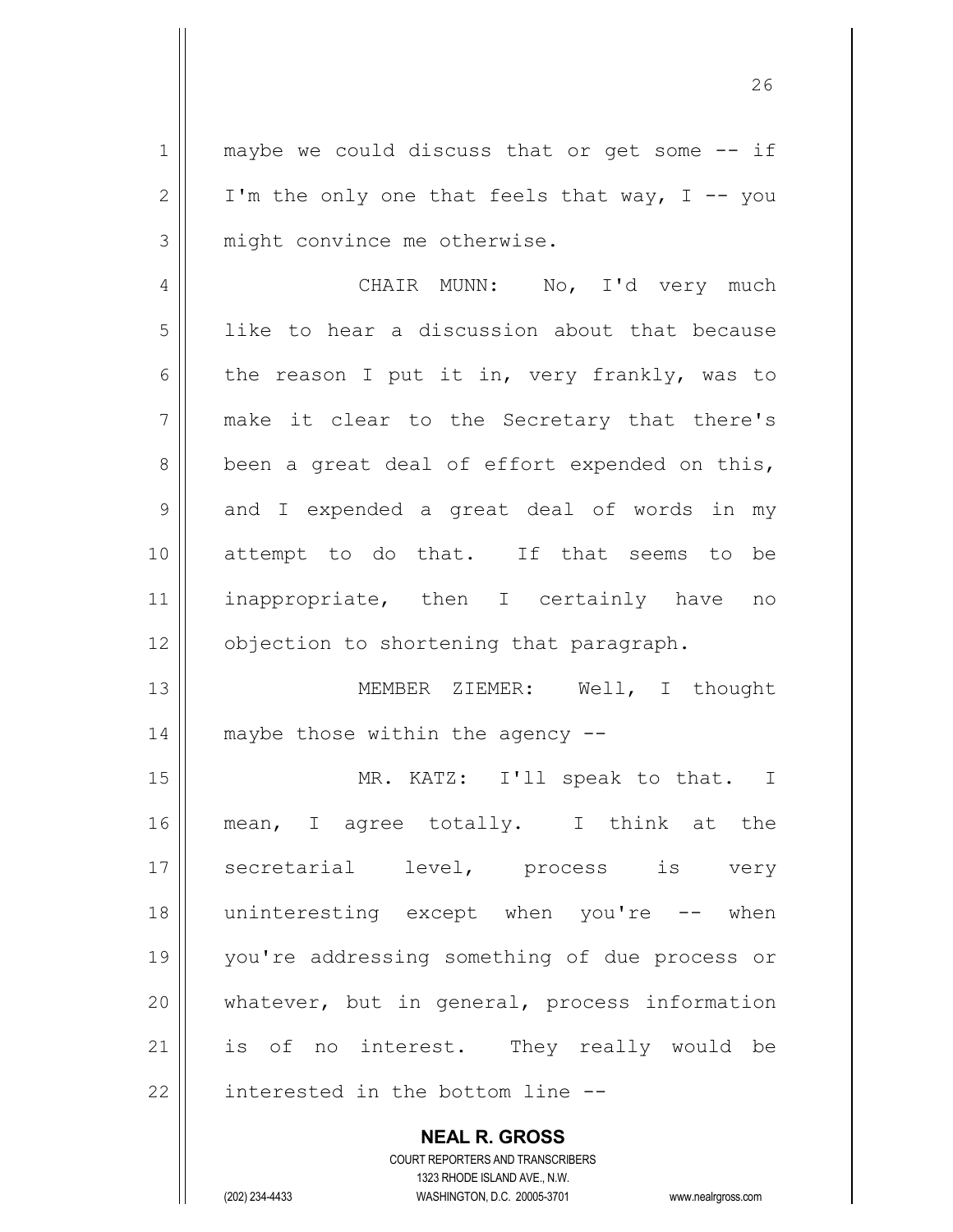**NEAL R. GROSS** COURT REPORTERS AND TRANSCRIBERS 1323 RHODE ISLAND AVE., N.W. (202) 234-4433 WASHINGTON, D.C. 20005-3701 www.nealrgross.com 27 1 || MEMBER ZIEMER: They're outcome-2 | focused. 3 || MR. KATZ: -- the substantive. 4  $\parallel$  What are we -- what is the Board finding and -5 || -6 MEMBER ZIEMER: Why are we doing 7 | it and what has been found. 8 || MR. KATZ: Right. Enough context  $9 \parallel$  to understand  $-$  yes, exactly, what the task 10 Was and what the outcome was. 11 || CHAIR MUNN: Paul, do you have 12 || specific suggestions or would you like --13 MEMBER ZIEMER: Well, no. I do 14 | have some other specific ones --15 || CHAIR MUNN: Okay. 16 MEMBER ZIEMER: -- that I'll 17 mention. Several of them were within that 18  $\parallel$  paragraph, so they would disappear. 19 || CHAIR MUNN: All right. 20 MEMBER ZIEMER: Backing up to the 21 || third paragraph, a complete group of  $22$  | procedures scrutinized, and then you have some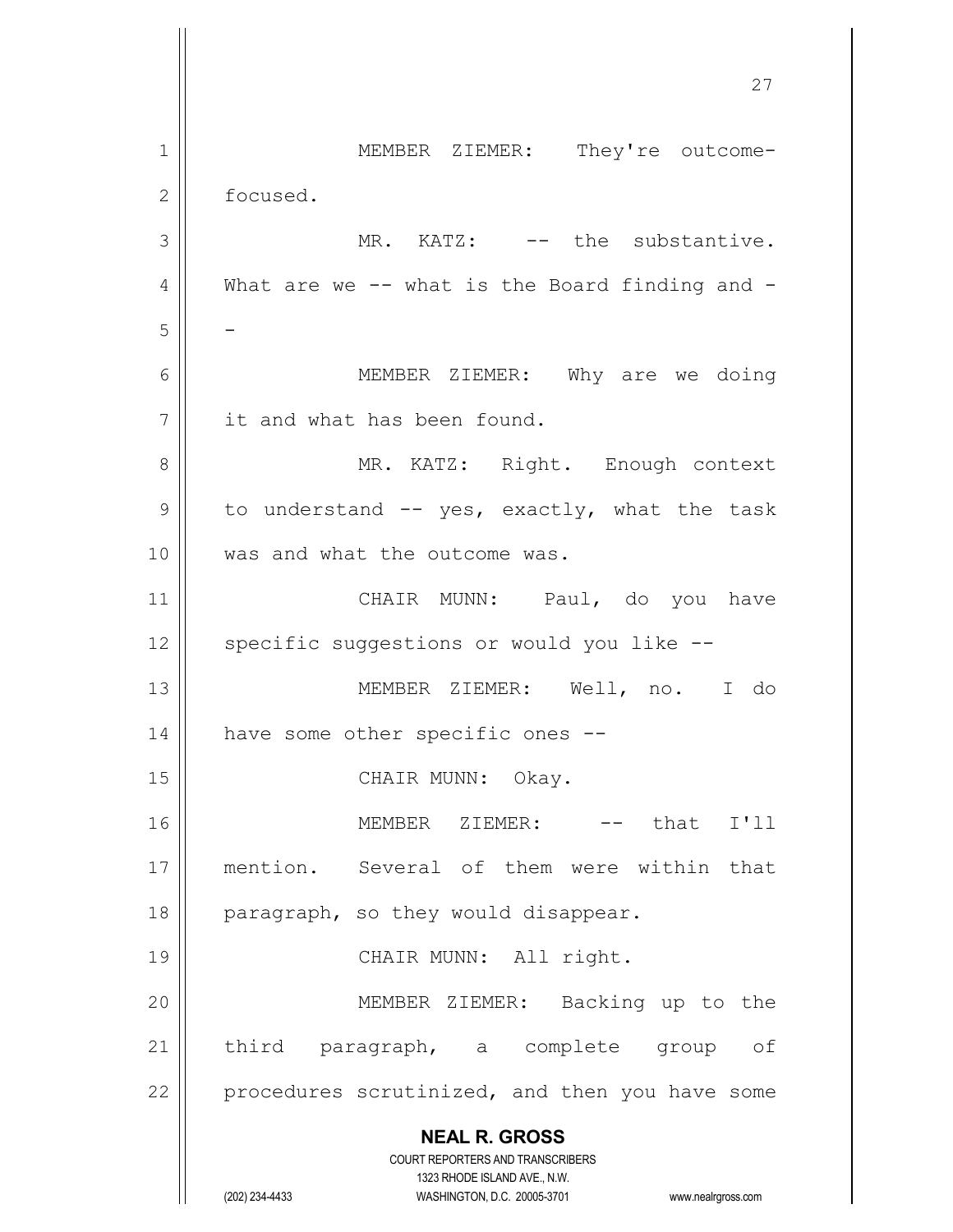1 || numbers to fill in, including more than one 2 | revision of a few procedures.

3 That's -- that wording sounds  $4 \parallel$  loose enough to me that I would like to see it  $5 \parallel$  be more crisp. For example, maybe something 6 like one revision of certain -- more than one 7 || revision of certain procedures or something 8 || like that.

9 CHAIR MUNN: Well, we can actually 10 || count the number of procedures. There are 11 | only about eight or nine of them through which 12 || this occurs. So -- through which that  $13$  | applies, and most  $-$ 

14 || MEMBER ZIEMER: Yes, and again, I'm not sure that number is so critical other than to point out that some of the procedures have been or certain procedures have been 18 || revised, so just a crisper wording. May need  $\parallel$  the numbers. Okay, that was one issue.

20 We talked about the impact on 21 Probability of Causation, and I'm -- well,  $22$  first of all, I think those have to be

> **NEAL R. GROSS** COURT REPORTERS AND TRANSCRIBERS 1323 RHODE ISLAND AVE., N.W.

(202) 234-4433 WASHINGTON, D.C. 20005-3701 www.nealrgross.com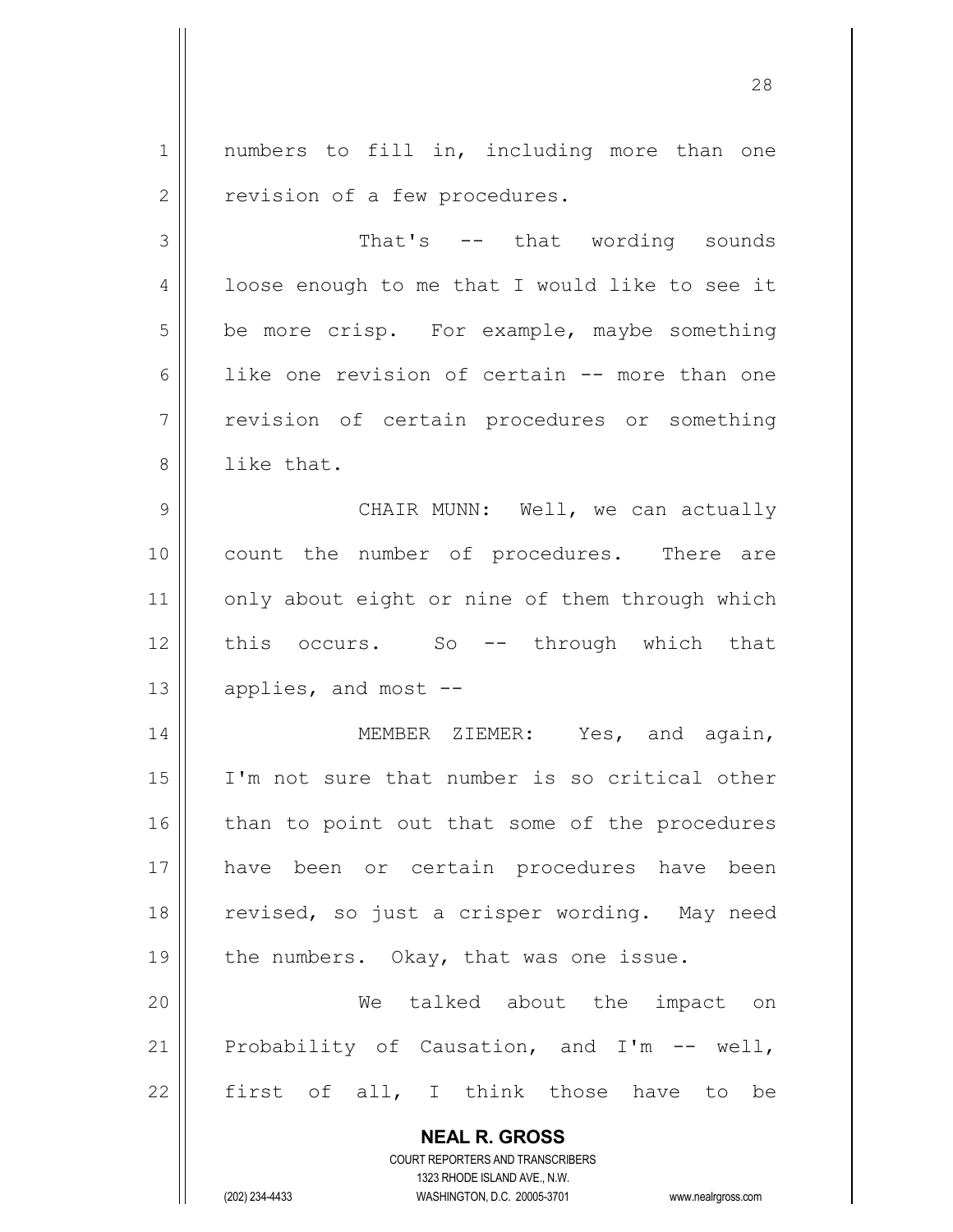1 capitalized if we use it, but I'm wondering if 2 We introduce that into the letter or if we  $3 \parallel$  need to contextualize that or if we even bring  $4 \parallel$  that up.

5 Again, a little advice here, we 6 are  $-$  I think the focus has to be we're  $7 \parallel$  reviewing the procedures. What are we finding  $8 \parallel$  and how does it impact and what does it say  $9 \parallel$  about the scientific quality of the work being 10 || done. Those are bottom-line things.

11 Do we have to introduce other 12 concepts like do we talk about things like 13 || Probability of Causation or any of the other 14 || technical terms per se at the secretarial 15 | level. That's the question I have.

16 CHAIR MUNN: I have a little 17 | concern with even introducing --

18 || MEMBER ZIEMER: If it's an impact on the compensation decision, a term like  $\parallel$  that, I think, rather than on PoC, maybe for  $\parallel$  the secretary level -- I'm sort of looking to  $\parallel$  the others for advice on that.

> **NEAL R. GROSS** COURT REPORTERS AND TRANSCRIBERS 1323 RHODE ISLAND AVE., N.W. (202) 234-4433 WASHINGTON, D.C. 20005-3701 www.nealrgross.com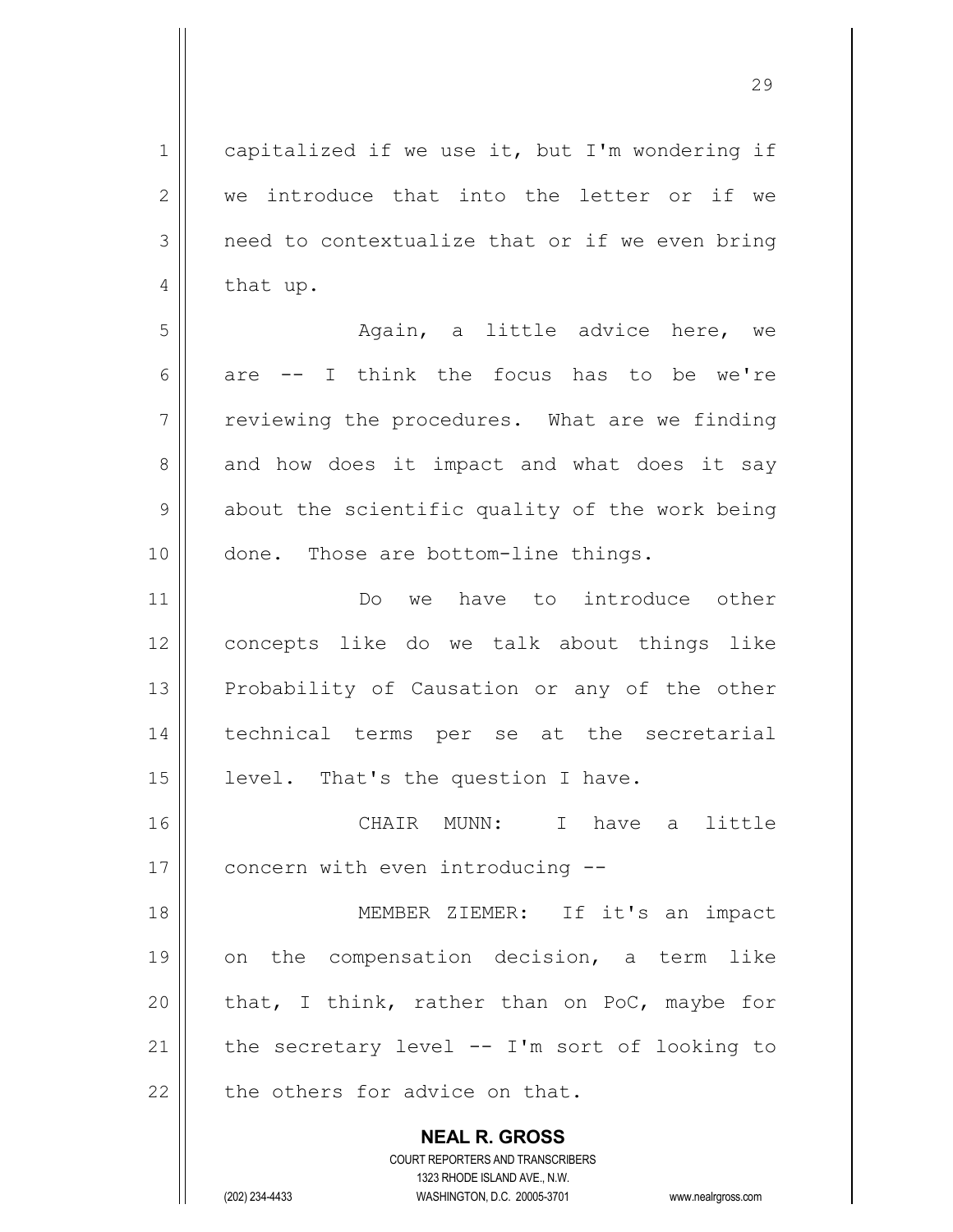**NEAL R. GROSS** COURT REPORTERS AND TRANSCRIBERS 1323 RHODE ISLAND AVE., N.W. 1 | CHAIR MUNN: Very frankly, from my 2 || perspective, anything that avoids the term  $3$  Probability of Causation is beneficial. 4 | Probability of Causation for anyone who knows 5 || anything about mathematics and statistics is  $6$  || an impossibility anyway. 7 MEMBER ZIEMER: Well, suppose we 8 talk about the impact on compensation 9 decisions. 10 CHAIR MUNN: The impact on 11 | compensation decisions sounds entirely --12 MEMBER ZIEMER: I think at the 13 || secretarial level that's an important issue. 14 || I mean, it's based on this. Do we need to 15 introduce the term? 16 CHAIR MUNN: I don't see any 17  $\parallel$  reason why we have to, and your suggestion is 18 || certainly well received here. If you have a 19 wording that you'd like -- 20 MEMBER ZIEMER: Well, I would say 21 || minor issues with no measurable impact on 22 | compensation decisions, you manage the

(202) 234-4433 WASHINGTON, D.C. 20005-3701 www.nealrgross.com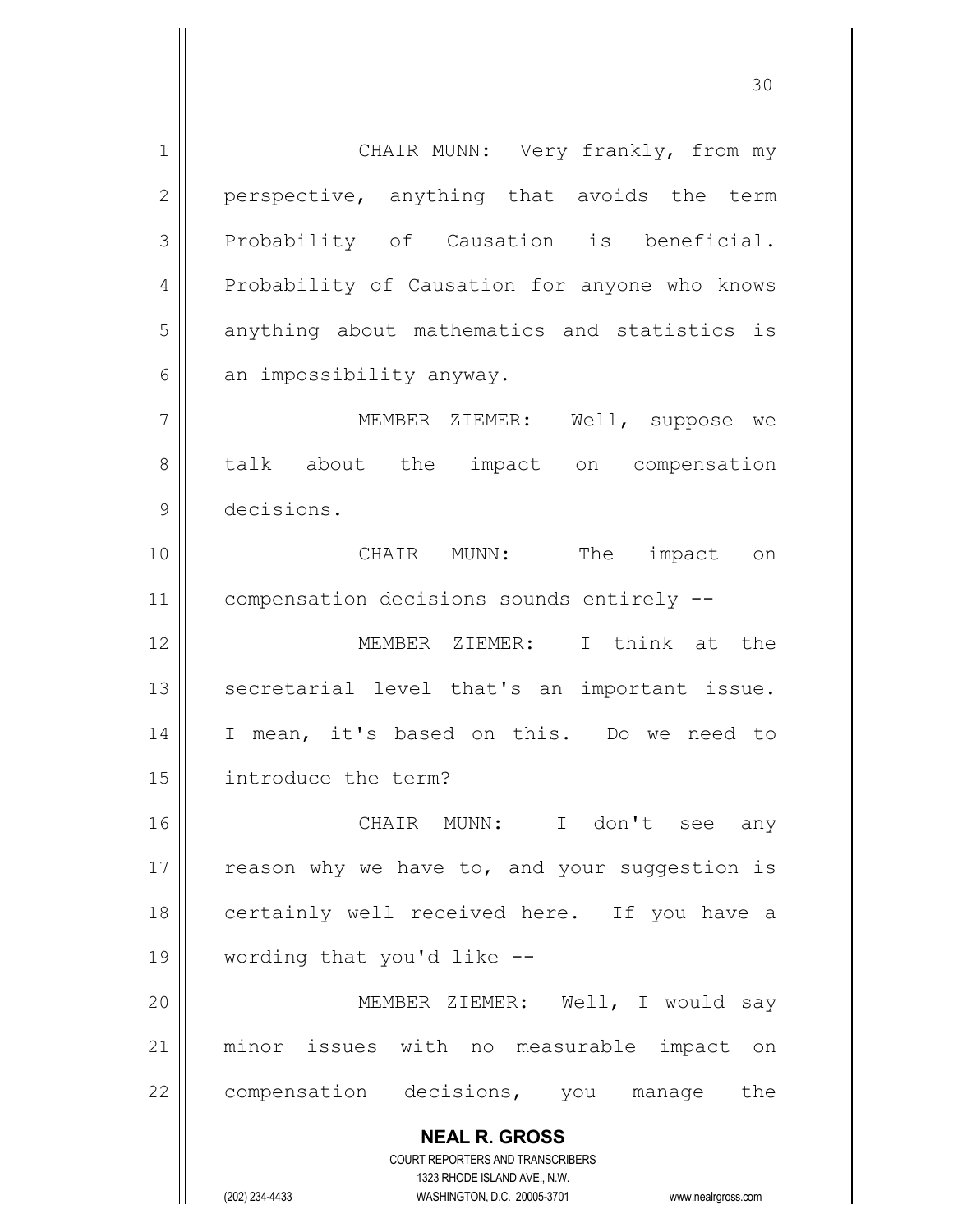1 | scientific debate, which may have complex-wide 2 | implications.

**NEAL R. GROSS** COURT REPORTERS AND TRANSCRIBERS 1323 RHODE ISLAND AVE., N.W. 3 || CHAIR MUNN: On compensation --4 | MEMBER ZIEMER: I mean, I think we 5 | may need another round. That whole thing on  $6 \parallel$  calculations of Probability of Causation --7 CHAIR MUNN: Yes. 8 MEMBER ZIEMER: -- I would just  $9 \parallel$  say on compensation decisions, for example. 10 CHAIR MUNN: That's certainly 11 acceptable to me. Do any of the other Board 12 members have problems with making that change? 13 MEMBER GIBSON: That's fine with 14 me. 15 || CHAIR MUNN: Compensation 16 decisions to matters of scientific --17 MR. KATZ: That was Mike. 18 CHAIR MUNN: Yes? Any problems 19 || with that, Mark? 20 MEMBER GRIFFON: No, Wanda. I 21 || think I'm okay with Paul's comments, and 22  $\parallel$  actually, I also agree with the first point

(202) 234-4433 WASHINGTON, D.C. 20005-3701 www.nealrgross.com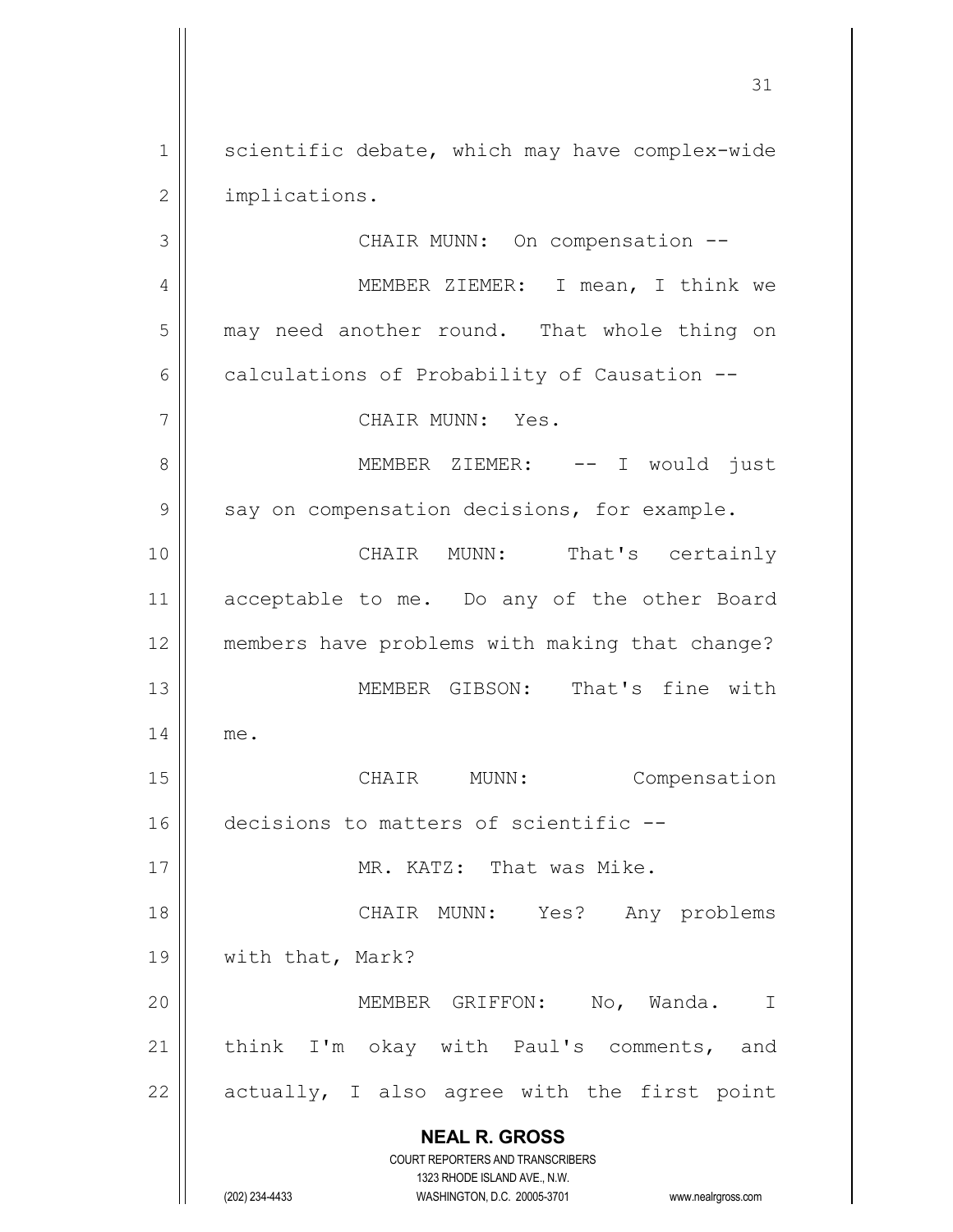$1 \parallel$  about the database.

| $\mathbf{2}$ | I do have -- I mean, the only                  |
|--------------|------------------------------------------------|
| 3            | other question I had, and Paul, you might've   |
| 4            | hit on this a little bit, I was dealing with   |
| 5            | some noise outside my house, the question I    |
| 6            | had was do we get to any of the bottom-line    |
| 7            | questions in this letter?                      |
| 8            | Is this letter maybe premature? I              |
| 9            | mean, are we being asked to -- I forget the    |
| 10           | time line. I know we did bring this up at the  |
| 11           | last meeting, but are we at a point where we   |
| 12           | can say anything about bottom-line questions?  |
| 13           | Does the interim letter -- it                  |
| 14           | seems like an update sort of, but it would     |
| 15           | even -- necessary at this point, I guess,      |
| 16           | would be my -- just a step back from the whole |
| 17           | thing.                                         |
| 18           | CHAIR MUNN: It was<br>my                       |
| 19           | understanding that we discussed this at        |
| 20           | considerable length earlier and came to the    |
| 21           | conclusion that it was wise to provide         |
| 22           | something on the order of an annual status to  |
|              | <b>NEAL R. GROSS</b>                           |

COURT REPORTERS AND TRANSCRIBERS 1323 RHODE ISLAND AVE., N.W.

 $\prod$ 

(202) 234-4433 WASHINGTON, D.C. 20005-3701 www.nealrgross.com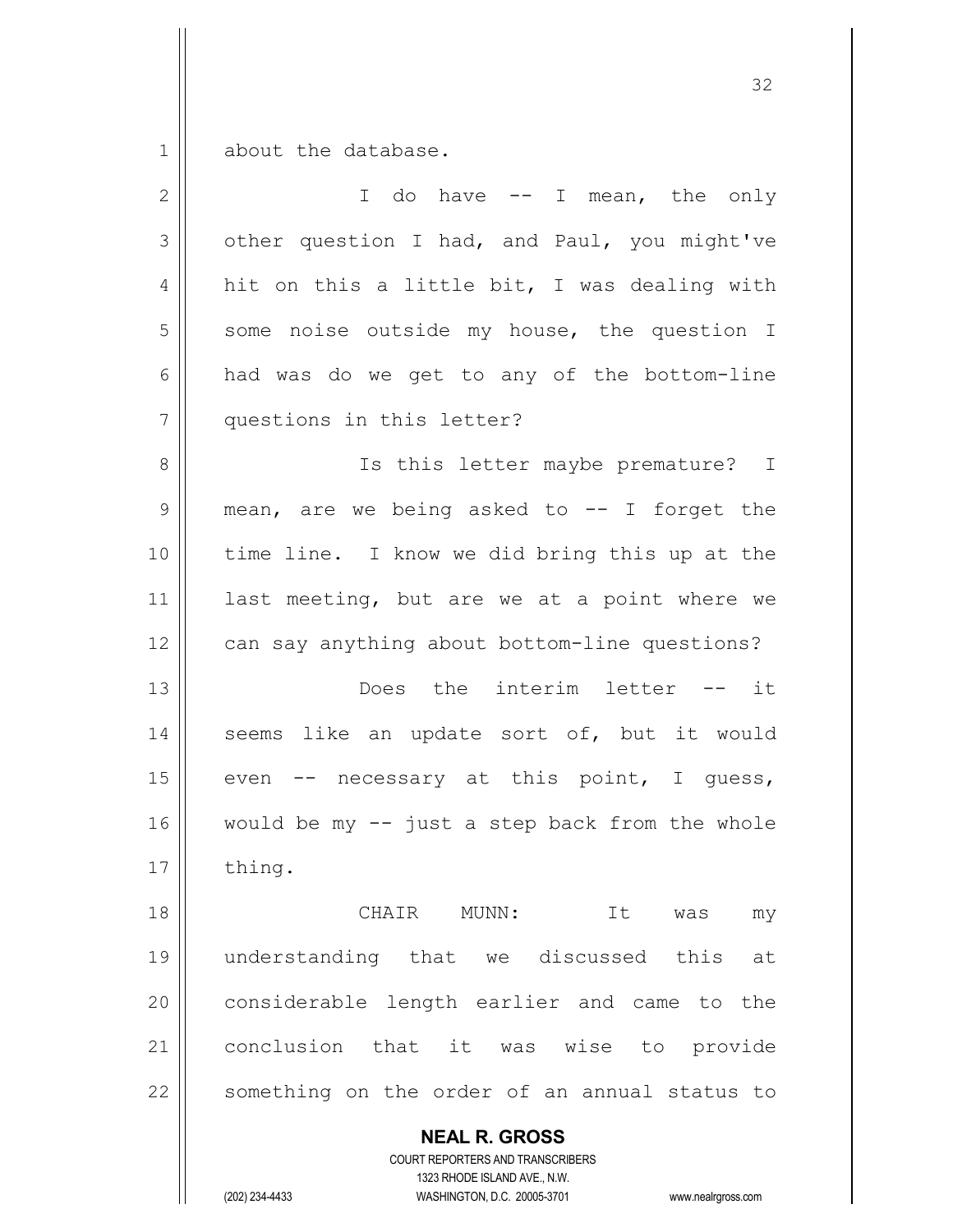1 || the Secretary's office just to assure that 2 they were aware that the Subcommittee was 3 continuing to function and that we were moving 4 forward. 5 MEMBER GRIFFON: Okay. I do 6 vaguely remember that, Wanda, so I don't -- so  $7 \parallel$  with that in mind, I quess, I would say, yes, 8 || keep some of the specifics about the database  $9 \parallel$  out and keep it short and sweet. 10 MEMBER ZIEMER: We have, Mark, we 11 || have two subcommittees, the Dose 12 || Reconstruction and this one. Of course, Dose 13 Reconstruction we have provided regular 14 || reports, plus the summary report, and I think  $15$  we thought it was appropriate since this is at 16 || the subcommittee level to at least report on 17 progress. 18 I'm not sure how much bottom line 19 we can do here. I think indicating that some 20 || procedures have been revised is a sort of 21 bottom-line matter. In other words, the  $22$  | process has  $-$ 

> **NEAL R. GROSS** COURT REPORTERS AND TRANSCRIBERS 1323 RHODE ISLAND AVE., N.W.

(202) 234-4433 WASHINGTON, D.C. 20005-3701 www.nealrgross.com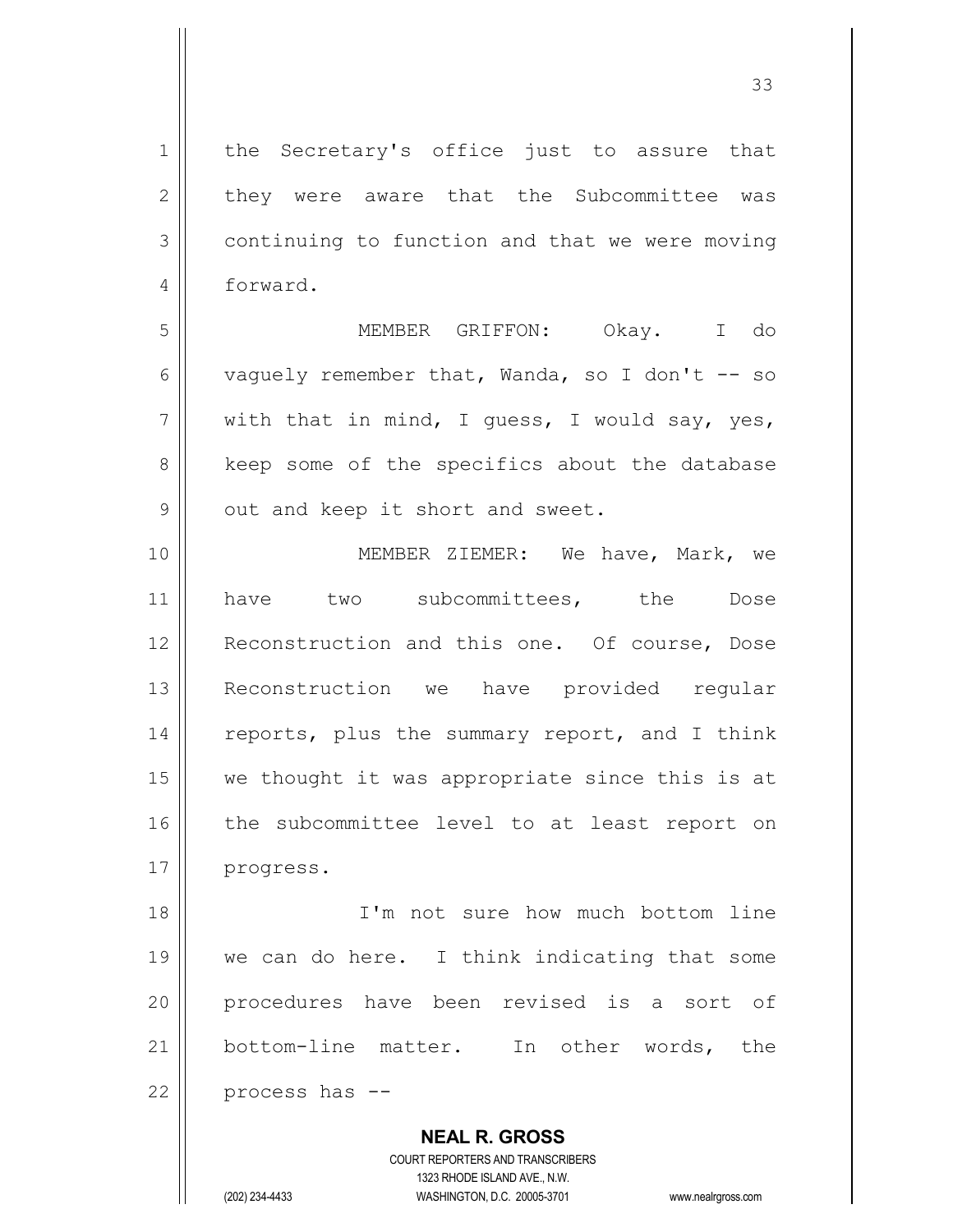1 MEMBER GRIFFON: Has affected the  $2 \parallel$  program, yes.

3 MEMBER ZIEMER: -- spurred some 4 || revision, number one, and beyond that, we 5 || probably can only indicate that this is an 6 | ongoing process that we're continuing to 7 || review. I'm not sure we're ready for sort of 8 l the ultimate statement.

9 DR. MAURO: I don't have that in 10 front of me. I neglected to print it out, but 11 || I have a concept  $-$  oh, thank you very much. 12 The fact that we are at a point where we could 13 || know the number of procedures and they're  $14$  | almost all of them  $-$  I mean, we're at a point 15 now where there aren't that many more 16 || technical procedures left to review, that's 17 | one of them.

18 We have an almost -- I would -- 19 || certainly, correct me if I'm wrong, but every 20 || so often we check to see are there any 21  $\parallel$  additional procedures out there that are  $22$  | where it might be helpful for SC&A to review.

> **NEAL R. GROSS** COURT REPORTERS AND TRANSCRIBERS 1323 RHODE ISLAND AVE., N.W.

(202) 234-4433 WASHINGTON, D.C. 20005-3701 www.nealrgross.com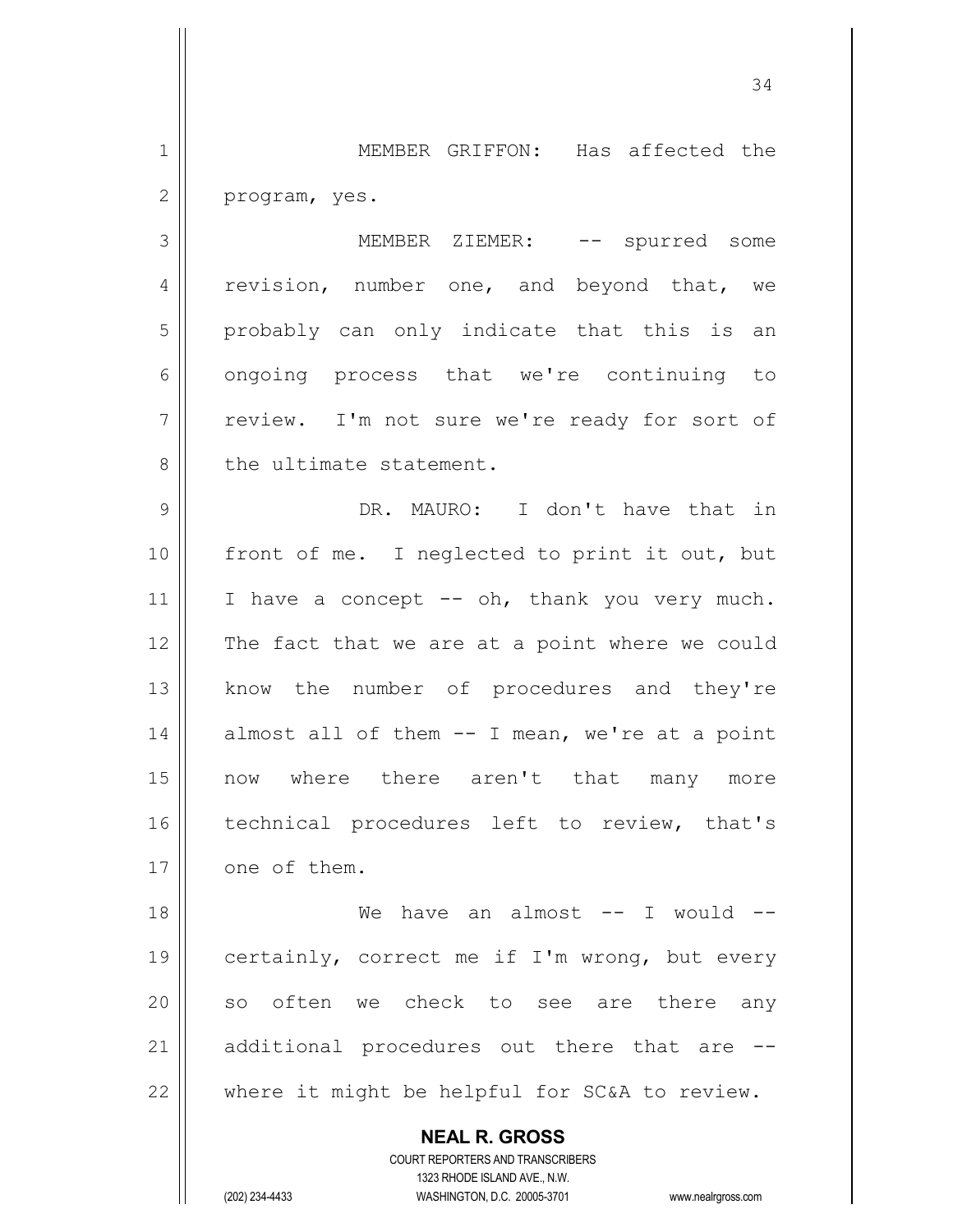| 1            | I do that, and it turns out that,                                   |
|--------------|---------------------------------------------------------------------|
| $\mathbf{2}$ | and you may agree with this, that we've really                      |
| 3            | reviewed the lion's share --                                        |
| 4            | MEMBER ZIEMER: Yes.                                                 |
| 5            | DR. MAURO: -- of the procedures.                                    |
| 6            | MEMBER ZIEMER: Right.                                               |
| 7            | DR. MAURO: Second, we have                                          |
| 8            | actually achieved closure. We found there are                       |
| 9            | -- we have numbers here because part of our                         |
| 10           | progress report identified, where are we.                           |
| 11           | What percentage of -- because I have a budget                       |
|              |                                                                     |
| 12           | I'm tracking and how much of the budget could                       |
| 13           | we spend and how much of our work will be                           |
| 14           | completed.                                                          |
| 15           | Well, according to my numbers,                                      |
| 16           | we've completed 70 percent of our work.<br>In                       |
| 17           | other words, we have either closed an issue or                      |
| 18           | appropriately transferred it or it's<br>in                          |
| 19           | abeyance and an abeyance is important.                              |
| 20           | Now, I don't know, this may be in                                   |
| 21           | here already, but the idea -- I don't know if                       |
| 22           | you want to go that far.                                            |
|              |                                                                     |
|              | <b>NEAL R. GROSS</b><br>COURT REPORTERS AND TRANSCRIBERS            |
|              | 1323 RHODE ISLAND AVE., N.W.                                        |
|              | (202) 234-4433<br>WASHINGTON, D.C. 20005-3701<br>www.nealrgross.com |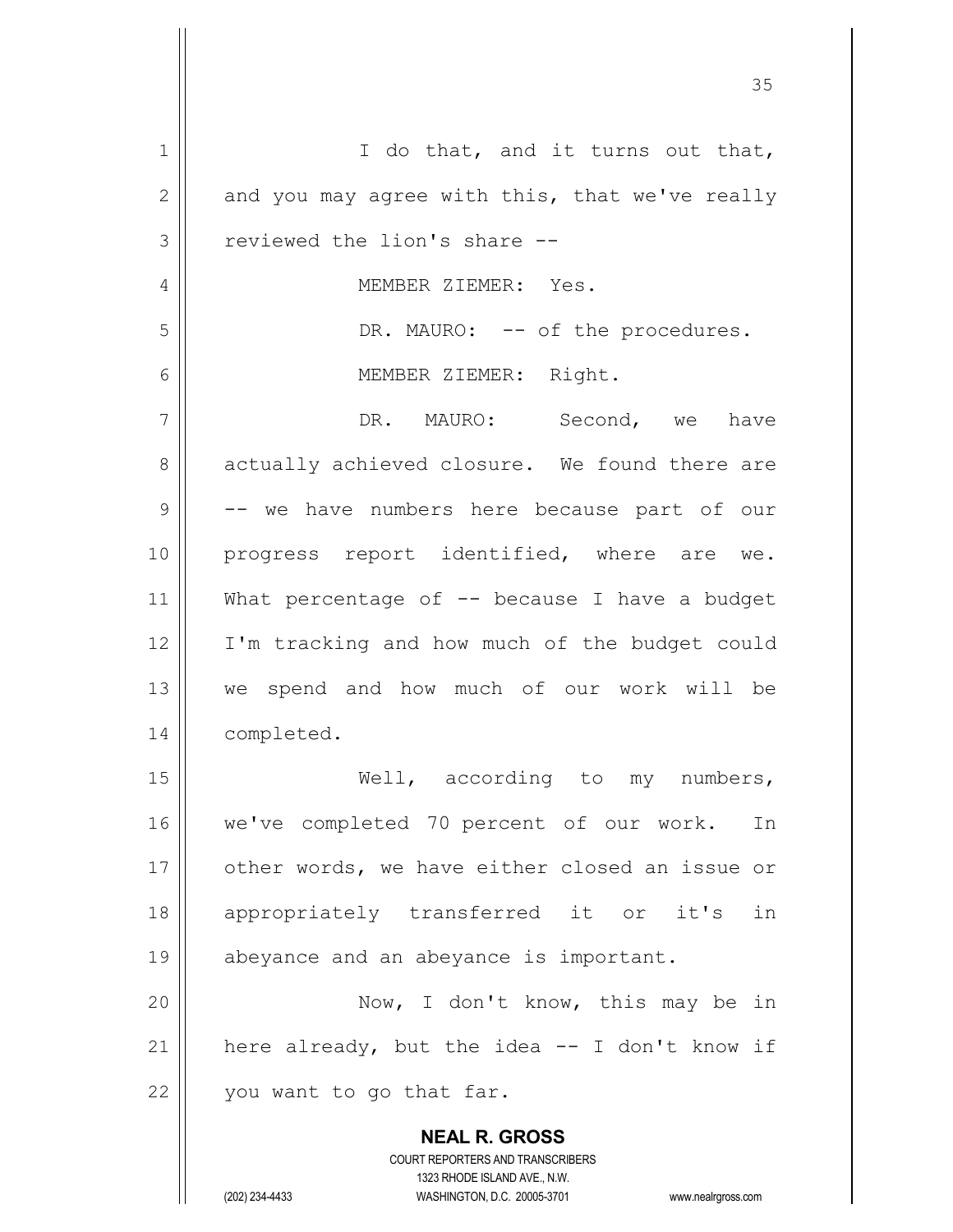1 || MEMBER ZIEMER: No, no, we're not  $2 \parallel$  going to talk about --

3 DR. MAURO: No, no. I understand. 4 || I understand what you're saying, but in the  $5 \parallel$  end, as far as I'm concerned, in-abeyances  $6 \parallel$  mean we have reached a point where you think 7 we have agreed on the changes that are needed  $8 \parallel$  to the procedure, so the way I see it is there 9 Were 108 or whatever number of procedures are 10 | that we've reviewed to date.

11 || Out of those, we deliberated on a 12 | certain number of them, I think on all of them 13 we have some deliberation.

14 || MR. HINNEFELD: I'm not even sure.

15 || DR. MAURO: The ones that are open 16  $\vert$  -- oh, there they are, right there. Nineteen 17 || percent. So, in other words, 80 percent we've 18 deliberated on. That's what it really comes 19 || down to. We've had some deliberation, and out 20  $\parallel$  of that, out of the total, 70 percent we have 21 agreed to -- that we either found the 22 || procedure adequate as it is or we found it

> **NEAL R. GROSS** COURT REPORTERS AND TRANSCRIBERS 1323 RHODE ISLAND AVE., N.W.

(202) 234-4433 WASHINGTON, D.C. 20005-3701 www.nealrgross.com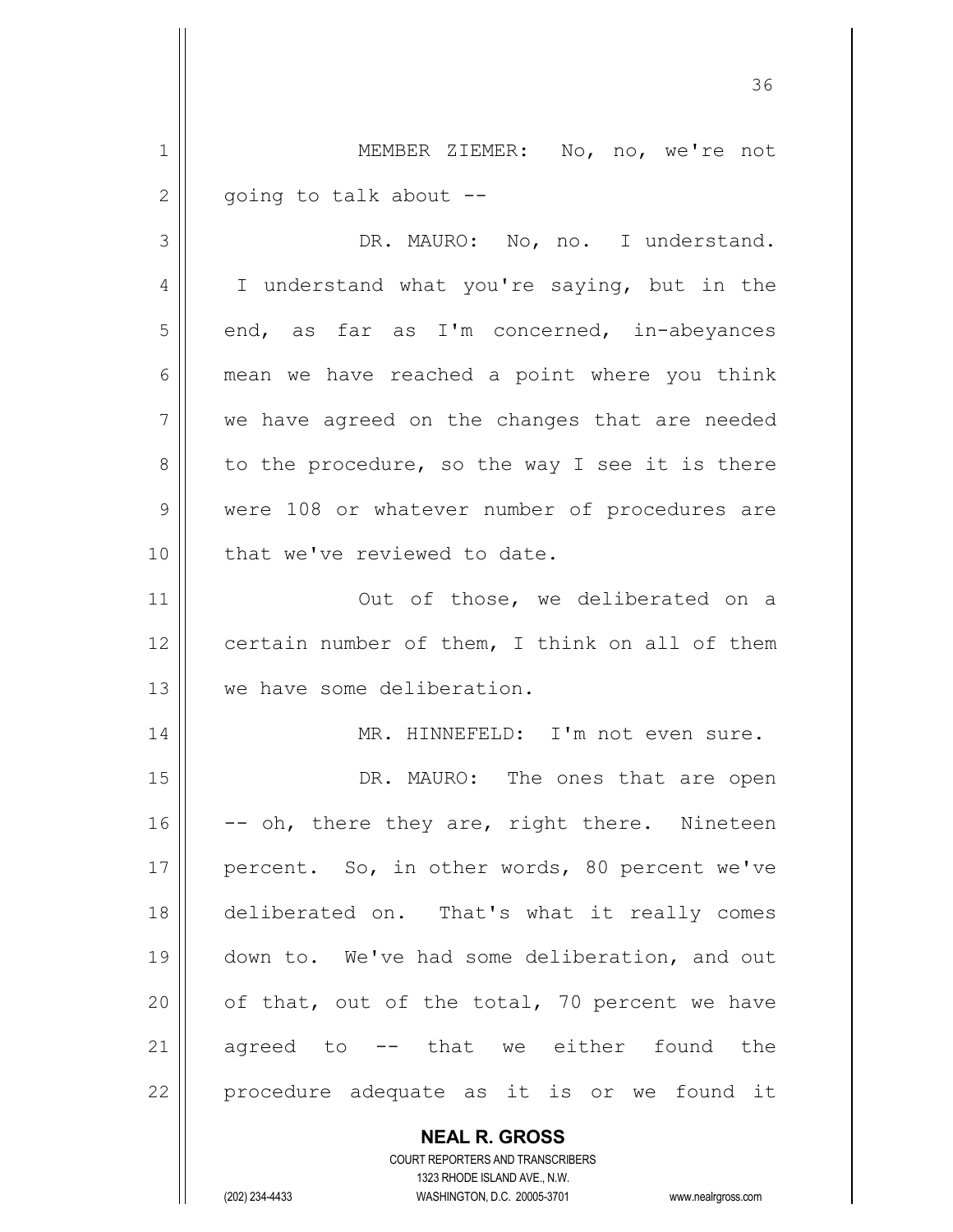**NEAL R. GROSS** COURT REPORTERS AND TRANSCRIBERS 1323 RHODE ISLAND AVE., N.W. 1 || necessary to make some changes to improve the  $2 \parallel$  quality or clarity of the procedure. Now,  $3 \parallel$  this is a very simple statement. 4 CHAIR MUNN: I tried to cover that  $5 \parallel - 6 \parallel$  DR. MAURO: If that's in here, I - $7 \parallel -I$  didn't read it, but I would -- I think 8 || that kind of very general oversight would be 9 | very effective. 10 || CHAIR MUNN: Third paragraph. 11 | DR. MAURO: Third paragraph? 12 CHAIR MUNN: Third paragraph. We  $13$  are going to accompany this with the kind of 14 || tracking system summary that we have on the  $15$  screen right now, and with a couple of the  $16$  graphs that Steve has put together. 17 || DR. MAURO: Oh, do you? 18 CHAIR MUNN: Yes. 19 || DR. MAURO: Okay. 20 || MR. KATZ: You probably -- it's 21 || simple enough that you probably can cover it 22  $\parallel$  in narrative with a lot of -- but I don't know

(202) 234-4433 WASHINGTON, D.C. 20005-3701 www.nealrgross.com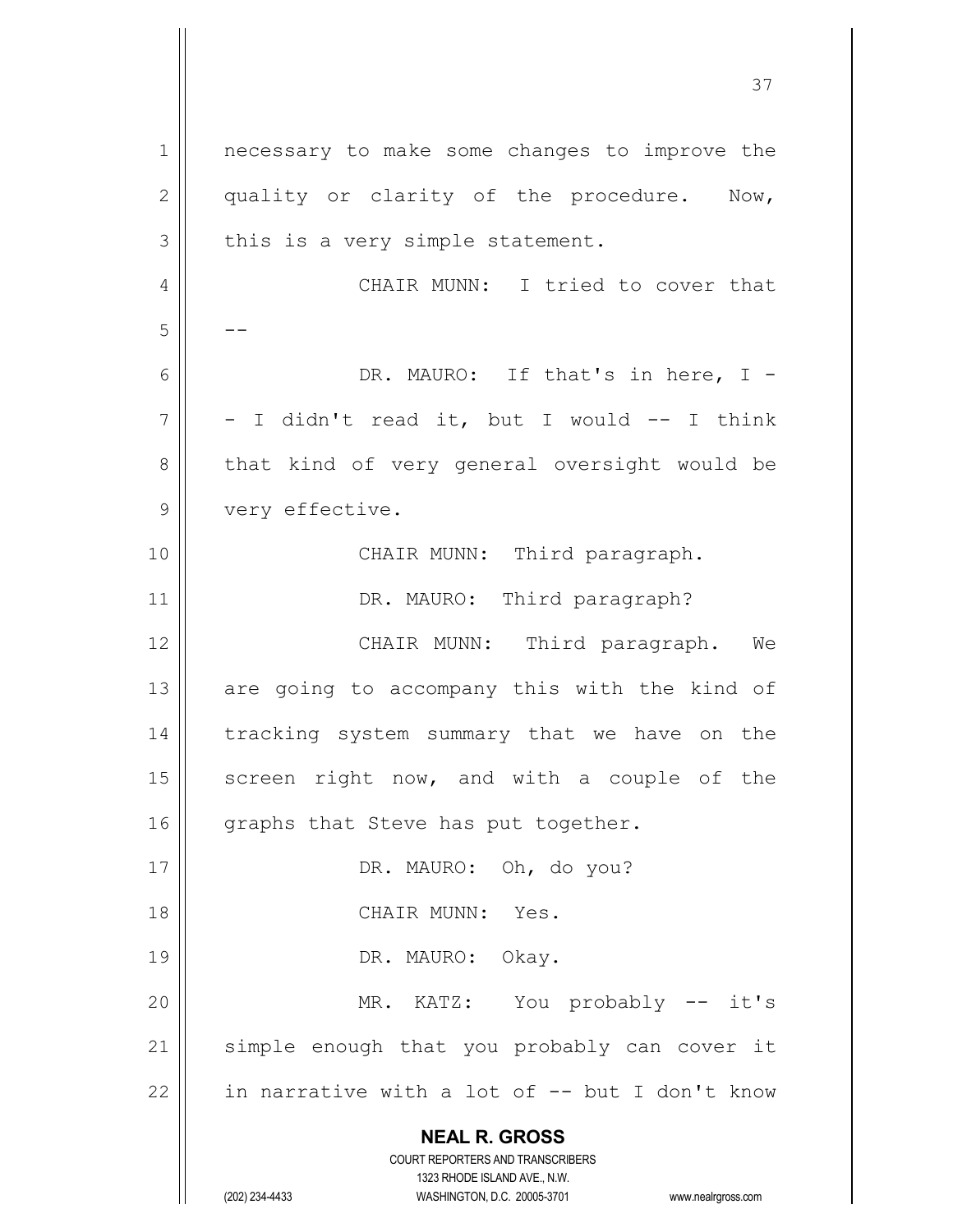1 | that you need that much data to support these 2 | simple statements.

**NEAL R. GROSS** COURT REPORTERS AND TRANSCRIBERS 1323 RHODE ISLAND AVE., N.W. (202) 234-4433 WASHINGTON, D.C. 20005-3701 www.nealrgross.com 3 MEMBER ZIEMER: We might add a 4  $\parallel$  sentence or two about  $-$  you talked about the 5 | number of findings closed, but maybe the issue  $6 \parallel$  that 80 percent or something have already been 7 -- 8 | R. MAURO: Deliberated. 9 MEMBER ZIEMER: -- deliberated on  $10 \parallel \quad$  or  $--$ 11 DR. MAURO: We have had 12 deliberations on -- 13 MEMBER ZIEMER: Whatever that 14 | number is. 15 || DR. MAURO: -- 80 percent of --16 || MEMBER ZIEMER: Is it 79 percent? 17 Or 81 percent? 18 || DR. MAURO: Eighty-one percent. 19 || MEMBER ZIEMER: Yes. 20 CHAIR MUNN: Well, at the end of 21  $\parallel$  our -- at the close of our business today, 22  $\parallel$  those numbers may change, but --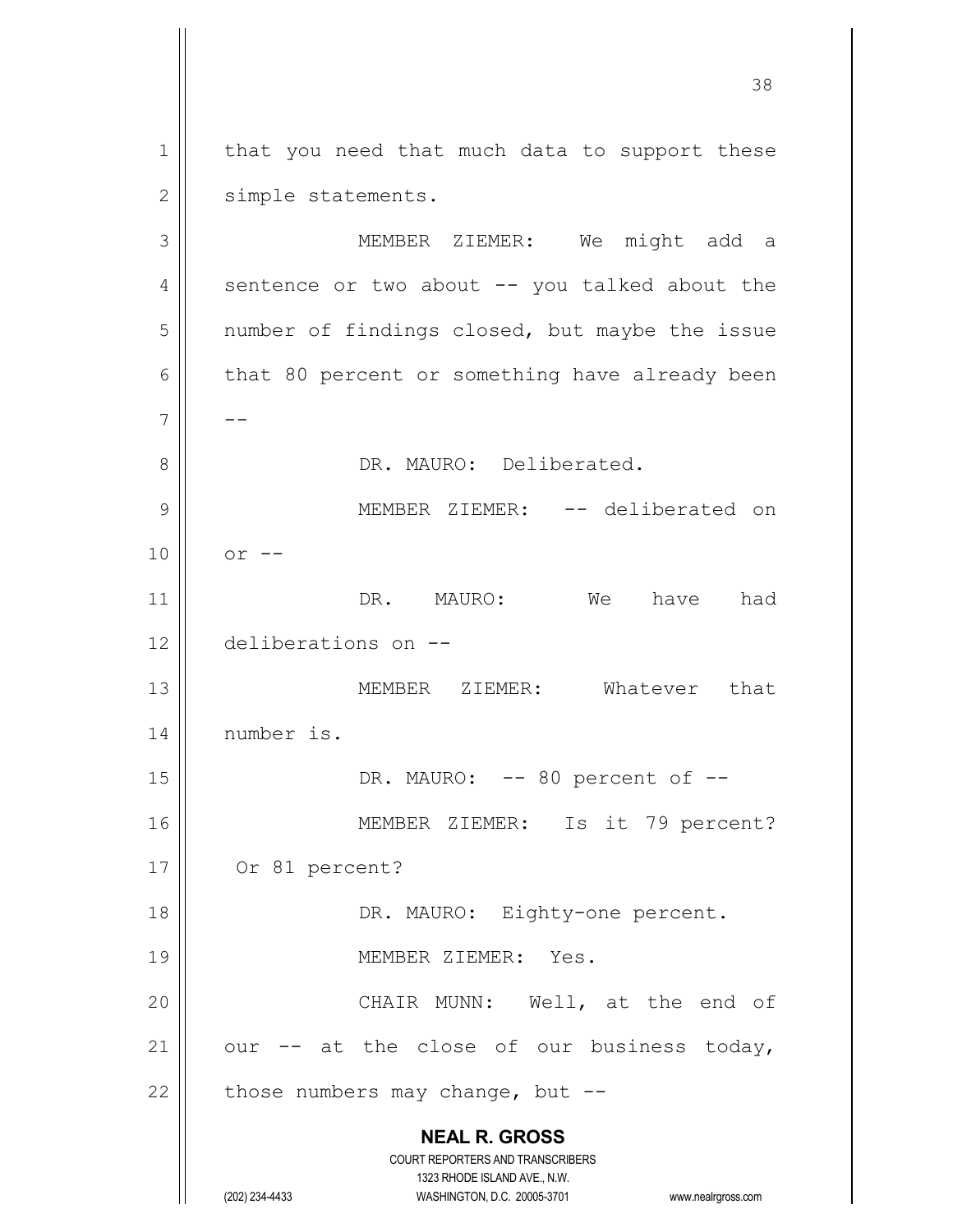|                | 39                                                                                                  |
|----------------|-----------------------------------------------------------------------------------------------------|
|                |                                                                                                     |
| $\mathbf 1$    | MR. KATZ: Right.                                                                                    |
| $\mathbf{2}$   | DR. MAURO: But it's the idea.                                                                       |
| 3              | You know, what do we want to communicate?                                                           |
| 4              | Whatever those numbers turn out to be by the                                                        |
| 5              | end of today.                                                                                       |
| 6              | MR. KATZ: I mean, moreover, you                                                                     |
| $\overline{7}$ | can also say 50 percent are closed, pretty                                                          |
| 8              | $much$ $--$                                                                                         |
| $\mathcal{G}$  | CHAIR MUNN: Well, that's --                                                                         |
| 10             | MR. KATZ: -- and another                                                                            |
| 11             | 15 percent, so --                                                                                   |
| 12             | CHAIR MUNN: -- I said as much.                                                                      |
| 13             | MR. KATZ: So for that percentage,                                                                   |
| 14             | I mean, you've either closed them or you've                                                         |
| 15             | agreed on the path forward.                                                                         |
| 16             | CHAIR MUNN: We've said 49 percent                                                                   |
| 17             | have been resolved and closed. We get a                                                             |
| 18             | number of -- percentage of deliberations.                                                           |
| 19             | I'll add that to the third paragraph.                                                               |
| 20             | MEMBER ZIEMER: I have another                                                                       |
| 21             | comment when you get a chance.                                                                      |
| 22             | CHAIR MUNN: Yes. Yes, go ahead.                                                                     |
|                | <b>NEAL R. GROSS</b>                                                                                |
|                | <b>COURT REPORTERS AND TRANSCRIBERS</b>                                                             |
|                | 1323 RHODE ISLAND AVE., N.W.<br>(202) 234-4433<br>WASHINGTON, D.C. 20005-3701<br>www.nealrgross.com |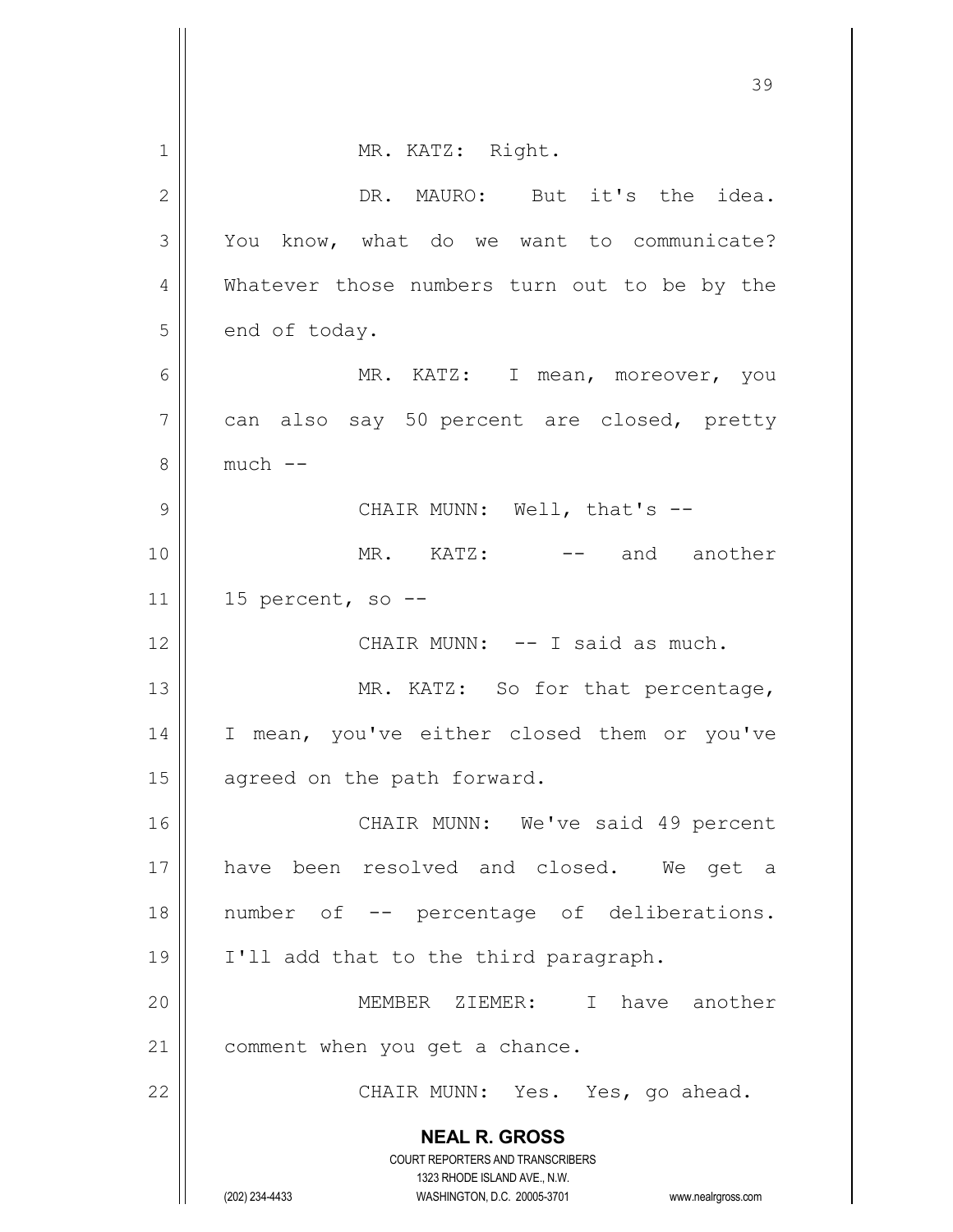| $\mathbf 1$    | MEMBER ZIEMER: In the second                                        |
|----------------|---------------------------------------------------------------------|
| $\mathbf{2}$   | paragraph, as detailed in our initial report                        |
| 3              | dated July 18, 2008 to assure the completeness                      |
| $\overline{4}$ | and so on, it sounds like the initial report                        |
| 5              | was written to ensure the completeness. You                         |
| 6              | know what I'm saying?                                               |
| 7              | CHAIR MUNN: Yes.                                                    |
| 8              | MEMBER ZIEMER: So my suggestion                                     |
| 9              | was -- is to insert in front of the to ensure                       |
| 10             | completeness, follow it -- put a comment after                      |
| 11             | 2008, as detailed in our initial report dated                       |
| 12             | July 18, 2008, as part of our responsibility                        |
| 13             | to assure the completeness and the scientific                       |
| 14             | validity, dadadada, the Board has selected                          |
| 15             | groups of procedures and documents for review.                      |
| 16             | CHAIR MUNN: Sounds good to me.                                      |
| 17             | Any objection to that addition?                                     |
| 18             | MEMBER ZIEMER: The other reason                                     |
| 19             | for wording it that way is that this is not                         |
| 20             | the only activity of the Board that's involved                      |
| 21             | in assuring scientific validity. It's part of                       |
| 22             | the responsibility of the Board. We<br>have                         |
|                | <b>NEAL R. GROSS</b>                                                |
|                | <b>COURT REPORTERS AND TRANSCRIBERS</b>                             |
|                | 1323 RHODE ISLAND AVE., N.W.                                        |
|                | (202) 234-4433<br>WASHINGTON, D.C. 20005-3701<br>www.nealrgross.com |

 $\mathsf{I}$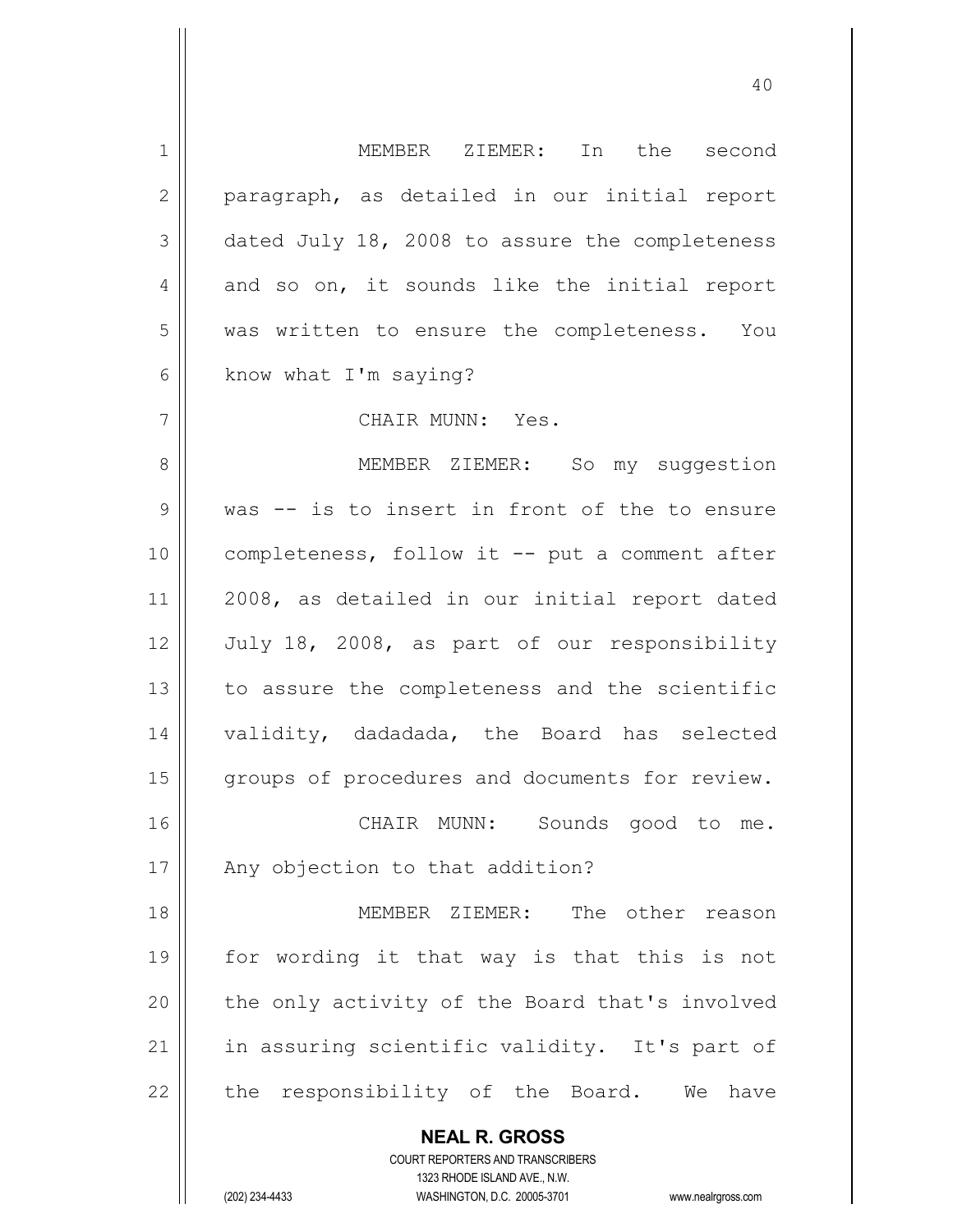**NEAL R. GROSS** COURT REPORTERS AND TRANSCRIBERS 1323 RHODE ISLAND AVE., N.W. (202) 234-4433 WASHINGTON, D.C. 20005-3701 www.nealrgross.com 41 1 | other responsibilities, such as the Dose 2 | Reconstruction and all that stuff. 3 || So that was my suggestion for that 4 | paragraph. 5 CHAIR MUNN: Very good. 6 MEMBER ZIEMER: I think that -- I  $7 \parallel$  think those are the only ones I had. 8 || CHAIR MUNN: All right. 9 MEMBER ZIEMER: I guess I'd like 10 || to suggest that we make modifications and then 11 have another look at it. 12 || CHAIR MUNN: I would hope that, 13  $\parallel$  perhaps over the lunch hour, you and I could  $14$  | take a look at this and get the proposed new 15 electronic version of it out to Mike and Mark  $16$  so that hopefully at the end of this meeting 17 || we can bring something to the Board. 18 If that's amenable with all 19 parties, we'll undertake to do that. All 20 || right with the folks on the phone? 21 MEMBER GRIFFON: Sounds good, 22 Wanda.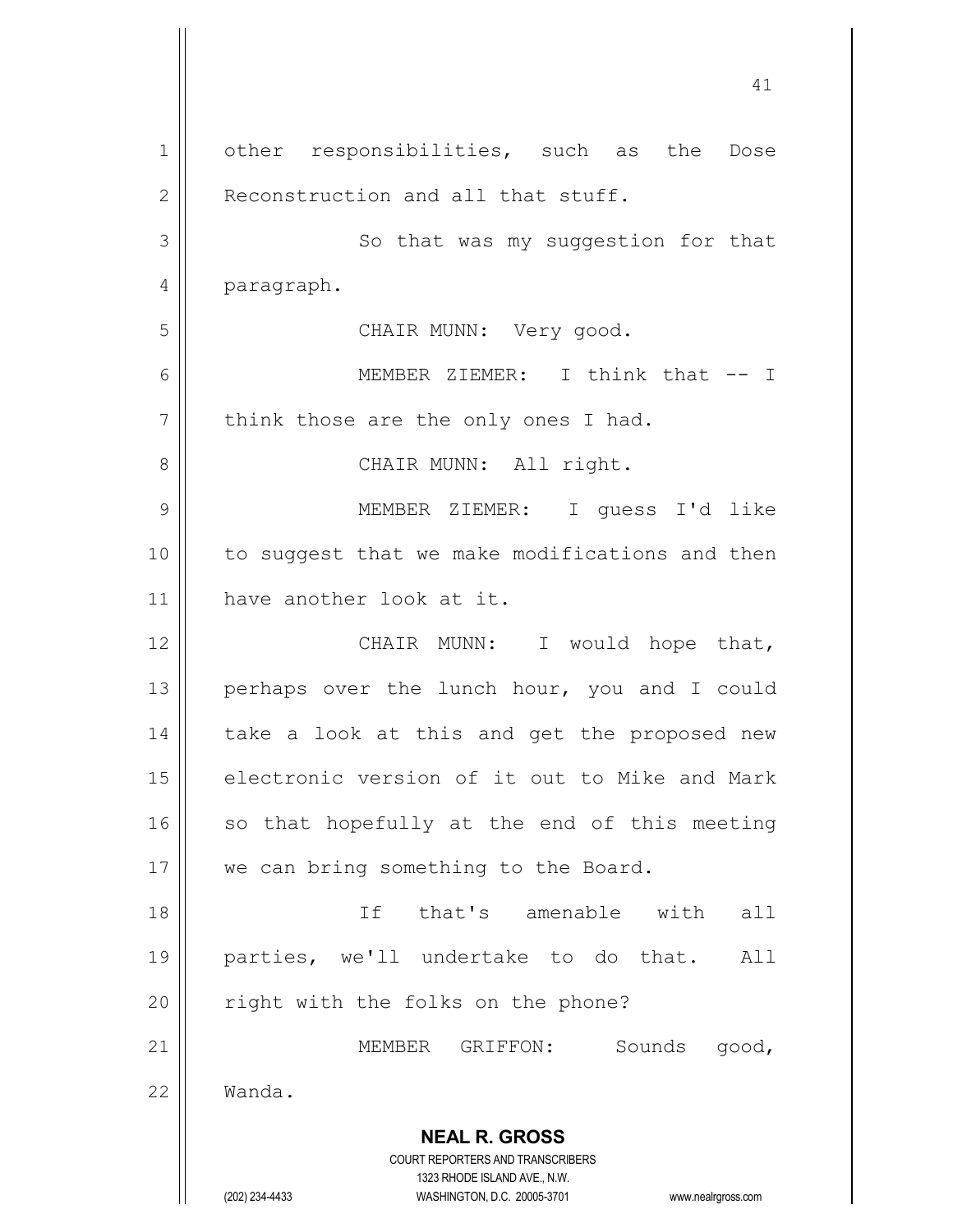|                | 42                                                                                                                                                              |
|----------------|-----------------------------------------------------------------------------------------------------------------------------------------------------------------|
| $\mathbf 1$    | CHAIR MUNN: Okay.                                                                                                                                               |
| $\mathbf{2}$   | MEMBER GIBSON: Yes, sounds good.                                                                                                                                |
| 3              | CHAIR MUNN: Very good. That's                                                                                                                                   |
| $\overline{4}$ | what we'll try to do. Now the next item on                                                                                                                      |
| 5              | our agenda has to do with the technical issues                                                                                                                  |
| 6              | outstanding on OTIB-0029. John, that's an                                                                                                                       |
| $\overline{7}$ | SC&A action.                                                                                                                                                    |
| 8              | DR. MAURO: That was the one that                                                                                                                                |
| $\mathcal{G}$  | went over to --                                                                                                                                                 |
| 10             | MR. MARSCHKE: That went to Joyce.                                                                                                                               |
| 11             | CHAIR MUNN: Waiting for Joyce and                                                                                                                               |
| 12             | one of Mark's questions was -- did we get                                                                                                                       |
| 13             | responses from her?                                                                                                                                             |
| 14             | MR. MARSCHKE: I have to                                                                                                                                         |
| 15             | apologize. This is not in the database yet,                                                                                                                     |
| 16             | and I haven't really emailed it to the members                                                                                                                  |
| 17             | of the working group because I wanted to $-$ or                                                                                                                 |
| 18             | the Subcommittee I should say, I wanted to go                                                                                                                   |
| 19             | through and edit it, but -- make sure it was -                                                                                                                  |
| 20             | - but I'll give you the -- these are the raw                                                                                                                    |
| 21             | input we got back from Joyce.                                                                                                                                   |
| 22             | So if we want to walk through the                                                                                                                               |
|                | <b>NEAL R. GROSS</b><br>COURT REPORTERS AND TRANSCRIBERS<br>1323 RHODE ISLAND AVE., N.W.<br>(202) 234-4433<br>WASHINGTON, D.C. 20005-3701<br>www.nealrgross.com |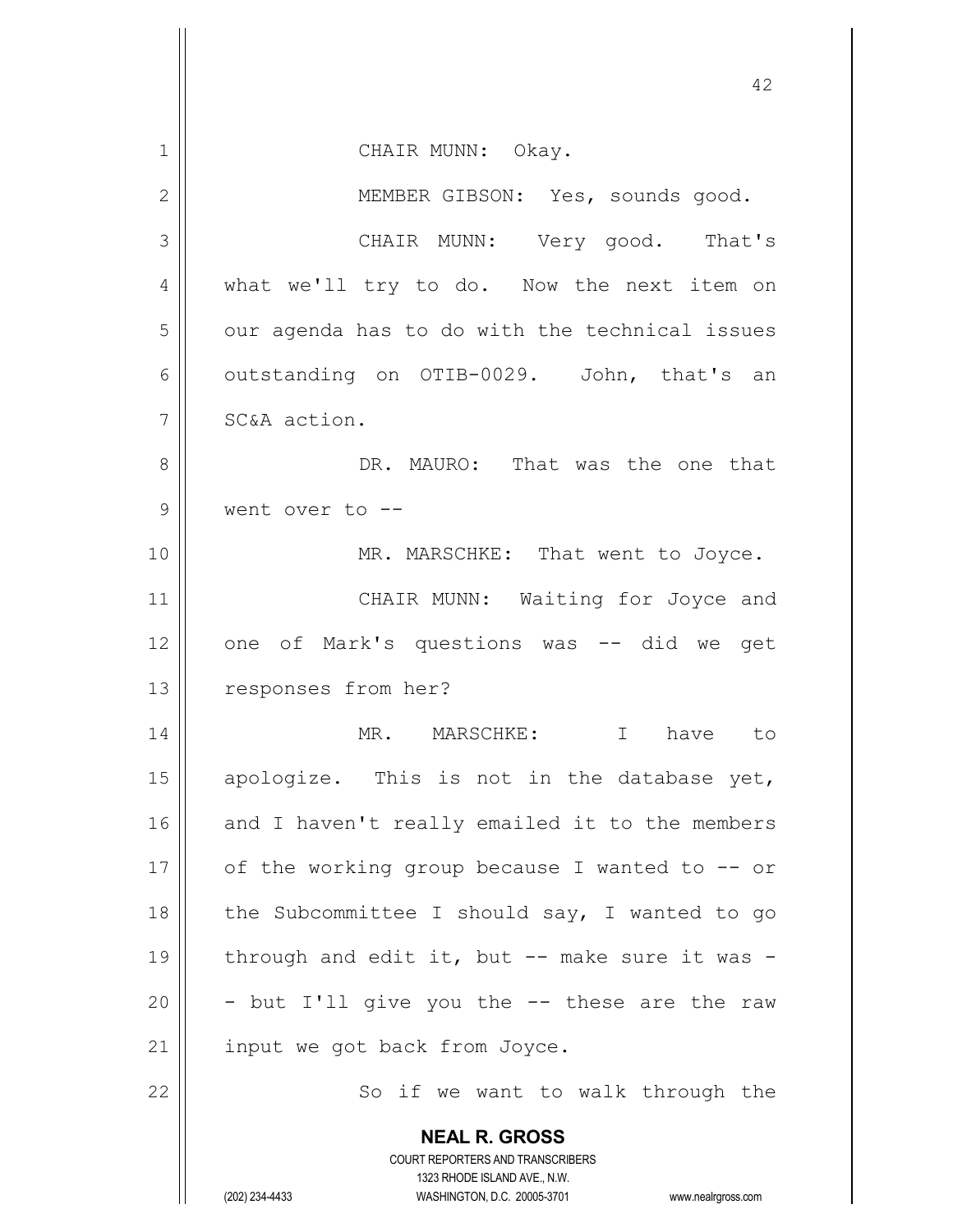|              | 43                                                                      |
|--------------|-------------------------------------------------------------------------|
| $\mathbf 1$  | -- what's on the screen --                                              |
| $\mathbf{2}$ | MR. HINNEFELD: Is the projector                                         |
| 3            | out of focus or are my eyes out of focus?                               |
| 4            | Well, I'm not - my eyes are fuzzy so I'm not -                          |
| 5            |                                                                         |
| 6            | MEMBER GRIFFON: This is not                                             |
| 7            | something you can email because --                                      |
| 8            | MR. MARSCHKE: It's a file I can -                                       |
| 9            | - if I knew how to email it, Mark. I'm using                            |
| 10           | a new computer -- the new computer that they                            |
| 11           | gave us, and I'm very much a novice on its                              |
| 12           | use, so $--$                                                            |
| 13           | MEMBER ZIEMER: Is the document                                          |
| 14           | saved under a document file?                                            |
| 15           | MR. MARSCHKE: The document is                                           |
| 16           | it's saved as a .doc file on my flash drive.                            |
| 17           | Now $--$                                                                |
| 18           | MEMBER ZIEMER: You can go to your                                       |
| 19           | CDC email -- does he have a                                             |
| 20           | MR. KATZ: No. You're going to                                           |
| 21           | have to save it onto your hard drive first                              |
| 22           | from your flash drive.                                                  |
|              | <b>NEAL R. GROSS</b>                                                    |
|              | <b>COURT REPORTERS AND TRANSCRIBERS</b><br>1323 RHODE ISLAND AVE., N.W. |
|              | (202) 234-4433<br>WASHINGTON, D.C. 20005-3701<br>www.nealrgross.com     |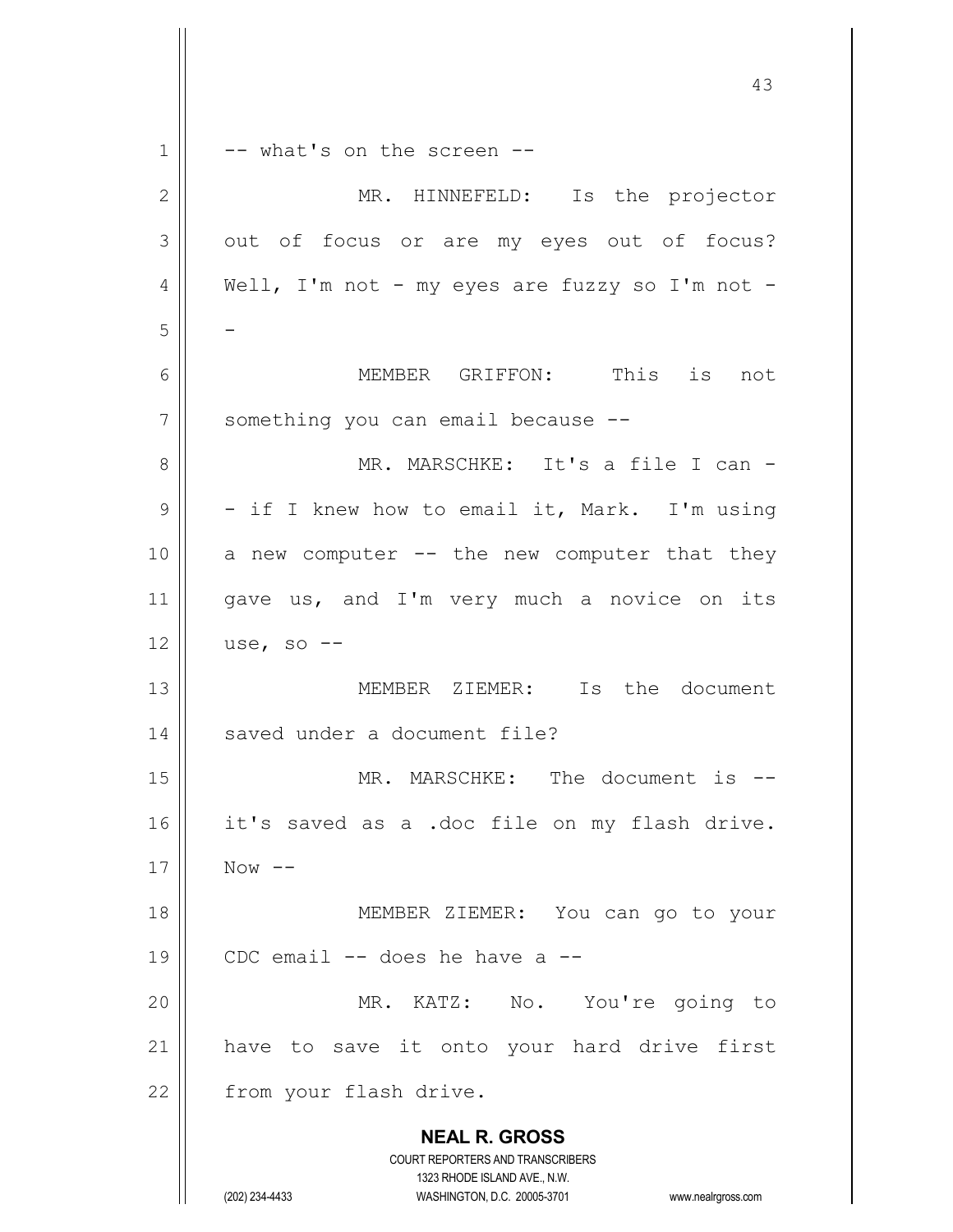**NEAL R. GROSS** COURT REPORTERS AND TRANSCRIBERS 1323 RHODE ISLAND AVE., N.W. (202) 234-4433 WASHINGTON, D.C. 20005-3701 www.nealrgross.com 1 || MR. MARSCHKE: It is on its way, 2 | Mark. 3 MEMBER GRIFFON: Okay. Thanks.  $4 \parallel$  I'll look -- keep an eye out for it. 5 || CHAIR MUNN: And you, too, Mike. 6 MR. KATZ: Mike mentioned that 7 | somehow he was locked out. 8 CHAIR MUNN: Well, yes, but I  $9 \parallel$  think they sent --10 || MR. HINNEFELD: We emailed it to 11 his non-CDC -- 12 MR. KATZ: Okay, Mike, did you 13 hear that? This was emailed to your home 14 email address. 15 || MR. HINNEFELD: Gmail account. 16 || MEMBER GIBSON: Okay. 17 || MR. MARSCHKE: Basically, what it  $18$  | is is  $-$ 19 || MR. KATZ: So are we ready to --20  $\parallel$  we were on a technical break, but are we back  $21$   $-$ 22 CHAIR MUNN: I believe we're back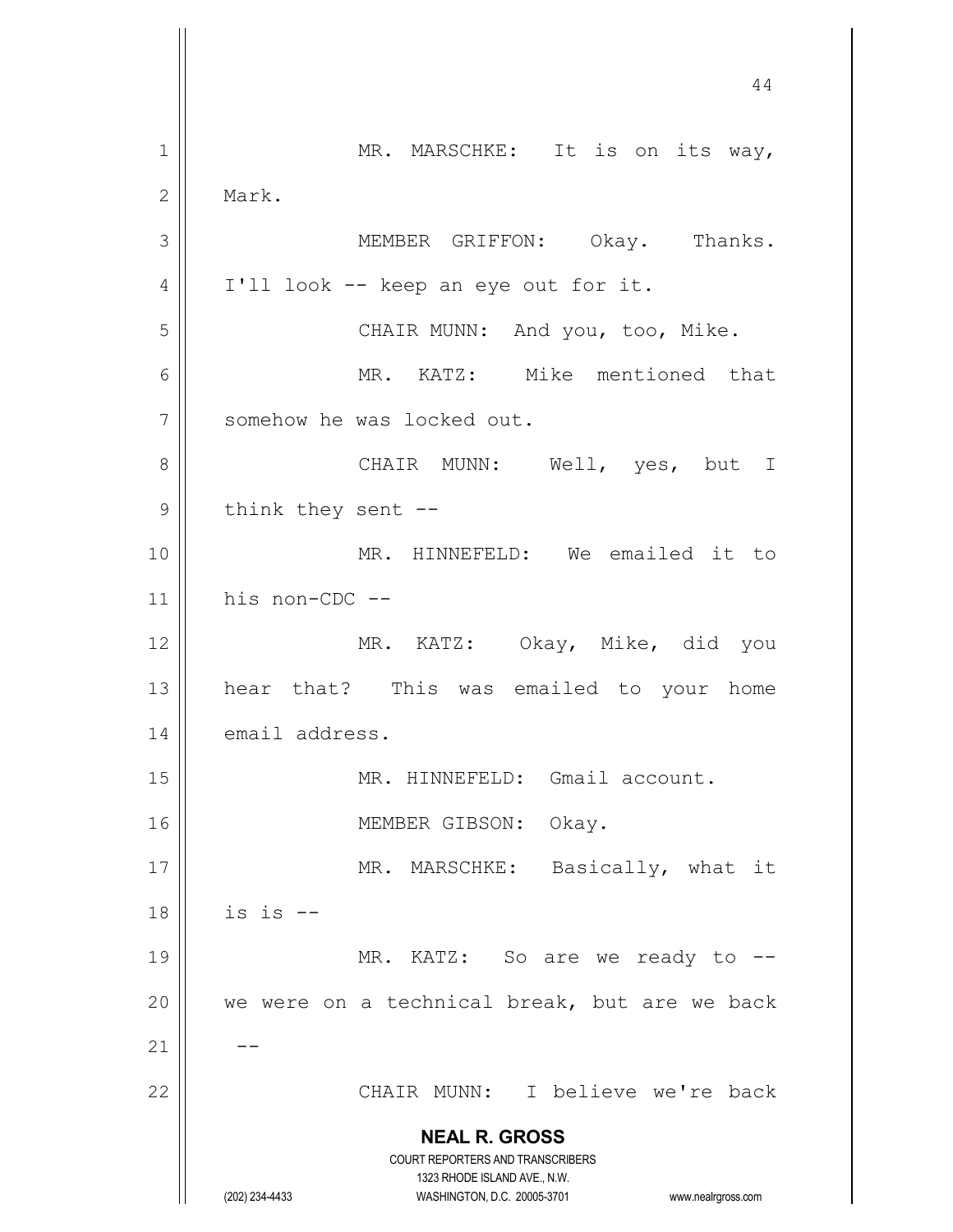**NEAL R. GROSS** COURT REPORTERS AND TRANSCRIBERS 1323 RHODE ISLAND AVE., N.W. (202) 234-4433 WASHINGTON, D.C. 20005-3701 www.nealrgross.com 45  $1 \parallel - -$ 2 || MR. KATZ: -- in order? Okay. 3 CHAIR MUNN: Yes. We're taking a 4 | look at OTIB-0029-01 response from -- Steve. 5 MR. MARSCHKE: Yes. Shown in red 6 || is Joyce's responses to the NIOSH's responses  $7 \parallel$  to the SC&A finding. Basically, the finding  $8 \parallel$  is, as you see, instead of being complete in 9 terms of required data, the document 10 || references and uses data and so on, and it 11 || needs to be known and understand -- the 12 procedures described -- 13 MEMBER ZIEMER: I'm not seeing 14 | what you're reading. 15 || MR. MARSCHKE: Oh, it's way up  $16$  | here at the top. This is the finding. 17 MEMBER ZIEMER: Oh. 18 MR. MARSCHKE: Yes, you can -- 19 again, I'm not sure if I'm making it better or  $20$   $\vert$  -- I can't make it bigger. 21 MEMBER ZIEMER: Not bigger, 22 | sharper.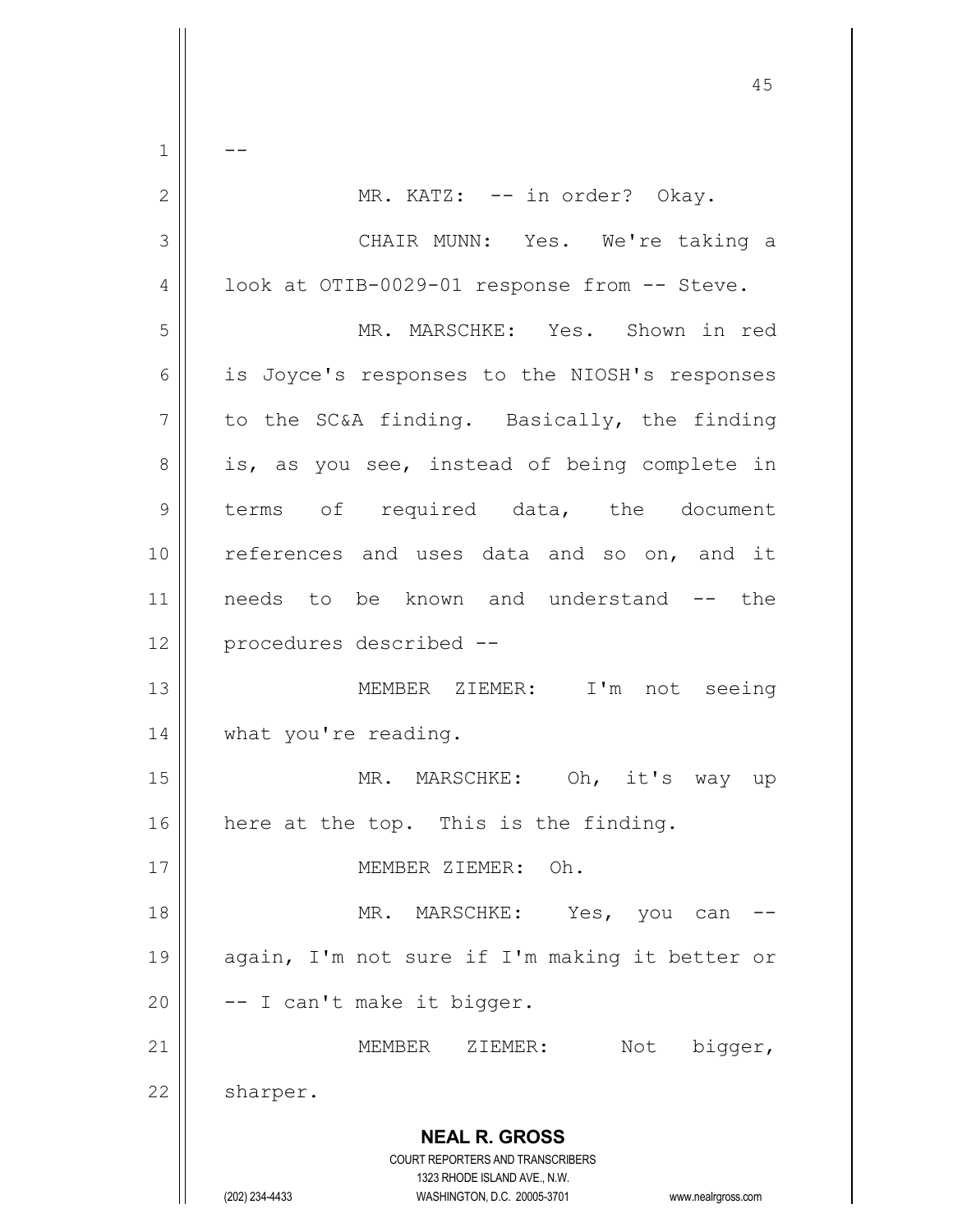|    | 46                                                                      |
|----|-------------------------------------------------------------------------|
| 1  | MR. KATZ: That's as sharp as it                                         |
| 2  | can be.                                                                 |
| 3  | CHAIR MUNN: But this hasn't been                                        |
| 4  | added to the database yet, right?                                       |
| 5  | MR. MARSCHKE: No, it has not.                                           |
| 6  | CHAIR MUNN: All right.                                                  |
| 7  | MR. MARSCHKE: No, it has<br>not.                                        |
| 8  | The issue that was being addressed was instead                          |
| 9  | of being complete in terms of required data,                            |
| 10 | the document references and uses data from                              |
| 11 | documents that need to be known or understand                           |
| 12 | the procedures described.                                               |
| 13 | NIOSH response to that was, SC&A's                                      |
| 14 | comments on the first couple statements                                 |
| 15 | numbered one above appear to refer to HHS SEC                           |
| 16 | designation letter. I'm not sure what that --                           |
| 17 | MEMBER GRIFFON: Steve? I have                                           |
| 18 | your file now, but can you tell me where                                |
| 19 | you're at and what --                                                   |
| 20 | MR. MARSCHKE: I'm on Page 3.                                            |
| 21 | MEMBER GRIFFON: Thank you.                                              |
| 22 | MR. MARSCHKE: OTIB-0029-01.                                             |
|    | <b>NEAL R. GROSS</b>                                                    |
|    | <b>COURT REPORTERS AND TRANSCRIBERS</b><br>1323 RHODE ISLAND AVE., N.W. |
|    | (202) 234-4433<br>WASHINGTON, D.C. 20005-3701<br>www.nealrgross.com     |

 $\mathsf{l}$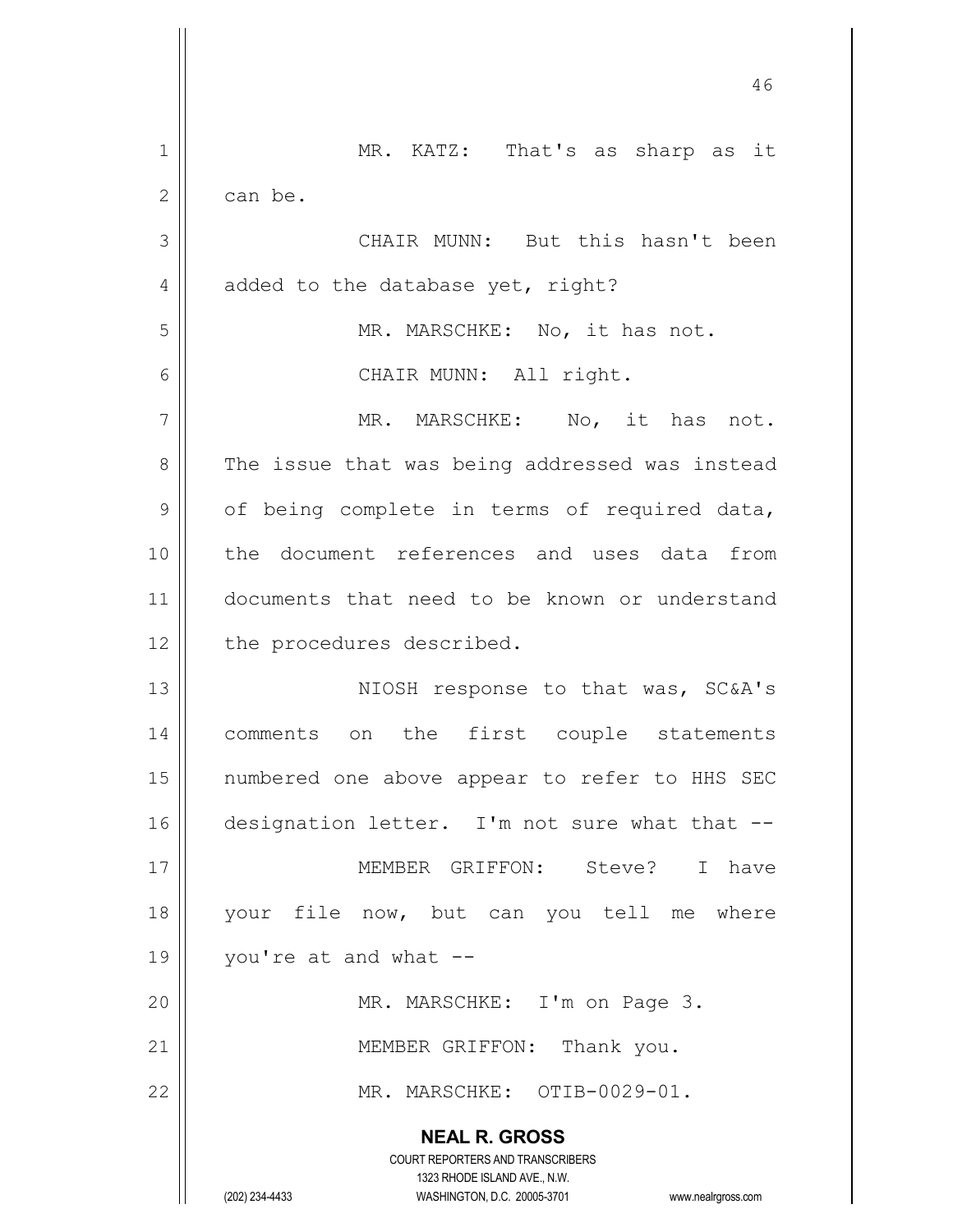**NEAL R. GROSS** COURT REPORTERS AND TRANSCRIBERS 1323 RHODE ISLAND AVE., N.W. (202) 234-4433 WASHINGTON, D.C. 20005-3701 www.nealrgross.com 1 || MEMBER GIBSON: Thank you. 2 MR. MARSCHKE: The source of the  $3$  statements of activities from 1947 to 1951 is  $4 \parallel$  the site description chapter of the Y-12 site 5 | profile and the references cited therein. The 6  $\parallel$  SEC was issued after the coworker -- so you 7 can read. I don't know -- I don't know, do 8 | you want me to read the whole -- everything? 9 CHAIR MUNN: Yes, please do read 10 || it out loud. Read Joyce's response. 11 || MR. MARSCHKE: Well, Joyce's 12 || response was just basically in abeyance. She  $13$  recommends that the  $-$ - Joyce's response here 14 was to -- she agreed with the NIOSH response  $15$  and basically says we are in agreement with 16 What NIOSH has said and the Subcommittee so we 17 | recommend abeyance. 18 || MEMBER ZIEMER: Wait, what are the 19 first couple of statements that she's talking 20 | about? 21 MR. HINNEFELD: Well, her  $22$  | statement is  $-$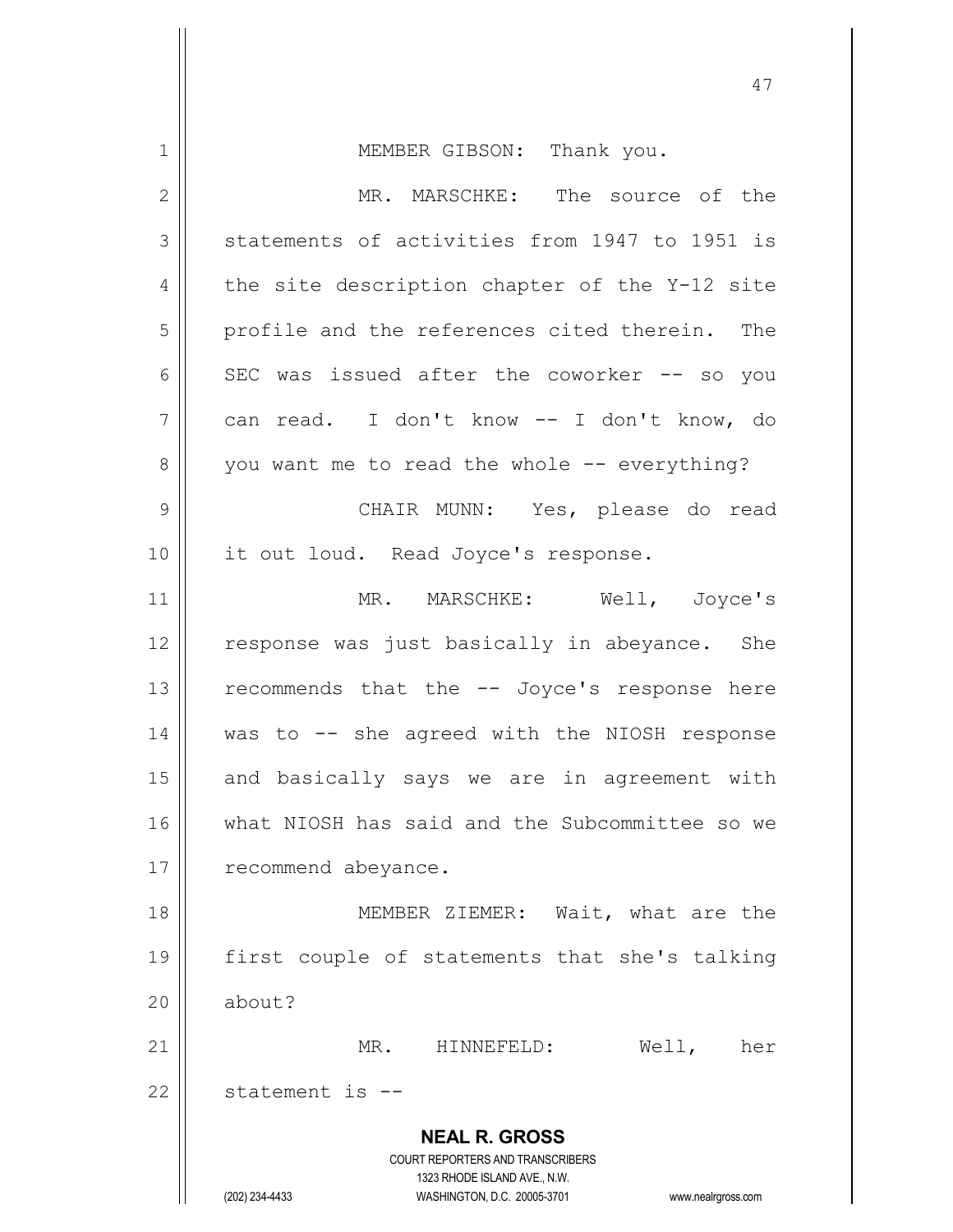**NEAL R. GROSS** COURT REPORTERS AND TRANSCRIBERS 1323 RHODE ISLAND AVE., N.W. 1 MEMBER ZIEMER: This is SC&A's 2 | comments. This is NIOSH's. Your response, it 3 says SC&A's comments on the first couple 4 | statements. 5 MR. HINNEFELD: Well, that would  $6$  be one. That would be the statement above.  $7$  It's one of the first couple statements. 8 || Okay. Finding. 9 CHAIR MUNN: It says -- 10 || MR. HINNEFELD: Okay, and here's 11 || the issue is that the coworker model for the 12 || SEC -- this, I think, is the entirety of the 13 || issue on this. The coworker model says for 14 || '47 through '51, the model doesn't seem to 15 make sense. 16 The SEC comes around later and 17  $\parallel$  says you can't do '47, and so we said, oh, 18 || okay. You're right, but it -- the SEC came 19 later. We haven't updated this coworker thing 20  $\parallel$  to say it can't be '47, so we're going to 21  $\parallel$  change it -- so it should say '48 to '51. 22 || So that's essentially what we've

(202) 234-4433 WASHINGTON, D.C. 20005-3701 www.nealrgross.com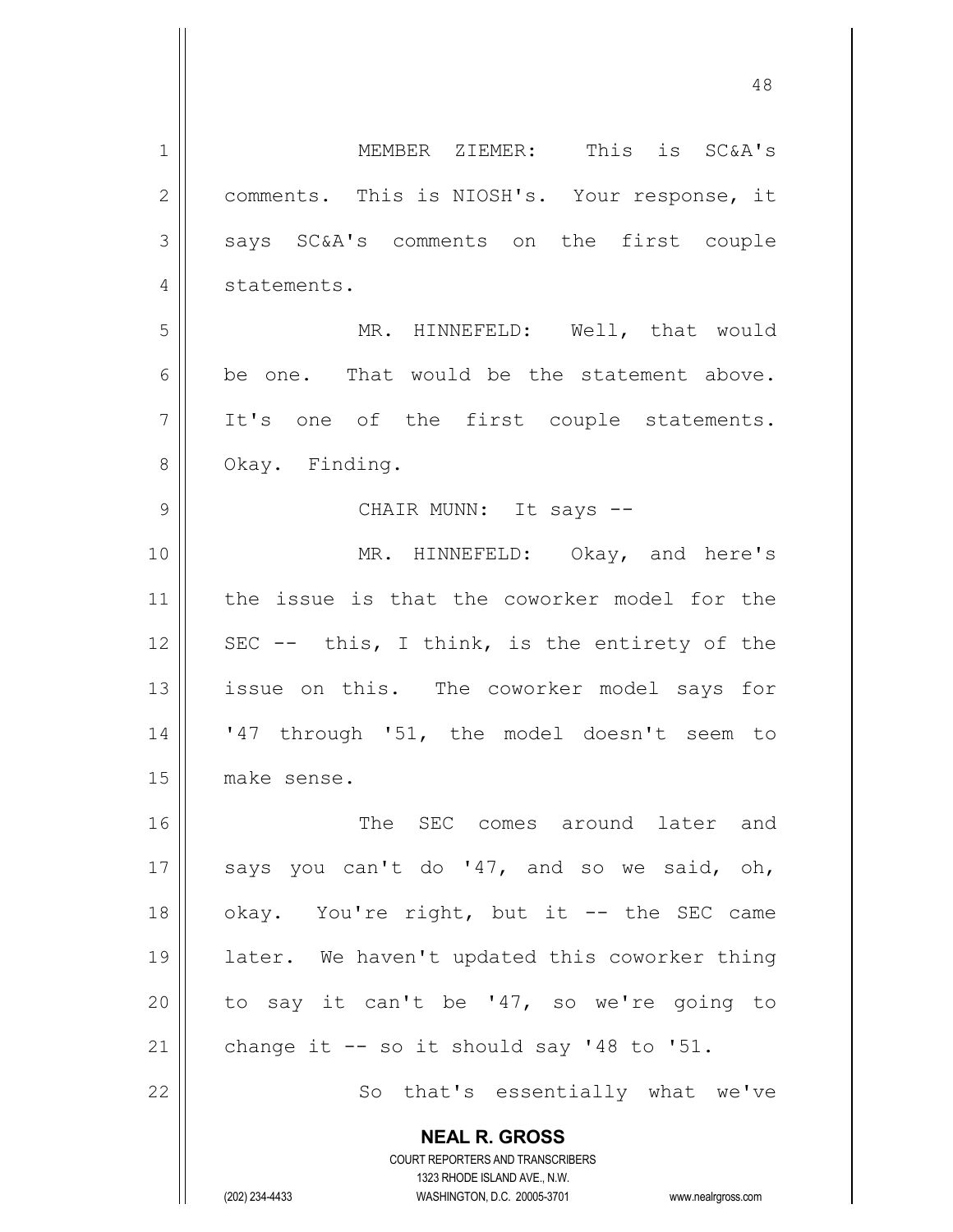**NEAL R. GROSS** COURT REPORTERS AND TRANSCRIBERS 1323 RHODE ISLAND AVE., N.W. 1 promised to change, and that seems to be what 2  $\parallel$  Joyce has agreed with, to say, okay, then it's  $3 \parallel$  in abeyance until you -- now presumably, there  $4 \parallel$  are a lot of other changes. I don't know if 5 we're going to change a document to change  $6 \parallel$  that one year, but presumably there will be 7 | other changes here. 8 MR. MARSCHKE: Then, basically, 9 || NIOSH goes on to provide additional response. 10 || There's a quote from the OTIB. We've added 11 | emphasis. Should I read the whole thing? 12 || CHAIR MUNN: It might be nice just 13  $\parallel$  to make sure that everybody's hearing the same 14 | thing. 15 || MR. MARSCHKE: The quote from the 16 || OTIB is, although there are no bioassay 17 results from before 1950 included in the 18 || database, the first intake period was assumed 19 | to begin on January 1, 1947. 20 Prior to 1947, the calutron was in 21 | operation. There are no bioassay measurements 22  $\parallel$  for the period, and conditions were quite  $-$ 

(202) 234-4433 WASHINGTON, D.C. 20005-3701 www.nealrgross.com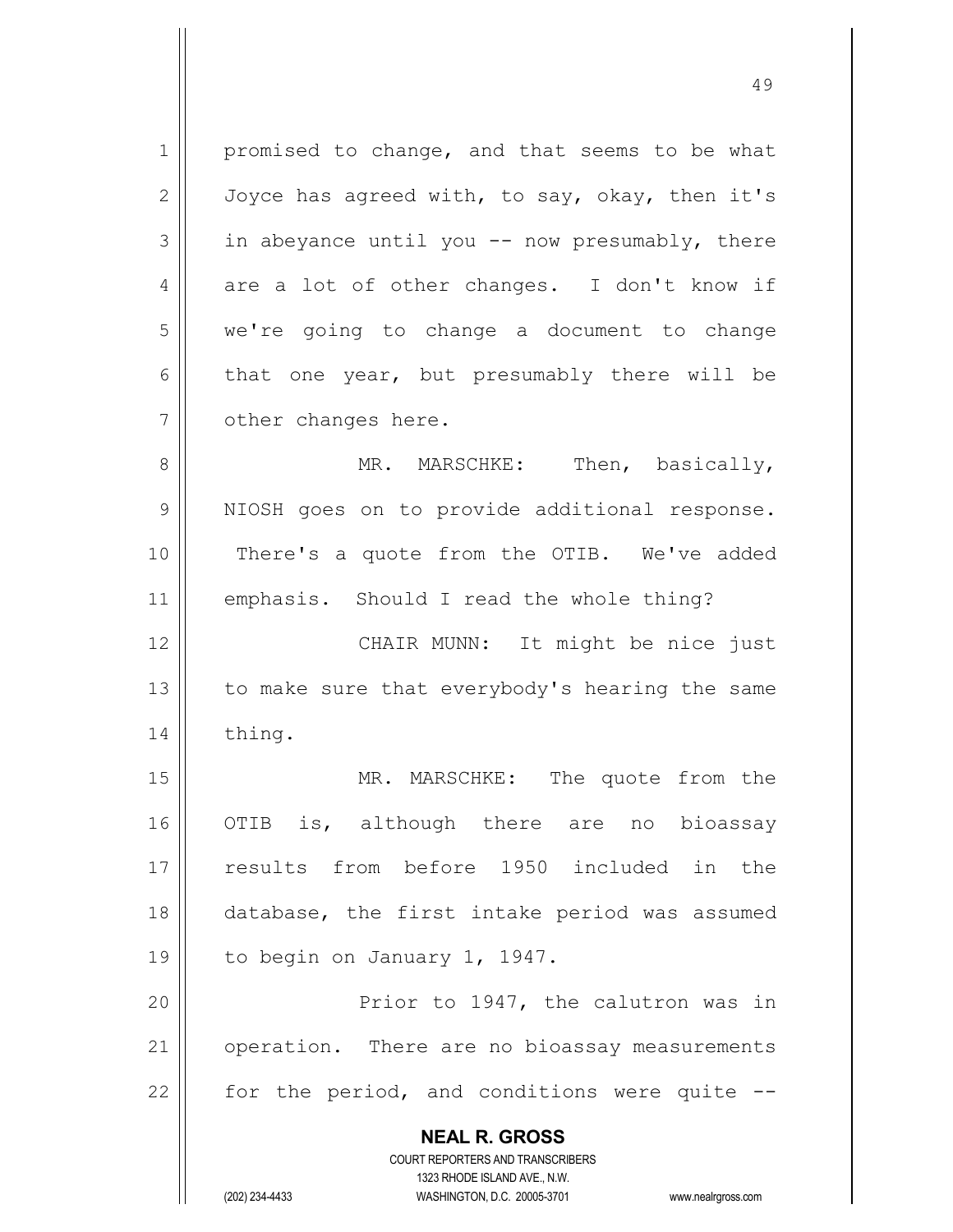**NEAL R. GROSS** COURT REPORTERS AND TRANSCRIBERS 1 || were likely quite different than at later  $2 \parallel$  times on the site, so this period was not 3 | included in the modeling. 4 | The Technical Basis Document for  $5$  the Y-12 National Security Complex, site 6 description, and then in parentheses, ORAU 7 2003, states Y-12 was shut down in December 8 || 1946 and employment was cut drastically in 9 || reference to the calutron and associated 10 || uranium isotope separation programs. 11 || The primary operations from 1947 12 to 1951 consisted of salvage, recovery, and 13 || recycle operations with uranium preparation 14 | and machining beginning in 1949. 15 || Then in italics, with emphasis  $16$  there, it was therefore assumed that exposure 17 || of conditions beginning in 1947 would have 18 || been similar to those in the early 1950s. 19 || That is the quote from the OTIB. 20 Now, NIOSH goes on to add 21 additional information. Because it is stated  $22$  || that employment was cut drastically, it was

1323 RHODE ISLAND AVE., N.W.

(202) 234-4433 WASHINGTON, D.C. 20005-3701 www.nealrgross.com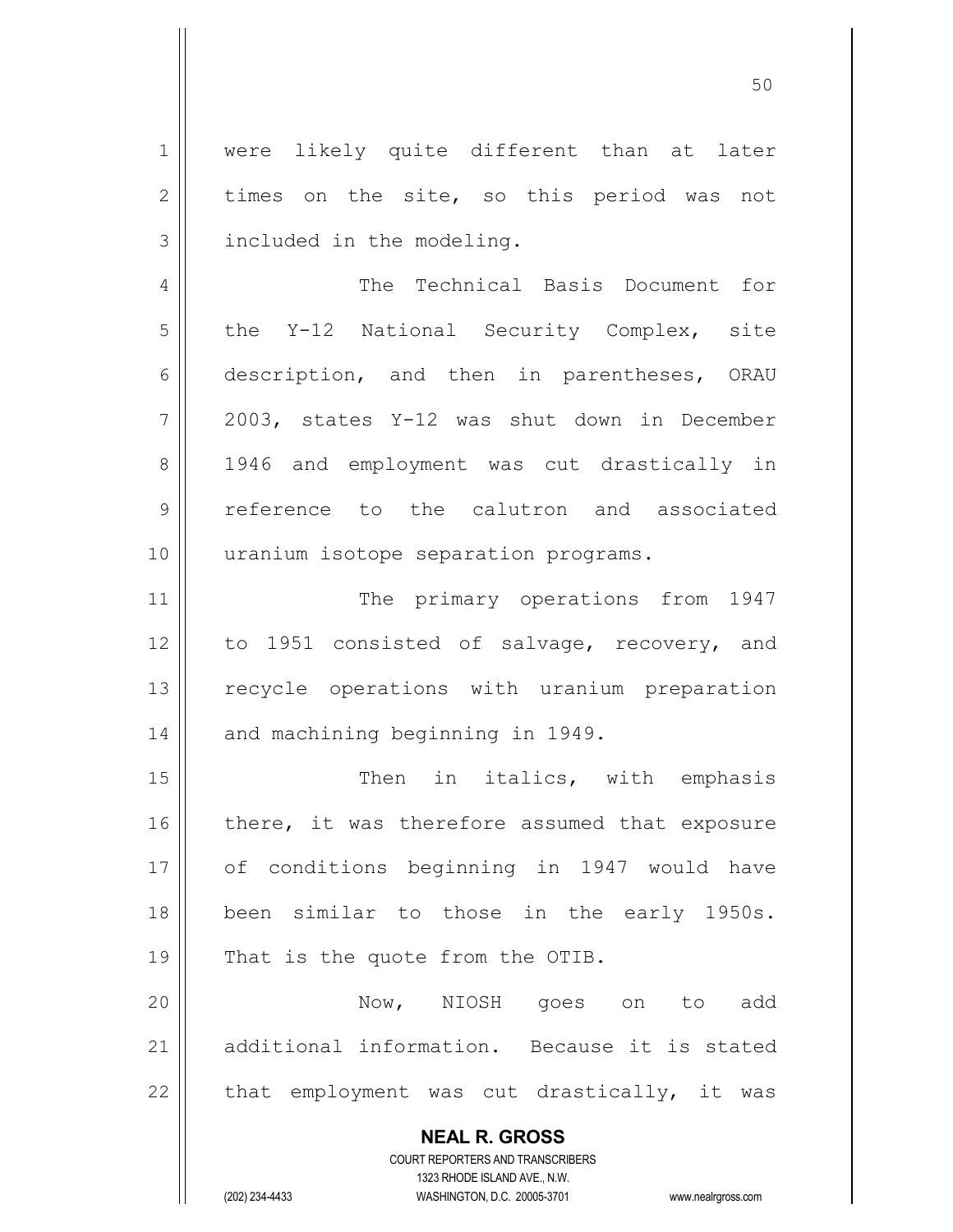1 assumed that new employees were not hired  $2 \parallel$  early in this period. Therefore, those  $3 \parallel$  employees in the early 1950s would be the 4 | individuals who were employed and potentially 5 || exposed in the earlier years so that their 6 urinalysis results would be representative of 7 the earlier time frame because uranium is 8 excreted for many years following an intake. 9 Then, basically, to that portion 10 of the NIOSH response, the SC&A response is 11 || two parts. The first part is NIOSH approved 12 || the statement, those employed in the early 13 1950s would be the individuals who were 14 employed and potentially exposed in the 15 | earlier years.

16 || Then the second part is -- NIOSH 17 || statement, their urinalysis results would be 18 representative of the earlier time frame 19 because uranium is excreted for many years  $20$  following an intake, does not prove that the 21 | excretion rates from the '50s can be applied 22 || to earlier years using the same modeling

> **NEAL R. GROSS** COURT REPORTERS AND TRANSCRIBERS 1323 RHODE ISLAND AVE., N.W. (202) 234-4433 WASHINGTON, D.C. 20005-3701 www.nealrgross.com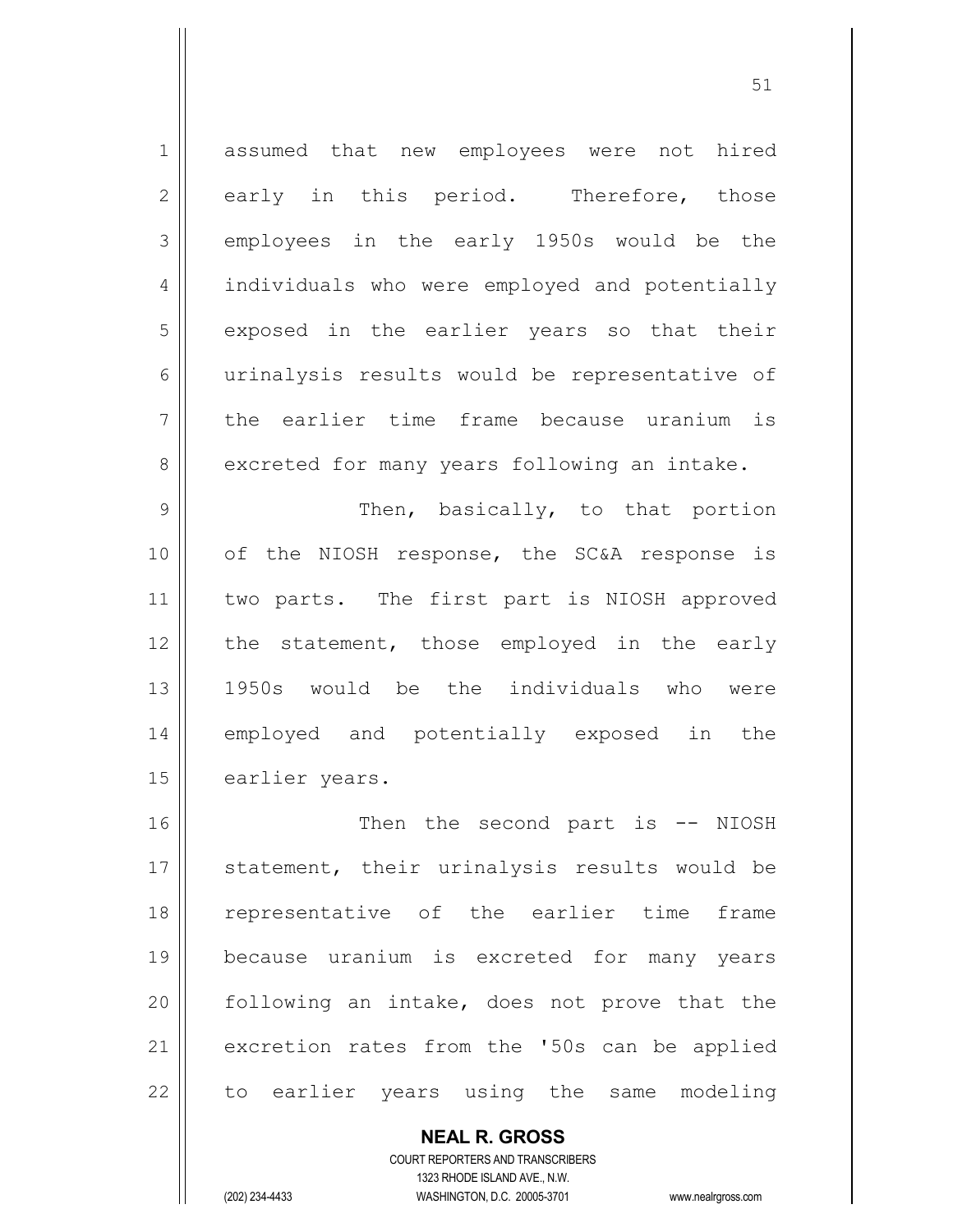**NEAL R. GROSS** COURT REPORTERS AND TRANSCRIBERS 1323 RHODE ISLAND AVE., N.W. 1 | factor for conversion into intake rates. 2 For chronic intakes, it is 3 || necessary to prove that the exposures were the 4 || same during the '50s and during the earlier  $5 \parallel$  times. If the exposures are proven similar,  $6$  then it is possible to apply the intake rates 7 || from the '50s to the end of the '40s. 8 On the other hand, a single intake  $9 \parallel$  that occurred in 1948, for example, even if 10 || still seen in 1950, would have different 11 assignments of intake depending upon the time 12 it occurred, 1948 or 1950. 13 || Joyce recommends that we continue 14 | to discuss this and keep this one in progress. 15 || MR. HINNEFELD: Do you have any 16  $\parallel$  suggestions on how to improve the  $-$ 17 COURT REPORTER: Please keep your 18 | voice up. 19 || MR. HINNEFELD: Sorry. Does  $20$  anybody have any suggestions on how we can 21 || prove the exposures were the same in '48 and 22  $\vert$  '49, when they were in '50 when the bioassay

(202) 234-4433 WASHINGTON, D.C. 20005-3701 www.nealrgross.com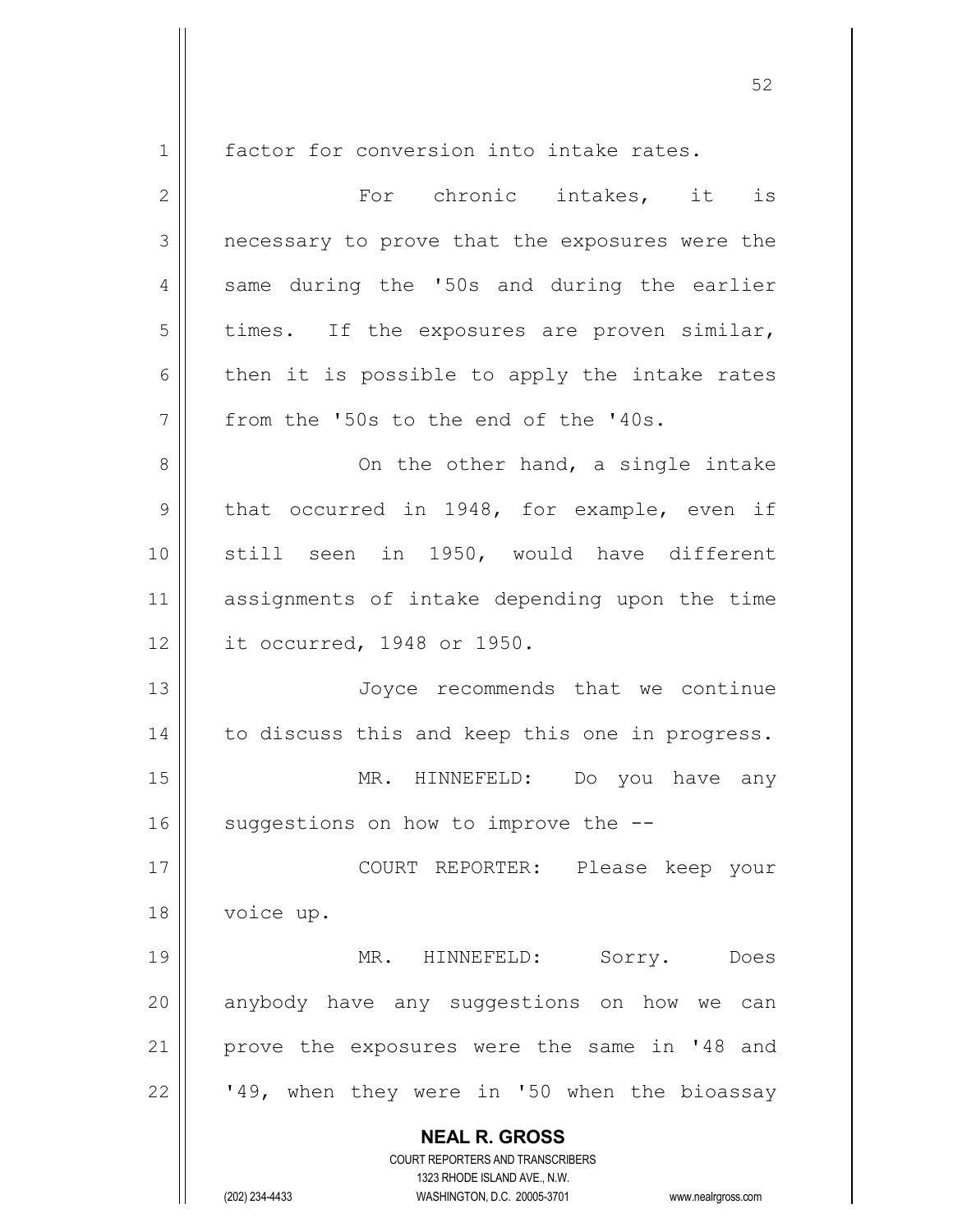1 started?

| $\overline{2}$ | MEMBER ZIEMER: Is she asking that                                                                                                                                      |
|----------------|------------------------------------------------------------------------------------------------------------------------------------------------------------------------|
| 3              | you prove the exposures were the same or the                                                                                                                           |
| $\overline{4}$ | people -- the same people?                                                                                                                                             |
| 5              | MR. HINNEFELD: I think she asked                                                                                                                                       |
| 6              | for both. I think she asked for both.                                                                                                                                  |
| $\overline{7}$ | MEMBER GRIFFON: Stu, this is                                                                                                                                           |
| $\,8\,$        | Mark. Stu, to me, the statement in the site                                                                                                                            |
| $\mathcal{G}$  | profile actually seems to prove the opposite.                                                                                                                          |
| 10             | I mean, it indicates that from '47 to '50                                                                                                                              |
| 11             | they were doing different things at the site,                                                                                                                          |
| 12             | so why would $I$ -- why would I even think that                                                                                                                        |
| 13             | they could have the similar exposures?                                                                                                                                 |
| 14             | MR. HINNEFELD: No, from -- the                                                                                                                                         |
| 15             | statement of the site profile says they're                                                                                                                             |
| 16             | doing the same. They said that the calutron                                                                                                                            |
| 17             | was shut down. There was no attempt to extend                                                                                                                          |
| 18             | this bioassay back to the operation of the                                                                                                                             |
| 19             | calutron.                                                                                                                                                              |
| 20             | MEMBER GRIFFON: Right, and then                                                                                                                                        |
| 21             | salvage recovery operations were conducted                                                                                                                             |
| 22             | from '47 to '50, and then they started doing                                                                                                                           |
|                | <b>NEAL R. GROSS</b><br><b>COURT REPORTERS AND TRANSCRIBERS</b><br>1323 RHODE ISLAND AVE., N.W.<br>(202) 234-4433<br>WASHINGTON, D.C. 20005-3701<br>www.nealrgross.com |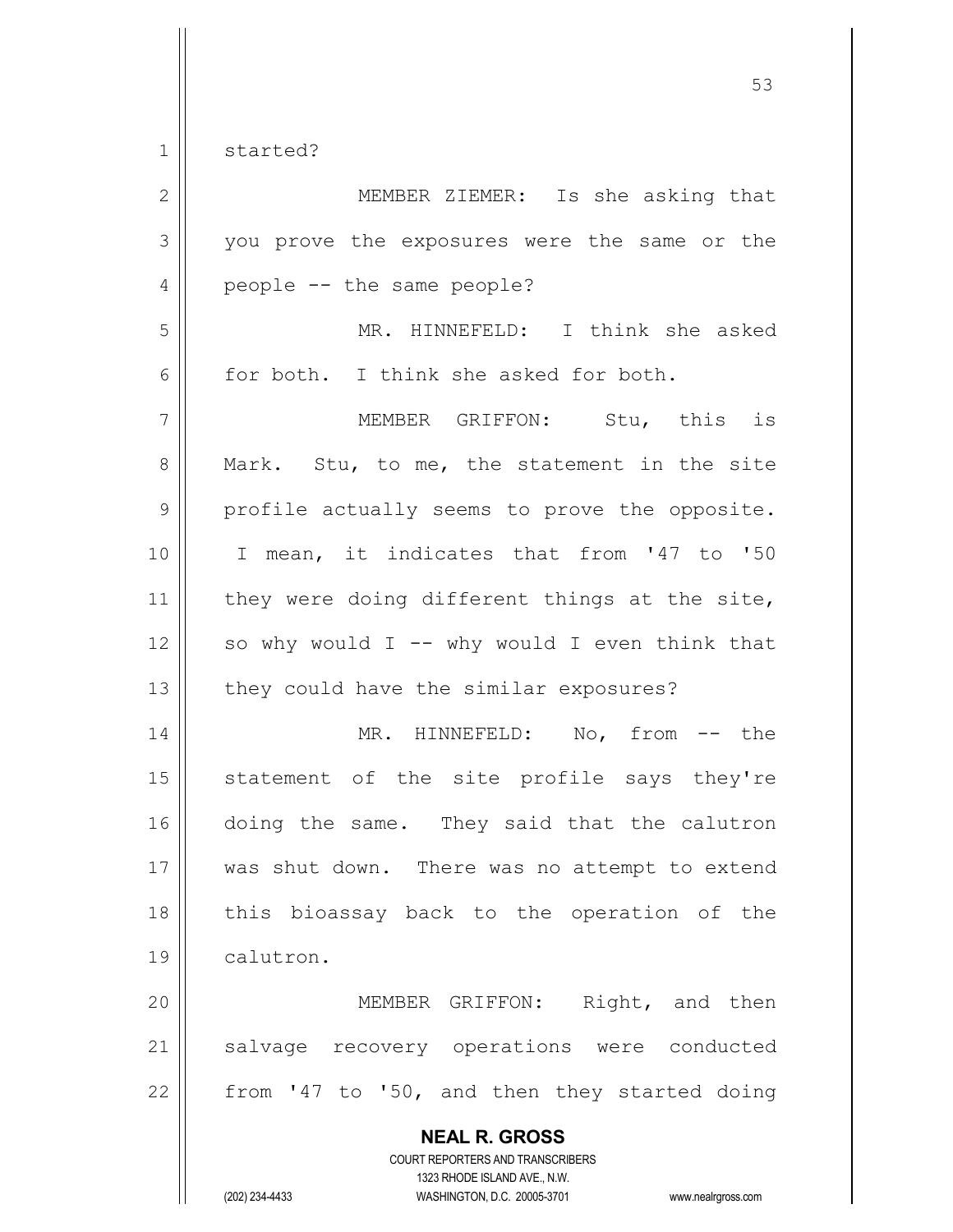**NEAL R. GROSS** COURT REPORTERS AND TRANSCRIBERS 1323 RHODE ISLAND AVE., N.W. (202) 234-4433 WASHINGTON, D.C. 20005-3701 www.nealrgross.com 1 | uranium preparation and machining beginning in  $2 \parallel$  '49 to '50, so, I mean, it looked like salvage  $3 \parallel$  and recovery stuff was going on from that 4 || period, from '47 to the end of '49. 5 || MR. HINNEFELD: Okay. I see. 6 MEMBER GRIFFON: You know what I'm 7 || saying? It wasn't the same -- it wasn't the 8 same operationally. Now, maybe you could  $9 \parallel$  argue that the uranium exposures were, if 10 anything, lower or something. I don't know.  $11$  | I don't know what you're --12 || MEMBER ZIEMER: Well, aren't there 13  $\parallel$  two parts to this? One is, is it the same 14 || people, and two, is it the same operation? 15 || MR. MARSCHKE: I think that's what  $16$  Joyce has  $-$ 17 || MEMBER GRIFFON: Right. 18 || MR. MARSCHKE: -- has basically  $19 \parallel$  two  $-$ 20 || MEMBER ZIEMER: She's asked first  $21$  to prove that it's the same group of people. 22 || You're assuming that no new people were hired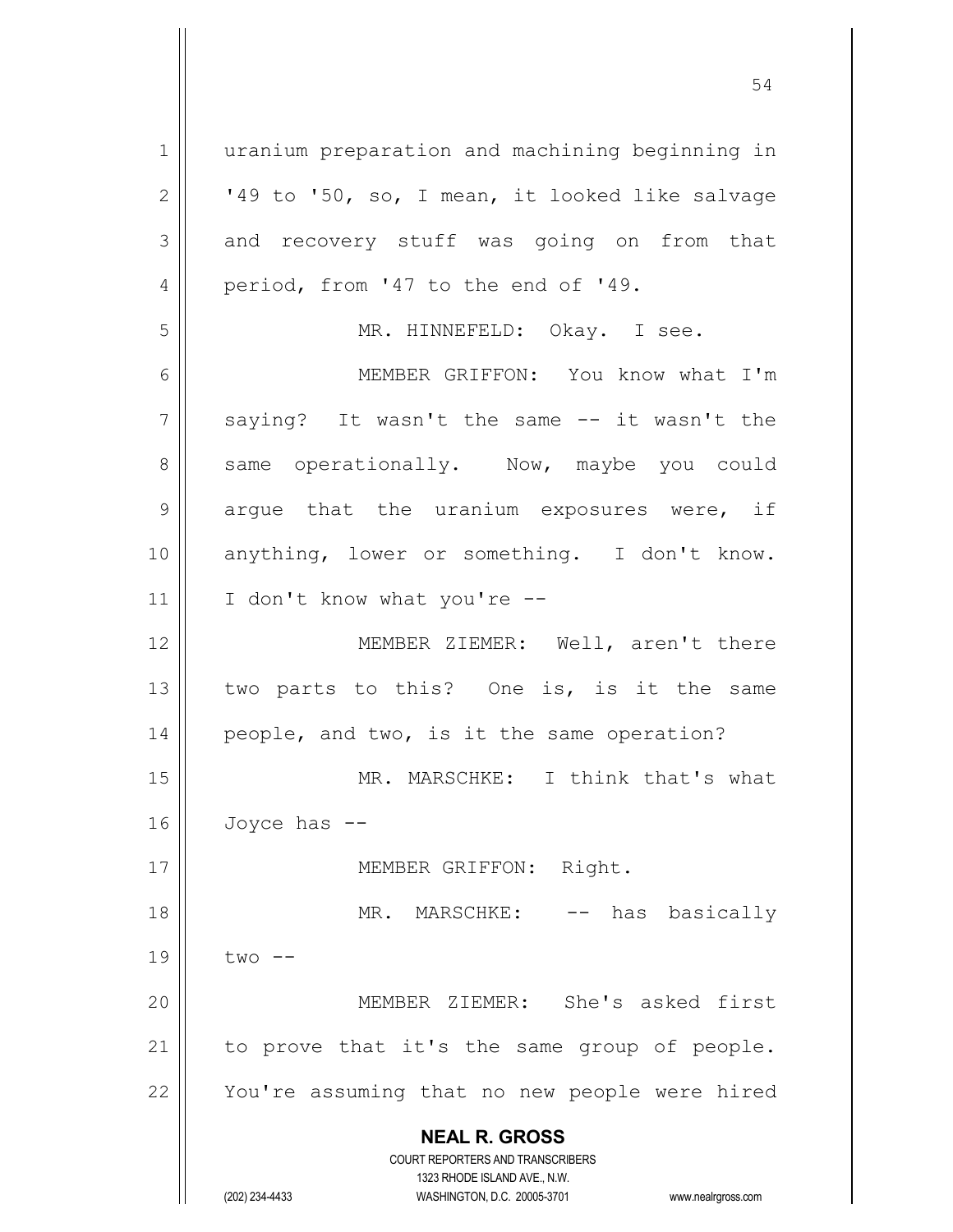| 1  | because there was a cutback of some sort.       |
|----|-------------------------------------------------|
| 2  | MR. HINNEFELD: Or that, I quess,                |
| 3  | the assumption is $-$ would be that the people  |
| 4  | who were monitored in 1950 would have been the  |
| 5  |                                                 |
| 6  | MEMBER ZIEMER: Same group --                    |
| 7  | MR. HINNEFELD:<br>the                           |
| 8  | radiological workers during the salvage.        |
| 9  | There's sort of this contention from the        |
| 10 | argument that, by 1950 when you're sampling     |
| 11 | these people, chances are, they were the same   |
| 12 | ones, so you're sampling these -- those         |
| 13 | populations.                                    |
| 14 | Remember, this is a coworker                    |
| 15 | thing, and $--$ so, yes, I understand there are |
| 16 | two questions. So if there were people who      |
| 17 | worked on the salvage operation but did not     |
| 18 | and were exposed significantly, did<br>not      |
| 19 | continue into machine -- and never get any      |
| 20 | bioassay, then -- I'm just trying to            |
| 21 | understand it myself -- then those people       |
| 22 | would not be reflective of the data that we     |
|    | <b>NEAL R. GROSS</b>                            |

 $\mathsf{II}$ 

1323 RHODE ISLAND AVE., N.W. (202) 234-4433 WASHINGTON, D.C. 20005-3701 www.nealrgross.com

COURT REPORTERS AND TRANSCRIBERS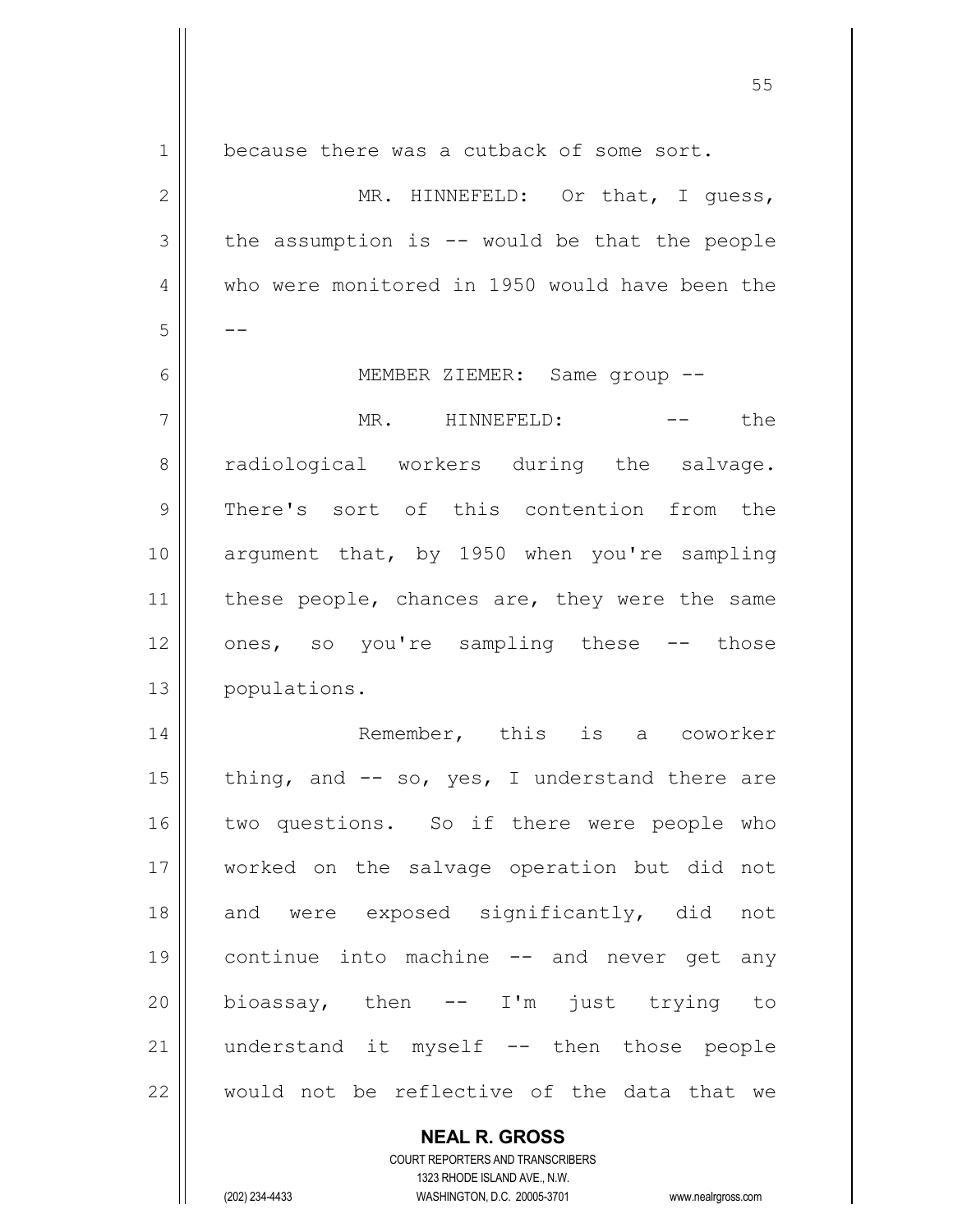have.

| $\overline{2}$ | And so those people then are                                                                                                                                           |
|----------------|------------------------------------------------------------------------------------------------------------------------------------------------------------------------|
| 3              | missed and potentially high exposure -- maybe                                                                                                                          |
| 4              | some of the people -- maybe the people who did                                                                                                                         |
| 5              | a machine were completely different than the                                                                                                                           |
| 6              | salvage people, and so it was absolutely a                                                                                                                             |
| 7              | fresh start, and so, naturally, their bioassay                                                                                                                         |
| 8              | isn't going to say anything about early                                                                                                                                |
| $\mathsf 9$    | exposure. That's the question.                                                                                                                                         |
| 10             | MEMBER ZIEMER: I think that's                                                                                                                                          |
| 11             | what she's saying.                                                                                                                                                     |
| 12             | MEMBER GRIFFON: Yes, I agree with                                                                                                                                      |
| 13             | that, yes.                                                                                                                                                             |
| 14             | MR. HINNEFELD: Okay.                                                                                                                                                   |
| 15             | MEMBER ZIEMER: The first part is,                                                                                                                                      |
| 16             | is there any way to determine that it's the                                                                                                                            |
| 17             | same group of people? Are there name records                                                                                                                           |
| 18             | that match up?                                                                                                                                                         |
| 19             | MR. HINNEFELD: I don't know what                                                                                                                                       |
| 20             | we have $--$                                                                                                                                                           |
| 21             | Then the second<br>MEMBER ZIEMER:                                                                                                                                      |
| 22             | part, once you determine that, that sort of                                                                                                                            |
|                | <b>NEAL R. GROSS</b><br><b>COURT REPORTERS AND TRANSCRIBERS</b><br>1323 RHODE ISLAND AVE., N.W.<br>(202) 234-4433<br>WASHINGTON, D.C. 20005-3701<br>www.nealrgross.com |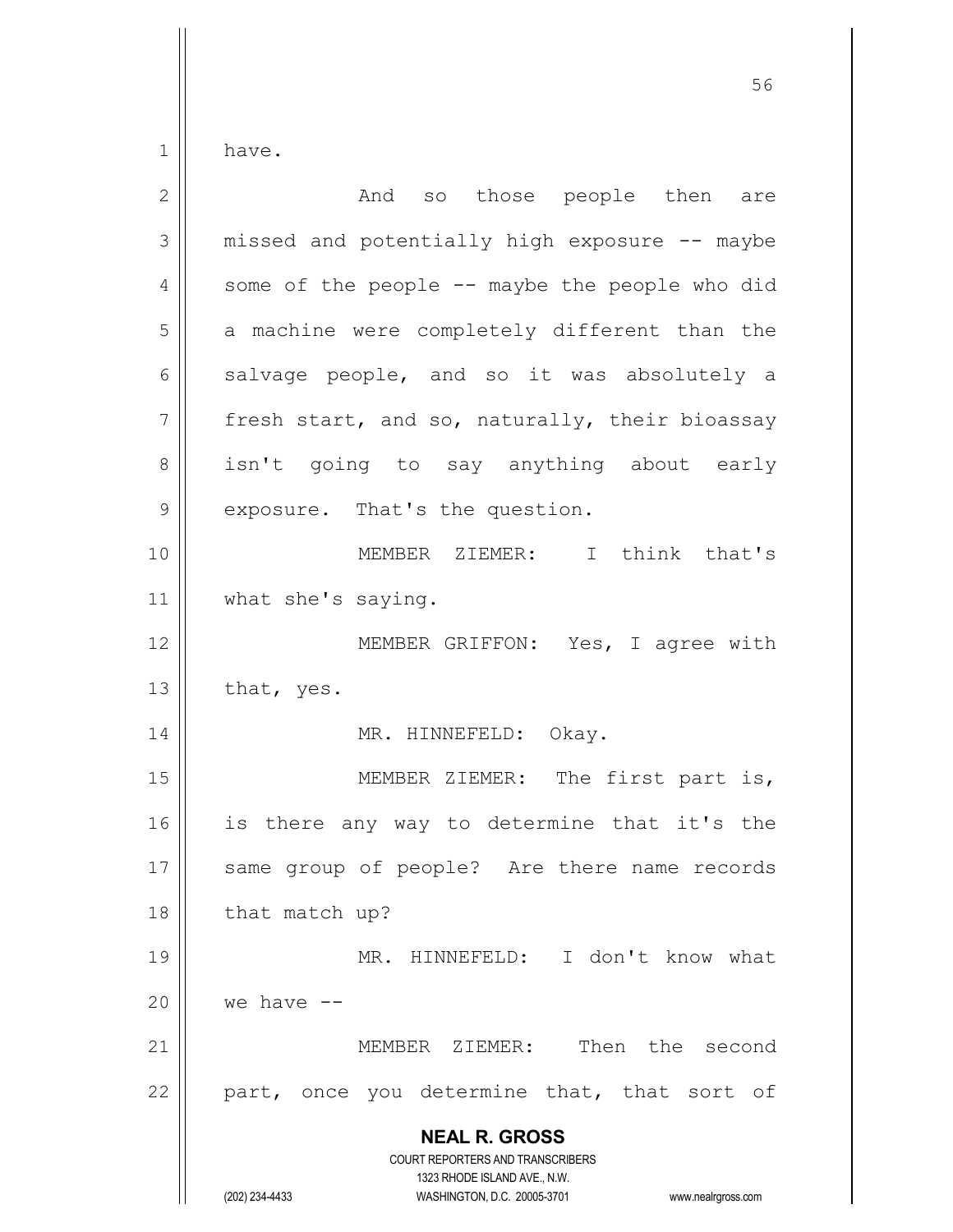**NEAL R. GROSS** COURT REPORTERS AND TRANSCRIBERS 1323 RHODE ISLAND AVE., N.W. (202) 234-4433 WASHINGTON, D.C. 20005-3701 www.nealrgross.com 1 speaks to the second issue then. Because  $2 \parallel$  you're sort of wondering what is the  $-$ - if  $3 \parallel$  they're already exposed, then that impacts on 4 what they're doing down the line. If the 5 || fresh group, then it looks different. I 6 believe that's what she said. 7 || DR. MAURO: Yes, that's in 8 | agreement also. 9 MEMBER ZIEMER: But, we may -- we 10 || don't officially have this yet, and Steve, you 11 || quys are still working on it, so you may want  $12$  | to clarify individually is that what Joyce is 13 | saying. 14 DR. MAURO: Yes, I think the ball  $15$  is in our court. What we have here is a rough 16 piece that we got some feedback on. We 17 || probably need to help clarify it, and right 18 now you see we're struggling trying to 19 understand -- 20 || MEMBER ZIEMER: Well, I mean --21 | DR. MAURO: But, right now --22 MEMBER ZIEMER: We're all seeing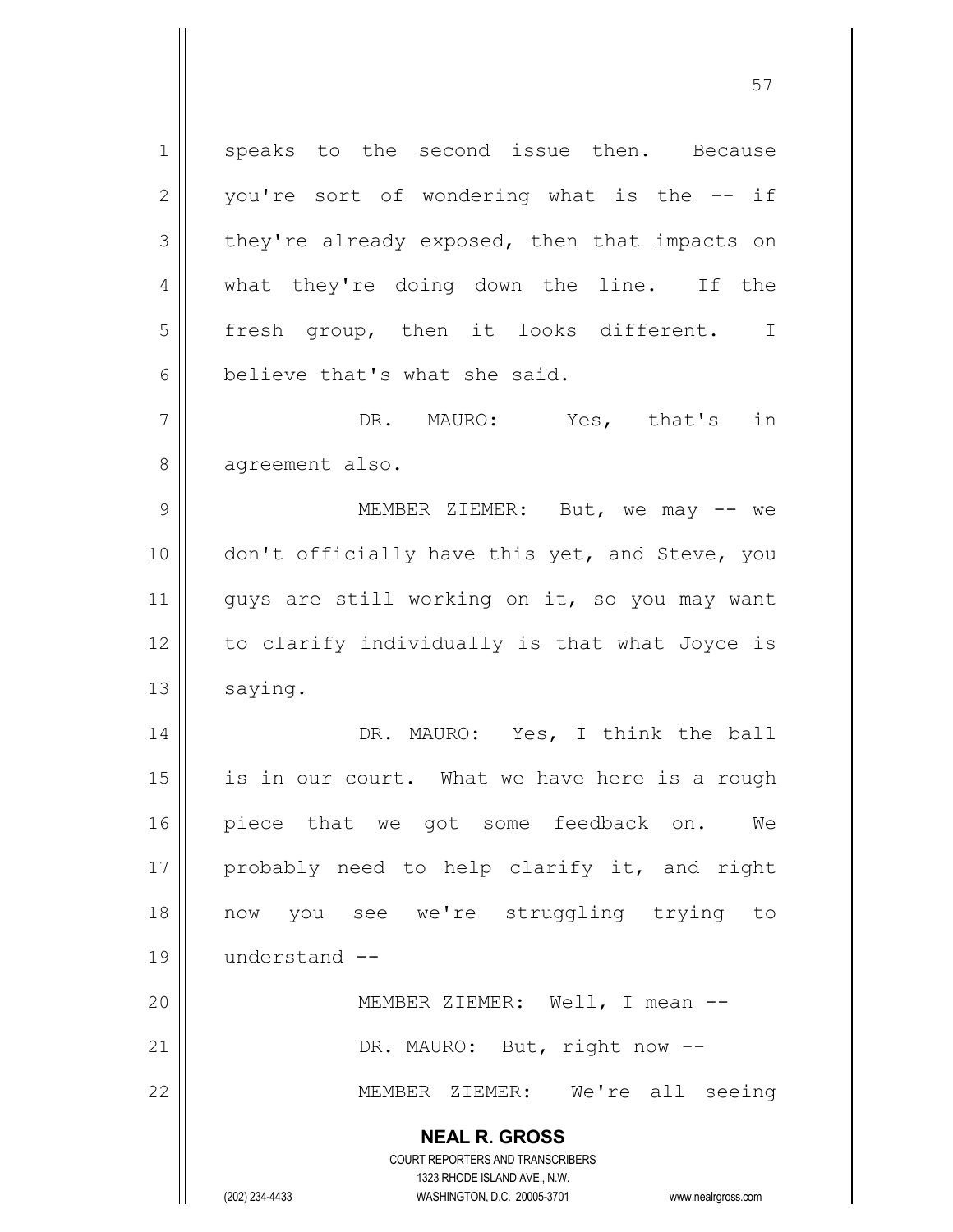| $\mathbf 1$    | it for the first time, and Steve said he                            |
|----------------|---------------------------------------------------------------------|
| $\mathbf{2}$   | hasn't really had a chance to --                                    |
| 3              | DR. MAURO: Right.                                                   |
| $\overline{4}$ | MR. MARSCHKE: What we like to do,                                   |
| 5              | usually, is when we get the responses from                          |
| 6              | Joyce or any of our reviewers, we like to sit                       |
| $\overline{7}$ | down and go through them and try and clarify                        |
| 8              | them a little bit, make sure we understand it,                      |
| $\mathcal{G}$  | and make sure that it's clear to people -- to                       |
| 10             | the subcommittee who's reading them.                                |
| 11             | MEMBER ZIEMER: It seems to me,                                      |
| 12             | and NIOSH may want to particularly look at                          |
| 13             | this, but I don't think we should ask them to                       |
| 14             | do anything officially till we get an SC&A,                         |
| 15             | you're approved.                                                    |
| 16             | DR. MAURO: Yes. I mean, what we                                     |
| 17             | walk away with is that we communicated a                            |
| 18             | certain sensibility. It's kind of rough at                          |
| 19             | the edges right now.                                                |
| 20             | MEMBER ZIEMER: Right.                                               |
| 21             | DR. MAURO: We need to make that a                                   |
| 22             | little more crisp.                                                  |
|                |                                                                     |
|                | <b>NEAL R. GROSS</b><br>COURT REPORTERS AND TRANSCRIBERS            |
|                | 1323 RHODE ISLAND AVE., N.W.                                        |
|                | (202) 234-4433<br>WASHINGTON, D.C. 20005-3701<br>www.nealrgross.com |

 $\mathbf{I}$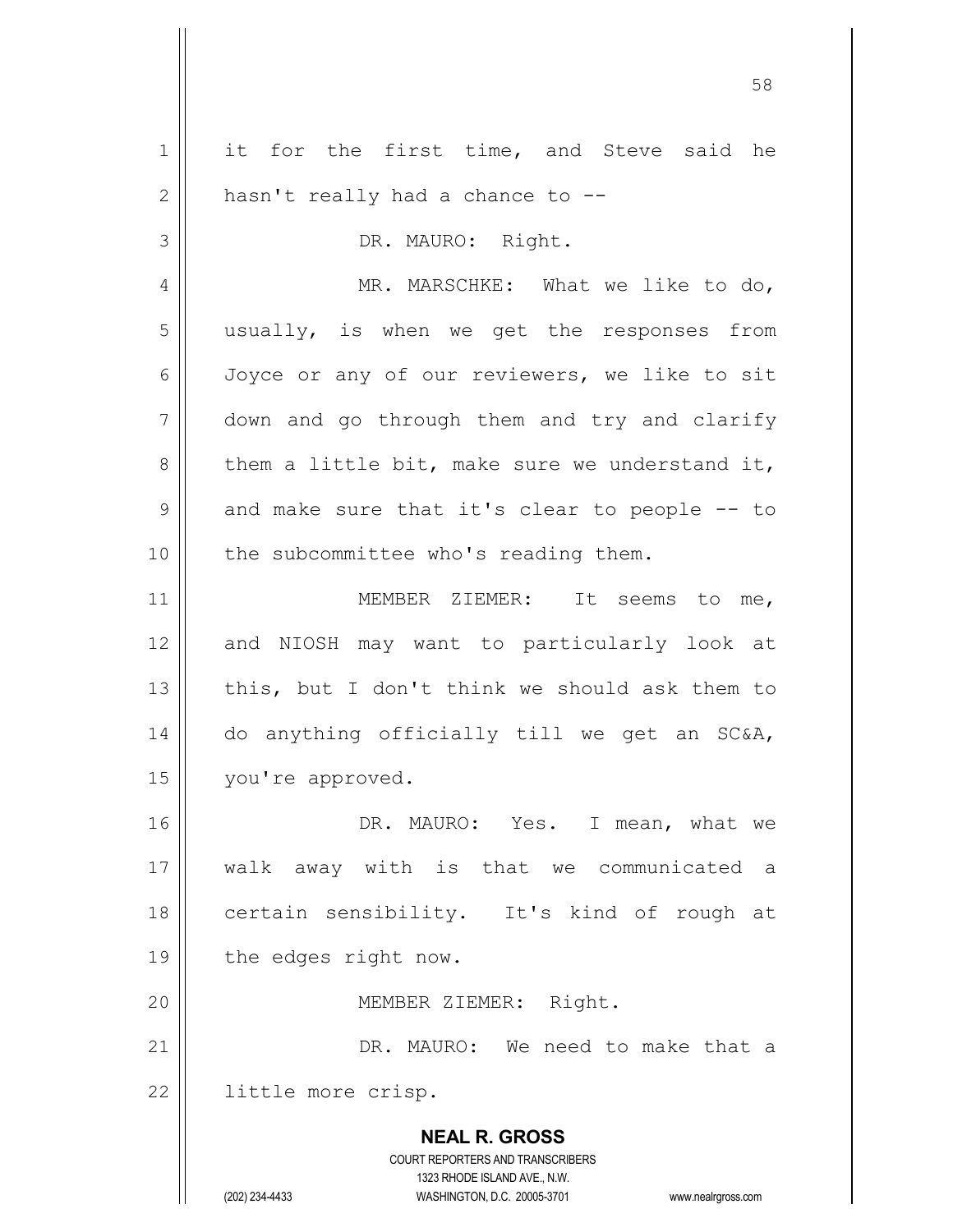| $\mathbf 1$     | MEMBER ZIEMER: Right.                          |
|-----------------|------------------------------------------------|
| $\mathbf{2}$    | DR. MAURO: The extent to which --              |
| 3               | MEMBER ZIEMER: I think we                      |
| 4               | understand the nature of your question.        |
| 5               | DR. MAURO: We think we got it,                 |
| 6               | the extent to which it might be worthwhile to  |
| $7\phantom{.0}$ | proceed on the part of NIOSH to look into      |
| 8               | this. Really, that's your call, but we'll      |
| 9               | clean this up and get it back out as quickly   |
| 10              | as possible.                                   |
| 11              | CHAIR MUNN: I've set this up as                |
| 12              | two action items. One for SC&A to clarify      |
| 13              | Joyce's comments, and two for NIOSH to verify  |
| 14              | that employee records for the two periods in   |
| 15              | question do, in fact, have a large enough      |
| 16              | commonality to be able to make the --          |
| 17              | MEMBER ZIEMER: Well, what I'm                  |
| 18              | suggesting though, Wanda, is that if NIOSH     |
| 19              | wants to do that at this point, it seems to me |
| 20              | it's their call, but until we sort of get the  |
| 21              | bottom line -- I mean, that's what it looks    |
| 22              | like --                                        |
|                 | <b>NEAL R. GROSS</b>                           |

COURT REPORTERS AND TRANSCRIBERS 1323 RHODE ISLAND AVE., N.W.

 $\mathsf{II}$ 

(202) 234-4433 WASHINGTON, D.C. 20005-3701 www.nealrgross.com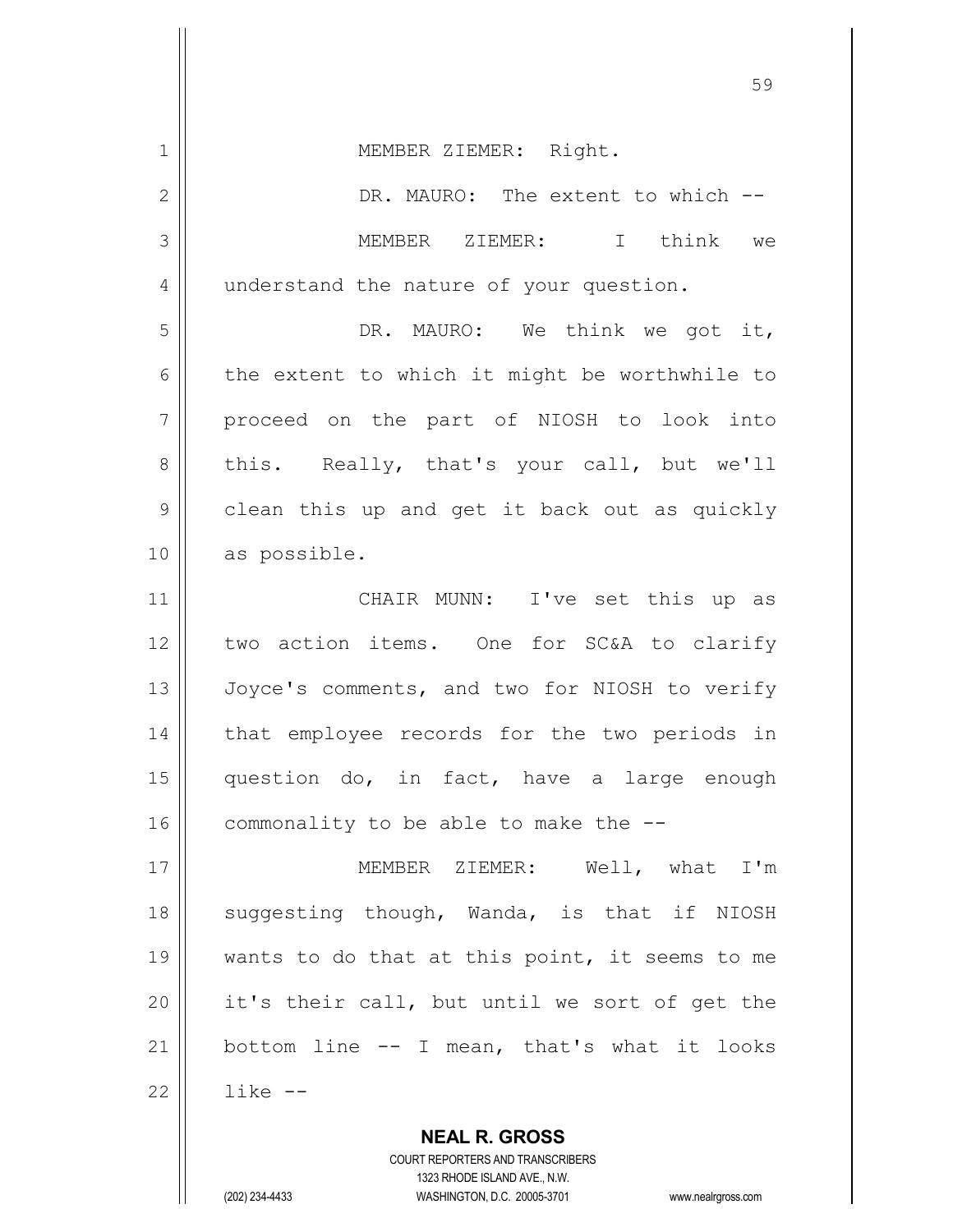| $\mathbf 1$  | DR. MAURO: I think that's what it                                       |
|--------------|-------------------------------------------------------------------------|
| $\mathbf{2}$ | is, but we can certainly clean this up so that                          |
| 3            | it's crisp.                                                             |
| 4            | MEMBER ZIEMER: It's sort of like                                        |
| 5            | NIOSH may want to take an early look at that                            |
| 6            | issue or something. I mean --                                           |
| 7            | CHAIR MUNN: Well, the statement                                         |
| 8            | seems fairly clear to me. Those employed in                             |
| 9            | the early '50s would be individuals who were                            |
| 10           | employed and potentially exposed in the                                 |
| 11           | earlier years. That's a very straightforward                            |
| 12           | statement. I don't see how there's any                                  |
| 13           | ambiguity in that.                                                      |
| 14           | MR. MARSCHKE: If they have dose                                         |
| 15           | records on the $Y-12$ , I mean, there should be -                       |
| 16           | - in the dose records, it should be, just go                            |
| 17           | look at it and match up and see whether or not                          |
| 18           | John Smith shows up in 1950 and shows up in                             |
| 19           | 1948.                                                                   |
| 20           | CHAIR MUNN: There's no reason why                                       |
| 21           | we should --                                                            |
| 22           | Or some fraction<br>MEMBER ZIEMER:                                      |
|              | <b>NEAL R. GROSS</b>                                                    |
|              | <b>COURT REPORTERS AND TRANSCRIBERS</b><br>1323 RHODE ISLAND AVE., N.W. |
|              | (202) 234-4433<br>WASHINGTON, D.C. 20005-3701<br>www.nealrgross.com     |

 $\mathbf{\mathcal{H}}$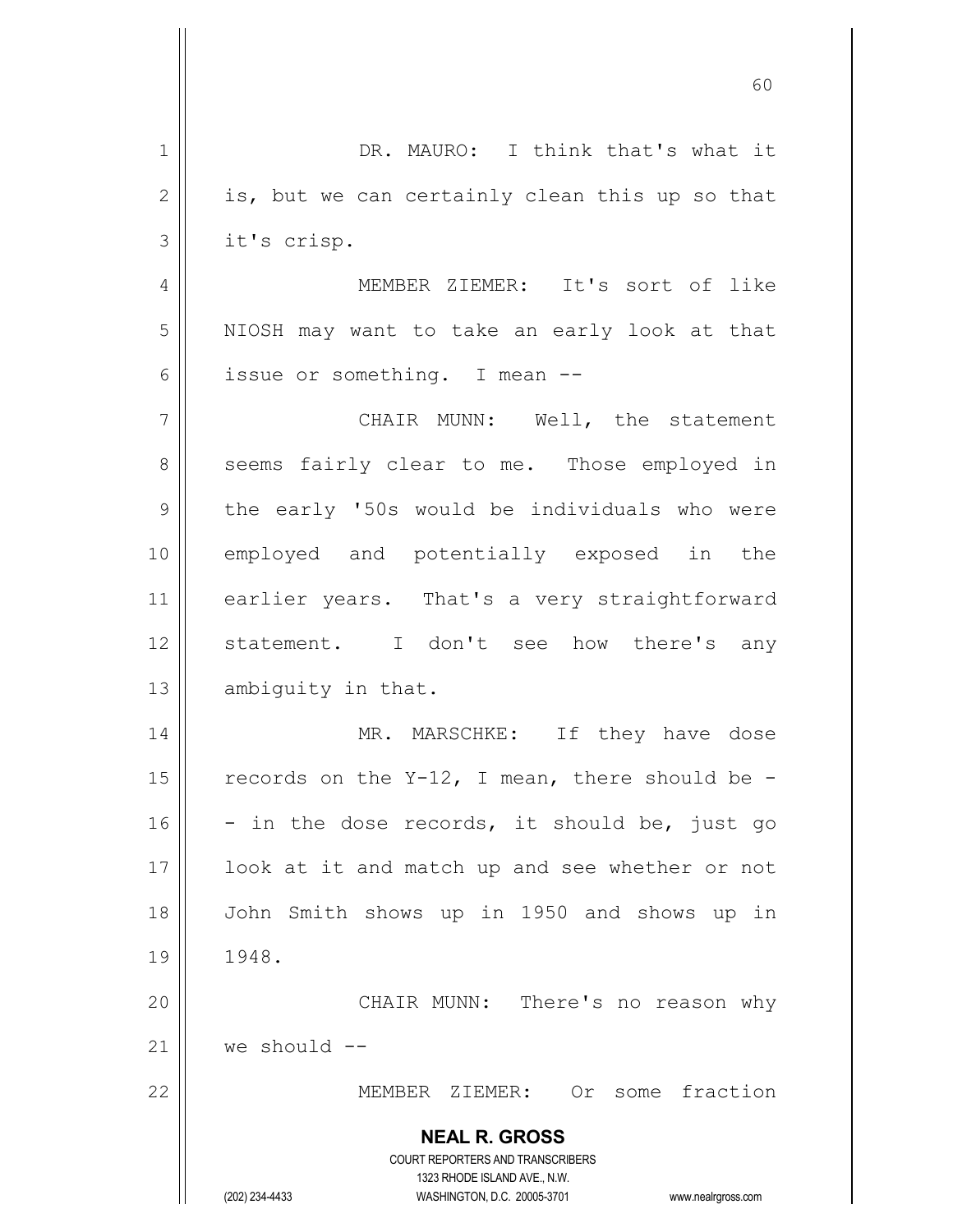$1 \parallel$  of the --

| $\overline{2}$ | DR. MAURO: So are they the same                |
|----------------|------------------------------------------------|
| 3              | people, and second, whether they are or not    |
| 4              | for the early years, is the nature of the      |
| 5              | activities in those early years substantially  |
| 6              | different than in the later years?             |
| 7              | And if that's where we're going,               |
| 8              | as in any coworker model, there's a certain    |
| 9              | threshold at what point can you use some other |
| 10             | data, and --                                   |
| 11             | MEMBER ZIEMER: Well, let me ask                |
| 12             | you, is that what you guys would do, Stu?      |
| 13             | MR. HINNEFELD: Well, I would not               |
| 14             | be the person doing this, so $-$ -             |
| 15             | MEMBER ZIEMER: No, no.                         |
| 16             | MR. HINNEFELD: There are a                     |
| 17             | couple. I think we might try the other from    |
| 18             | the backwards direction, let's say. If the     |
| 19             | exposures during machining, for instance, were |
| 20             | higher than the exposures during recovery,     |
| 21             | than a coworker model built on bioassay during |
| 22             | machining would bound the exposures during     |
|                | <b>NEAL R. GROSS</b>                           |

 $\mathop{\text{||}}$ 

1323 RHODE ISLAND AVE., N.W. (202) 234-4433 WASHINGTON, D.C. 20005-3701 www.nealrgross.com

COURT REPORTERS AND TRANSCRIBERS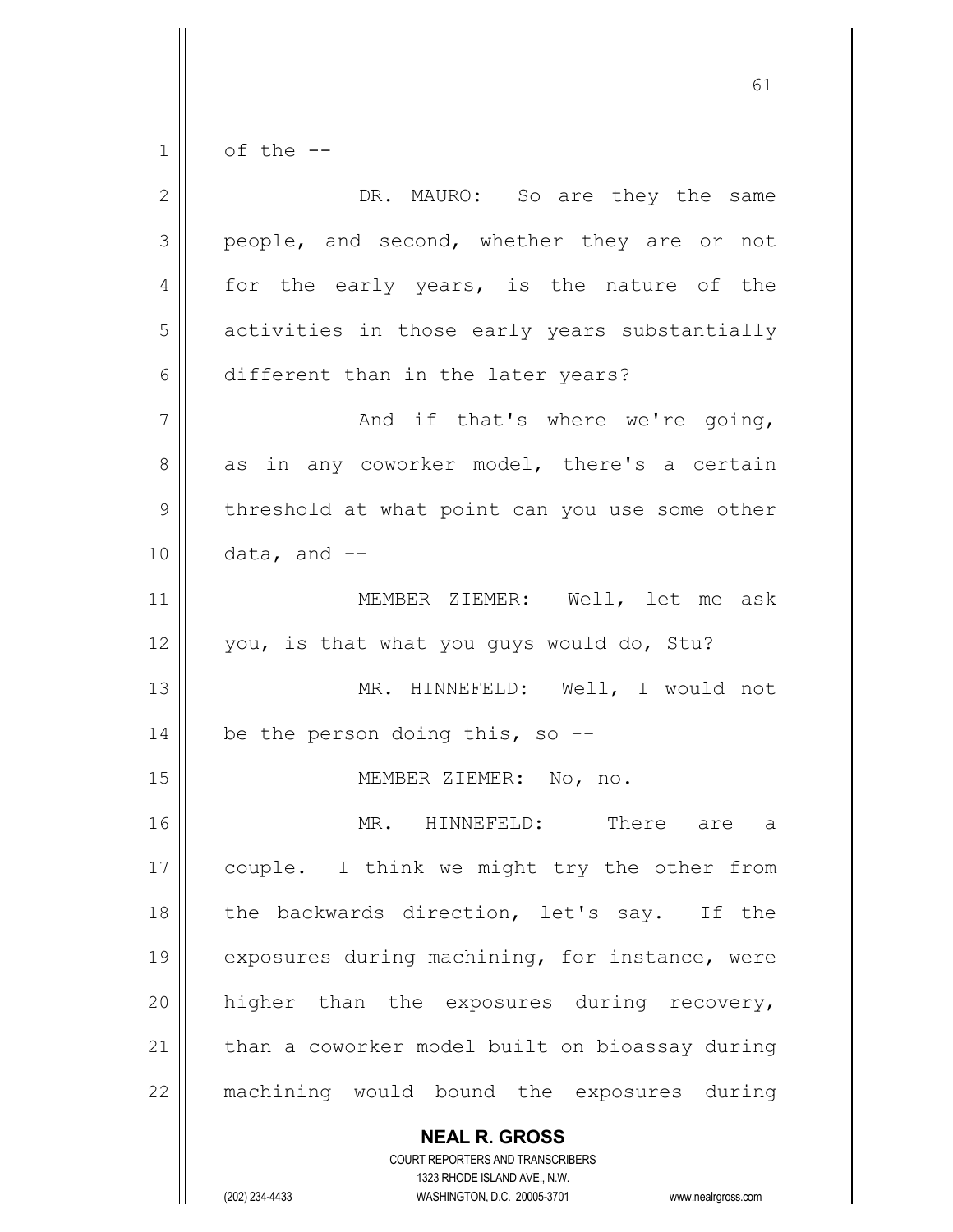1 | recovery, in which case whether or not the  $2 \parallel$  people who were sampled, worked in  $48$ , were  $3 \parallel$  sampled in `50 --4 DR. MAURO: I know I've looked at  $5 \parallel$  a lot, at least the uranium machining 6 | operations, and the machining operations on 7 uranium are always limiting, so -- 8 MEMBER ZIEMER: Yes, and so, I'm 9 not sure we should pass NIOSH -- we don't pass 10 them anyway, but there may be some alternate 11  $\parallel$  ways for them to approach this --12 DR. MAURO: The simplest answer 13  $\parallel$  may be just what you just said, that it's  $-$ 14 || make the -- saying that, notwithstanding 15  $\parallel$  whether they're the same people or not, if we 16 have a good set of data on, let's say, the 17 || early '50s for people that were machining and 18 you had dust loadings or bioassay data, 19 || readings on dust loading bioassay data, I 20 think a good case could be made and since 21  $\parallel$  okay, even by drawing upon some of the  $-$ 22  $\parallel$  there's a lot of work --

> **NEAL R. GROSS** COURT REPORTERS AND TRANSCRIBERS

> > 1323 RHODE ISLAND AVE., N.W.

(202) 234-4433 WASHINGTON, D.C. 20005-3701 www.nealrgross.com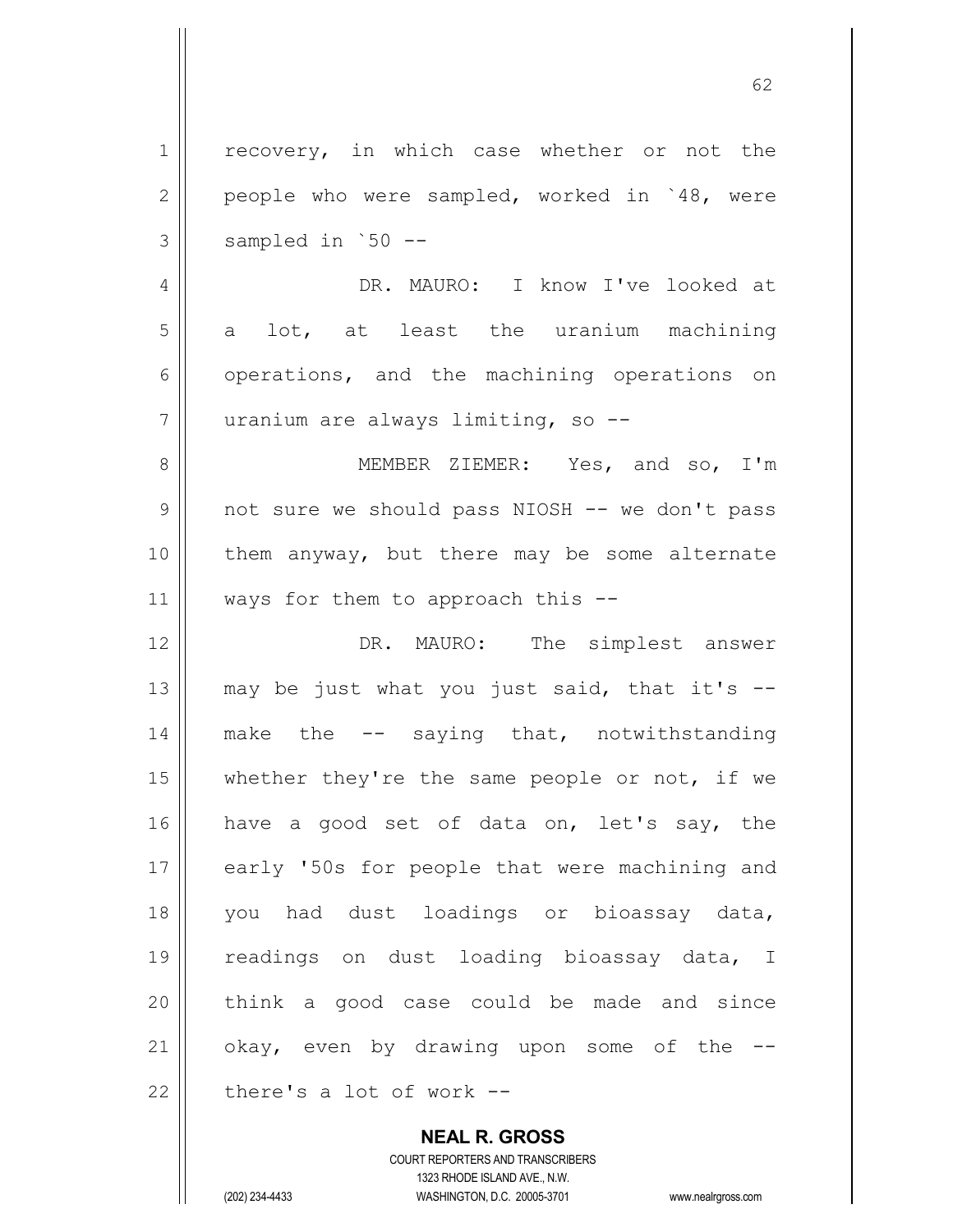**NEAL R. GROSS** COURT REPORTERS AND TRANSCRIBERS 1323 RHODE ISLAND AVE., N.W. (202) 234-4433 WASHINGTON, D.C. 20005-3701 www.nealrgross.com 1 || MR. HINNEFELD: There's a lot of  $2 \parallel$  summary about -- summaries of --3 DR. MAURO: We have data all over  $4 \parallel$  that we talked about yesterday, Adley, the 5 Adley report, the Kingsley, Harrison 6 || Christofano report. All of those are 7 | compendia of data that sort according to job 8 || categories. 9 A recurring theme that comes out 10 || of all this is the people that were 11 categorized like machining operators always 12 || have the highest dust loadings. Now, with 13  $\parallel$  that, I'm sort of like, this is what I would  $14$   $\vert$  do if I were you. I would say, here we go. 15 || Now we know, but of course, then 16 you'd be in a position to be able to say with 17 || some conviction that the jobs that the people 18 || were doing earlier were not like that. There 19 was some other job -- 20 MR. HINNEFELD: Right, and we had  $21$  | to find an analoque for those. 22 DR. MAURO: Well, no, or say, no,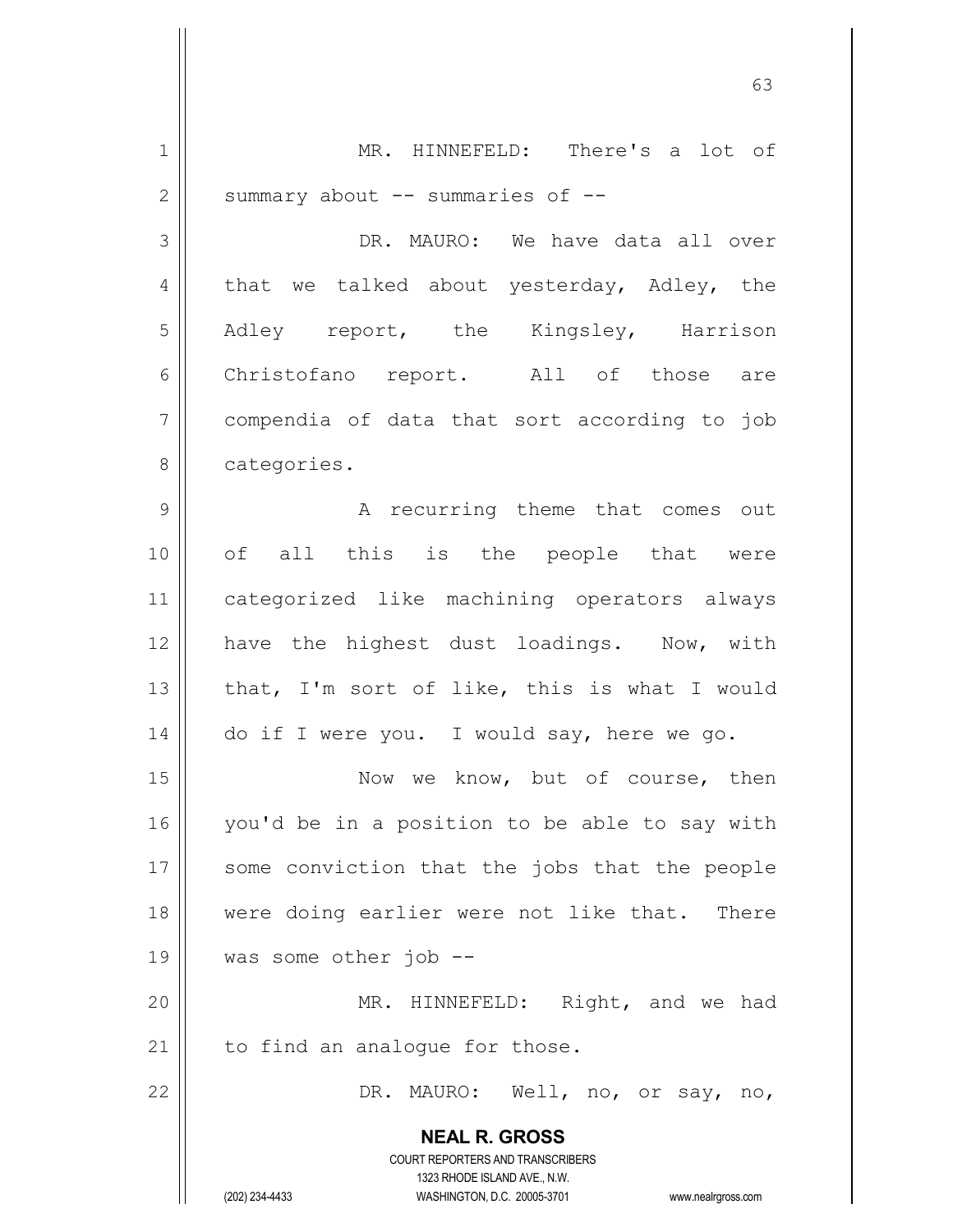| $\mathbf 1$    | we're going to assume the intakes that they                         |
|----------------|---------------------------------------------------------------------|
| $\mathbf{2}$   | got, even though we don't have bioassay for                         |
| 3              | them, we'll assign to them the machining                            |
| 4              | intakes --                                                          |
| 5              | MR. HINNEFELD: Right.                                               |
| 6              | DR. MAURO: -- which places an                                       |
| $\overline{7}$ | upper bound.                                                        |
| 8              | MR. HINNEFELD: Right.                                               |
| 9              | DR. MAURO: And I think, to me,                                      |
| 10             | that will solve the problem. But whatever the                       |
| 11             | other job was, I think there needs to be some                       |
| 12             | argument made that in the earlier years, the                        |
| 13             | nature of the jobs we know it to be this and                        |
| 14             | here's why we know that.                                            |
| 15             | MR. HINNEFELD: Yes. Yes.                                            |
| 16             | DR. MAURO: And also, those kinds                                    |
| 17             | of jobs, based on looking at all of the                             |
| 18             | compendia of data, always -- the distributions                      |
| 19             | are in there, were -- have a much lower                             |
| 20             | potential. Then, of course, a judgment would                        |
| 21             | have to be made when you do use the later data                      |
| 22             | from machining folks, do you work with the                          |
|                | <b>NEAL R. GROSS</b>                                                |
|                | <b>COURT REPORTERS AND TRANSCRIBERS</b>                             |
|                | 1323 RHODE ISLAND AVE., N.W.                                        |
|                | (202) 234-4433<br>WASHINGTON, D.C. 20005-3701<br>www.nealrgross.com |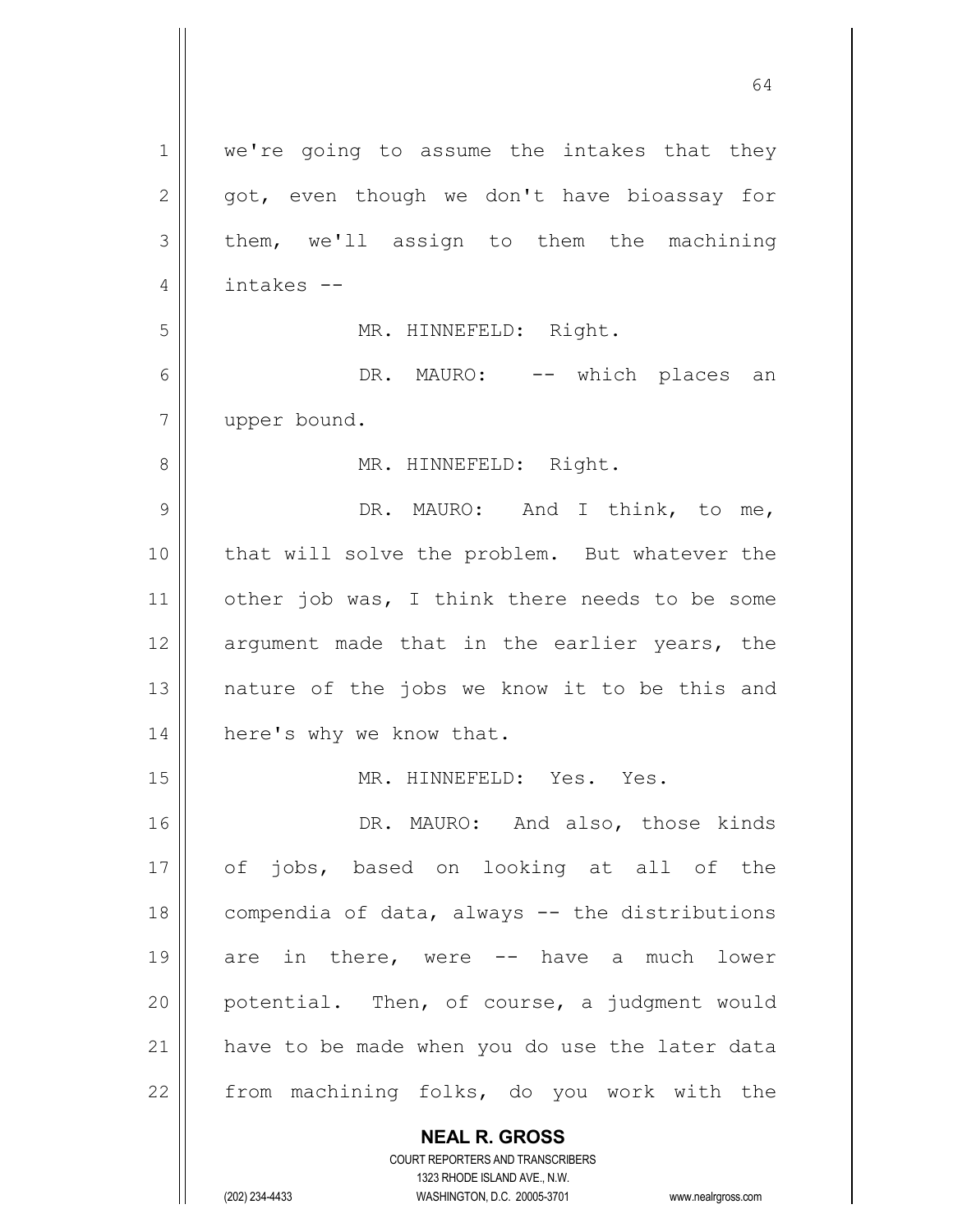**NEAL R. GROSS** COURT REPORTERS AND TRANSCRIBERS 1 | qeometric mean and standard deviation, do you  $2 \parallel$  want to work with the upper 95th percentile,  $3 \parallel$  and that'll be a judgment call that perhaps 4 || you'd leave in the hands on a case-by-case 5 basis. 6 MR. HINNEFELD: Yes, I'd have to  $7 \parallel$  see --8 DR. MAURO: Well, that's -- I 9 || mean, we've been through that, but I think 10 that you're under -- that's the right track 11 and in the end, I think  $-$  quite frankly, I 12 would like to work on this. I didn't work on 13  $\parallel$  this, but that's the --14 MEMBER GRIFFON: John? 15 || DR. MAURO: Yes? 16 || MEMBER GRIFFON: The only question  $17$  | I would have  $-$  I agree with everything you 18  $\parallel$  said. The only question I would have is, I'm 19 not sure Adley looked at the job category of  $20$  | tearing down calutrons or recovery from  $-$  you  $21$  know? 22 DR. MAURO: Yes --

1323 RHODE ISLAND AVE., N.W.

(202) 234-4433 WASHINGTON, D.C. 20005-3701 www.nealrgross.com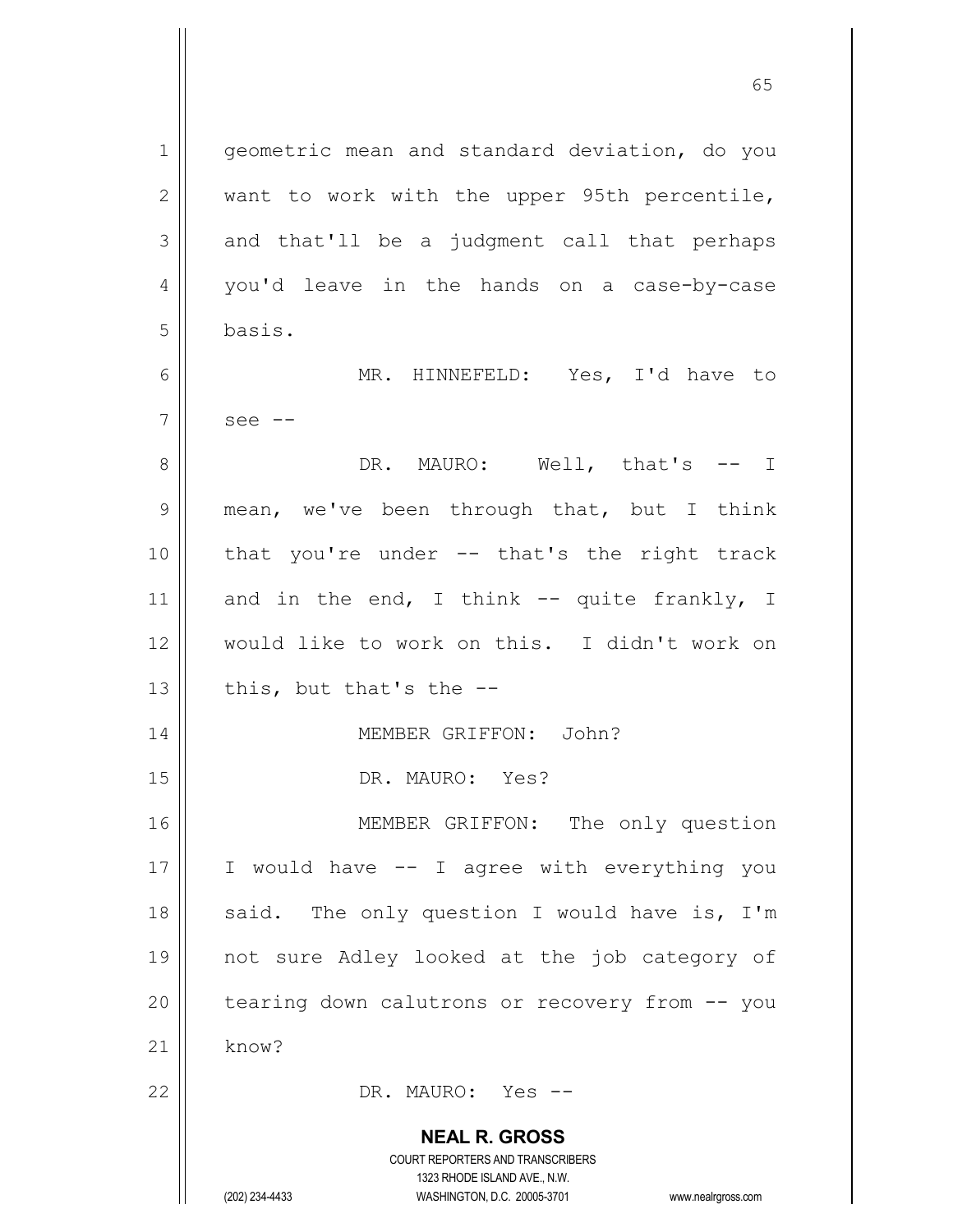1 MEMBER GRIFFON: It's a very  $2 \parallel$  specific operation. I would  $-$  you might  $3 \parallel$  assume that the machining would bound, but I 4 || might throw a little caution in there because 5 I'm not sure exactly what these guys were  $6$  || doing in the late '40s and  $-$ -7 || DR. MAURO: And I agree with you, 8 || Mark. I was -- I guess I was speaking in 9 | generalities. 10 || **MEMBER GRIFFON:** I agree. 11 || DR. MAURO: If we run into that 12  $\parallel$  knot whereby -- listen, these guys are doing 13  $\parallel$  things that we don't know and they -- and we 14 || really can't pigeonhole that into any one of  $15$  | these broad categories that have been assigned  $16$  by Adley and by Kingsley, there's a problem. 17 CHAIR MUNN: Well, your 18 || argumentative chair still argues that there's 19 no reason why these two actions that we need 20 to be moving forward with cannot occur in 21 parallel. I still see that NIOSH has checking  $22$  | to do on specific data and that SC&A wants to

> **NEAL R. GROSS** COURT REPORTERS AND TRANSCRIBERS 1323 RHODE ISLAND AVE., N.W.

(202) 234-4433 WASHINGTON, D.C. 20005-3701 www.nealrgross.com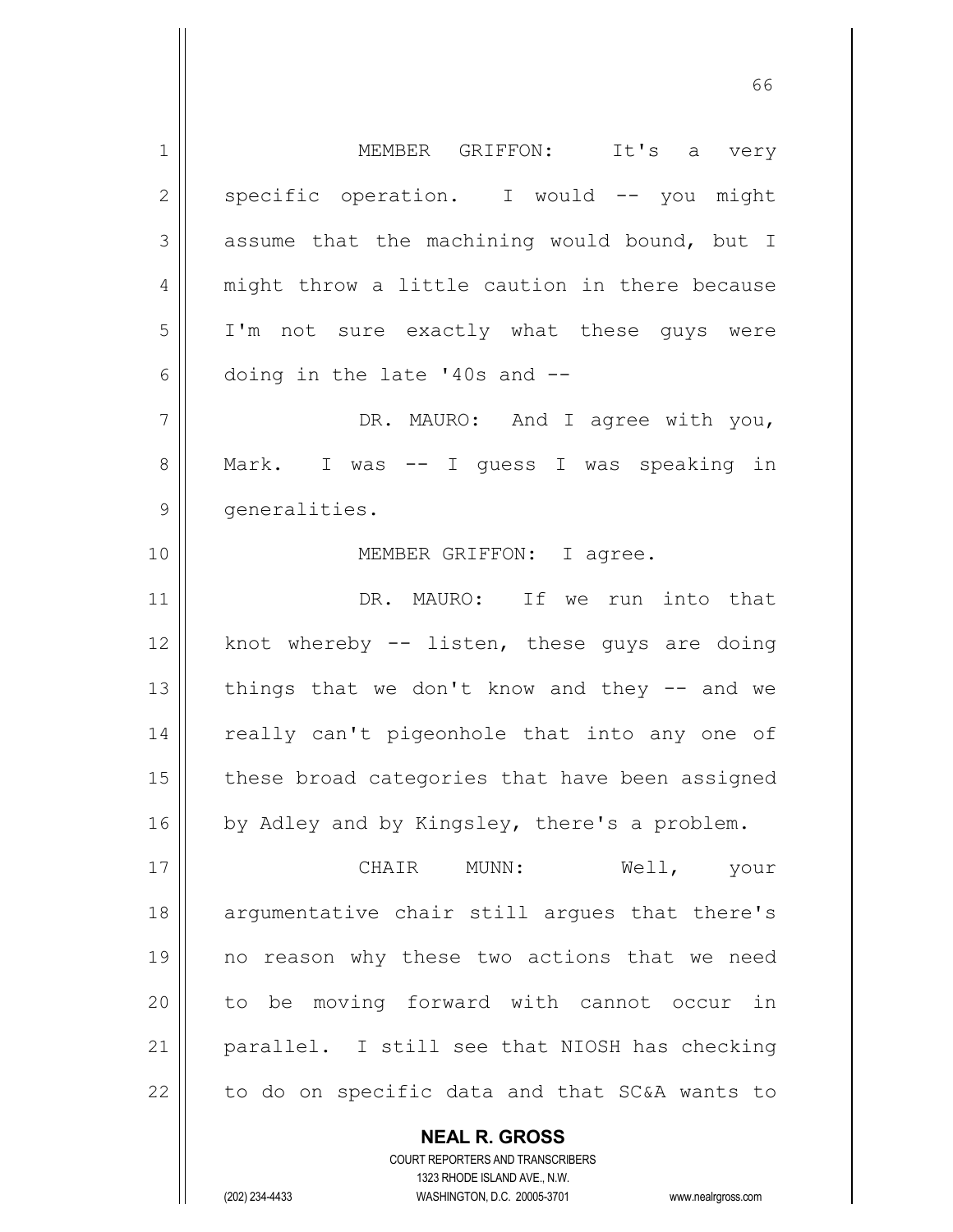1 | clarify the comments that have been made. Is  $2 \parallel$  there any reason why we can't have those two  $3 \parallel$  action items for the same  $-$ 

4 MEMBER ZIEMER: No. I think the 5 || earlier implication was that NIOSH had to 6 check on individual workers to see whether or  $7$  || not they were the same people, whereas Stu has 8 || proposed an alternative to approach the 9 || problem. It seems to me that without us 10 directing how it be done, he needs to -- he 11 || can look into that and decide the best path.

12 MR. HINNEFELD: Yes, we can put it 13 | on the list.

 CHAIR MUNN: And we will extend -- MR. HINNEFELD: You're putting these in parallel, thinking that we're going to be done really quickly if we do them in 18 || parallel, and I won't necessarily promise that 19 | this will be done quickly.

20 CHAIR MUNN: No, I understand  $21$  || that, but there are action items for both the  $22$  || agency and the contractor.

> **NEAL R. GROSS** COURT REPORTERS AND TRANSCRIBERS 1323 RHODE ISLAND AVE., N.W. (202) 234-4433 WASHINGTON, D.C. 20005-3701 www.nealrgross.com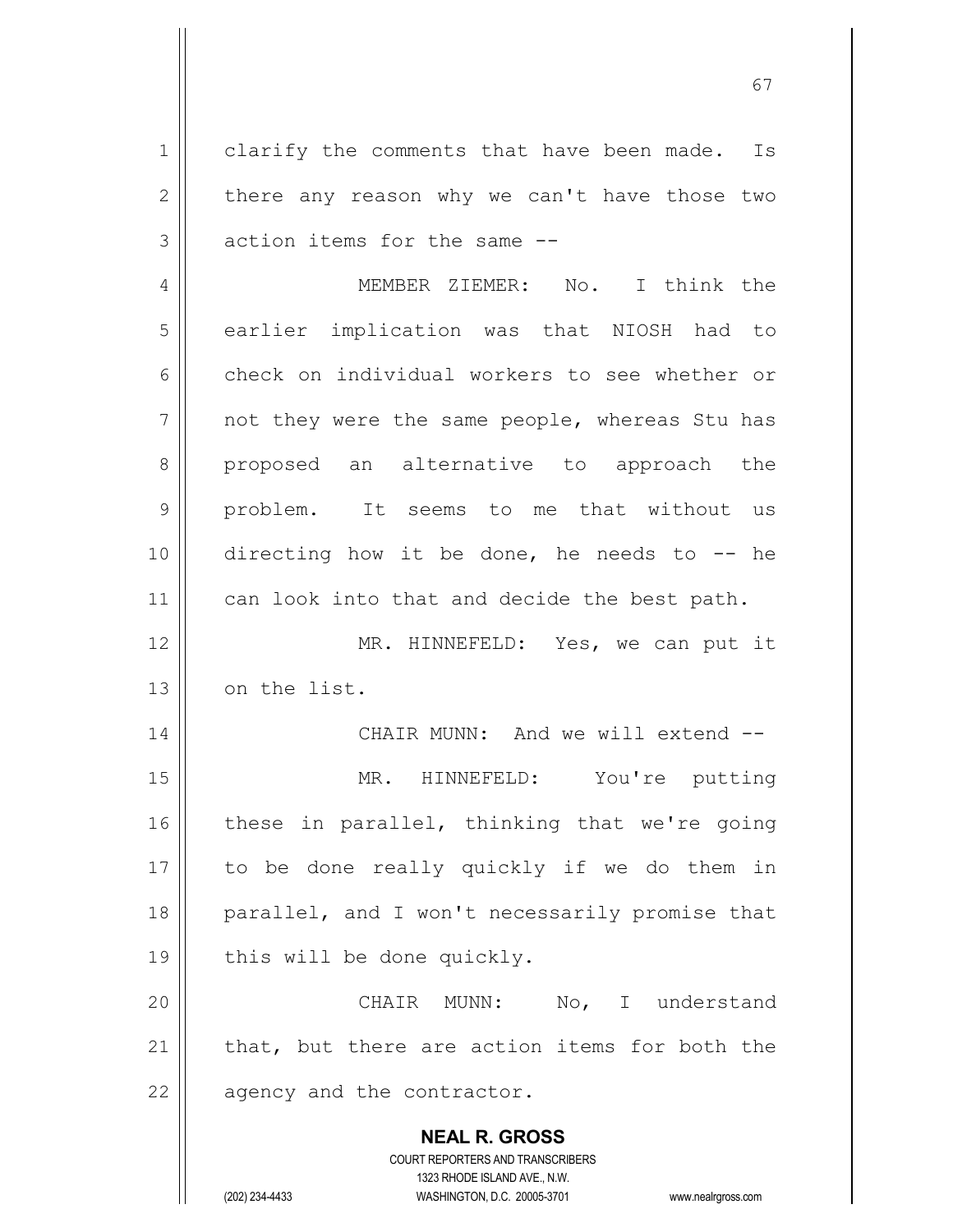| 1  | DR. MAURO: I might not -- one                                                 |
|----|-------------------------------------------------------------------------------|
| 2  | thing, of course, we can do is clarify and                                    |
| 3  | perhaps get the wording down so that it's                                     |
| 4  | clear and crisp with no ambiguity, I think                                    |
| 5  | we're close but not there yet, is there any                                   |
| 6  | action that we should take in looking at those                                |
| 7  | early years? For example, the issue that was                                  |
| 8  | just raised by Mark, is there anything about                                  |
| 9  | the calutron tear-down that you want us to                                    |
| 10 | look into? Is this something --                                               |
| 11 | CHAIR MUNN: I think it's a NIOSH                                              |
| 12 |                                                                               |
| 13 | DR. MAURO: And that's fine. No,                                               |
| 14 | no, that's -- I'm not looking for the work. I                                 |
| 15 | just want to make sure that the expectation                                   |
| 16 | isn't that we'll -- okay.                                                     |
| 17 | MEMBER ZIEMER: No. I mean -- if                                               |
|    |                                                                               |
| 18 | Stu looks at that, if your people look at                                     |
| 19 | that, you'll make the decision as to what to                                  |
| 20 | do. Again, my usual caution.                                                  |
| 21 | DR. MAURO: I'm fine.                                                          |
| 22 | CHAIR MUNN: And we agree with                                                 |
|    | <b>NEAL R. GROSS</b>                                                          |
|    | <b>COURT REPORTERS AND TRANSCRIBERS</b>                                       |
|    | 1323 RHODE ISLAND AVE., N.W.<br>(202) 234-4433<br>WASHINGTON, D.C. 20005-3701 |
|    | www.nealrgross.com                                                            |

 $\mathbf{1}$ 

 $\mathsf{I}$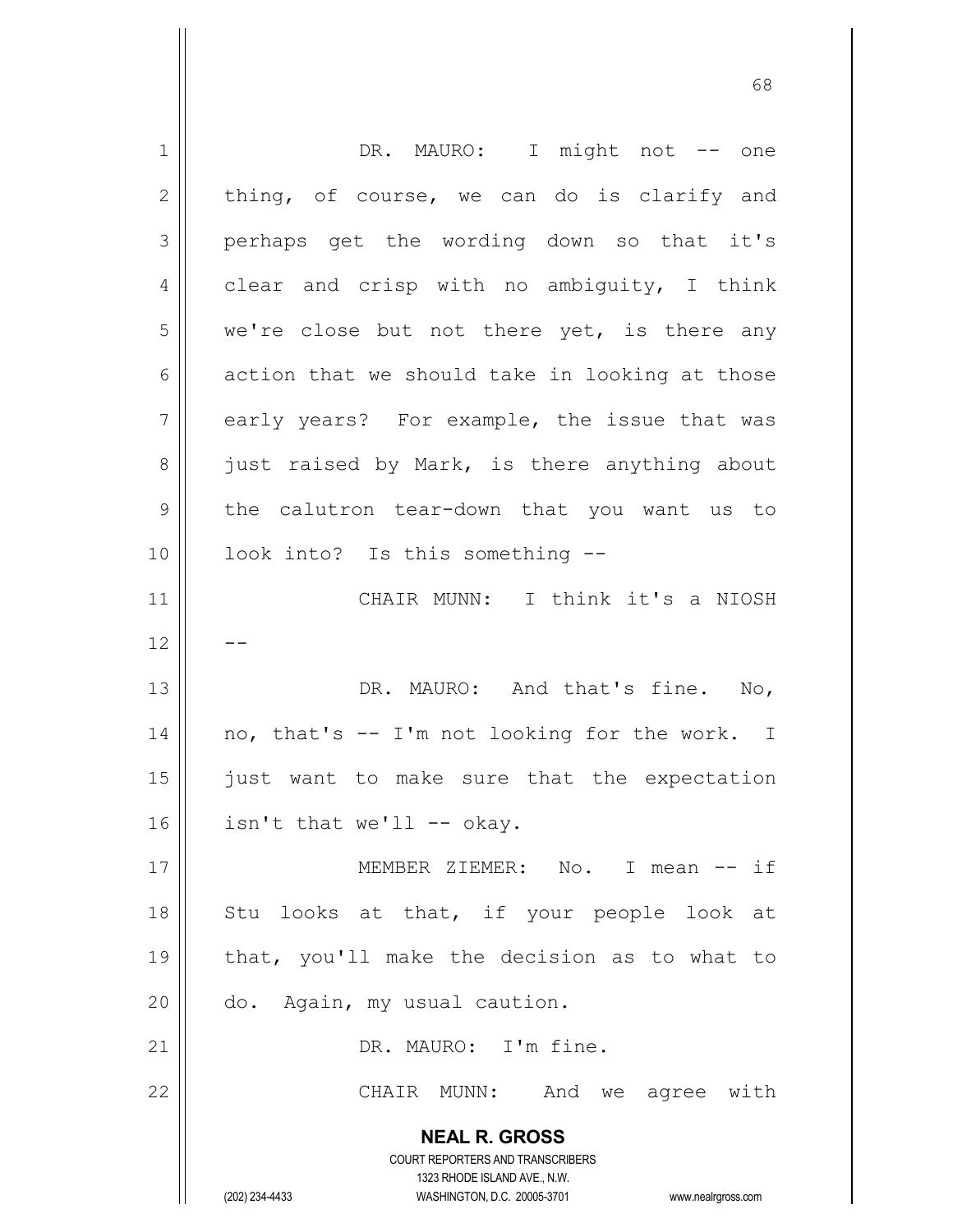**NEAL R. GROSS** COURT REPORTERS AND TRANSCRIBERS 1323 RHODE ISLAND AVE., N.W. (202) 234-4433 WASHINGTON, D.C. 20005-3701 www.nealrgross.com 1 || Joyce's direction to leave it in progress, 2 | correct? 3 (No audible response.) 4 || CHAIR MUNN: All right. So we'll  $5 \parallel$  have  $-$  we'll update the tracking list now or 6 later? 7 || MR. MARSCHKE: Well, basically, we  $8 \parallel$  got a third portion of this -- of issue 0029- $9 \parallel 01$ , we have a third portion of the response --10 || CHAIR MUNN: Okay. 11 || MR. MARSCHKE: -- which is 12 basically information from the note of 13 || references was used at first, but as noted 14 | these were initial assumptions. 15 || The Communist As further noted in the OTIB, 16 || however, the bioassay data had some distinct 17 || patterns, so the intake dates were adjusted to 18 | obtain a better approximation of the data. 19 || There appeared to be low-level 20 chronic intakes of uranium throughout long 21 periods with briefer larger intakes  $22$  | superimposed on them. To model this pattern,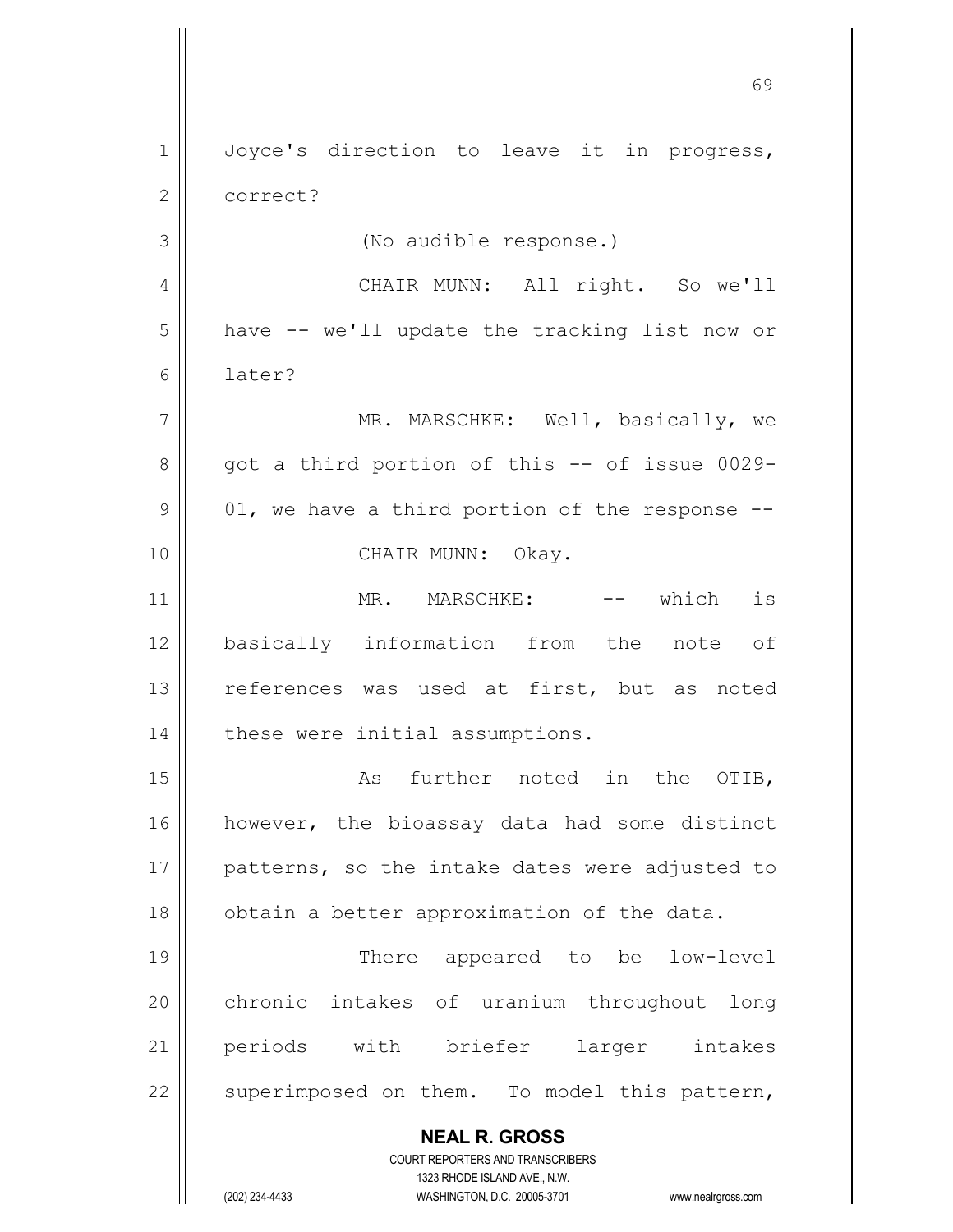1 | three long-term chronic exposures were assumed  $2 \parallel$  to cover 1947 through 1988.

3 | Tive shorter chronic exposures 4 || were modeled on top of the early period to 5 account for the intermediate rises in the  $6 \parallel$  urine results. Therefore, the initial fitting 7 assumptions are irrelevant because they were 8 || not used.

9 The fits were based upon the 10 || patterns of the bioassay data, and Joyce's 11 || recommendation is she agrees with that and she 12 || recommends that this portion of the issue be 13 | closed.

14 || So, and I believe that's the third 15  $\vert$  -- okay, yes, now we're into issue 0029-02, so 16 || those are the three portions -- the three 17  $\parallel$  responses to issue 0029-01, and we have three 18 different recommendations.

19 || Che, the first portion being in 20 || abeyance. The second portion being remain in 21 || progress, and the third portion closed based 22  $\parallel$  upon previous Subcommittee actions then we  $-$ 

> **NEAL R. GROSS** COURT REPORTERS AND TRANSCRIBERS

> > 1323 RHODE ISLAND AVE., N.W.

(202) 234-4433 WASHINGTON, D.C. 20005-3701 www.nealrgross.com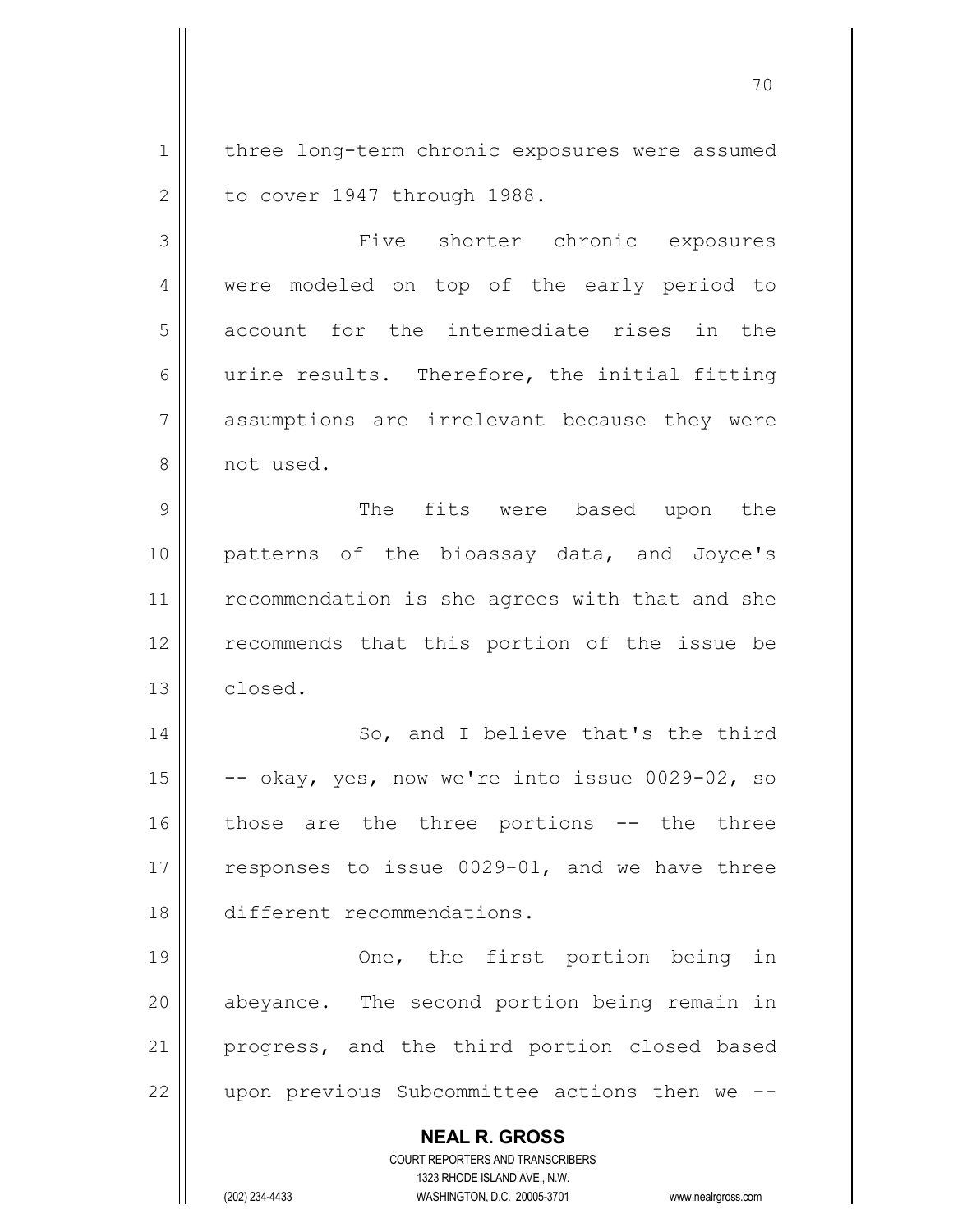**NEAL R. GROSS** COURT REPORTERS AND TRANSCRIBERS 1323 RHODE ISLAND AVE., N.W. (202) 234-4433 WASHINGTON, D.C. 20005-3701 www.nealrgross.com  $1 \parallel$  the whole issue, 0029-01, is statused as in 2 | progress. 3 | T mean, that's the way we have 4 done it in the past. 5 MR. HINNEFELD: Well, that's the 6 one that makes sense. 7 || MR. MARSCHKE: Right, the most 8 || limiting one, and that's the way it was and  $9 \parallel$  that's the way it was if you just look at the  $10$  | database; 0029-01 was in  $-$  is in progress. 11 || CHAIR MUNN: Is in progress. Do 12 we have any objection to closing the third 13 item under 0029-01? 14 || MEMBER ZIEMER: Can you close it  $15$  separately or do we take the whole thing? 16 || CHAIR MUNN: I think --17 MEMBER ZIEMER: I think he's 18 || saying until you close all parts, it stays in 19 progress? 20 CHAIR MUNN: Yes, that's correct,  $21$  but this portion goes onto the tracking list  $22 \parallel$  as  $-$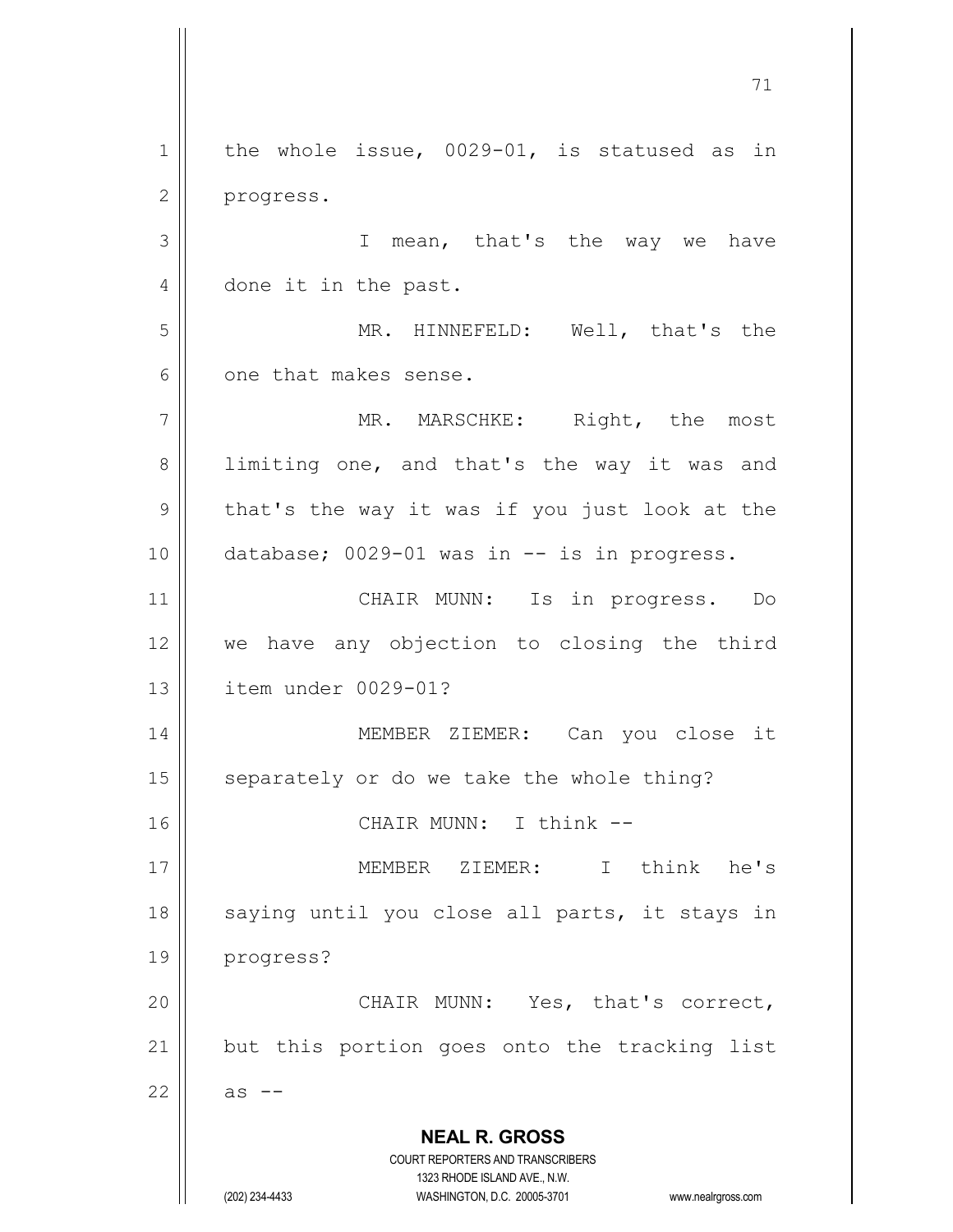**NEAL R. GROSS** COURT REPORTERS AND TRANSCRIBERS 1323 RHODE ISLAND AVE., N.W. 1 || MR. MARSCHKE: No, we don't track  $2 \parallel$  them. We can't track one, two, and  $-$  we  $3 \parallel$  can't  $-$ 4 | CHAIR MUNN: I understand. I 5 | understand, but this will go on our tracking  $6 \parallel$  list. 7 || The record. 8 CHAIR MUNN: In the record. 9 MR. MARSCHKE: Yes, we'll put the 10 words in there that the third portion -- let 11 || me see, I don't know how full -- no. See, 12 even at NIOSH we -- the second round of 13  $\parallel$  responses have not been entered in here yet, 14 || so we have to -- all this information which 15 || you are looking at here on the Word file, the 16 NIOSH response, the NIOSH initial, or NIOSH 17 || responses, or additional responses plus the 18 || SC&A reaction to those additional responses, 19 all that information has to be uploaded into  $20$   $\parallel$  the database. 21 CHAIR MUNN: I understand. It has  $22$  | yet to be loaded.

(202) 234-4433 WASHINGTON, D.C. 20005-3701 www.nealrgross.com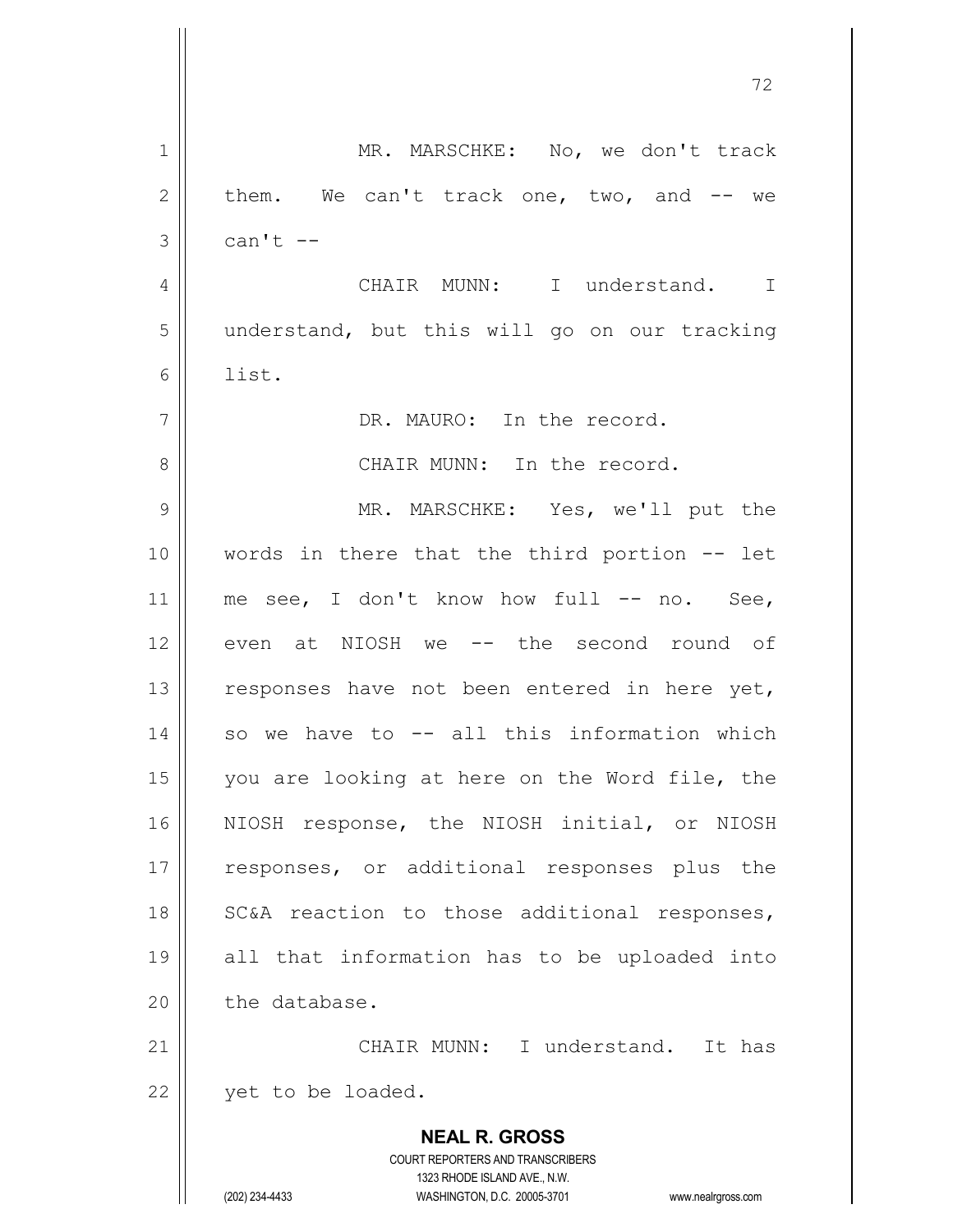|              | 73                                                                      |
|--------------|-------------------------------------------------------------------------|
| 1            | MR. MARSCHKE: All right. So --                                          |
| $\mathbf{2}$ | CHAIR MUNN: But that's what's                                           |
| 3            | going to happen, right?                                                 |
| 4            | MR. MARSCHKE: That's what's going                                       |
| 5            | to happen.                                                              |
| 6            | CHAIR MUNN: Very good, and we'll                                        |
| 7            | remain in progress on this one.                                         |
| 8            | MR. MARSCHKE: Yes.                                                      |
| 9            | CHAIR MUNN: I would request for                                         |
| 10           | my records and for Paul's that at some                                  |
| 11           | juncture you also forward this to us.                                   |
| 12           | MR. MARSCHKE: Yes. Fine.                                                |
| 13           | The hard copy that<br>CHAIR MUNN:                                       |
| 14           | you're working on here. Let's take a 15-                                |
| 15           | minute break right now with the expectation                             |
| 16           | that we'll take up Item 2. Do<br>have<br>we                             |
| 17           | anything on 02?                                                         |
| 18           | MR. MARSCHKE: 02?<br>Basically we                                       |
| 19           | have $--$ yes, we have $--$                                             |
| 20           | CHAIR MUNN:<br>Are we going onto                                        |
| 21           | OTIB-0068?<br>And we have something going on                            |
| 22           | with 02?                                                                |
|              | <b>NEAL R. GROSS</b>                                                    |
|              | <b>COURT REPORTERS AND TRANSCRIBERS</b><br>1323 RHODE ISLAND AVE., N.W. |
|              | (202) 234-4433<br>WASHINGTON, D.C. 20005-3701<br>www.nealrgross.com     |

 $\mathsf{l}$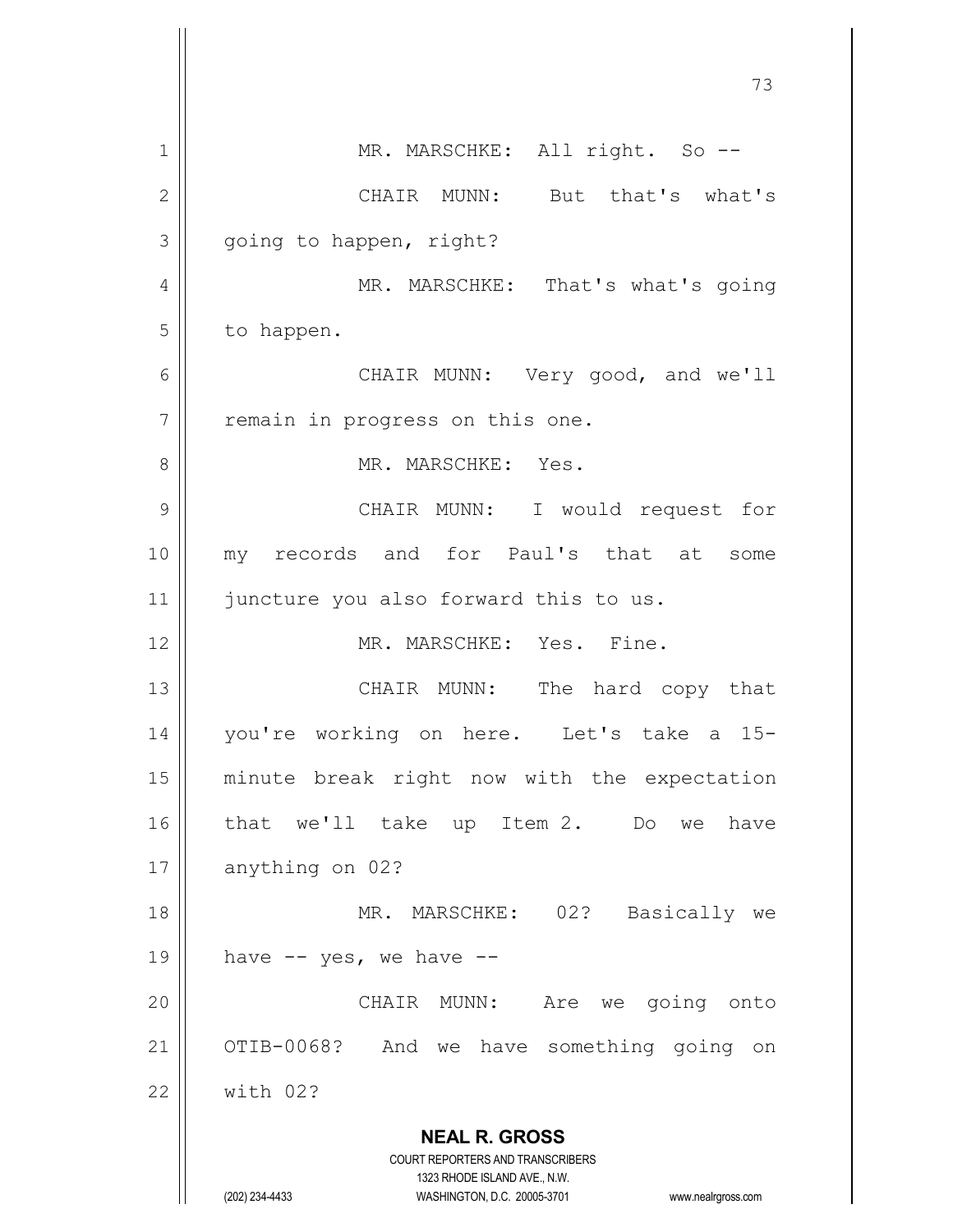| $\mathbf 1$  | MR. MARSCHKE: Yes, this is the,                                                                     |
|--------------|-----------------------------------------------------------------------------------------------------|
| $\mathbf{2}$ | again, the additional or initial response from                                                      |
| 3            |                                                                                                     |
| 4            | CHAIR MUNN: Oh, yes. Okay. Very                                                                     |
| 5            | good. Let's take up 02 of OTIB-0029 when we                                                         |
| 6            | get back from break. Fifteen minutes.                                                               |
| 7            | (Whereupon, the above-entitled matter went off                                                      |
| 8            | the record at 11:00 a.m. and                                                                        |
| 9            | resumed at $11:21$ a.m.)                                                                            |
| 10           | CHAIR MUNN: All right. We're                                                                        |
| 11           | back where we said we were going to be, I                                                           |
| 12           | believe. We're ready to pick up on OTIB-0068,                                                       |
| 13           | correct? No, we're still on 0029.                                                                   |
| 14           | MR. MARSCHKE: This is 0029. We                                                                      |
| 15           | do have a response on 0029-02.                                                                      |
| 16           | CHAIR MUNN: Right.                                                                                  |
| 17           | MR. MARSCHKE: The issue was the                                                                     |
| 18           | ORISE CER database of uranium urinalysis                                                            |
| 19           | records for the Y-12 site from 1950 to 1988                                                         |
| 20           | was used without questioning the accuracy of                                                        |
| 21           | these records.                                                                                      |
| 22           | The records were used despite the                                                                   |
|              | <b>NEAL R. GROSS</b>                                                                                |
|              | <b>COURT REPORTERS AND TRANSCRIBERS</b>                                                             |
|              | 1323 RHODE ISLAND AVE., N.W.<br>(202) 234-4433<br>WASHINGTON, D.C. 20005-3701<br>www.nealrgross.com |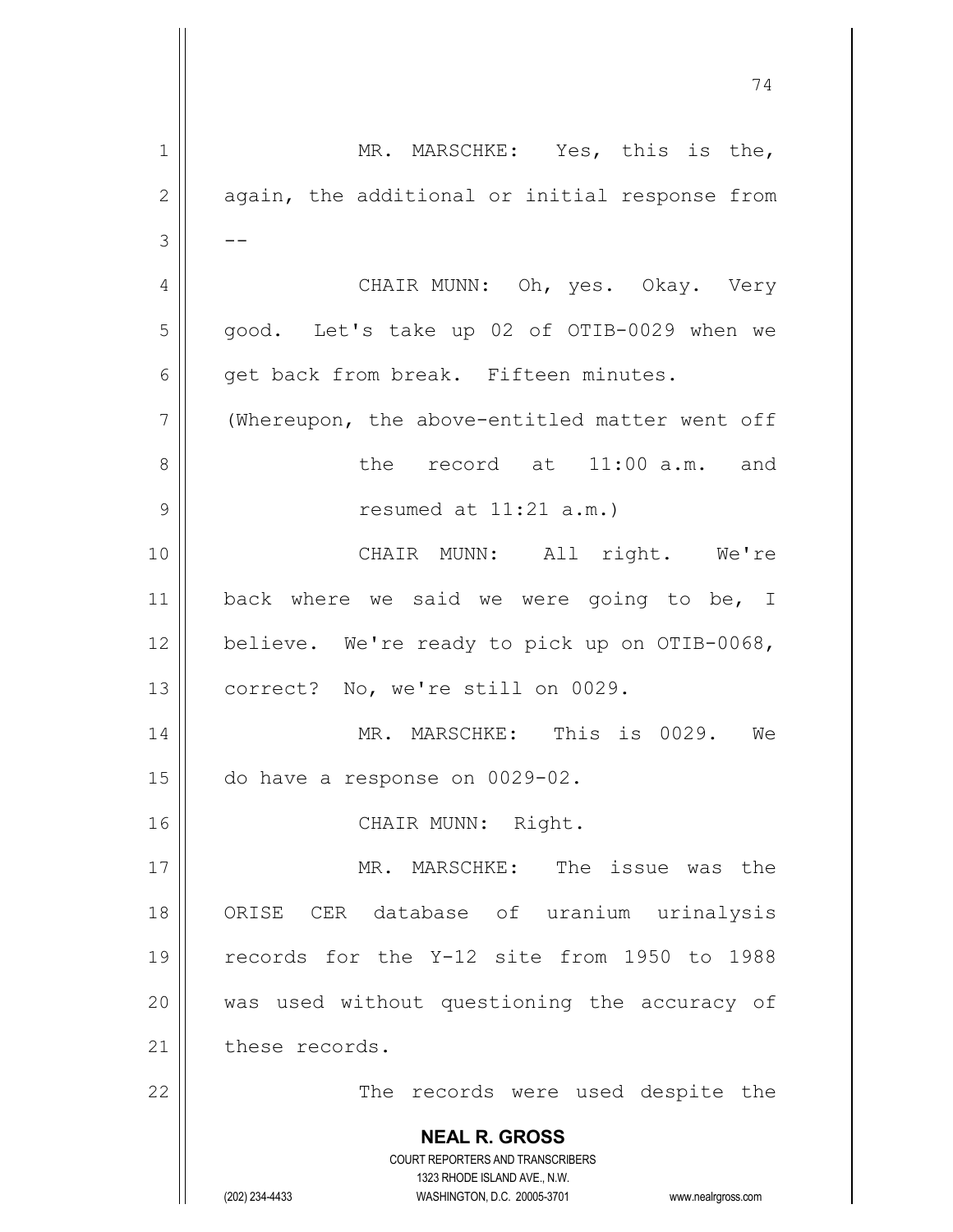1 | problems pointed out by ORAU OTIB-0029. Then  $2 \parallel$  the latest NIOSH response, the NIOSH response  $3 \parallel$  of 7/23, you should be aware that there is in 4 the database a NIOSH response -- we have a 5 | NIOSH response of 8/13.

6 Oh, this is the same. This is the  $7 ||$  same. Actually, this one got in here somehow. 8 The records in the CER database are 9 | considered by the site to be the official dose 10 of record. The same database is used for 11 || supplying claimant results. The site profile 12 does contain information about reported values 13 of factors that were applied in their 14 | calculation.

15 || Reference to the site profile was 16 an apparent oversight in the development of 17 || this document. Then the SC&A response was 18 basically it's geared towards why -- the SC&A 19 || response is why was the statement on Page 3 of 20 | 0TIB-0029 given?

21 || That statement was, the 22 || assumptions used to convert mass results to

> **NEAL R. GROSS** COURT REPORTERS AND TRANSCRIBERS

> > 1323 RHODE ISLAND AVE., N.W.

(202) 234-4433 WASHINGTON, D.C. 20005-3701 www.nealrgross.com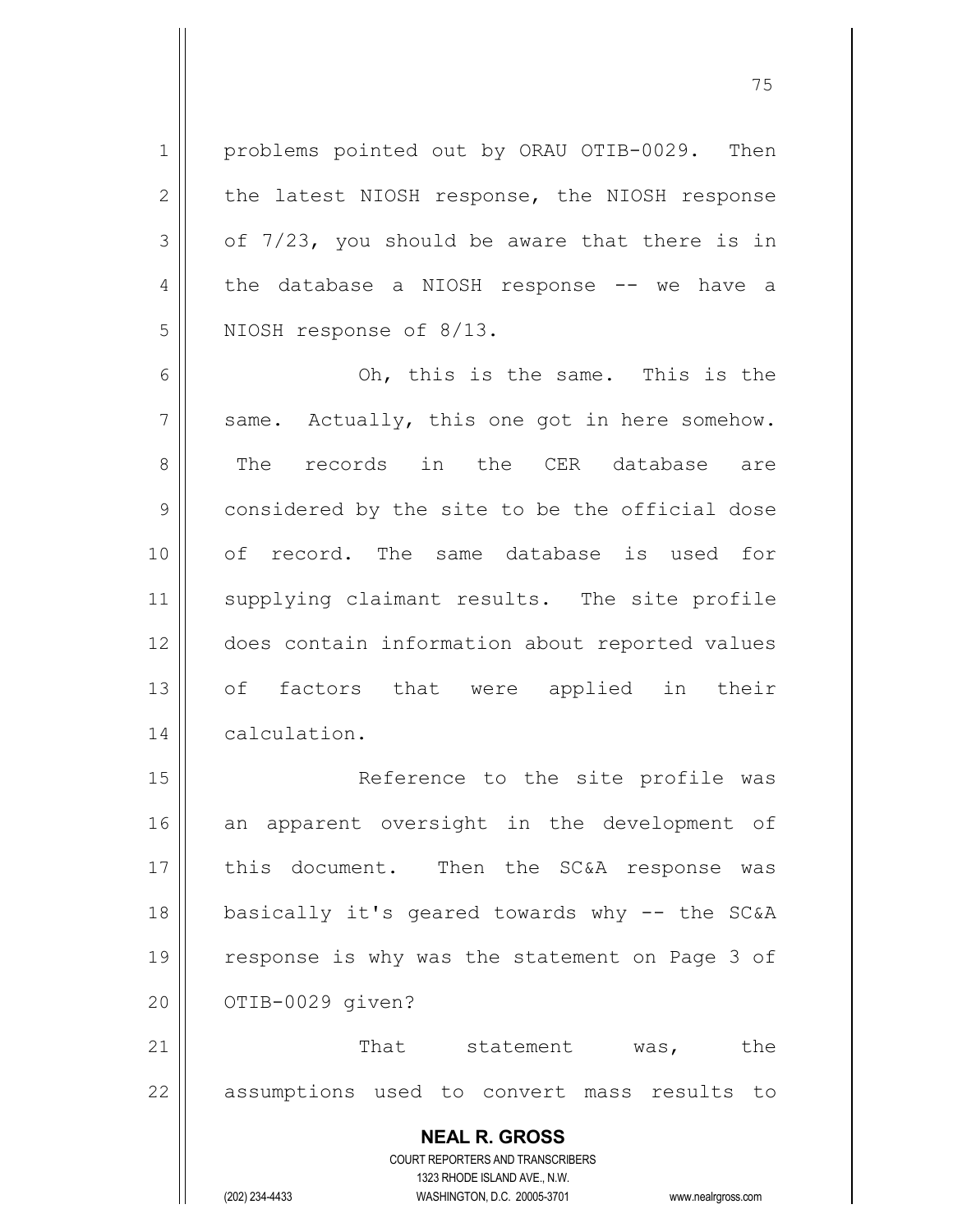**NEAL R. GROSS** COURT REPORTERS AND TRANSCRIBERS 1323 RHODE ISLAND AVE., N.W. 1 activity concentrations for inclusion in the 2 | database are not known nor are the assumptions 3 used to normalize spot sample results to 4 | 24 hours. 5 I believe this is basically -- 6  $\parallel$  Joyce is saying that the  $-$ - this is referring  $7 \parallel$  to the last sentence of the issue where these 8 are some of the problems that the OTIB itself 9 | pointed out with the ORISE CER database. 10 || So this is -- if you don't know 11 || this information, how can you have confidence 12 || in the values that are in the database? 13 MR. HINNEFELD: I can't explain  $14$  | the comments or the sentences today. 15 || COURT REPORTER: Sorry, I couldn't 16 | hear that. 17 || MR. HINNEFELD: I can't explain 18  $\parallel$  those sentences today, so it'll be something 19 || I'll have to go back and check on. 20 CHAIR MUNN: So NIOSH has an 21 | action item. Respond to Joyce's comment. All  $22$  | right. I don't show anything else on 0029.

(202) 234-4433 WASHINGTON, D.C. 20005-3701 www.nealrgross.com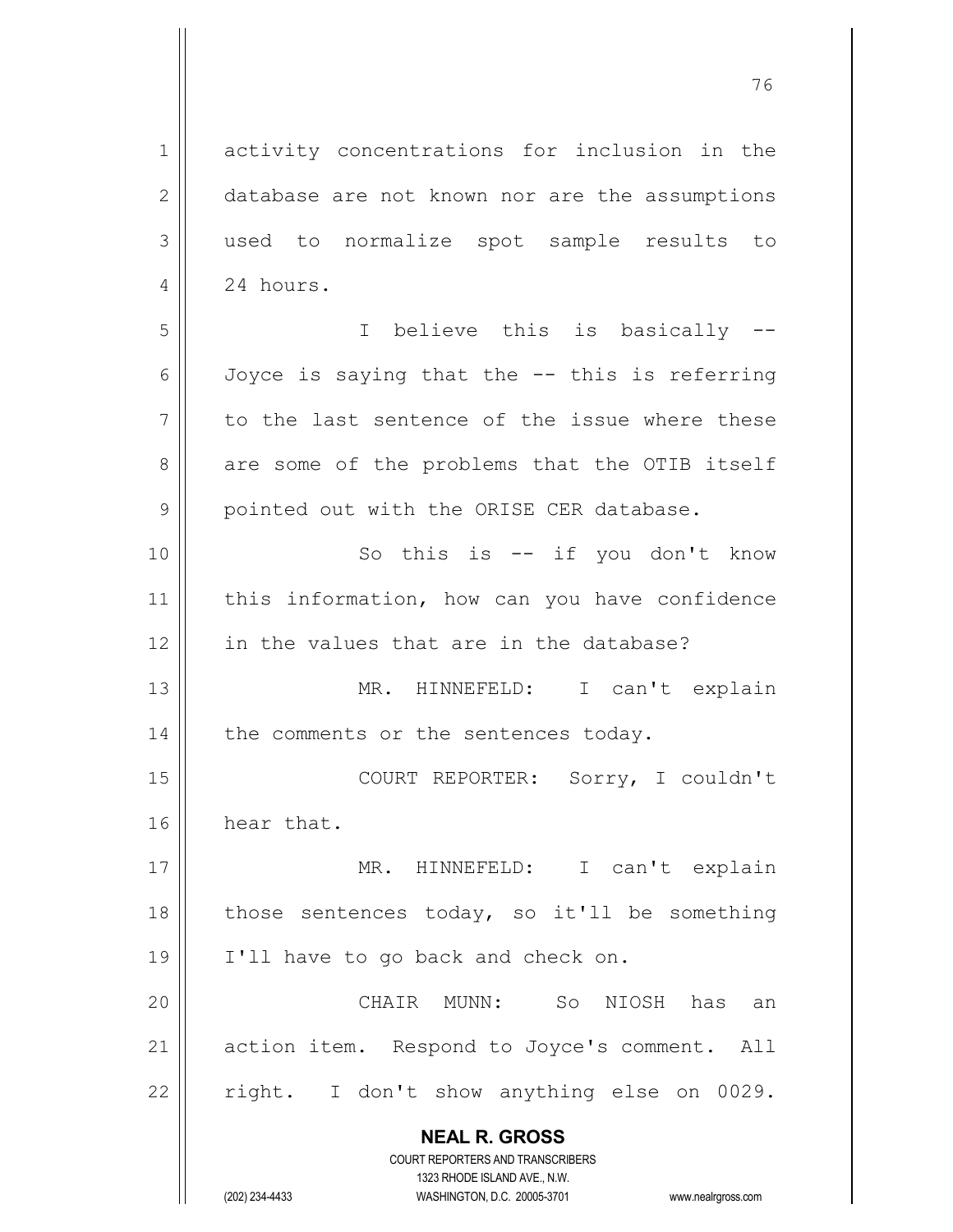77 1 | Do we have anything else? 2 MR. MARSCHKE: No. The next one -  $3 \parallel$  - not in this file, no. 4 | CHAIR MUNN: -0068, two-day sample 5 | issue, do we have a response from NIOSH on  $6 \parallel$  that? 7 MR. HINNEFELD: I have not 8 prepared a response. I have some information 9 | about it. 10 || CHAIR MUNN: Okay. 11 MR. HINNEFELD: The -- I don't 12 || know that I'm prepared to give a response 13  $\parallel$  because I can't speak to why a coworker said - $14 \parallel$  - don't feel like that two-day adjustment is 15 needed. We've not found a data set yet that 16 || seemed to be consistently days off samples. 17 || In other words, the data set seems to be 18 distributed throughout the week, and we don't 19 || seem to be able to identify a trend to avoid 20 days off if we're given the samples and 21 || perhaps that same argument then applies to 22 | individual numbers.

> **NEAL R. GROSS** COURT REPORTERS AND TRANSCRIBERS

> > 1323 RHODE ISLAND AVE., N.W.

(202) 234-4433 WASHINGTON, D.C. 20005-3701 www.nealrgross.com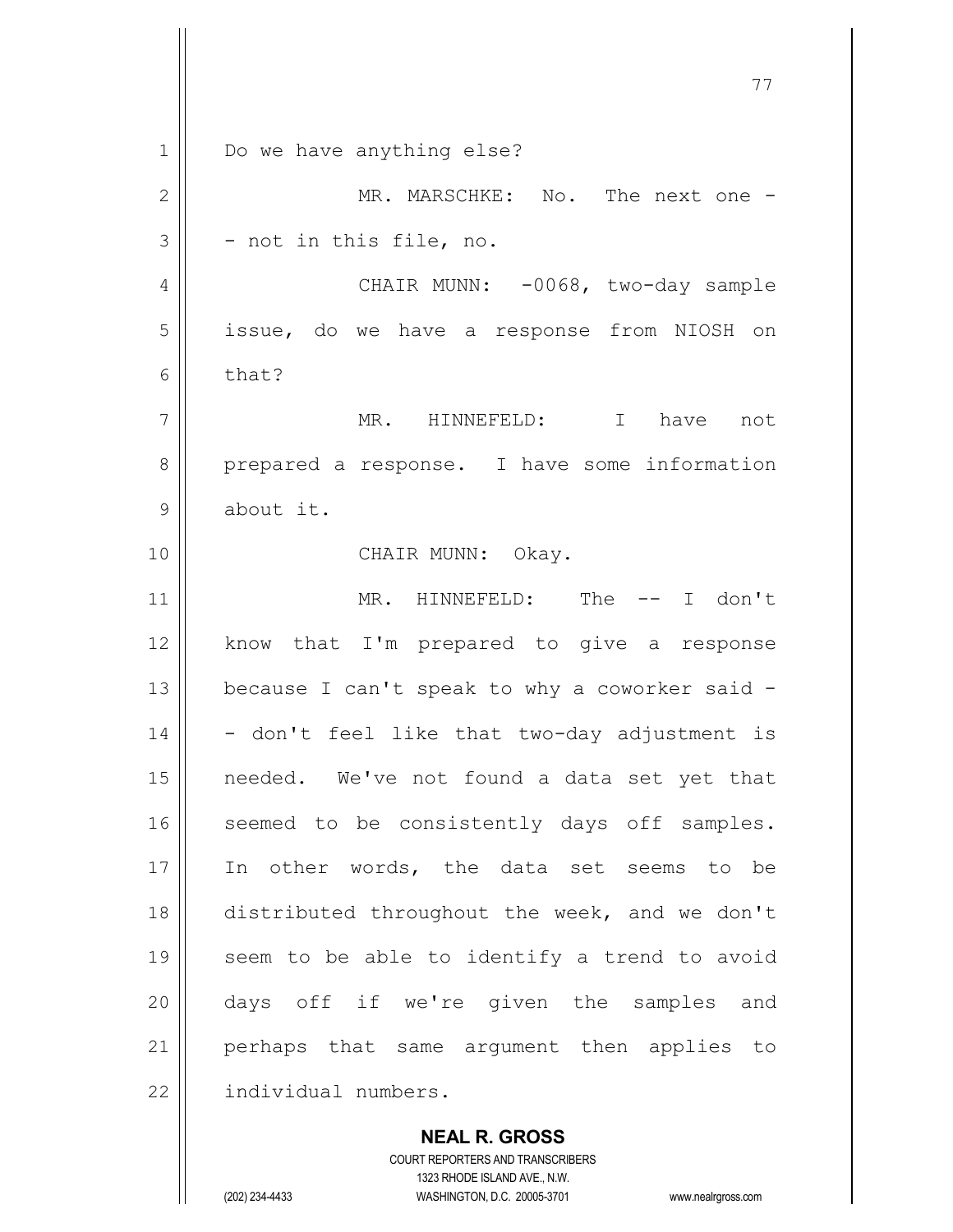**NEAL R. GROSS** COURT REPORTERS AND TRANSCRIBERS 1 || Since we haven't seen that pattern  $2 \parallel$  that the data always is collected after two  $3 \parallel$  days off, we feel like the data we're using  $4 \parallel$  can be used in the manner we're using. 5 It is a fact that if you compare a 6 two day off sample  $--$  a five-day exposure, two 7 days off in a sample and compare it to a  $8 \parallel$  seven-days exposure and a sample, even though  $9 \parallel$  you adjust the amount, so the same amount of  $10$  | intake over that week, the two day off sample 11 | is significantly lower. 12 Even on a chronic exposure, a 13 || relatively long-term chronic exposure, you can 14 have an adjustment of 50 percent. You can be 15  $\vert$  50 percent low for M, somewhat less for Y, and 16 more for F. 17 || So there is that adjustment, which 18 mathematically would occur in that situation 19 if you consistently have a two day off 20 || sampling period. Having not observed that, 21  $\parallel$  though, we don't really -- we don't have a -- $22$   $\parallel$  we haven't implemented an adjustment factor.

1323 RHODE ISLAND AVE., N.W. (202) 234-4433 WASHINGTON, D.C. 20005-3701 www.nealrgross.com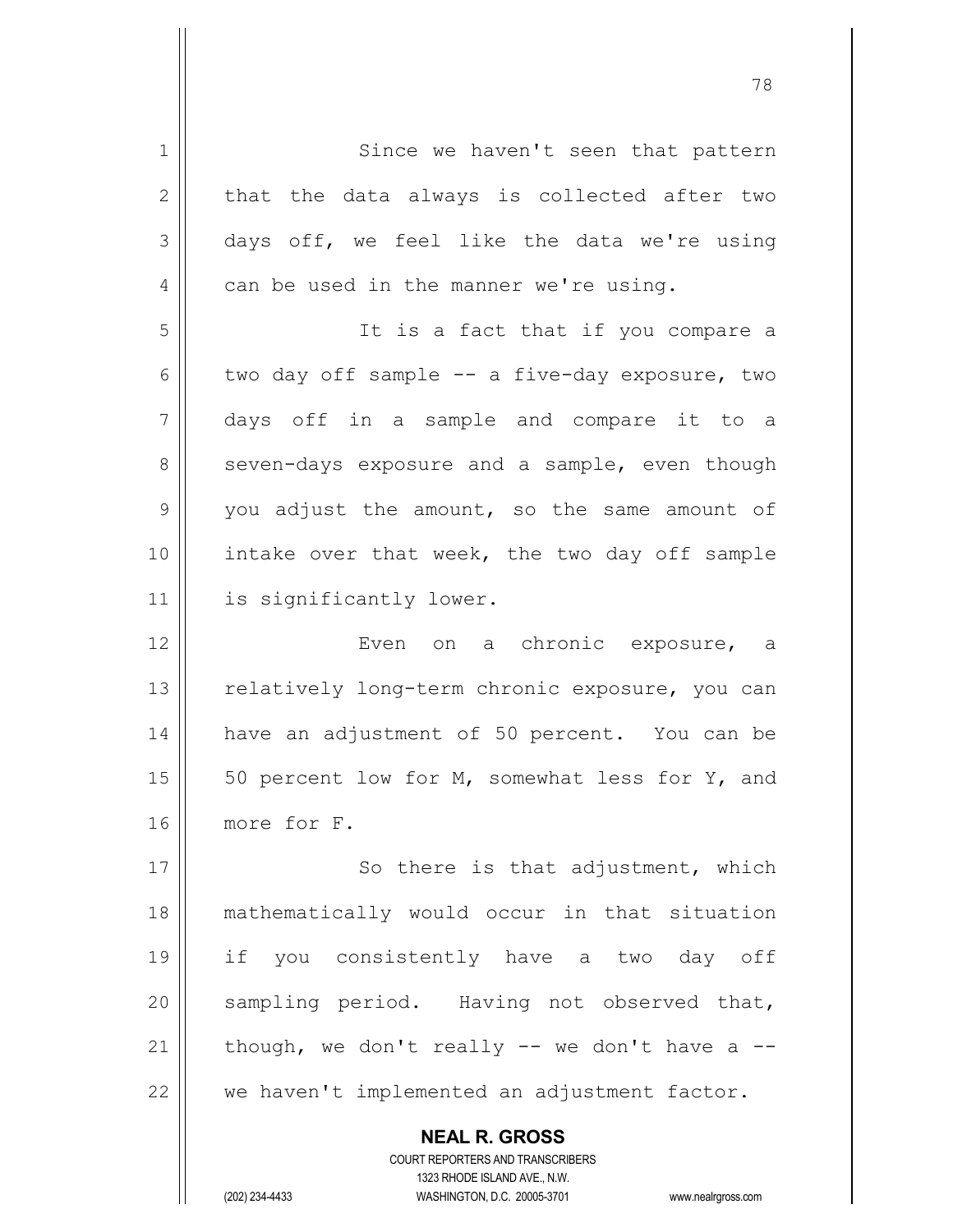**NEAL R. GROSS** COURT REPORTERS AND TRANSCRIBERS 1323 RHODE ISLAND AVE., N.W. (202) 234-4433 WASHINGTON, D.C. 20005-3701 www.nealrgross.com 1 || I mean, it is available if we  $2 \parallel$  would encounter it, but we don't have anything 3 | published. 4 || MEMBER ZIEMER: So does that mean  $5 \parallel$  that there may be an occasional one, but it  $6$  sort of gets smoothed out in the population of 7 || samples? 8 MR. HINNEFELD: Yes. If you have  $9 \parallel$  a long population of samples, and there are 10 || some Monday mornings on some other that are 11 || not Monday morning, by the time you get the  $12 \parallel$  data  $-$ 13 || DR. MAURO: It's buffered. 14 || MR. HINNEFELD: Yes. 15 MEMBER ZIEMER: It's buffered. 16  $\parallel$  Unless they were all that way, then --17 || MR. HINNEFELD: If they're all 18  $\parallel$  that way, then you got --19 || DR. MAURO: And I think our work,  $20$  as I recall the last time we visited this 21 || issue, was that there seems to be more of a 22  $\parallel$  problem in certain years, earlier years, where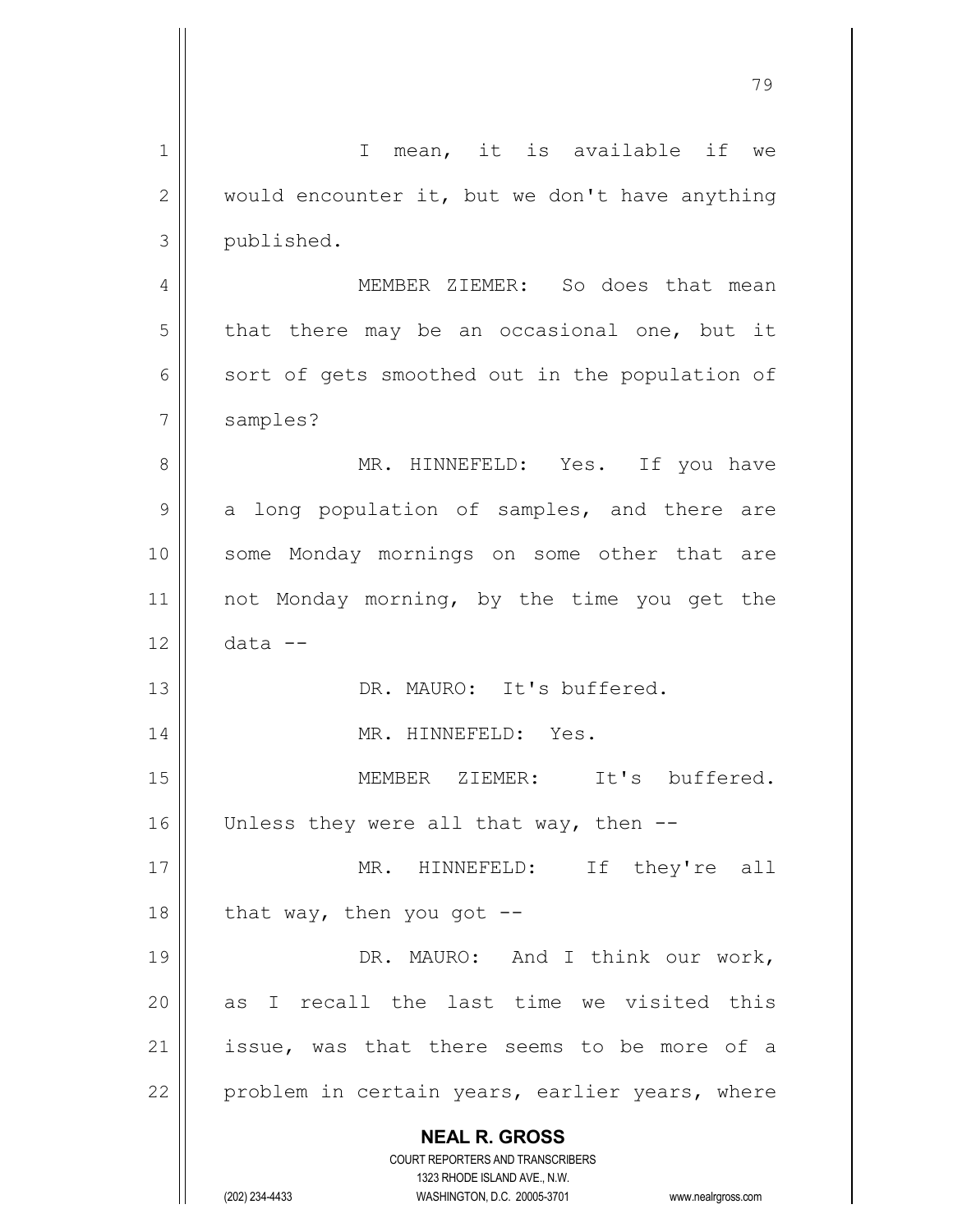**NEAL R. GROSS** COURT REPORTERS AND TRANSCRIBERS 1323 RHODE ISLAND AVE., N.W. 1 | there was a standard practice to have this  $2 \parallel$  break, but then -- and then that changed over  $3 \parallel$  time.  $4 \parallel$  So, we think it is real, at least  $5 \parallel$  at some time period where that practice  $-$  and 6 so therefore that  $-$  the records for that  $7 \parallel$  data, for those people in that time period, 8 || might need to be dealt with. 9 || It's not -- it's a tractable 10 problem. It's something that, if you know you 11 || have this problem -- in fact, we've already 12 || done all the numbers, this is what would 13 happen and here are the adjustments you need 14 | to make. 15 || So it sounds to me that that's not  $16$  the issue. The issue is, did it happen and is 17 || that adjustment needed in the coworker model 18 || for certain time periods. For example, you 19  $\parallel$  may say that, well, we know that it was common 20  $\parallel$  practice to do that for a certain  $-$ - this time 21 | period.  $22$  || The fix would be, okay, when

(202) 234-4433 WASHINGTON, D.C. 20005-3701 www.nealrgross.com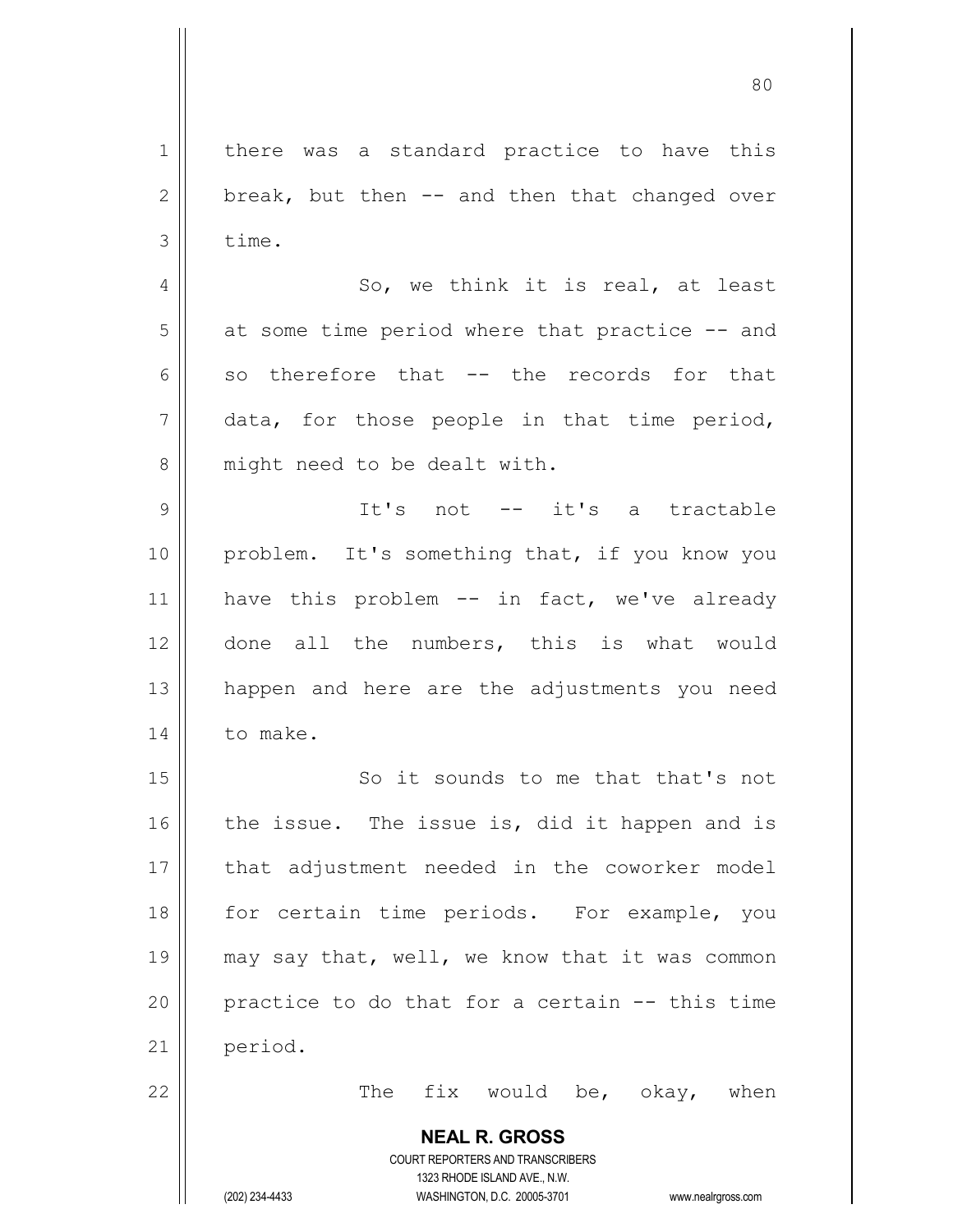**NEAL R. GROSS** COURT REPORTERS AND TRANSCRIBERS 1323 RHODE ISLAND AVE., N.W. 1 | you're doing your dose reconstruction, please 2 make these adjustments because we know that  $3 \parallel$  practice  $-$ 4 MEMBER ZIEMER: For that time 5 frame. 6 DR. MAURO: For that time period,  $7 \parallel$  but we also know that later on  $-$  I mean, that  $8 \parallel$  would be the way you  $-$  it would unfold and be 9 || resolved. Certainly, it's a tractable 10 || problem. 11 || Now, if there's -- the only 12 dilemma would be you're really not sure, you 13 || know, you're really not sure what the practice 14 was, but I think when we looked into it, I 15 think one of our folks looked into it and it 16 was looked at that -- when were the samples 17 collected. 18 I remember there was a time period 19 || when they were always on Monday morning, then 20 || later on we noticed that they were on 21 || Tuesdays, sometimes they were on Wednesdays, 22 | sometimes they were on Thursday.

(202) 234-4433 WASHINGTON, D.C. 20005-3701 www.nealrgross.com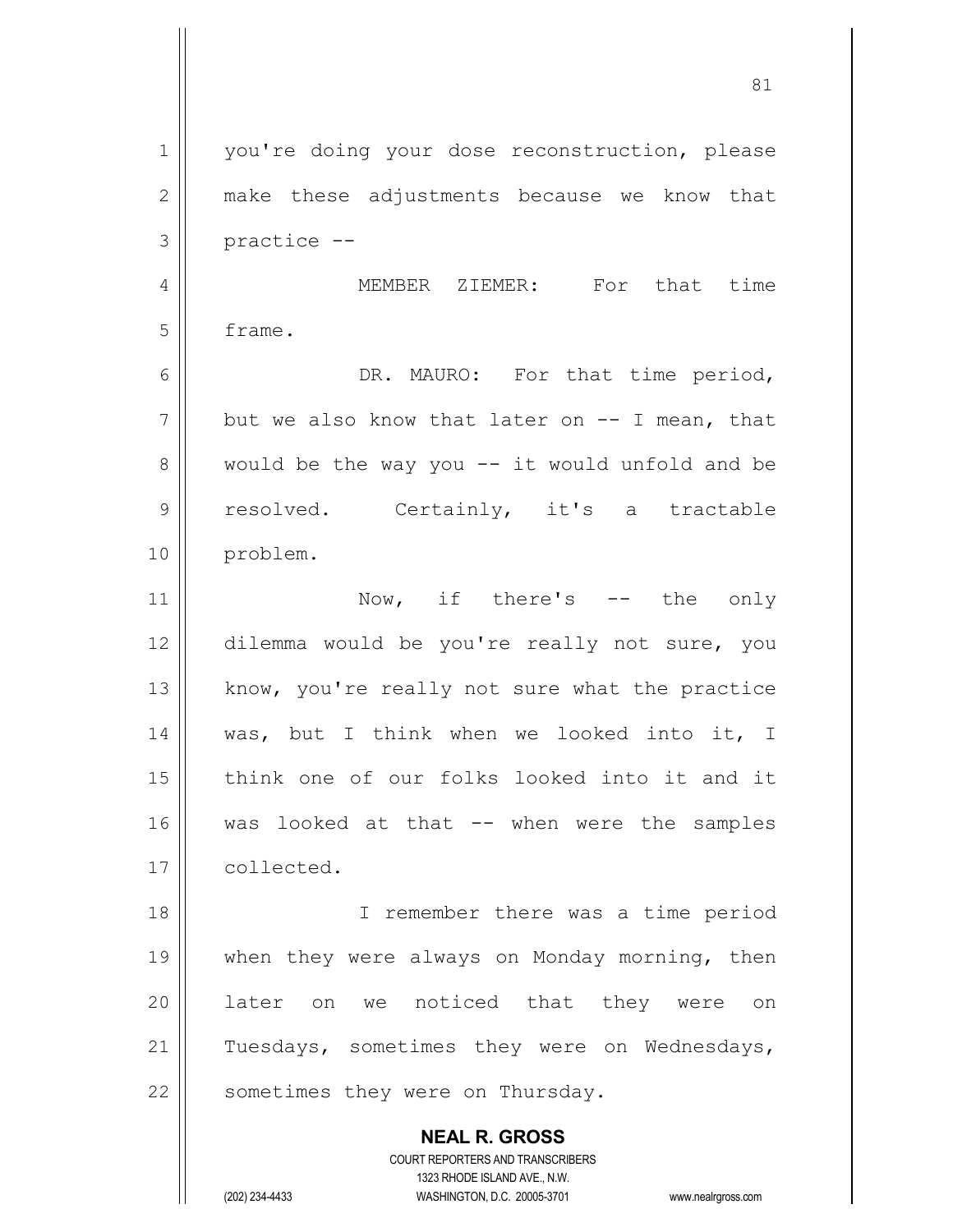**NEAL R. GROSS** COURT REPORTERS AND TRANSCRIBERS 1 || That pattern -- there's a time a  $2 \parallel$  little later when we start to see the pattern 3 change. Always on Monday and all of the 4  $\parallel$  sudden we're starting to see, no, no --5 MR. HINNEFELD: Well, it's a fact, 6 || I think, that sites preferred two day off 7 || samples. In fact, I even remember it from my  $8 \parallel$  own history that that was preferred, but also,  $9 \parallel$  if the samples sat around after collection, 10 you couldn't get the -- the analysis would go 11 to crap. 12 If you waited -- sample it and 13 then waited several days to do it, you 14 | couldn't get a good analysis out of it because 15 || of the decay or whatever happened in the 16 || sample. The analysis got messed up if you 17 waited. 18 || So, rather than collect all the 19 samples on Monday and maybe analyze them as 20  $\parallel$  you got to them because of capacity reasons, 21  $\parallel$  people collected them throughout the week. I  $22$  | mean, that's my recollection of my experience.

1323 RHODE ISLAND AVE., N.W.

(202) 234-4433 WASHINGTON, D.C. 20005-3701 www.nealrgross.com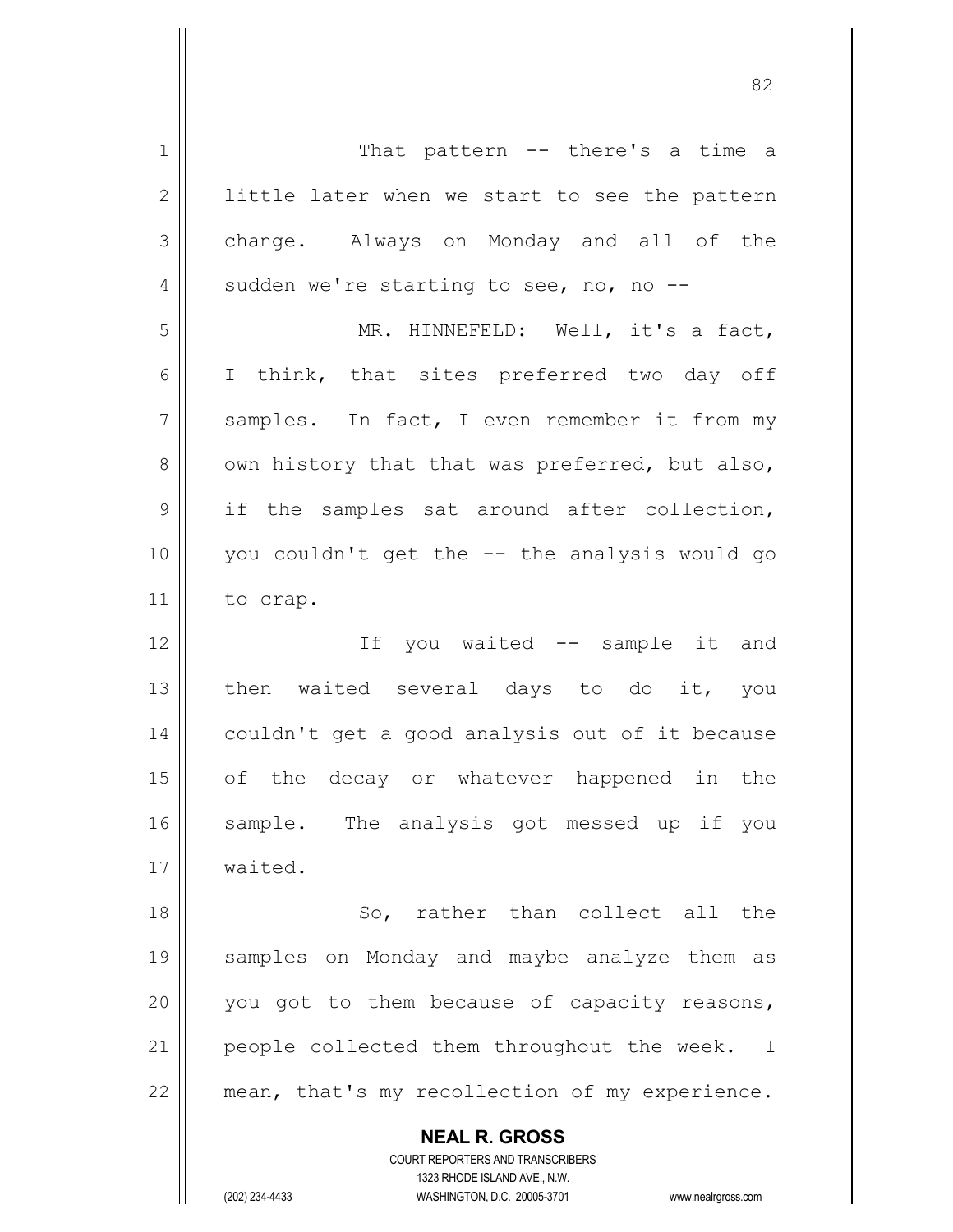**NEAL R. GROSS** COURT REPORTERS AND TRANSCRIBERS 1323 RHODE ISLAND AVE., N.W. (202) 234-4433 WASHINGTON, D.C. 20005-3701 www.nealrgross.com 1 | Now, this was twenty-some odd 2 | years ago, so who knows if I'm remembering it 3 correctly or not, but that seems to strike a 4 chord with me, but I -- without, you know, I  $5 \parallel$  guess without some evidence, and I guess what  $6 \parallel$  we'd need to do is establish this time period. 7 Now, have you guys previously 8 identified that or is it noted and not 9 | commented on or a re-look or what? 10 DR. MAURO: Yes. I recall when 11  $\parallel$  this came up -- I think Bob Barton may have  $12$  | looked  $-$  gone into the database  $-$ 13 || MR. HINNEFELD: Okay. 14 DR. MAURO: -- to see if there's 15  $\parallel$  any evidence that, yes, it seems like there 16 was always a sample we always collected on 17  $\parallel$  this Friday -- I'm sorry -- if I work through 18  $\parallel$  Friday, but then the first thing --19 || MR. HINNEFELD: First thing on 20 | Monday. 21 DR. MAURO: -- Monday, so what  $22$  | happens is during those two-day periods, you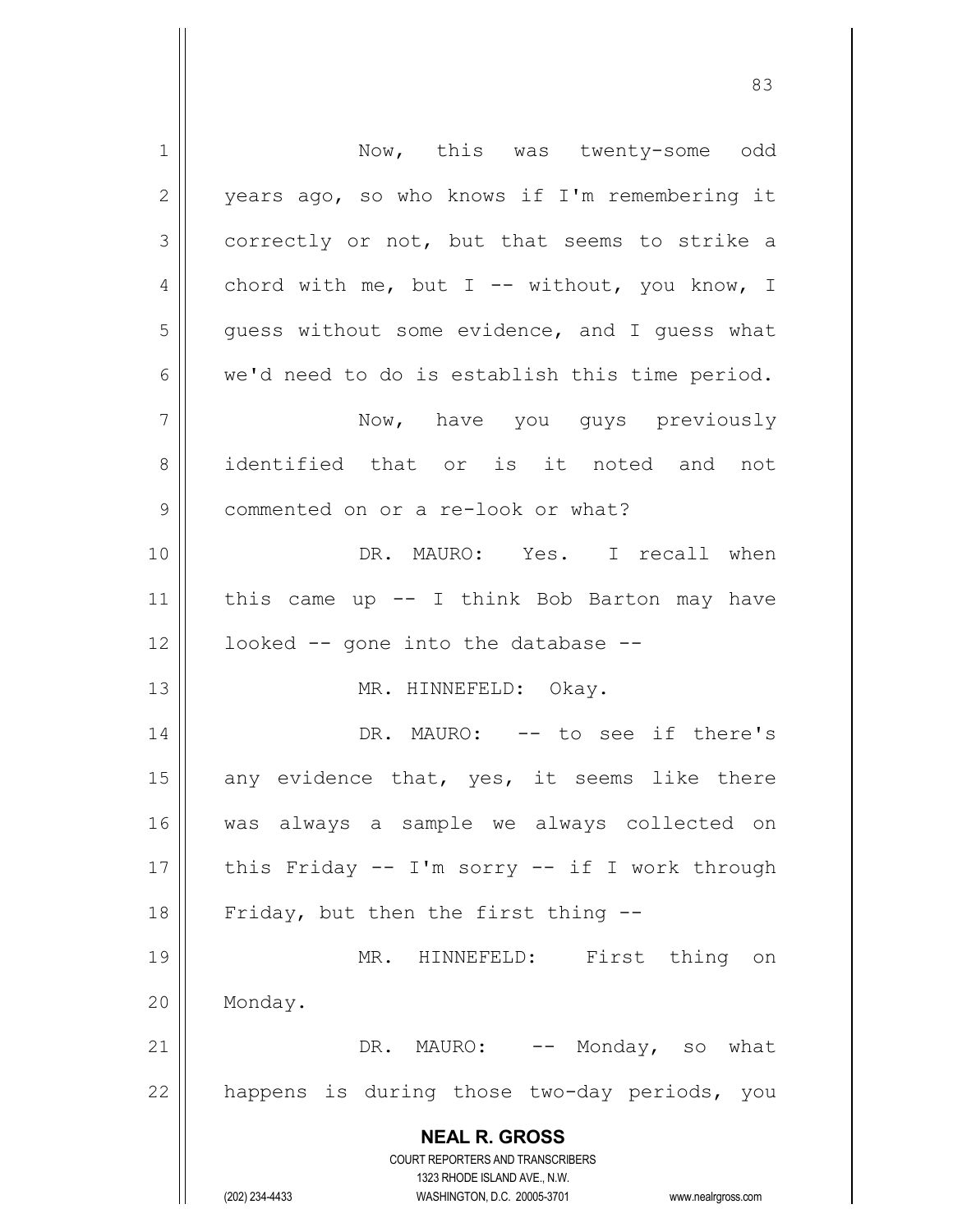**NEAL R. GROSS** COURT REPORTERS AND TRANSCRIBERS 1323 RHODE ISLAND AVE., N.W. (202) 234-4433 WASHINGTON, D.C. 20005-3701 www.nealrgross.com 1 || lose the short way of -- the rapidly 2 | immobilized rate. 3 MR. HINNEFELD: That was 4 | intentional. They didn't want to see that  $-$ 5 DR. MAURO: They didn't want that 6 because -- 7 || MR. HINNEFELD: -- because it's 8 || harder to interpret. 9 DR. MAURO: You're right. Because  $10$  ||  $-$ 11 || MR. HINNEFELD: It changes too  $12 \parallel$  fast. 13 DR. MAURO: Yes. But, in any  $14$  event, the consequences of that is you have 15  $\parallel$  this possible underestimate that would then -- $16$  | it effects M and S -- M and F. 17 || MR. HINNEFELD: M and F. Really, 18 not a lot on S. 19 || DR. MAURO: It doesn't effect S, 20  $\parallel$  so anyway, now, I recall having that 21 | conversation, but I'll be the first to admit 22  $\parallel$  that when we revisited this recently, I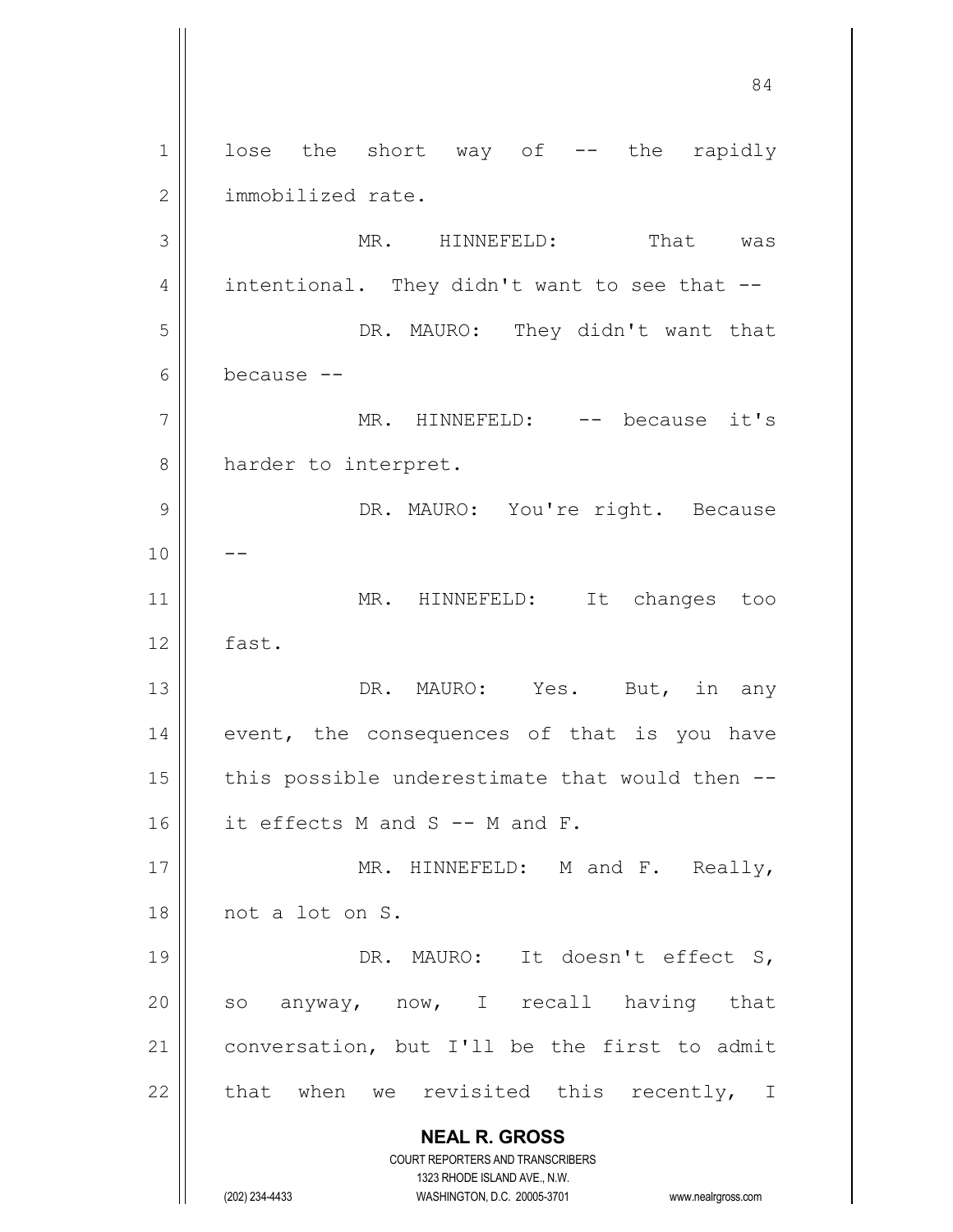1 couldn't recover that.

**NEAL R. GROSS** COURT REPORTERS AND TRANSCRIBERS 1323 RHODE ISLAND AVE., N.W. (202) 234-4433 WASHINGTON, D.C. 20005-3701 www.nealrgross.com 2 | MR. HINNEFELD: Okay. 3 || DR. MAURO: That is, I couldn't 4 || recover the evidence or the information that  $5$  said, yes, that practice was, in fact, in 6 | place. 7 || So, it's only my recollection that 8 || that was in place. I don't know if there's  $9 \parallel$  any action you'd like us to take or SC&A to 10 || take to try to recover that. When I made my 11 || inquiries after this came up the last time we 12 discussed it, I failed. 13 I was not able to recover that 14 information that -- 15 || MR. HINNEFELD: Yes, and this came 16 || up, I think with relation -- we were just 17 || looking at the Y-12 coworker dataset. 18 DR. MAURO: Yes. 19 || MR. HINNEFELD: I think it came up 20 | in that context. 21 || DR. MAURO: It did. 22 MR. HINNEFELD: I think we've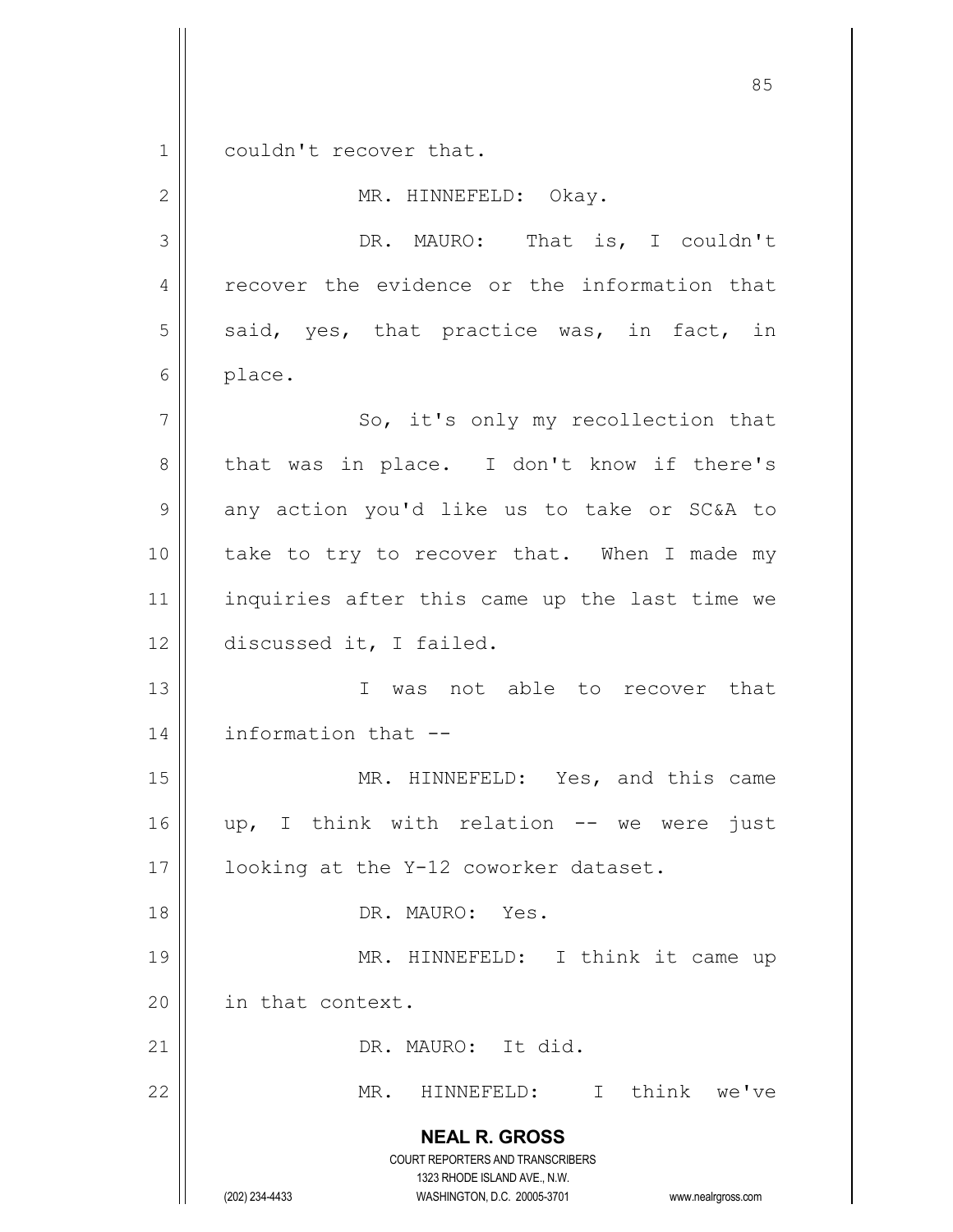| 1              | checked that and we've done some analysis of   |
|----------------|------------------------------------------------|
| $\mathbf{2}$   | days of the week and it's -- the samples seem  |
| 3              | to be spread throughout the week.              |
| 4              | DR. MAURO: If that's the case --               |
| 5              | MEMBER GRIFFON: Stu?                           |
| 6              | MR. HINNEFELD: Yes?                            |
| 7              | MEMBER GRIFFON: This is Mark                   |
| 8              | Griffon. I also recollect -- I mean, it was    |
| $\overline{9}$ | more I do remember NIOSH saying that you       |
| 10             | looked at the database and looked at the days  |
| 11             | of the week sort of thing and saw a wide       |
| 12             | distribution, not just Monday mornings, but    |
| 13             | then I thought we had a rebuttal, maybe it was |
| 14             | from SC&A, but I do remember hearing this that |
| 15             | they -- maybe it was through interviews or     |
| 16             | whatever, they had evidence that indicated     |
| 17             | that it was a two day off thing, it wasn't     |
| 18             | always Mondays, so that people could be on     |
| 19             | off-shifts where they were working Friday      |
| 20             | through Wednesday or whatever and then having  |
| 21             | two days off and giving their samples, so it   |
| 22             | could be that they weren't working a normal    |

**NEAL R. GROSS**

COURT REPORTERS AND TRANSCRIBERS 1323 RHODE ISLAND AVE., N.W. (202) 234-4433 WASHINGTON, D.C. 20005-3701 www.nealrgross.com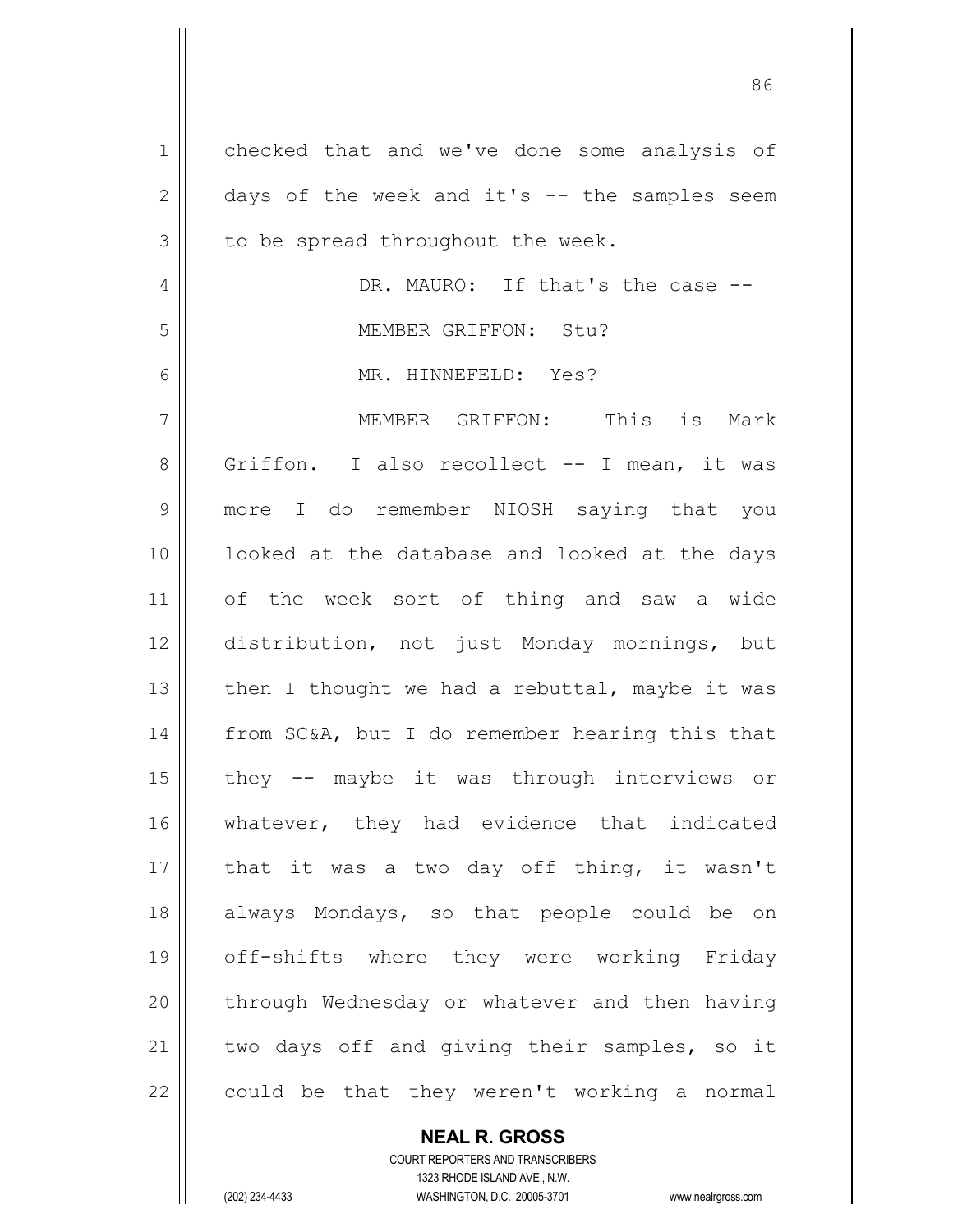1 | through Friday, you know?

| $\overline{2}$ | But they were still giving two                  |
|----------------|-------------------------------------------------|
| 3              | days off before they left their sample, so      |
| 4              | that was the rebuttal I recall. I just wonder   |
| 5              | if there's anything, I mean, through the        |
| 6              | workers that you've interviewed for Y-12, if    |
| $7\phantom{.}$ | there's any evidence of what was going on from  |
| $\,8\,$        | the worker interviews.                          |
| $\mathcal{G}$  | MR. HINNEFELD: Well, I don't know               |
| 10             | sitting here today.                             |
| 11             | MEMBER GRIFFON: Yes, I know, I                  |
| 12             | know.                                           |
| 13             | DR. MAURO: Mark, I recall that                  |
| 14             | and we were the ones who made that statement    |
| 15             | and that goes back a ways, and when I was       |
| 16             | tasked to look into that to provide, okay, why  |
| 17             | did you say that. We went into the database     |
| 18             | to see if, in fact, that's where we found it.   |
| 19             | Now, you bring up a point that I                |
| 20             | didn't do was that -- was the interviews. It    |
| 21             | may have emerged from perhaps Arjun and Kathy   |
| 22             | doing on a site visit and getting that.<br>That |
|                | <b>NEAL R. GROSS</b>                            |

COURT REPORTERS AND TRANSCRIBERS 1323 RHODE ISLAND AVE., N.W.

(202) 234-4433 WASHINGTON, D.C. 20005-3701 www.nealrgross.com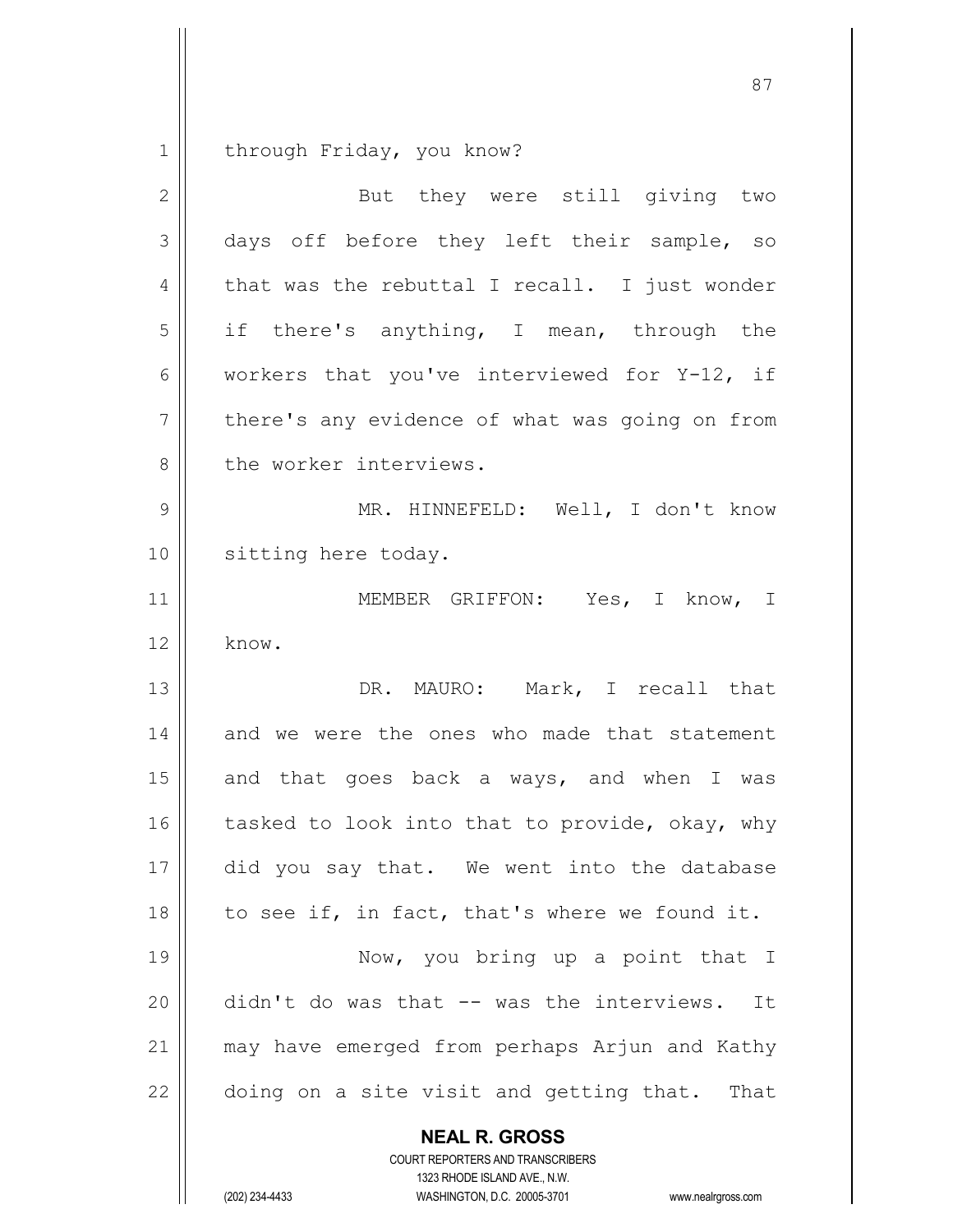1 || might be the source of the information. 2 || T was operating on the assumption  $3 \parallel$  that somehow embedded in the database of the 4 || records we would be able to discern these  $5 \parallel$  patterns, but maybe I was looking in the wrong 6 | place.  $7 \parallel$  So, I tell you what, there'd be a 8 very simple action item, I think, for SC&A.  $9 \parallel$  Let me just query our interviewers to say, is 10 that in our records from the interviews. 11 || That's where we got that information and 12 that's the basis for it and it's not in the 13 || database; it's in the interviews. 14 || That's something easy for us to 15 do, and I think it's an action item that would 16 || help bring this to closure. We do have that 17 | information. It says yes, we have some folks 18 || said this was the practice. The next step 19  $\parallel$  becomes okay, what do you do about it? 20 || MEMBER GRIFFON: Yes. Okay. 21 || MEMBER ZIEMER: Do you think this

22 was discussed in this Subcommittee or

**NEAL R. GROSS** COURT REPORTERS AND TRANSCRIBERS

1323 RHODE ISLAND AVE., N.W.

(202) 234-4433 WASHINGTON, D.C. 20005-3701 www.nealrgross.com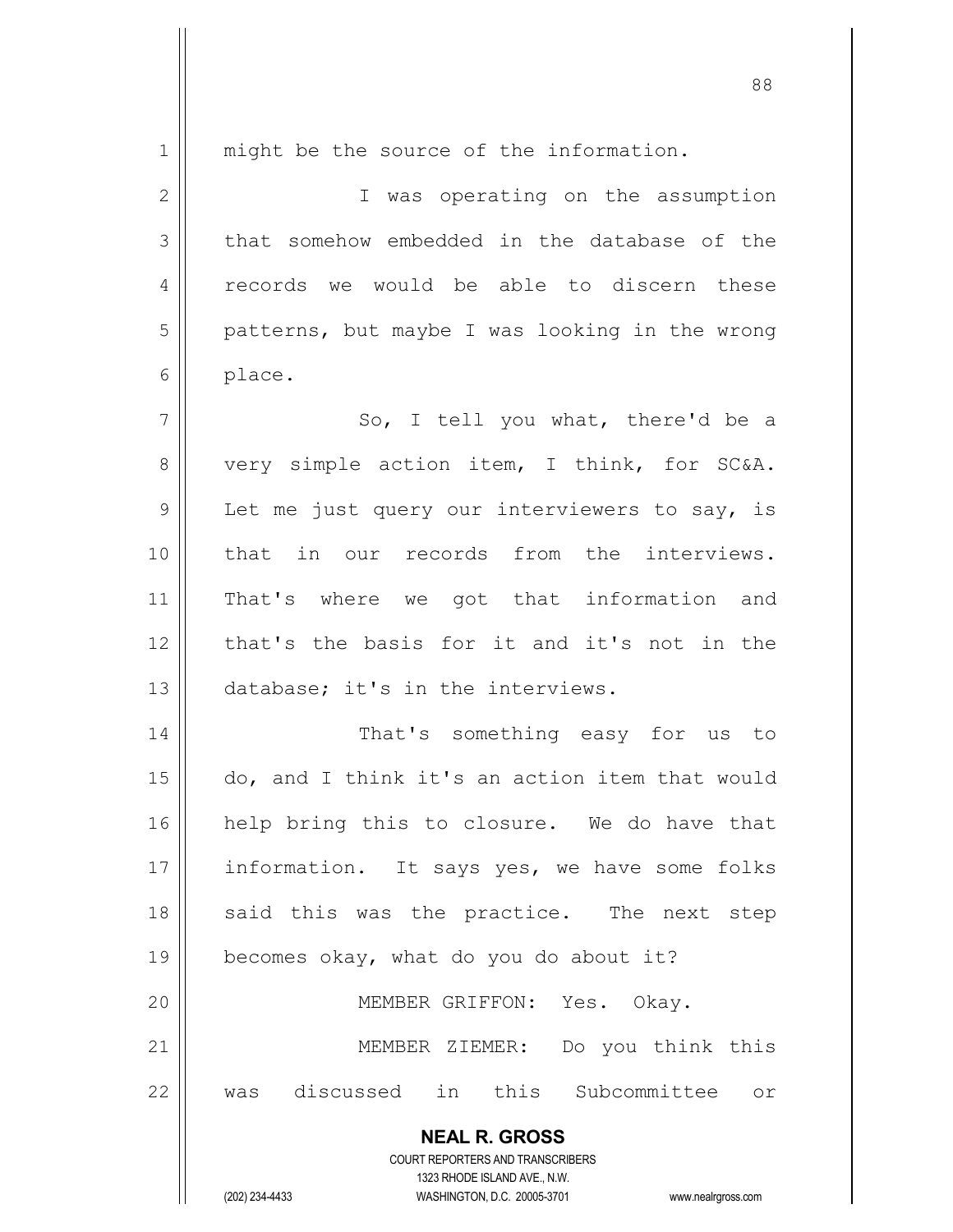**NEAL R. GROSS** COURT REPORTERS AND TRANSCRIBERS 1323 RHODE ISLAND AVE., N.W. (202) 234-4433 WASHINGTON, D.C. 20005-3701 www.nealrgross.com 89 1 | somewhere else. 2 CHAIR MUNN: This was discussed  $3$  here. 4 DR. MAURO: I think we talked 5 | about it here. 6 MEMBER ZIEMER: So, if we can  $7$  | track when the earlier discussions on this  $-$ 8 Would it have been on this item or --9 MR. MARSCHKE: OTIB-0068 is not 10 || one of the procedures --11 || MR. HINNEFELD: It was never 12 || published, so it's never on here. 13 || MR. MARSCHKE: My notes from the 14 last meeting say OTIB-0068, NIOSH does not 15 | plan to issue. 16 || MR. HINNEFELD: But the issue was  $17$  || that this came back -- the issue came up in 18 || the discussion of one of the TIBs. It may 19 have been -0029. 20 DR. MAURO: I think so, too. I 21  $\parallel$  think that is -0029. 22 MR. HINNEFELD: So it -- if it --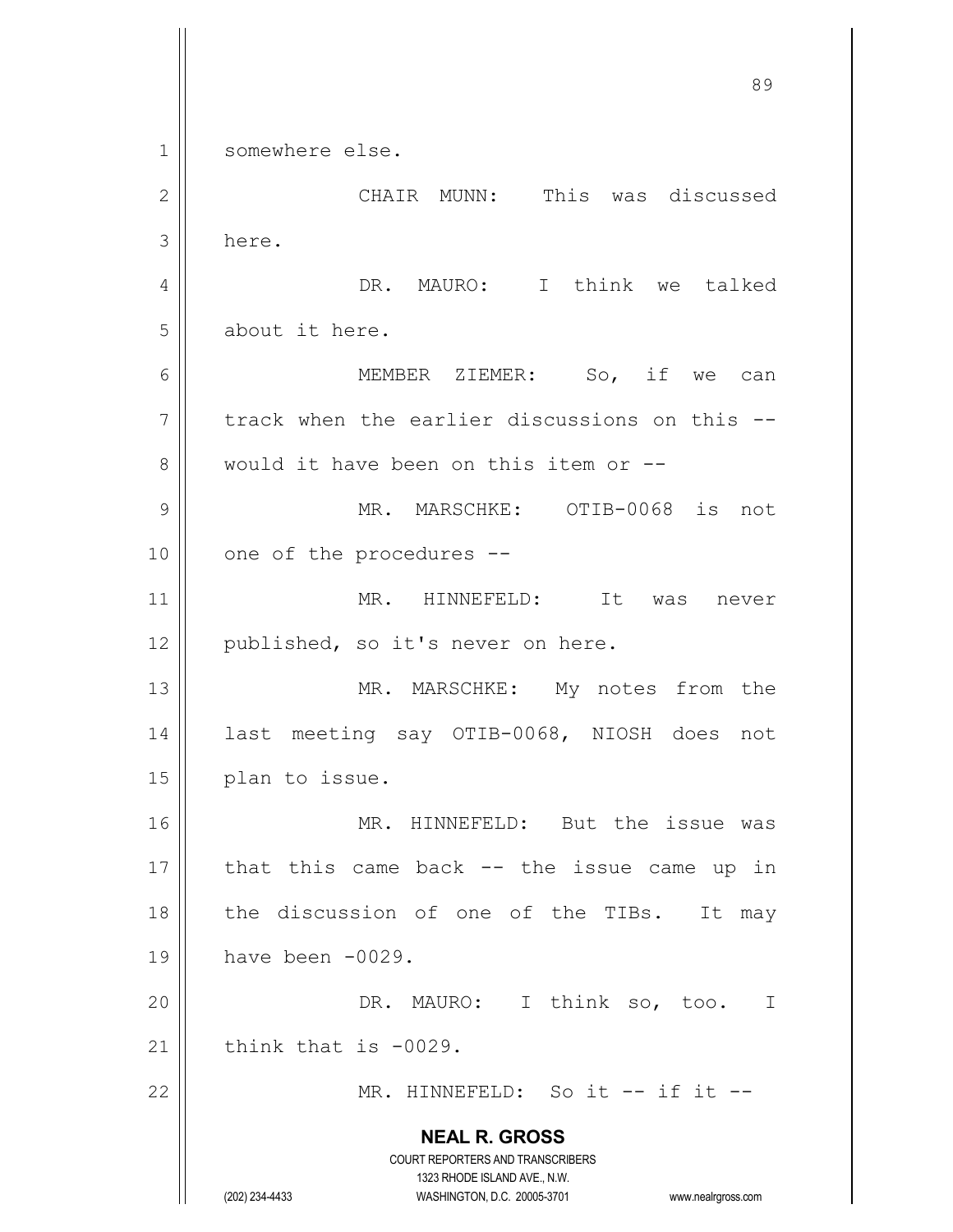**NEAL R. GROSS** COURT REPORTERS AND TRANSCRIBERS 1323 RHODE ISLAND AVE., N.W. (202) 234-4433 WASHINGTON, D.C. 20005-3701 www.nealrgross.com 1 MEMBER ZIEMER: If we know when it 2 was discussed, it'll show up in the 3 | transcript. 4 MR. HINNEFELD: It would be in the 5 || transcript, yes. 6 MEMBER ZIEMER: I mean, you can  $7 \parallel$  check on your database when we discussed this  $8 \parallel$  last and go to the transcript of that date. 9 MR. HINNEFELD: It may not be the 10 last -- I don't think it was the last time. 11 || DR. MAURO: No, it was not the 12 || last time. It was not. 13 MEMBER ZIEMER: I don't think it 14 || was either. I sort of remember it, but it's 15 been a while. 16 CHAIR MUNN: We probably should 17  $\parallel$  check -0029 to see if that was the correct --18 urinalysis records that would be Item 2 of 19 || OTIB-0029 it looks like. 20 No. It would be Item 4. NIOSH 21 || did not use the fact that urine samples were 22  $\parallel$  collected on Monday. That would've been it.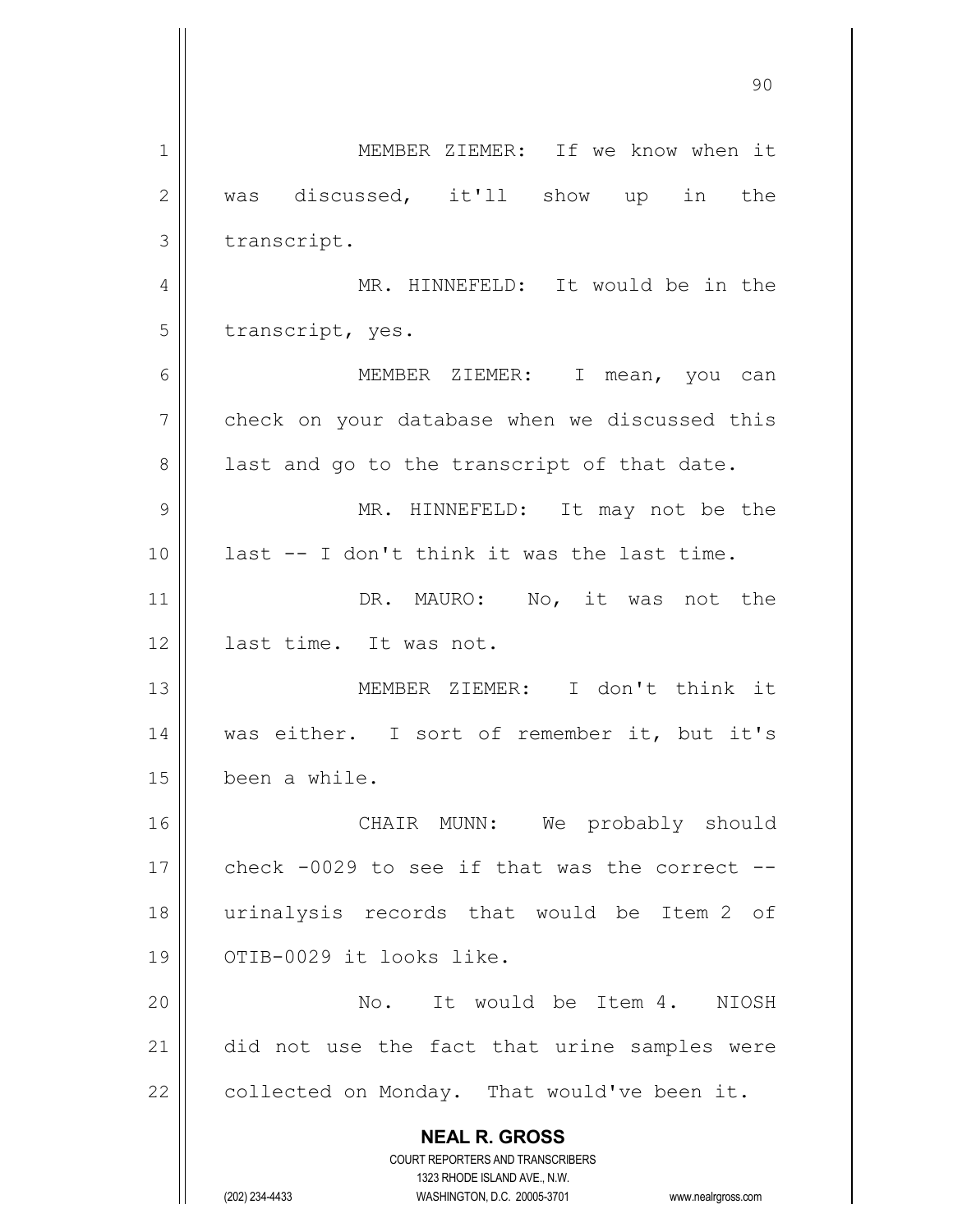| $\mathbf 1$    | MR. MARSCHKE: Yes, there it is.                                                                     |
|----------------|-----------------------------------------------------------------------------------------------------|
| $\overline{2}$ | Yes, Item 4. OTIB-0029-04.                                                                          |
| 3              | CHAIR MUNN: 04, yes.                                                                                |
| 4              | DR. MAURO: Now, we don't have it                                                                    |
| 5              | in a database, but you're saying that maybe we                                                      |
| 6              | could find it in the transcript where we                                                            |
| 7              | discussed it earlier. Okay, so let me see                                                           |
| 8              | what I can do.                                                                                      |
| 9              | MR. MARSCHKE: Well, what we have                                                                    |
| 10             | -- basically, we have this -- okay, this is in                                                      |
| 11             | progress. We made this in progress last time                                                        |
| 12             | even though we had recommended it be in                                                             |
| 13             | abeyance. The Subcommittee decided that it                                                          |
| 14             | should be in progress.                                                                              |
| 15             | CHAIR MUNN: Contingent upon                                                                         |
| 16             | NIOSH's providing the following documentation.                                                      |
| 17             | The samples were not collected on Mondays,                                                          |
| 18             | most of the plant's history of primary urine                                                        |
| 19             | analysis collection method was a spot sample                                                        |
| 20             | submitted Monday morning before entering the                                                        |
| 21             | work area.                                                                                          |
| 22             | That should give<br>MEMBER ZIEMER:                                                                  |
|                | <b>NEAL R. GROSS</b>                                                                                |
|                | COURT REPORTERS AND TRANSCRIBERS                                                                    |
|                | 1323 RHODE ISLAND AVE., N.W.<br>(202) 234-4433<br>WASHINGTON, D.C. 20005-3701<br>www.nealrgross.com |

 $\mathsf{I}$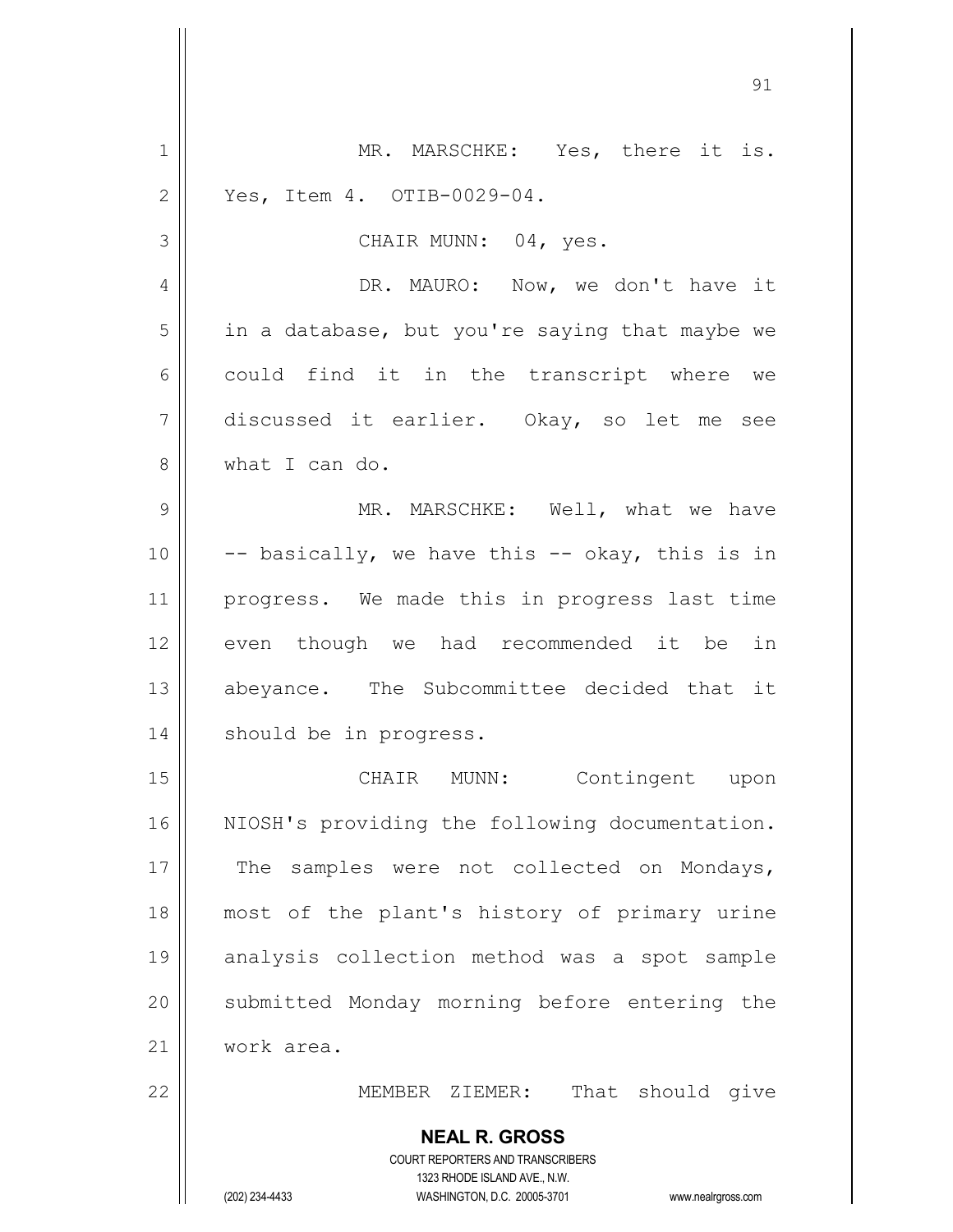**NEAL R. GROSS** COURT REPORTERS AND TRANSCRIBERS 1323 RHODE ISLAND AVE., N.W. (202) 234-4433 WASHINGTON, D.C. 20005-3701 www.nealrgross.com 92  $1 \parallel$  us the date of the --2 DR. MAURO: The date of the --  $3 \parallel$  yes, what is the --4 CHAIR MUNN: 3/9/29. I mean, 3/9  $5 \parallel$  of  $-$ 6 || MR. MARSCHKE: The meeting was  $7 \parallel 3/24.$ 8 CHAIR MUNN: Yes, that's correct. 9 || MR. HINNEFELD: I think -- yes, 10 || the transcript is available. 11 || CHAIR MUNN: The transcript is 12 || available; yes, it is. I can assure you. 13 || March is done. May is done. So, I have an 14 | action item for SC&A to query the database and 15 | the data sources. 16 || DR. MAURO: And the transcript. 17 || MR. MARSCHKE: The transcript and 18 || the interviews. 19 || DR. MAURO: Yes, and the 20  $\parallel$  interviews. Yes, get to the bottom of this. 21 | CHAIR MUNN: With the data sources  $22$  || and database and transcript. All right. We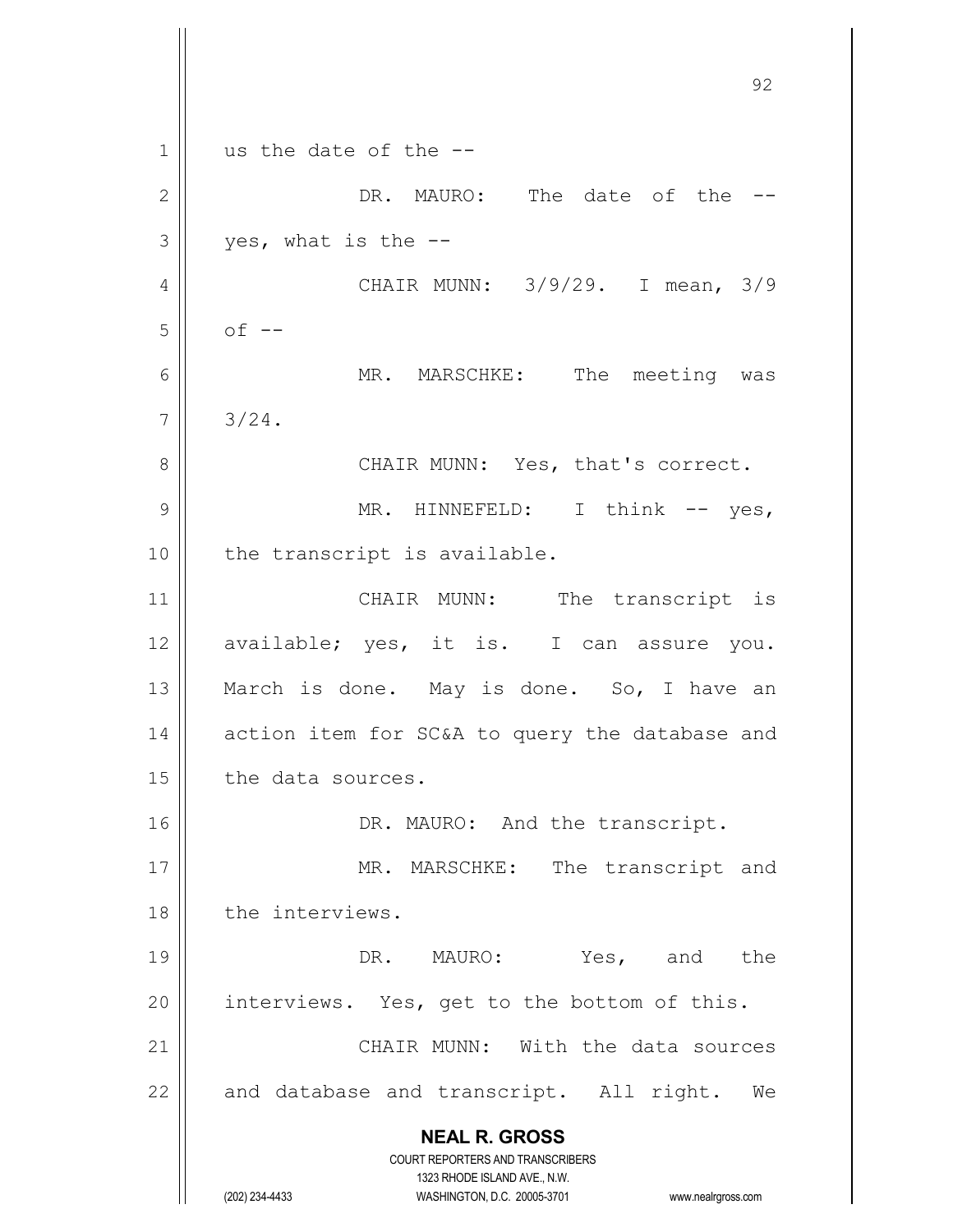**NEAL R. GROSS** COURT REPORTERS AND TRANSCRIBERS 1323 RHODE ISLAND AVE., N.W. (202) 234-4433 WASHINGTON, D.C. 20005-3701 www.nealrgross.com 1 || will leave that in progress and move onto the  $2 \parallel$  next item, which is distribute draft transfer  $3 \parallel$  IG-004-03 and -07 to the Surrogate Data Work 4 | Group. 5 I have not done that because I did 6 || not have our transfer letter complete and 7 approved. Now that we have our transfer 8 || letter complete and approved, I'll take that  $9 \parallel$  as an action for the next meeting. I'll try 10 || to accomplish that shortly. 11 || MR. ELLIOTT: That's IG-004 -- $12$  || CHAIR MUNN:  $-3$  and  $-7$ . 13 || MR. ELLIOTT: Yes, okay. 14 CHAIR MUNN: Goes to the Surrogate 15 | Data Work Group. 16 || MR. ELLIOTT: Okay. 17 || CHAIR MUNN: To identify changes 18 in SC&A procedure used to review NIOSH 19 procedures, briefly revisit entire text for 20 | other potential updates. 21 MR. MARSCHKE: We have not done  $22$  || that as of this point primarily because we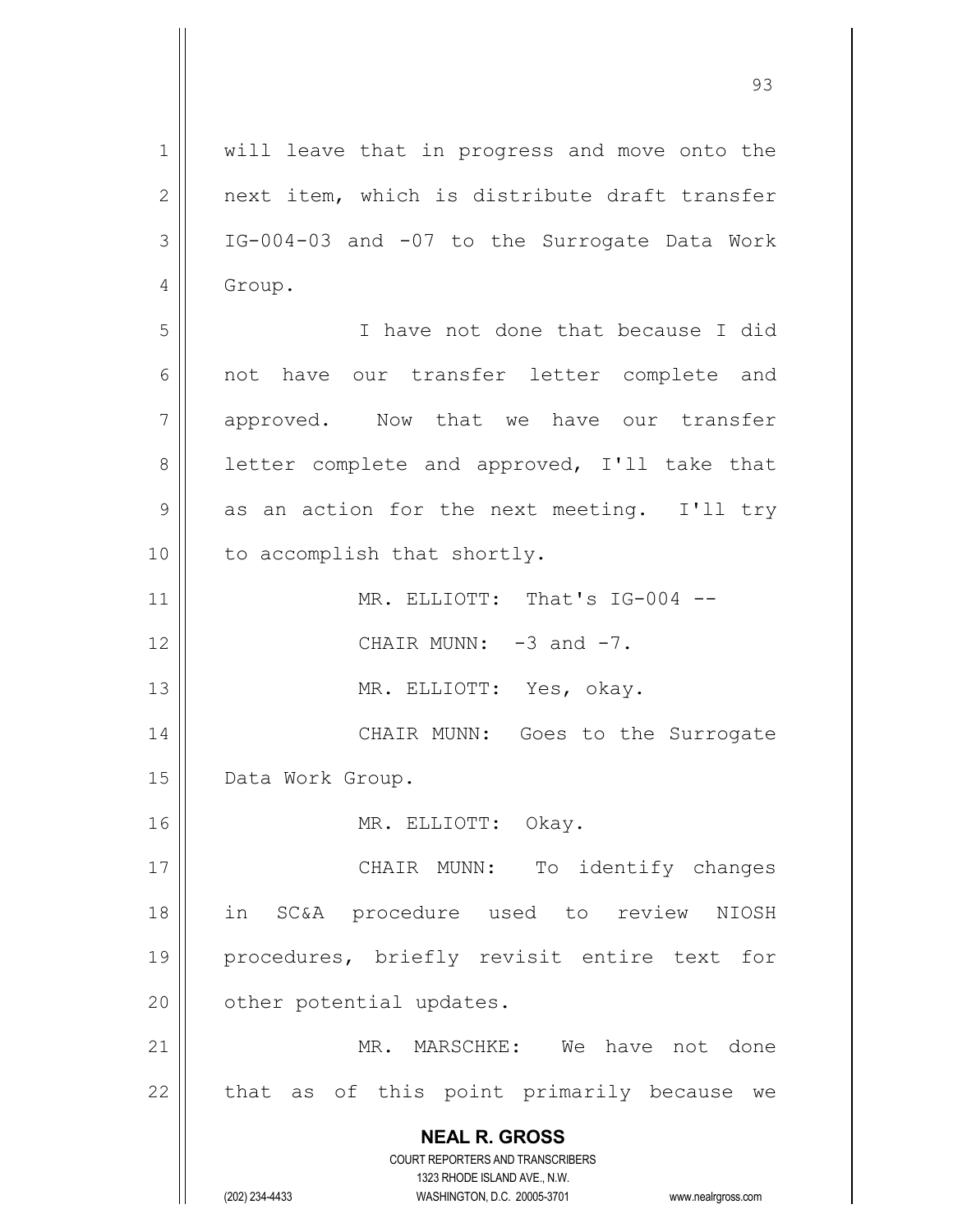**NEAL R. GROSS** COURT REPORTERS AND TRANSCRIBERS 1323 RHODE ISLAND AVE., N.W. (202) 234-4433 WASHINGTON, D.C. 20005-3701 www.nealrgross.com 1 || were not really reviewing any procedures and 2 || utilizing that procedure; haven't done  $3 \parallel$  recently, so we kind of put that on the back 4 burner. 5 If the Subcommittee instructs us 6 to bring it forward, we will bring it forward  $7 \parallel$  and get it done by the next -- I guess the 8 || next meeting is the 17th of November or 9 || whenever the next meeting is. 10 CHAIR MUNN: Yes, it is in 11 November. 12 MR. MARSCHKE: Put that as an  $13$  action item again  $-$  we can make it as an  $14$  | action item again and make sure that we get it 15 | accomplished this time. 16 CHAIR MUNN: I will have it on for 17 | the next meeting. 18 || MR. MARSCHKE: Okay. 19 CHAIR MUNN: Then review the 20 | commonalities table to include two items from  $21 \parallel \overline{O}$   $O$   $T$   $I$   $B$   $-0$   $0$   $3$   $5$   $-0$   $1$ . 22 MR. MARSCHKE: This was -- the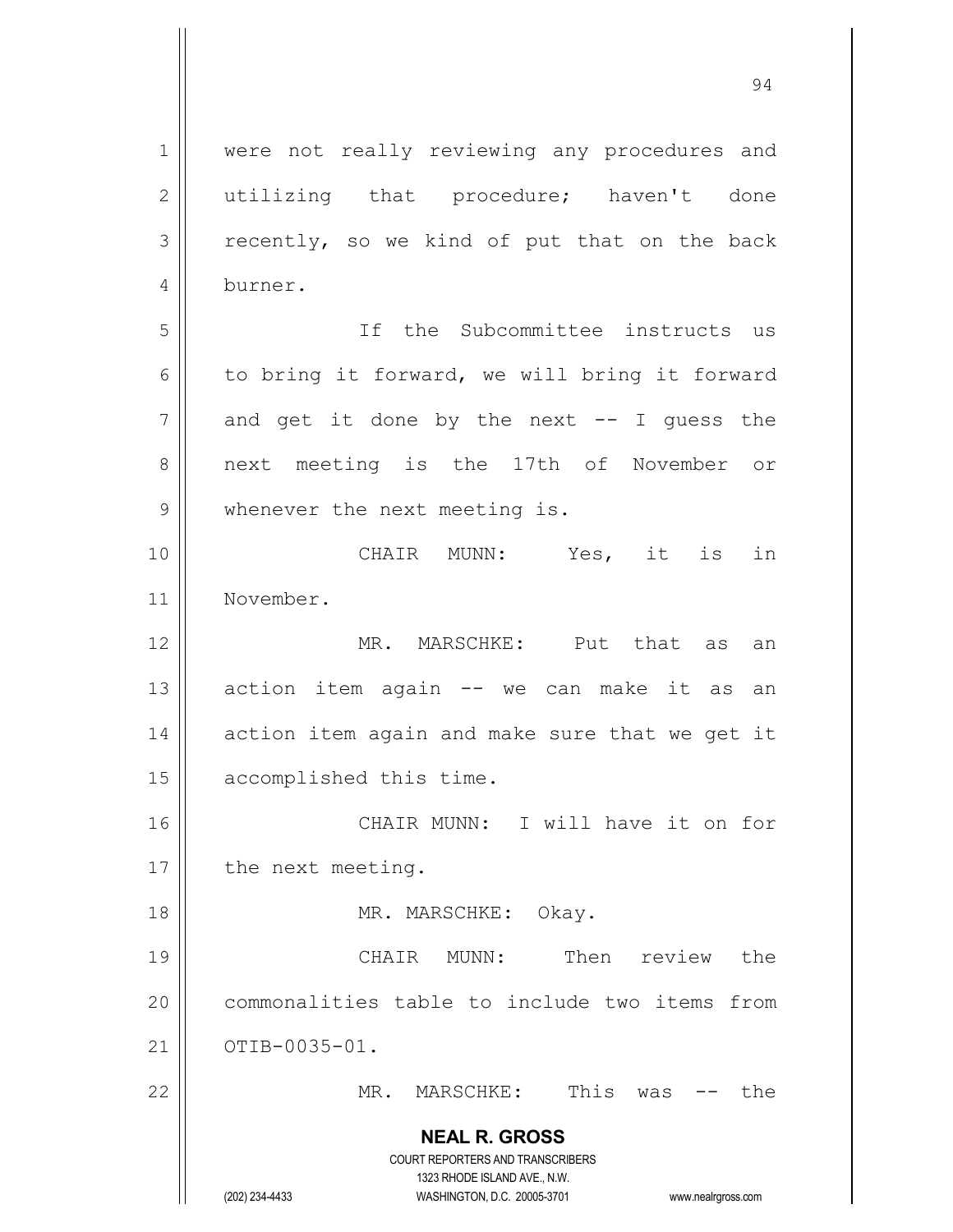**NEAL R. GROSS** COURT REPORTERS AND TRANSCRIBERS 1 document was discussed at the last  $2 \parallel$  Subcommittee meeting back in August, I guess  $3 \parallel$  it was, and there was a couple of concerns 4 about the document. 5 One concern was to make sure it 6 was in more of a document format. Before, it 7 did not have this disclaimer header on it and  $8 \parallel$  it wasn't really -- it just had a title, it 9 did not have any subsections or anything like 10 that, so what I did was I went through and I 11 | kind of restructured it as a document. 12 || T'm not sure that this is the way 13 we want to -- this kind of has belts and 14 || suspenders. It has the disclaimer header on 15  $\parallel$  the  $-$  each page, and it also has the SC&A  $16$  standard cover page, as well, so I don't know 17 if we need both of those, but then I did go 18  $\parallel$  through and I did, again, structure it as a 19 more structured document with an introduction  $20$  | and then a couple subsections. 21 DR. MAURO: Can I just say 22 || something about protocol?

1323 RHODE ISLAND AVE., N.W.

(202) 234-4433 WASHINGTON, D.C. 20005-3701 www.nealrgross.com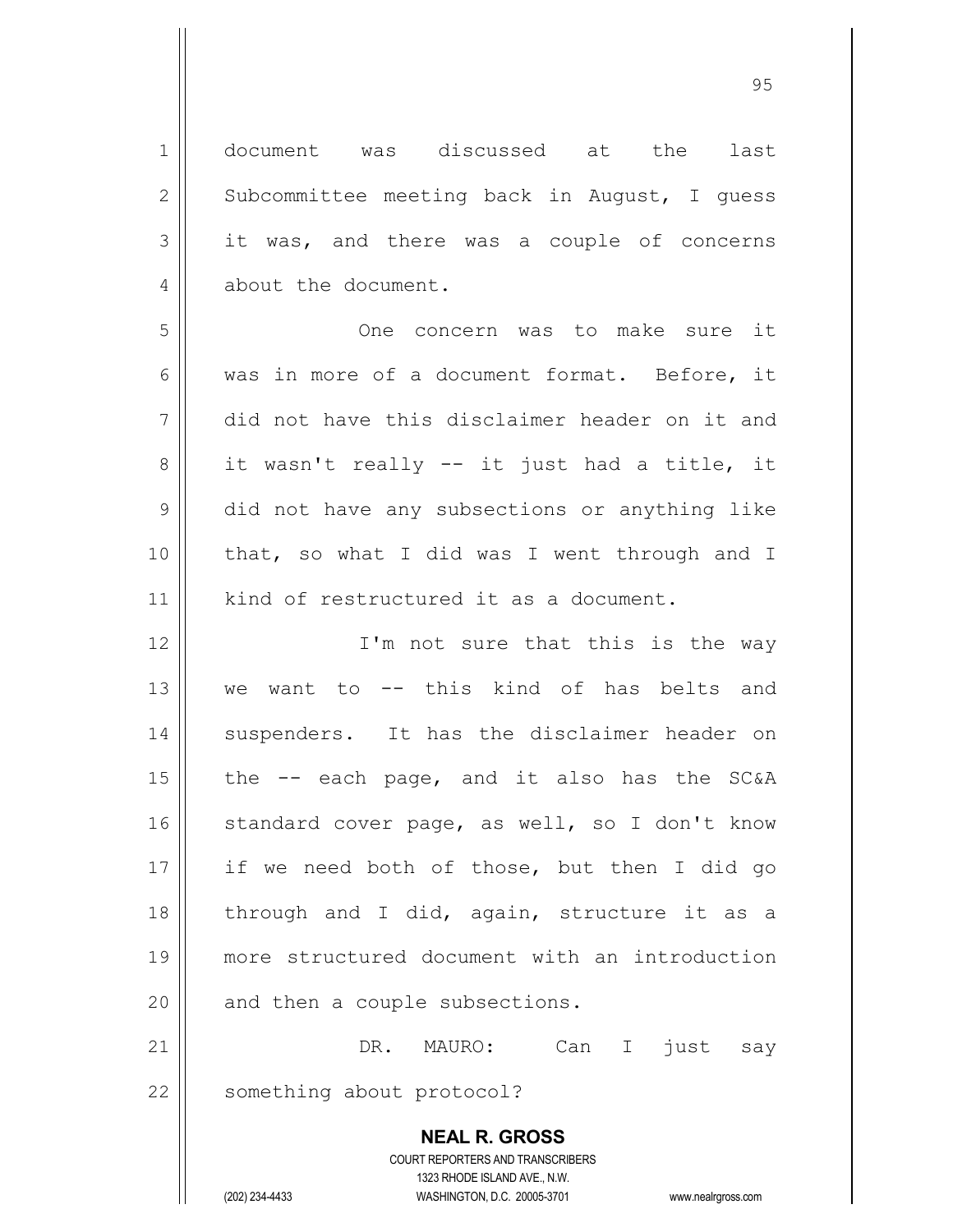| $\mathbf 1$    | CHAIR MUNN: Yes.                                  |
|----------------|---------------------------------------------------|
| $\mathbf{2}$   | DR. MAURO: The fact that you put                  |
| 3              | it into a more appropriate standard protocol,     |
| $\overline{4}$ | we still have a process where everything goes     |
| 5              | through Nancy Johnson.                            |
| 6              | In other words, if this is                        |
| $\overline{7}$ | deliverable to a work group or to the full        |
| 8              | Board as opposed to $--$ the process we use now   |
| 9              | is, this goes through Nancy for a variety of      |
| 10             | reasons so that it's tracked, that it gets PA-    |
| 11             | cleared if it turns out this is a document you    |
| 12             | want to discuss with the public.                  |
| 13             | In other words, so any work                       |
| 14             | product so the fact that we have it in an         |
| 15             | appropriate format, that's just the first         |
| 16             | part. If this becomes a deliverable to a work     |
| 17             | group as opposed to just notes that are being     |
| 18             | loaded up into the database, this is like a       |
| 19             | white paper, we have to deliver this in a         |
| 20             | formal fashion.                                   |
| 21             | MR. MARSCHKE: The other item that                 |
| 22             | came up at the last meeting was -- and the        |
|                | <b>NEAL R. GROSS</b>                              |
|                | <b>COURT REPORTERS AND TRANSCRIBERS</b>           |
|                | 1323 RHODE ISLAND AVE., N.W.<br>(202) 234-4433    |
|                | WASHINGTON, D.C. 20005-3701<br>www.nealrgross.com |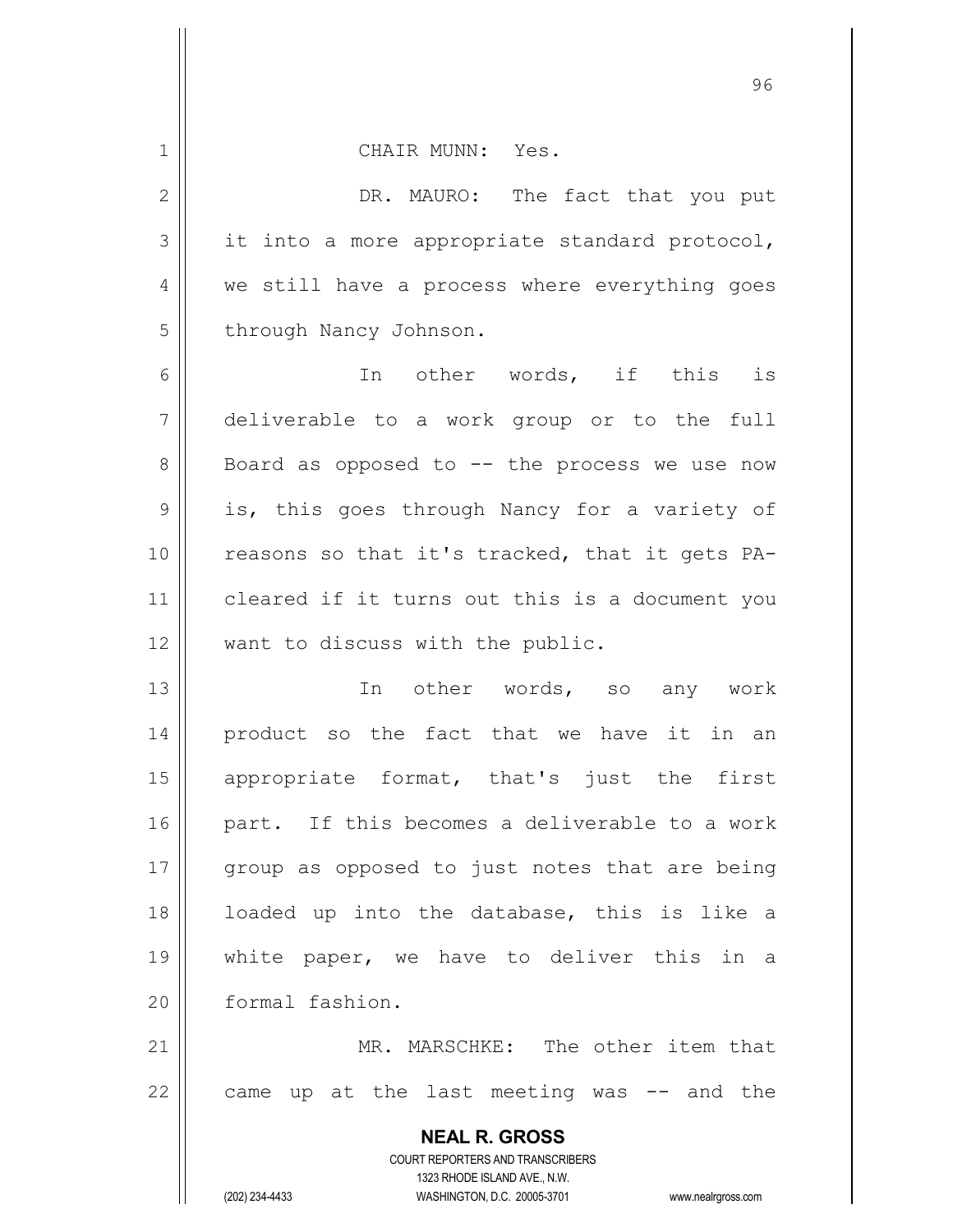| $\mathbf 1$   | other change to this was the addition of the    |
|---------------|-------------------------------------------------|
| $\mathbf{2}$  | commonality between issues -0029-03, -0035-01,  |
| 3             | and -0037-04, which is the distribution         |
| 4             | selection process and whether or not a full     |
| 5             | distribution is always selected or whether or   |
| 6             | not the Dose Reconstructor selects the          |
| 7             | appropriate distribution to utilize.            |
| $8\,$         | I think that is the actual course               |
| $\mathcal{G}$ | that NIOSH has been pursuing, and we just want  |
| 10            | to make sure that the procedures for the OTIBs  |
| 11            | reflect that and don't give the impression      |
| 12            | that they always use the full distribution.     |
| 13            | So that was the formatting and                  |
| 14            | then the submission of Section 3.3 on the       |
| 15            | distribution selection were the changes that    |
| 16            | were made to this commonality. I guess the      |
| 17            | thing is $-$ so this is really a draft $-$ pre- |
| 18            | deliverable draft at this point if the          |
| 19            | Subcommittee has any ideas for enhancement or   |
| 20            | changes, modifications to this before we        |
| 21            | deliver it.                                     |
| 22            | DR. MAURO: Let me ask a question.               |
|               |                                                 |

COURT REPORTERS AND TRANSCRIBERS 1323 RHODE ISLAND AVE., N.W. (202) 234-4433 WASHINGTON, D.C. 20005-3701 www.nealrgross.com

**NEAL R. GROSS**

 $\mathsf{I}$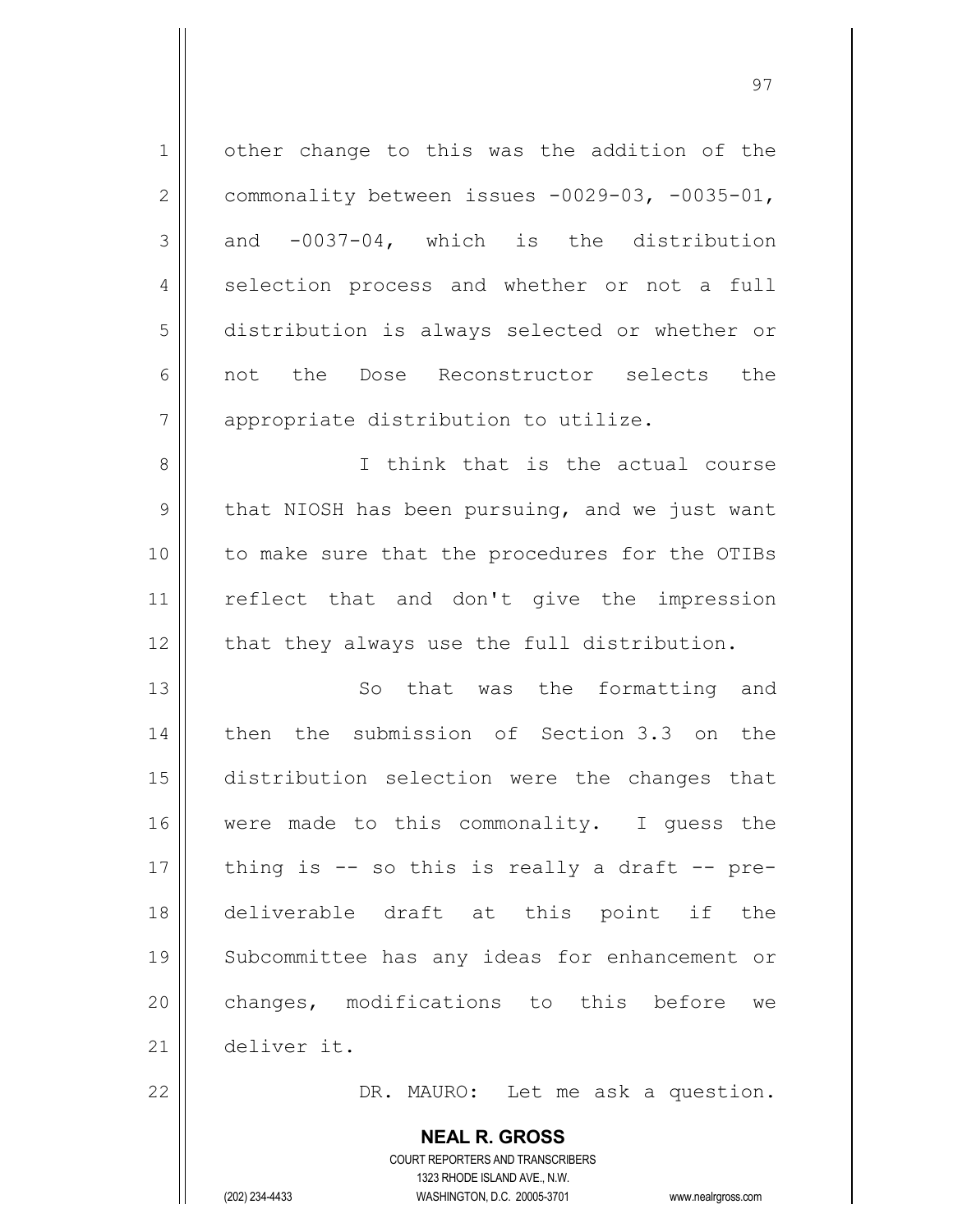**NEAL R. GROSS**  $1 \parallel$  This issue of the distribution, bear with me, 2 || I thought that this was simply we had a 3 discussion on this matter, and we had a 4 conference call with Jim and the bottom line  $5 \parallel$  is that yes, the fact that we -- originally, 6 the way the words were written was that no,  $7 ||$  you always use the geometric mean  $-$  the full 8 distribution. That's a fix. 9 || Jim agreed, no, no, no, we need to 10 make sure that some degree of judgment has to 11 be used. Sometimes it makes sense to use the 12 full distribution, but sometimes it makes 13  $\parallel$  sense to use the upper end depending on the  $-$ - $14$  | this is the coworker model -- depending on the 15 | job of the person. 16 If there's some ambiguity about 17  $\parallel$  that, you go with the upper end. Now, I quess 18 I'm not quite sure -- once we agree in 19 || principle on that matter, is there a  $-$  are 20 || you saying this is deliverable here from us? 21 MR. MARSCHKE: What we were asked  $22$  to do, John, is look at all the issues that

> COURT REPORTERS AND TRANSCRIBERS 1323 RHODE ISLAND AVE., N.W.

(202) 234-4433 WASHINGTON, D.C. 20005-3701 www.nealrgross.com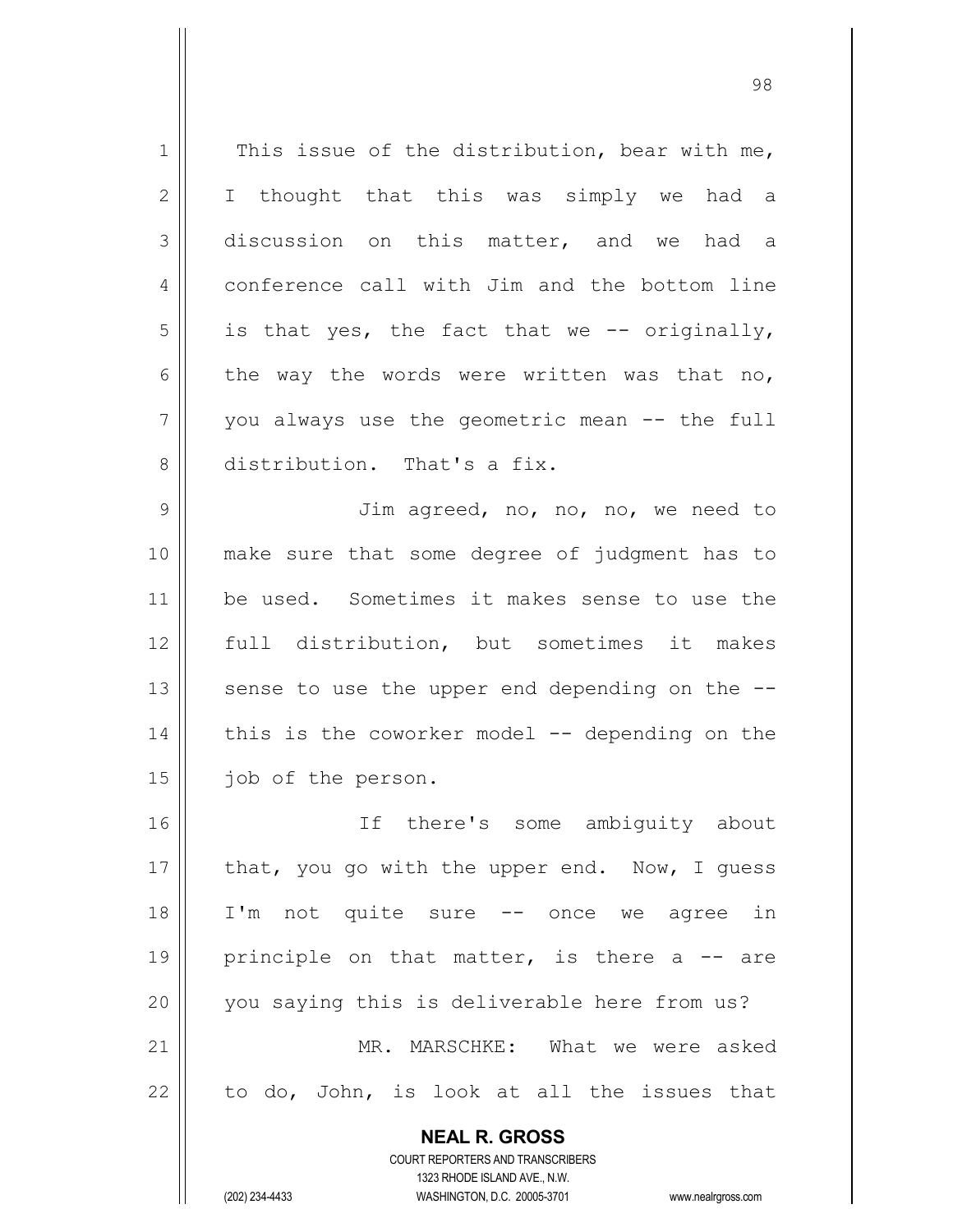**NEAL R. GROSS** COURT REPORTERS AND TRANSCRIBERS 1323 RHODE ISLAND AVE., N.W. (202) 234-4433 WASHINGTON, D.C. 20005-3701 www.nealrgross.com 1 come down from various sites and see which 2 || ones are common issues across different 3 fronts. 4 | DR. MAURO: And this currently is. 5 MR. MARSCHKE: This is a common 6 || issue across different sites. 7 DR. MAURO: Okay. Okay, so -- 8 MR. MARSCHKE: And so we want to 9 make sure that these common issues are 10 || addressed in a common fashion --11 | DR. MAURO: Got you. 12 MR. MARSCHKE: -- as much as 13 || practicable across the different sites. 14 | That's all that this is doing. 15 || DR. MAURO: Oh, okay. 16 || MR. MARSCHKE: This is not trying  $17 \parallel$  to  $-$ 18 || DR. MAURO: To reopen --19 || MR. MARSCHKE: -- to resolve the  $20$  || issue or reopen the issue. This is more of a  $21$   $\parallel$   $-$ 22 DR. MAURO: Thank you for getting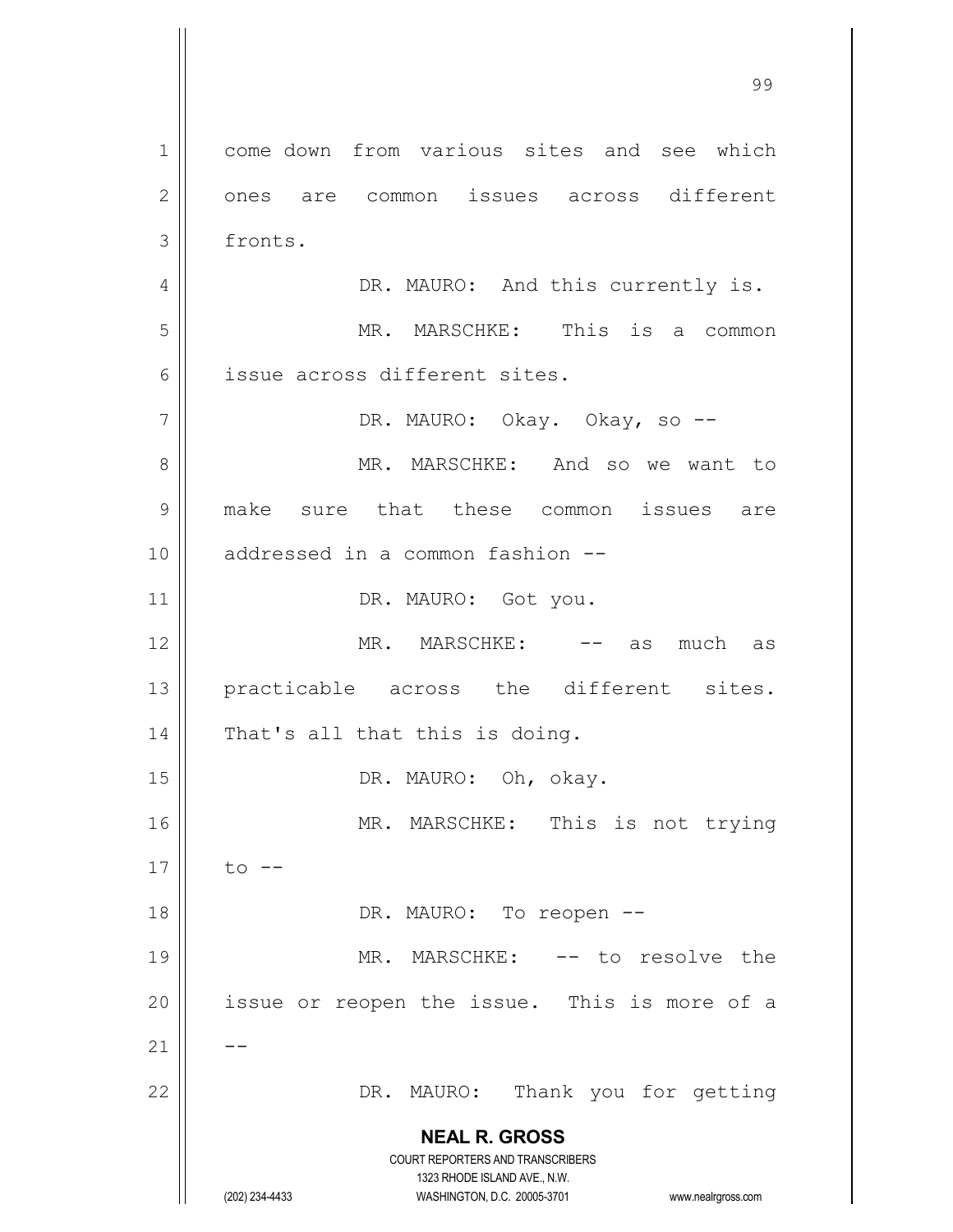$1 \parallel$  me back on track.

| $\mathbf{2}$ | MEMBER ZIEMER: There's an                                                                                                                                       |
|--------------|-----------------------------------------------------------------------------------------------------------------------------------------------------------------|
| 3            | accompanying document that you had with this.                                                                                                                   |
| 4            | It was the tables with the highlighted --                                                                                                                       |
| 5            | MR. MARSCHKE: This is -- and it's                                                                                                                               |
| 6            | still here.                                                                                                                                                     |
| 7            | DR. MAURO: And these are                                                                                                                                        |
| 8            | deliverable.                                                                                                                                                    |
| 9            | MR. MARSCHKE: This is basically                                                                                                                                 |
| 10           | the deliverable --                                                                                                                                              |
| 11           | MEMBER ZIEMER: There's two                                                                                                                                      |
| 12           | interesting things. The findings have a                                                                                                                         |
| 13           | commonality of how they're expressed, as well,                                                                                                                  |
| 14           | and the responses have sort of a common -- in                                                                                                                   |
| 15           | fact, if you found different responses for the                                                                                                                  |
| 16           | same parallel finding, then you would -- there                                                                                                                  |
| $17$         | would be some cause for concern, I think.                                                                                                                       |
| 18           | The issue of whether it's<br>the                                                                                                                                |
| 19           | right response is separate, but is<br>the                                                                                                                       |
| 20           | response consistent with the same kind of                                                                                                                       |
| 21           | finding I think was the issue. Was it?                                                                                                                          |
| 22           | CHAIR MUNN: Yes, I believe so,                                                                                                                                  |
|              | <b>NEAL R. GROSS</b><br>COURT REPORTERS AND TRANSCRIBERS<br>1323 RHODE ISLAND AVE., N.W.<br>(202) 234-4433<br>WASHINGTON, D.C. 20005-3701<br>www.nealrgross.com |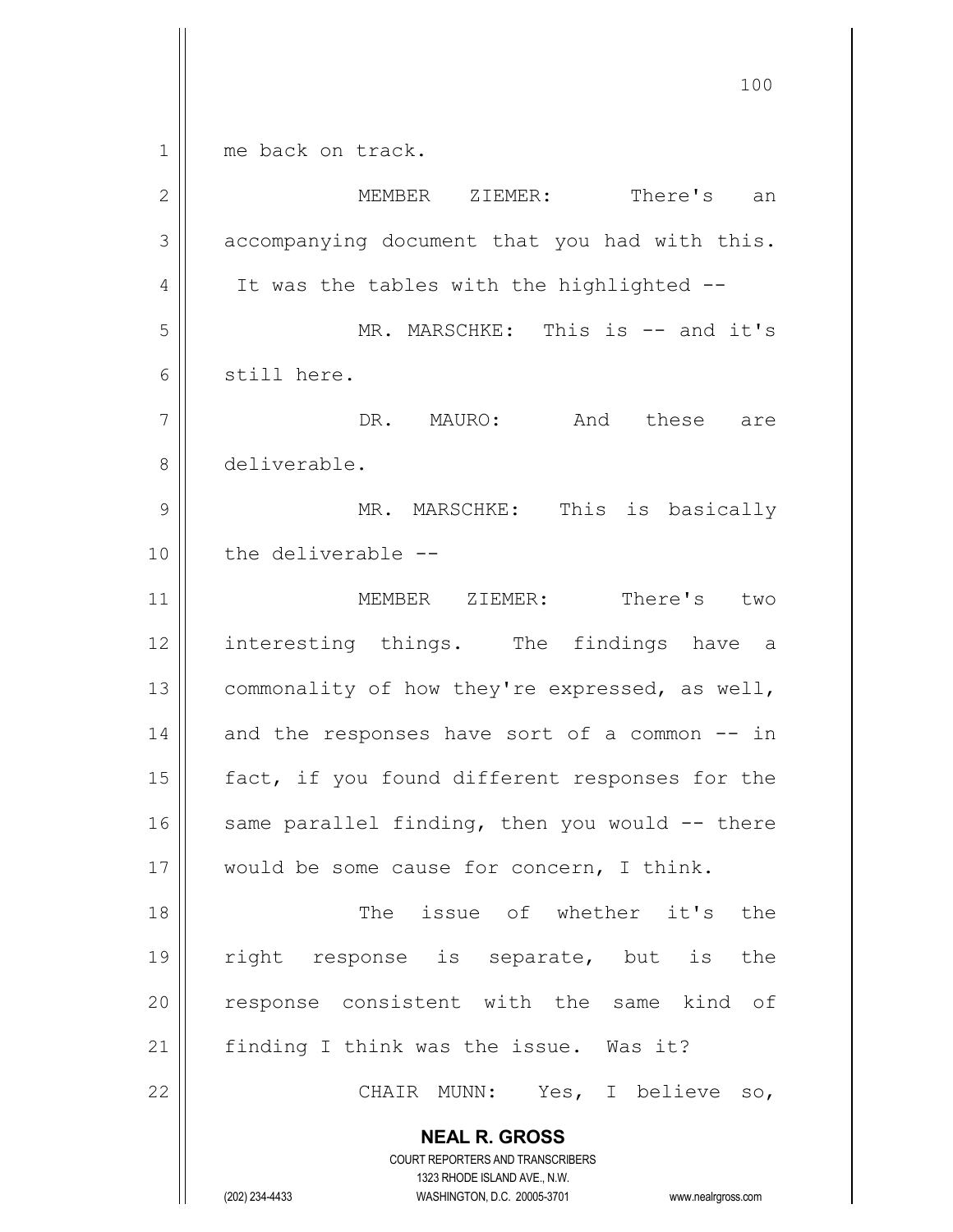$1 \parallel$  and it appears to be --

| $\overline{2}$ | In other words, in<br>MEMBER ZIEMER:                                                                                                                                   |
|----------------|------------------------------------------------------------------------------------------------------------------------------------------------------------------------|
| 3              | one case you raise this issue, then they                                                                                                                               |
| 4              | respond one way and another case with the same                                                                                                                         |
| 5              | issue at a different site is at a different                                                                                                                            |
| $\epsilon$     | response. I think we've seen consistency both                                                                                                                          |
| $\overline{7}$ | in terms of how you are expressing findings of                                                                                                                         |
| $\,8\,$        | these types and how NIOSH is responding --                                                                                                                             |
| $\mathcal{G}$  | MR. MARSCHKE: The other use of                                                                                                                                         |
| 10             | this is if NIOSH -- if we do raise common                                                                                                                              |
| 11             | issues across sites and NIOSH hasn't responded                                                                                                                         |
| 12             | to some of them and it's a common issue that                                                                                                                           |
| 13             | has been resolved at another site, we can                                                                                                                              |
| 14             | bring that response over and close out that --                                                                                                                         |
| 15             | MEMBER ZIEMER: The resolutions                                                                                                                                         |
| 16             | ought to have some parallel. It's helpful.                                                                                                                             |
| 17             | DR. MAURO: This is an important                                                                                                                                        |
| 18             | deliverable. Let's get it through Nancy.                                                                                                                               |
| 19             | Let's get it through the formal process<br>for                                                                                                                         |
| 20             | delivery.                                                                                                                                                              |
| 21             | CHAIR MUNN:<br>It's a very important                                                                                                                                   |
| 22             | deliverable.                                                                                                                                                           |
|                | <b>NEAL R. GROSS</b><br><b>COURT REPORTERS AND TRANSCRIBERS</b><br>1323 RHODE ISLAND AVE., N.W.<br>(202) 234-4433<br>WASHINGTON, D.C. 20005-3701<br>www.nealrgross.com |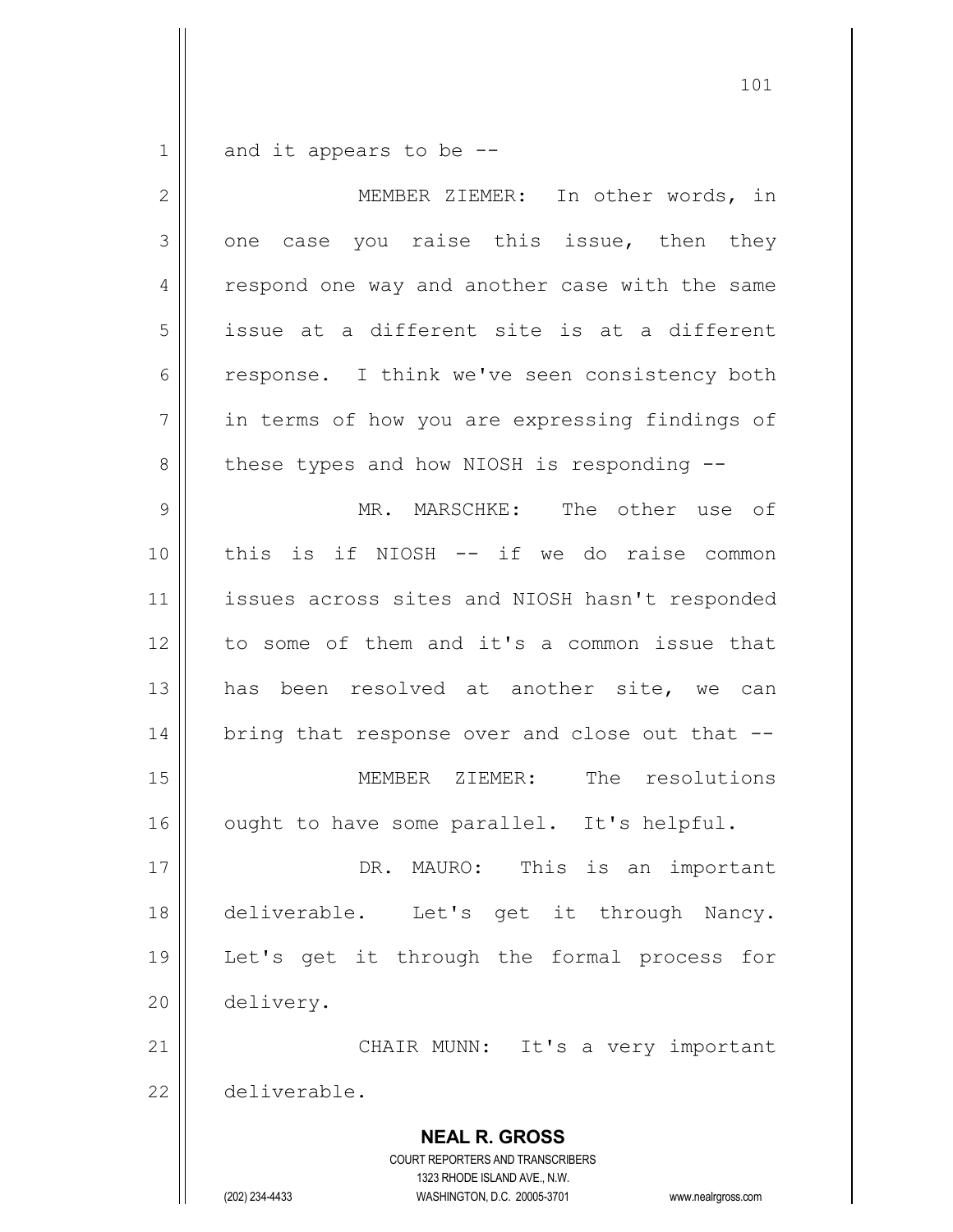**NEAL R. GROSS** COURT REPORTERS AND TRANSCRIBERS 1323 RHODE ISLAND AVE., N.W. (202) 234-4433 WASHINGTON, D.C. 20005-3701 www.nealrgross.com 102 1 | MEMBER ZIEMER: Remind me what the  $2 \parallel$  red meant on your --3 MR. MARSCHKE: The red is only a 4 || means, and maybe I shouldn't have used red  $5$  because red has different connotations to it, 6 but it doesn't mean anything. It's just  $7$  anything that is red, all the red issues are 8 || similar issues, common issues. 9 All the blue issues -- 10 MEMBER ZIEMER: Are common -- 11 || MR. MARSCHKE: -- are common --12 are one set of common issues. All the red 13 || issues are one set of common issues, and all 14 || the yellow issues are another set of common 15 issues. 16 MEMBER ZIEMER: Okay, so the  $17 \parallel$  colors you chose aren't --18 MR. MARSCHKE: The colors aren't 19 meaningful. 20 || MEMBER ZIEMER: Okay. 21 || MR. MARSCHKE: The colors have no 22 || meaning in and of themselves. It's just a way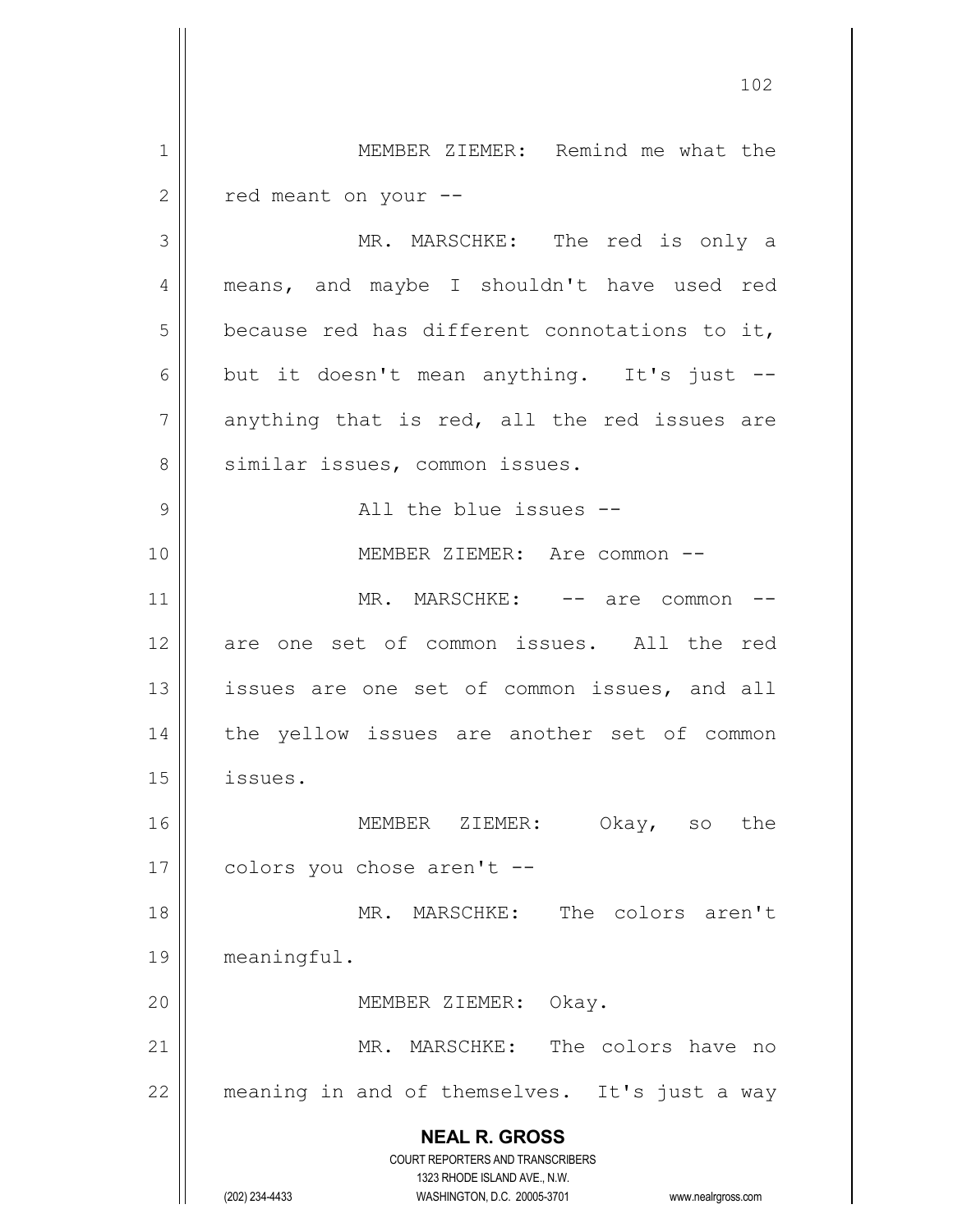**NEAL R. GROSS** COURT REPORTERS AND TRANSCRIBERS 1323 RHODE ISLAND AVE., N.W. (202) 234-4433 WASHINGTON, D.C. 20005-3701 www.nealrgross.com  $1 \parallel$  to group --2 MEMBER ZIEMER: I was concerned on  $3 \parallel$  the red ones whether there was some  $-$ 4 MR. MARSCHKE: No. 5 || MEMBER ZIEMER: -- other meaning. 6 MR. MARSCHKE: No. 7 || CHAIR MUNN: Steve, I found this  $8 \parallel$  to be a very impressive document and, very  $9 \parallel$  frankly, I have not had an opportunity to read 10 || through it as completely as I would like to. 11 || I simply glanced at it, was impressed, and  $12$  | thought we must really go over this carefully. 13 || The members on the phone line able 14 to see the document that Steve sent us? Do 15 | you have that, Mark? 16 MEMBER GRIFFON: Yes, I have that  $17 \parallel$  one. 18 MEMBER ZIEMER: Two of them. 19 || CHAIR MUNN: Mike? 20 MEMBER GIBSON: No, it didn't come 21 | through for me. 22 CHAIR MUNN: Oh, it didn't come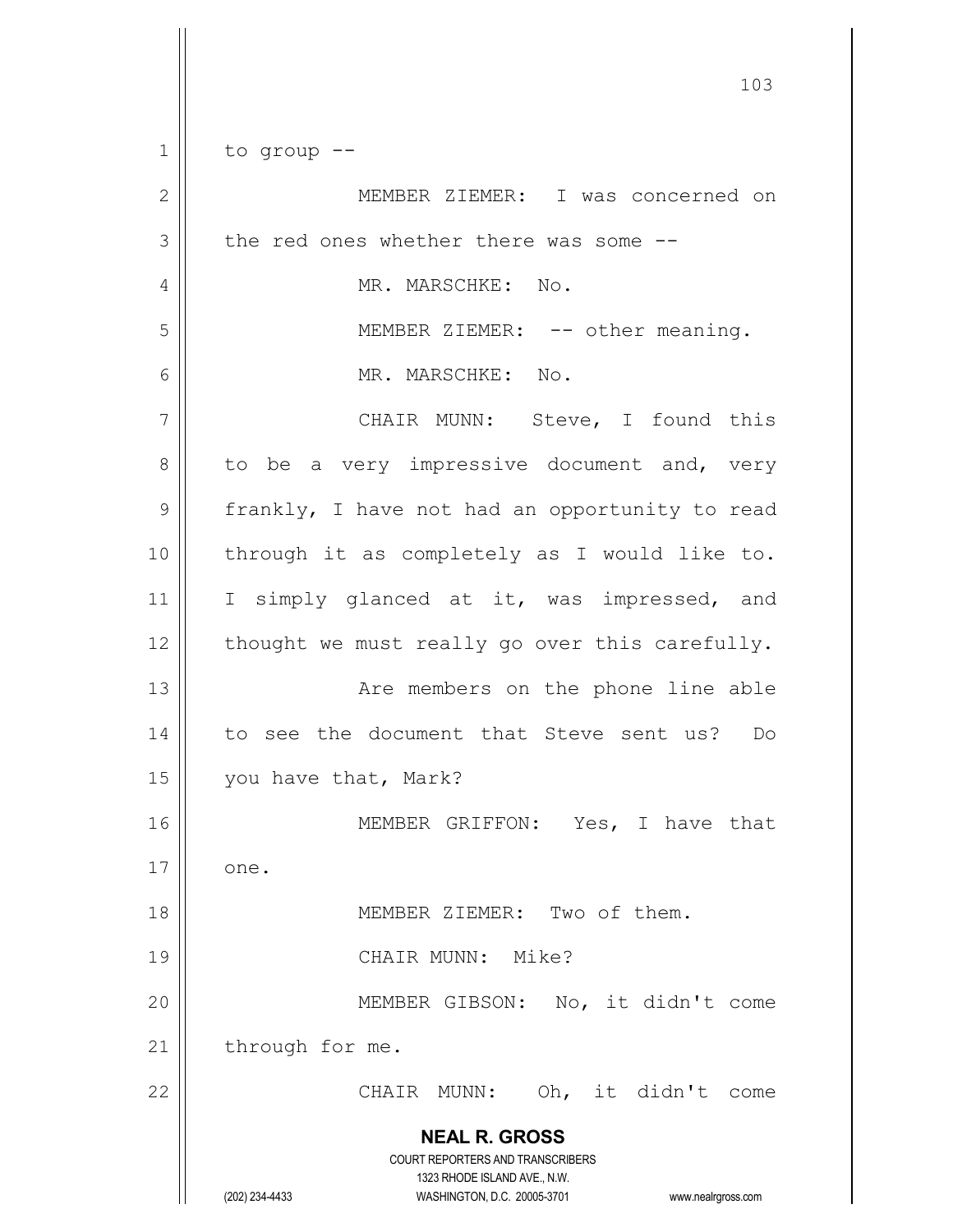**NEAL R. GROSS** COURT REPORTERS AND TRANSCRIBERS 1323 RHODE ISLAND AVE., N.W. 104 1 | through? 2 || MR. MARSCHKE: It was emailed --3 MEMBER ZIEMER: It was several 4 days ago. 5 MR. MARSCHKE: It was emailed, I  $6$  || think, yesterday or the day before yesterday. 7 MEMBER GIBSON: Okay. Let me 8 || check the file. 9 MEMBER ZIEMER: Both of them have 10 || the word commonality in the attachment. 11 || CHAIR MUNN: Yes, it should be on 12 || your standard email from Steve. My only 13 concern with this is I see two actions 14 || necessary here. One is I think the members of 15  $\parallel$  the Subcommittee -- certainly, I would like a 16 little more time to absorb the contents a 17 little more thoroughly since they're 18 || significant in many -- at many levels. 19 || I suspect that that's probably 20 || true of Mark and Mike, as well, since it's 21  $\parallel$  fairly recent. As John has pointed out, there  $22$  are certain issues that need to be addressed

(202) 234-4433 WASHINGTON, D.C. 20005-3701 www.nealrgross.com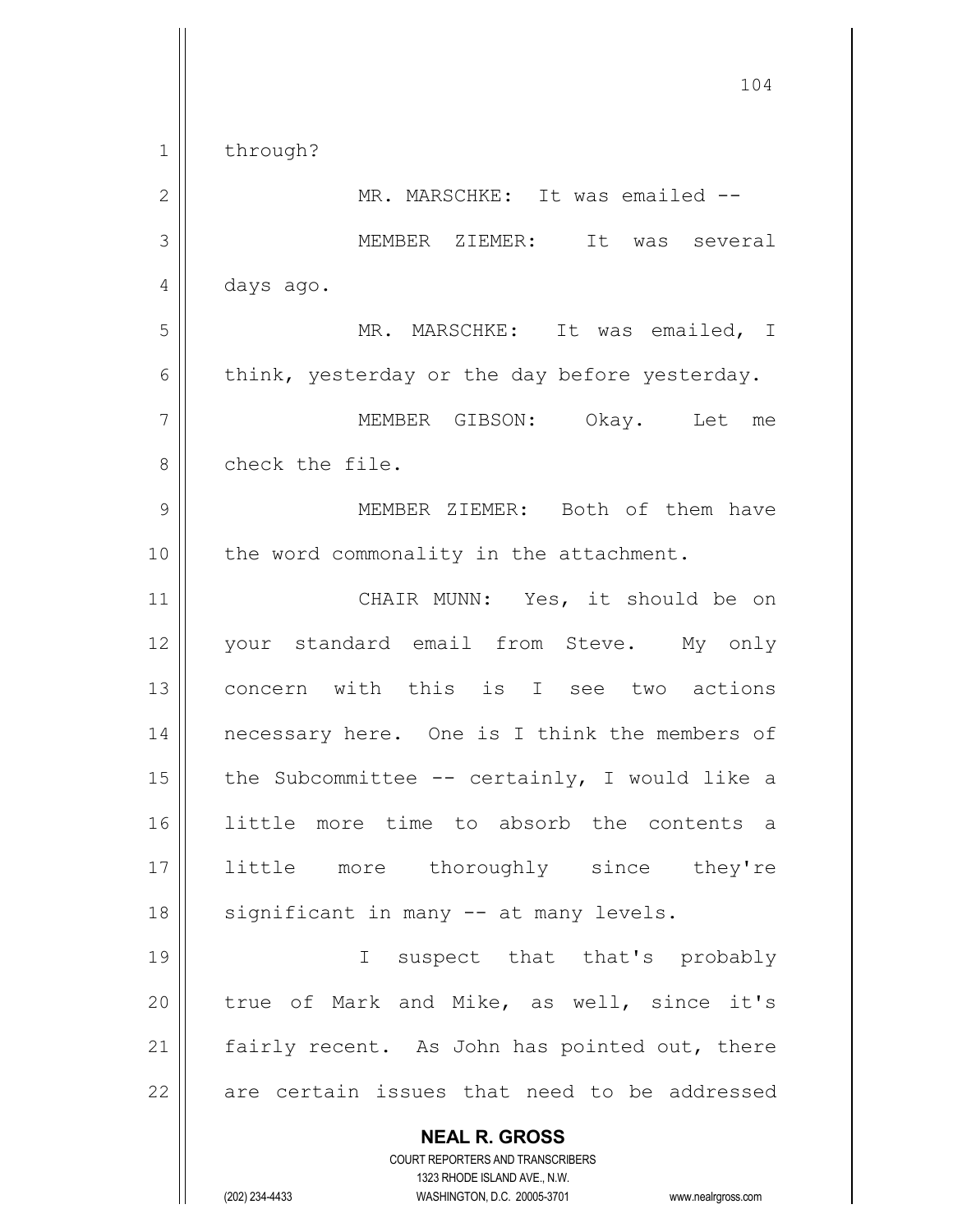1 || in terms of process in their shop to get this 2 | ready for wider distribution.

**NEAL R. GROSS** COURT REPORTERS AND TRANSCRIBERS 1323 RHODE ISLAND AVE., N.W. 3 || What's the desire of the body with 4 || respect to this? I would prefer to defer it  $5 \parallel$  at least until we've had adequate time to 6 actually study it a little bit. Don't know 7 whether it's reasonable to defer it to our  $8 \parallel$  next meeting or not, whether that's necessary. 9 Paul? 10 || **MEMBER ZIEMER:** My question is, is 11  $\parallel$  this at this point in your shop a draft, John? 12 || In other words, you haven't actually signed  $13$  |  $\circ$ ff on it. 14 || DR. MAURO: That's correct. Yes, 15 I think I'd like to look at this as if this 16 || was a special study --17 || MEMBER ZIEMER: I mean, the copy 18 || we got looks like a deliverable already. 19 DR. MAURO: But it shouldn't be. 20 MEMBER ZIEMER: But it's not 21 | signed. 22 DR. MAURO: Exactly. It did not

(202) 234-4433 WASHINGTON, D.C. 20005-3701 www.nealrgross.com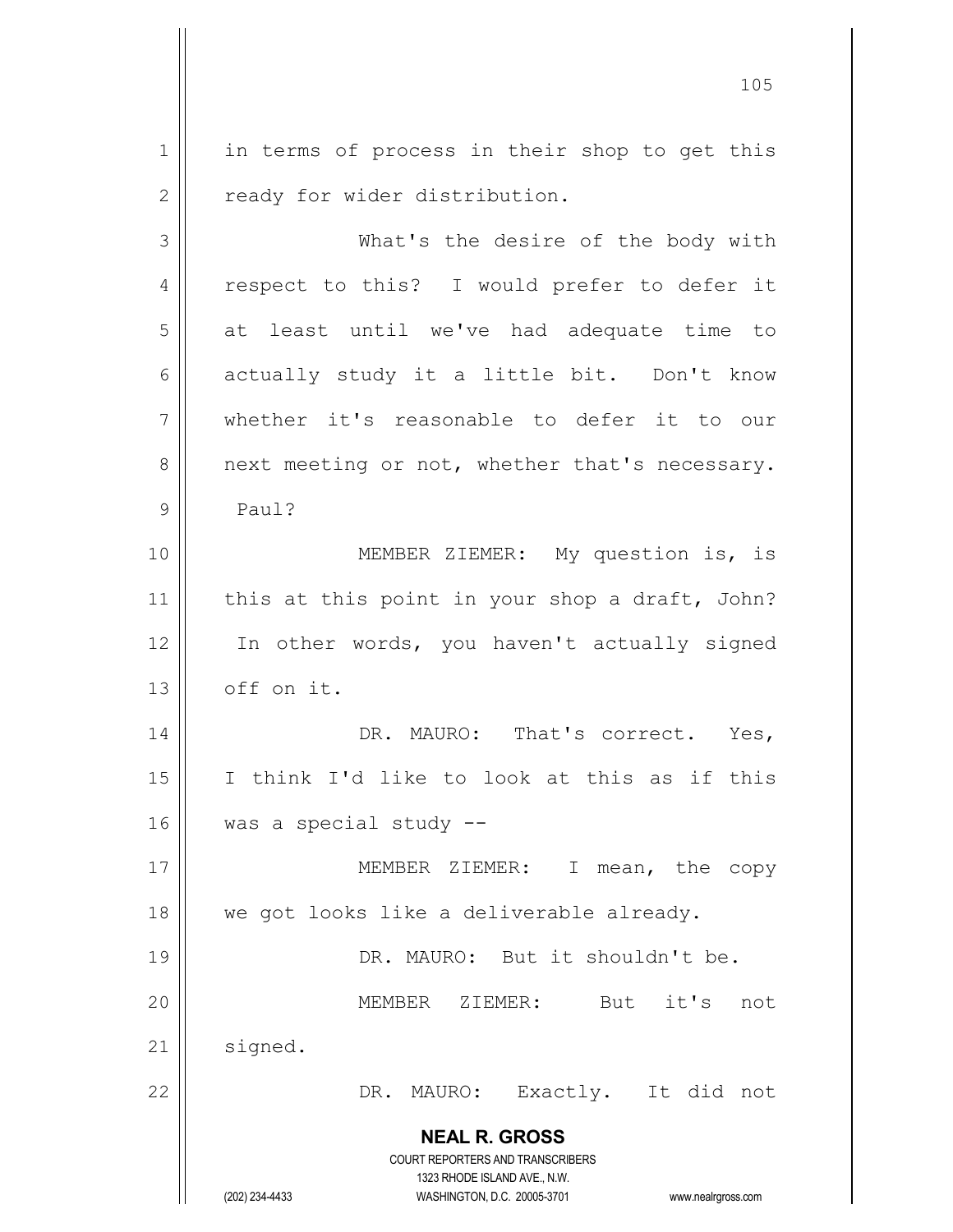**NEAL R. GROSS** COURT REPORTERS AND TRANSCRIBERS 106  $1 \parallel$  go through --2 MEMBER ZIEMER: It's still in 3 draft form. 4 DR. MAURO: Now -- so, this is 5 | unlike the interactions we normally have 6 call frequation resolution. What this was is  $7$  | really a special study. 8 CHAIR MUNN: Yes. 9 DR. MAURO: Almost as if you were 10 || asking us to do a procedure review. 11 || CHAIR MUNN: We just about did. 12 || DR. MAURO: Yes, and that's what  $13$   $\parallel$  this is. 14 || CHAIR MUNN: Yes. 15 DR. MAURO: As a formal work 16 || product on behalf of  $-$ - this past three, we 17 || have to go through our due process. This 18 didn't go through that process, so the action 19 is in our house now and it doesn't hurt that  $20$  | you have it before you, but reality is until 21 we deliver it formally to you as our work  $22$  product, we probably should  $--$  it's not

1323 RHODE ISLAND AVE., N.W.

(202) 234-4433 WASHINGTON, D.C. 20005-3701 www.nealrgross.com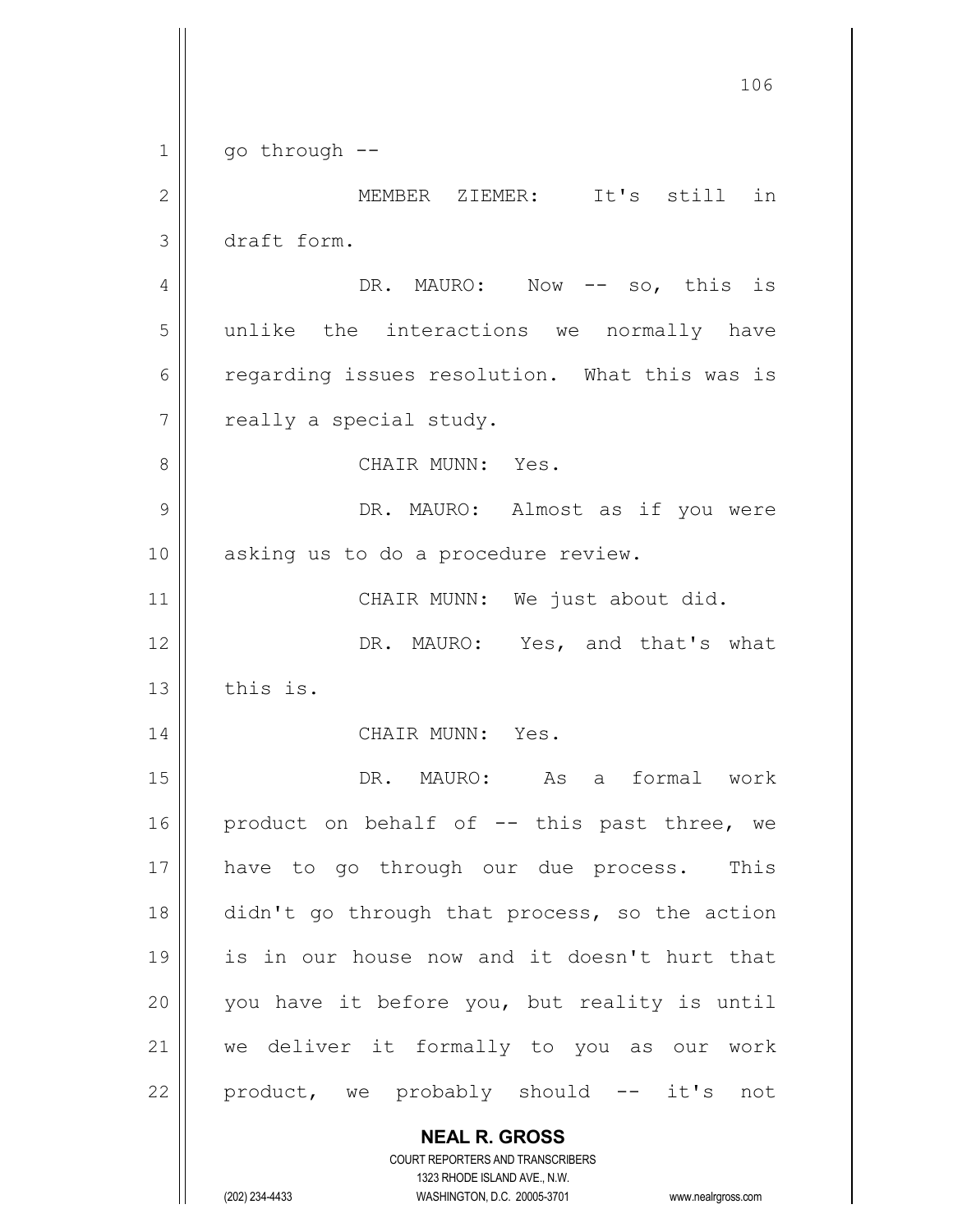1 Something that you may want to initiate  $2 \parallel$  anything on right now.

3 You can certainly look at it, I 4 || mean, but I'm saying that we have not 5 delivered this.

6 CHAIR MUNN: I understand. I 7 understand. My concern is whether or not 8 there might be items of interest to the 9 || Subcommittee that they might want to express 10 || to you or ask broader or more narrow, focused 11 | questions.

12 || DR. MAURO: Quite frankly, I think 13  $\parallel$  that we don't have to hold to a -- you have 14 || it, read it, get a reaction, feed it back as 15 if you were part of the internal review 16 | process feeding back  $-$  I mean, that's what it 17 | comes down to now.

18 You have, in effect, an advance 19 copy of the draft work product that SC&A has 20 been working on.

21 | CHAIR MUNN: That we've asked for. 22 DR. MAURO: And that you asked

> COURT REPORTERS AND TRANSCRIBERS 1323 RHODE ISLAND AVE., N.W. (202) 234-4433 WASHINGTON, D.C. 20005-3701 www.nealrgross.com

**NEAL R. GROSS**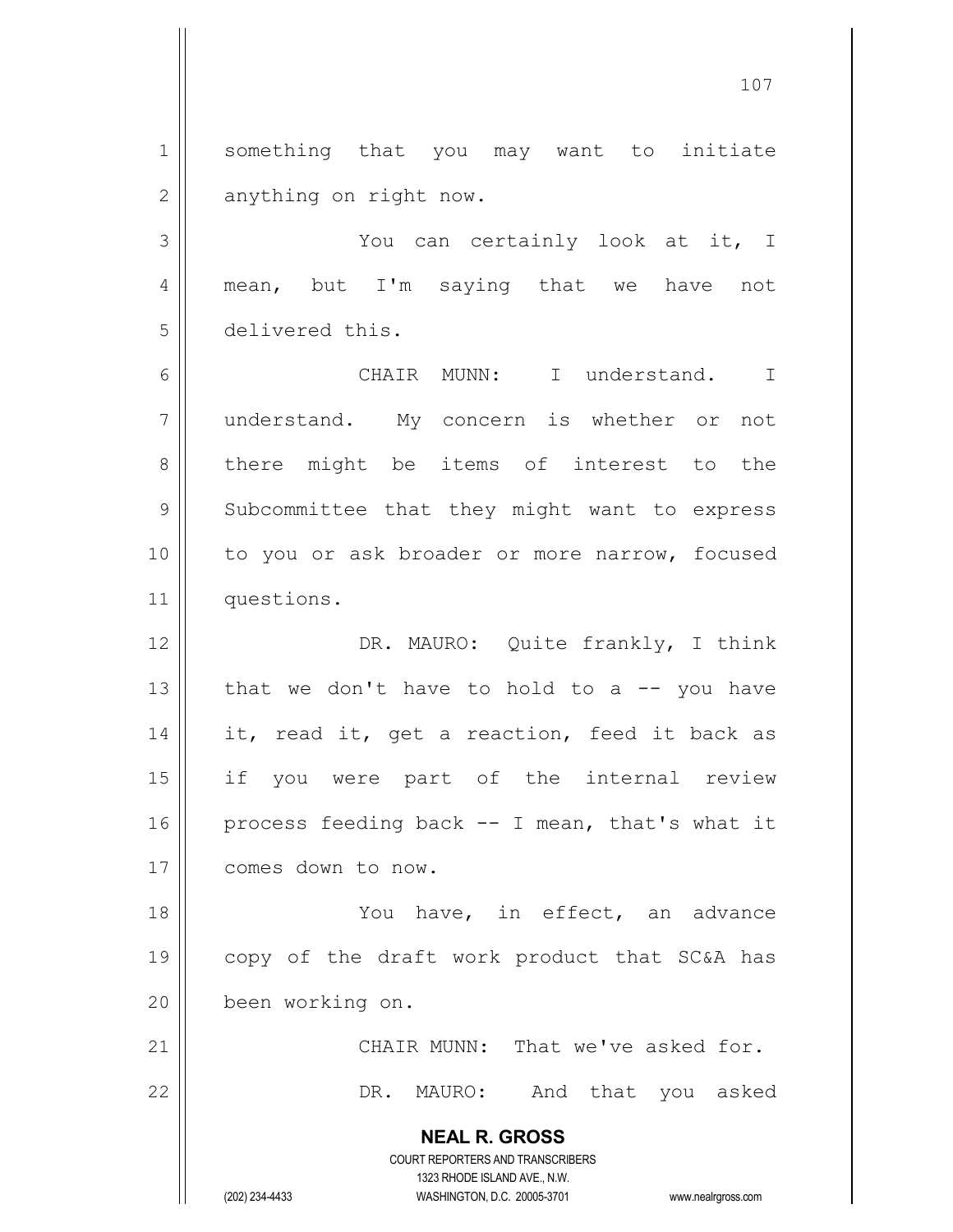**NEAL R. GROSS** COURT REPORTERS AND TRANSCRIBERS  $1 \parallel$  for, and certainly, we would more than welcome  $2 \parallel$  any feedback on it so that we could make it  $3 \parallel$  the best product we can for you. So,  $4 \parallel$  certainly, give us your comments. 5 MR. MARSCHKE: I guess -- yes, the 6 question is, if you want the formal revision  $7 \parallel$  by the next procedure review meeting, which, 8 again, I think it's November 17, then we  $9 \parallel$  probably need a week or two before that to get 10 || this through Nancy and get this through the 11 || SC&A internal publication --12 DR. MAURO: And then PA. 13 MR. MARSCHKE: And then PA. 14 || DR. MAURO: There's nothing here, 15 || I think, that's DOE, right? I mean, we have  $16$  | to --17 MR. MARSCHKE: There shouldn't be. 18 DR. MAURO: See, once we enter 19 || this realm of a deliverable that's eventually  $20$  || going to go public, but these are one of these 21 || questions I ask Joe. I passed this by Joe 22 || Fitzgerald. I said, Joe, is there any reason

> 1323 RHODE ISLAND AVE., N.W. (202) 234-4433 WASHINGTON, D.C. 20005-3701 www.nealrgross.com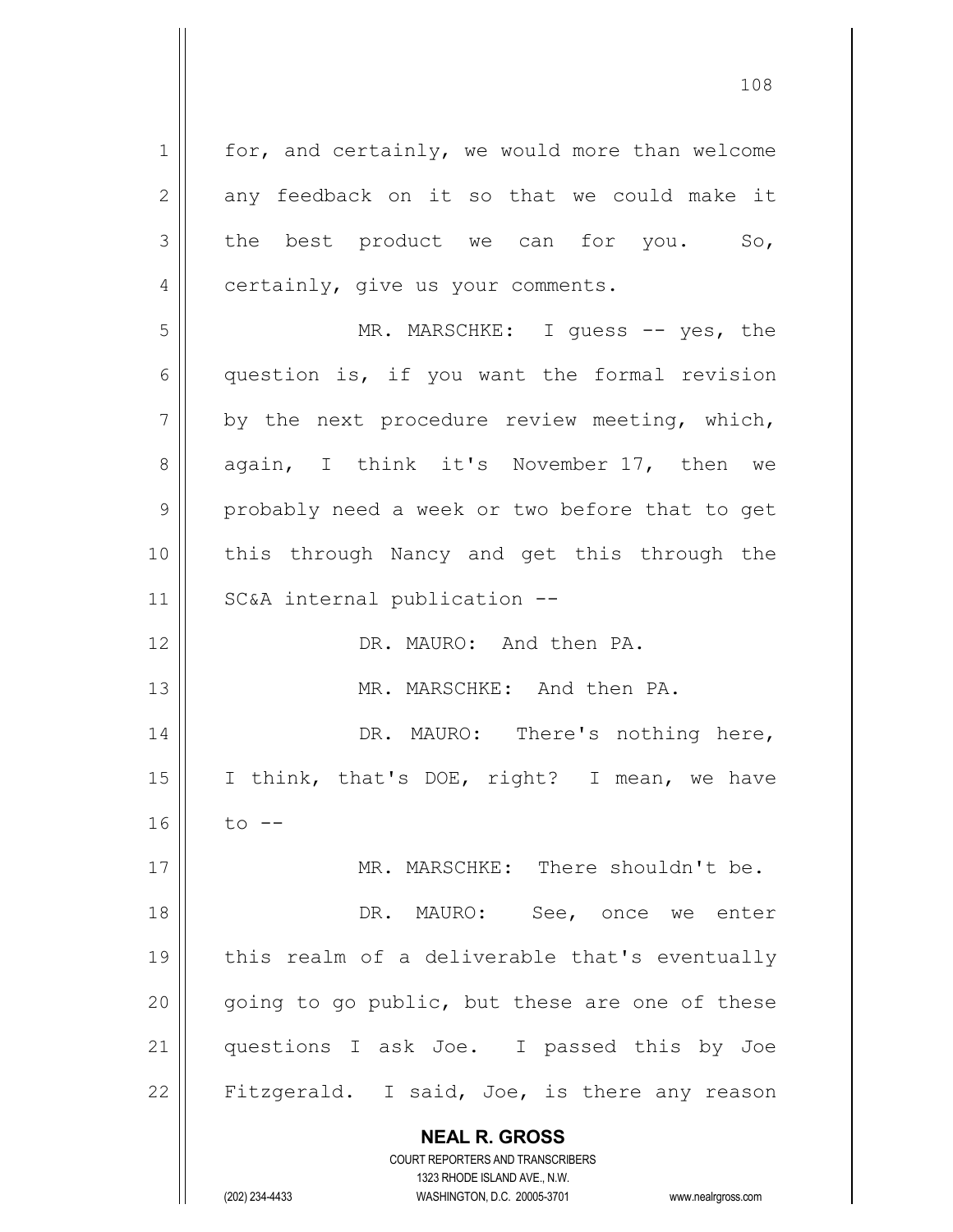**NEAL R. GROSS** COURT REPORTERS AND TRANSCRIBERS 1323 RHODE ISLAND AVE., N.W. (202) 234-4433 WASHINGTON, D.C. 20005-3701 www.nealrgross.com  $1 \parallel$  here that -- is there any information here  $2 \parallel$  that you think -- and usually he errs on the  $3 \parallel$  safe side. 4 He sends it off for review to DOE  $5$  if there is any information that he thinks DOE  $6 \parallel$  would like to see. So, once we enter this 7 || more formal process, it is quite time  $8$  | consuming, unfortunately. 9 MR. MARSCHKE: Well, I guess the 10 question is -- what I was trying to back-11 || calculate was how late in the process can the 12 || Subcommittee provide us feedback and still get 13  $\parallel$  it into the document before the next meeting. 14 CHAIR MUNN: My request was going  $15$  to be to the Subcommittee members that they 16 || commit to having any comments that they may 17 || have to you by the end of this month. Is that 18 reasonable? Mark? 19 || MEMBER GRIFFON: Yes, that's fine.  $20$  |  $Yes.$ 21 | CHAIR MUNN: Mike? 22 | MEMBER GIBSON: Yes, that's good.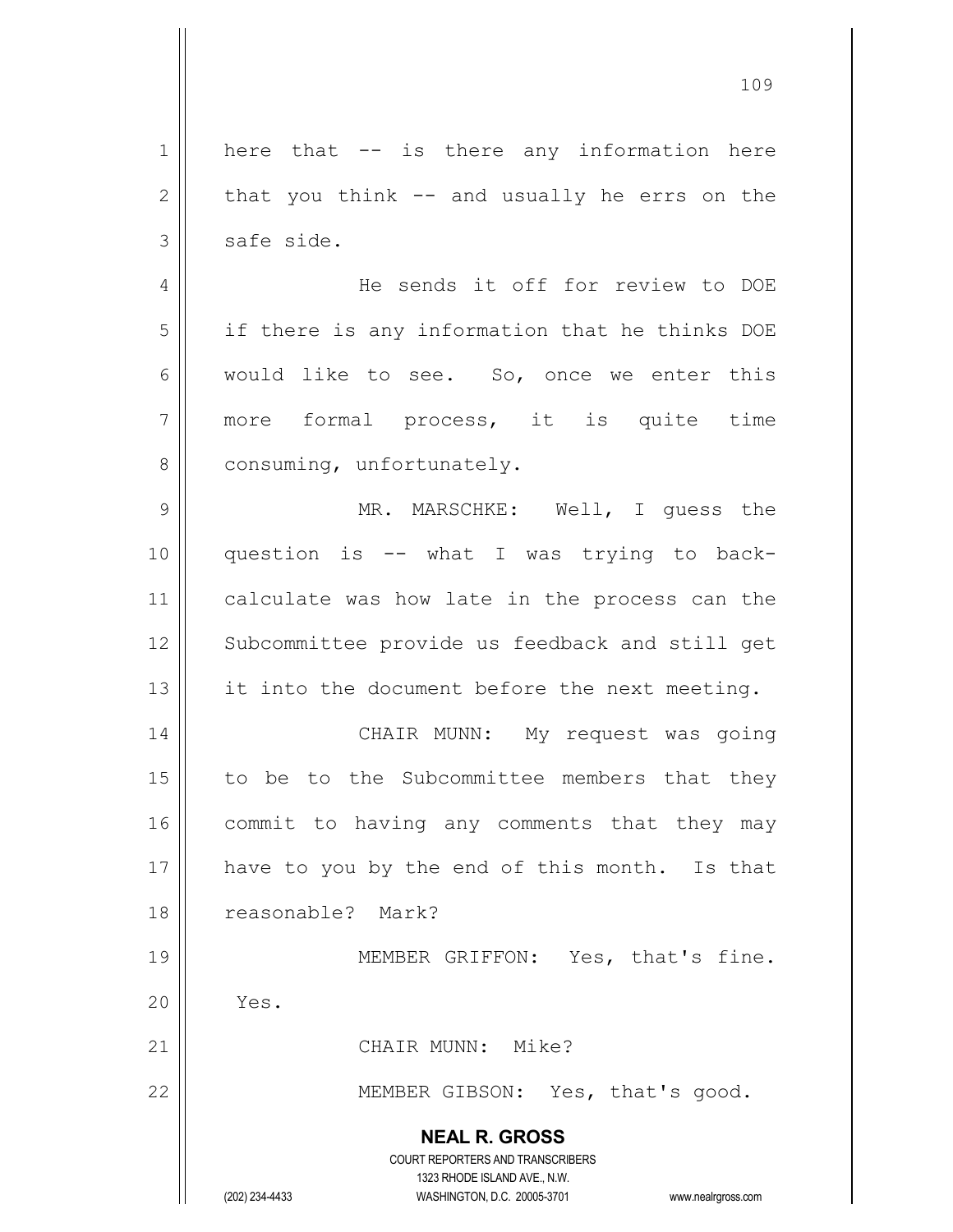|                | 110                                                                     |
|----------------|-------------------------------------------------------------------------|
| 1              | CHAIR MUNN: Paul?                                                       |
| $\overline{2}$ | MEMBER ZIEMER: Yes.                                                     |
| 3              | CHAIR MUNN: Let's say that if you                                       |
| 4              | do have any comments on this you will have                              |
| 5              | them to the other Subcommittee members and to                           |
| 6              | SC&A no later than the witch's flight the end                           |
| 7              | of this month.                                                          |
| 8              | That will give a full two weeks of                                      |
| 9              | work time, plus a day for any --                                        |
| 10             | DR. MAURO: And once we get it.                                          |
| 11             | Now, so at the end of the month we have all                             |
| 12             | your feedback.                                                          |
| 13             | CHAIR MUNN: The end of the month                                        |
| 14             |                                                                         |
| 15             | DR. MAURO: It goes through due                                          |
| 16             | process within SC&A, which basically means a                            |
| 17             | week of internal review and editing. At that                            |
| 18             | point, a judgment is made does this need to go                          |
| 19             | to DOE?                                                                 |
| 20             | It goes to DOE usually one to two                                       |
| 21             | weeks, I would say two weeks, to DOE then to                            |
| 22             | give its approval. And then it comes back --                            |
|                | <b>NEAL R. GROSS</b>                                                    |
|                | <b>COURT REPORTERS AND TRANSCRIBERS</b><br>1323 RHODE ISLAND AVE., N.W. |
|                | (202) 234-4433<br>WASHINGTON, D.C. 20005-3701<br>www.nealrgross.com     |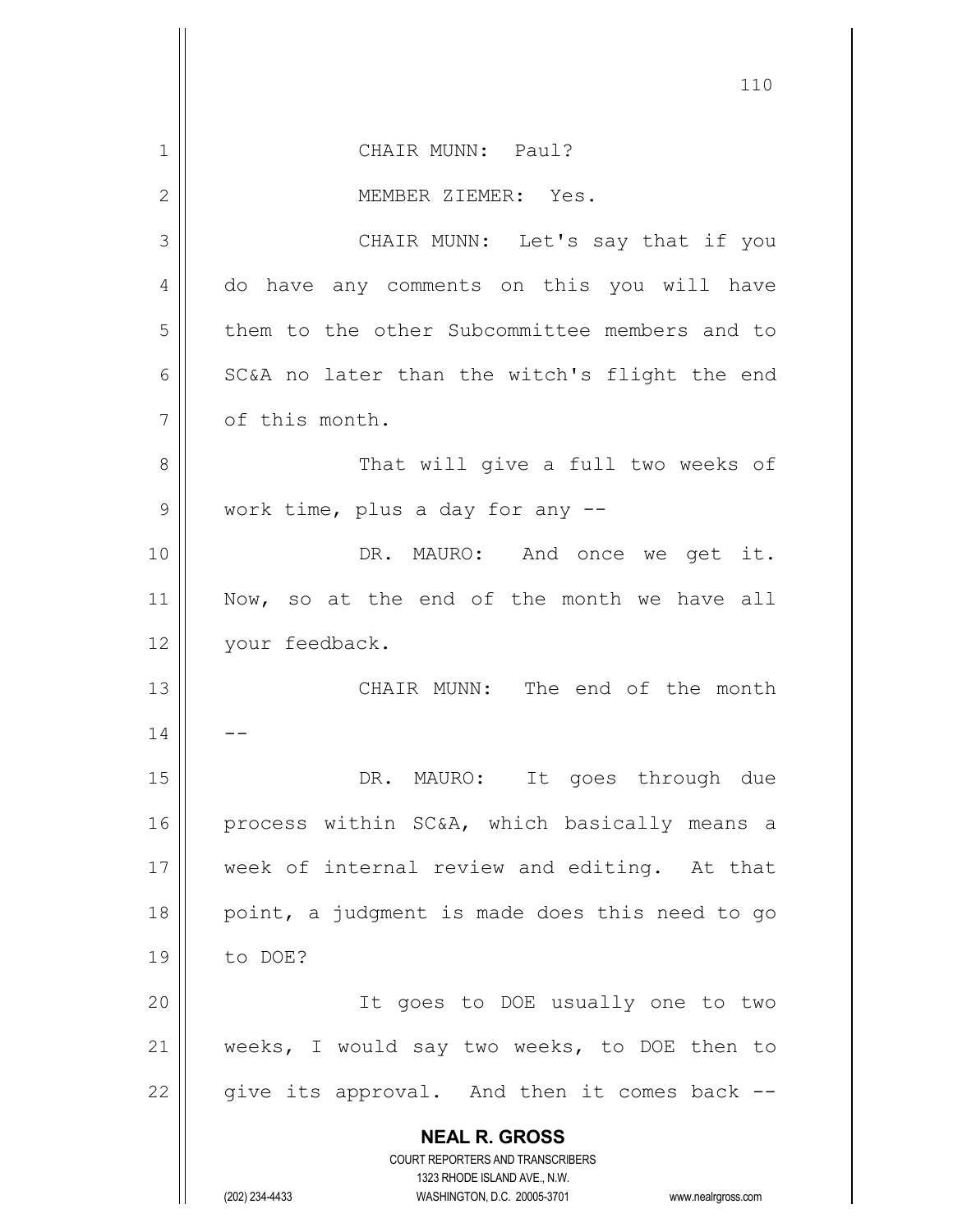**NEAL R. GROSS** COURT REPORTERS AND TRANSCRIBERS 1323 RHODE ISLAND AVE., N.W. 1 at that point it becomes deliverable, 2 strangely enough, to the Work Group and  $3$  | simultaneously goes to PA. 4 || PA clears it, and then it becomes  $5 \parallel$  something that could actually go up on the web  $6 \parallel$  as a public document. That's how the process  $7 \parallel$  goes, so I guess what I'm saying is one week - $8 \parallel$  - one week -- it's really a month, so starting 9 || November 1, I would say it'll -- before it  $10$  actually  $-$  it'll say ready for prime time, 11 whole distribution. We're talking about a 12 | one-month turnaround. 13 || MR. MARSCHKE: So we may not get 14 | it back in time for the November 17, but  $-$ 15 || CHAIR MUNN: Okay. 16 MR. MARSCHKE: -- but -- 17 || DR. MAURO: Yes, I would say that  $18$  || that's not -- it's unlikely we'd have it for 19 | the October meeting. 20 || MR. MARSCHKE: Okay. 21 || MEMBER ZIEMER: What are we going  $22$  | to do with it at that point once it's cleared?

(202) 234-4433 WASHINGTON, D.C. 20005-3701 www.nealrgross.com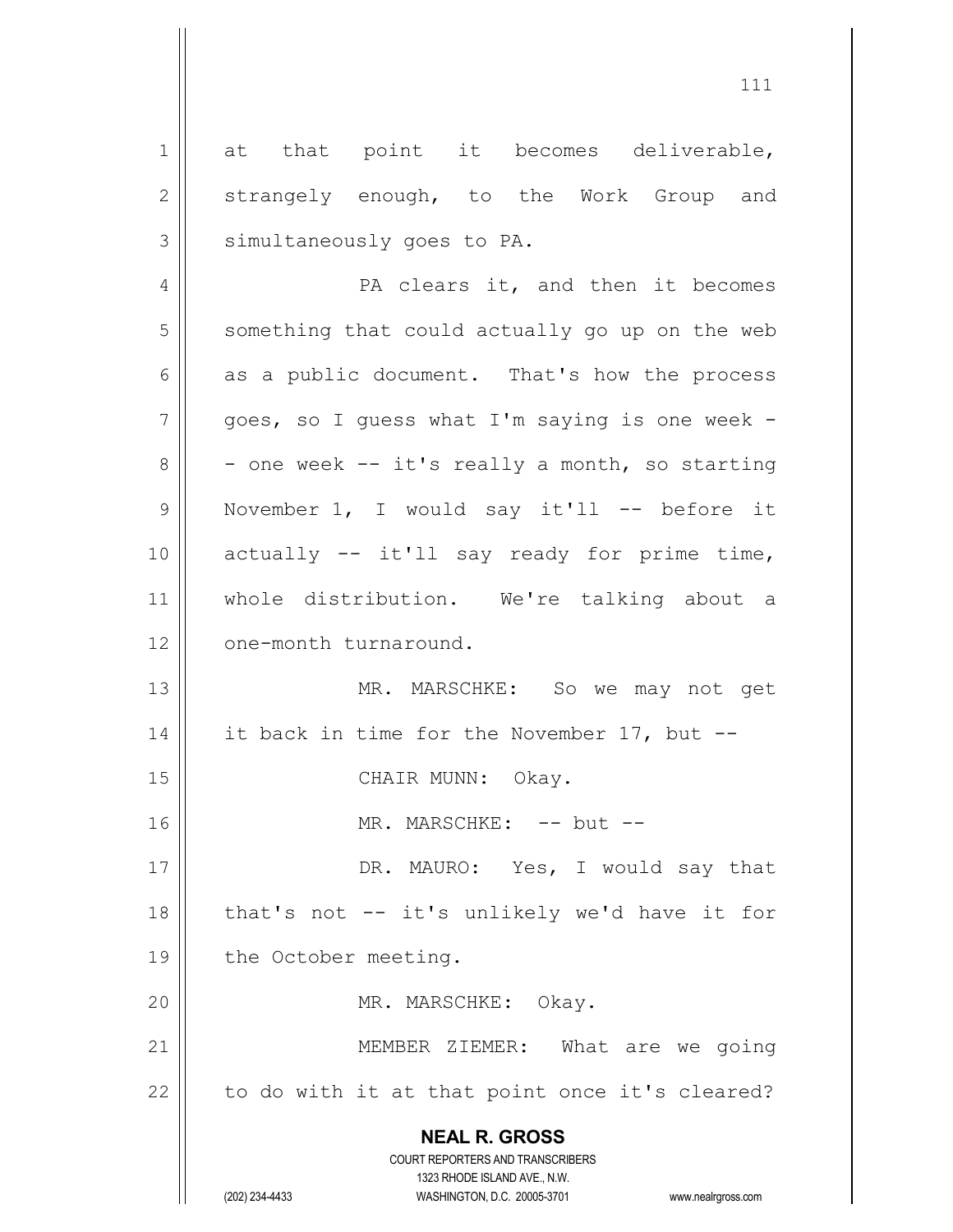**NEAL R. GROSS** 1 || CHAIR MUNN: We are going to --2 || MEMBER ZIEMER: I mean, I quess  $3 \parallel$  the value of the document was to put these 4 || things side by side and look for the 5 | consistency and --6 || CHAIR MUNN: Well, the original 7 || intent was to make sure that this information 8 | was transmitted adequately to NIOSH so that it 9 could be incorporated into their 10 considerations of what we call either our 11 overarching issues or other commonalities so 12 || that we didn't continue to address the same 13 || issue in eight different venues. 14 || DR. MAURO: That was a whole bunch  $15$ 16 CHAIR MUNN: Yes. Yes, so whether 17  $\parallel$  our intent has changed, I don't know, but that 18 was our original intent was to make sure that 19 the issues that we raised here through the 20 | commonalities question would all be available 21 || to NIOSH as they move forward in their large 22  $\parallel$  issues concerns, which would mean, simply,

> COURT REPORTERS AND TRANSCRIBERS 1323 RHODE ISLAND AVE., N.W.

(202) 234-4433 WASHINGTON, D.C. 20005-3701 www.nealrgross.com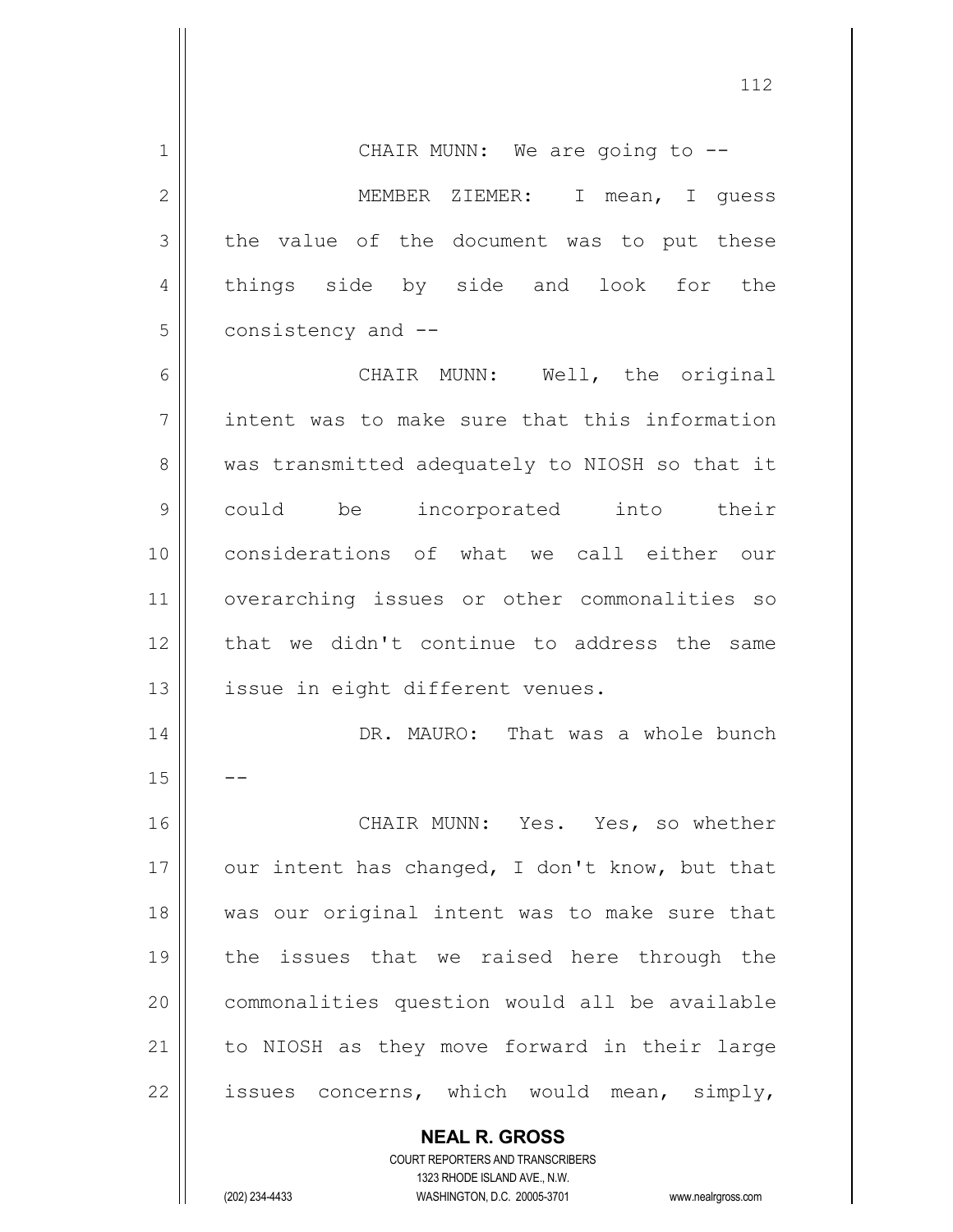**NEAL R. GROSS** 1 once it's available that we would transmit it  $2 \parallel$  as a product of the Subcommittee for the use  $3 \parallel$  of the agency. 4 MR. MARSCHKE: Probably the 5 || working information is already in the --6 probably the working information that you need  $7 \parallel$  to know is not going to change from what you 8 || have before you, so really, the formal 9 | document coming out is a formality. 10 CHAIR MUNN: Yes. I think that's 11 || true. I think that's true. We just want it 12 l to be of record. 13 MR. MARSCHKE: Mike, did you find 14  $\parallel$  the email with the document in it, or should I  $15$  send you another copy of it? 16 MEMBER GIBSON: I do have it. 17 || MR. MARSCHKE: Okay, good. 18 CHAIR MUNN: All right. Very 19 || good. Then we will see if things go smoothly 20 || and we do or don't have it available next  $21$  time, but in any case, the immediate action 22 will be for the Subcommittee members to

> COURT REPORTERS AND TRANSCRIBERS 1323 RHODE ISLAND AVE., N.W.

(202) 234-4433 WASHINGTON, D.C. 20005-3701 www.nealrgross.com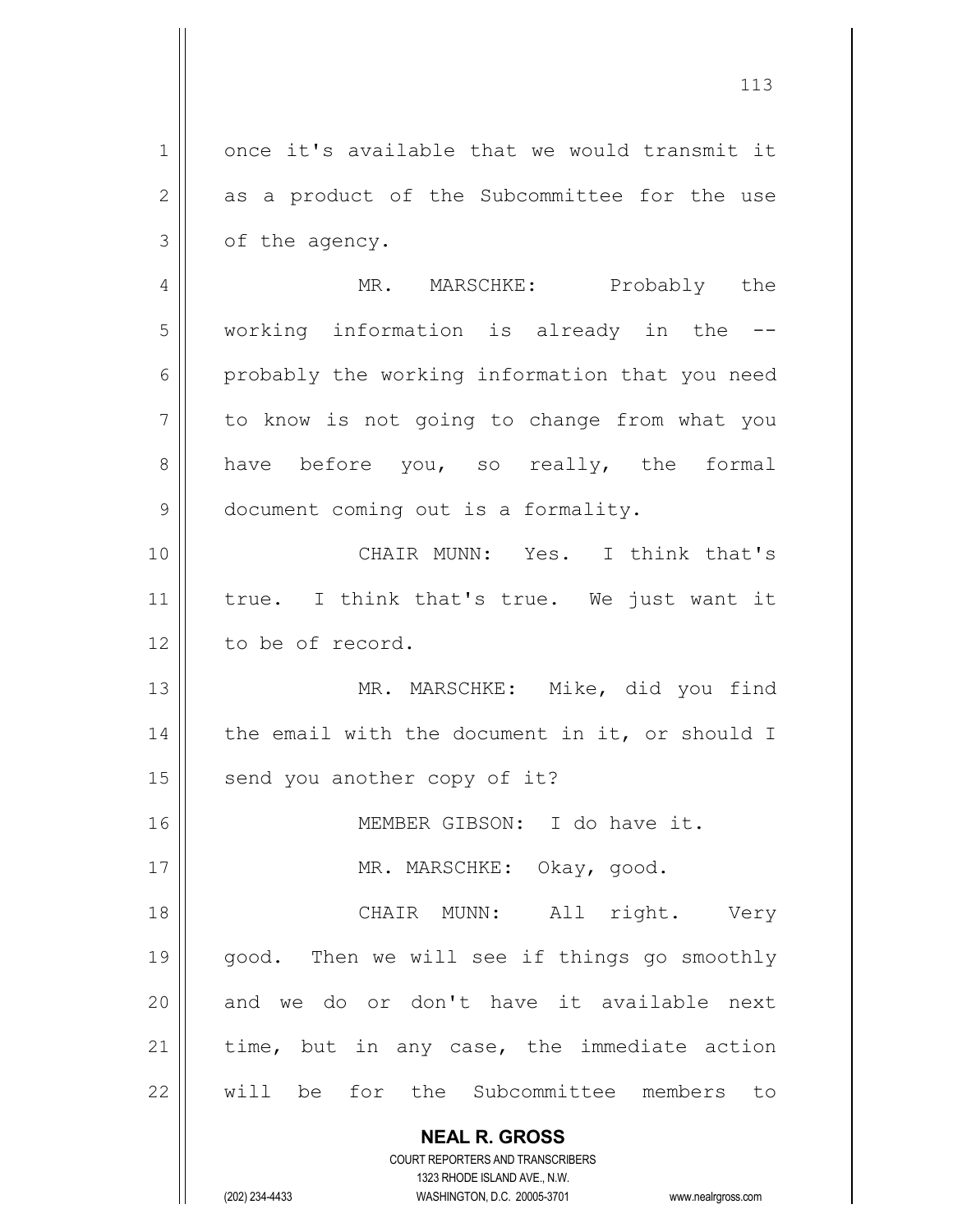**NEAL R. GROSS** COURT REPORTERS AND TRANSCRIBERS 1323 RHODE ISLAND AVE., N.W. (202) 234-4433 WASHINGTON, D.C. 20005-3701 www.nealrgross.com  $1 \parallel$  provide any comments that they have, whatever,  $2 \parallel$  to SC&A by the end of this month. 3 DR. MAURO: It could move very 4 || quickly after we get your comments, if it 5 doesn't have to go to DOE. 6 CHAIR MUNN: My guess is that you 7 will not have significant comments. That 8 would be my quess, unless someone already sees 9 | something that they have a problem with. 10 MEMBER ZIEMER: You have some 11 || spelling things, but I assume your spell check  $12$  | is going to take care of those. 13 || CHAIR MUNN: Oh, yes. 14 || DR. MAURO: All the editorial -- I 15 | quess its information content. 16 || MEMBER ZIEMER: Right. Right. 17 || DR. MAURO: The information: is it 18 || cleared? Does it do the things you'd like it 19 to do? 20 MR. MARSCHKE: Any document I 21 || write will have that kind of spelling problems  $22$   $\parallel$  in it.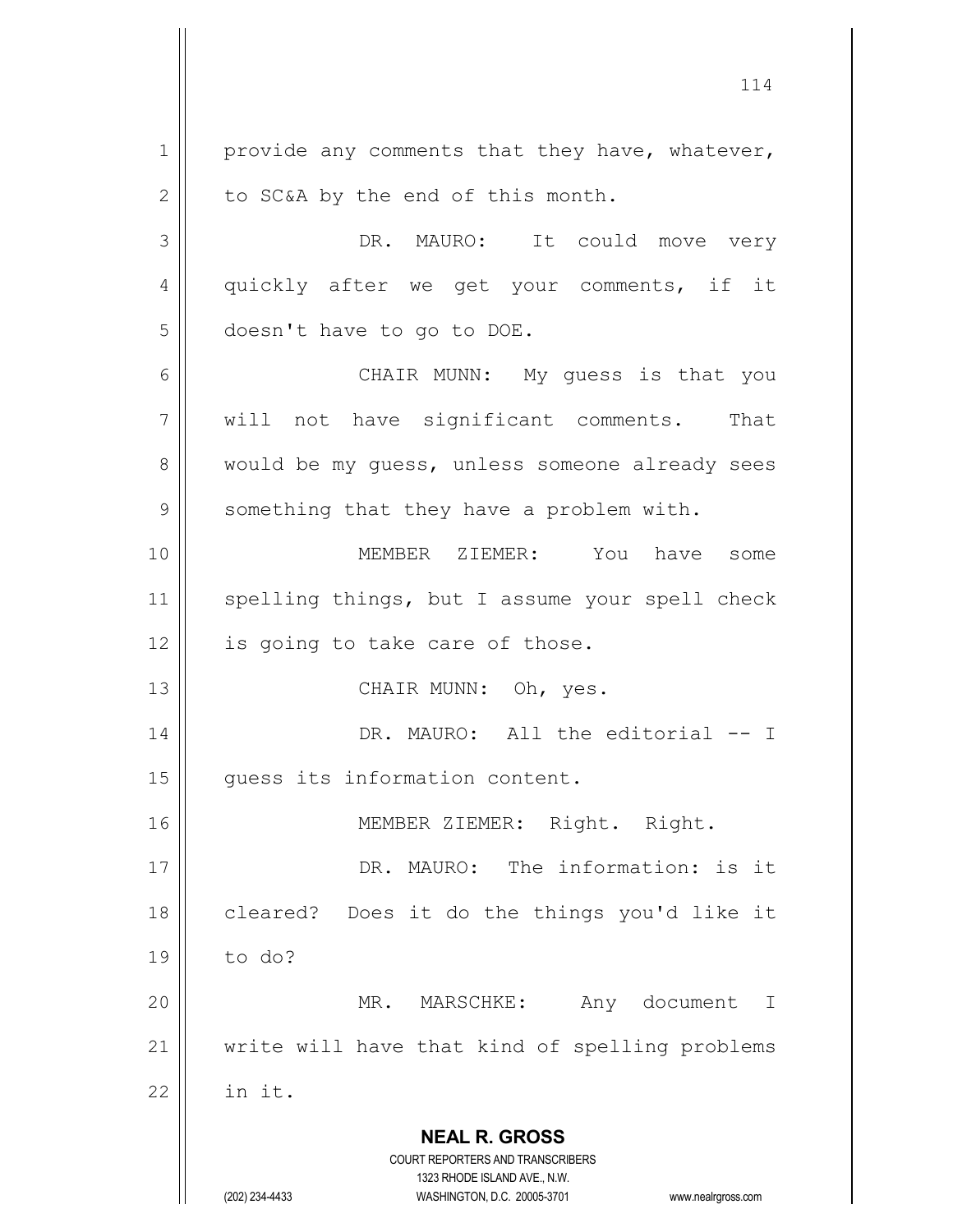| $\mathbf 1$  | CHAIR MUNN: We can overcome                                         |
|--------------|---------------------------------------------------------------------|
| $\mathbf{2}$ | those. We have machines to do that,                                 |
| 3            | fortunately. Our next item, review the NIOSH                        |
| 4            | response to OTIB-0047-01.                                           |
| 5            | MR. HINNEFELD: I want to                                            |
| 6            | apologize. Can we go back to -0029-02 just                          |
| 7            | for a second?                                                       |
| 8            | CHAIR MUNN: Yes.                                                    |
| 9            | MR. HINNEFELD: I got some                                           |
| 10           | information via email from Liz Brackett about                       |
| 11           | that discussion. The -- it has to do with                           |
| 12           | this wording here. This quote from OTIB-0029                        |
| 13           | is -- that's in OTIB-0029.                                          |
| 14           | The person who wrote OTIB-0029 was                                  |
| 15           | writing from prior -- or experience from --                         |
| 16           | personal experience from years ago, and in                          |
| 17           | fact, during our research of the site profile,                      |
| 18           | we did, in fact, find the factors -- the                            |
| 19           | assumptions of -- the factors that were used                        |
| 20           | for conversion spot samples to daily output                         |
| 21           | and also for the mass -- those activities.                          |
| 22           | Those were found and the site                                       |
|              |                                                                     |
|              | <b>NEAL R. GROSS</b><br><b>COURT REPORTERS AND TRANSCRIBERS</b>     |
|              | 1323 RHODE ISLAND AVE., N.W.                                        |
|              | (202) 234-4433<br>WASHINGTON, D.C. 20005-3701<br>www.nealrgross.com |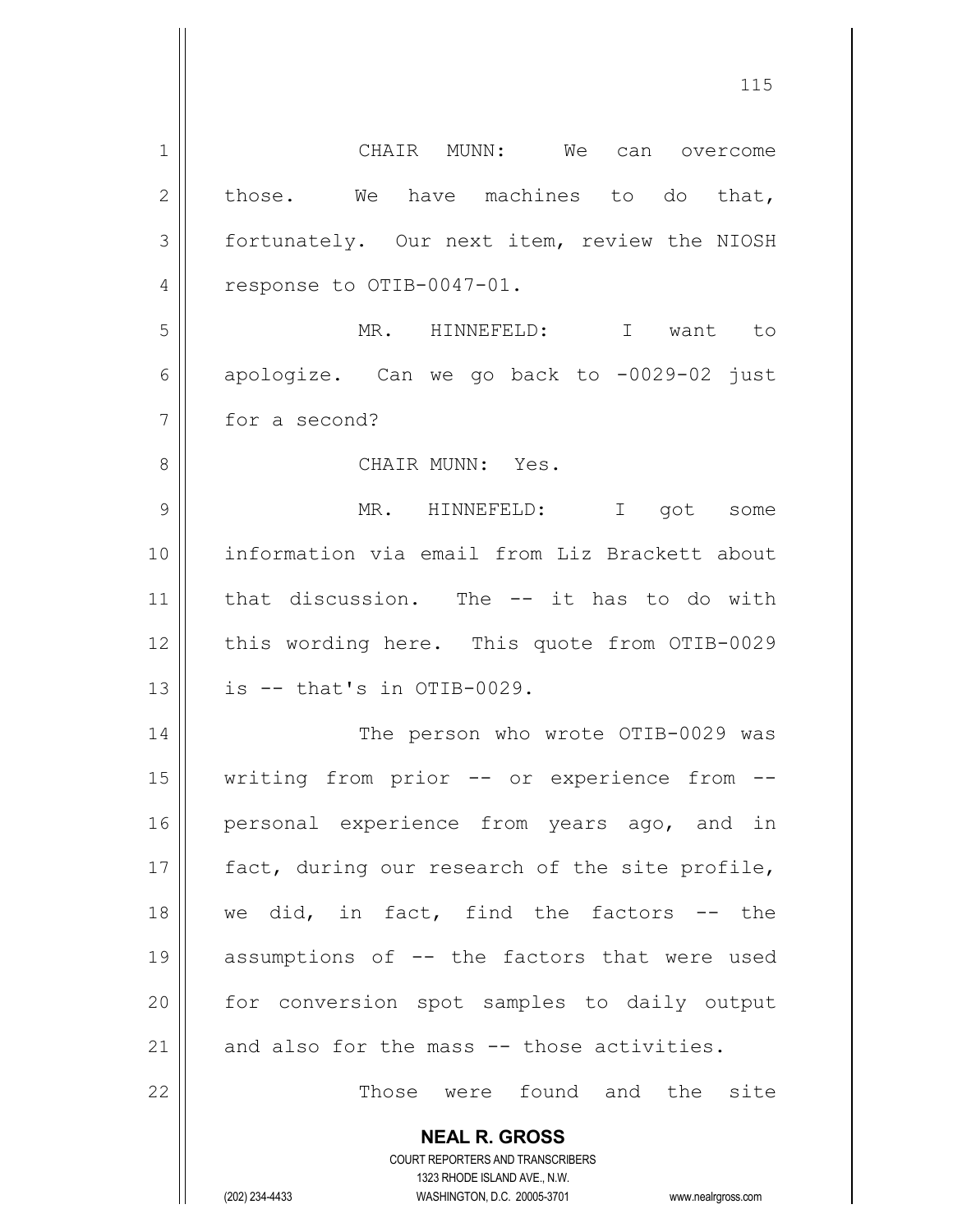| 1            | profile says that. In fact, it's Section -- I                                                       |
|--------------|-----------------------------------------------------------------------------------------------------|
| $\mathbf{2}$ | can probably tell you here, in Section --                                                           |
| 3            | well, I'll have to wait for my computer to                                                          |
| 4            | cooperate.                                                                                          |
| 5            | Surely, it's in Chapter 5.                                                                          |
| 6            | DR. MAURO: So they -- the reality                                                                   |
| 7            | is the statement, they are known.                                                                   |
| 8            | MR. HINNEFELD: They are known.                                                                      |
| 9            | The statement is incorrect.                                                                         |
| 10           | DR. MAURO: The statement is -- it                                                                   |
| 11           | needs to be removed --                                                                              |
| 12           | MR. HINNEFELD: It needs to be                                                                       |
| 13           | removed --                                                                                          |
| 14           | DR. MAURO:<br>because the<br>$--$                                                                   |
| 15           | information --                                                                                      |
| 16           | MR. HINNEFELD: The information                                                                      |
| 17           | exists --                                                                                           |
| 18           | MEMBER ZIEMER:<br>Whoever was                                                                       |
| 19           | writing that didn't know at the time --                                                             |
| 20           | MR. HINNEFELD: At the time they                                                                     |
| 21           | wrote it, they didn't know that we had found                                                        |
| 22           | those conversions, and so $-$ yes.                                                                  |
|              | <b>NEAL R. GROSS</b>                                                                                |
|              | <b>COURT REPORTERS AND TRANSCRIBERS</b>                                                             |
|              | 1323 RHODE ISLAND AVE., N.W.<br>(202) 234-4433<br>WASHINGTON, D.C. 20005-3701<br>www.nealrgross.com |

 $\mathsf{I}$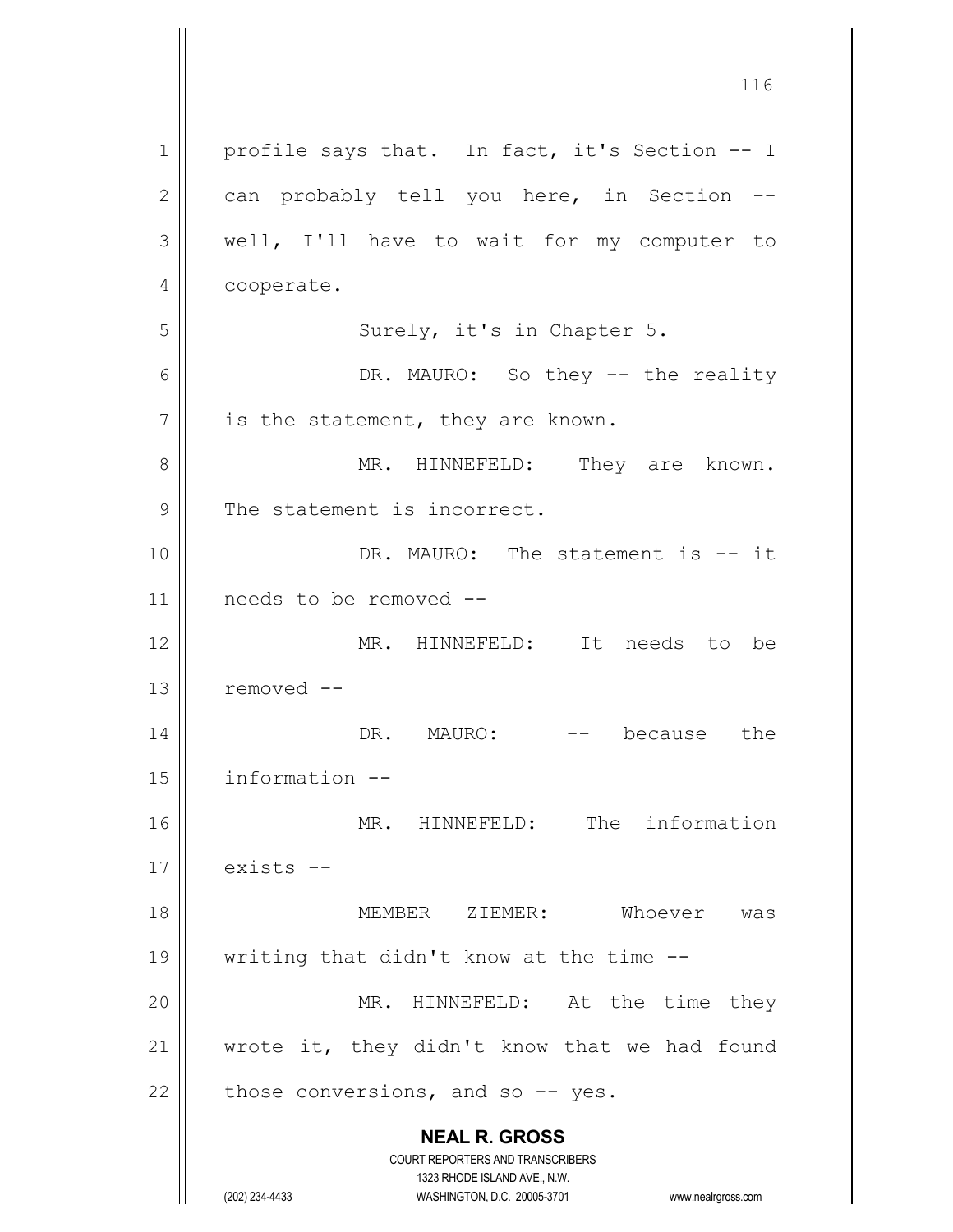**NEAL R. GROSS** COURT REPORTERS AND TRANSCRIBERS 1323 RHODE ISLAND AVE., N.W. (202) 234-4433 WASHINGTON, D.C. 20005-3701 www.nealrgross.com 1 || DR. MAURO: Well, in principle,  $2 \parallel$  then this issue is resolved. 3 MR. HINNEFELD: Yes, we had -- 4 || well, in terms of abeyance --5 DR. MAURO: Yes, until that 6 statement is removed. 7 || MR. HINNEFELD: Right. 8 DR. MAURO: Yes, good. 9 MR. HINNEFELD: But that's the way 10 it sounds to me. 11 || MR. HINNEFELD: Oh, I got that 12 || little email. Outlook can't find the server, 13 || so it'll find it in a little bit. 14 || DR. MAURO: Okay. 15 MR. HINNEFELD: A little bit. In 16 || fact, I can -- I will -- periodically, Outlook 17 || can't find its server. That happens 18  $\parallel$  periodically, either here or on a desktop. 19 || Usually, it's short-term. 20 MEMBER ZIEMER: So, the revision 21 || would be that the assumptions to convert mass  $22$  | to activity are  $-$ -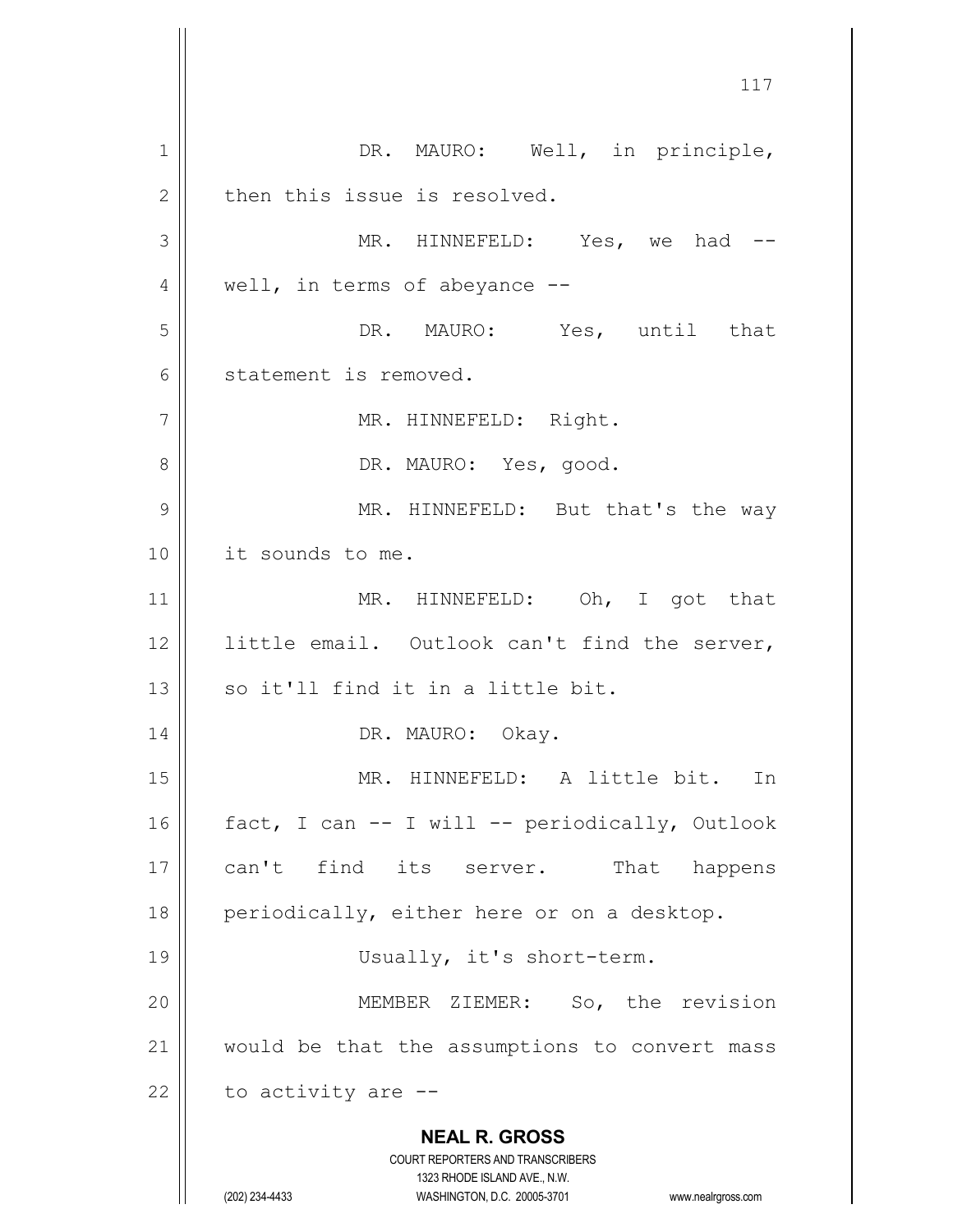**NEAL R. GROSS** COURT REPORTERS AND TRANSCRIBERS 118 1 || MR. HINNEFELD: I would just say  $2 \parallel$  are described  $-$ 3 MEMBER ZIEMER: -- are described 4 || in the site profile. Something to that 5 effect. 6 DR. MAURO: That is the end of the 7 | slide. 8 || MR. HINNEFELD: Got you. 9 MEMBER GRIFFON: John, the only 10 || question I would have is, do you want to walk 11 || back the finding because this is what happens 12 when we work from these matrices or from these  $13$  | final things a lot of times. 14 || T mean, if I were reviewing this - $15$  - I'm trying to put myself in SC&A's shoes. 16 || If I reviewed this and saw that that statement 17 was made but later in the document they 18 || actually have found the factors, then wouldn't 19 my finding data there mean there's an 20 || inconsistency within your procedure rather 21 || than that you don't have the factors? You  $22$  | understand what I'm saying?

1323 RHODE ISLAND AVE., N.W.

(202) 234-4433 WASHINGTON, D.C. 20005-3701 www.nealrgross.com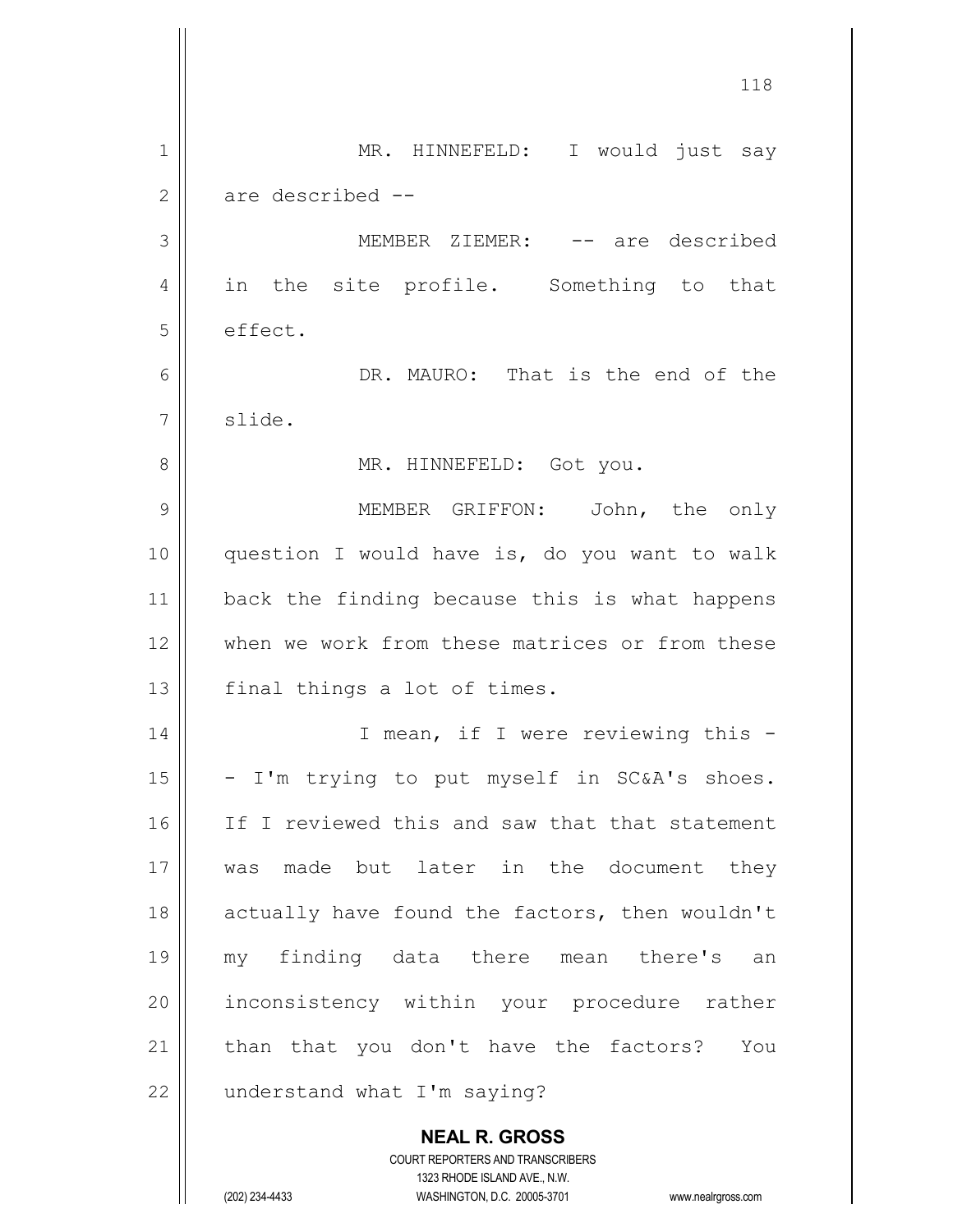| 1            | MR. MARSCHKE: I think they have                                         |
|--------------|-------------------------------------------------------------------------|
| $\mathbf{2}$ | to change OTIB-0029 to make it consistent and                           |
| 3            | to leave it -- point to the site profile and                            |
| 4            | say, this information is provided in the site                           |
| 5            | profile.                                                                |
| 6            | MEMBER GRIFFON: Okay, so we're                                          |
| 7            | going to say profile, not in another place in                           |
| 8            | the TIB?                                                                |
| 9            | MR. MARSCHKE: Right.                                                    |
| 10           | MEMBER GRIFFON: Is that what                                            |
| 11           | you're saying?                                                          |
| 12           | MR. MARSCHKE: Correct.                                                  |
| 13           | MEMBER GRIFFON: Oh, okay. All                                           |
| 14           | right. Okay. Then never mind.                                           |
| 15           | CHAIR MUNN: I love that line.                                           |
| 16           | Any other comments on the OTIB-0029 questions?                          |
| 17           | Then we're back to reviewing NIOSH response                             |
| 18           | to OTIB-0047-01.                                                        |
| 19           | MR. HINNEFELD: I don't think we                                         |
| 20           | sent anything on that. Steve, do you have                               |
| 21           | anything on the database on that?                                       |
| 22           | MR. MARSCHKE: -0047-01 is -- is                                         |
|              | <b>NEAL R. GROSS</b>                                                    |
|              | <b>COURT REPORTERS AND TRANSCRIBERS</b><br>1323 RHODE ISLAND AVE., N.W. |
|              | (202) 234-4433<br>WASHINGTON, D.C. 20005-3701<br>www.nealrgross.com     |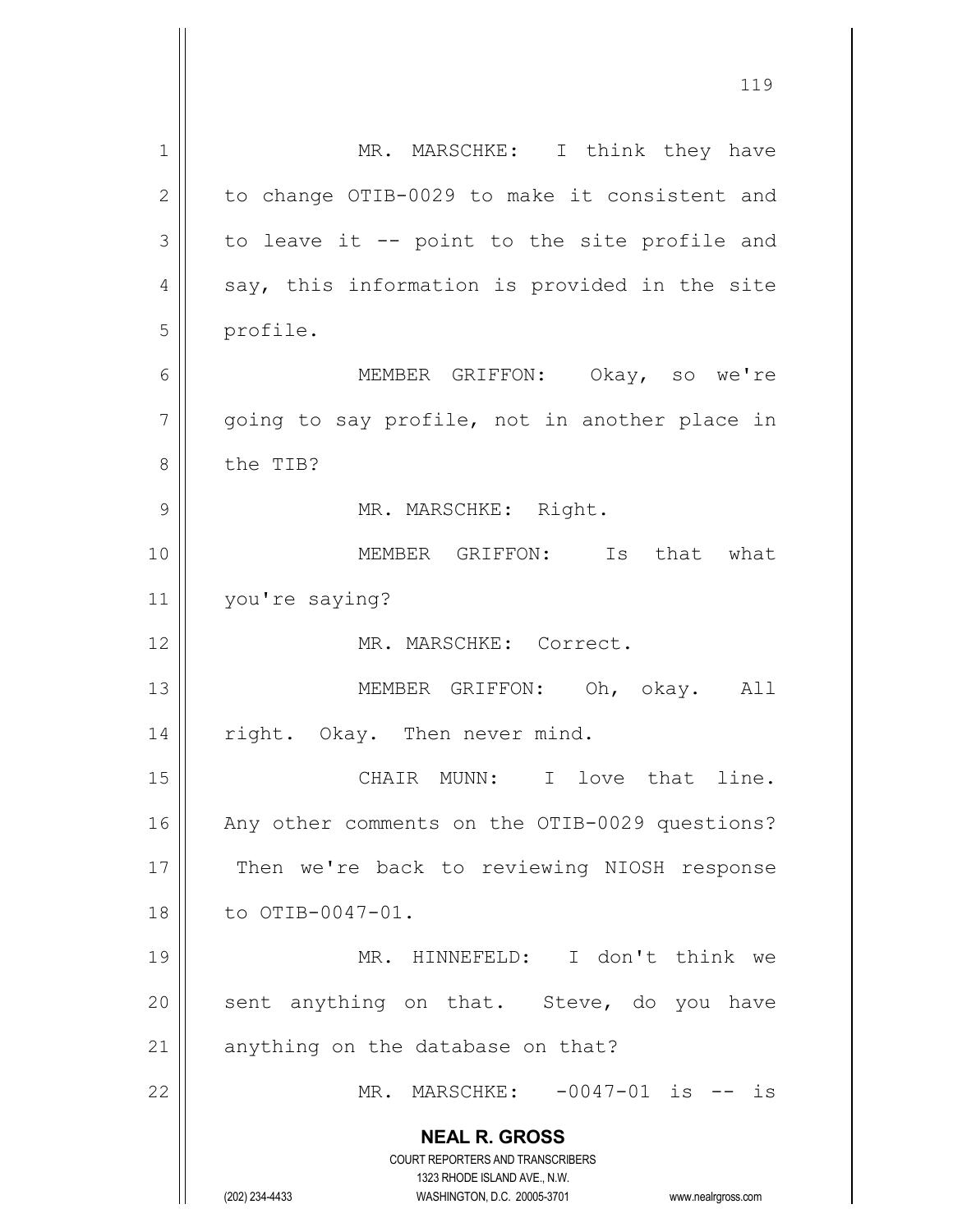1 || Bob Barton on the line?

| $\overline{2}$ | MR. BARTON: Yes, I'm here, Steve.                     |
|----------------|-------------------------------------------------------|
| 3              | MR. MARSCHKE: We did receive                          |
| $\overline{4}$ | something from you right -- I think it was            |
| 5              | right after --                                        |
| $\epsilon$     | MR. BARTON: Right after the                           |
| $\overline{7}$ | meeting.                                              |
| $\,8\,$        | MR. MARSCHKE: Right after the                         |
| $\mathcal{G}$  | meeting. This is one of the cases where I             |
| 10             | have the emails here, but I can't open them.          |
| 11             | I think you did some comparisons between data         |
| 12             | which was found in an Access database, a dose         |
| 13             | record database, and some numbers which were          |
| 14             | the coworker numbers.                                 |
| 15             | Correct me if I go off course                         |
| 16             | here, Bob. We like the idea of doing the              |
| 17             | comparison, but we think there's a units              |
| 18             | conversion or a mathematical error in what was        |
| 19             | done. We think we're comparing weekly data            |
| 20             | from the database to quarterly coworker doses         |
| 21             | and coming up with the finding that<br>O <sub>T</sub> |

coming up with a result that the weekly

**NEAL R. GROSS** COURT REPORTERS AND TRANSCRIBERS

1323 RHODE ISLAND AVE., N.W.

(202) 234-4433 WASHINGTON, D.C. 20005-3701 www.nealrgross.com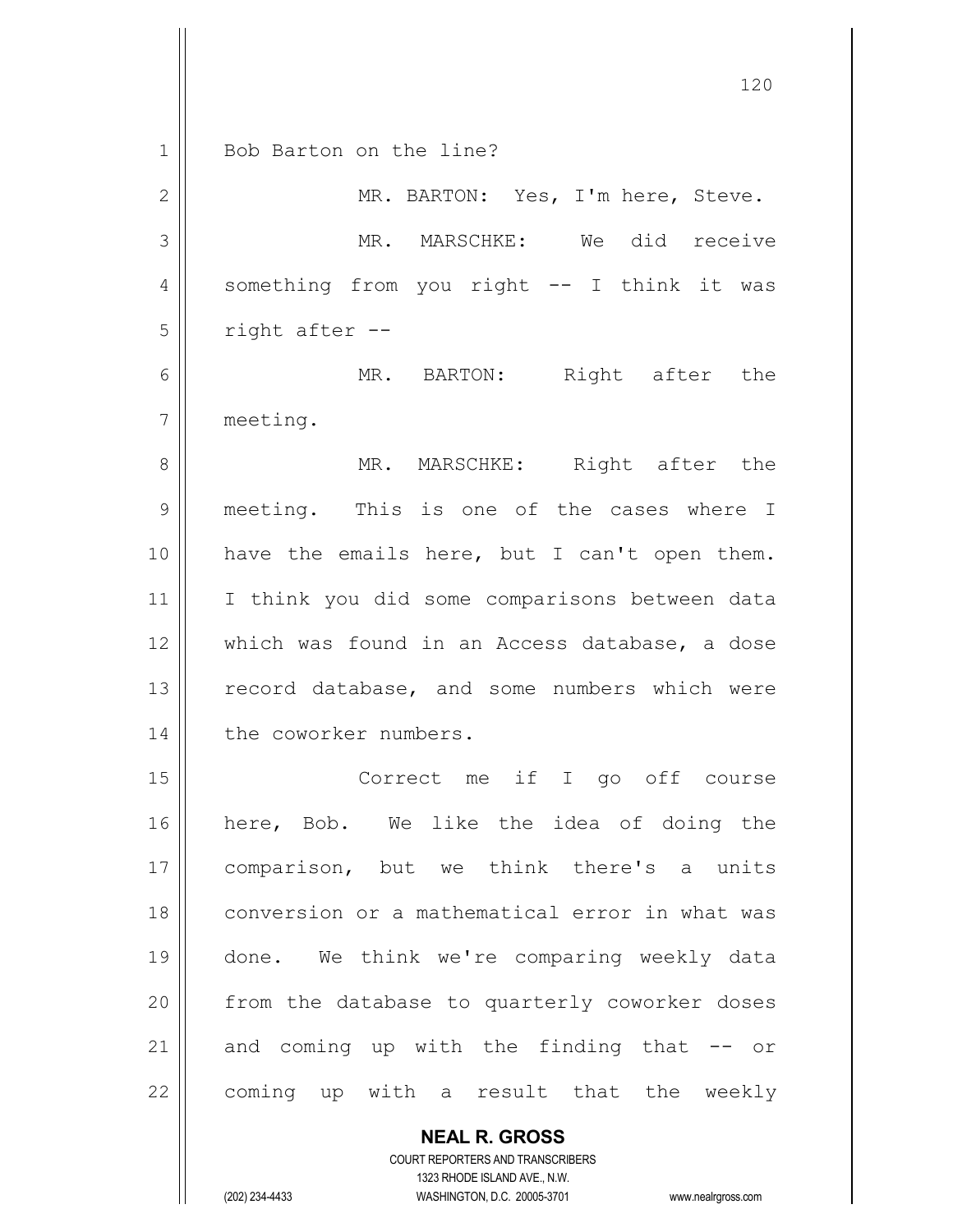**NEAL R. GROSS** COURT REPORTERS AND TRANSCRIBERS 1323 RHODE ISLAND AVE., N.W. (202) 234-4433 WASHINGTON, D.C. 20005-3701 www.nealrgross.com 1 || numbers are much smaller than the quarterly 2 | numbers so therefore we have no problem. 3 Well, we think the correction has 4 to be made to the comparison so that we're  $5$  comparing quarterly exposures to quarterly  $-$ 6 quarterly exposures from the database to 7 quarterly exposures from the dose -- the 8 coworker model. 9 When that is done, I think we 10 would be in agreement with NIOSH on this one. 11 || Anything you would like to add, Bob? 12 || MR. BARTON: Not really. I think 13 || you put it very well. I think the document 14 | everybody's looking at -- the real comparisons 15 were made in what's called New Table 5-5, and 16 || I believe that's on Page 20, the bottom of 17 || Page 20 of what everybody's looking at. 18 || CHAIR MUNN: We're not looking --19 MR. MARSCHKE: We don't have much 20  $\parallel$  of anything here because I can't get it open.  $21$  | It's in my --22 || MR. BARTON: Essentially, the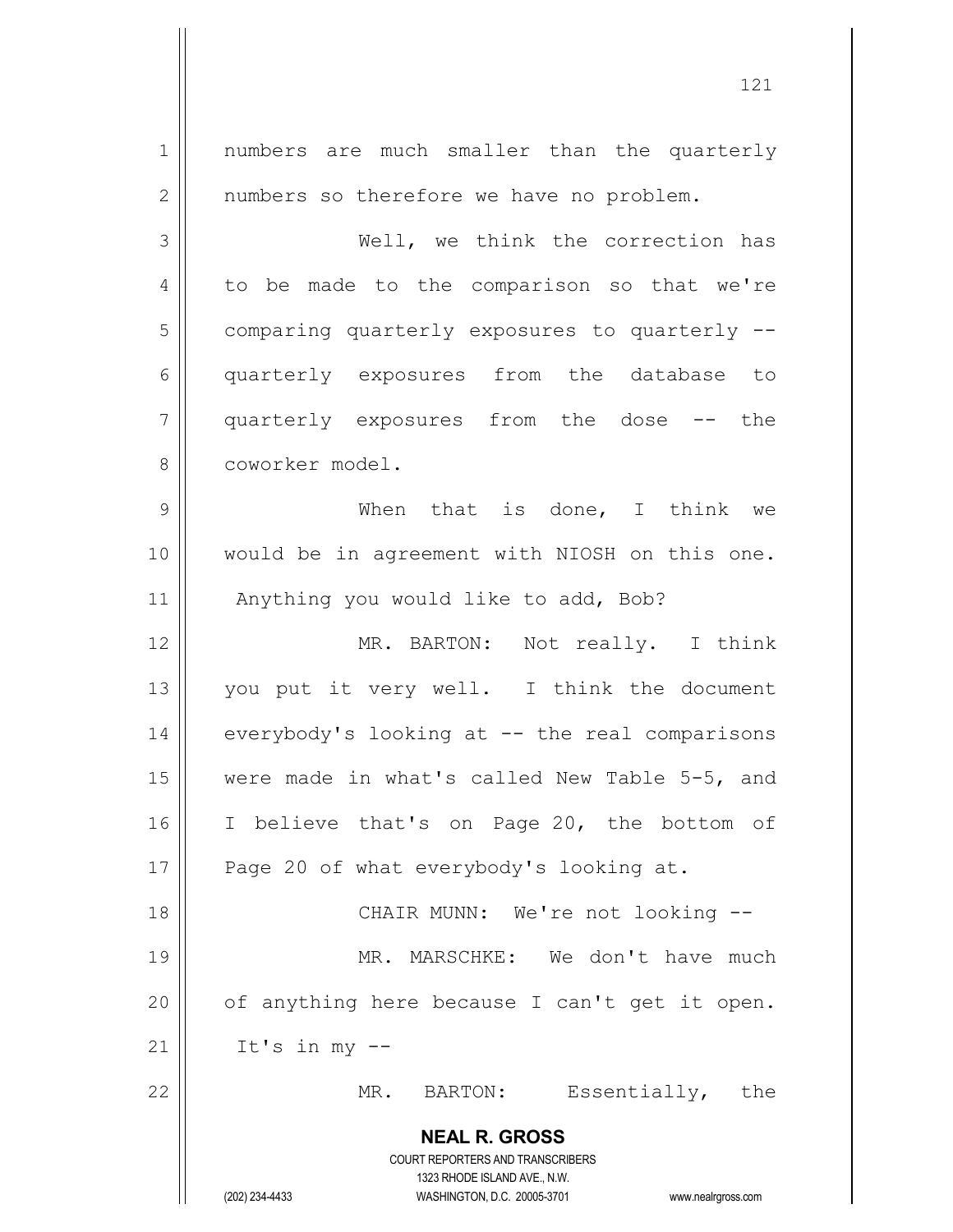**NEAL R. GROSS** COURT REPORTERS AND TRANSCRIBERS 1 database has weekly exposures for workers. 2 They changed out their badges every seven 3 days, and so when NIOSH went and calculated 4 the mean dose, what they were actually  $5 \parallel$  calculating, was the mean weekly dose for the  $6 \parallel$  quarter and not the mean dose for the quarter. 7 So in order to make it a 8 || meaningful comparison, these mean weekly doses 9 would have to be scaled up to a full quarter 10 and then compared with their coworker 11 | quarterly doses. 12 MR. MARSCHKE: And Bob has done a  $13$   $\vert$  -- some of that based upon some assumptions 14 || that he made, but we think NIOSH probably  $15$  should do  $-$  would want to do it  $-$  do their 16 | own calculations. 17 || I will forward -- when I get back 18 tomorrow, I will forward that information and 19 make sure that the Subcommittee has it. 20 MR. BARTON: If I just might -- I 21  $\parallel$  might add in here, Steve, when you take the 22 || mean weekly dose and just scale it up to a

1323 RHODE ISLAND AVE., N.W.

(202) 234-4433 WASHINGTON, D.C. 20005-3701 www.nealrgross.com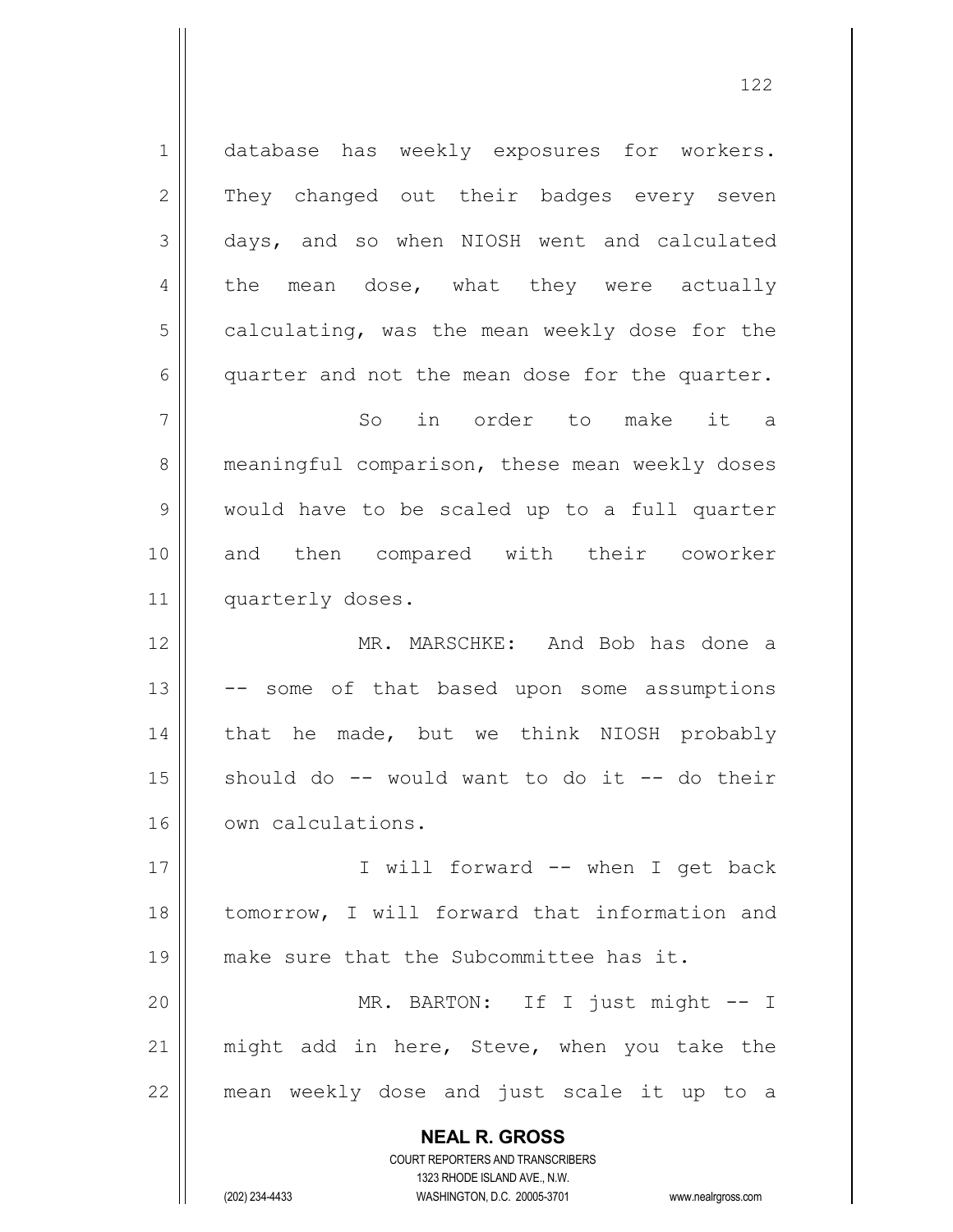$1 \parallel$  quarter by, say, multiplying it by 12.5 weeks  $2 \parallel$  in a quarter, in most cases the coworker model  $3 \parallel$  is still higher. In some cases, it's not. 4 || So I think that if you took those  $5$  | values and maybe scrubbed them a little bit,  $6 \parallel$  so, for instance, dose entries that were 7 perhaps at the MDL, sometimes it's common  $8 \parallel$  practice, to evaluate it at half the MDL, you 9 can do those sort of things and we found that 10 in almost all cases, the coworker model is 11 | claimant-favorable, but I think, like you just 12 || said, we just feel that NIOSH should take an 13 || independent look at it and be able to draw 14 | their own conclusions about it. 15 || MR. HINNEFELD: Well, I'll have to 16 || go back and check. I have now found that 17 || document that was sent, and so I have that in 18  $\parallel$  front of me, but in terms of whether it's  $-$ - I 19 won't be able to tell from this whether 20 || there's weekly data compared to quarterly 21 || data, so I have to double-check. 22 MR. MARSCHKE: We do have the name

> COURT REPORTERS AND TRANSCRIBERS 1323 RHODE ISLAND AVE., N.W. (202) 234-4433 WASHINGTON, D.C. 20005-3701 www.nealrgross.com

**NEAL R. GROSS**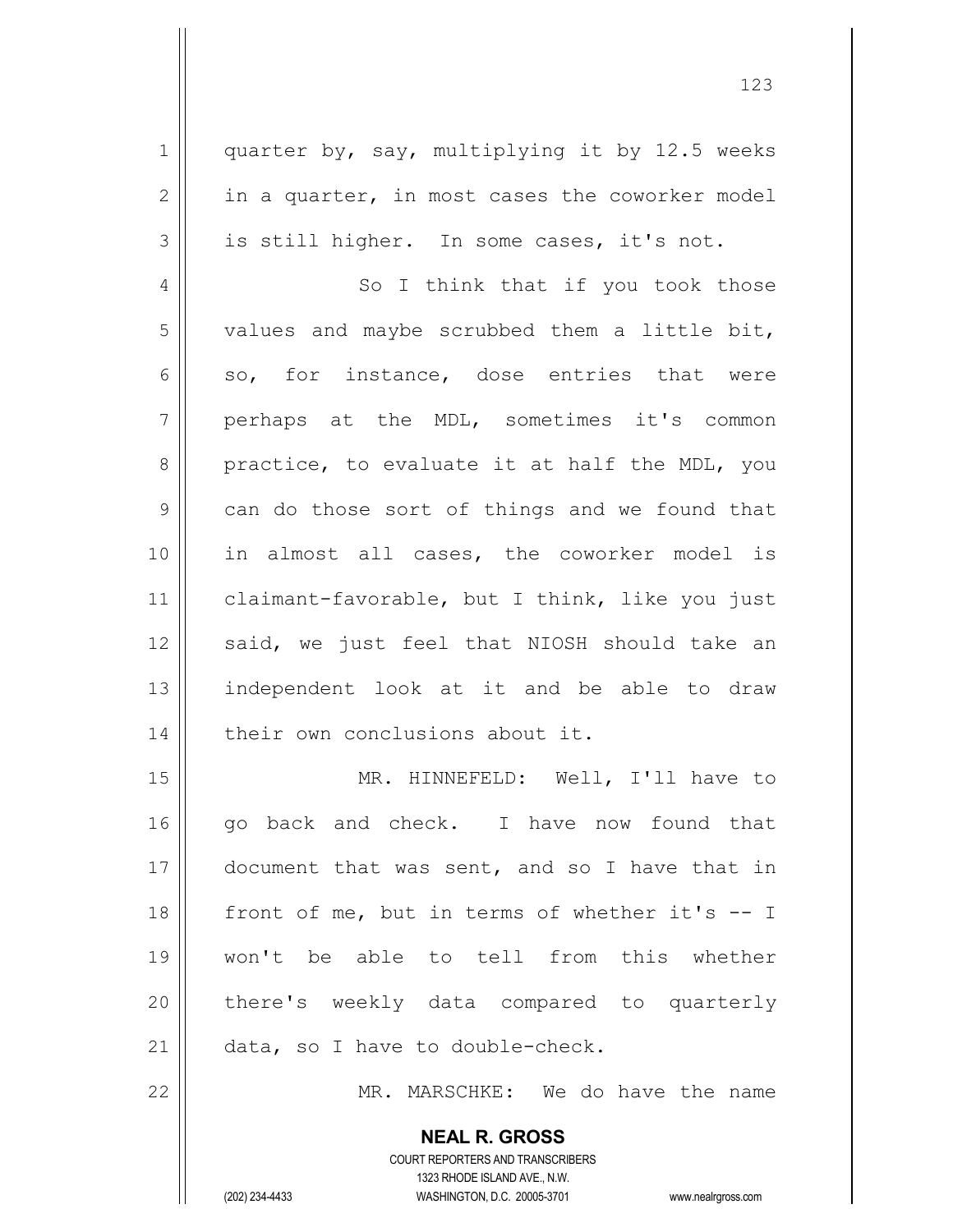**NEAL R. GROSS** COURT REPORTERS AND TRANSCRIBERS 1323 RHODE ISLAND AVE., N.W. (202) 234-4433 WASHINGTON, D.C. 20005-3701 www.nealrgross.com 1 of the access data file that we downloaded  $2 \parallel$  from the O: drive, and we will provide that 3 information, as well, to the Subcommittee and 4 | to NIOSH. 5 MR. HINNEFELD: Do you have the 6 folder and its name? 7 MR. MARSCHKE: We have the folder  $8 \parallel$  and its name and it's right here, right in  $9 \parallel$  this -- right in this email that's right up 10 || there, which I cannot open. 11 || MR. HINNEFELD: Okay. 12 || MR. MARSCHKE: So I apologize for 13 not beta testing this before I came down for 14 | the meeting today. 15 CHAIR MUNN: None of us could do 16 it. So, the only action I have then that 17 || Steve's going to be sending more information 18  $\parallel$  to the Subcommittee about this, but the ball -19  $\vert$  - there's still -- Stu, do you feel you have 20 || some action here? 21 MR. HINNEFELD: Well, yes. I  $22$  || mean, I have  $-$  I mean, I totally have an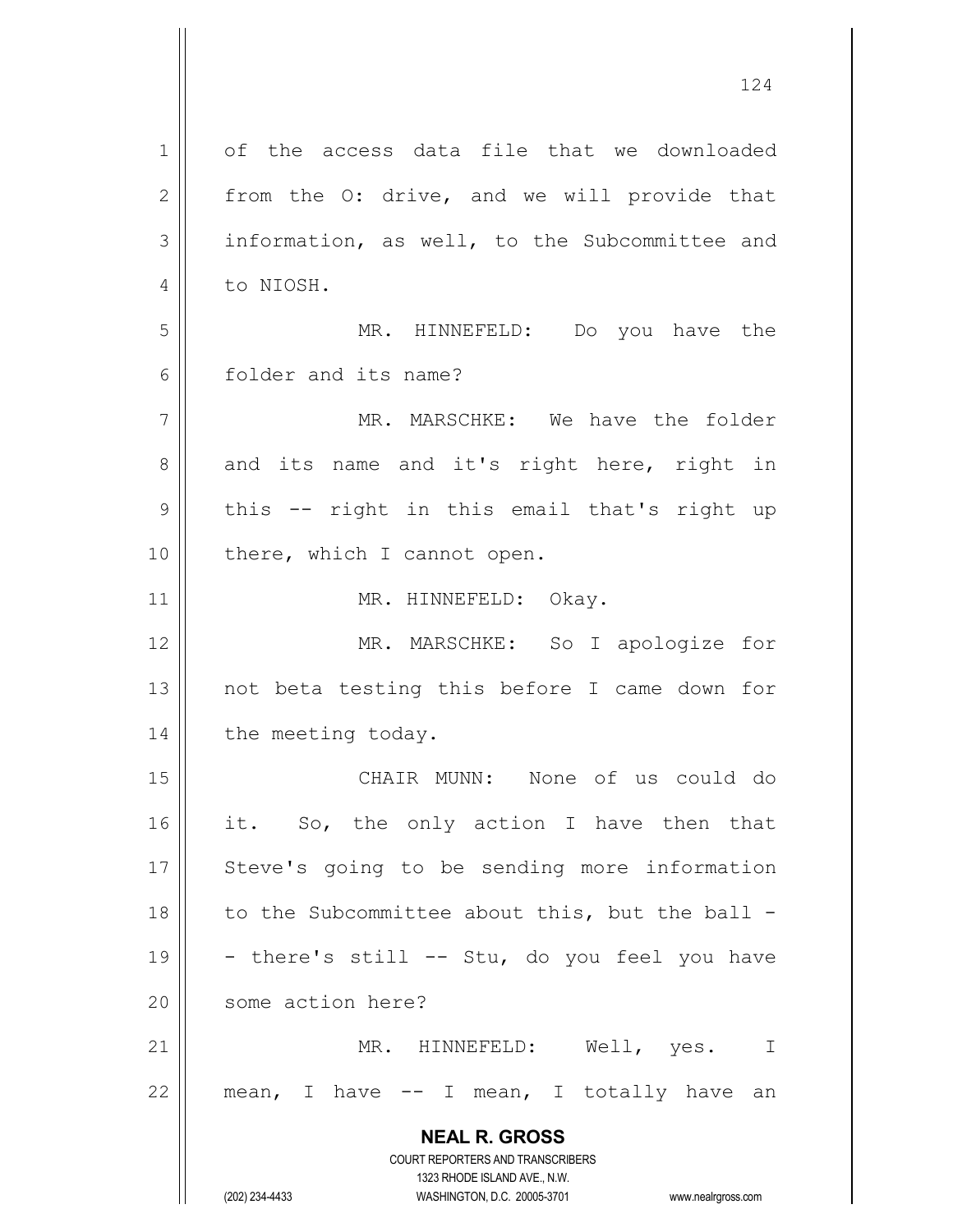**NEAL R. GROSS** COURT REPORTERS AND TRANSCRIBERS 1323 RHODE ISLAND AVE., N.W. (202) 234-4433 WASHINGTON, D.C. 20005-3701 www.nealrgross.com 1 action it seems like. Not looking at the 2 database, I don't know if Bob's response is 3 | captured there yet. 4 || MR. MARSCHKE: No, it's not. 5 || MR. HINNEFELD: But we know what 6 it is, and so we can go check on it. Like I  $7 \parallel$  said, I won't be able to tell today when we 8 did it. 9 || CHAIR MUNN: Right. 10 MR. MARSCHKE: And I'll get this 11 | information to you tomorrow morning. 12 CHAIR MUNN: All right. That's 13 || good. For the moment, I'll carry the action 14 item as an SC&A item and with the expectation  $15$  | that Stu may or may not have an opportunity to 16 Work on -- to assimilate that information and 17 || have a response for us about where we are with 18 || the status of this particular finding, if it 19 needs to stay in progress or if we're able to  $20$  | close out any of it. 21 || Our next item is a carryover from 22  $\parallel$  the previous meeting, OTIB-0051-01, a NIOSH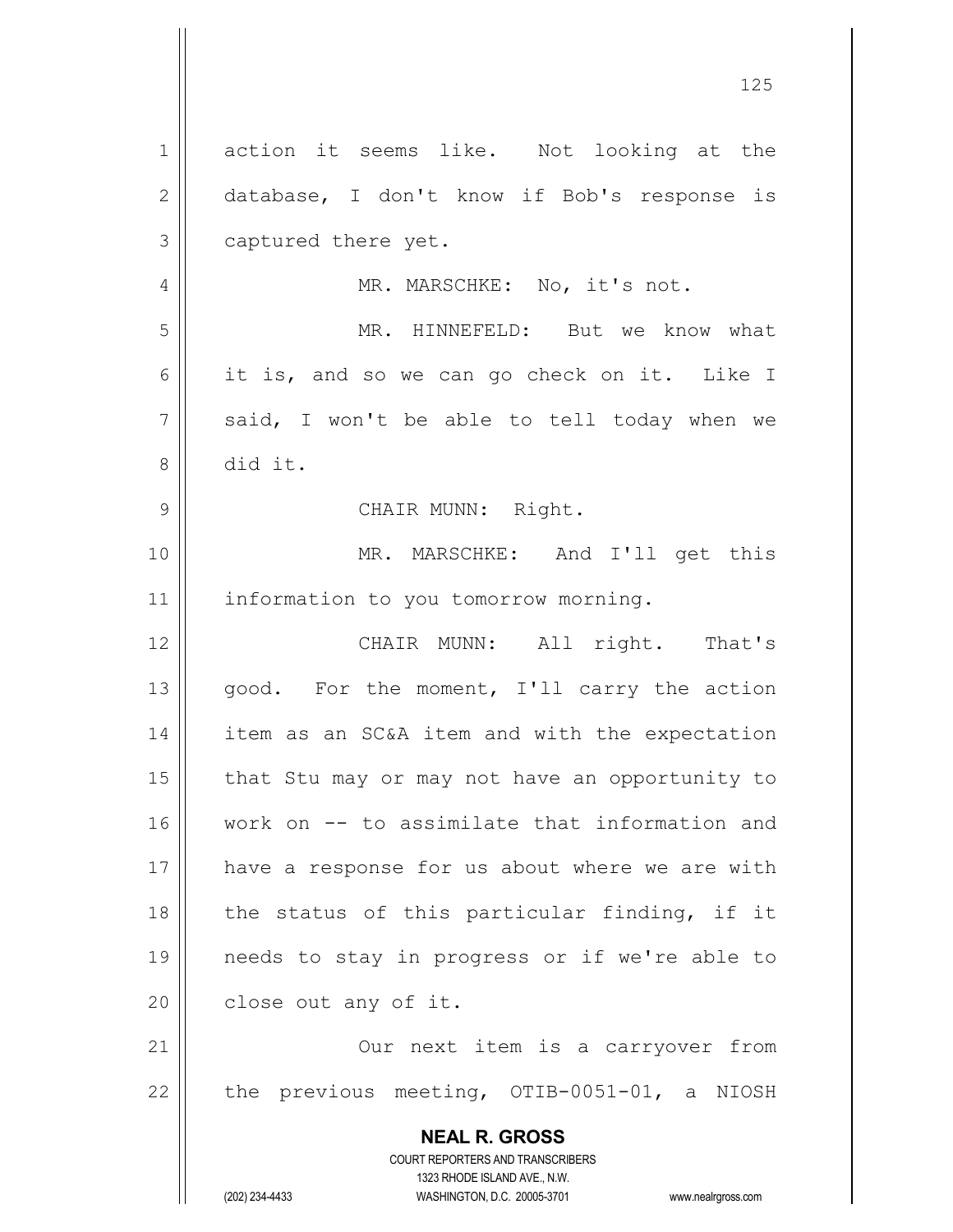1 action.

| $\mathbf{2}$   | MR. HINNEFELD: Yes, we -- that                                                                                                                                         |
|----------------|------------------------------------------------------------------------------------------------------------------------------------------------------------------------|
| 3              | should be on the database. Our response                                                                                                                                |
| 4              | should be on the database. I had sent it to                                                                                                                            |
| 5              | the Subcommittee back in August, shortly after                                                                                                                         |
| 6              | our last meeting.                                                                                                                                                      |
| $\overline{7}$ | MR. MARSCHKE: Which one was it?                                                                                                                                        |
| 8              | MR. HINNEFELD: -0051-01.                                                                                                                                               |
| $\mathcal{G}$  | CHAIR MUNN: So, I don't -- all I                                                                                                                                       |
| 10             | have is your initial response, right, and then                                                                                                                         |
| 11             | $-- 6/9/2009.$                                                                                                                                                         |
| 12             | MR. HINNEFELD: I still can't open                                                                                                                                      |
| 13             | my email, so I can't verify that I can find                                                                                                                            |
| 14             | that sent email.                                                                                                                                                       |
| 15             | CHAIR MUNN: It says NIOSH will                                                                                                                                         |
| 16             | provide<br>an update at the next committee                                                                                                                             |
| 17             | meeting. That was in June we had that.                                                                                                                                 |
| 18             | MR. MARSCHKE: -0051-03.                                                                                                                                                |
| 19             | CHAIR MUNN: -0051-01. It's the                                                                                                                                         |
| 20             | effective threshold energy and<br>angular                                                                                                                              |
| 21             | response of NTA film on missed neutron dose at                                                                                                                         |
| 22             | Oak Ridge Y-12.                                                                                                                                                        |
|                | <b>NEAL R. GROSS</b><br><b>COURT REPORTERS AND TRANSCRIBERS</b><br>1323 RHODE ISLAND AVE., N.W.<br>(202) 234-4433<br>WASHINGTON, D.C. 20005-3701<br>www.nealrgross.com |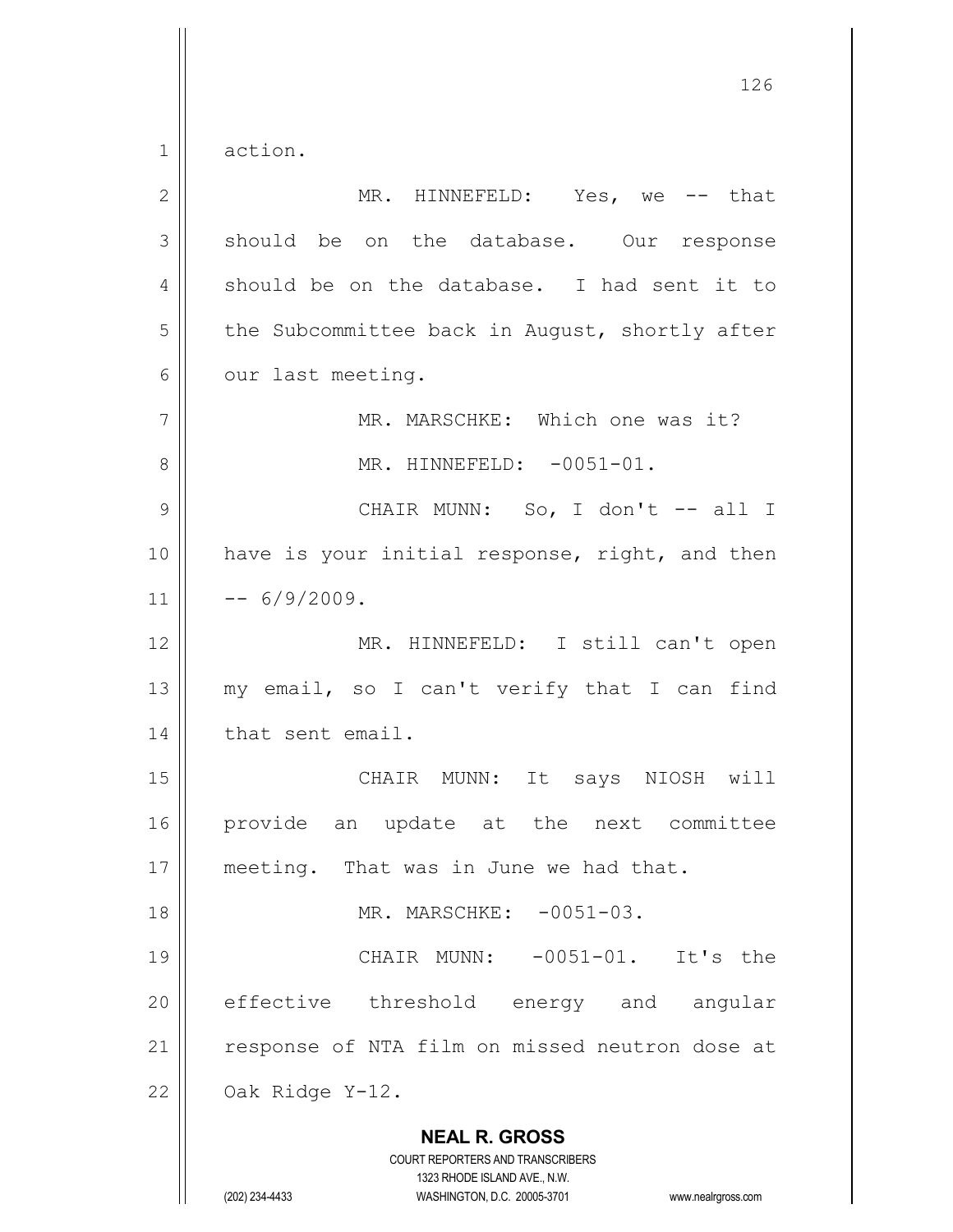| 1            | And the last shown action here was                                                                  |
|--------------|-----------------------------------------------------------------------------------------------------|
| $\mathbf{2}$ | from June 9, 2009. NIOSH will provide an                                                            |
| 3            | update at the next Subcommittee meeting. So,                                                        |
| 4            | what we're looking at now is the carryover                                                          |
| 5            | from that.                                                                                          |
| 6            | You sent us something, but it                                                                       |
| 7            | didn't get onto the database. Is that what                                                          |
| 8            | I'm hearing? Stu?                                                                                   |
| 9            | MR. HINNEFELD: Well, it was                                                                         |
| 10           | supposed to have been entered, but it didn't                                                        |
| 11           | get read over, apparently.                                                                          |
| 12           | MEMBER ZIEMER: Do you recall what                                                                   |
| 13           | the title of the document was?                                                                      |
| 14           | MR. HINNEFELD: No, and I can't                                                                      |
| 15           | find my email to tell you what it is. I can't                                                       |
| 16           | get in my email.                                                                                    |
| 17           | MEMBER ZIEMER: What is that OTIB?                                                                   |
| 18           | What's the title of the OTIB?                                                                       |
| 19           | MR. MARSCHKE: Effect of threshold                                                                   |
| 20           | energy and angular response of NTA film and                                                         |
| 21           | missed neutron dose at the Oak Ridge Y-12                                                           |
| 22           | facility.                                                                                           |
|              | <b>NEAL R. GROSS</b>                                                                                |
|              | <b>COURT REPORTERS AND TRANSCRIBERS</b>                                                             |
|              | 1323 RHODE ISLAND AVE., N.W.<br>(202) 234-4433<br>WASHINGTON, D.C. 20005-3701<br>www.nealrgross.com |
|              |                                                                                                     |

 $\mathsf{I}$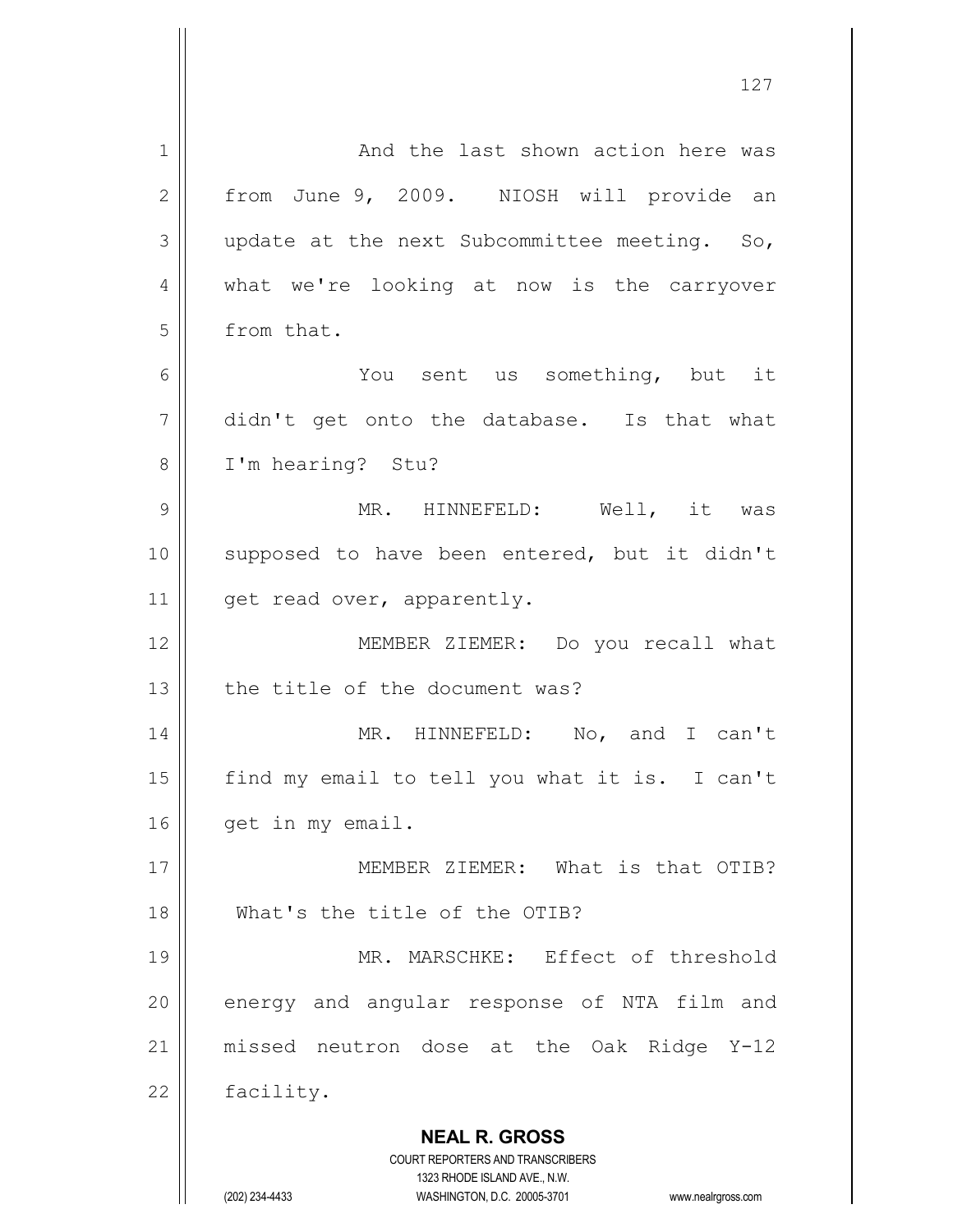**NEAL R. GROSS** COURT REPORTERS AND TRANSCRIBERS 1323 RHODE ISLAND AVE., N.W. (202) 234-4433 WASHINGTON, D.C. 20005-3701 www.nealrgross.com 1 || MEMBER ZIEMER: I'm looking for a  $2 \parallel$  keyword. I mean, out of all these documents  $3 \parallel$  of this Subcommittee, I'm looking for that 4 | one. I don't see it. I mean, normally, I 5 file them under the OTIB number and I don't 6 see the OTIB. 7 CHAIR MUNN: You believe it came 8 | right at you at the August meeting? 9 || MR. HINNEFELD: I thought it did.  $10$  | I have a note here that it was sent 8/21. 11 || MR. KATZ: Mark, do you have an 12 email from Stu from 8/21? 13 MR. HINNEFELD: It wouldn't have 14 | gone to his HHS email. 15 || MR. KATZ: Oh, how about your 16 personal email? 17 || MR. HINNEFELD: It would've gone 18 | to his old email. 19 MEMBER GRIFFON: I have to check 20  $\parallel$  that. What's the date? May --21 || MR. HINNEFELD: August 21. 22 || MEMBER GRIFFON: August 21.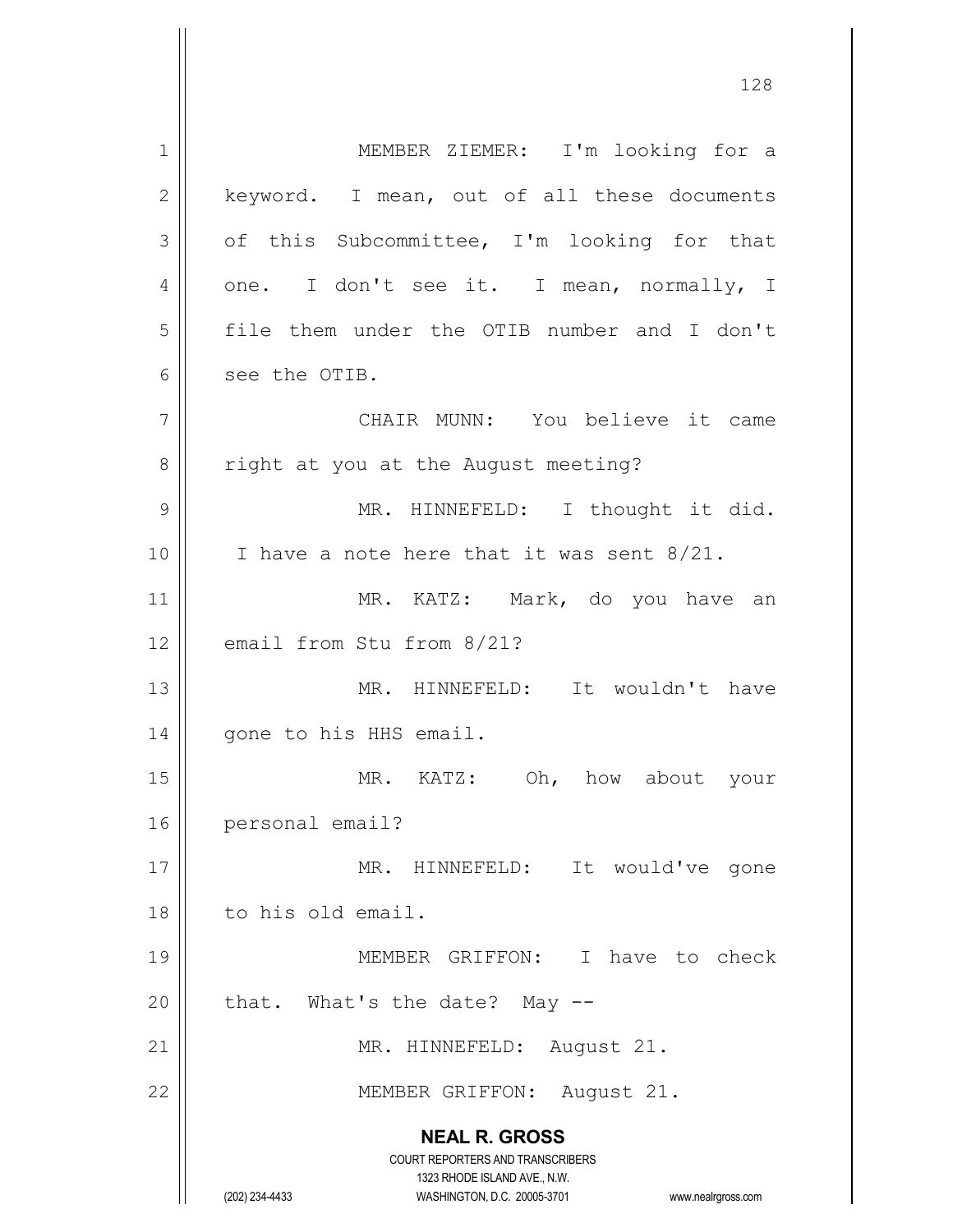**NEAL R. GROSS** COURT REPORTERS AND TRANSCRIBERS 1323 RHODE ISLAND AVE., N.W. (202) 234-4433 WASHINGTON, D.C. 20005-3701 www.nealrgross.com 1 || CHAIR MUNN: I have a long --2 || MEMBER GRIFFON: I'll check it. 3 CHAIR MUNN: -- a long set of  $4 \parallel$  responses that were sent, but there's so many  $5 \parallel$  of them. I've gotten through 47. There is 6  $\vert$  OTIB-0051-03. I have -03. 7 || MR. HINNEFELD: Yes, -03 up there 8 but that was before -- because those are in 9 || August, that's all. 10 MR. MARSCHKE: That was sent on 11 || August  $-$  I think it was sent on August 13. 12 || MS. THOMAS: Stu, this is Elyse --13 MR. HINNEFELD: Yes? 14 || MS. THOMAS: -- and you sent that 15 | email on August 20. 16 || MR. KATZ: August 20 says Elyse. 17 || MR. HINNEFELD: Thanks, Elyse. 18 || MS. THOMAS: I was copied so I can 19  $\parallel$  send it out to the  $-$  I can forward it again  $20$  | if you all are having trouble. 21 MR. HINNEFELD: That would be 22  $\parallel$  great for a lot of people, but I can't -- my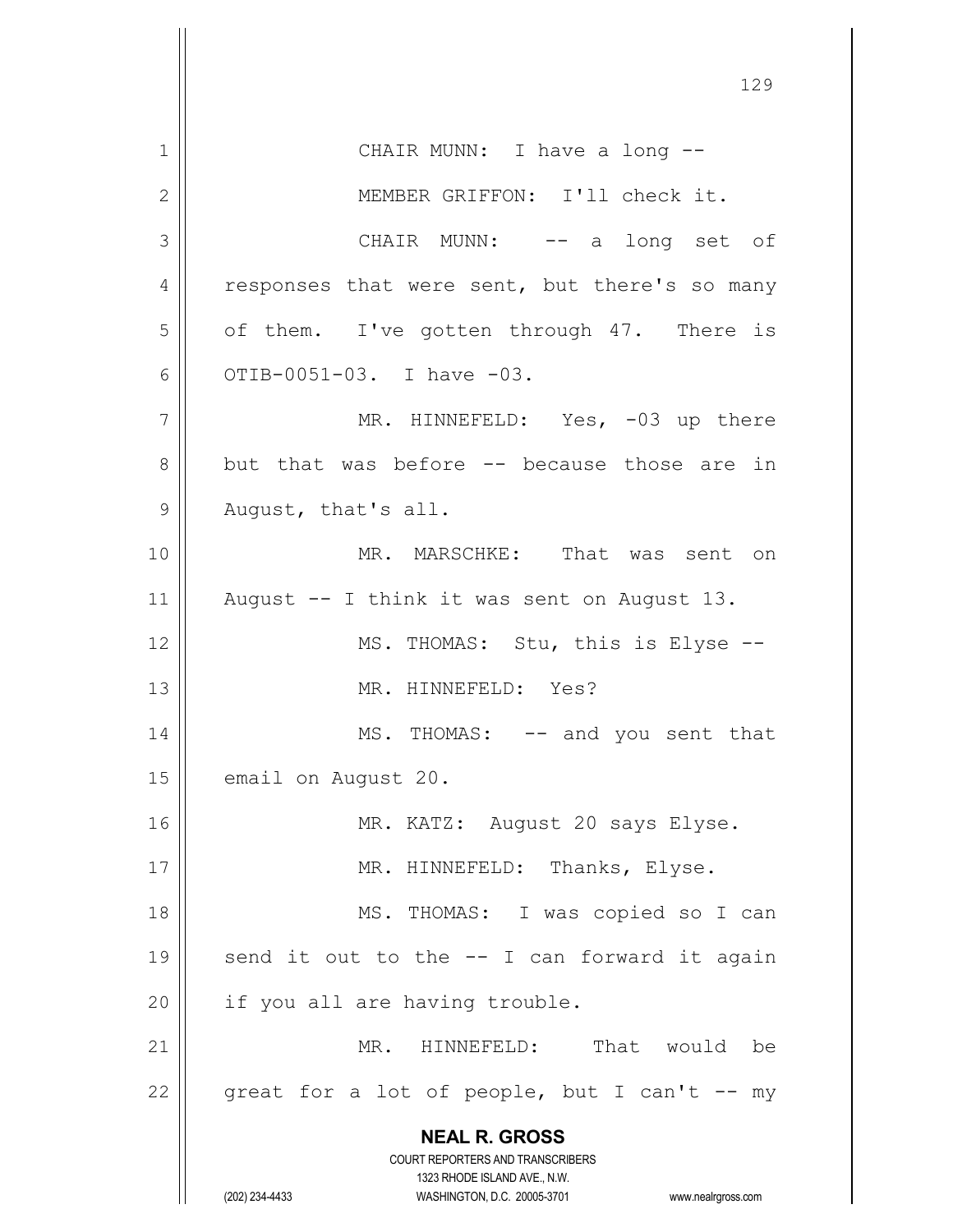**NEAL R. GROSS** COURT REPORTERS AND TRANSCRIBERS 1323 RHODE ISLAND AVE., N.W. (202) 234-4433 WASHINGTON, D.C. 20005-3701 www.nealrgross.com  $1 \parallel$  email won't open, so --2 MR. KATZ: That'll work for 3 everyone else here. 4 MEMBER GRIFFON: That would be  $5 \parallel$  great if you can forward it. I don't --6 MS. THOMAS: All right. I'll 7 | resend it. 8 || MEMBER GRIFFON: I don't seem to 9 || have it. Okay. 10 | MR. KATZ: Thank you, Elyse. 11 || CHAIR MUNN: I don't have anything 12 || on that date. While we're waiting for that 13  $\parallel$  to come through, would this be an ideal time 14 || for us to break for lunch? 15 || MEMBER ZIEMER: Yes. 16 CHAIR MUNN: We'll let that 17 | happen. 18 || MR. HINNEFELD: I will email it to 19 you all. 20 || CHAIR MUNN: That's good. We will  $21$   $\vert$  -- let's wait for Elyse to do some email  $22$  | magic for us, and we'll try to be back here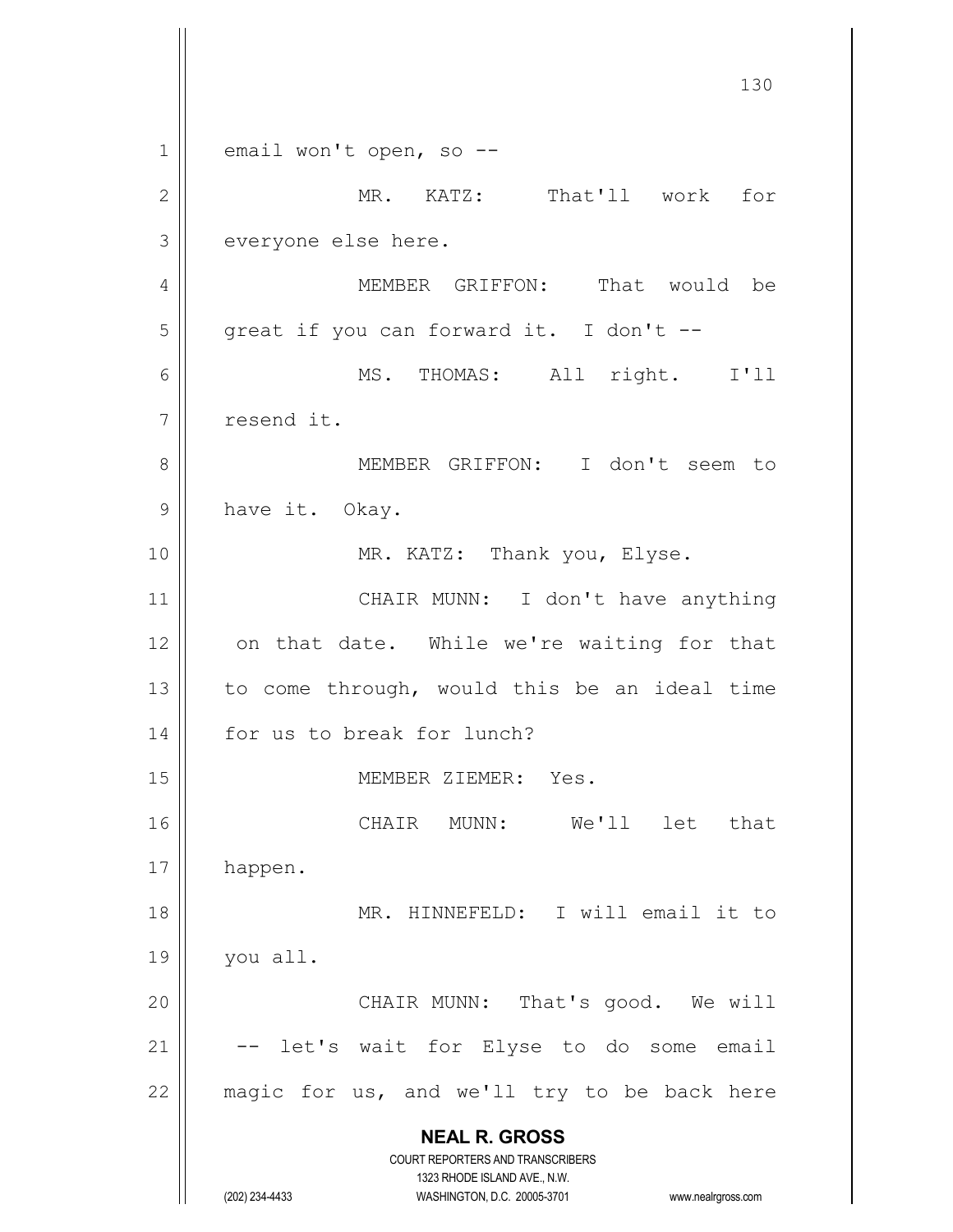**NEAL R. GROSS** COURT REPORTERS AND TRANSCRIBERS 1323 RHODE ISLAND AVE., N.W. (202) 234-4433 WASHINGTON, D.C. 20005-3701 www.nealrgross.com 1 || 1:35. Is that amenable to the folks on the 2 | phone? 3 || MEMBER GIBSON: Yes, that's good. 4 || CHAIR MUNN: 1:35. We'll try to 5 | be prompt. Thanks much. We're going to sign 6 off now. 7 | (Whereupon, the above-entitled matter went off 8 || The record at 12:20 p.m. and  $9 \parallel$  resumed at 1:36 p.m.) 10 || MR. KATZ: Okay, this is Advisory 11 || Board on Radiation Worker Health, Subcommittee 12 on Procedures Review, and we had a little 13  $\parallel$  technical difficulty making the phone work, 14 | but we're back on now. 15 || Let me check, Mark and Mike, are 16 | you with us again? 17 MEMBER GRIFFON: I am here. 18 MR. KATZ: Great. 19 || MEMBER GIBSON: Yes, this Mike.  $20$  | I'm here. 21 || MR. KATZ: Great. 22 || CHAIR MUNN: I have just sent to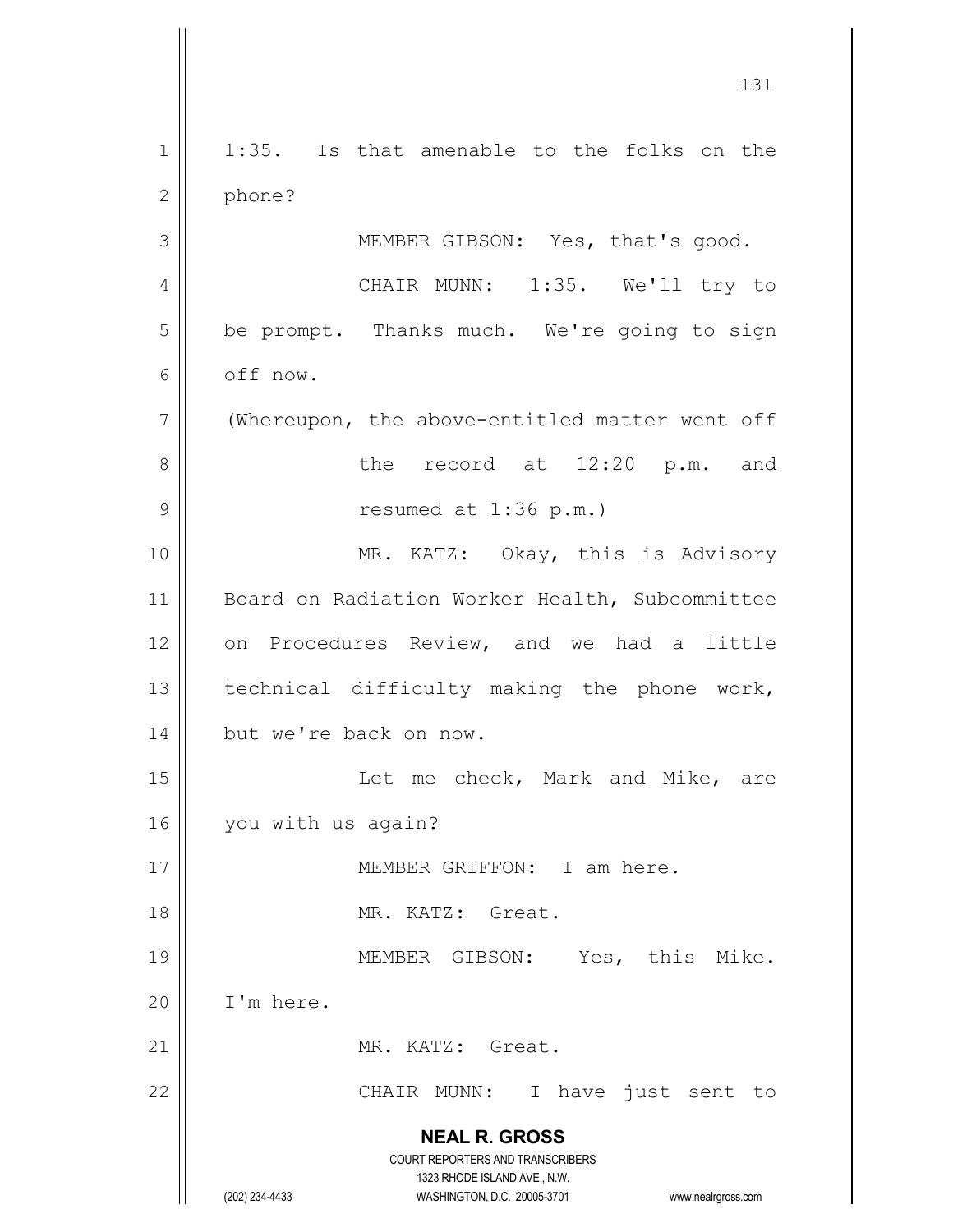**NEAL R. GROSS** COURT REPORTERS AND TRANSCRIBERS 1323 RHODE ISLAND AVE., N.W. (202) 234-4433 WASHINGTON, D.C. 20005-3701 www.nealrgross.com 1 all of you that are on standard distribution 2 for the Subcommittee the most recent draft of  $3 \parallel$  our proposed letter to the Secretary. 4 || I sent it not to your CDC mail but 5 | to your standard personal mail that I usually  $6 \parallel$  use, so you may want to take a moment to check  $7 ||$  to see if you've received that yet. In the 8 || meantime, I think most of us here have 9 || received what Elyse sent with respect to 10 || findings on the third set of DRs review. 11 || Is that really what we want? Yes, 12 it's procedures review. I think the title on 13 || it was incorrect. We'll see if that's what we 14  $\parallel$  have. Do -- Mark and Mike, do you have that 15 from her? 16 MEMBER GIBSON: Yes. It just came  $17$  | in, Wanda. 18 || CHAIR MUNN: Okay. Thanks, Mike. 19 MEMBER GRIFFON: Yes, I got the  $20$  || email, too. Yes. 21 CHAIR MUNN: Okay. I'm just now 22 | downloading it. Did you receive my email yet?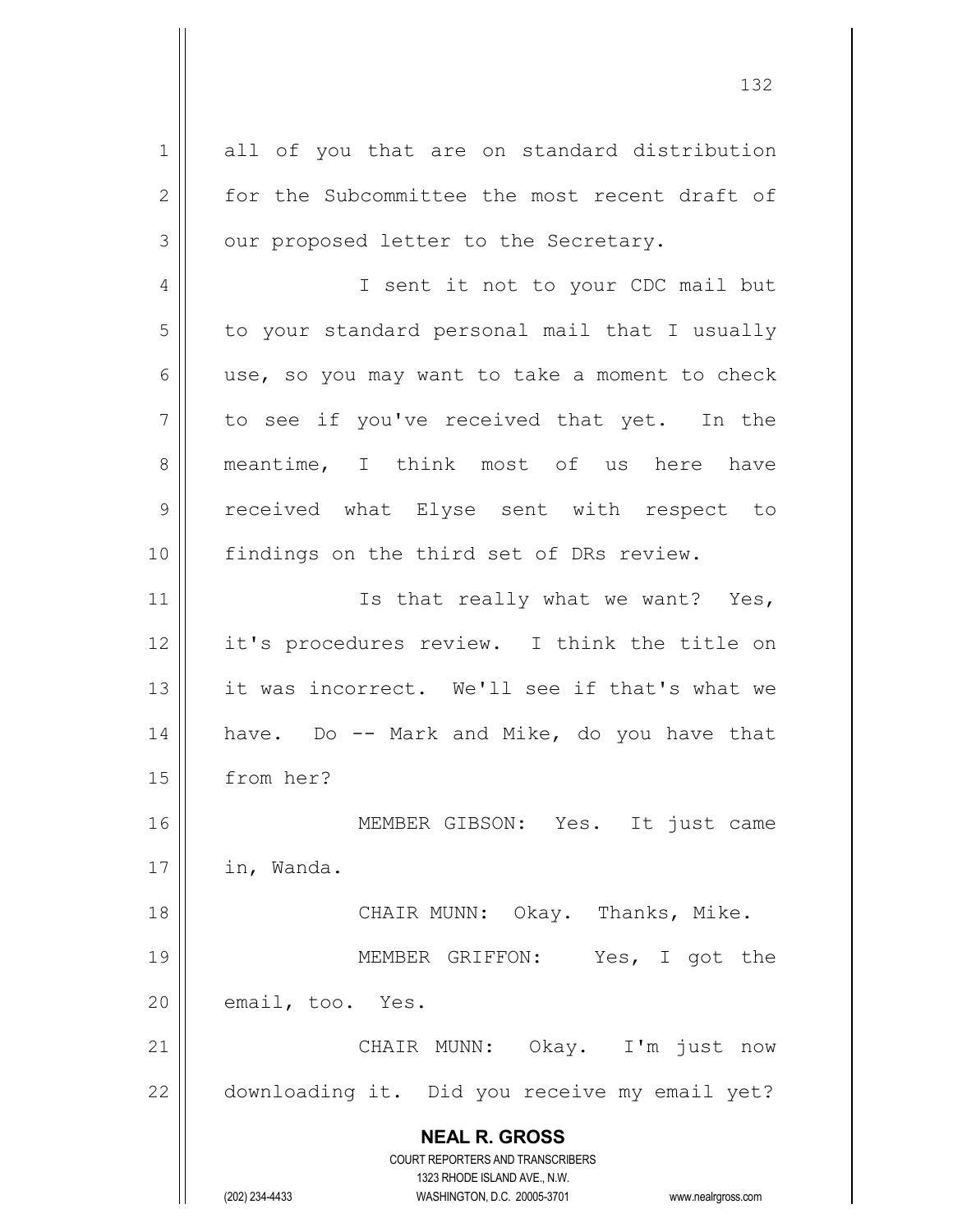**NEAL R. GROSS** COURT REPORTERS AND TRANSCRIBERS 1 MEMBER GIBSON: Yes. 2 CHAIR MUNN: Got it. Do you want 3 to take a moment to read through that? We 4 discussed the changes we were going to make.  $5$  | I think we've made the ones that we discussed,  $6$  || and I believe you see them there. 7 || So, let's take five while you read 8 through those and see if there's a problem  $9 \parallel$  with anything. I have not filled in the final 10 || numbers. I won't do that until we're actually 11 | ready to send the letter out. 12 || MEMBER ZIEMER: Steve, could you  $13$  confirm  $-$  was it 80 or 81 percent and that 14 was 81 percent of the findings or of the 15 procedures? 16 MR. MARSCHKE: I think it was of 17 | the findings. 18 MEMBER ZIEMER: Of the findings 19 have been addressed? 20 MR. MARSCHKE: Yes. 21 MEMBER ZIEMER: And the number 22  $\vert$  could change, but right now it's 80 percent?

1323 RHODE ISLAND AVE., N.W.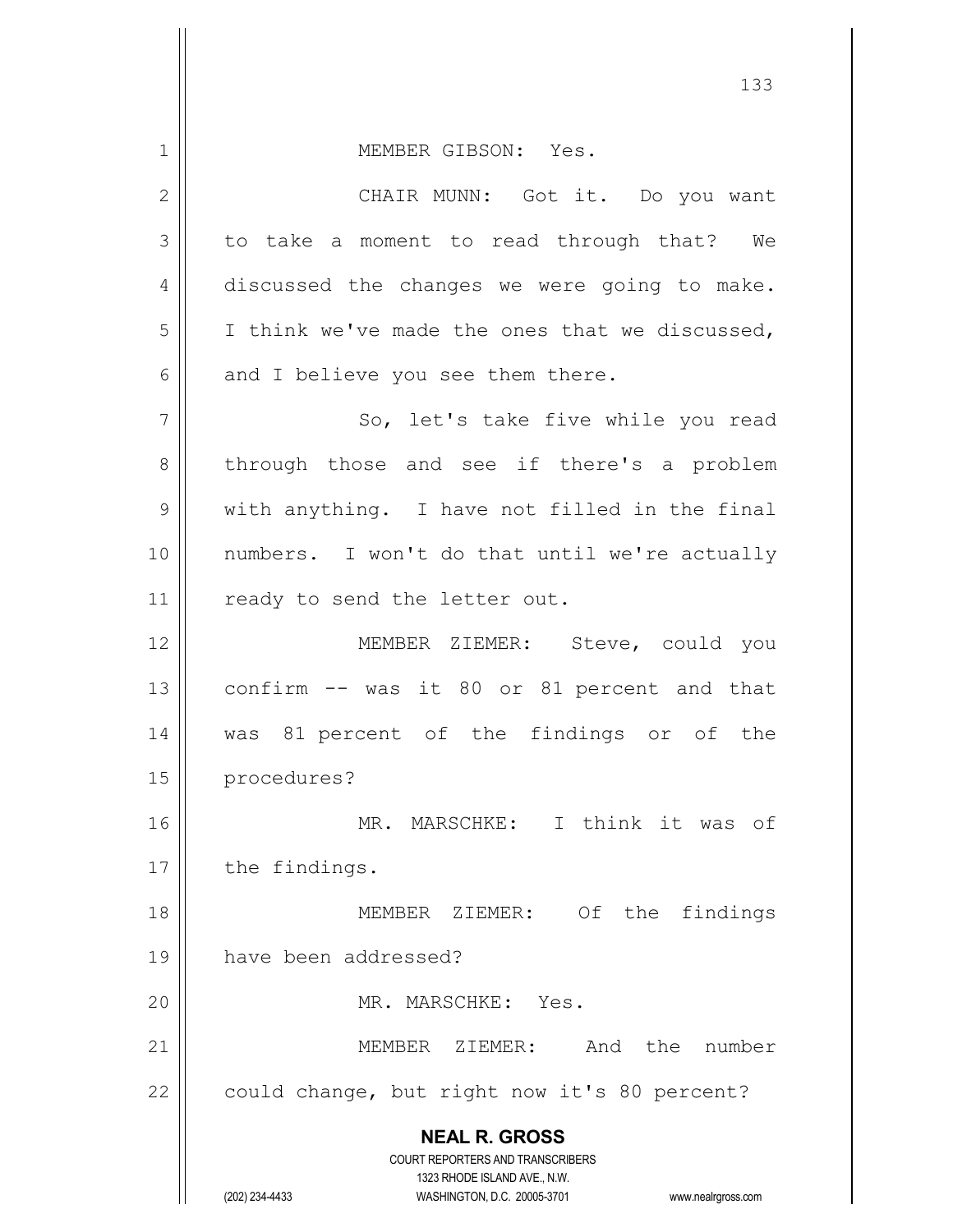**NEAL R. GROSS** COURT REPORTERS AND TRANSCRIBERS 1323 RHODE ISLAND AVE., N.W. (202) 234-4433 WASHINGTON, D.C. 20005-3701 www.nealrgross.com 1 | MEMBER GRIFFON: Wanda, did you  $2 \parallel$  send that to me? I don't seem to get it. I  $3 \parallel$  thought you sent it on the  $-$ - I checked both 4 | of my emails now and I don't see it. 5 CHAIR MUNN: I did. Let me 6 double-check to see whether my email for some  $7 \parallel$  reason fails to do right by you. 8 MEMBER ZIEMER: His name is on the  $9 \parallel$  send out list, but --10 MEMBER GRIFFON: I just got it. I 11 || just got it. It's just coming in now. 12 || CHAIR MUNN: Okay. 13 || MEMBER GRIFFON: Okay. Thank you. 14 MEMBER ZIEMER: It's a long ways 15 up there from here. 16 MEMBER GRIFFON: Yes, yes. 17 || MR. ELLIOTT: Real slow today. 18 CHAIR MUNN: Especially on some 19 networks that -- 20 || DR. MAURO: Eighty-one percent are 21 || either undergoing deliberation or have been 22 resolved.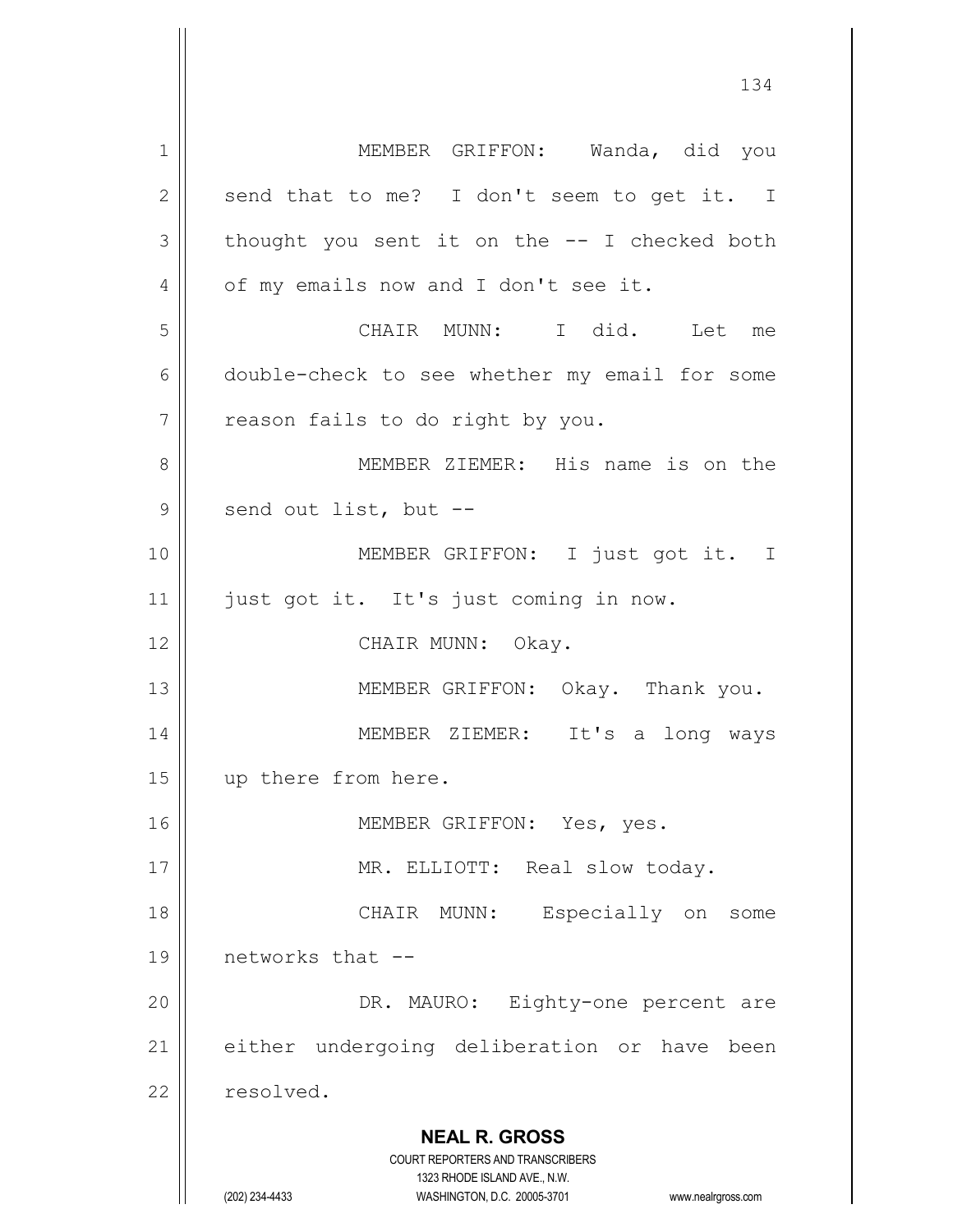**NEAL R. GROSS** COURT REPORTERS AND TRANSCRIBERS 1323 RHODE ISLAND AVE., N.W. (202) 234-4433 WASHINGTON, D.C. 20005-3701 www.nealrgross.com 1 || CHAIR MUNN: Out there in the  $2 \parallel$  ether, we are making a change to the last  $3 \parallel$  sentence of the third paragraph. We're 4 || changing it to giving a total of over 5 || 80 percent having been deliberated or closed 6 arather than addressed. 7 MEMBER ZIEMER: Yes, although 8 we've already said 49 percent have been closed 9 | or resolved, right? 10 CHAIR MUNN: So deliberated needs 11 | to come out. Having been --12 DR. MAURO: Under active 13 deliberation. 14 CHAIR MUNN: Having been 15 || deliberated rather than addressed. 16 MEMBER ZIEMER: So what is the 17 wording going to be? 18 || CHAIR MUNN: Giving a total of 19 || over 80 percent having been deliberated. 20 MR. KATZ: Well, you can say 21 discussed, but it's not good English having 22 been deliberated.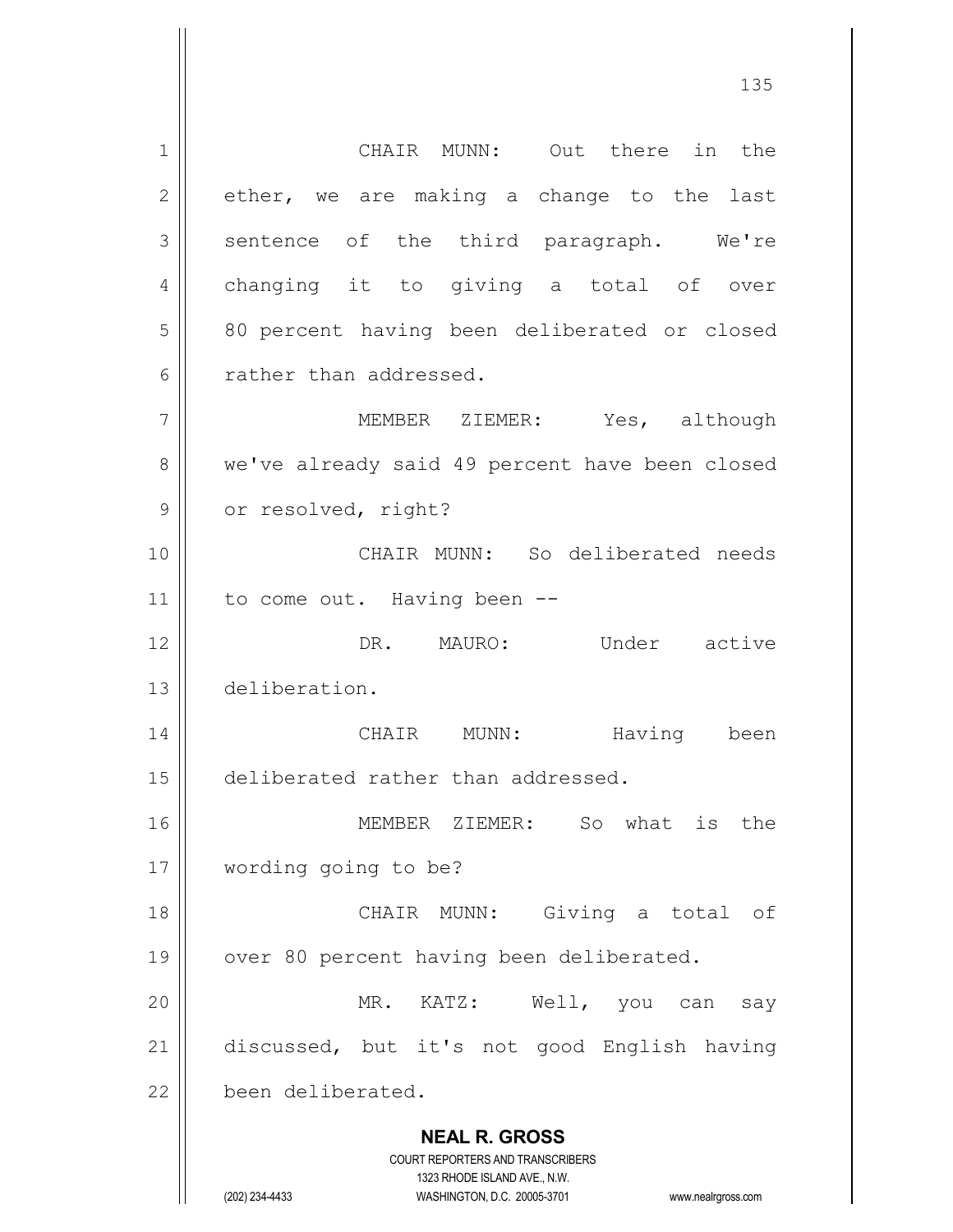**NEAL R. GROSS** COURT REPORTERS AND TRANSCRIBERS 1323 RHODE ISLAND AVE., N.W. (202) 234-4433 WASHINGTON, D.C. 20005-3701 www.nealrgross.com 136 1 || CHAIR MUNN: I quess it isn't. 2 || MR. KATZ: A group deliberates,  $3 \parallel$  but you  $-$  and you can deliberate upon 4  $\parallel$  something, but --5 CHAIR MUNN: And then that would 6 | make Winston Churchill unhappy. 7 || MR. KATZ: You can say reviewed. 8 MEMBER ZIEMER: Well -- 9 CHAIR MUNN: Is that acceptable to 10 you? 11 || MEMBER ZIEMER: Is the previous 12 || sentence about the complete group of 13  $\parallel$  procedures scrutinized, that's everything that 14 | SC&A has done? 15 || CHAIR MUNN: Totals -- yes, totals 16 everything. 17 || MEMBER ZIEMER: Or is that what 18 we've done? 19 CHAIR MUNN: Well, that's what 20 | we've done. 21 MEMBER ZIEMER: Is that the  $22$  | 80 percent? That's what I'm asking.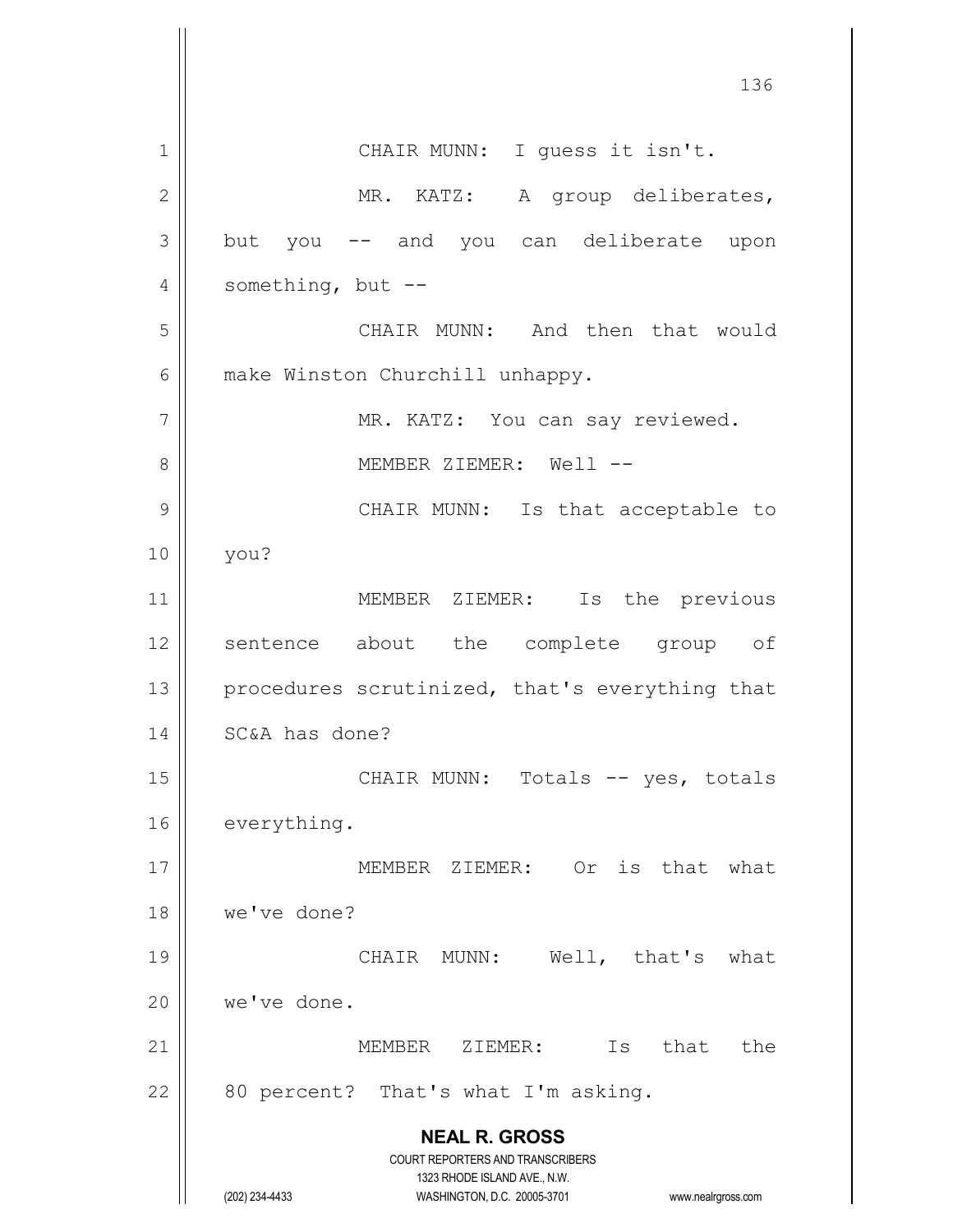| 1  | DR. MAURO: Yes. The 81 percent                                      |
|----|---------------------------------------------------------------------|
| 2  | are the ones that have undergone some degree                        |
| 3  | of deliberation by the group. A subset of                           |
| 4  | that have actually been closed. A subset of                         |
| 5  | that have been transferred. In other words --                       |
| 6  | $but --$                                                            |
| 7  | MEMBER ZIEMER: So, we could say                                     |
| 8  | 81 percent of the procedures or we have                             |
| 9  | scrutinized 81 percent of the procedures or --                      |
| 10 | MR. MARSCHKE: They were not of                                      |
| 11 | the procedures. Eighty-one percent of the                           |
| 12 | issues.                                                             |
| 13 | MEMBER ZIEMER: How about of the                                     |
| 14 | number of -- of the -- let's see, the total --                      |
| 15 | the number of individual findings totals 538,                       |
| 16 | 80 percent of which have been -- 81 percent of                      |
|    |                                                                     |
| 17 | which have been considered by the Subcommittee                      |
| 18 | and 49 percent of which have been closed.                           |
| 19 | Something like --                                                   |
| 20 | CHAIR MUNN: Well, let's make --                                     |
| 21 | if we're going to do that, I would prefer we                        |
| 22 | make two sentences out of it.                                       |
|    | <b>NEAL R. GROSS</b>                                                |
|    | COURT REPORTERS AND TRANSCRIBERS                                    |
|    | 1323 RHODE ISLAND AVE., N.W.                                        |
|    | (202) 234-4433<br>WASHINGTON, D.C. 20005-3701<br>www.nealrgross.com |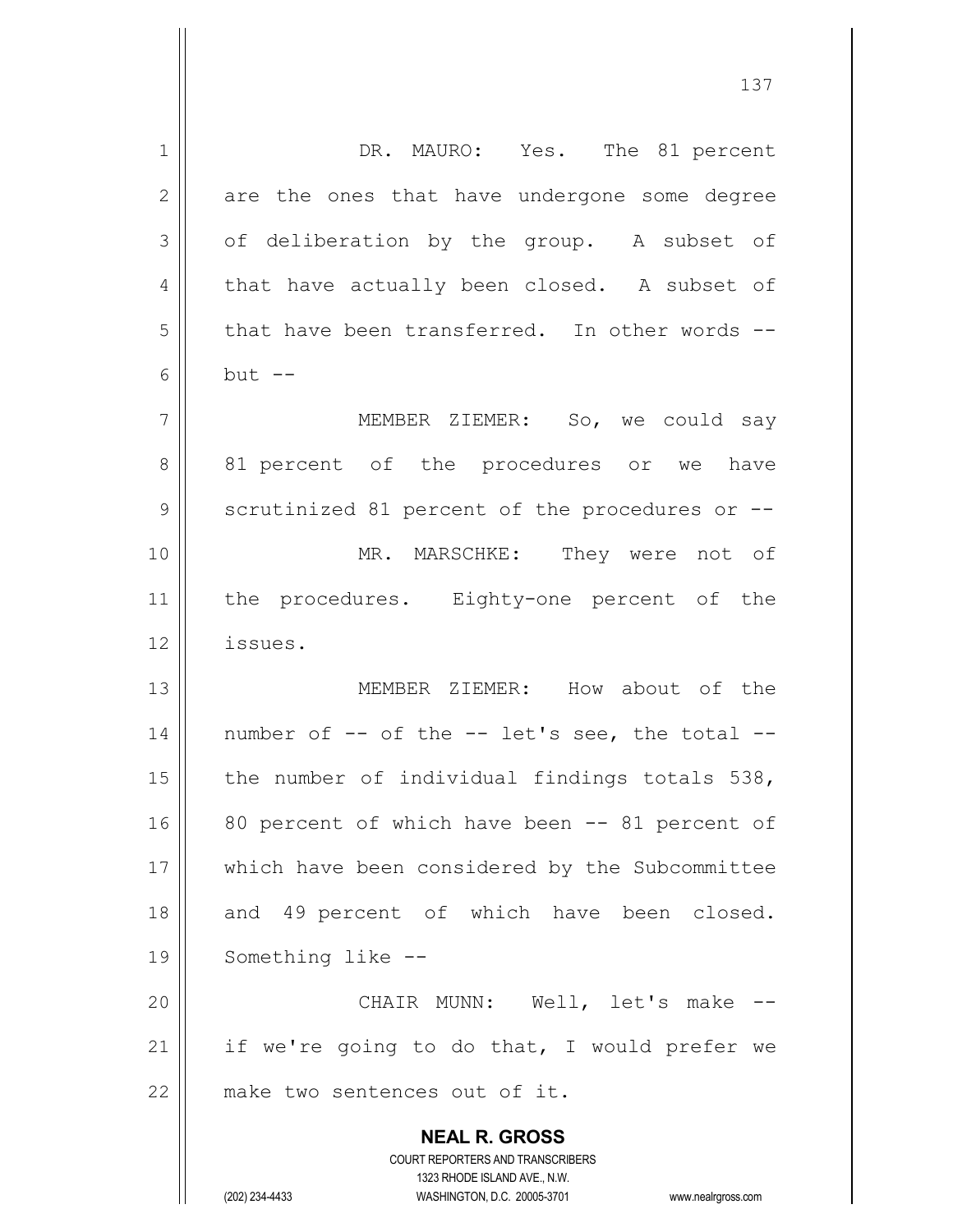|               | 138                                                                     |
|---------------|-------------------------------------------------------------------------|
| 1             | MEMBER ZIEMER: Yes.                                                     |
| $\mathbf{2}$  | CHAIR MUNN: So, we say the number                                       |
| 3             | of individual findings totals 238, semicolon,                           |
|               |                                                                         |
| 4             | we have deliberated more than 80 percent of                             |
| 5             | those. Then the next sentence, 265 or                                   |
| 6             | 49 percent have been resolved and closed.                               |
| 7             | MEMBER ZIEMER: Fifty-nine?                                              |
| 8             | MR. MARSCHKE: Fifty-eight. I got                                        |
| $\mathcal{G}$ | 258.                                                                    |
| 10            | CHAIR MUNN: Well, these are                                             |
| 11            | numbers that I put in before we did anything                            |
| 12            | today. So, before -- I will check with you                              |
| 13            | before we release this as correct numbers.                              |
| 14            | Yes.                                                                    |
| 15            | DR. MAURO: Yes, get the language                                        |
| 16            | and a placeholder.                                                      |
| 17            | CHAIR MUNN: Yes.                                                        |
| 18            | MR. MARSCHKE: Aren't the ones                                           |
| 19            | that are in abeyance also being resolved?                               |
| 20            | DR. MAURO: Yes.                                                         |
| 21            | CHAIR MUNN: Yes.                                                        |
| 22            | DR. MAURO: Yes, and I think we                                          |
|               | <b>NEAL R. GROSS</b>                                                    |
|               | <b>COURT REPORTERS AND TRANSCRIBERS</b><br>1323 RHODE ISLAND AVE., N.W. |
|               | (202) 234-4433<br>WASHINGTON, D.C. 20005-3701<br>www.nealrgross.com     |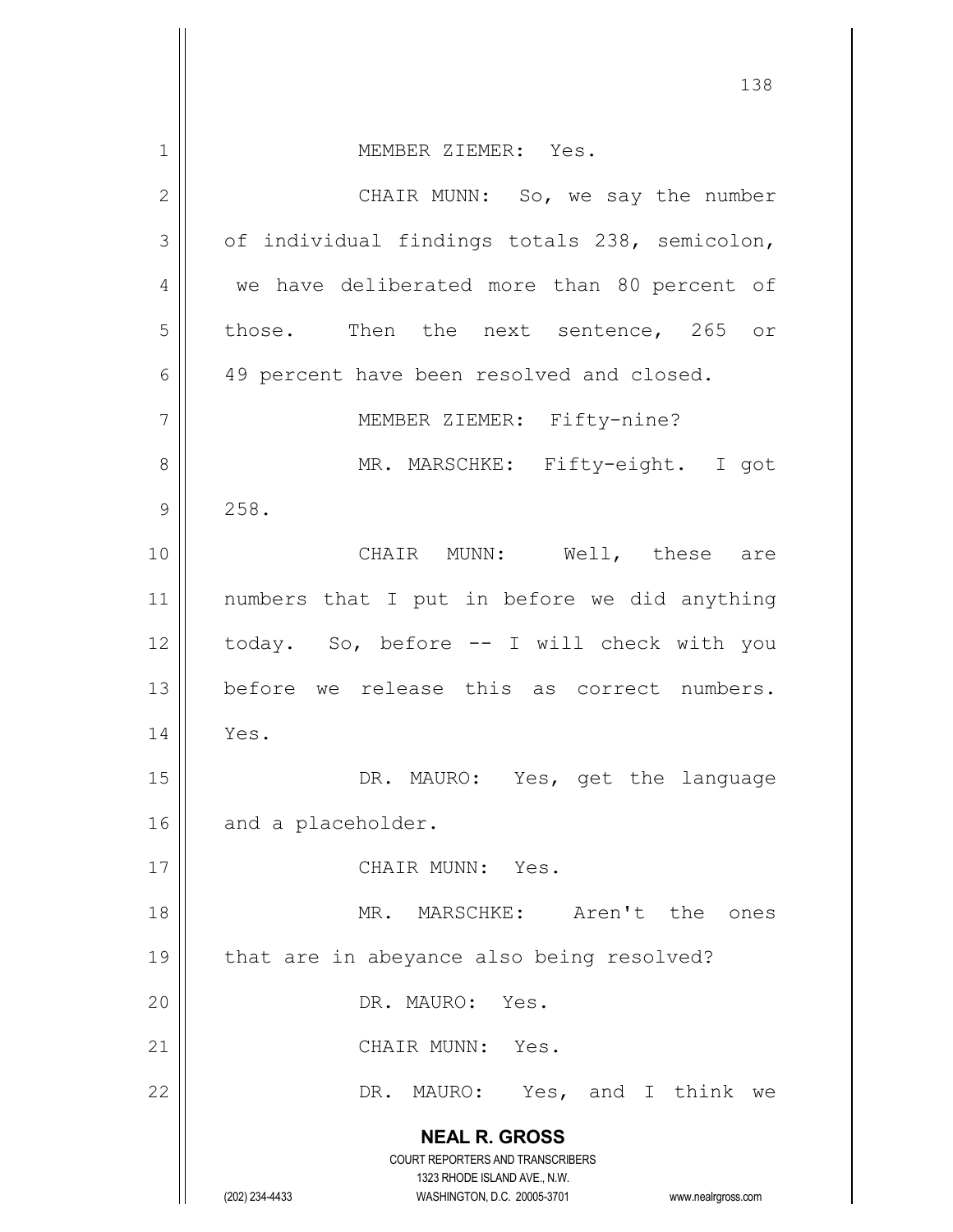**NEAL R. GROSS** COURT REPORTERS AND TRANSCRIBERS  $1 \parallel$  should -- we don't need to speak about them  $2 \parallel$  separately, but I would consider that part  $3$  something that the group has been resolved. 4 MR. MARSCHKE: So can we take this  $5 \parallel$  one, 258, and add the 86 that are in abeyance  $6 \parallel$  and say that those --7 DR. MAURO: Have been resolved. 8 MR. MARSCHKE: Those -- that's  $9 \parallel$  over 300 of them have been resolved? 10 CHAIR MUNN: That's up to the 11 | group. In my mind --12 MEMBER ZIEMER: That would be -- 13 CHAIR MUNN: Even though we've 14 || resolved the issue, it's not in a position for  $15$  us to turn loose of until  $--$  if they were 16 addressed in a finding, then that's obviously 17 | closed. 18 || Tf we closed them, then that's 19 obviously closed, but until the in abeyance 20  $\parallel$  action has taken place, in my mind, they're 21 Still in our lap. We still have to track  $22 \parallel$  them.

1323 RHODE ISLAND AVE., N.W.

(202) 234-4433 WASHINGTON, D.C. 20005-3701 www.nealrgross.com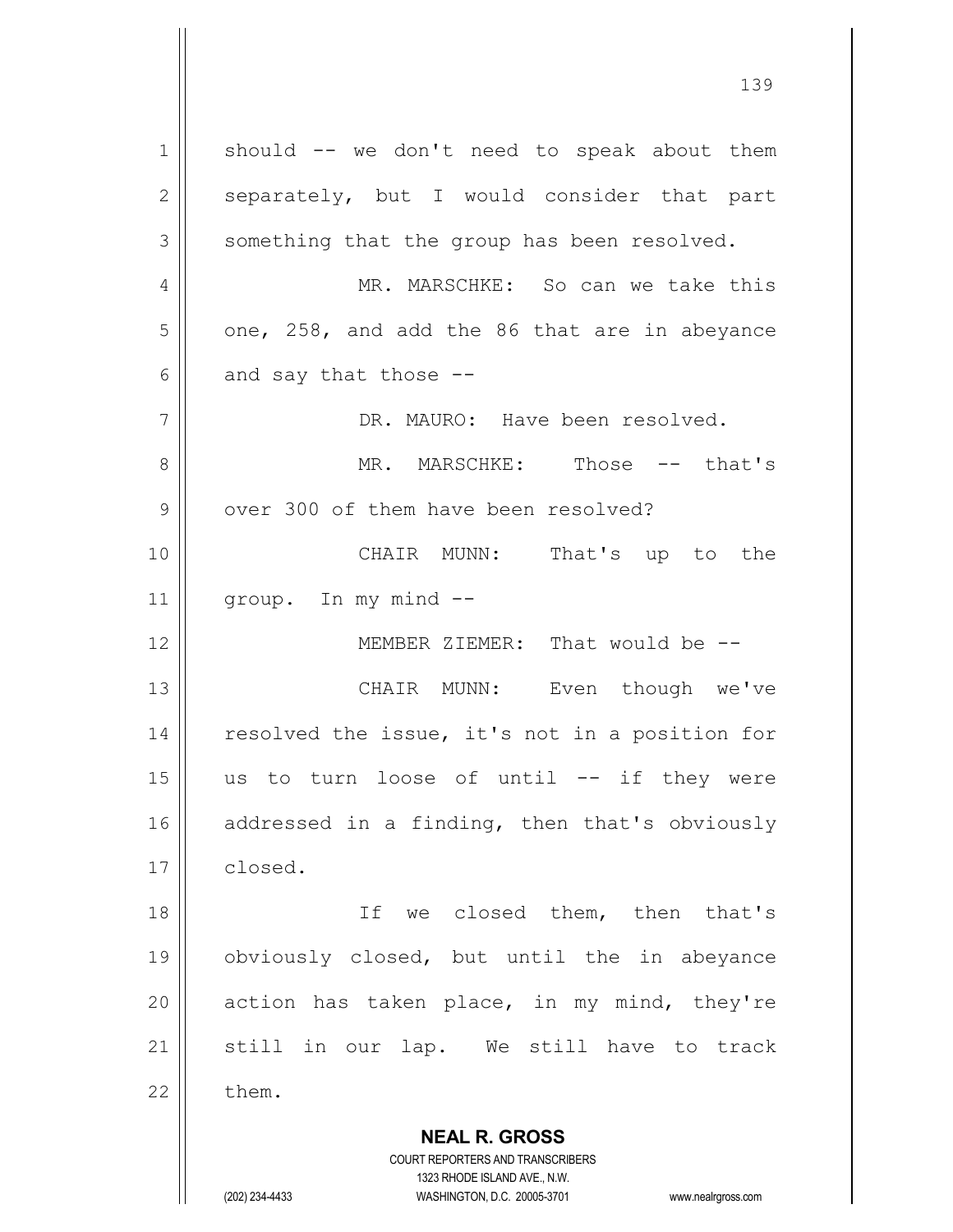1 | MR. MARSCHKE: Yes, I won't arque  $2 \parallel$  with that, but they're not closed, but they  $3 \parallel$  are resolved. I don't know if they're -- but,  $4 \parallel$  again, like you say, Wanda, it's up to the 5 | Subcommittee. 6 MEMBER ZIEMER: You would say  $7 \parallel$  65 percent have been closed. No, not closed, 8 have been resolved. 9 MR. MARSCHKE: Right, or 10 | technically resolved. 11 || MEMBER GRIFFON: Or conceptually 12 || resolved. I mean, I think that's the problem 13 || I have. We haven't seen anything, you know? 14 We discussed them and they're in abeyance 15 || until we see the change language. Right? 16 || CHAIR MUNN: Okay, so I'm going to 17 || put in 65 percent even though we don't know 18 what that number is because we haven't checked 19 it. The number of individual findings totals  $20 \parallel 538$ , semicolon, more than 80 percent  $-$  no, 21 | comma, more than 80 percent of which have been 22 deliberated upon and 65 percent have been

> **NEAL R. GROSS** COURT REPORTERS AND TRANSCRIBERS 1323 RHODE ISLAND AVE., N.W.

(202) 234-4433 WASHINGTON, D.C. 20005-3701 www.nealrgross.com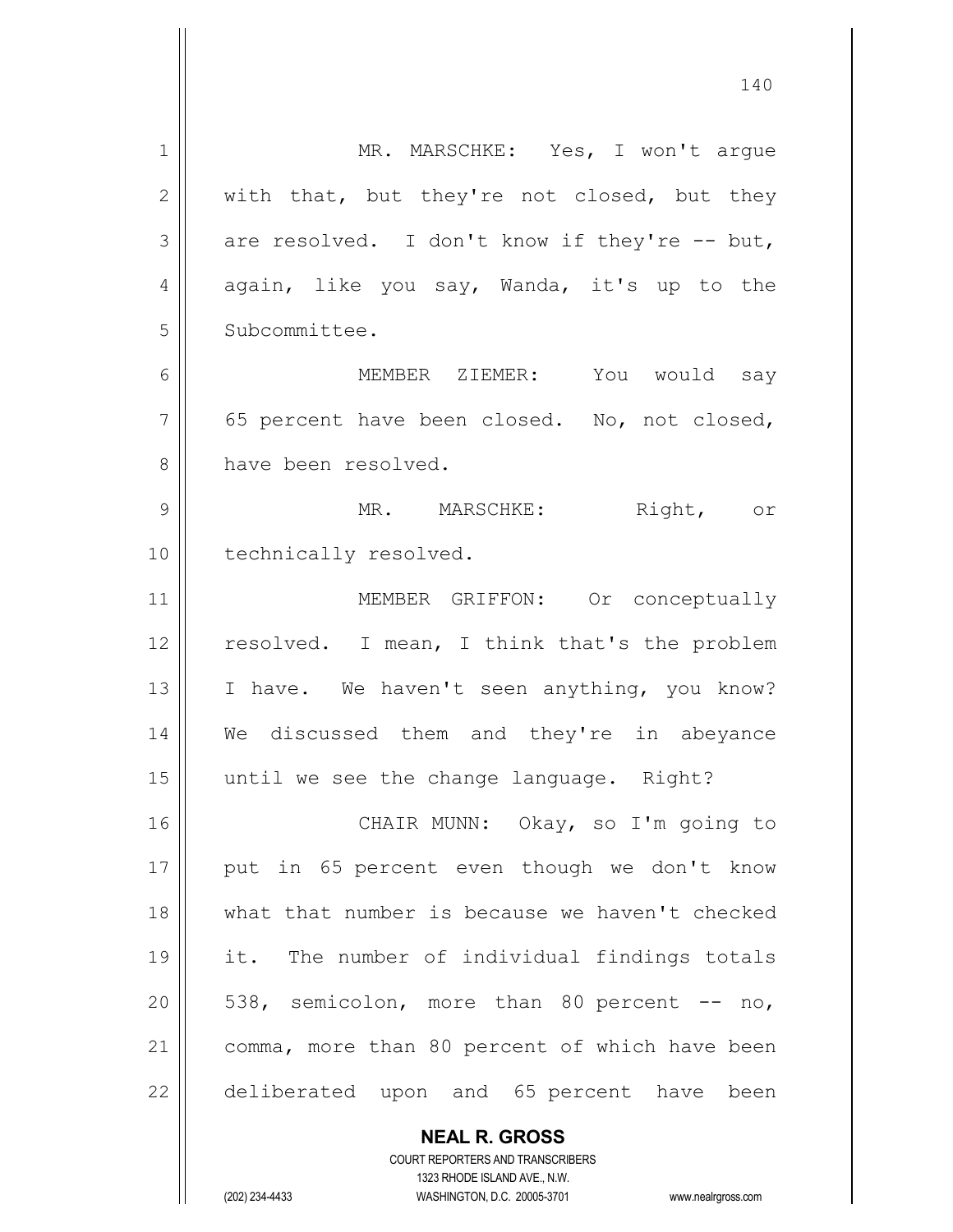**NEAL R. GROSS** COURT REPORTERS AND TRANSCRIBERS 1323 RHODE ISLAND AVE., N.W. (202) 234-4433 WASHINGTON, D.C. 20005-3701 www.nealrgross.com 1 | resolved or closed. Is that what we want to  $2 \parallel$  say? 3 || MEMBER ZIEMER: That sounds close. 4 | Number of individual findings was 538, of 5 || which 80 percent have been --6 CHAIR MUNN: Comma. More than 7 || 80 percent of which have been deliberated 8 | upon. 9 MEMBER ZIEMER: More than 10 || 80 percent have been deliberated upon, and 11 | then another sentence? 12 || CHAIR MUNN: And 65 percent have 13  $\parallel$  been resolved or closed. No, if we do it that  $14$  way we can alter  $-$  we can do it in one 15 sentence. 16 MEMBER GRIFFON: I still would 17 || vote for leaving the 65 percent out. I think 18 || that's just confusing things. I would say 19 || 50 percent have been closed. 20 CHAIR MUNN: That is what I  $21$  | originally was going to do. 22 || MEMBER ZIEMER: Are we leaving out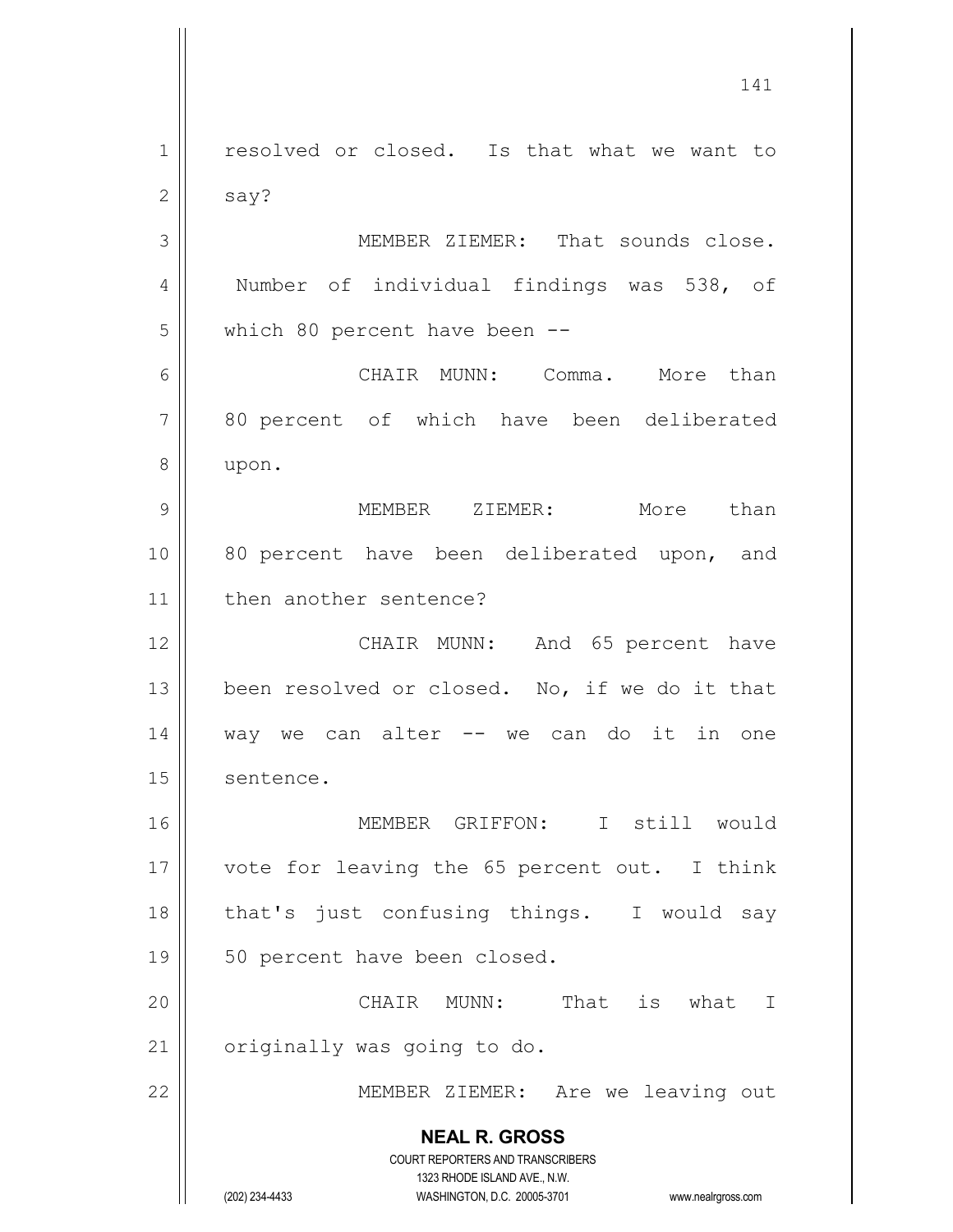**NEAL R. GROSS** COURT REPORTERS AND TRANSCRIBERS 1323 RHODE ISLAND AVE., N.W. (202) 234-4433 WASHINGTON, D.C. 20005-3701 www.nealrgross.com 1 || the 258? Just put the percentage for 2 | simplicity or what? Are we leaving both 3 numbers out? 4 CHAIR MUNN: Well, I would -- the 5 | issue here is whether we're going to include 6 the resolved and closed or whether we're going  $7 \parallel$  to use only the word closed. It really still 8 circles around how you look at matters that  $9 \parallel$  are in abeyance. If you prefer --10 || **MEMBER ZIEMER:** Well, certainly, 11 || the closed part is more definitive. It's a 12 | lower number, but there's no point. 13 || CHAIR MUNN: Well, if we want to 14 || say the number of individual findings totals  $15 \parallel$  538, more than 80 percent of which of them 16 | have been deliberated upon and 49 percent have 17 | been closed, then there's no --18 MR. ELLIOTT: Is that 49 percent  $19 \parallel$  of the total  $-$ 20 CHAIR MUNN: Yes. 21 || MR. ELLIOTT: -- or 49 percent of  $22$   $\parallel$  the deliberated?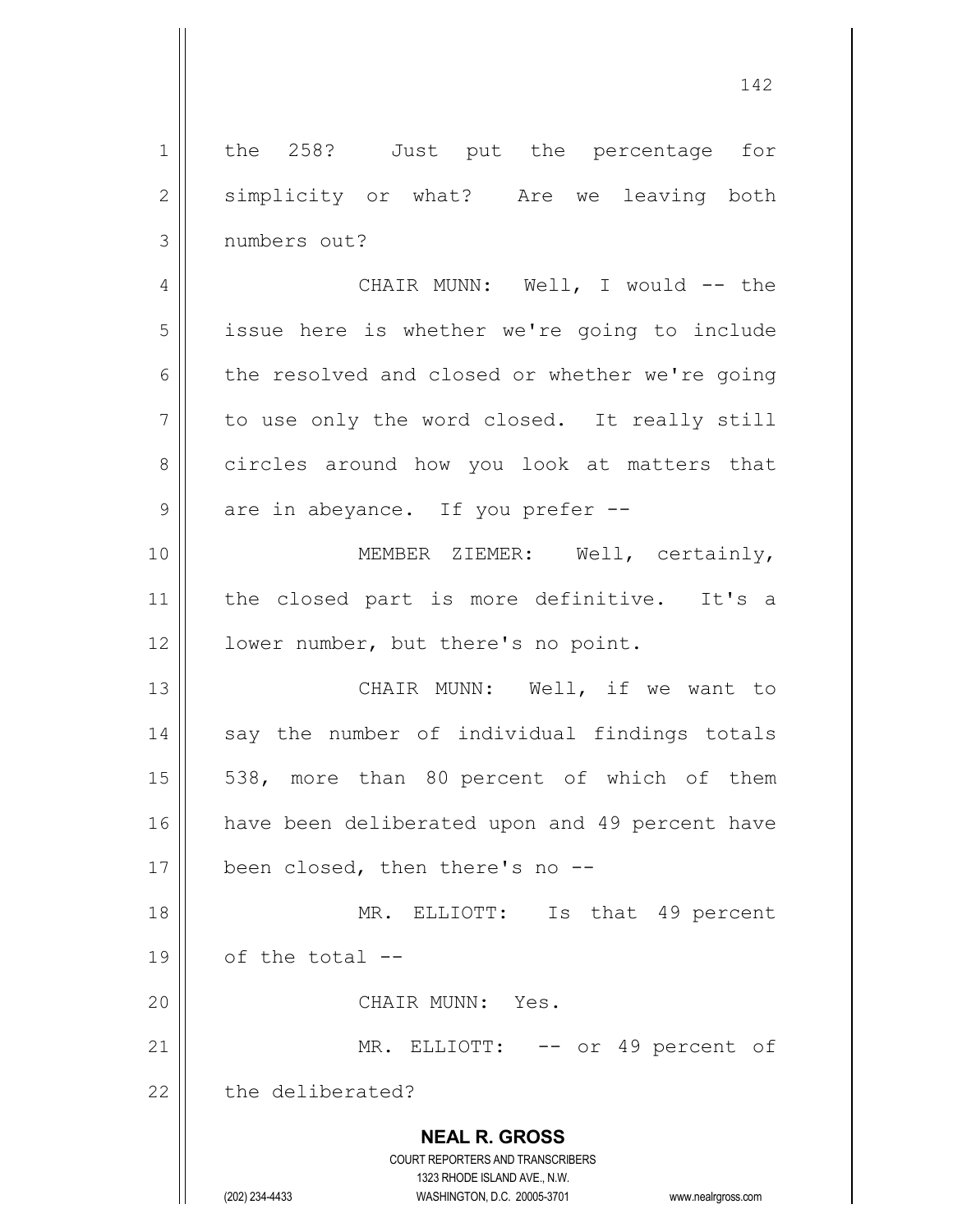**NEAL R. GROSS** COURT REPORTERS AND TRANSCRIBERS 1323 RHODE ISLAND AVE., N.W. (202) 234-4433 WASHINGTON, D.C. 20005-3701 www.nealrgross.com 1 || CHAIR MUNN: No. 2 || MEMBER ZIEMER: Of the total. 3 CHAIR MUNN: We can say 49 percent 4 | of the total have been closed. 5 MR. ELLIOTT: Just a friendly  $6 \parallel$  comment, because it could be misinterpreted. 7 || CHAIR MUNN: Yes. All right then. 8 That would make the sentence much shorter and 9 it would read, the number of individual 10 || findings totals 538, more than 80 percent of 11 || which have been deliberated upon, and 12 || 49 percent of the total have been closed. 13 Or we can reverse that order and 14 || say, forty-nine percent have been closed and 15 more than 80 percent have been deliberated 16 || upon, whichever you choose. 17 MEMBER ZIEMER: I would leave it  $18$  || the way you have it. 19 CHAIR MUNN: All right. I will do  $20$   $\parallel$  that. 21 DR. MAURO: I hate to throw a  $22$  small monkeywrench through this, but is there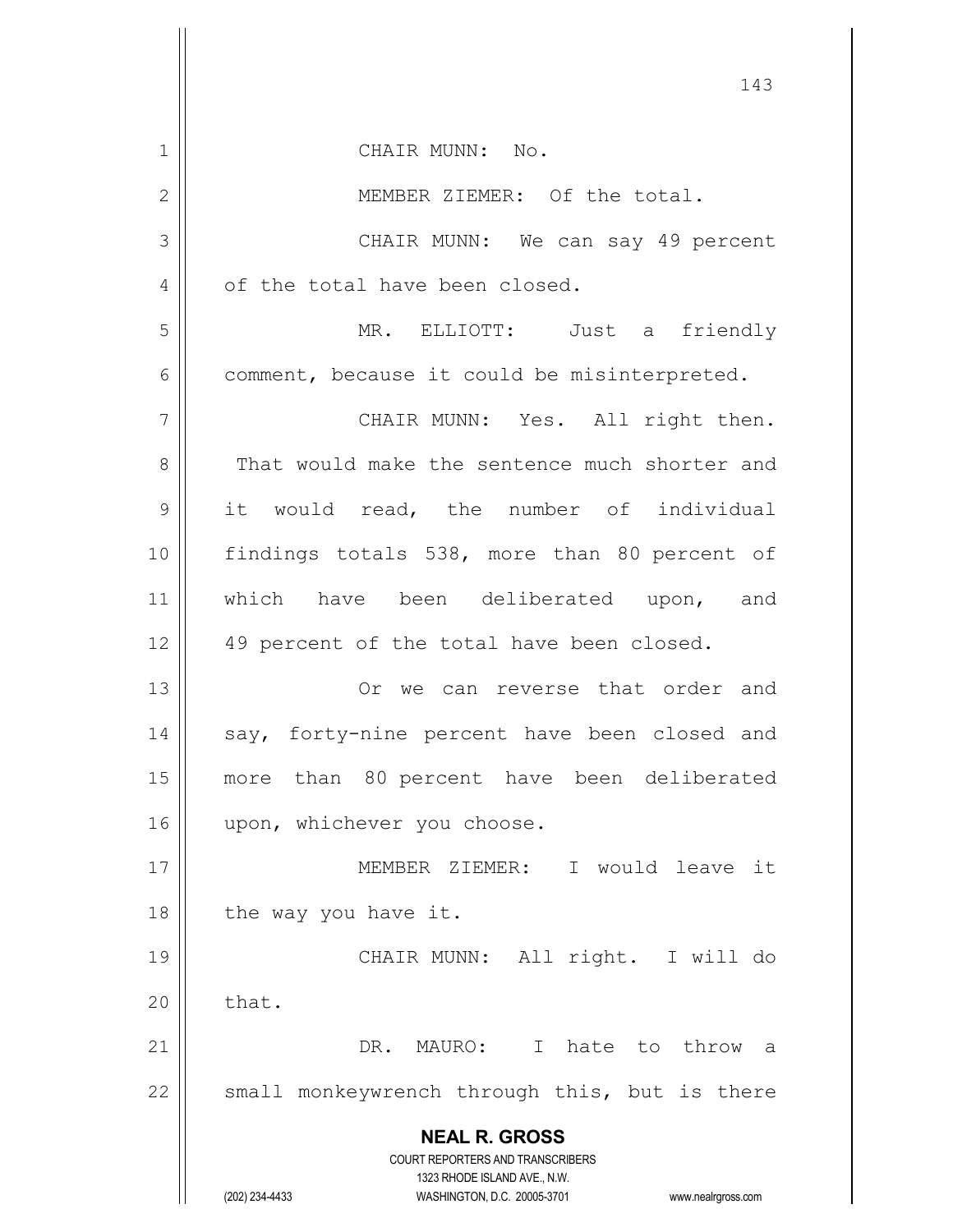**NEAL R. GROSS** COURT REPORTERS AND TRANSCRIBERS 1323 RHODE ISLAND AVE., N.W. (202) 234-4433 WASHINGTON, D.C. 20005-3701 www.nealrgross.com 1 anywhere where we identify the total number of  $2 \parallel$  procedures that are  $-$  that went through the 3 || process or are going through the process? 4 CHAIR MUNN: Yes. 5 DR. MAURO: It's in here 6 somewhere? 7 CHAIR MUNN: It's where the blank  $8 \parallel$  is. 9 || DR. MAURO: All right. Okay. 10 Sorry. 11 CHAIR MUNN: I have not counted 12 || them meticulously. I wanted to make sure. 13 You cannot tell from the total number of items 14 || we have because some procedures --15 || MR. MARSCHKE: A hundred and five. 16 | DR. MAURO: Hundred and five. 17 || CHAIR MUNN: I got 108 when I 18 | first counted; 105. Okay. 19 || MR. MARSCHKE: There are 105 in  $20$  | the database. 21 CHAIR MUNN: Okay. That's it 22  $\parallel$  then. The last two sentences then would read,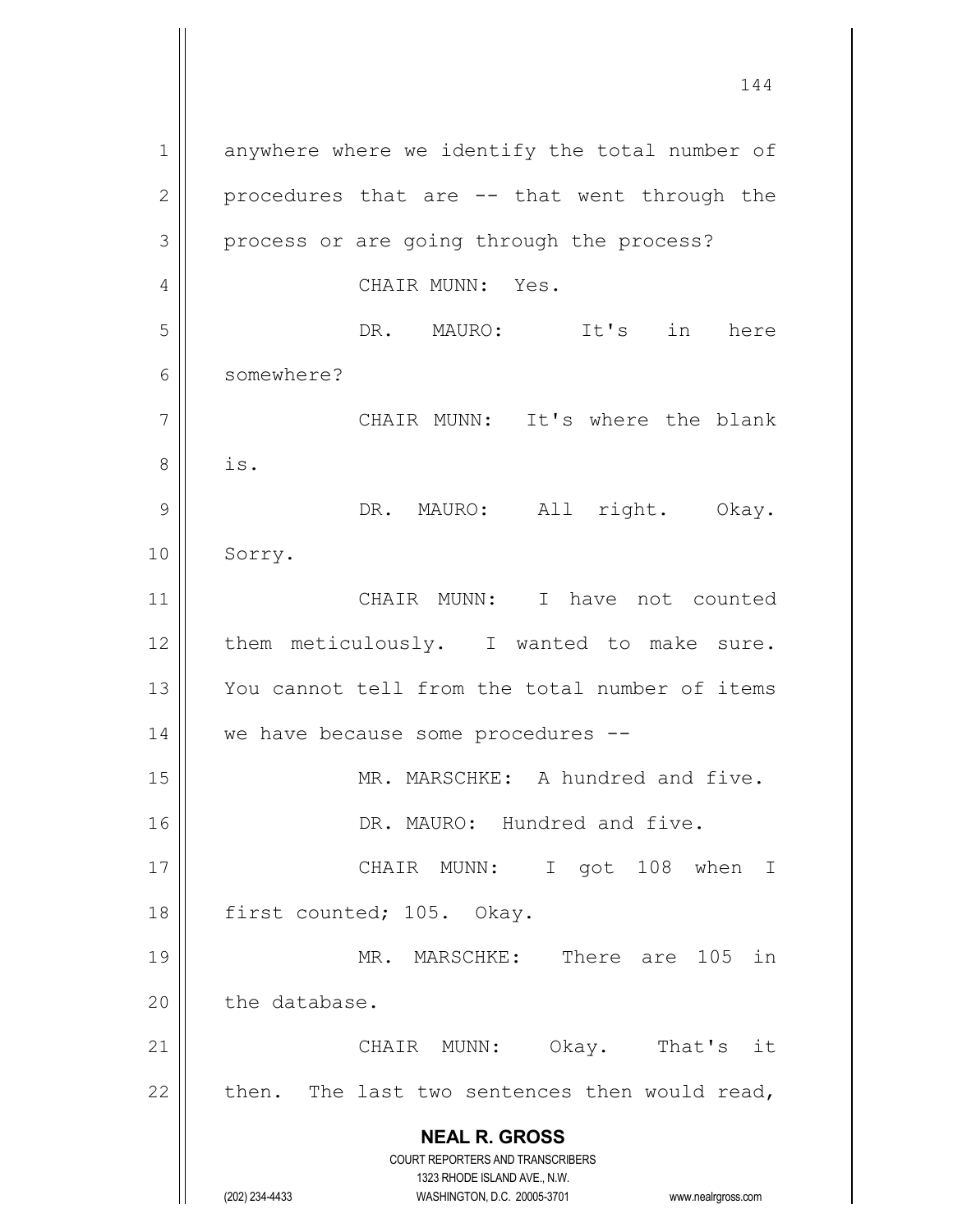| 1             | the complete group of procedures still                                                          |
|---------------|-------------------------------------------------------------------------------------------------|
| $\sqrt{2}$    | scrutinized totals 105, including revision of                                                   |
| $\mathcal{S}$ | certain procedures when circumstances appear                                                    |
| 4             | to require that action.                                                                         |
| 5             | The number of individual findings                                                               |
| 6             | totals 538, more than 80 percent of which have                                                  |
| 7             | been deliberated upon, and 49 percent of the                                                    |
| $\,8\,$       | total have been closed. Clear enough?                                                           |
| $\mathcal{G}$ | I'll send this out one more time,                                                               |
| 10            | cleaned up in what I hope would be final                                                        |
| 11            | format so that everybody will have -- that                                                      |
| 12            | will be Iteration 5 for me. I'll try to get                                                     |
| 13            | that out for you yet this week so that you'll                                                   |
| 14            | have a chance to look at it.                                                                    |
| 15            | If there is no grief, then may we                                                               |
| 16            | present this to the Board as --                                                                 |
| 17            | This<br>MEMBER ZIEMER:<br>be<br>can                                                             |
| 18            | presented during the working time when<br>you                                                   |
| 19            | make your report.                                                                               |
| 20            | CHAIR MUNN: Yes.                                                                                |
| 21            | it would<br>MEMBER<br>ZIEMER:<br>And                                                            |
| 22            | become a motion for the Board to approve it.                                                    |
|               | <b>NEAL R. GROSS</b><br><b>COURT REPORTERS AND TRANSCRIBERS</b><br>1323 RHODE ISLAND AVE., N.W. |
|               | (202) 234-4433<br>WASHINGTON, D.C. 20005-3701<br>www.nealrgross.com                             |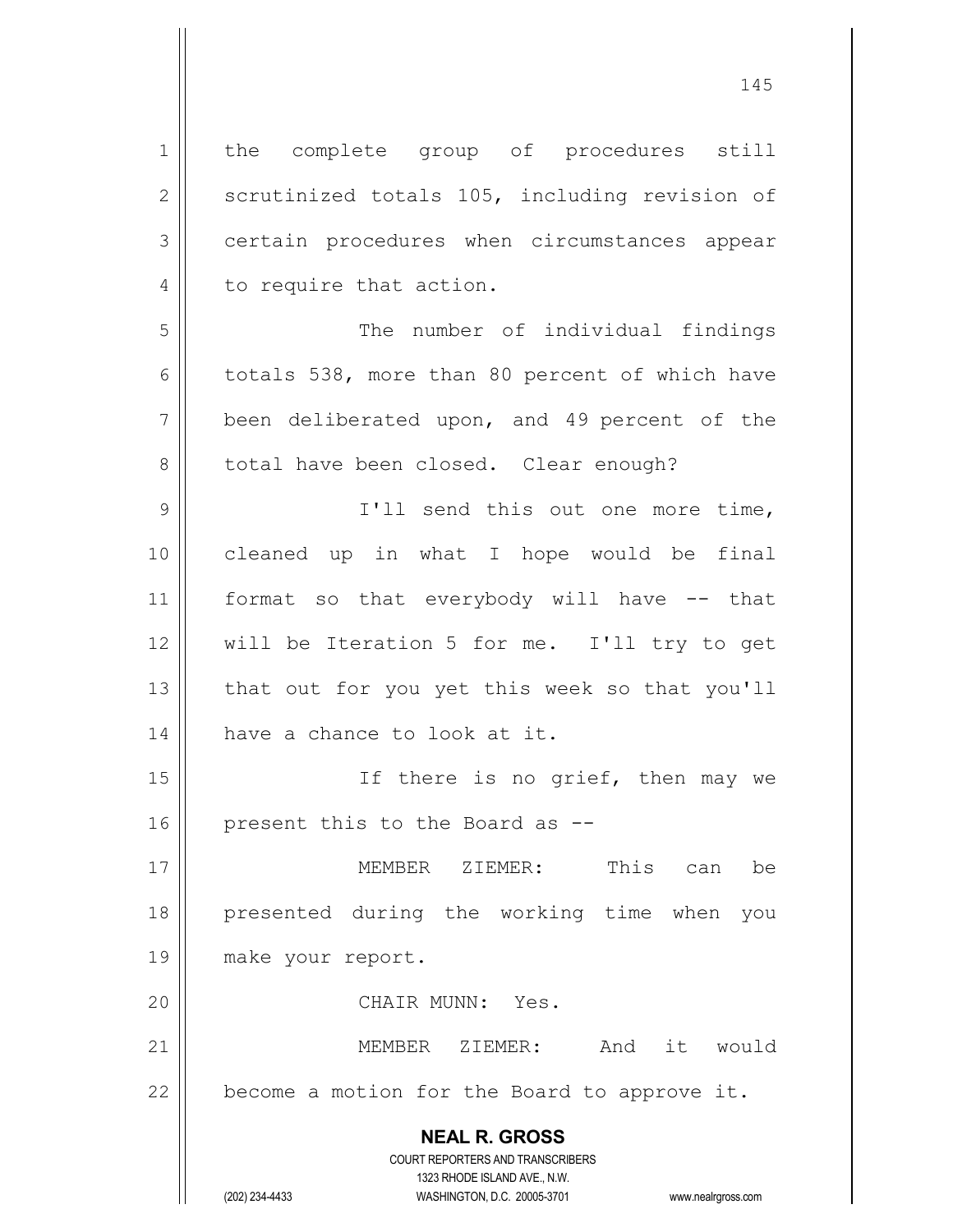**NEAL R. GROSS** COURT REPORTERS AND TRANSCRIBERS 1323 RHODE ISLAND AVE., N.W. (202) 234-4433 WASHINGTON, D.C. 20005-3701 www.nealrgross.com 1 || CHAIR MUNN: I will try to get  $2 \parallel$  that in the hands of the Board prior and once  $3 \parallel$  you've all seen the final copy and said yes,  $4 \parallel$  that's okay with you. I'll send it to all the 5 || Board members so that they will have an 6 | opportunity to read it prior to coming to the 7 || meeting. All right. Very good. 8 MR. KATZ: Tomorrow? 9 CHAIR MUNN: Probably tomorrow. 10 || Tomorrow's going to be my workday here, yes. 11 || That's true. It probably will happen. That 12 || being the case, we are now back to our action 13 || items. We were getting ready to address OTIB-14 0051-01, were we not, the carryover, and Stu 15  $\parallel$  said we hadn't done anything with that. 16 MR. HINNEFELD: Yes, actually 17 Elyse sent me a file and we have provided  $18 \parallel$  that. 19 || CHAIR MUNN: Okay. 20 MR. HINNEFELD: She sent it over 21  $\parallel$  lunch and I forwarded it when I got here, so  $22$  if you got an email from me in the past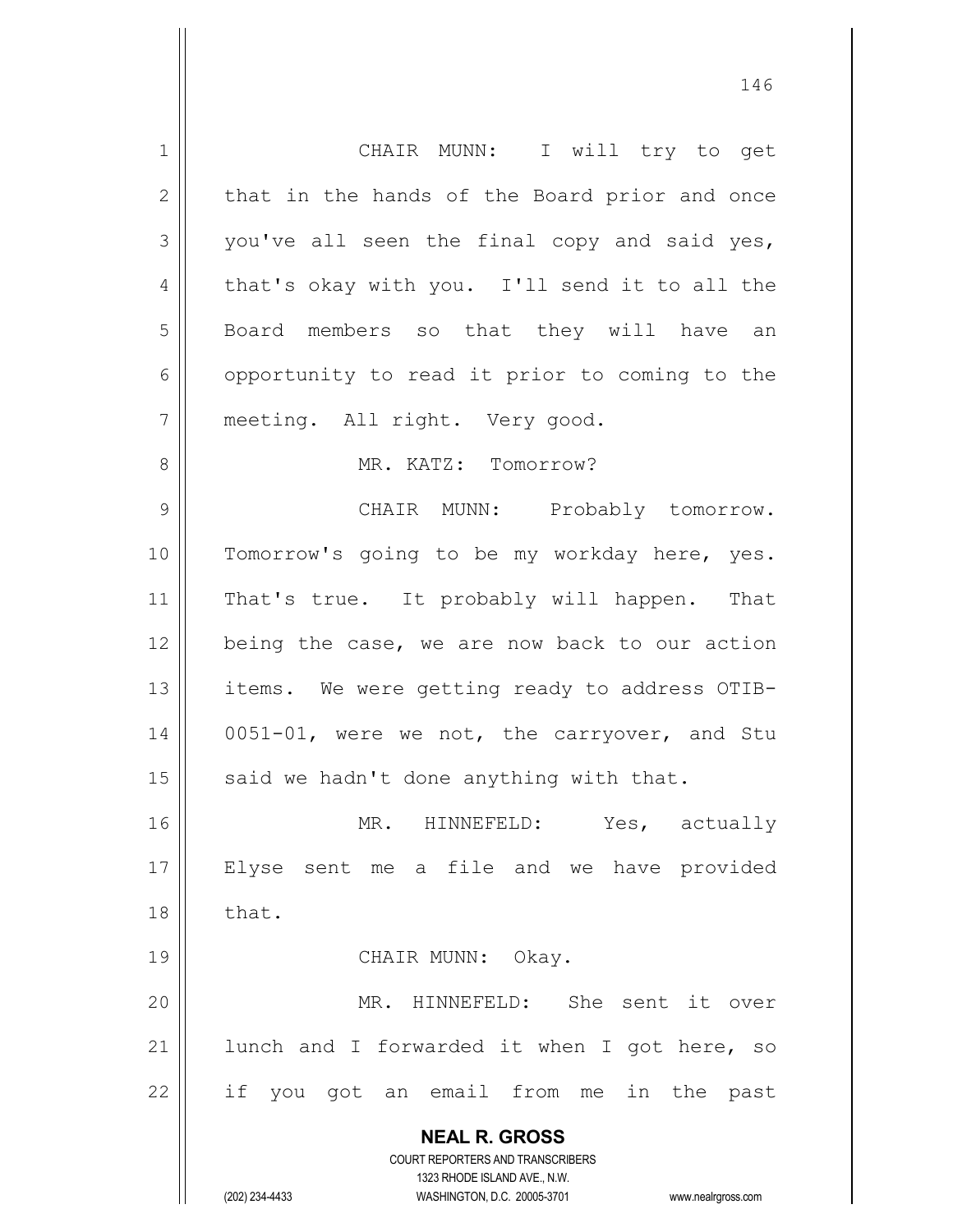**NEAL R. GROSS** COURT REPORTERS AND TRANSCRIBERS 1323 RHODE ISLAND AVE., N.W. (202) 234-4433 WASHINGTON, D.C. 20005-3701 www.nealrgross.com 147 1 || 20 minutes, there's a folder attached to that  $2 \parallel$  email  $-$ 3 MEMBER ZIEMER: Is this a regular  $4 \parallel$  or on a  $-$ 5 MR. HINNEFELD: This is on your 6 HHS email. 7 | CHAIR MUNN: Oh dear. 8 MR. HINNEFELD: Because Elyse sent 9 || it to your regular email. Elyse sent it to 10 || your regular email. Your regular email, Elyse 11 | sent it there. 12 || CHAIR MUNN: I have that. 13 || MR. HINNEFELD: Simply went to 14 | your regular email. I sent it to your HHS. 15 || CHAIR MUNN: Okay. 16 || MEMBER GRIFFON: That was going to 17 || be my question, Stu. So they're the same 18 document, right? 19 || MR. HINNEFELD: Same thing. I 20 | just forwarded what she sent me. 21 || MEMBER GRIFFON: Thanks. 22 MEMBER ZIEMER: Got it.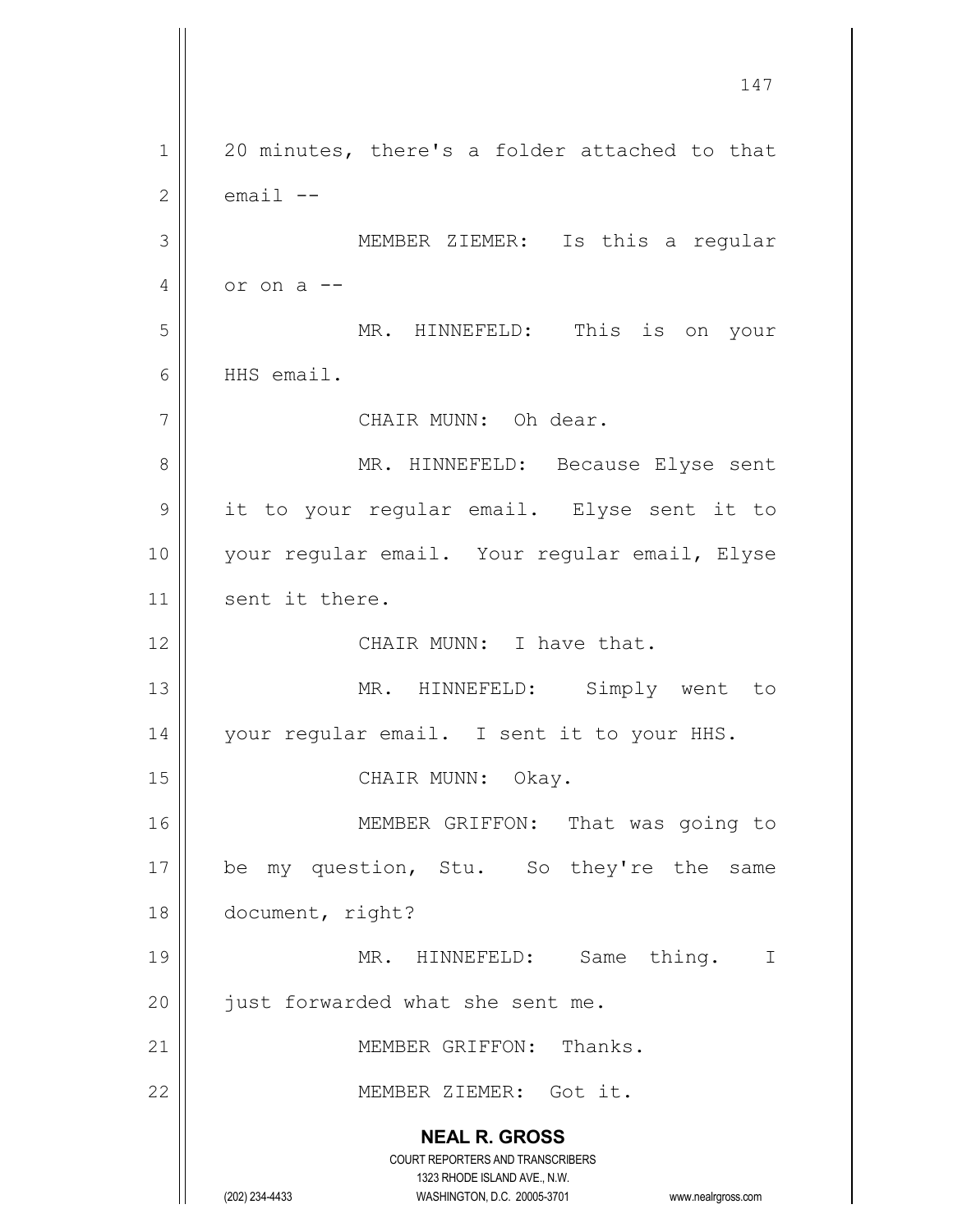**NEAL R. GROSS** COURT REPORTERS AND TRANSCRIBERS 1323 RHODE ISLAND AVE., N.W. (202) 234-4433 WASHINGTON, D.C. 20005-3701 www.nealrgross.com 1 || MR. HINNEFELD: I sent it to you  $2 \parallel$  guys. I think Elyse and I sent you -- oh, but  $3 \parallel$  no wait a minute. I'm sorry, Steve, I'll 4 | forward it to your email. 5 And on Page 25 is where OTIB-0051  $6 \parallel$  -- -0057, I'm sorry. OTIB-0057 appeared on  $7 \parallel$  Page 25. 8 || MR. MARSCHKE: We're doing -0057? 9 || MR. HINNEFELD: Isn't that what 10 | we're doing? 11 || MR. MARSCHKE: I thought we were 12 doing -0051. 13 MEMBER ZIEMER: -0051-01. 14 | CHAIR MUNN: -0051. 15 || MR. HINNEFELD: Well, then I may  $16$  | not have  $--$  I may  $--$ 17 || MEMBER GRIFFON: There's no -0051- $18 \parallel 01.$ 19 || MR. HINNEFELD: There is no -0051.  $20$  | Okay. 21 || CHAIR MUNN: I have --22 || MR. HINNEFELD: -0051-03, but not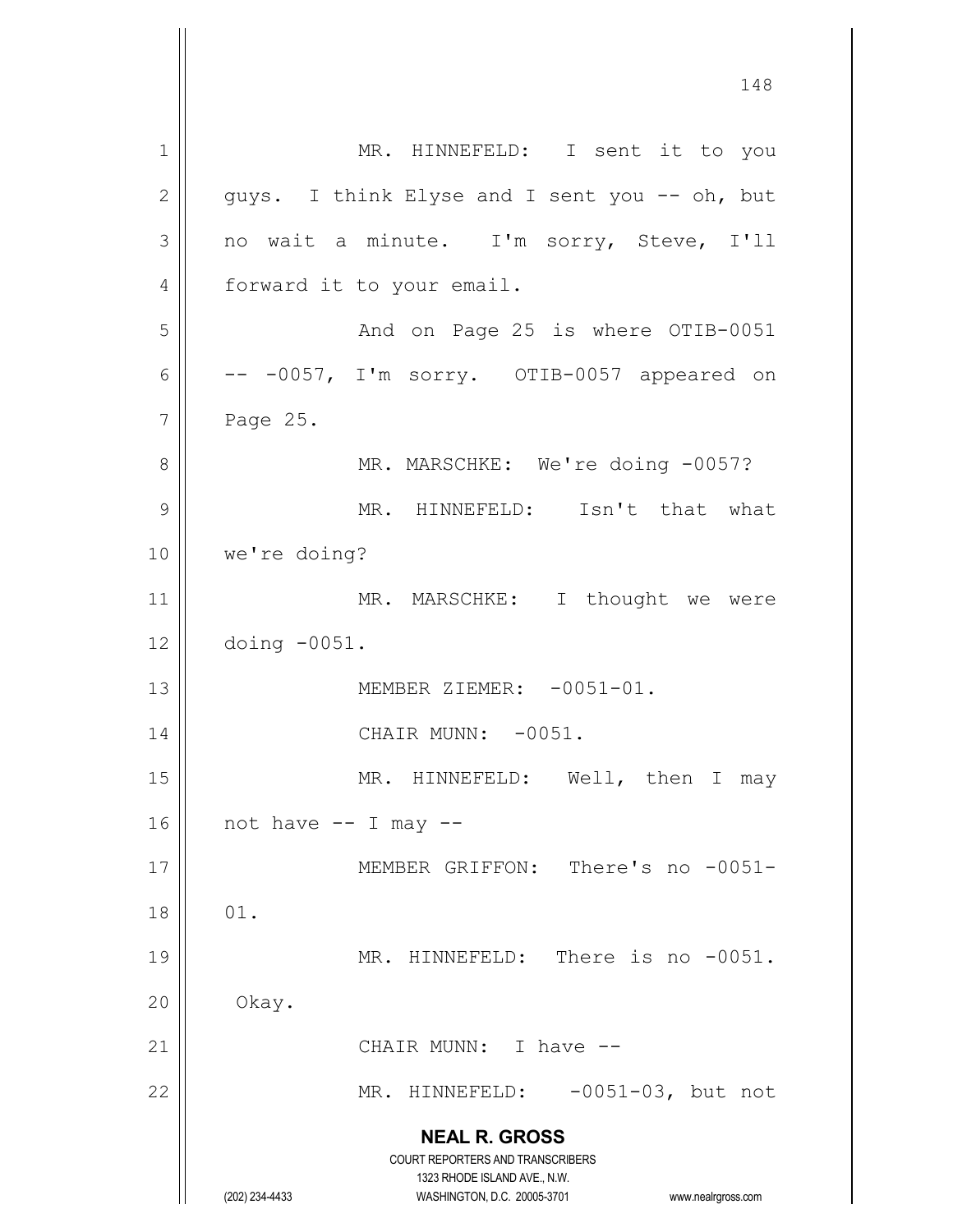$1 \parallel -0051 --$ 

| $\overline{2}$ | MR. KATZ: Someone on the line has                                                                                                                                      |
|----------------|------------------------------------------------------------------------------------------------------------------------------------------------------------------------|
| 3              | not muted their phone and we're getting a lot                                                                                                                          |
| 4              | of static feedback. And if you don't have a                                                                                                                            |
| 5              | mute button, star six. Wrong phone. Someone                                                                                                                            |
| 6              | muted their phone, but it didn't fix the                                                                                                                               |
| 7              | problem.                                                                                                                                                               |
| 8              | Someone else has their phone                                                                                                                                           |
| $\mathcal{G}$  | unmuted that's on this line.                                                                                                                                           |
| 10             | MR. HINNEFELD: Okay. We do have                                                                                                                                        |
| 11             | $-0051-03$ . This name $-$ I don't know if this                                                                                                                        |
| 12             | name's been out for the last meeting. This                                                                                                                             |
| 13             | may have been presented at the last meeting.                                                                                                                           |
| 14             | CHAIR MUNN: I think it was,                                                                                                                                            |
| 15             | actually. I believe I already had a copy of                                                                                                                            |
| 16             | that in my files. I have no way of knowing                                                                                                                             |
| 17             | where it's been.                                                                                                                                                       |
| 18             | MEMBER ZIEMER: On -0051-01, -02,                                                                                                                                       |
| 19             | and -03, my note says at the last meeting,                                                                                                                             |
| 20             | this is August 13, that there was<br>no                                                                                                                                |
| 21             | information and that they would all three                                                                                                                              |
| 22             | carry over to the next meeting.                                                                                                                                        |
|                | <b>NEAL R. GROSS</b><br><b>COURT REPORTERS AND TRANSCRIBERS</b><br>1323 RHODE ISLAND AVE., N.W.<br>(202) 234-4433<br>WASHINGTON, D.C. 20005-3701<br>www.nealrgross.com |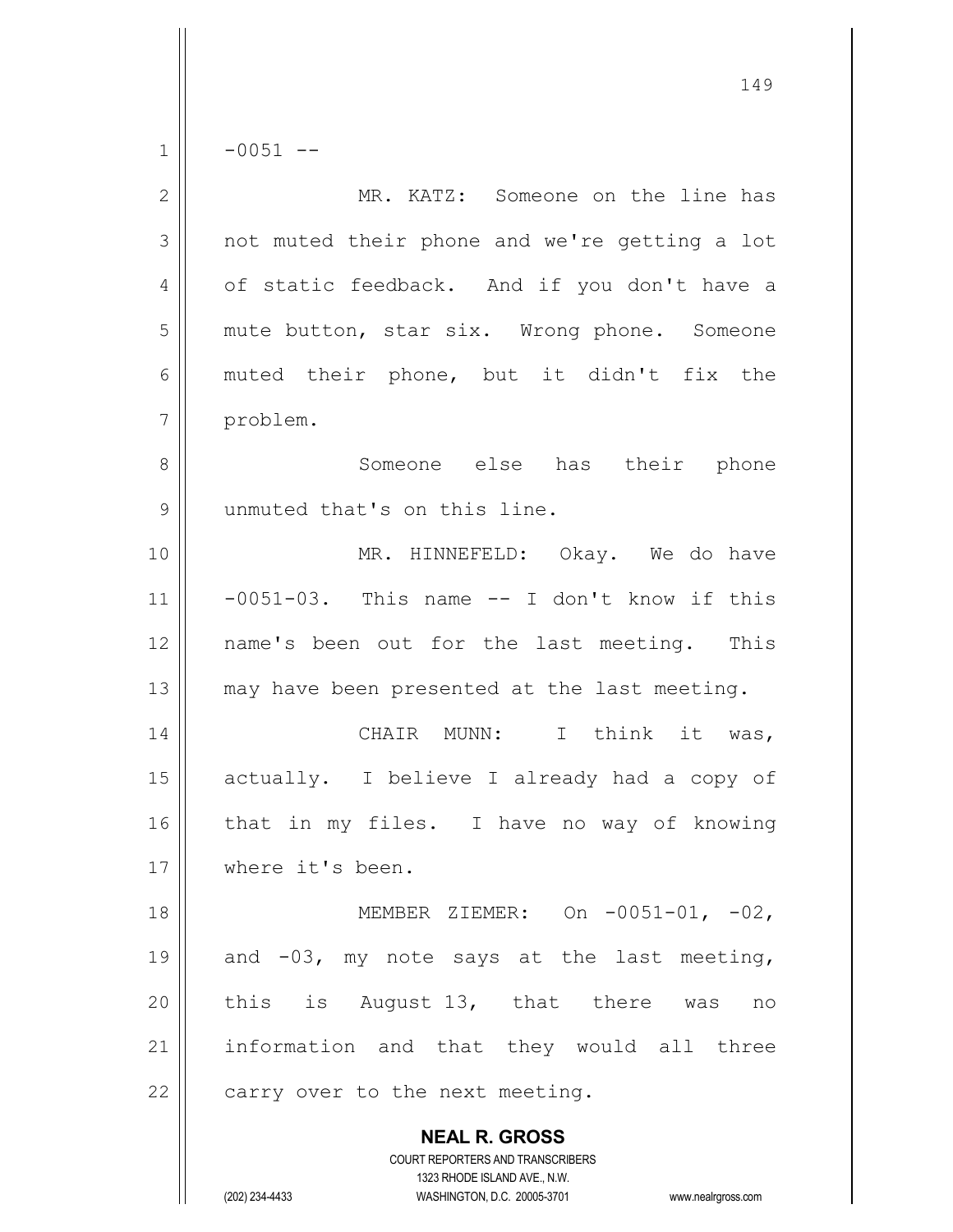**NEAL R. GROSS** COURT REPORTERS AND TRANSCRIBERS 1323 RHODE ISLAND AVE., N.W. (202) 234-4433 WASHINGTON, D.C. 20005-3701 www.nealrgross.com 1 | CHAIR MUNN: Yes, and one has to 2 do with two areas that lack technical detail 3 and clarity. Critical experiments facility 4 || mentioned in several places. 5 States the mean missed neutron 6 dose. 7 MEMBER ZIEMER: Is this -01? 8 MR. HINNEFELD: We don't have  $9 \parallel$  anything on -01 or -02. 10 CHAIR MUNN: -- and I no longer 11 have -02 on my -- it must be closed because I  $12$ 13 MR. MARSCHKE: I don't know what 14 happened; -02 was skipped in the numbering  $15$  system. I have to go back and check and see 16  $\parallel$  why we don't have a -02. 17 CHAIR MUNN: I don't -- I filtered 18 my closed ones out. I thought perhaps that 19 || one was closed. 20 || But, -03 is OTIB was generally 21 claimant-favorable in instances of unknown  $22$  || parameters affecting dose estimates. However,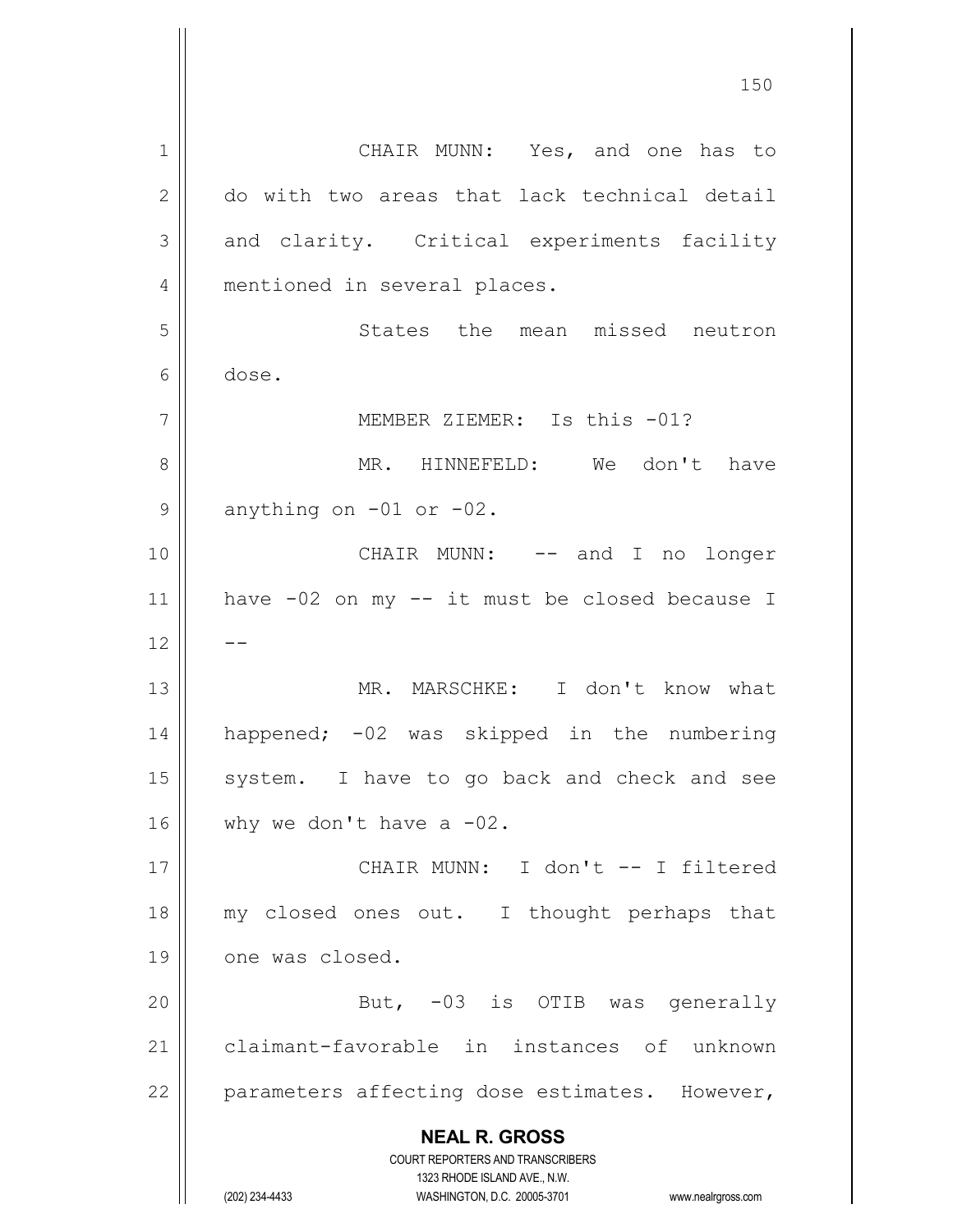**NEAL R. GROSS** COURT REPORTERS AND TRANSCRIBERS 1323 RHODE ISLAND AVE., N.W. (202) 234-4433 WASHINGTON, D.C. 20005-3701 www.nealrgross.com 1 | there are three situations where uncertain 2 || parameters would lead to an underestimate of 3 || neutron doses that were not identified in the  $4 \parallel$  OTIB, moderated, that is alpha and neutrons, 5 | third parameter needs to be considered and  $6 \parallel$  angular response. 7 And there's NIOSH's new response. 8 | It is a graph with a correction factor on NTA 9 film. 10 || So, SC&A folks, have you seen this 11 before? 12 || MR. MARSCHKE: Yes. Basically, 13 we've looked at it. Ron Buchanan has looked 14 at it, and he's recommending that it be  $15$  closed. He finds that the  $-$ - this is an issue 16 of wording and does not affect dose 17 || reconstruction. He recommends it be closed. 18 CHAIR MUNN: Okay. Are we in a 19  $\vert\vert$  condition where we can update the  $-$ - can we 20 | update the database? 21 MR. MARSCHKE: I don't think I  $22$  | can. I cannot. I can try.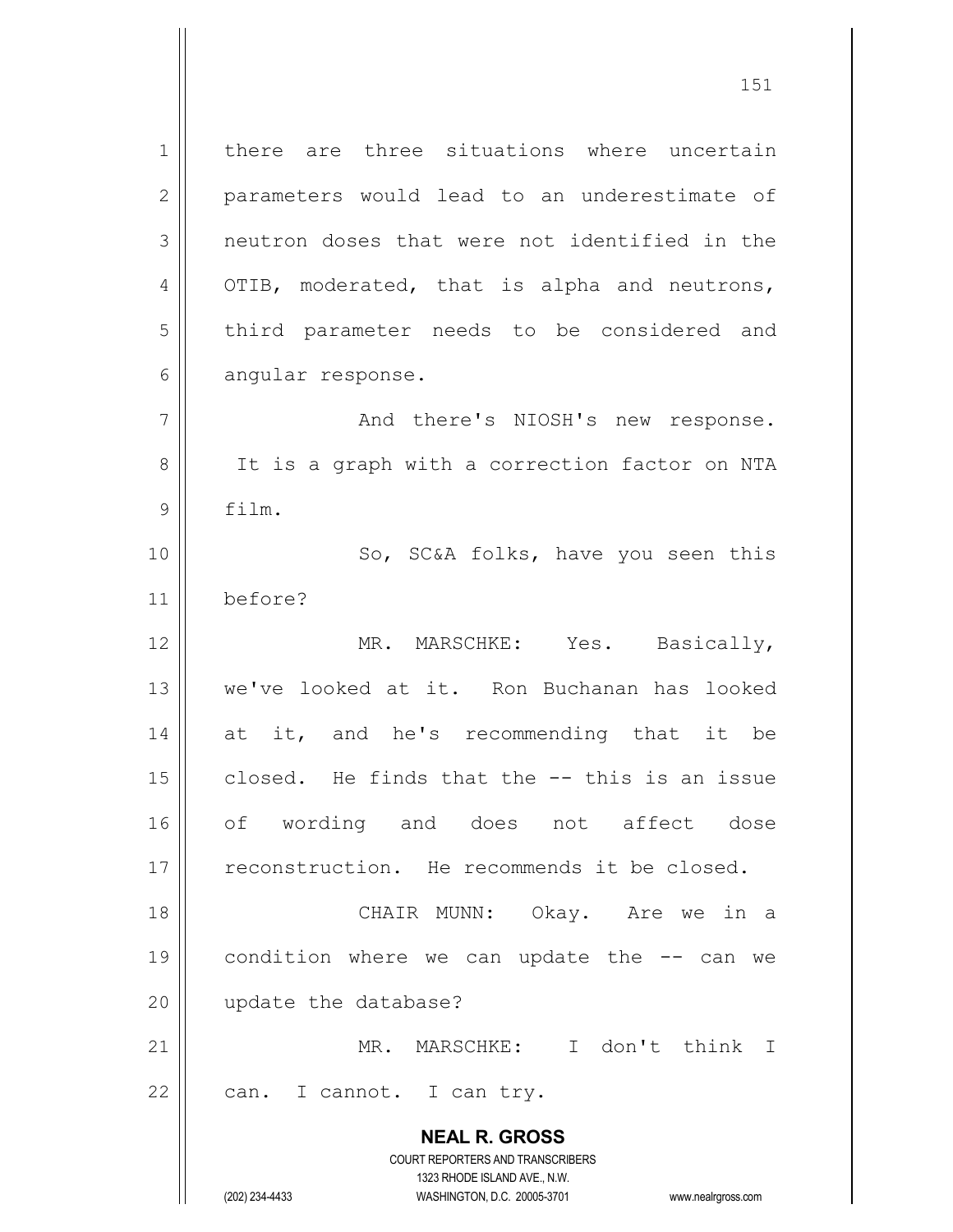| 1              | CHAIR MUNN: Okay. So -- and in                                          |
|----------------|-------------------------------------------------------------------------|
| 2              | fact, we don't have anything we've done at                              |
| 3              | this meeting or anything from the last meeting                          |
| 4              | on this database we're looking at yet,                                  |
| 5              | correct?                                                                |
| 6              | MR. MARSCHKE: No, some of the                                           |
| $\overline{7}$ | stuff from the last meeting is. They brought                            |
| 8              | over the database from the Oak Ridge --                                 |
| $\mathcal{G}$  | MR. HINNEFELD: Yes.                                                     |
| 10             | MR. MARSCHKE: -- computer, so                                           |
| 11             | anything that changed $--$ that I made on the $--$                      |
| 12             | at the last meeting is reflected.                                       |
| 13             | CHAIR MUNN: I see this one was                                          |
| 14             | updated 8/28, so yes, I guess there's an                                |
| 15             | update. I don't know where the update went.                             |
| 16             | MR. MARSCHKE: It could be in this                                       |
| 17             | additional response. Basically, there's a PDF                           |
| 18             | file here under related links and we cannot                             |
| 19             | open it.                                                                |
| 20             | CHAIR MUNN: It takes you to this                                        |
| 21             | White Paper, right?                                                     |
| 22             | MR. MARSCHKE: Supposedly. That's                                        |
|                | <b>NEAL R. GROSS</b>                                                    |
|                | <b>COURT REPORTERS AND TRANSCRIBERS</b><br>1323 RHODE ISLAND AVE., N.W. |
|                | WASHINGTON, D.C. 20005-3701<br>(202) 234-4433<br>www.nealrgross.com     |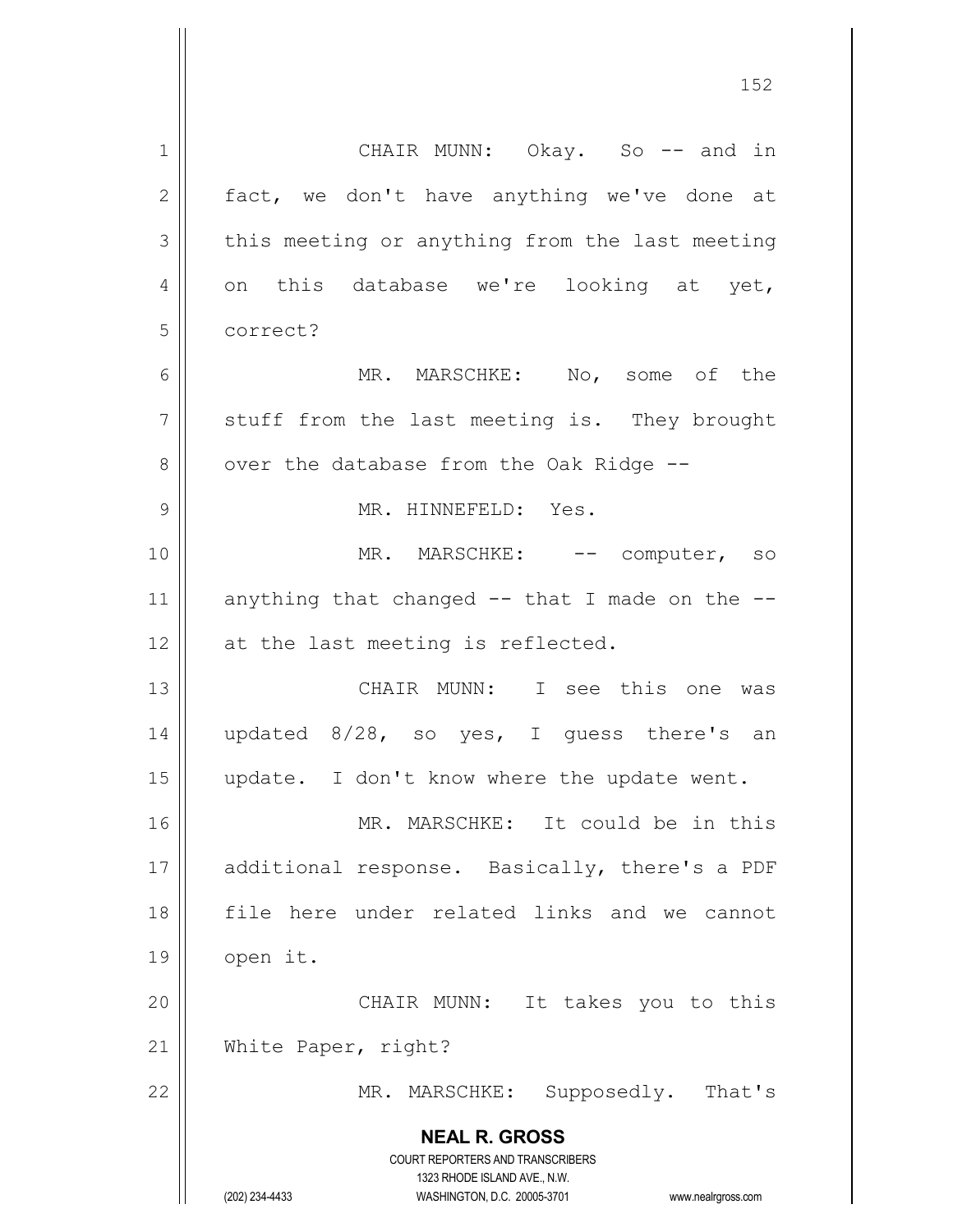**NEAL R. GROSS** COURT REPORTERS AND TRANSCRIBERS 1323 RHODE ISLAND AVE., N.W. (202) 234-4433 WASHINGTON, D.C. 20005-3701 www.nealrgross.com  $1 \parallel$  the way it's supposed to work, but it --2 CHAIR MUNN: It's supposed to  $3 \parallel$  work, but we don't have it set up so that it 4 || goes there yet. 5 MR. MARSCHKE: Doesn't seem to be 6 working right. 7 || CHAIR MUNN: No, it doesn't. 8 MR. HINNEFELD: Okay. I would  $9 \parallel$  guess that we didn't make that connection. We 10 || just pulled the data over late yesterday. 11 || MR. MARSCHKE: I can see basically 12 || there's no subdirectory here where both those 13 || white papers are usually in the subdirectory 14 under the database --15 || MR. HINNEFELD: We've never pulled 16 any of those over to our side before so we 17 | didn't have a directory set up. 18 || MR. MARSCHKE: Right. 19 || CHAIR MUNN: So --20 || MR. MARSCHKE: I would --21 || CHAIR MUNN: -- we need to do that  $22$  and mark this as closed if that's agreeable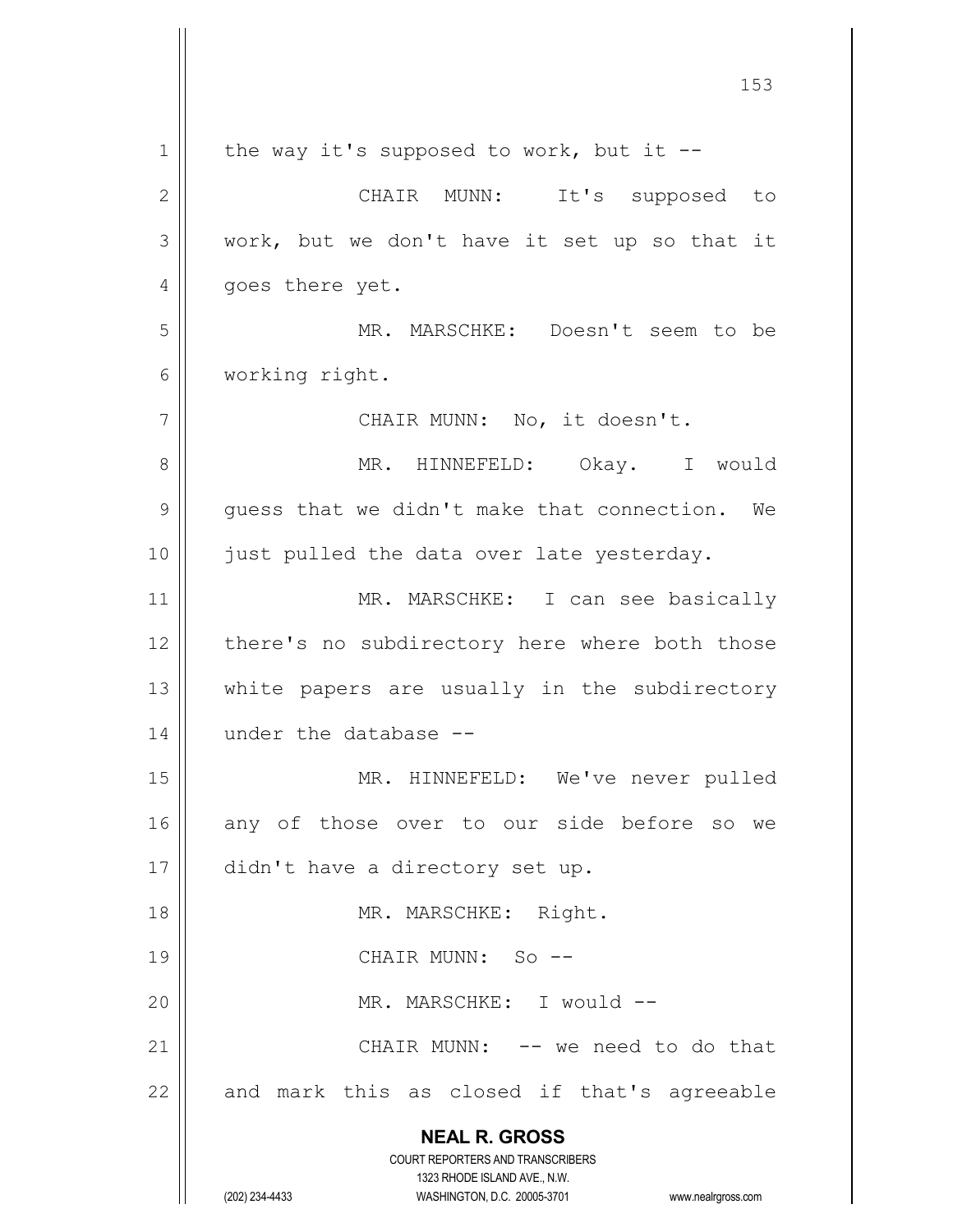**NEAL R. GROSS** COURT REPORTERS AND TRANSCRIBERS 1323 RHODE ISLAND AVE., N.W. (202) 234-4433 WASHINGTON, D.C. 20005-3701 www.nealrgross.com 1 || with the Subcommittee. Mark and Mike, do you 2 || have any objection to closing this based on 3 what we've just seen? 4 MEMBER GRIFFON: I guess I'm okay 5 with that one, Wanda. I'm still trying to 6 find  $-$  I'm having a lot of trouble with this 7 database, unfortunately, but I'm okay with 8 | that one. 9 CHAIR MUNN: Yes, it's not very 10 clean yet. We're hoping that by some magic 11 || come the middle of November, this will all be 12 | scrubbed and shiny for us. 13 || MEMBER GIBSON: I'm okay with it, 14 | too, Wanda. 15 CHAIR MUNN: Okay. Then -- 16 MEMBER ZIEMER: Okay here. 17 CHAIR MUNN: -- the instruction is 18  $\parallel$  get the link, work out the way for the link to  $19 \parallel$  be working, and call it closed. 20 MR. MARSCHKE: Stu, can you close 21 | from your version of the database? 22 MR. HINNEFELD: No. When I open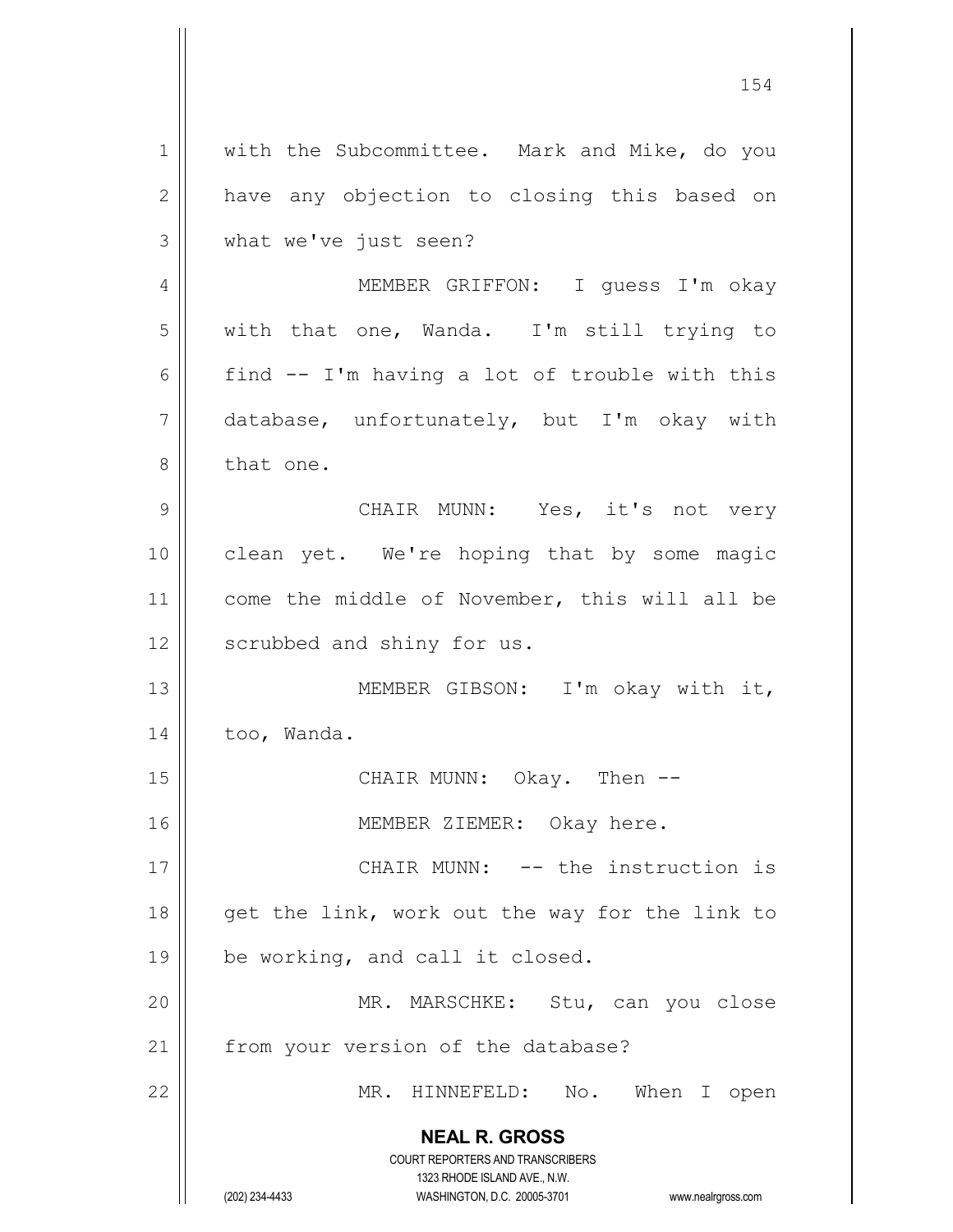**NEAL R. GROSS** COURT REPORTERS AND TRANSCRIBERS 1323 RHODE ISLAND AVE., N.W. (202) 234-4433 WASHINGTON, D.C. 20005-3701 www.nealrgross.com  $1 \parallel$  it, since you already opened it, I couldn't 2 || get write privileges. I could read-only  $3 \parallel$  since. Certainly, in 2003 Access, the first 4 || person in essentially was able to write it. 5 When somebody else tries to get 6 | in, they get a read-only, at least that's what 7 | appeared to happen. 8 MR. MARSCHKE: Okay. 9 CHAIR MUNN: Okay. Action NIOSH. 10 The next item we have is incorporation 11 enclosure data into OTIB-0047-02. 12 MEMBER GRIFFON: Can you repeat 13 | that OTIB number, Wanda? 14 || CHAIR MUNN: -0047-02. 15 || MEMBER GRIFFON: Thank you. 16 MEMBER ZIEMER: That's just a 17 || matter of coming into the database? 18 MR. MARSCHKE: I think -- we 19 || talked about this this morning kind of when we 20  $\vert$  talked about -0047-01, as well. We -- I mean, 21  $\parallel$  the same -- they touch upon many of the same 22 | concerns.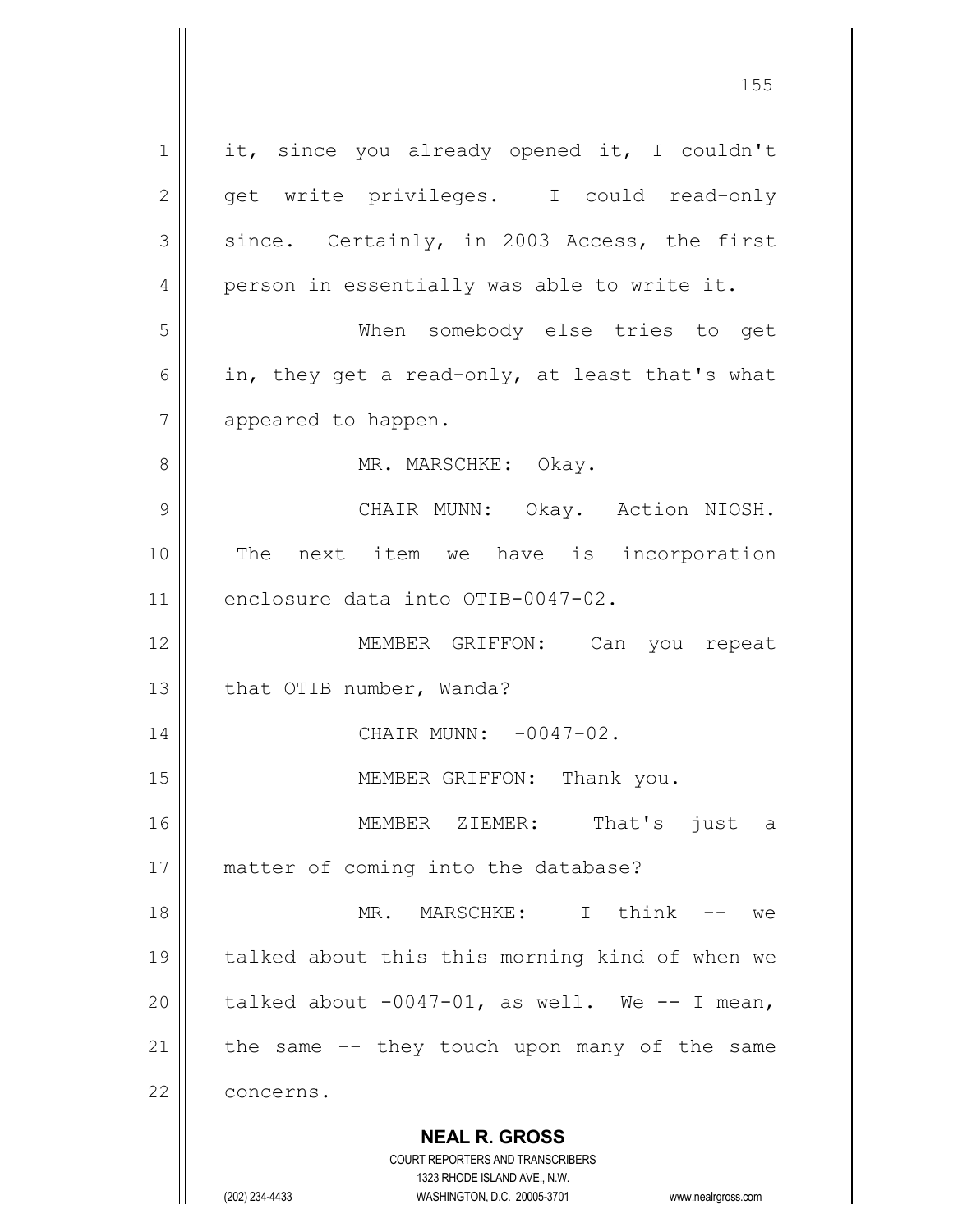**NEAL R. GROSS** COURT REPORTERS AND TRANSCRIBERS 1323 RHODE ISLAND AVE., N.W. (202) 234-4433 WASHINGTON, D.C. 20005-3701 www.nealrgross.com 1 | MEMBER ZIEMER: I have a note that 2 we closed it last time. 3 MR. MARSCHKE: Yes. It's showing  $4 \parallel$  up as closed; -0047-02 is showing up as 5 closed. 6 CHAIR MUNN: Is it? Then that  $7 \parallel$  action has been taken care of, right? 8 MEMBER ZIEMER: It's something 9 | about incorporating enclosure data. 10 CHAIR MUNN: Did we not have -- 11 || MR. MARSCHKE: Basically it says - $12 \parallel -my$  note to myself is SFM is to insert Bob 13 || Barton's information here. So, Bob Barton did  $14$  a writeup and we had it  $-$  and we have to 15 | insert that in here. 16 MEMBER ZIEMER: It was something  $17$  | about the numbers of people  $-$ 18 MR. MARSCHKE: The numbers of  $19$  | people  $-$ 20 || MEMBER ZIEMER: that were  $21$  | badged or  $-$ 22 || MR. MARSCHKE: Badged, yes. There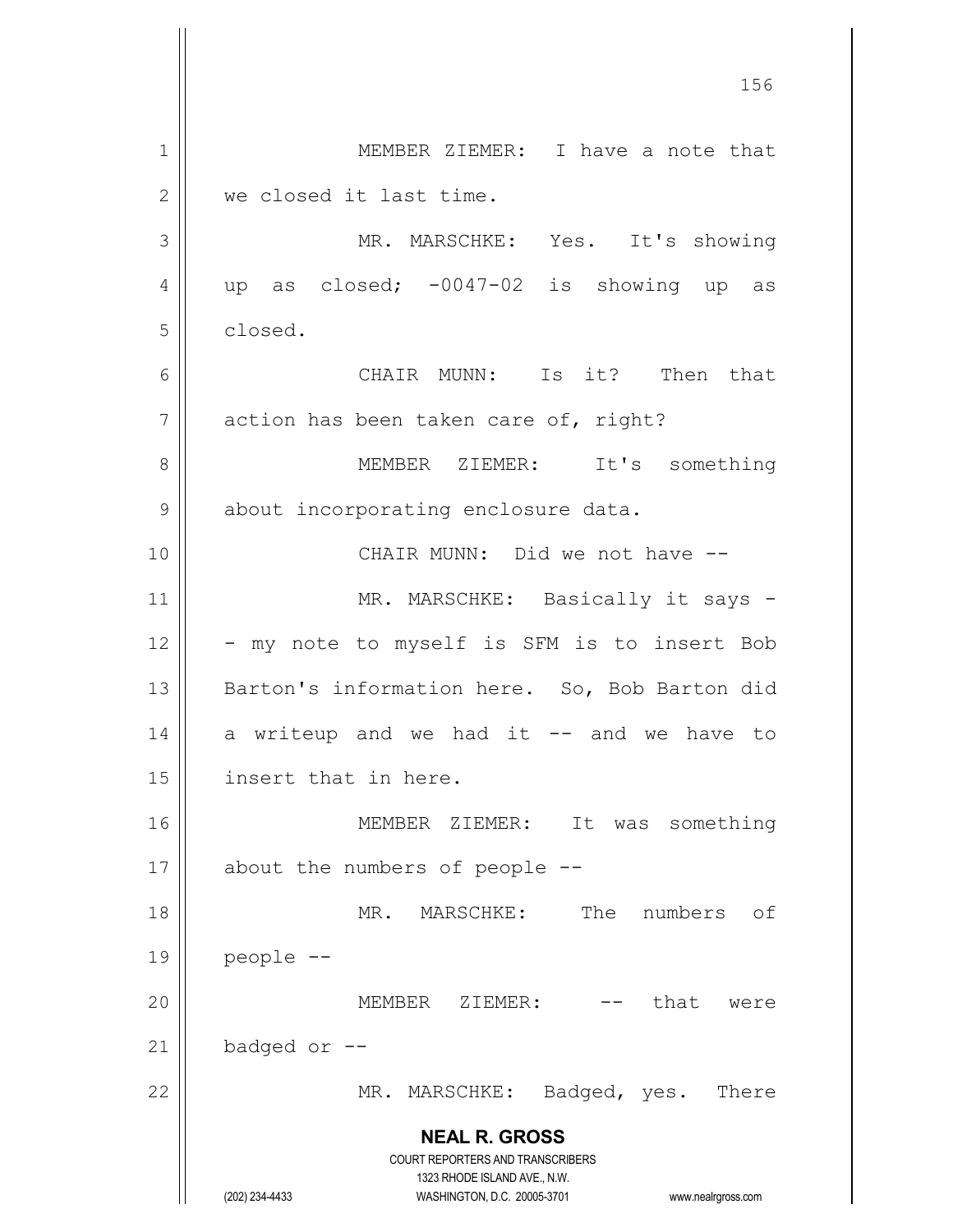**NEAL R. GROSS** COURT REPORTERS AND TRANSCRIBERS 1323 RHODE ISLAND AVE., N.W. (202) 234-4433 WASHINGTON, D.C. 20005-3701 www.nealrgross.com 1 || was a disagreement between the number -- we  $2 \parallel$  see up at the top there was a disagreement -- $3 \parallel$  we had 229 and they had a different  $-$  and 4 || NIOSH was using a different count. 5 MEMBER ZIEMER: There were four  $6 \parallel$  people who didn't have badge numbers. 7 || MR. MARSCHKE: Something along  $8 \parallel$  those lines, but I think they've come to a 9 | meeting of the minds on that. 10 CHAIR MUNN: But it has not yet 11 | qone into the database? 12 || MR. MARSCHKE: There needs to be, 13  $\parallel$  if -- see down here where it says SC&A follow-14  $\parallel$  up, at the last meeting, I made a note to 15 || myself to basically insert --16 CHAIR MUNN: The data in there. 17 || MR. MARSCHKE: -- and get the data 18 || in there, and that's what -- I believe that's 19 what you said that needs to be updated and I  $20$  | believe that's what you're referring to. 21 CHAIR MUNN: Yes, I think so, and  $22$   $\parallel$  that has not occurred.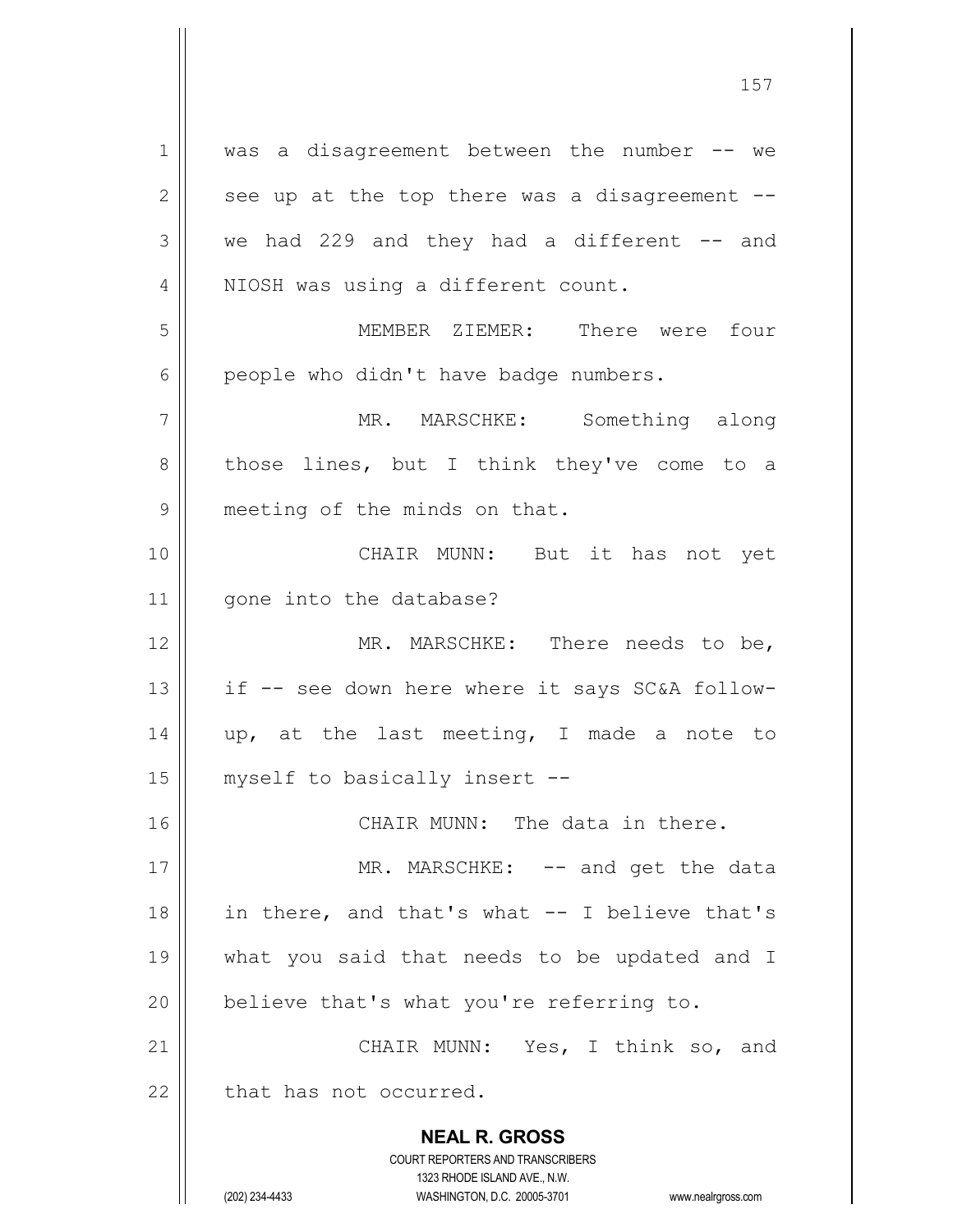**NEAL R. GROSS** COURT REPORTERS AND TRANSCRIBERS 1323 RHODE ISLAND AVE., N.W. 1 || MR. MARSCHKE: That has not 2 | occurred, yes. 3 CHAIR MUNN: Next item is to have 4  $\vert$  a response from the tech call on OTIB-0049-01,  $5 \parallel$  and Mark was supposed to be notified of that 6 tech call. I don't believe he was. Did it 7 | occur? 8 MR. HINNEFELD: The issue here was  $9 \parallel$  that we need to provide a response to Mark's  $10$  | input on  $-0049-1$ , and if we don't know how to 11 || respond. In other words, we don't quite 12 understand what's owed of us, then we're  $13$  supposed to set up a conference call. 14 || I don't think that we got to the 15 point of deciding we don't know how to 16 respond, so we didn't set up a conference  $17 \parallel$  call. 18 MR. MARSCHKE: Which one are we -- 19 || MR. HINNEFELD: -0049-01. 20 || MEMBER ZIEMER: The note from last 21 || time is NIOSH was going to first write a 22 || response and then it would be determined

(202) 234-4433 WASHINGTON, D.C. 20005-3701 www.nealrgross.com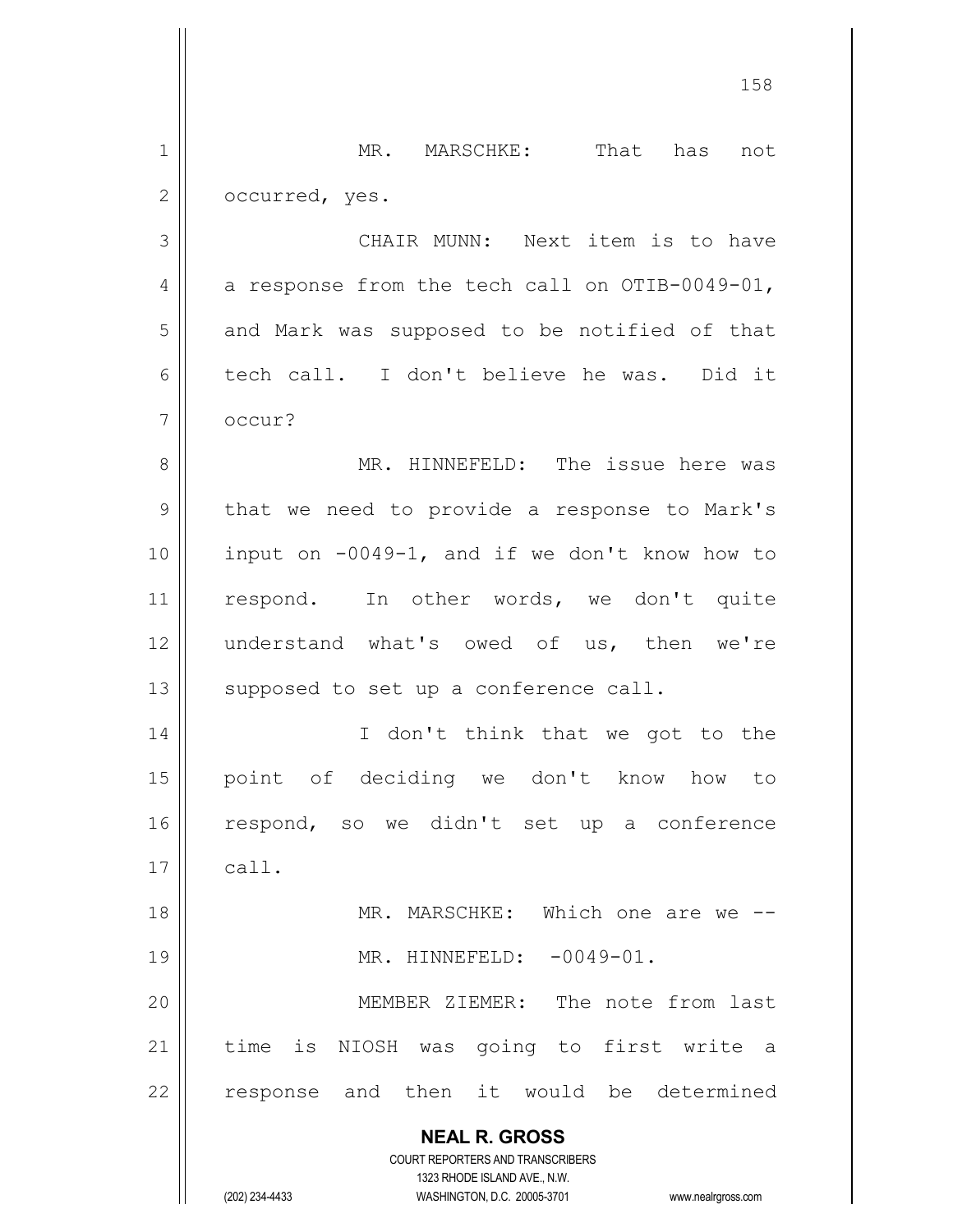**NEAL R. GROSS** COURT REPORTERS AND TRANSCRIBERS 1323 RHODE ISLAND AVE., N.W. (202) 234-4433 WASHINGTON, D.C. 20005-3701 www.nealrgross.com 1 || whether you needed to call for a technical  $2 \parallel$  call. 3 CHAIR MUNN: If we don't have a 4 | response, then  $-$ 5 MR. MARSCHKE: Yes, there were 6 more down. There's more below. Tell me to  $7 \parallel$  scroll down when you're done reading. 8 MR. HINNEFELD: Yes, I don't 9 || believe we've reached --10 MEMBER ZIEMER: I have another 11 || note here, and I'm trying to interpret it. It 12 || says we are waiting according to NIOSH 13 || response that SC&A needs to first present the 14 issue to the Subcommittee. Was it not  $15$  | presented or  $-$ 16 CHAIR MUNN: It -- well, the last 17  $\parallel$  date, though, was -- the last date -- well, 18 || that's confusing because SC&A's December 19 comment and there has not been anything from 20 NIOSH -- 21 || MEMBER ZIEMER: Well, what was the  $22$  | issue? I can't remember the issue.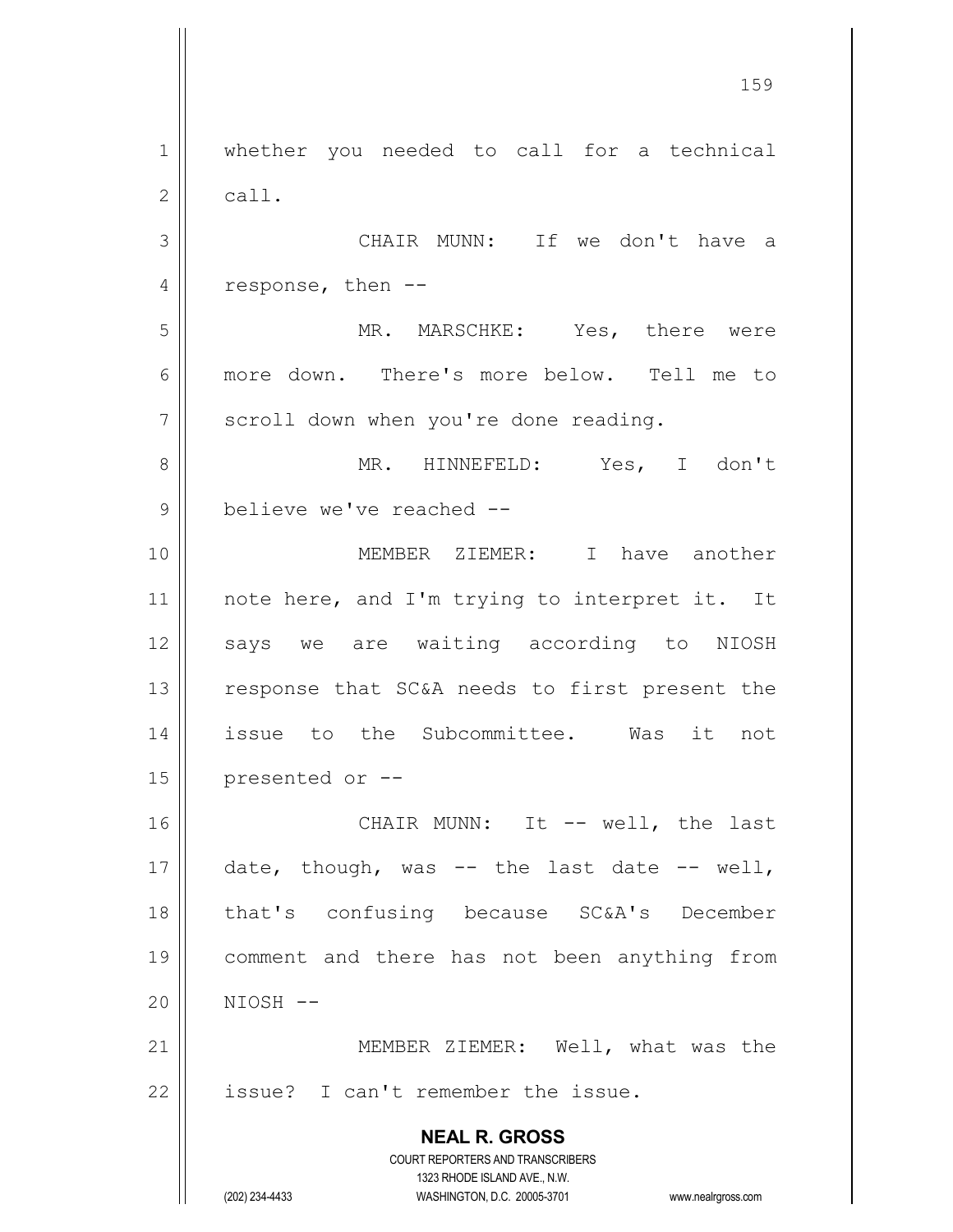| $1\,$          | CHAIR MUNN: Well, what SC&A's                            |
|----------------|----------------------------------------------------------|
| $\overline{2}$ | comment says on the database is following are            |
| 3              | examples where SC&A believes that OTIB-0049,             |
| 4              | including -01, needs clarification.                      |
| 5              | Then they list the last paragraph                        |
| 6              | of Section 4 that summarizes how to use the              |
| $\overline{7}$ | intake correction factors for equivalent doses           |
| 8              | to systemic origins calculated from year-end             |
| 9              | monitoring result needs clarification.                   |
| 10             | The example was given as to                              |
| 11             | chronic intake with five years' monitoring               |
| 12             | result. In this case, it's clear that                    |
| 13             | multiplication factors should be applied to              |
| 14             | years six through ten. There are other                   |
| 15             | situations that need clarification. No                   |
| 16             | examples or instructions geared to single                |
| 17             | intake.                                                  |
| 18             | On Attachment C of OTIB-0049, it                         |
| 19             | stated that the intake adjustment was also               |
| 20             | evaluated to determine the effect on an acute            |
| 21             | intake scenario. There's also this analysis              |
| 22             | provided in Figure C-2. While the chronic                |
|                | <b>NEAL R. GROSS</b><br>COURT REPORTERS AND TRANSCRIBERS |

1323 RHODE ISLAND AVE., N.W.

 $\mathsf{II}$ 

(202) 234-4433 WASHINGTON, D.C. 20005-3701 www.nealrgross.com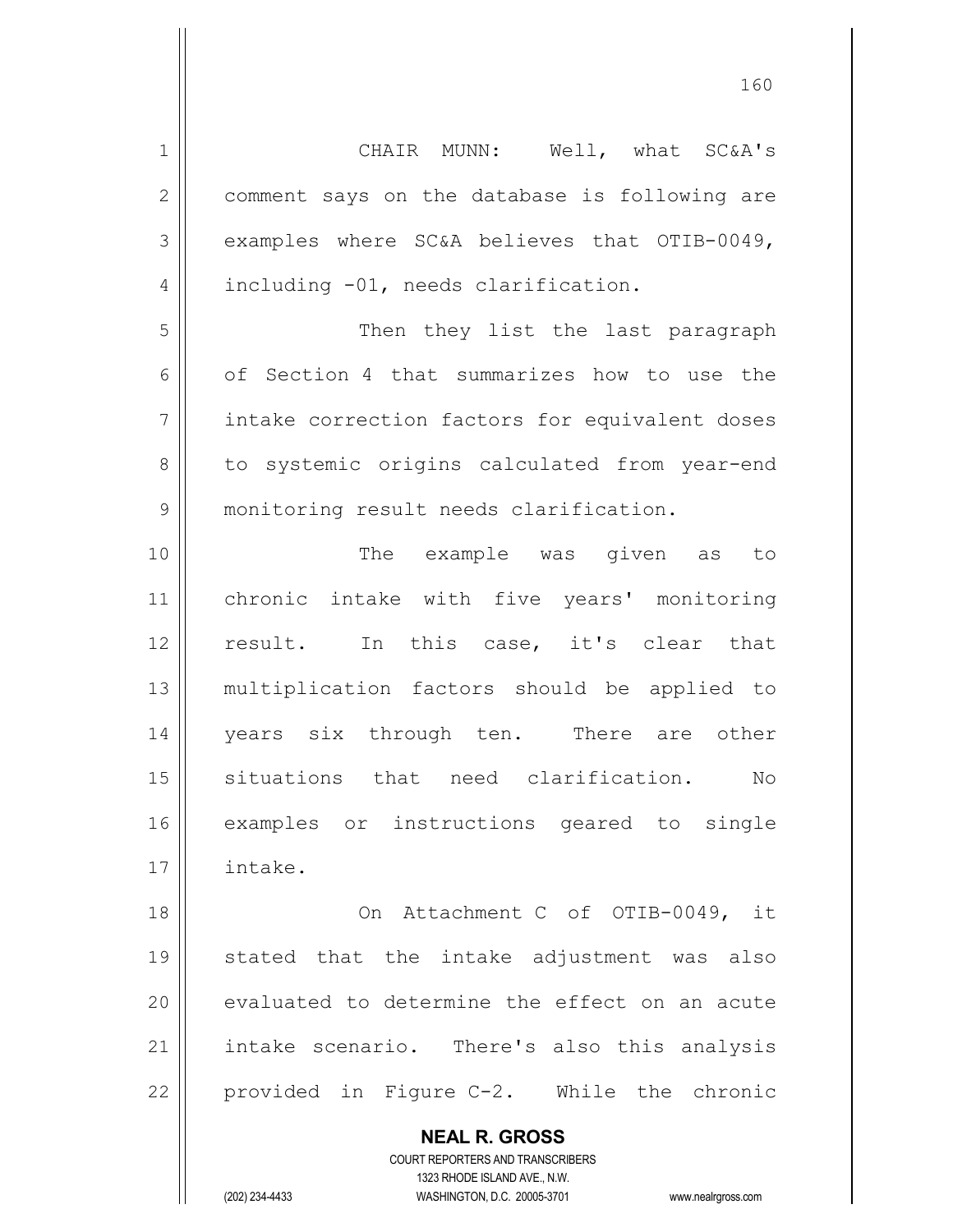**NEAL R. GROSS** COURT REPORTERS AND TRANSCRIBERS 1 | exposure scenario produced adjustment factors  $2 \parallel$  that are fairly consistent throughout the 3 duration of exposure, the acute exposure 4 | scenario does not, in fact.  $5 \parallel$  and go on. We can all read that,  $6 \parallel$  but it's a long, long, long statement there. 7 MR. MARSCHKE: Then there was a 8 || NIOSH follow-up on --9 CHAIR MUNN: Well, the last -- 10 MR. MARSCHKE: I believe that 11 should be 1/20/2009, not 1/20/2008. 12 CHAIR MUNN: Oh, okay. Then 13 || that's why I was confused. I thought the 14 NIOSH follow-up came from the first -- from  $15$  | the finding. 16 MR. MARSCHKE: Then if you click  $17$  | on and you see that then there was basically a 18 || second SC&A follow-up on March 9, 2009. 19 CHAIR MUNN: Really? So we have 20 || an incorrect date on the NIOSH follow-up? 21 MR. MARSCHKE: It looks like there 22 was an incorrect date on the NIOSH follow-up.

1323 RHODE ISLAND AVE., N.W.

(202) 234-4433 WASHINGTON, D.C. 20005-3701 www.nealrgross.com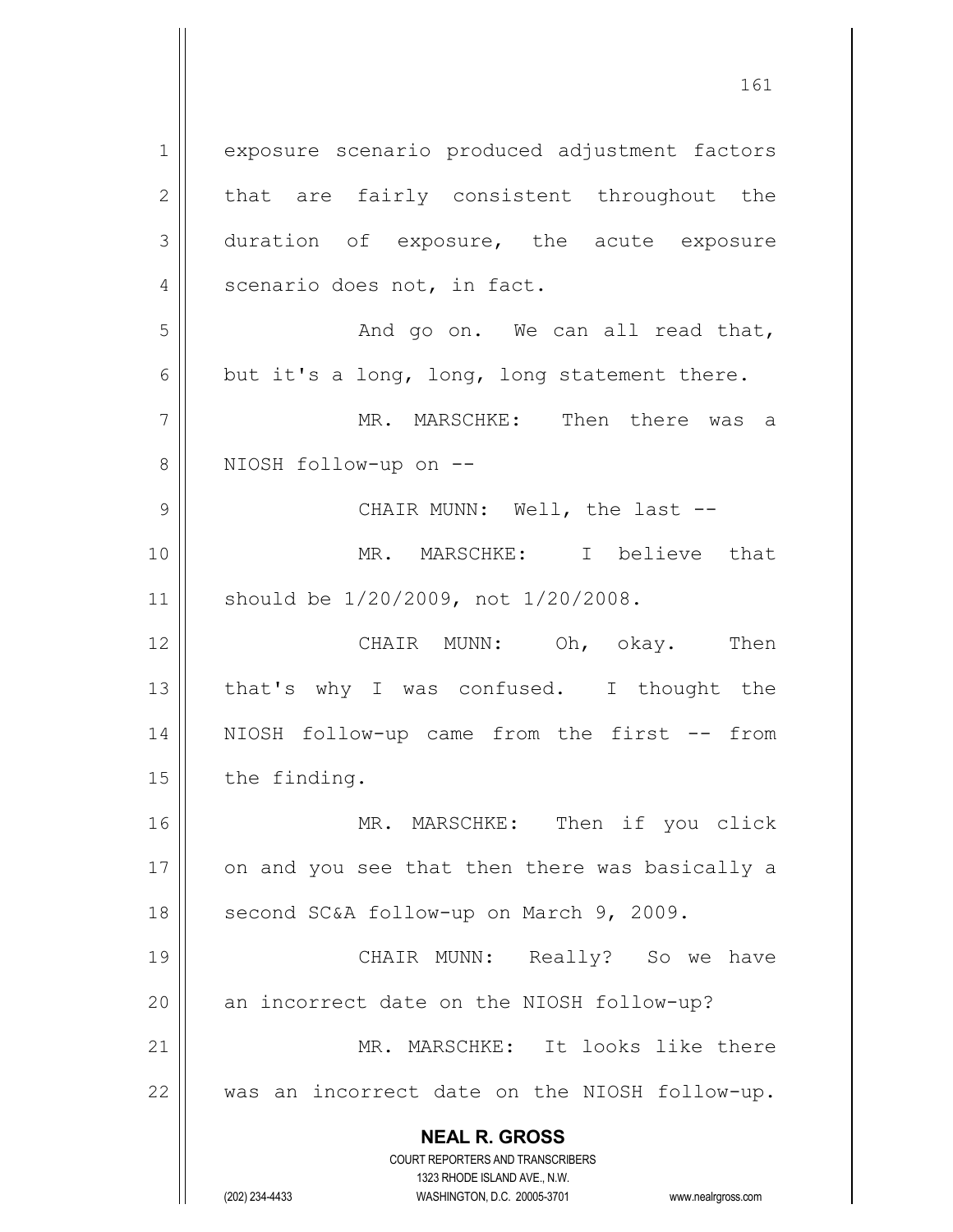**NEAL R. GROSS** COURT REPORTERS AND TRANSCRIBERS 1323 RHODE ISLAND AVE., N.W. (202) 234-4433 WASHINGTON, D.C. 20005-3701 www.nealrgross.com 1 | Considering we didn't get -- the NIOSH  $2 \parallel$  initial response, if you look on the, kind of  $3 \parallel$  the left-hand side there, was  $10/9/2008$ . 4 | CHAIR MUNN: Right. 5 || MR. MARSCHKE: So this has got to 6 be  $1/20/2009$ . 7 || CHAIR MUNN: All right. They say 8 that some corrections will be made. 9 || MEMBER ZIEMER: I'm looking at the  $10$  | transcript. This is 8 -- yes, 8/13/09. 11 || MR. HINNEFELD: With the date of  $12$  |  $0$  our last  $-$ 13 MEMBER ZIEMER: When we discussed  $14$   $\parallel$  this. 15 || CHAIR MUNN: They said they were 16 || going to rewrite the paragraph. NIOSH will 17 || address these issues once they are identified. 18 Let's see what she said for D. 19 MEMBER ZIEMER: This talks about  $20$  || going back to Joyce --21 || CHAIR MUNN: Yes. 22 MEMBER ZIEMER: -- for some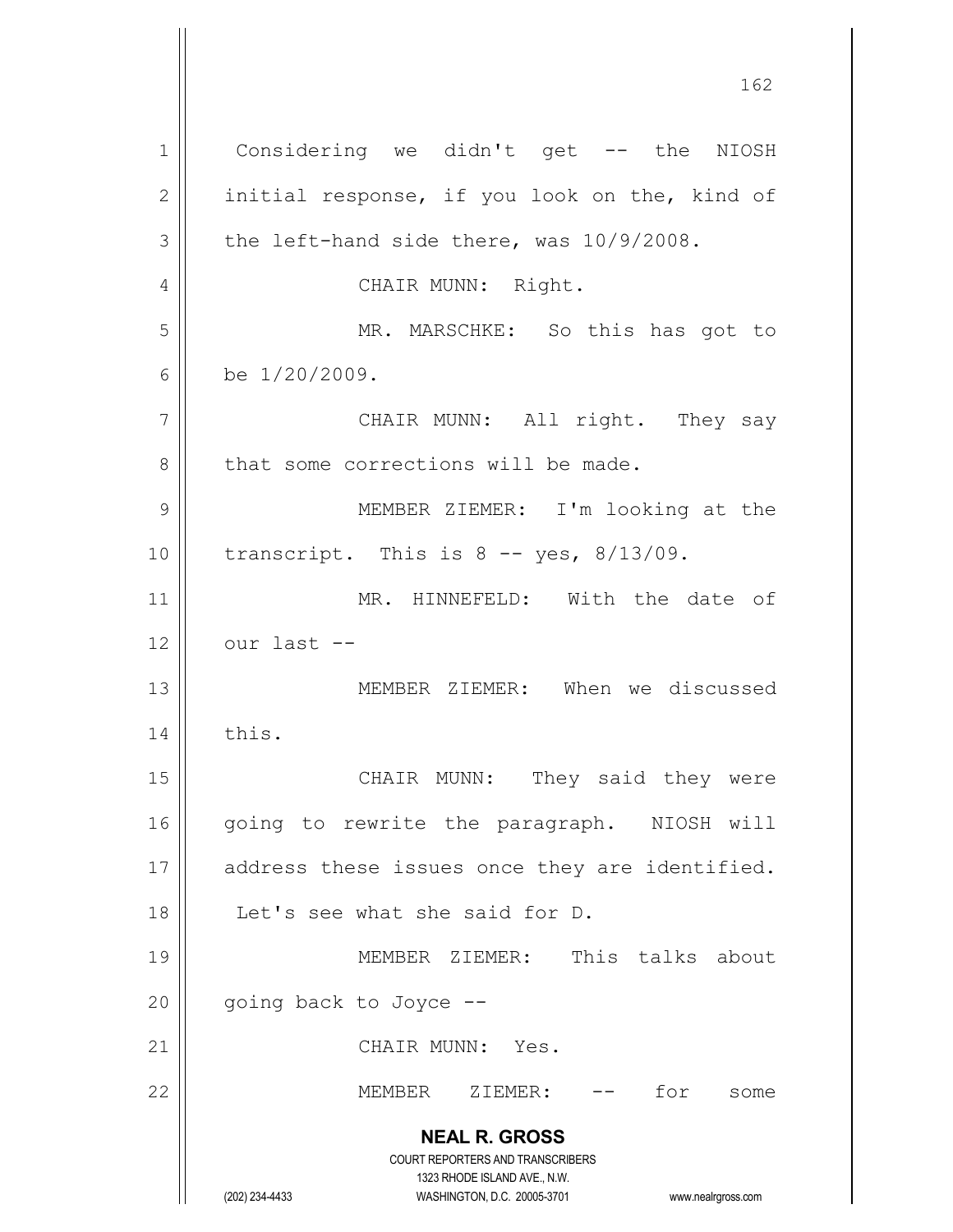1 | information.

| $\overline{2}$ | CHAIR MUNN: D said -- her D said                                                                                                                                       |
|----------------|------------------------------------------------------------------------------------------------------------------------------------------------------------------------|
| 3              | there are new issues in relation to                                                                                                                                    |
| 4              | application of the TIB to fecal samples in the                                                                                                                         |
| 5              | new version of the TIB. OTIB-0049-Rev 01, PC-                                                                                                                          |
| 6              | 1, 2008.                                                                                                                                                               |
| 7              | Based on the above discussion,                                                                                                                                         |
| 8              | SC&A recommends that the status of this issue                                                                                                                          |
| 9              | be changed to in progress, which we did. But                                                                                                                           |
| 10             | then response to that says NIOSH will address                                                                                                                          |
| 11             | these issues once they are identified.                                                                                                                                 |
| 12             | MEMBER ZIEMER: Are you reading                                                                                                                                         |
| 13             | from the transcript?                                                                                                                                                   |
| 14             | CHAIR MUNN: Yes. I'm reading --                                                                                                                                        |
| 15             | no, not from the transcript. I'm following --                                                                                                                          |
| 16             | I'm just reading from the database itself.                                                                                                                             |
| $17$           | MEMBER ZIEMER:<br>I have a note here                                                                                                                                   |
| 18             | -- I'm trying to get the context out of the                                                                                                                            |
| 19             | finding, scrolling down here.                                                                                                                                          |
| 20             | CHAIR MUNN: Well, what she<br>says                                                                                                                                     |
| 21             | is there are new issues in relation to the                                                                                                                             |
| 22             | application of the TIB to fecal samples in the                                                                                                                         |
|                | <b>NEAL R. GROSS</b><br><b>COURT REPORTERS AND TRANSCRIBERS</b><br>1323 RHODE ISLAND AVE., N.W.<br>(202) 234-4433<br>WASHINGTON, D.C. 20005-3701<br>www.nealrgross.com |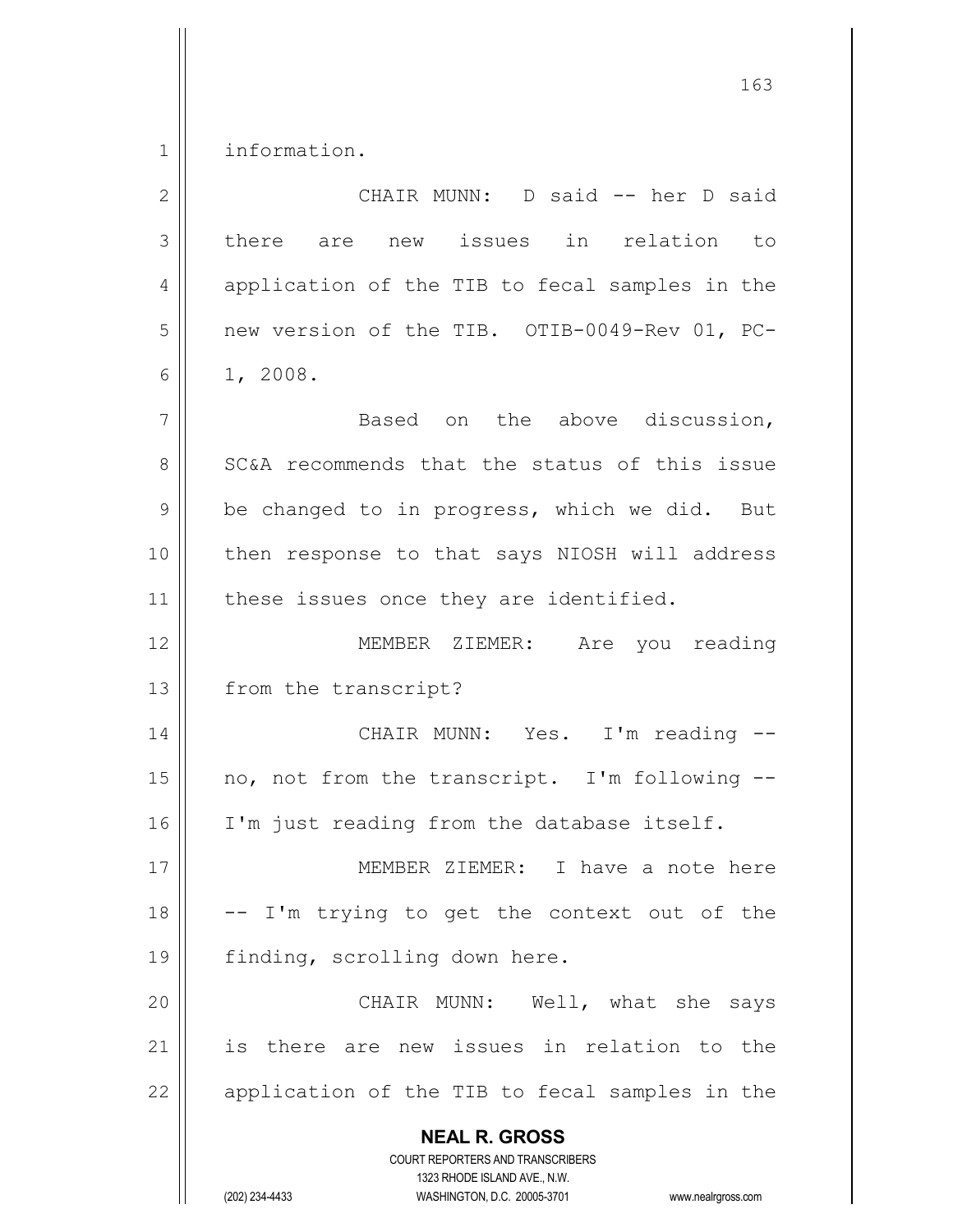**NEAL R. GROSS** COURT REPORTERS AND TRANSCRIBERS 1323 RHODE ISLAND AVE., N.W. (202) 234-4433 WASHINGTON, D.C. 20005-3701 www.nealrgross.com 1 || new version. 0TIB-0049, Rev 01, PC-1, 2008, 2 || and NIOSH says to that that they'll address  $3 \parallel$  those once they are identified. 4 || So it's not clear to me who has  $5$  | the action to identify them. 6 MR. MARSCHKE: Where do you see  $7 \parallel$  that SC&A -- or NIOSH says that they will 8 | identify it? 9 || CHAIR MUNN: The very last thing, 10 || the very last sentence on that. 11 || MR. MARSCHKE: NIOSH will -- oh, I 12 believe -- 13 || CHAIR MUNN: -- you tell me is the 14 || wrong date. It should be '09. The last thing 15 || they say in response to Joyce's D is NIOSH 16 || will address these issues as they are 17 identified. 18 MR. MARSCHKE: That's D. 19 || CHAIR MUNN: And D is the very 20  $\parallel$  last thing on the SC&A follow-up from 12/5. 21 || MR. MARSCHKE: Okay, and then  $22$  || basically, if you look on the next SC&A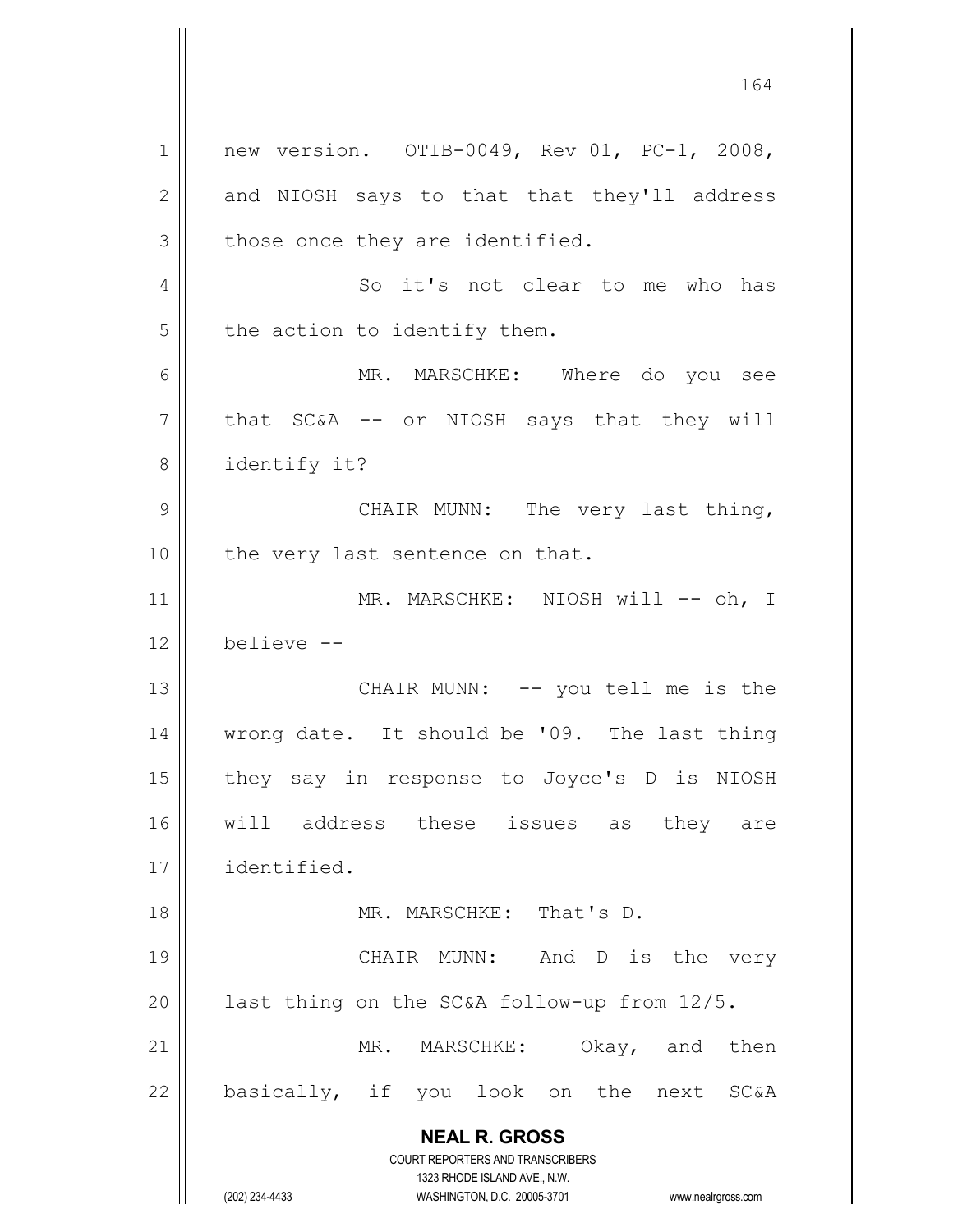1 | follow-up on March 9, basically for Item D we 2 || say SC&A will supply the new issues in 3 || relation to the application of the TIB to 4 || fecal sample and the new revision of the TIB  $5 \parallel$  if and when requested to do so by the Board. 6 || DR. MAURO: Okay, so we basically 7 move out of the old procedure into a new 8 || revision of the procedure, and I guess the 9 ground rules were that we need to be 10 || authorized to move ahead because this becomes, 11 || what, a new issue that emerged because there 12 || was a new revision by protocol. 13 || You see -- we sort of left your 14 || original -- the old version and now we're 15 moving into a new version and we only move

16 forward --

17 || CHAIR MUNN: Right.

18 DR. MAURO: -- on a new procedure 19 if so authorized. 20 || CHAIR MUNN: If you are authorized 21 || to do so. So it's our responsibility to

 $22$  || authorize you to do so.

**NEAL R. GROSS**

COURT REPORTERS AND TRANSCRIBERS 1323 RHODE ISLAND AVE., N.W. (202) 234-4433 WASHINGTON, D.C. 20005-3701 www.nealrgross.com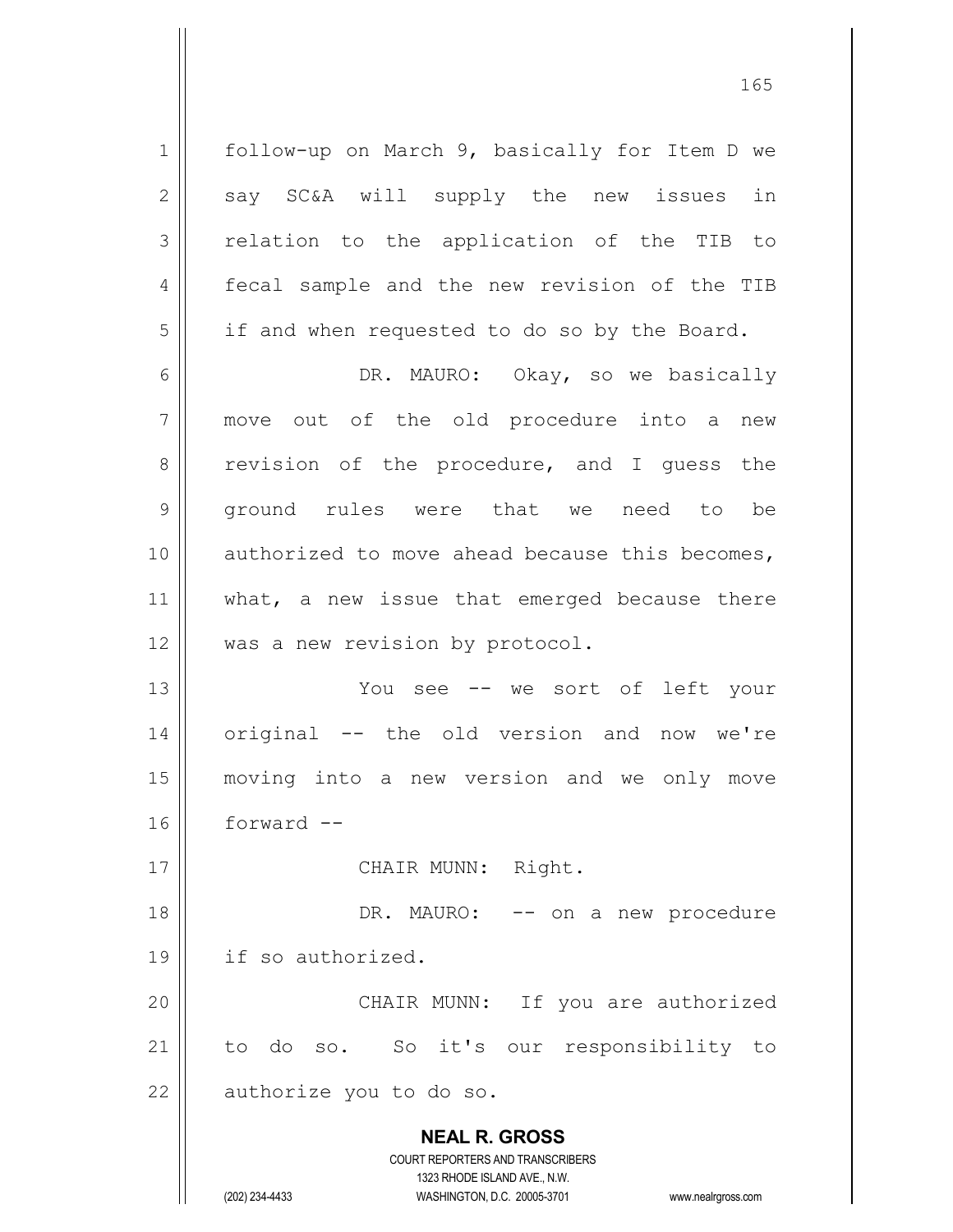| $\mathbf 1$ | MR. HINNEFELD: Part of -- this                 |
|-------------|------------------------------------------------|
| 2           | part of it, I didn't remember talking about    |
| 3           | this. This is an email -- I sent you an email  |
| 4           | in September that talked to the last meeting,  |
| 5           | August 24, to both of you guys, about how much |
| 6           | trouble I'm having sorting out exactly what    |
| 7           | are the findings here.                         |
| 8           | MR. MARSCHKE:<br>That's right. I               |
| 9           | remember that email.                           |
| 10          | MR. HINNEFELD: Yes, and it's a                 |
| 11          | lengthy, convoluted email, and I apologize for |
| 12          | that. I was confused by reading the history    |
| 13          | of it. And so maybe now we you go back and     |
| 14          | start with that -- not today, but after today  |
| 15          | -- look at that and see if we can sort it out  |
| 16          | a little better. The fecal one was clearly     |
| 17          | something to be done on the next round.        |
| 18          | That's off the table, I think, for now, but as |
| 19          | I'm reading Joyce's description, now this is   |
| 20          | the adjustment for Super S plutonium, but      |
| 21          | rather than do a new model, we just said we're |
| 22          | going to use this empirical dose correction    |
|             |                                                |

**NEAL R. GROSS** COURT REPORTERS AND TRANSCRIBERS

1323 RHODE ISLAND AVE., N.W.

(202) 234-4433 WASHINGTON, D.C. 20005-3701 www.nealrgross.com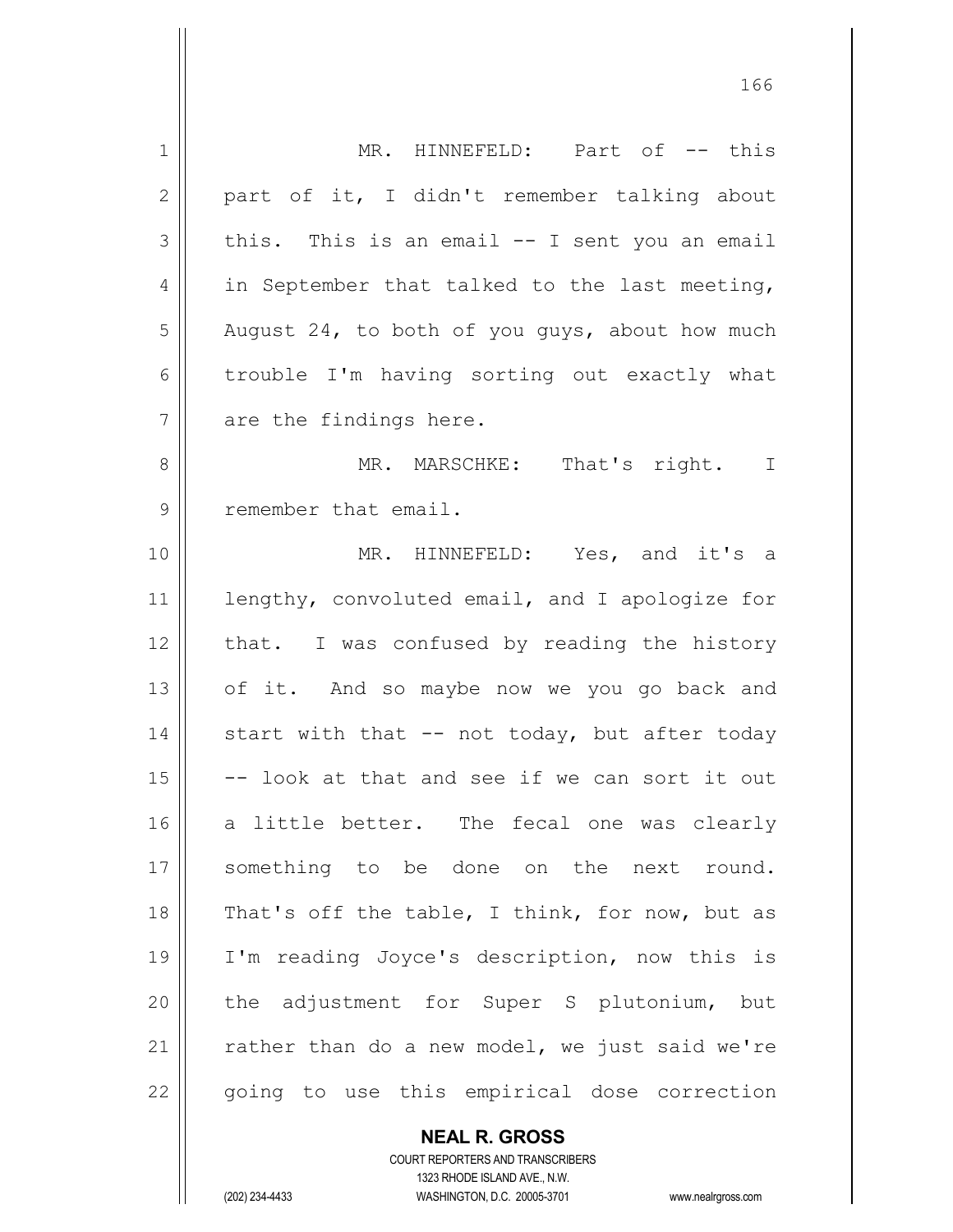1 || factor essentially on Type S in these 2 | circumstances by this amount.

3 Joyce took issue with the 4 || applicability of that in circumstances, and 5 | the particular circumstances of someone who  $6 \parallel$  has two acute exposures separated by a year in  $7 \parallel$  between the sampling only after the exposure.

8 I think she makes some conclusions 9 about how a dose reconstruction would be done 10 in that case that we wouldn't necessarily do. 11 || For instance, if we had people with bioassay 12 || here and bioassay there and they had the same  $13$  job and there wasn't some evidence that they 14 || got shipped somewhere else, we would expect 15 || them to be chronically exposed through that 16 | whole period.

17 || So, I think the manner in which we do dose reconstructions mitigates her concern 19 || to a large degree, I think. So if, when you | look through this, maybe if you could read it  $\parallel$  with that context, we may be able to sort out || a pathway here in what we want to do.

> COURT REPORTERS AND TRANSCRIBERS 1323 RHODE ISLAND AVE., N.W. (202) 234-4433 WASHINGTON, D.C. 20005-3701 www.nealrgross.com

**NEAL R. GROSS**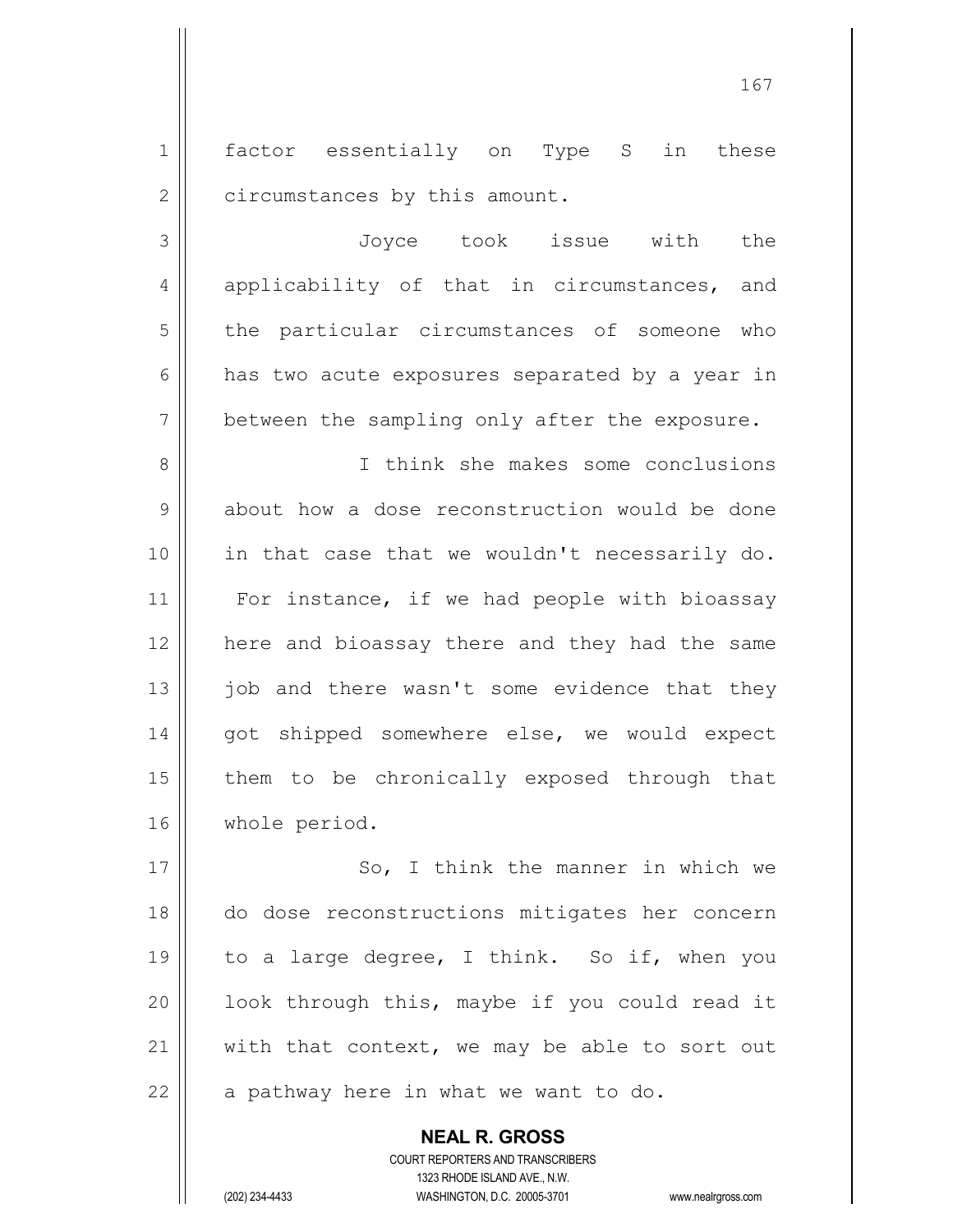**NEAL R. GROSS** COURT REPORTERS AND TRANSCRIBERS 1323 RHODE ISLAND AVE., N.W. (202) 234-4433 WASHINGTON, D.C. 20005-3701 www.nealrgross.com 1 | DR. MAURO: So you have -- in  $2 \parallel$  other words, you have a response, a written  $3 \parallel$  response to this --4 || MR. HINNEFELD: I have sent to you  $5 \parallel$  two guys  $-$ 6 DR. MAURO: We have it. 7 || MR. HINNEFELD: Just essentially,  $8 \parallel$  help me understand where we need to go this. 9 | I sent that on August 24, and I forgot until I 10 || just came across it. 11 || MEMBER ZIEMER: Here's what's in  $12$  | the minutes. This is on 0049-01, and this 13  $\parallel$  would be dated 8/13 --14 || MR. HINNEFELD: Yes, that meeting. 15 || MEMBER ZIEMER: That meeting. 16 || Okay. It says -- Steve starts off -- and 17 Marschke -- it's very long-winded referring to 18 | the finding: 19 || Munn: Yes, there's a lot to be  $20$  | said here. We need to read it carefully. 21 || Marschke: A lot of words. 22 Munn: If we are interested in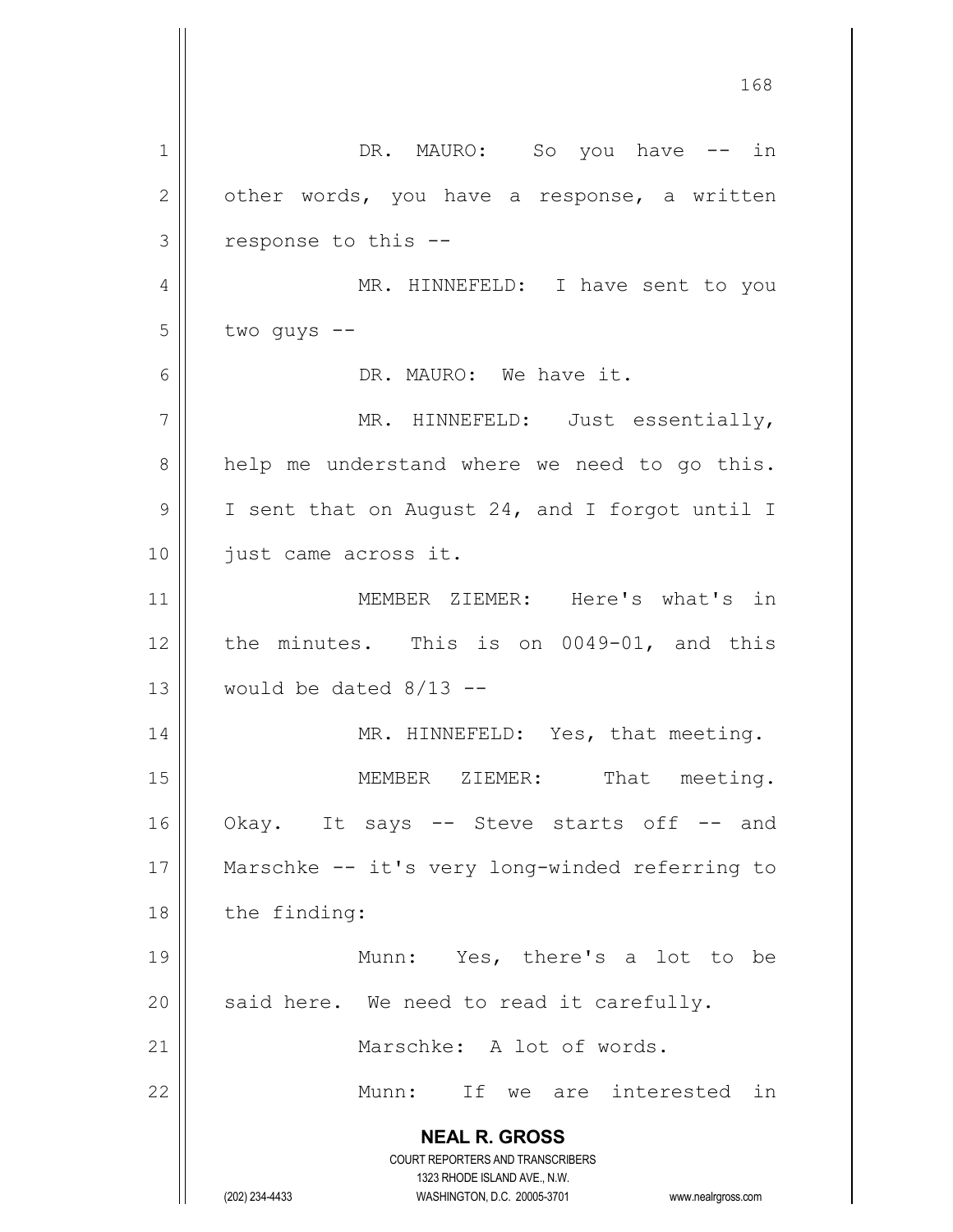**NEAL R. GROSS** COURT REPORTERS AND TRANSCRIBERS 1323 RHODE ISLAND AVE., N.W. (202) 234-4433 WASHINGTON, D.C. 20005-3701 www.nealrgross.com 169  $1 \parallel$  discussing it, we need to read it. 2 Ziemer: Who drafted this for  $3$  SC  $\&$  A? 4 | Marschke: Joyce. Joyce 5 Lipsztein. 6 | Munn: Okay. 7 || Mauro: Steve, is this high fired 8 || plutonium? 9 || Marschke: Yes. 10 || Mauro: And so it was probably  $11$  Joyce. 12 || Marschke: Yes, it was Joyce. 13 Mauro: I know she's not available 14  $\parallel$  to us now, but could you send it -- send that 15 || to me from where you are? 16 | John, you were on the phone. 17 || DR. MAURO: Yes. 18 MEMBER ZIEMER: Marschke: I  $19$   $\parallel$  can't. 20 Mauro: You cannot? Okay. I'll 21  $\parallel$  see what I can do to find out. I'm a little  $22$  | concerned that  $-$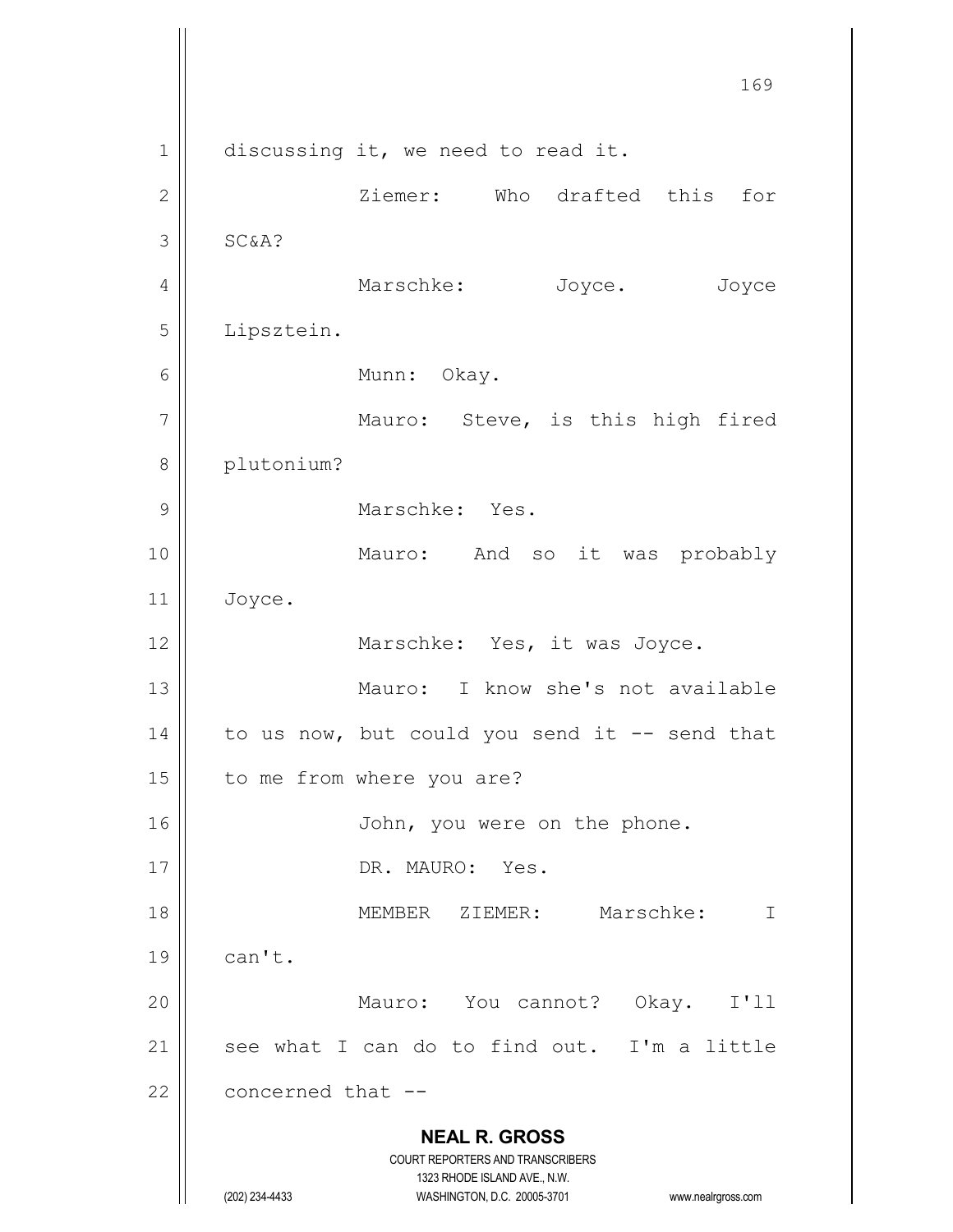|                | 170                                                                                                 |
|----------------|-----------------------------------------------------------------------------------------------------|
| 1              | And then Ziemer: Hang on, John.                                                                     |
| $\overline{2}$ | Stu might be able.                                                                                  |
| 3              | Hinnefeld: John, I can send the                                                                     |
| 4              | file on it.                                                                                         |
| 5              | Anyway, and then Hinnefeld: It's                                                                    |
| 6              | a long file, a lot of conversations, a bunch                                                        |
| 7              | of different findings. They're pretty much in                                                       |
| 8              | order.                                                                                              |
| 9              | Mauro: Well, I get the feel for                                                                     |
| 10             | it. It sounds like it might help to wait till                                                       |
| 11             | Joyce can help us out.                                                                              |
| 12             | Then I'm skipping down here a                                                                       |
| 13             | little bit.                                                                                         |
| 14             | I think<br>CHAIR MUNN:<br>we went                                                                   |
| 15             | through all that and then realized that there                                                       |
| 16             | needed to be a technical call to sort out what                                                      |
| 17             | Stu was saying. How do we approach this?                                                            |
| 18             | Where do we go from here?                                                                           |
| 19             | MEMBER ZIEMER: It appears -- I'm                                                                    |
| 20             | quoting from you now, Wanda. It appears that                                                        |
| 21             | SC&A has several points that it would like to                                                       |
| 22             | have fleshed out or revised in some way.                                                            |
|                | <b>NEAL R. GROSS</b><br><b>COURT REPORTERS AND TRANSCRIBERS</b>                                     |
|                | 1323 RHODE ISLAND AVE., N.W.<br>(202) 234-4433<br>WASHINGTON, D.C. 20005-3701<br>www.nealrgross.com |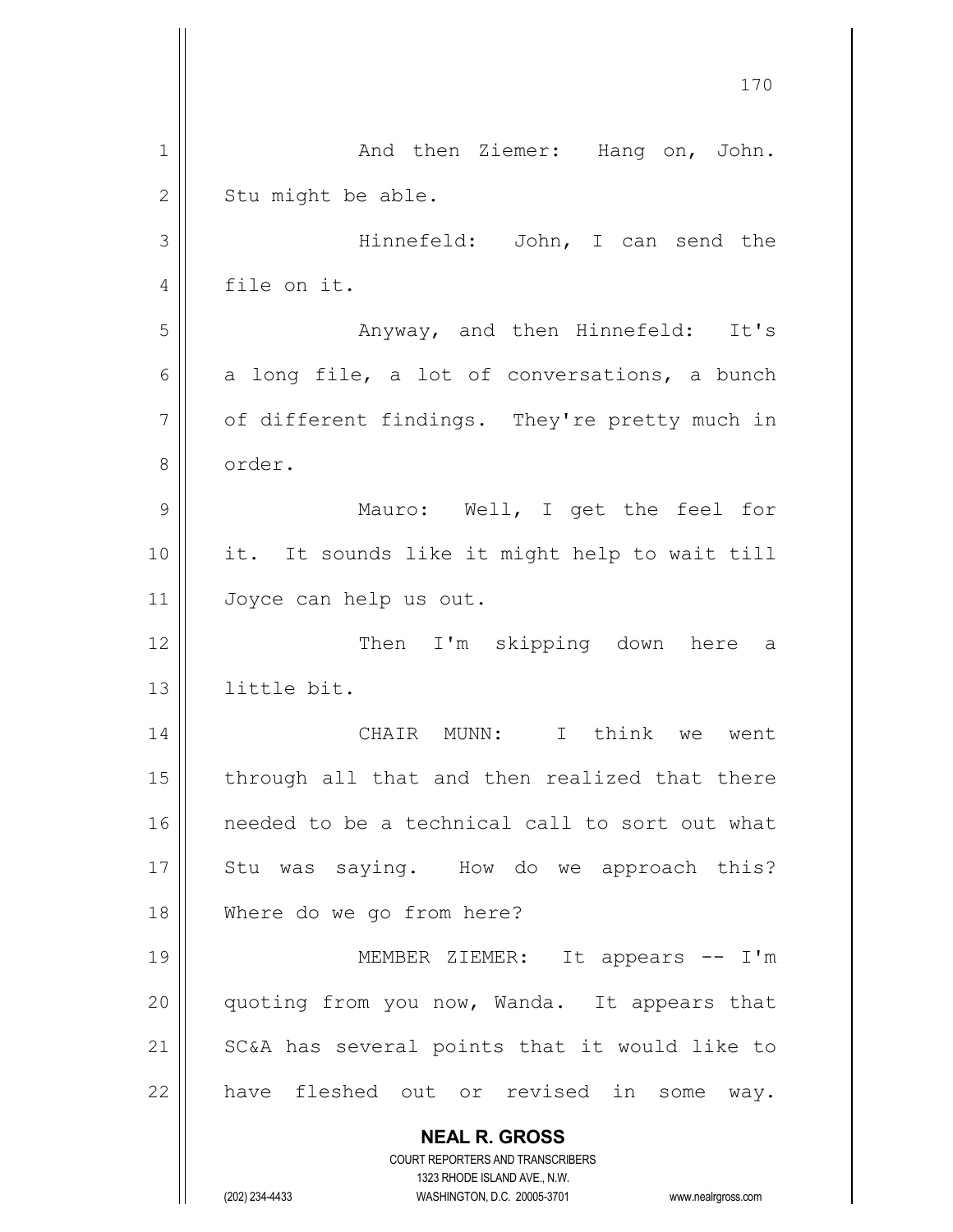**NEAL R. GROSS** COURT REPORTERS AND TRANSCRIBERS 1323 RHODE ISLAND AVE., N.W. 1 || Whether this is the appropriate venue for the 2 discussion, whether there needs to be a  $3$  technical discussion between SC&A and NIOSH, 4 || is not clear to me at this time. 5 || Then skipping down, there's a lot 6 |  $\circ$  of conversation in between there, so I'm  $7 \parallel$  trying to get to the meat of this, but let's  $8 \parallel$  see, the bottom line is -- Ziemer says she was 9  $\vert$  -- Joyce was disagreeing that Super S was 10 || applied in those cases. 11 We don't have a disagreement on 12 || how you do this. It wasn't clear to me 13 whether the issue was whether the examples 14 || were not done right or whether there was a 15 | disagreement on the underlying assumptions. 16 Hinnefeld: I don't think so. I 17 thought there was an agreement on the 18 | adjustment. 19 || Hinnefeld goes on: I thought that  $20$  || we had agreed to them that the finding seems 21 || to be that beyond the scenario you have  $22$  || described here, there are other potential

(202) 234-4433 WASHINGTON, D.C. 20005-3701 www.nealrgross.com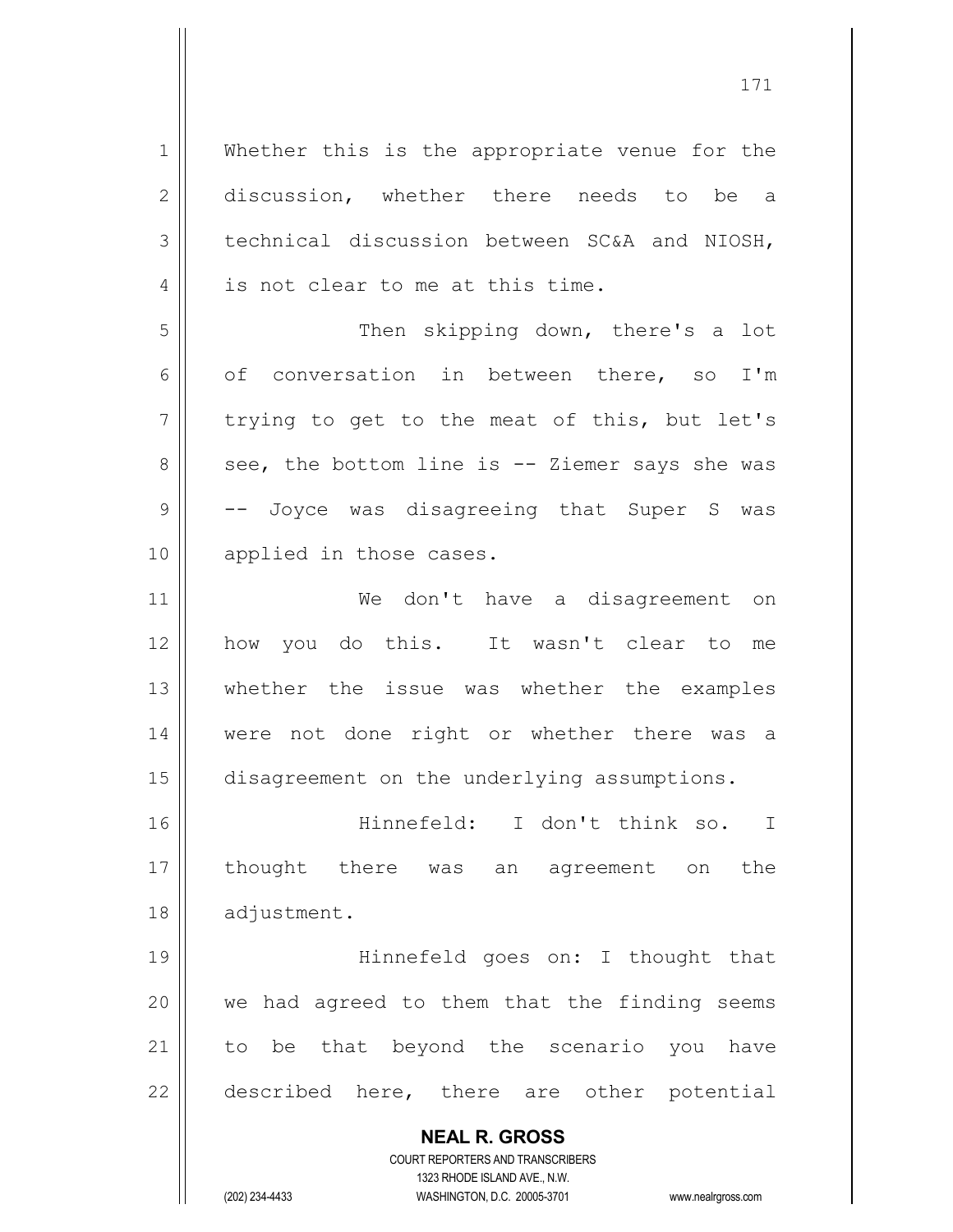**NEAL R. GROSS** COURT REPORTERS AND TRANSCRIBERS 1323 RHODE ISLAND AVE., N.W. (202) 234-4433 WASHINGTON, D.C. 20005-3701 www.nealrgross.com 1 | exposure scenarios that you don't talk about. 2 MR. HINNEFELD: That was Joyce's  $3$  || issue. 4 DR. MAURO: There were certain 5 | special circumstances --6 MEMBER ZIEMER: Yes. You come on,  $7 \parallel$  John. You had quickly read through it, and 8 you say there's a lot of different scenarios  $9 \parallel$  and go on to describe that. So, that was sort 10 || of the framework for all this. 11 || Marschke: I agree with John. I 12 || think basically the concern that Joyce has 13 || raised is multiple independent acute 14 || exposures. And now I'm trying to find the 15 action. 16 || DR. MAURO: Who's got the action? 17 MEMBER ZIEMER: Do you have 18 | somebody named Siebert on your staff? 19 || CHAIR MUNN: Yes. 20 MR. HINNEFELD: That was on our 21  $\parallel$  staff. 22 MEMBER ZIEMER: Oh, that's on your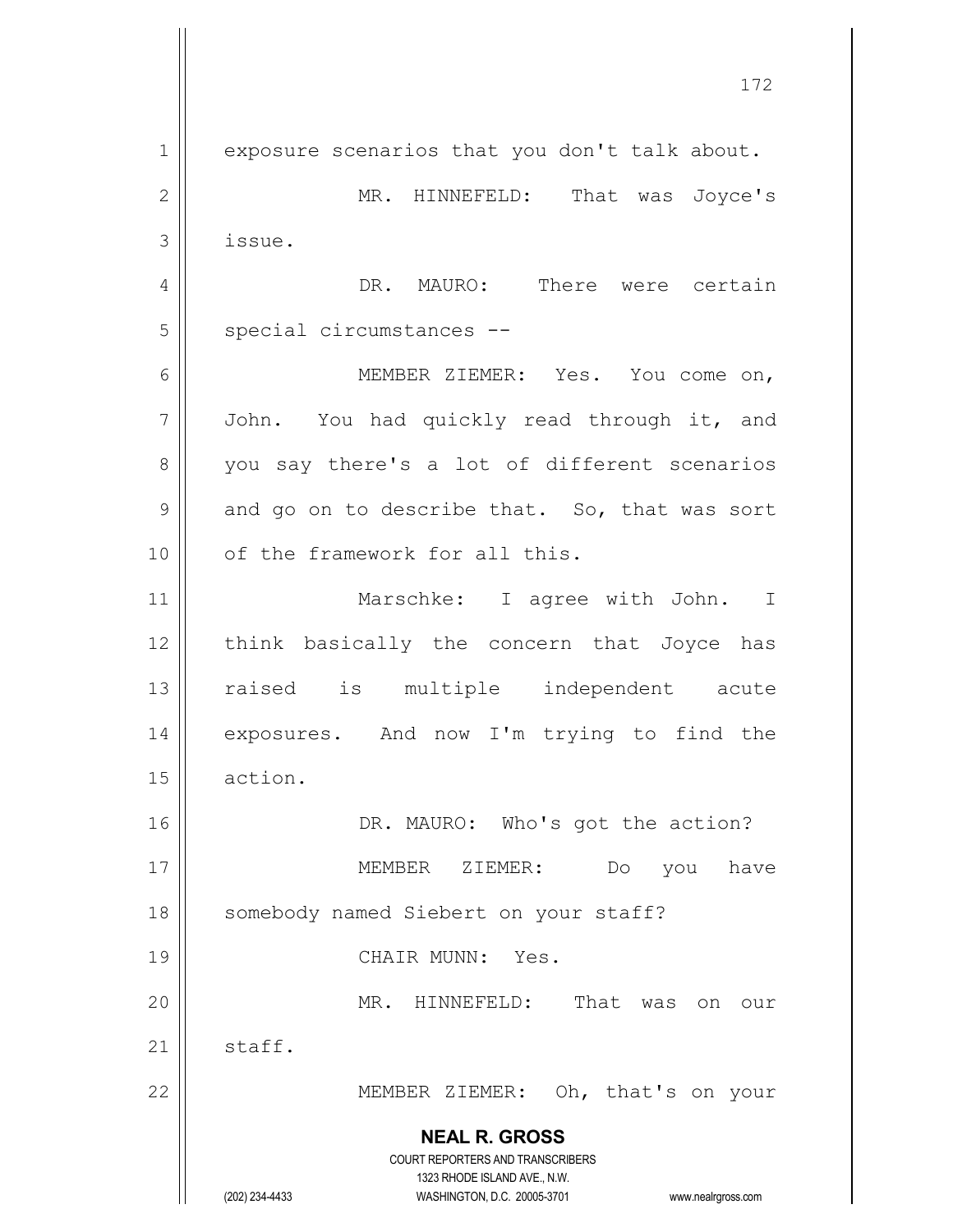**NEAL R. GROSS** COURT REPORTERS AND TRANSCRIBERS 1323 RHODE ISLAND AVE., N.W. 173  $1 \parallel$  staff. 2 || MR. HINNEFELD: Scott Siebert. 3 MEMBER ZIEMER: Scott? Oh, yes. 4 | Scott. 5 || MR. HINNEFELD: ORAU staff. 6 MEMBER ZIEMER: Yes, Scott had 7 || some input on here and it was fairly long 8 discussion back and forth. Okay. 9 Munn: We already have a lot of 10 information under our belt. It's not 11 | incorporated here where we need it, so who has  $12$  | the action to set up the call? 13 Hinnefeld: Well, I have the  $14$  | action because, if we feel like we can respond 15  $\parallel$  to this entry without a phone call, we 16 understand we can go ahead and write a 17 | response. 18 MR. HINNEFELD: That was the note  $19$  | I had. 20 MEMBER ZIEMER: So, we will either 21  $\parallel$  write a response or we will get a hold of SC&A 22 | about phone calls.

(202) 234-4433 WASHINGTON, D.C. 20005-3701 www.nealrgross.com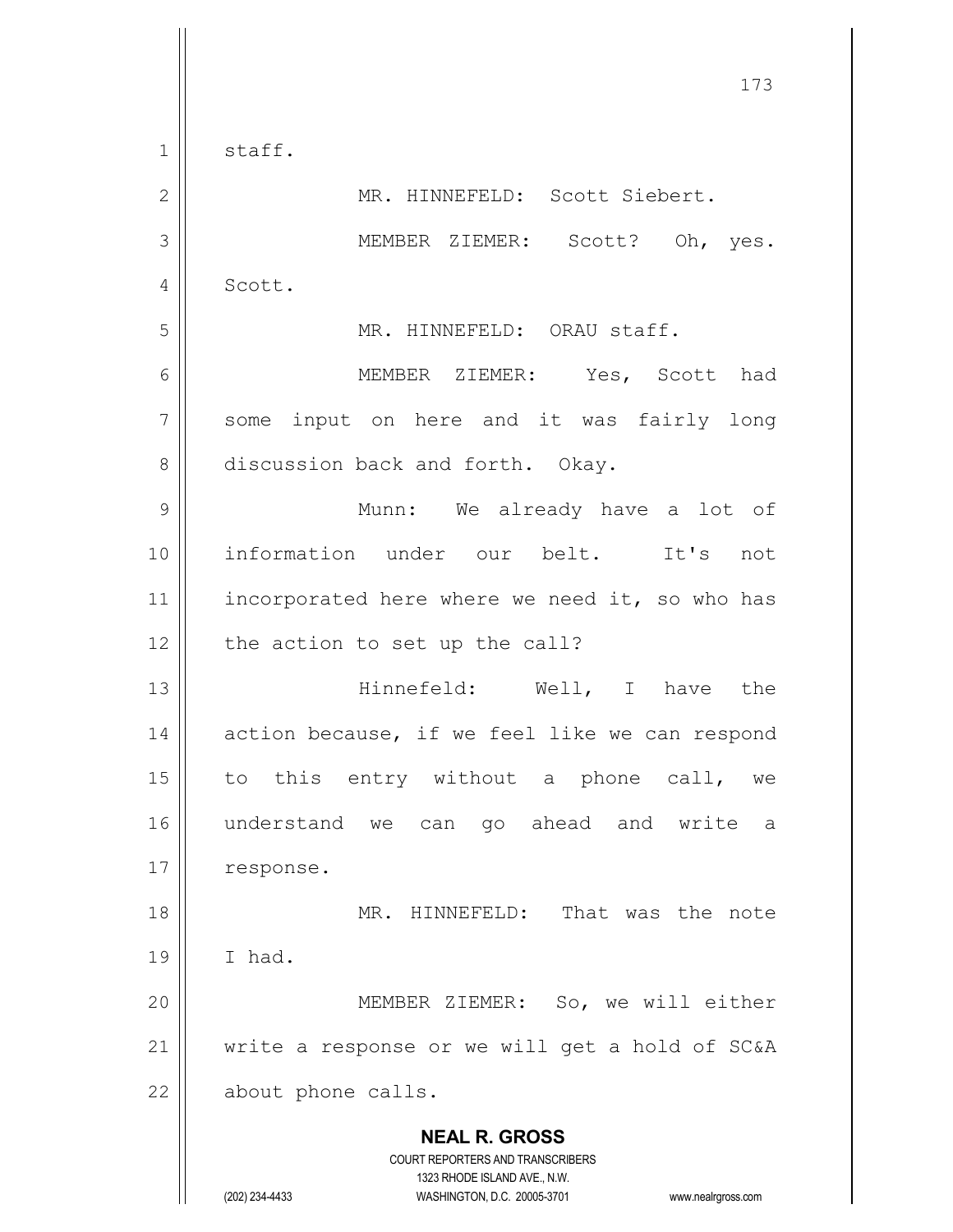**NEAL R. GROSS** COURT REPORTERS AND TRANSCRIBERS 1323 RHODE ISLAND AVE., N.W. (202) 234-4433 WASHINGTON, D.C. 20005-3701 www.nealrgross.com 1 || Munn: Okay. Very good. That 2 || will complete our action items that we've set  $3 \parallel$  up. 4 | MR. HINNEFELD: And so my note was  $5 \parallel$  if we can't figure out how to respond by the 6 time of the call  $--$  I sent this email first.  $7 \parallel$  On August 24, I sent this email. Look, 8 | here's how I'm reading this and I'm not real 9 | sure. 10 || T never proceeded further on the 11 | subsequent phone call. 12 MR. MARSCHKE: I don't think we  $13$  | ever followed up with a response to your email 14 | either. 15 || MR. HINNEFELD: It may not be 16  $\parallel$  respondable; it's very convoluted. 17 || DR. MAURO: So, we have right now 18 || material from you that sounds like that --19 || MR. HINNEFELD: Well, my August 24  $20$  || email, I sent it to your old email address and 21  $\parallel$  not your CDC email, and so I sent it to you,  $22 \parallel$  too.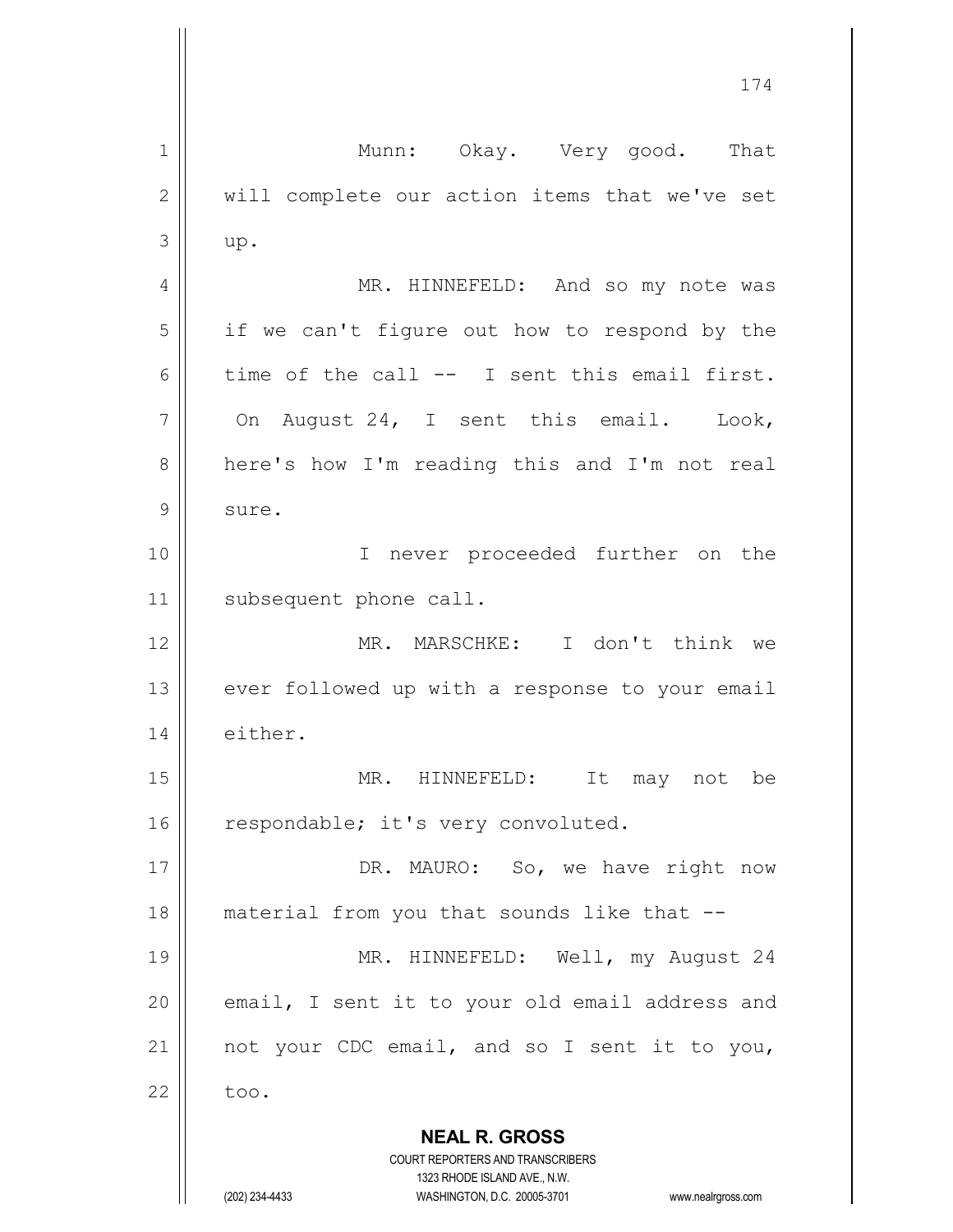| 1            | MR. MARSCHKE: I remember it.                                            |
|--------------|-------------------------------------------------------------------------|
| $\mathbf{2}$ | MR. HINNEFELD: So, we could use                                         |
| 3            | that as the basis of the phone call. I think                            |
| 4            | we probably all need to read it and refresh,                            |
| 5            | and of course, I assume you're going to be at                           |
| 6            | the Advisory Board next week as I am, so next                           |
| 7            | week now and the following week are not great                           |
| 8            | for me.                                                                 |
| 9            | DR. MAURO: It sounds like                                               |
| 10           | something that we've got to get -- is this                              |
| 11           | working, to Joyce, or not, with your response.                          |
| 12           | (Simultaneous speaking.)                                                |
| 13           | MR. MARSCHKE: The clarifications                                        |
| 14           | as to what exactly are the issues that we're                            |
| 15           | having, and so maybe it will have to go to                              |
| 16           | Joyce, but the first thing is for you and I to                          |
| 17           | look at it and see whether or not we can                                |
| 18           | respond to Stu and maybe get on -- maybe just                           |
| 19           | talk to Stu and figure out if we can figure                             |
| 20           | out what the issues are.                                                |
|              |                                                                         |
| 21           | DR. MAURO: So something<br>$--$ I                                       |
| 22           | mean, getting it down to simplicity, it sounds                          |
|              | <b>NEAL R. GROSS</b>                                                    |
|              | <b>COURT REPORTERS AND TRANSCRIBERS</b><br>1323 RHODE ISLAND AVE., N.W. |
|              | (202) 234-4433<br>WASHINGTON, D.C. 20005-3701<br>www.nealrgross.com     |

 $\mathsf{I}$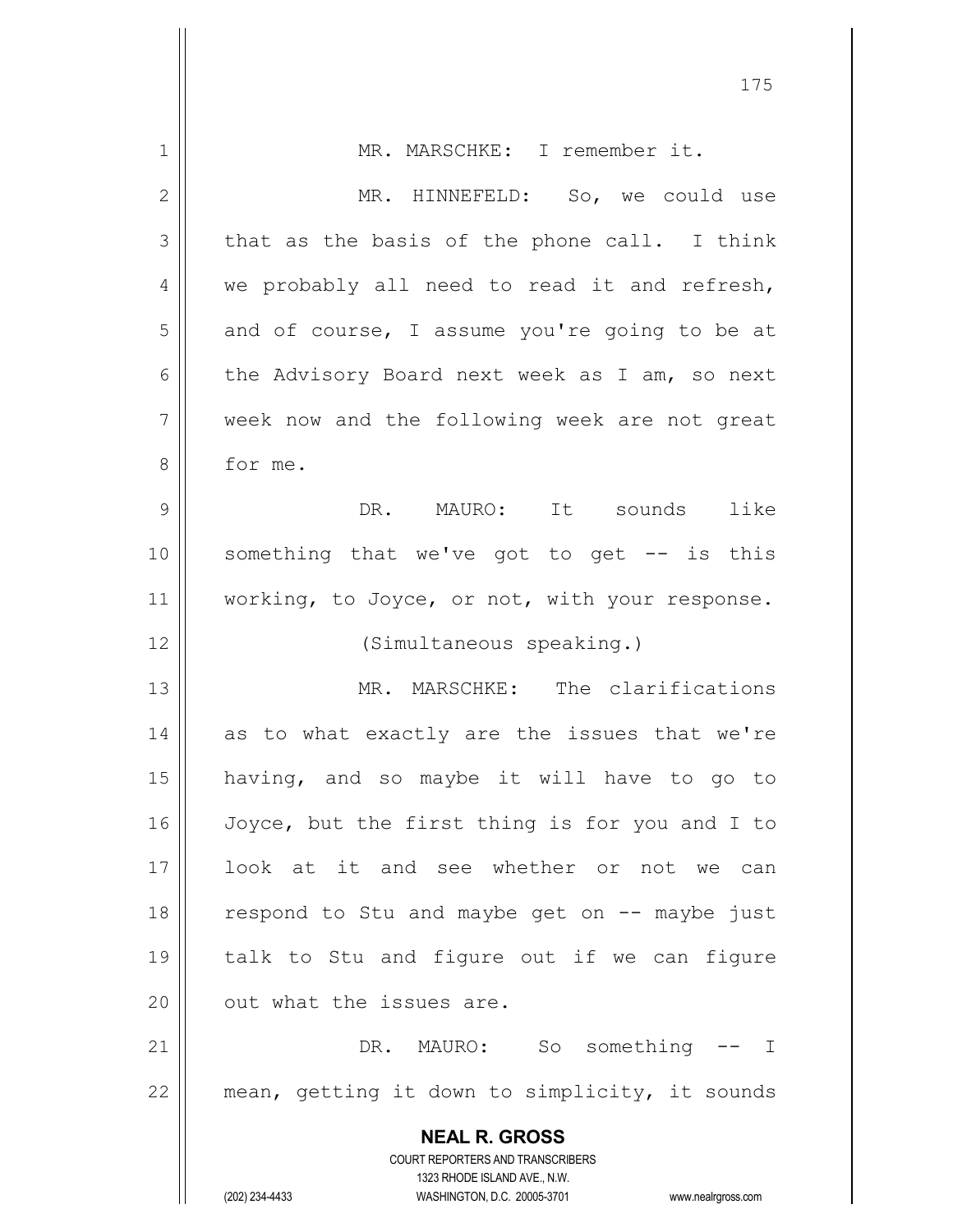**NEAL R. GROSS** COURT REPORTERS AND TRANSCRIBERS 1323 RHODE ISLAND AVE., N.W.  $1$  like that there are certain multiple, I quess, 2 | intakes that could occur over some sequence of  $3 \parallel$  time period that represents a scenario that is 4  $\parallel$  troubling to Joyce in terms of, will your fix,  $5$  | the 1.4 multiplier fix that you have  $-$ 6 MR. MARSCHKE: Yes, it's actually  $7 \parallel$  a factor. 8 DR. MAURO: I'm sorry. A factor, 9 yes. The factor of four fix in that 10 || circumstance work. 11 || MR. MARSCHKE: Right. 12 DR. MAURO: Now, you have a 13 || response that's back to that says what it  $14 \parallel$  says. 15 MR. MARSCHKE: Yes, I'm trying to 16 || sort out, and once --17 || DR. MAURO: Tries to sort this out 18 || a little bit. 19 || MR. MARSCHKE: But, in  $20$  | conversation here  $-$  I mean, I don't think I 21  $\parallel$  put this in there, but in conversation here, I  $22$  | think Joyce is presuming a certain approach to

(202) 234-4433 WASHINGTON, D.C. 20005-3701 www.nealrgross.com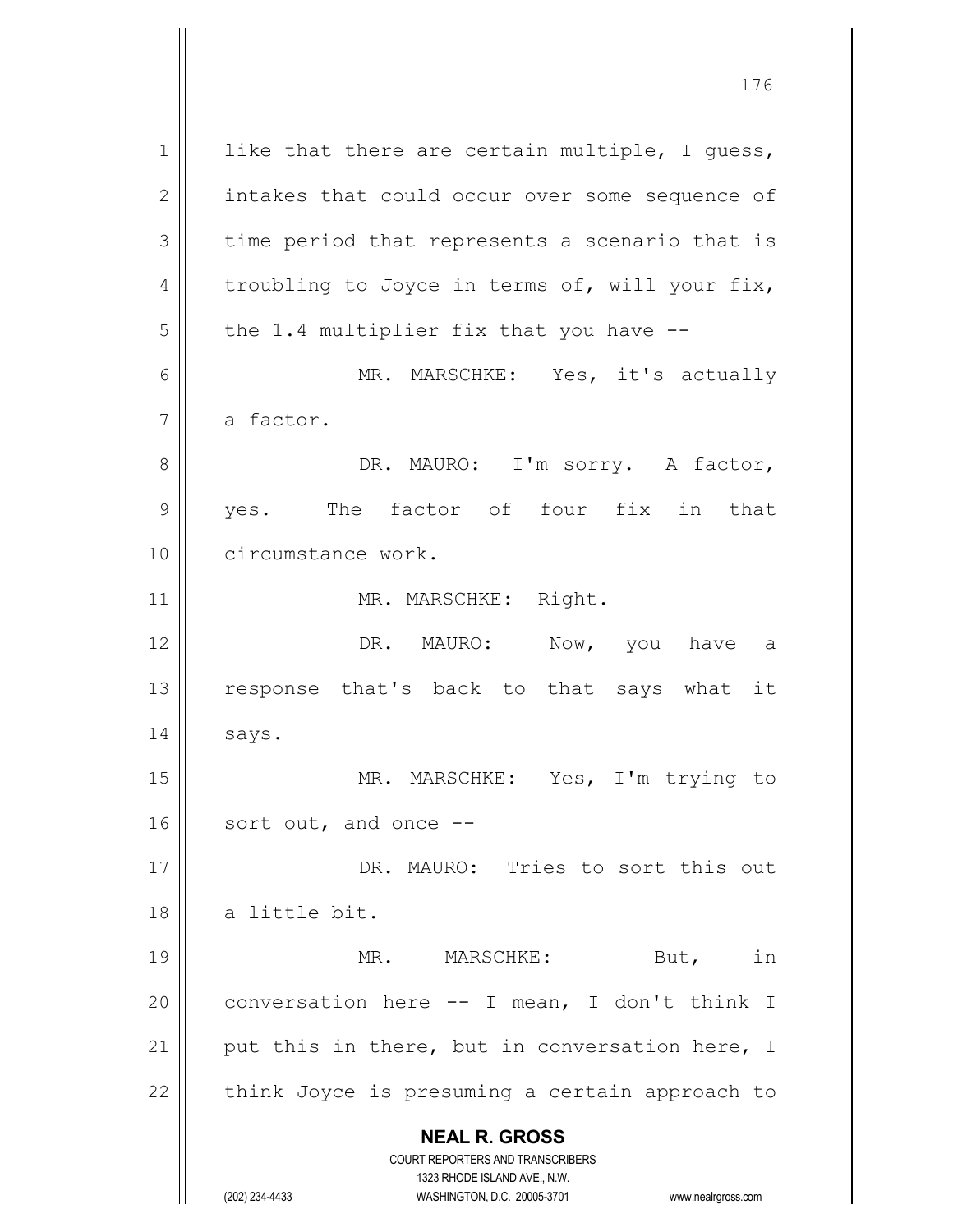**NEAL R. GROSS** 1 what we would do in a dose reconstruction in  $2 \parallel$  that instance where you have a person with an  $3$  | intake and it's a bioassay. 4 | DR. MAURO: Oh, okay. 5 MR. MARSCHKE: No bioassay,  $6 \parallel$  another intake and some bioassay, and in that 7 circumstance, she says then four may not be 8 bounding. 9 DR. MAURO: Okay. 10 || MR. MARSCHKE: And I said, well, 11 I'm thinking she's presuming that we would do 12 that as two -- say two acute intakes with 13 || nothing in between. Whereas, if the person 14 was a radiological worker, a plutonium 15 || radiological worker in between, they'd get a 16 | chronic in between, as well. 17 || DR. MAURO: That may resolve the 18 || issue, so that's really great. So, in effect, 19  $\parallel$  I think I understand, we probably have to move  $20$  || on this in terms of making sure that Joyce 21  $\parallel$  understands, no, this is what we do. 22 || MR. MARSCHKE: Right.

> COURT REPORTERS AND TRANSCRIBERS 1323 RHODE ISLAND AVE., N.W.

(202) 234-4433 WASHINGTON, D.C. 20005-3701 www.nealrgross.com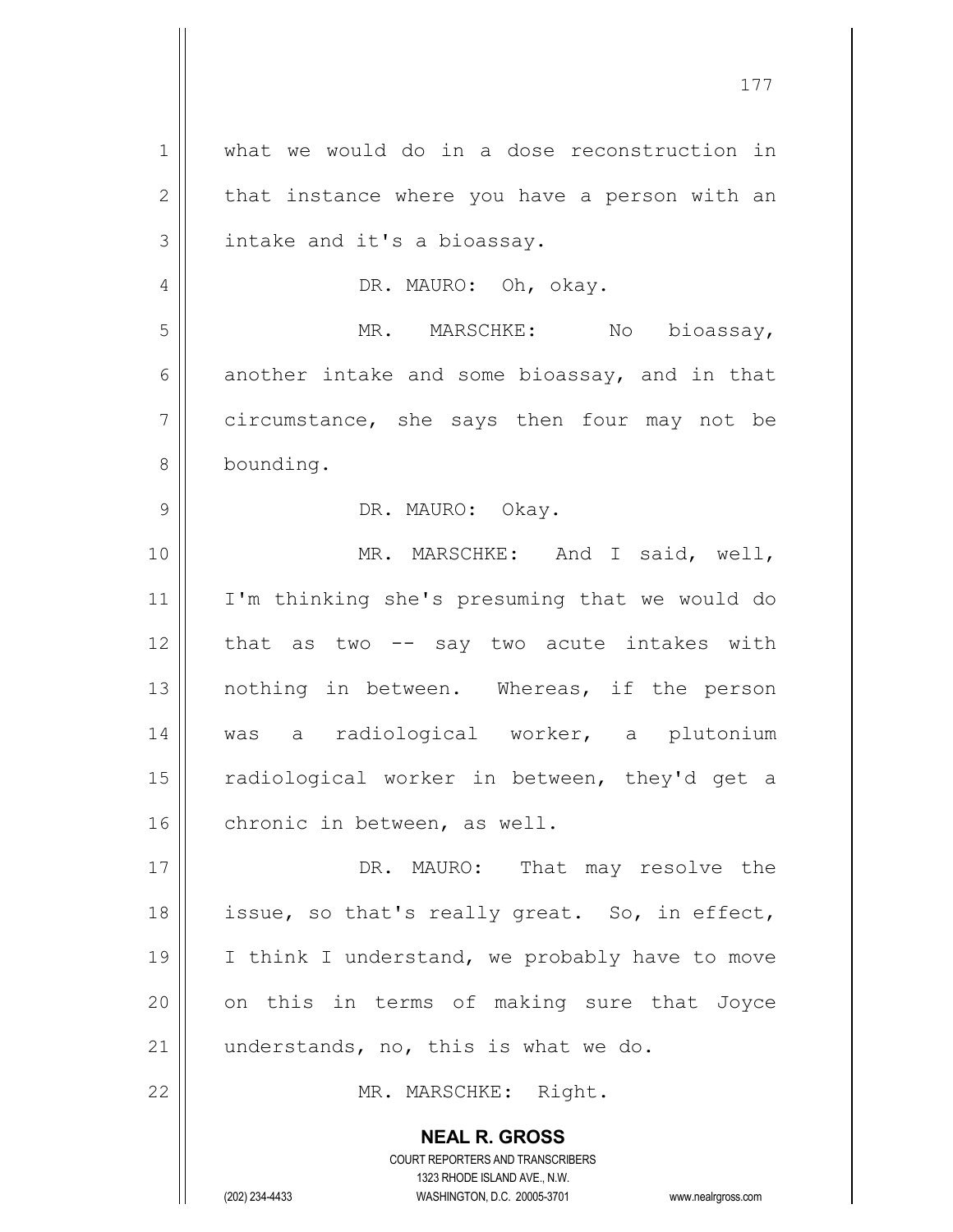**NEAL R. GROSS** COURT REPORTERS AND TRANSCRIBERS 1323 RHODE ISLAND AVE., N.W. (202) 234-4433 WASHINGTON, D.C. 20005-3701 www.nealrgross.com 1 DR. MAURO: We don't do what -- we  $2 \parallel$  don't do it the way you sort of laid it out.  $3 \parallel$  That creates this problem. 4 | MR. MARSCHKE: Right. 5 DR. MAURO: This is how we do it. 6 || With that information in Joyce's hands, which 7 I don't believe she has -- 8 MR. MARSCHKE: No. 9 DR. MAURO: -- she may very well 10 go back and say, oh, okay. That's okay now. 11 | I mean, that would be the  $-$ 12 || MR. MARSCHKE: Yes, that's --13 DR. MAURO: -- the nice outcome. 14 MR. MARSCHKE: In this 15 | circumstance, the second intake occurs. The  $16$  fit of that data would assume that they had 17 been exposed chronically to some level and  $18$  | acutely  $-$ 19 || DR. MAURO: And on top of it. 20 || MR. MARSCHKE: -- acutely on top 21 |  $\sigma$  of it, and so I think it's going to be okay  $22$  | because of the assumptions we make about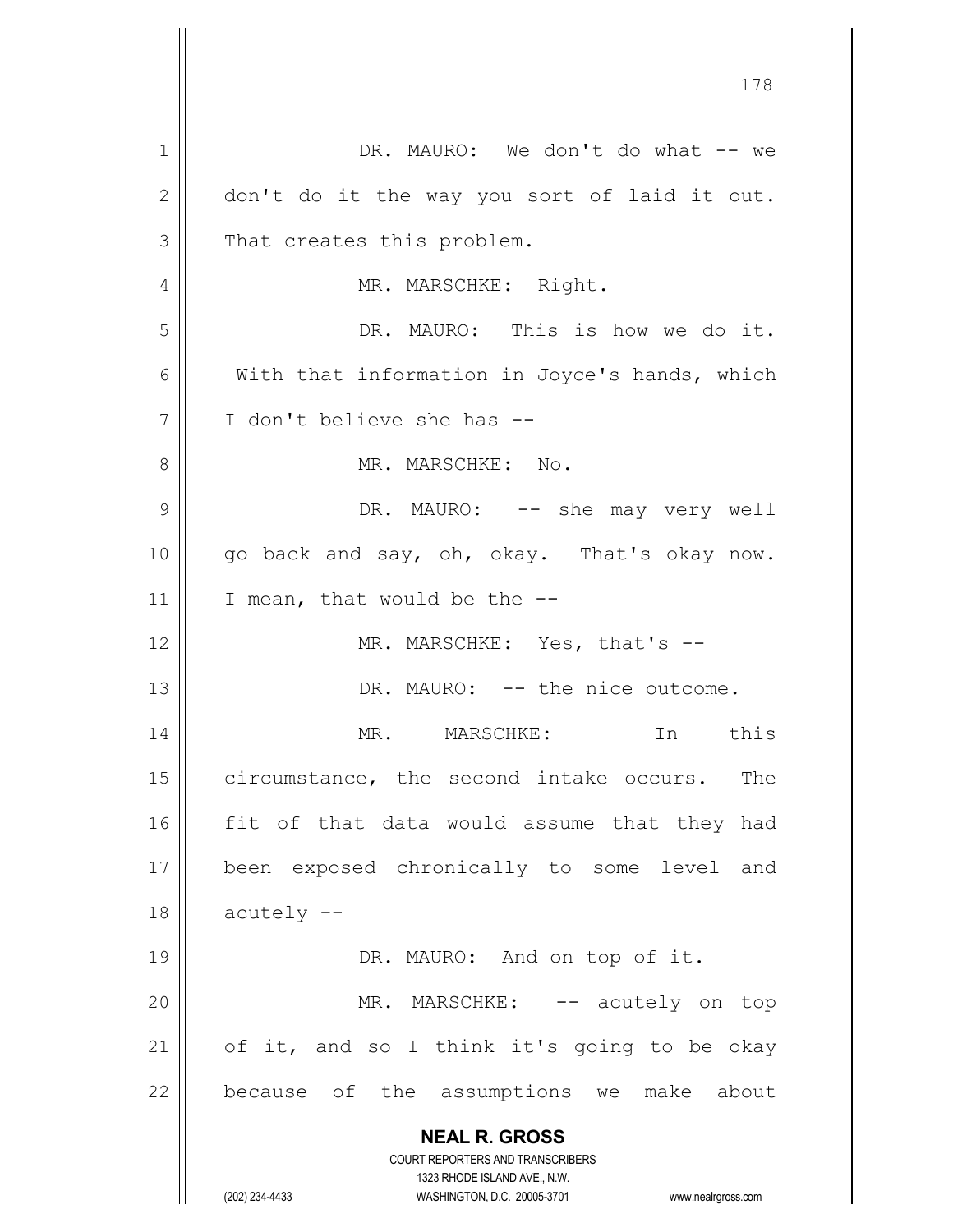1 chronic exposure.

| $\overline{2}$ | DR. MAURO: And so the ball's in                                                                                                                                        |
|----------------|------------------------------------------------------------------------------------------------------------------------------------------------------------------------|
| 3              | our court, then, at this point. You have                                                                                                                               |
| 4              | certain questions and clarifications --                                                                                                                                |
| 5              | MR. MARSCHKE: Yes. Let's just                                                                                                                                          |
| 6              | kind of sort out. Maybe if you guys can go                                                                                                                             |
| $\overline{7}$ | through this and I'll try to refresh my memory                                                                                                                         |
| 8              | and we could even talk about it next week and                                                                                                                          |
| $\mathcal{G}$  | -- get Steve on the phone next week and talk                                                                                                                           |
| 10             | about it then.                                                                                                                                                         |
| 11             | DR. MAURO: Okay.                                                                                                                                                       |
| 12             | CHAIR MUNN: Is Joyce back already                                                                                                                                      |
| 13             | so that you can ask her?                                                                                                                                               |
| 14             | DR. MAURO: Yes, she's back.                                                                                                                                            |
| 15             | She's been in touch with us, yes.                                                                                                                                      |
| 16             | CHAIR MUNN: Oh, good.                                                                                                                                                  |
| 17             | DR. MAURO: Yes, she was away in                                                                                                                                        |
| 18             | New York.                                                                                                                                                              |
| 19             | CHAIR MUNN: Okay. So, I'm going                                                                                                                                        |
| 20             | to change this from NIOSH action to<br><b>SC&amp;A</b>                                                                                                                 |
| 21             | action.                                                                                                                                                                |
| 22             | DR. MAURO: Yes, we have to -- I                                                                                                                                        |
|                | <b>NEAL R. GROSS</b><br><b>COURT REPORTERS AND TRANSCRIBERS</b><br>1323 RHODE ISLAND AVE., N.W.<br>(202) 234-4433<br>WASHINGTON, D.C. 20005-3701<br>www.nealrgross.com |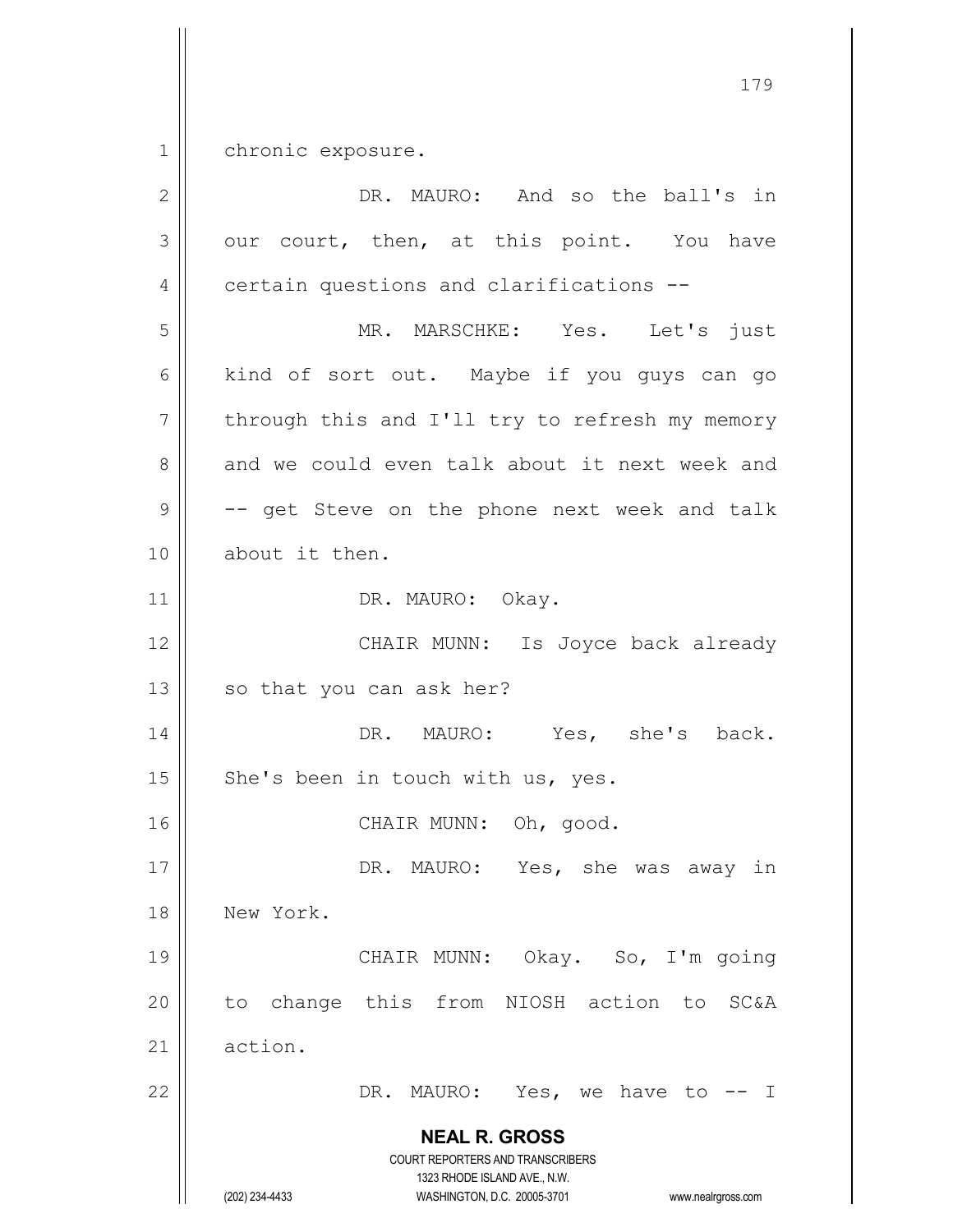**NEAL R. GROSS** COURT REPORTERS AND TRANSCRIBERS 1323 RHODE ISLAND AVE., N.W. (202) 234-4433 WASHINGTON, D.C. 20005-3701 www.nealrgross.com 1 || think since you've delivered something to us 2  $\parallel$  that we haven't acted on, it's -- the ball's 3 | in our court. 4 | CHAIR MUNN: And Mark had asked to 5 | be notified when you were going to discuss  $6 \parallel$  that.  $7 \parallel$  MR. HINNEFELD: If you have a  $-$ 8 DR. MAURO: Yes, we'll take it 9 | from here. 10 || CHAIR MUNN: Okay. 11 || DR. MAURO: We've agreed to what 12 || you want and gave you further discussion or 13 || perhaps just simply send it off to Joyce and 14  $\parallel$  see what she has to say, but we've got the 15 action. 16 || CHAIR MUNN: Very good. Our next 17 || item is for NIOSH to provide a response for 18 || OTIB-0057. 19 || MR. HINNEFELD: We sent those. I 20 || don't know what this is talking about. 21 || CHAIR MUNN: Were they in the 22 || group you sent out two months ago?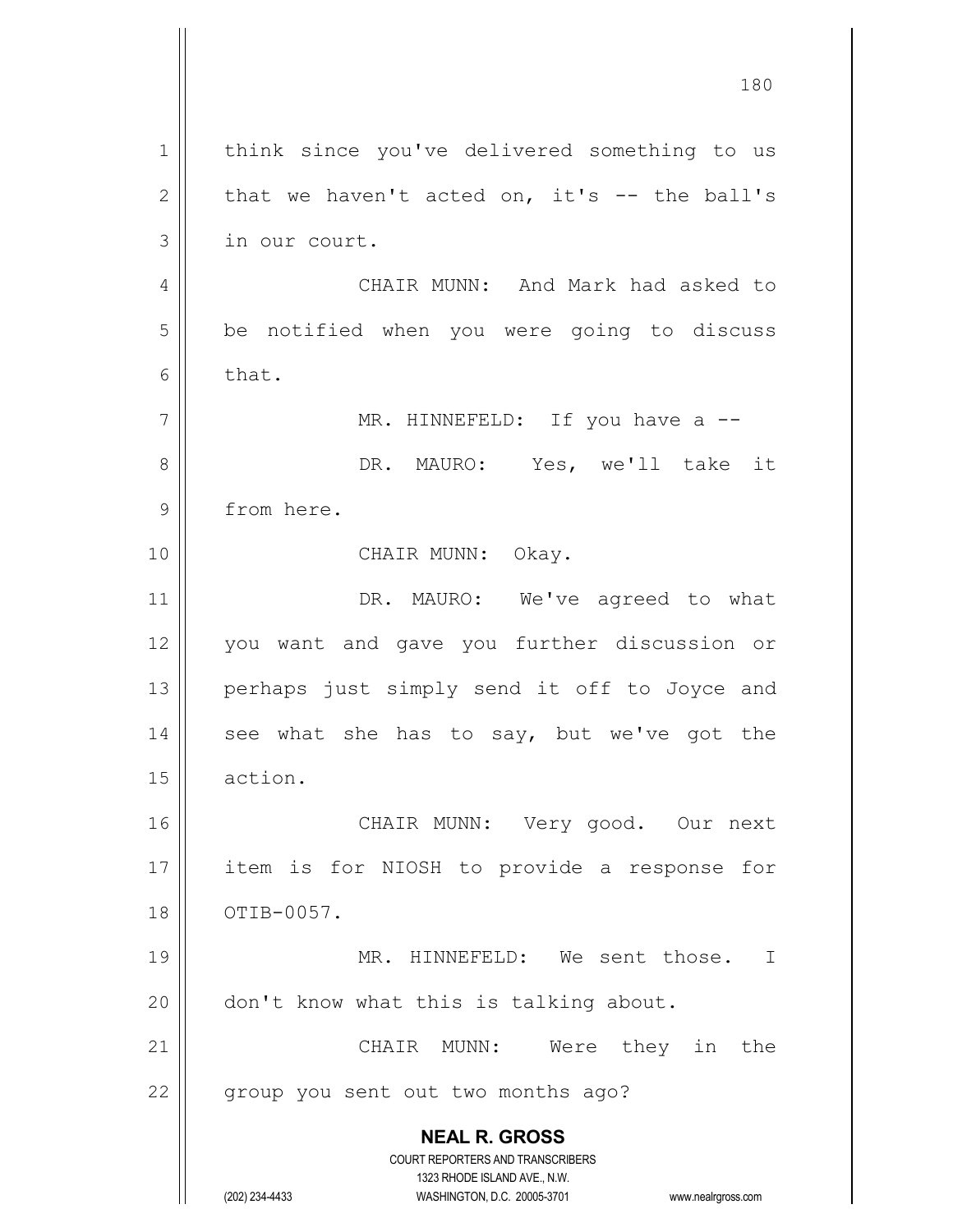|              | 181                                                                                                                                                                    |
|--------------|------------------------------------------------------------------------------------------------------------------------------------------------------------------------|
| 1            | MR. HINNEFELD: Yes, I believe so.                                                                                                                                      |
| $\mathbf{2}$ | MR. MARSCHKE: So there's three                                                                                                                                         |
| 3            | issues with 0057?                                                                                                                                                      |
| 4            | CHAIR MUNN: Well, we had --                                                                                                                                            |
| 5            | MR. MARSCHKE: Yes, I think your                                                                                                                                        |
| 6            | response has made it into the database. NIOSH                                                                                                                          |
| 7            | agrees with the above suggested changes. We                                                                                                                            |
| 8            | also basically -- and Ron Buchanan has                                                                                                                                 |
| 9            | reviewed the NIOSH initial responses, and                                                                                                                              |
| 10           | basically, the first one, we recommend the                                                                                                                             |
| 11           | change to be in abeyance.                                                                                                                                              |
| 12           | Since NIOSH agreed to it, the                                                                                                                                          |
| 13           | finding and the -- has agreed to make the                                                                                                                              |
| 14           | above three above suggested changes to the                                                                                                                             |
| 15           | OTIB.                                                                                                                                                                  |
| 16           | So is there any<br>CHAIR MUNN:                                                                                                                                         |
| 17           | opposition to changing the status to<br>in                                                                                                                             |
| 18           | abeyance on $-01$ ?                                                                                                                                                    |
| 19           | MEMBER ZIEMER: No, that's good.                                                                                                                                        |
| 20           | DR. MAURO: This is just language.                                                                                                                                      |
| 21           | Yes, I don't have any problems.                                                                                                                                        |
| 22           | MR. MARSCHKE: 0057-02, the OTIB                                                                                                                                        |
|              | <b>NEAL R. GROSS</b><br><b>COURT REPORTERS AND TRANSCRIBERS</b><br>1323 RHODE ISLAND AVE., N.W.<br>(202) 234-4433<br>WASHINGTON, D.C. 20005-3701<br>www.nealrgross.com |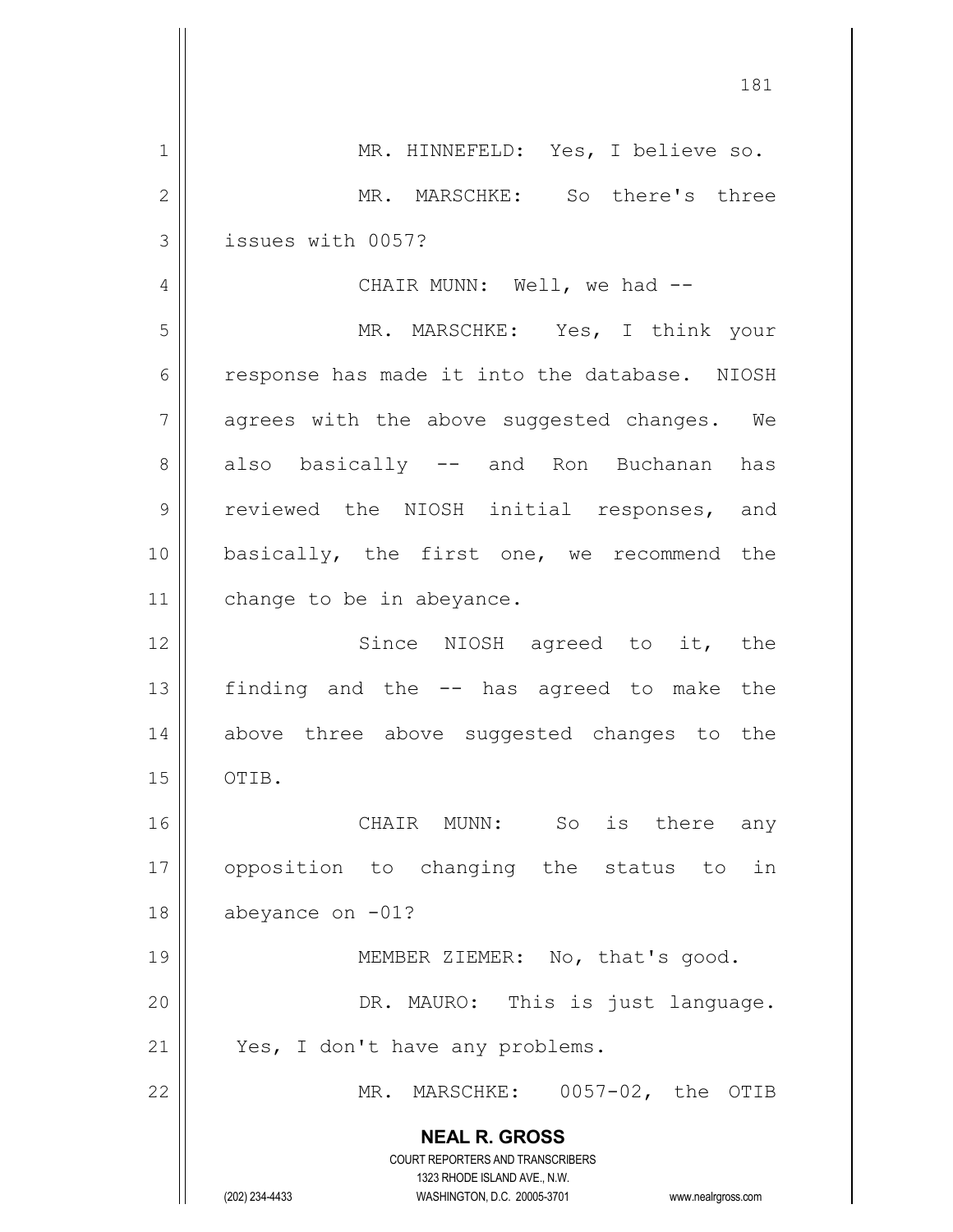| $\mathbf 1$    | is generally claimant-favorable in instances             |
|----------------|----------------------------------------------------------|
| $\overline{2}$ | of unknown parameters affecting dose                     |
| 3              | estimates. However, one area that lacks                  |
| 4              | sufficient detailed analysis was the                     |
| 5              | uncertainty associated with dose assignments.            |
| 6              | The OTIB suggested uncertainty of                        |
| $\overline{7}$ | +25 percent does not bound the uncertainties             |
| 8              | found in the actual results. In accident                 |
| $\mathcal{G}$  | situations an uncertainty in the range of at             |
| 10             | least +50 percent is needed to encompass the             |
| 11             | feasible doses and to ensure claimant-                   |
| 12             | favorability.                                            |
| 13             | NIOSH came back with a response                          |
| 14             | along with -- before we commit to reading it -           |
| 15             | - basically, NIOSH came back with a response             |
| 16             | OTIB-0057 presents data that a first collision           |
| 17             | dose with neutron and gamma rays for the eight           |
| 18             | most highly exposed employees and                        |
| 19             | 23 additional employees who were exposed                 |
| 20             | within 412 feet of the Y-12 nuclear                      |
| 21             | criticality accident in 1958.                            |
| 22             | Do you want me to read all this or                       |
|                | <b>NEAL R. GROSS</b><br>COURT REPORTERS AND TRANSCRIBERS |

1323 RHODE ISLAND AVE., N.W.

 $\prod$ 

(202) 234-4433 WASHINGTON, D.C. 20005-3701 www.nealrgross.com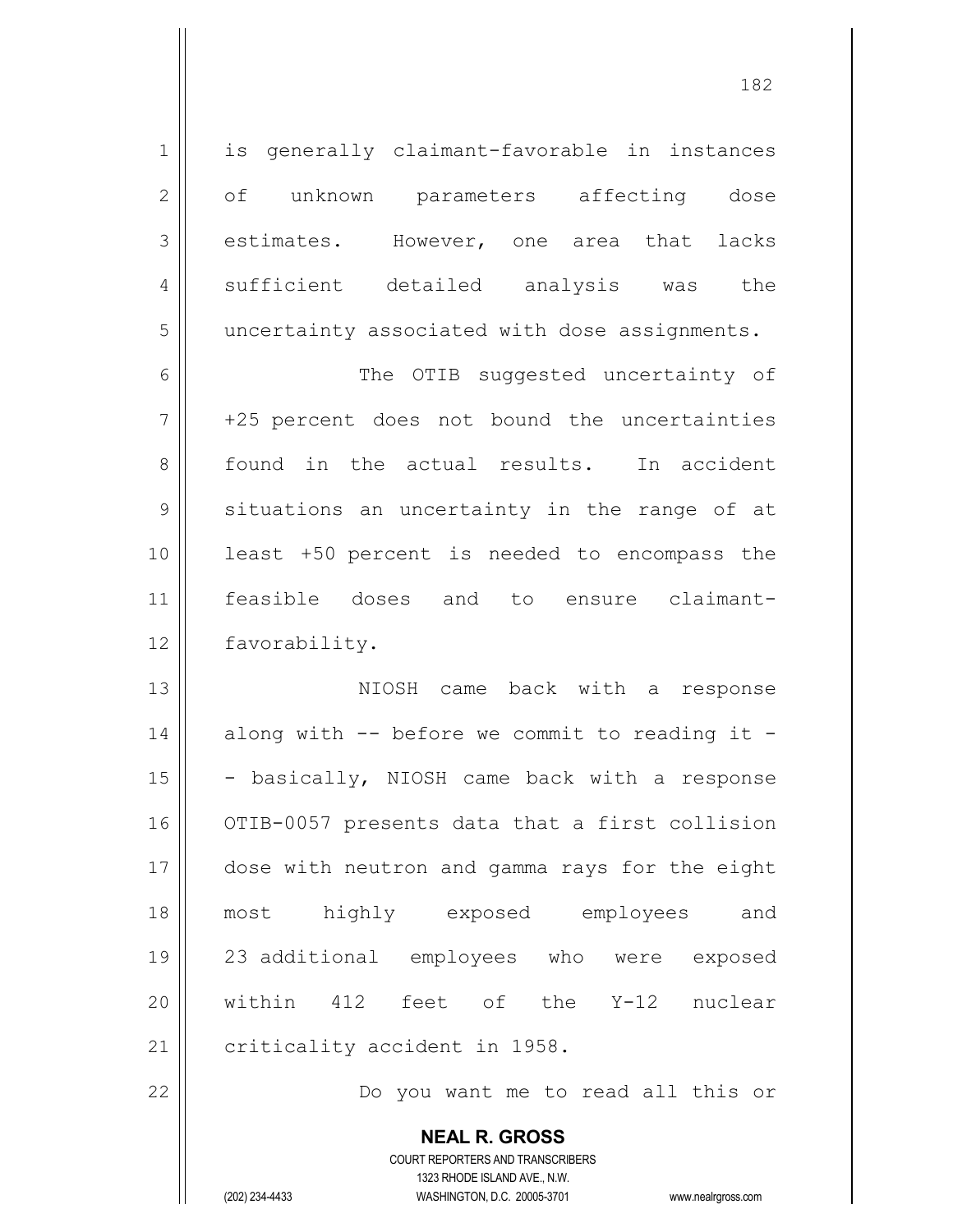|                | 183                                                                     |
|----------------|-------------------------------------------------------------------------|
| 1              | do we read it all ourselves or --                                       |
| $\overline{2}$ | CHAIR MUNN: Well, I'm assuming                                          |
| 3              | that you folks have absorbed this and have a                            |
| 4              | recommendation.                                                         |
| 5              | MR. MARSCHKE: The recommendation                                        |
| 6              | down at the bottom here is basically this                               |
| 7              | issue is in progress. The SC&A response --                              |
| 8              | see SC&A's response to finding number three.                            |
| 9              | CHAIR MUNN: Number three below,                                         |
| 10             | okay.                                                                   |
| 11             | MR. MARSCHKE: So, basically, if                                         |
| 12             | we want to keep scrolling down --                                       |
| 13             | CHAIR MUNN: Yes.                                                        |
| 14             | MR. MARSCHKE: -- finding number                                         |
| 15             | three was all this and the SC&A response was                            |
| 16             | this issue is in progress. SC&A agrees that                             |
|                |                                                                         |
| 17             | the use of the dose data from Workers F and G                           |
| 18             | likely provided the most reliable data from                             |
| 19             | which to calculate the doses to other workers                           |
| 20             | located further away, as their exit patterns                            |
| 21             | would have been similar.                                                |
| 22             | SC&A also agrees with NIOSH that                                        |
|                | <b>NEAL R. GROSS</b>                                                    |
|                | <b>COURT REPORTERS AND TRANSCRIBERS</b><br>1323 RHODE ISLAND AVE., N.W. |
|                | (202) 234-4433<br>WASHINGTON, D.C. 20005-3701<br>www.nealrgross.com     |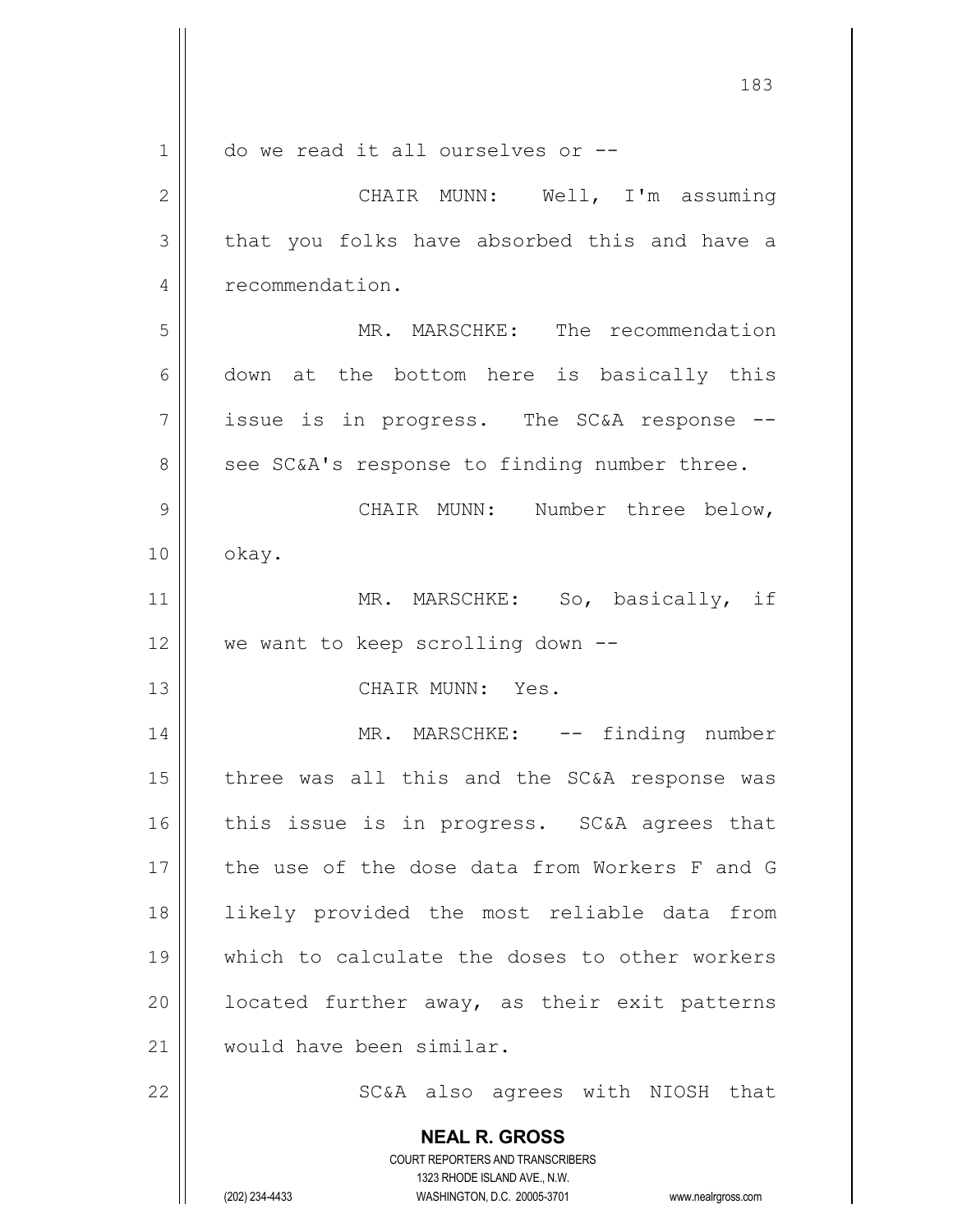**NEAL R. GROSS** COURT REPORTERS AND TRANSCRIBERS 1323 RHODE ISLAND AVE., N.W. 1 | the exit patterns of Workers B, C, D, E and H 2 | could have been such that they exited towards  $3 \parallel$  the source before exiting away from it. 4 However, if that was the case for 5 | those workers, the dose determined by blood 6 analysis would have been greater than what 7 || would be predicted from  $1/r^2$  from Workers 8 F and G dose results. 9 || No exit pattern could account for 10 blood analysis results producing a lower dose 11 || than that projected from Workers F and G using 12  $\parallel$  1/r<sup>2</sup> calculations. As previously illustrated, 13  $\parallel$  all five workers, B, C, D, E, and H, dose 14 determined by blood analysis was less than 15 | that predicted by  $1/r^2$ . 16 Then Ron gives a table of 17  $\vert\vert$  comparison in which he compares the  $-$ - I quess 18 || the neutron measured dose --19 MEMBER GRIFFON: Steve? 20 MR. MARSCHKE: Yes? 21 || MEMBER GRIFFON: Can you tell me 22  $\parallel$  where you're reading from? I mean, I see the

(202) 234-4433 WASHINGTON, D.C. 20005-3701 www.nealrgross.com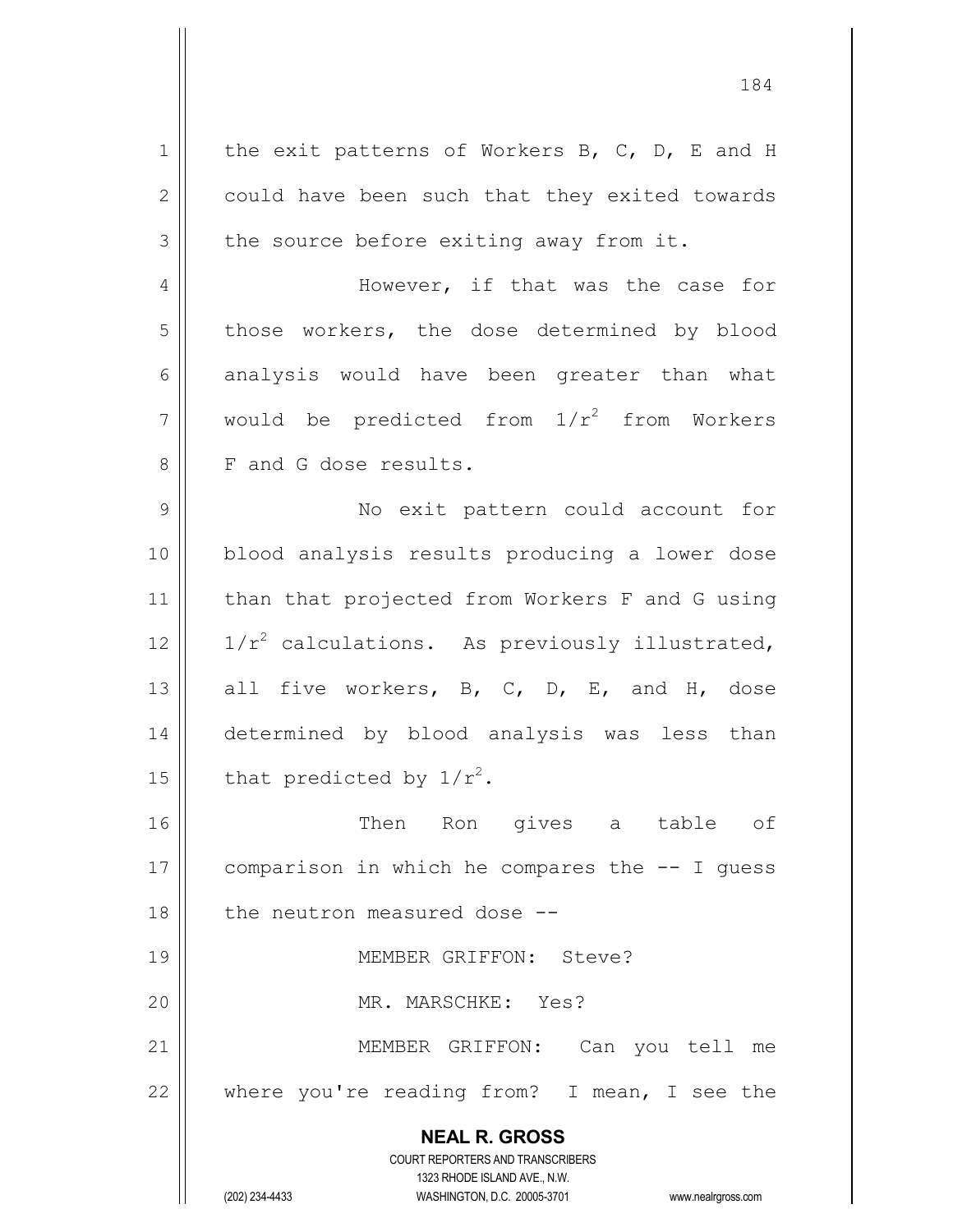**NEAL R. GROSS** COURT REPORTERS AND TRANSCRIBERS 1323 RHODE ISLAND AVE., N.W. 185 1 || NIOSH initial response, but I don't see any 2 | rebuttal from SC&A in it. 3 MEMBER ZIEMER: We don't have  $4 \parallel$  that. I don't think you have that. 5 || MEMBER GRIFFON: Okay. 6 MEMBER ZIEMER: Steve has it. 7 | It's on the projector. 8 MR. MARSCHKE: This is some of the 9 || stuff I was hoping to get into the database  $10$  | before the meeting, and for various reasons, I 11 didn't get the opportunity to do that, and I 12 || apologize to the Subcommittee. 13 || Basically, after the table, Ron 14 | continues his -- where'd it go? 15 CHAIR MUNN: Steve has to keep 16 || reading because that's the only source the 17 || rest of us have right now. 18 MR. MARSCHKE: After the table of 19 | comparing the  $1/r^2$  doses to the measured 20  $\parallel$  doses, Ron continues, therefore, apparently, 21 | there was an uncertainty in the initial  $22$  | position of the workers A through H as listed

(202) 234-4433 WASHINGTON, D.C. 20005-3701 www.nealrgross.com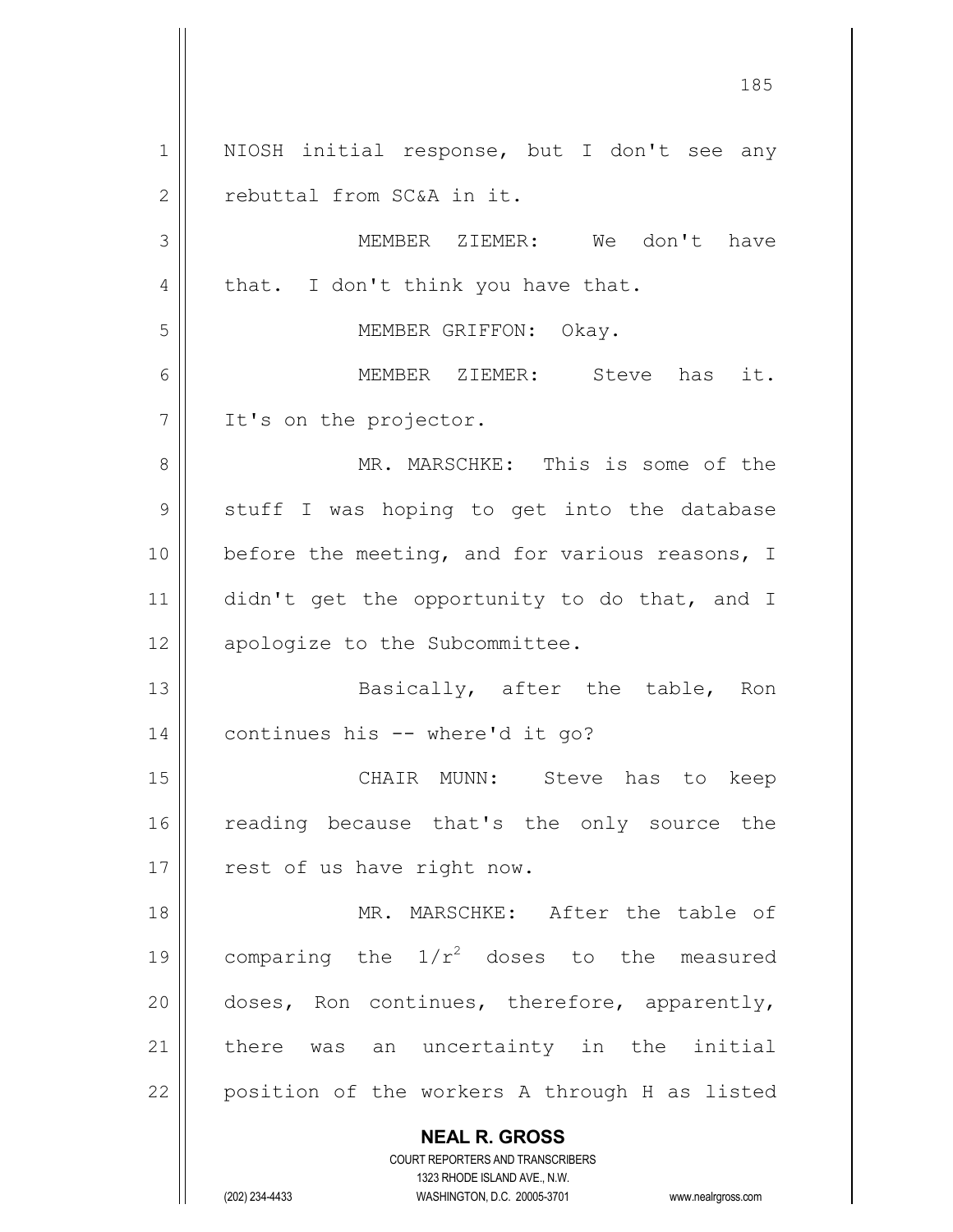**NEAL R. GROSS** COURT REPORTERS AND TRANSCRIBERS 1323 RHODE ISLAND AVE., N.W. (202) 234-4433 WASHINGTON, D.C. 20005-3701 www.nealrgross.com 1 || in Table 3-1 of OTIB-0057 for uncertainty in 2 | their dose determined by blood analysis that  $3$  resulted in overall uncertainties of greater  $4 \parallel$  than 25 percent for three out of five of the 5 workers. 6 He's getting that from the table 7  $\parallel$  where he compares the  $1/r^2$  doses to the 8 || measured doses and three of those are greater 9 || than 50 percent. 10 MEMBER ZIEMER: Is the original 11 finding -- is it dealing with uncertainty or  $12 \parallel$  what? 13 || MR. MARSCHKE: The original 14 || finding was dealing with uncertainty. It was  $15$  | basically  $-$ 16 || DR. MAURO: Twenty-five versus 50. 17 || MR. MARSCHKE: That was finding 18 number two. 19 || CHAIR MUNN: Finding number three  $20$  || is --21 || MR. MARSCHKE: That was on finding  $22$  || number two and that's why he referred us back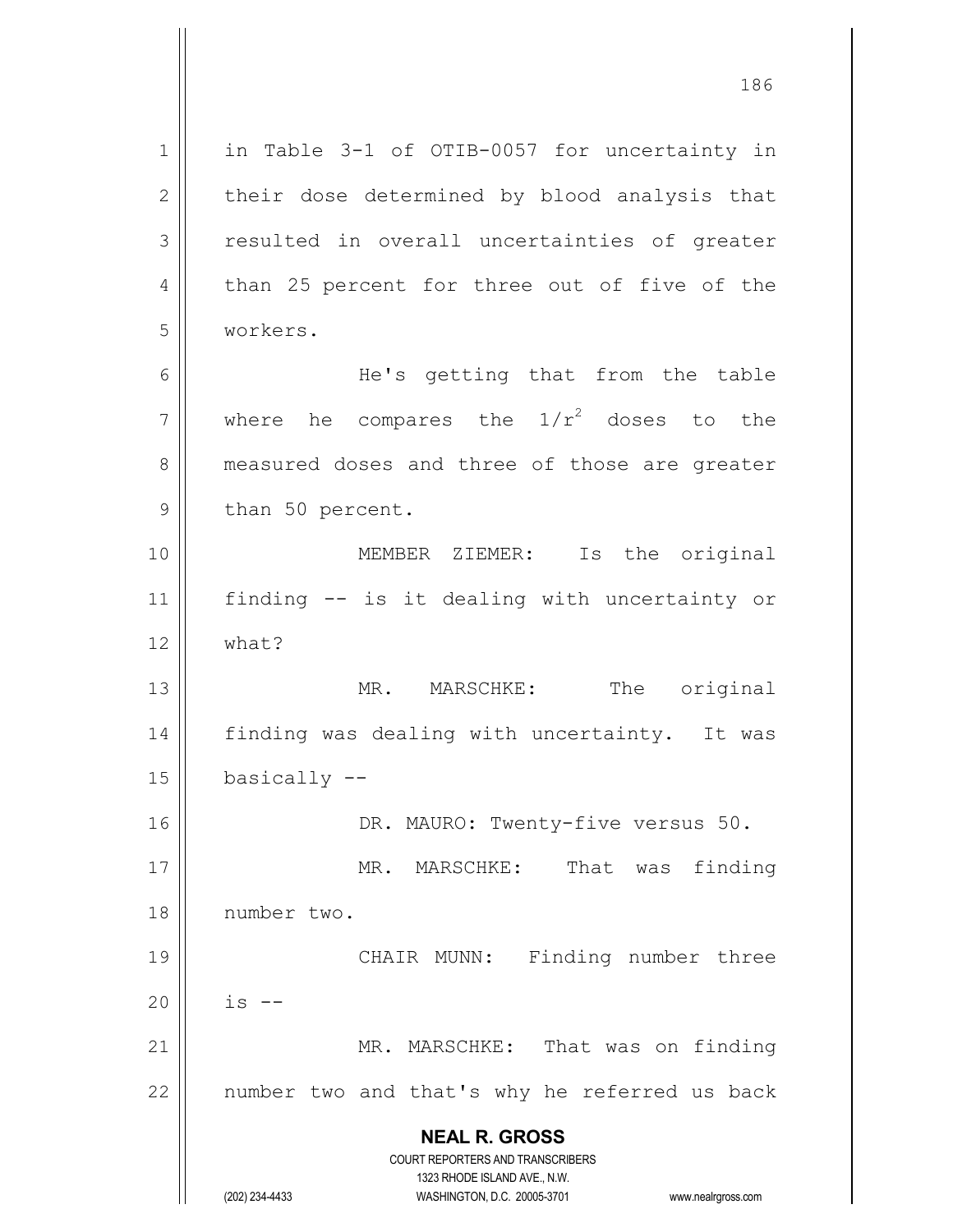| 1              | to this discussion that we're reading.         |
|----------------|------------------------------------------------|
| $\overline{2}$ | DR. MAURO: That's the genesis of               |
| 3              | it also. Isn't that right?                     |
| 4              | MR. MARSCHKE: And then there's a               |
| 5              | finding number three, which basically says     |
| 6              | most of this OTIB employs scientifically valid |
| 7              | protocols for reconstructing dose. However,    |
| 8              | one area that technically compares validation  |
| 9              | was not analyzed and considered.               |
| 10             | This consists of comparing the                 |
| 11             | neutron dose results obtained by sodium        |
| 12             | analysis at various distances to those         |
| 13             | obtained by inverse square of the distance for |
| 14             | the two workers, F and G, at 25 feet, which    |
| 15             | were used to estimate the dose to other        |
| 16             | workers further away from the accident.        |
| 17             | Then item number two is the main               |
| 18             | concern with this OTIB is that, if the dose is |
| 19             | predicted by use of the inverse square of the  |
| 20             | distance method are less than those measured   |
| 21             | dose, then the dose is assigned workers that   |
| 22             | were non-measured could be underestimates of   |
|                |                                                |

COURT REPORTERS AND TRANSCRIBERS 1323 RHODE ISLAND AVE., N.W. (202) 234-4433 WASHINGTON, D.C. 20005-3701 www.nealrgross.com

**NEAL R. GROSS**

 $\mathbf{I}$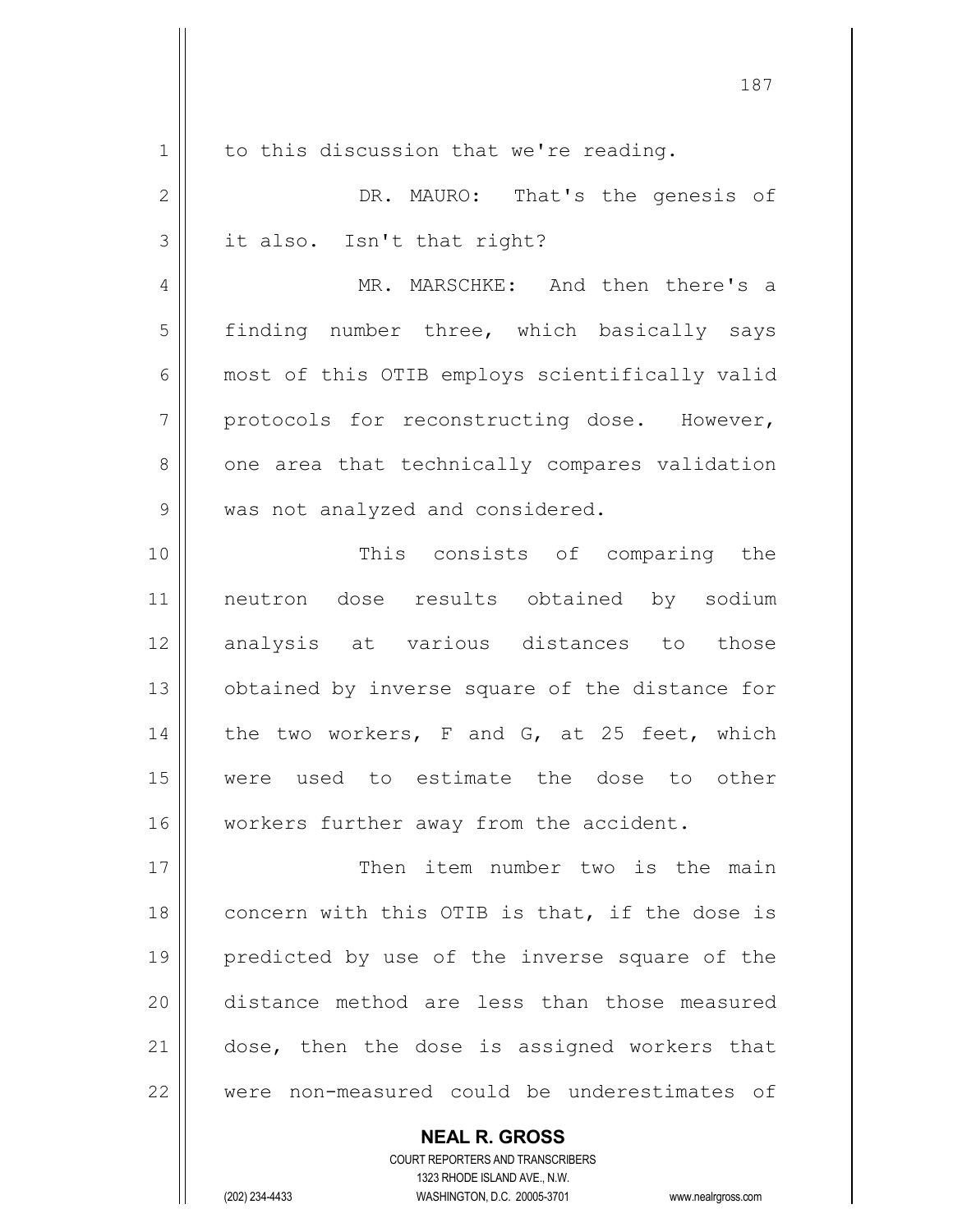$1 \parallel$  the actual doses they received.

| $\mathbf{2}$ | MEMBER ZIEMER: I'm not sure how                                                                                                                                        |
|--------------|------------------------------------------------------------------------------------------------------------------------------------------------------------------------|
| 3            | well the inverse square applies in this case                                                                                                                           |
| 4            | anyway. They're in a closed room.<br>The                                                                                                                               |
| 5            | neutrons are bouncing all over the place                                                                                                                               |
| 6            | anyway, so how well would you depend on                                                                                                                                |
| 7            | inverse square in this case?                                                                                                                                           |
| $\,8\,$      | I mean, it's got to be much worse                                                                                                                                      |
| 9            | than it would for the gamma source. Have they                                                                                                                          |
| 10           | added in the gamma to this, gamma plus                                                                                                                                 |
| 11           | neutron?                                                                                                                                                               |
| 12           | MR. HINNEFELD: The doses he's                                                                                                                                          |
| 13           | reporting are the neutron dose from the --                                                                                                                             |
| 14           | right. He's doing the study and he's                                                                                                                                   |
| 15           | comparing the sodium activation in $T^2$ to the                                                                                                                        |
| 16           | sodium activation for the neutron dose.                                                                                                                                |
| 17           | MEMBER ZIEMER: Well, the sodium                                                                                                                                        |
| 18           | activation would be a component of the neutron                                                                                                                         |
| 19           | dose.                                                                                                                                                                  |
| 20           | MR. HINNEFELD: Right.                                                                                                                                                  |
| 21           | The thermal<br>MEMBER ZIEMER:                                                                                                                                          |
| 22           | content: most of the dose --                                                                                                                                           |
|              | <b>NEAL R. GROSS</b><br><b>COURT REPORTERS AND TRANSCRIBERS</b><br>1323 RHODE ISLAND AVE., N.W.<br>(202) 234-4433<br>WASHINGTON, D.C. 20005-3701<br>www.nealrgross.com |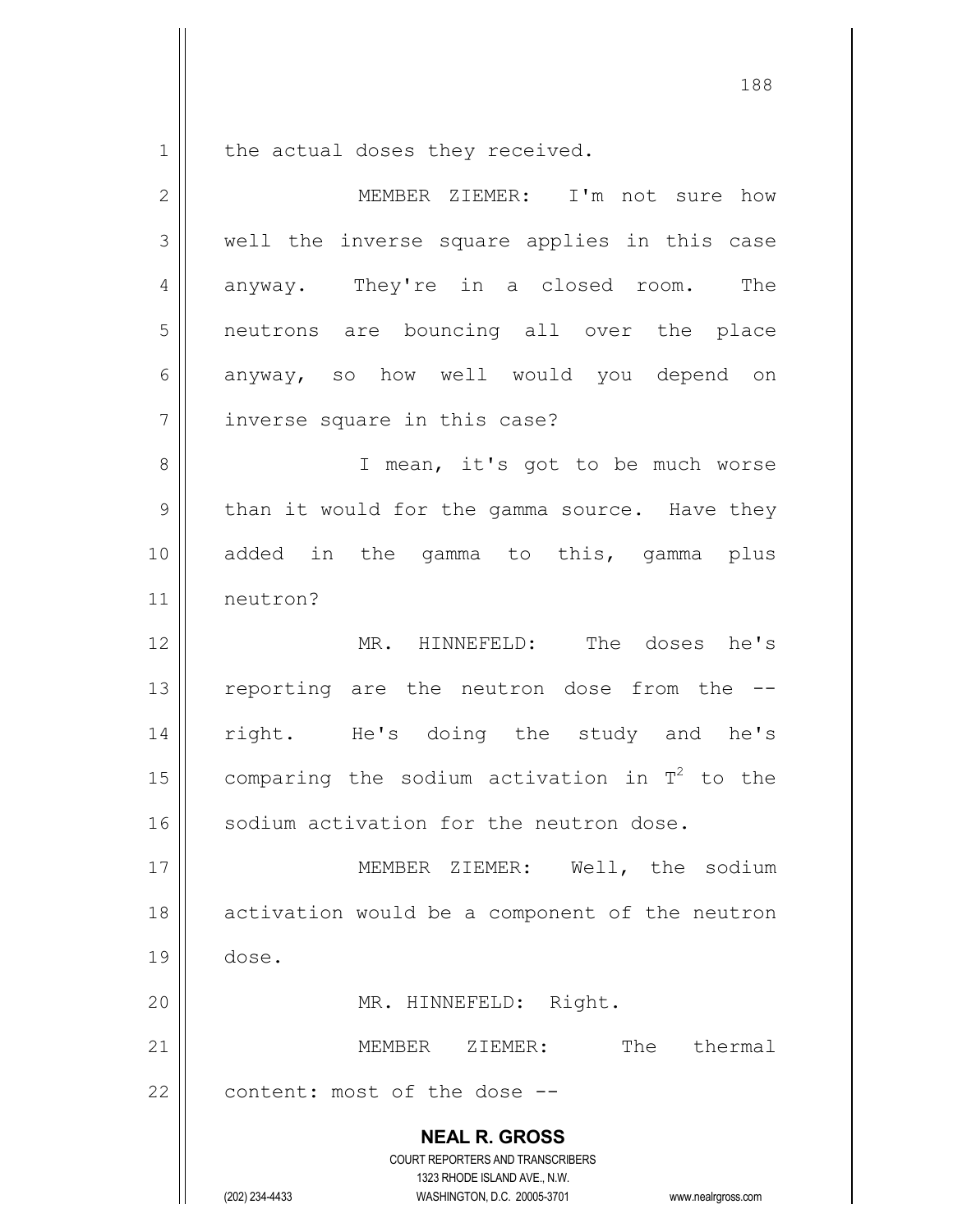**NEAL R. GROSS** COURT REPORTERS AND TRANSCRIBERS 1323 RHODE ISLAND AVE., N.W. (202) 234-4433 WASHINGTON, D.C. 20005-3701 www.nealrgross.com 1 || MR. HINNEFELD: I would -- well,  $2 \parallel$  there was  $-$ 3 || MEMBER ZIEMER: It's in a liquid. 4 MR. HINNEFELD: Yes, it was 5 moderated. 6 MEMBER ZIEMER: It was moderated  $7 \parallel$  to start with. Did he include the mock-up 8 Stuff in his table rate? He had some -- $9 \parallel$  they're using these mock-ups independently -- $10$  | they had a mock-up of the thing. 11 I don't see the results of the 12 mock-up there. It probably doesn't make it 13 || more certain of understanding what they 14 would've calculated based on the mark-ups. 15 MR. HINNEFELD: I don't know, 16  $\parallel$  sitting here, what would -- I'm sure a lot of 17 the information would be contemporary 18 information generated in the investigation of 19 || this accident certainly into the site to dose 20 estimate. 21 || I'm not -- I think they just did  $22$  | the nearest eight or so. I don't know that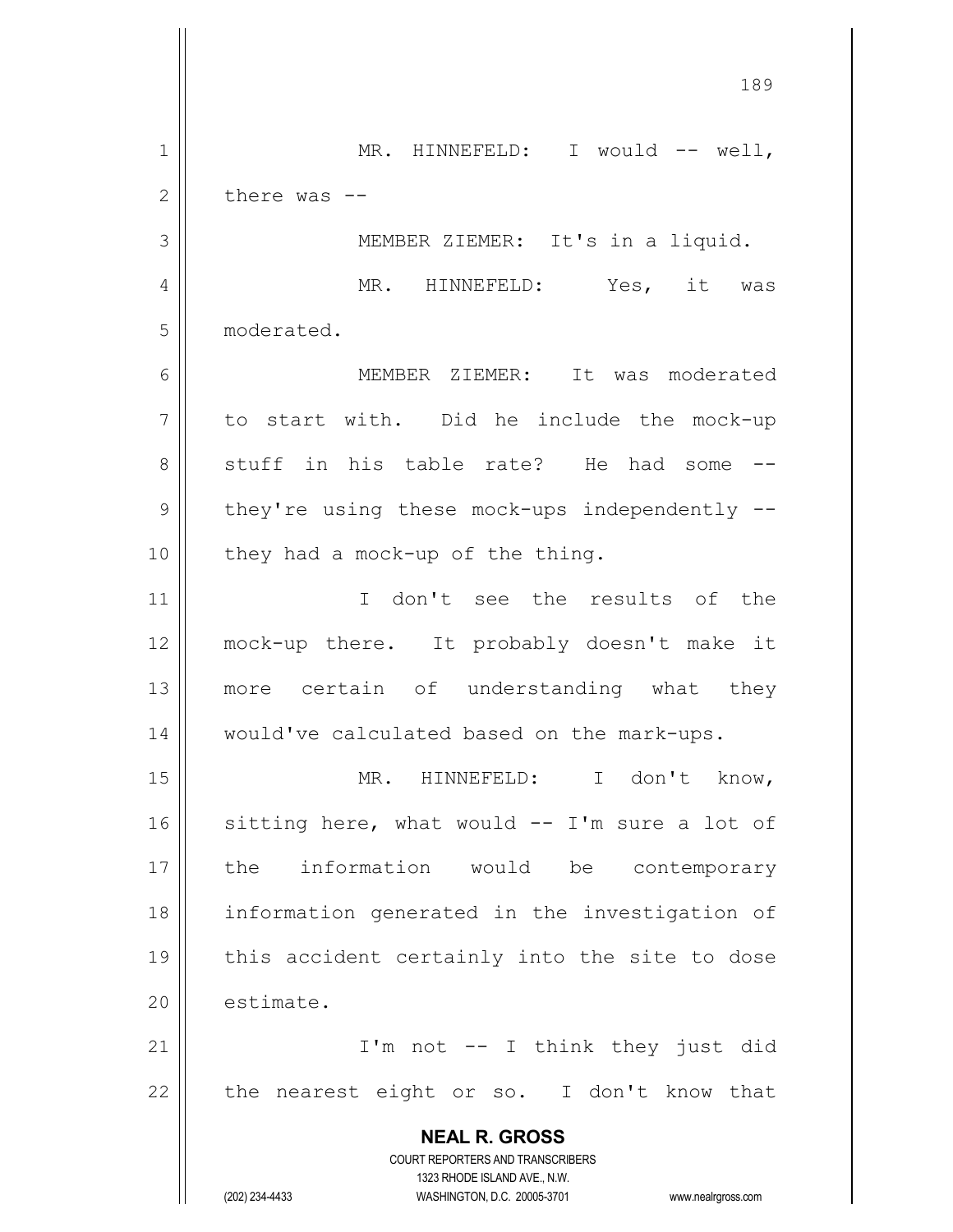**NEAL R. GROSS** COURT REPORTERS AND TRANSCRIBERS 1323 RHODE ISLAND AVE., N.W. (202) 234-4433 WASHINGTON, D.C. 20005-3701 www.nealrgross.com  $1 \parallel$  they did those sort of -- try to do that sort 2 | of reconstruction dose for people who were 3 | farther away. 4 MEMBER ZIEMER: No. If they did, 5 I didn't find them. 6 MR. HINNEFELD: Yes, you would 7 | know more than I. You were probably doing  $8 \parallel$  them, right? 9 MEMBER ZIEMER: No. I haven't 10 done that. 11 || MR. HINNEFELD: That would've been 12 | fun, though. 13 MEMBER ZIEMER: I was in the next 14 | building. I may be conflicted on this one. 15 || MR. HINNEFELD: You might, but -- $16$  so I suspect that this relies on information  $17 \parallel$  from  $-$ 18 || MEMBER ZIEMER: Well, they said 19 || something about --20 MR. MARSCHKE: Well, I was just 21 || reading that. There was something in here 22  $\parallel$  about the burrows, but I'm not -- it just says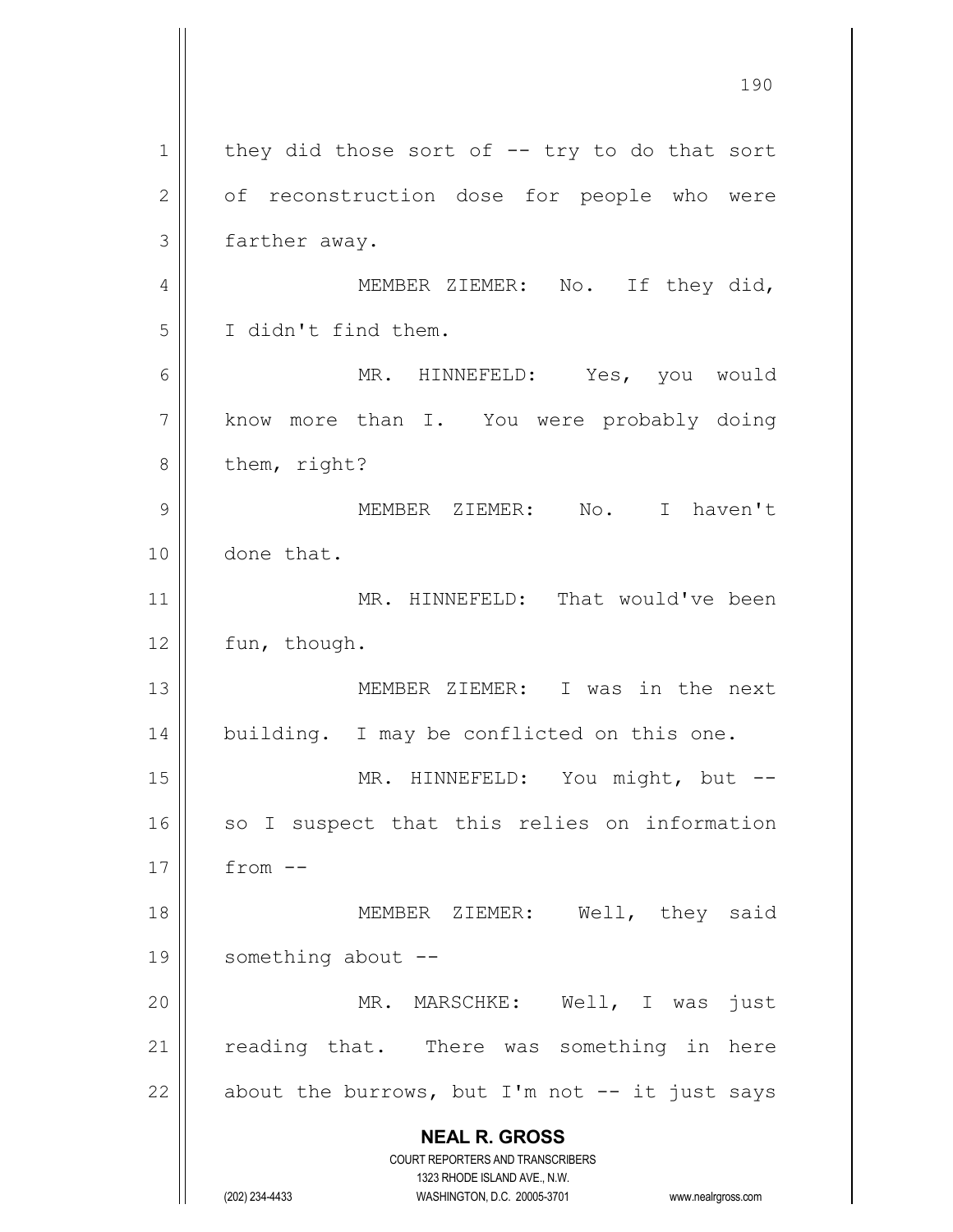**NEAL R. GROSS** COURT REPORTERS AND TRANSCRIBERS 1323 RHODE ISLAND AVE., N.W. (202) 234-4433 WASHINGTON, D.C. 20005-3701 www.nealrgross.com 1 || more of what the adjustment factors for humans 2 | were versus the burrow. 3 COURT REPORTER: Can we just pause 4 for a second? 5 MEMBER ZIEMER: It looks like they 6  $\parallel$  found an uncertainty between the -- let's see,  $7 \parallel$  is that between the flood and the dose from 8 the boilers was 20 percent? The first-9 | collision dose is basically a faster time, 10 | though. 11 | CHAIR MUNN: Yes. 12 MEMBER ZIEMER: Well, but the --  $13$  | that moderates the neutron when you get some 14 activation. 15 CHAIR MUNN: Yes. 16 MEMBER ZIEMER: Well, anyway -- 17 || well, we can't do anything with this today. 18 || We haven't even officially got it. 19 || CHAIR MUNN: No, I don't see that 20 | we can. 21 || DR. MAURO: Would you want to try 22  $\parallel$  to get Ron on the phone, tell a story, if that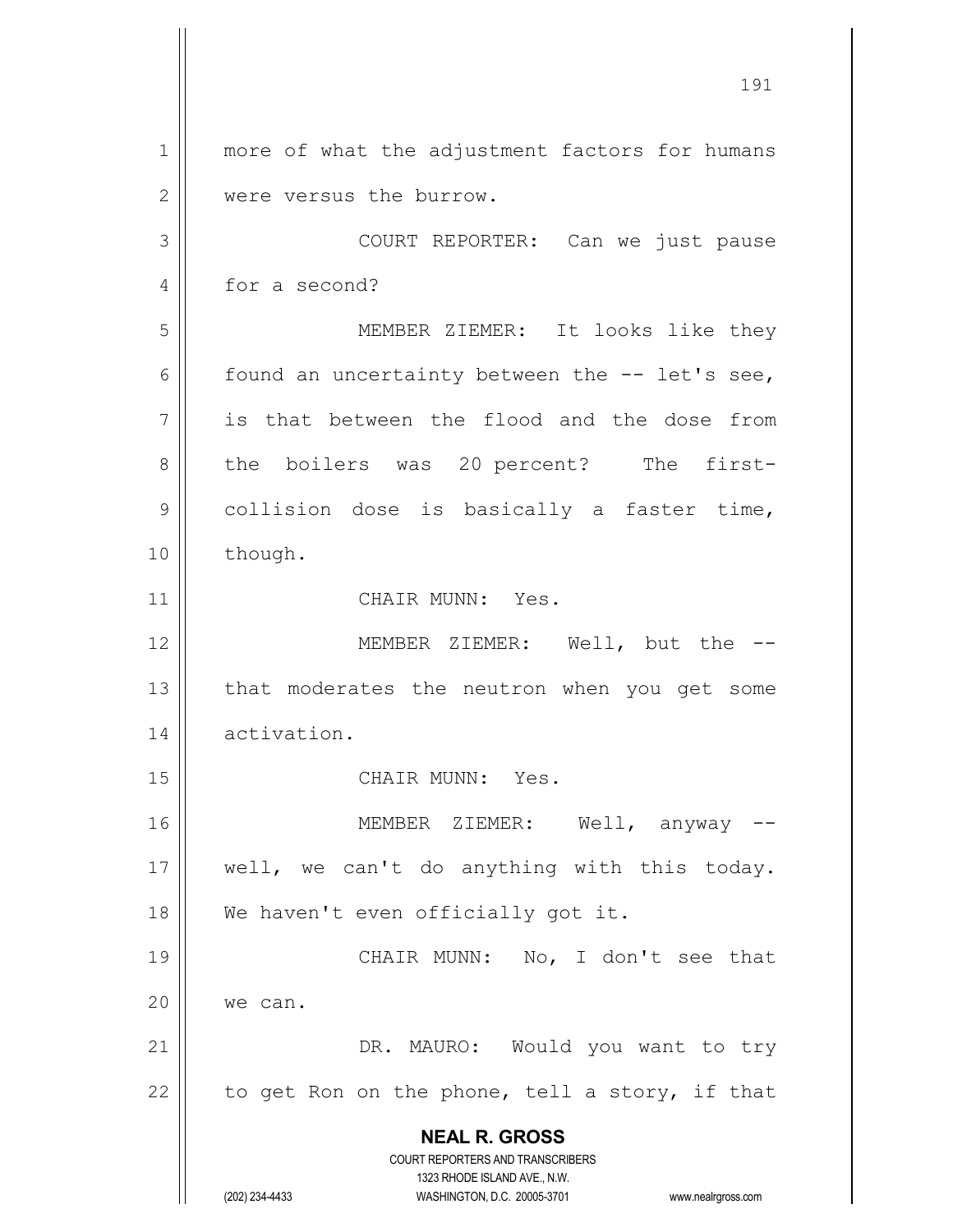**NEAL R. GROSS** COURT REPORTERS AND TRANSCRIBERS 1323 RHODE ISLAND AVE., N.W. (202) 234-4433 WASHINGTON, D.C. 20005-3701 www.nealrgross.com 192  $1 \parallel$  will help clarify what the -- I mean, it's a  $2 \parallel$  long story here  $-$ 3 CHAIR MUNN: Well, I think it'd be 4  $\parallel$  better --5 DR. MAURO: -- a lot of work. 6 CHAIR MUNN: It would be better to 7 clarify the story after we've had an 8 | opportunity to read it. 9 DR. MAURO: Okay. 10 CHAIR MUNN: I'm sure this is 11 doubly puzzling for Mark and Mike. At least 12 || we have something to read here in these long  $13$  || pauses. They have nothing to read, and since 14 we haven't had an opportunity to distribute  $15$  any of this material so that we can make some 16 || reasonable commentary about it and, again, to 17 || form some judgments, I would suggest that we  $18$  | carry this one over until next time. 19 || We might see -- does Ron have any 20 || final recommendation here on item three? 21 || MR. MARSCHKE: I think he starts  $22$  | the whole discussion off with  $-$  to make it in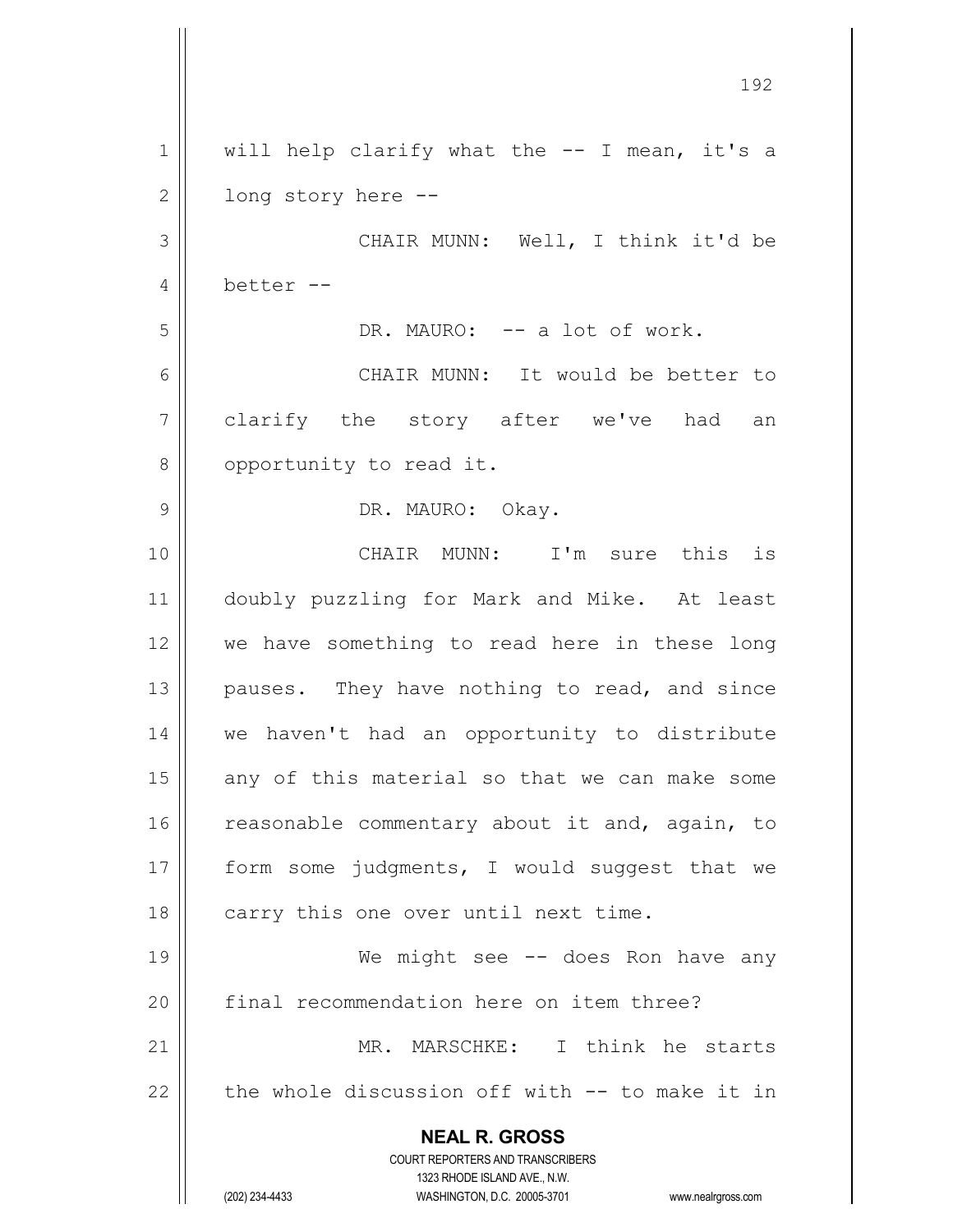**NEAL R. GROSS** COURT REPORTERS AND TRANSCRIBERS 1323 RHODE ISLAND AVE., N.W. (202) 234-4433 WASHINGTON, D.C. 20005-3701 www.nealrgross.com 1 progress. 2 CHAIR MUNN: Which it clearly is  $3$  | in my mind. 4 || MR. MARSCHKE: He basically --5 || CHAIR MUNN: As is item two, 6 correct? 7 MR. MARSCHKE: Yes. 8 || CHAIR MUNN: So, item one is in 9 || abeyance. Item two is in progress. Item 10 || three is in progress. We need to see the 11 material that we have in order for us to 12 || address this at our next session. 13 || So, we have three changes to make 14 || to the database, and it's an SC&A action to 15 forward the material -- forward the current 16 material to the Board -- I mean, to the 17 || Subcommittee, correct? 18 MR. MARSCHKE: Correct. 19 MEMBER ZIEMER: Bottom line at  $20$  || this point is SC&A's recommending a greater 21 || uncertainty for those individuals involved in 22  $\parallel$  the accident --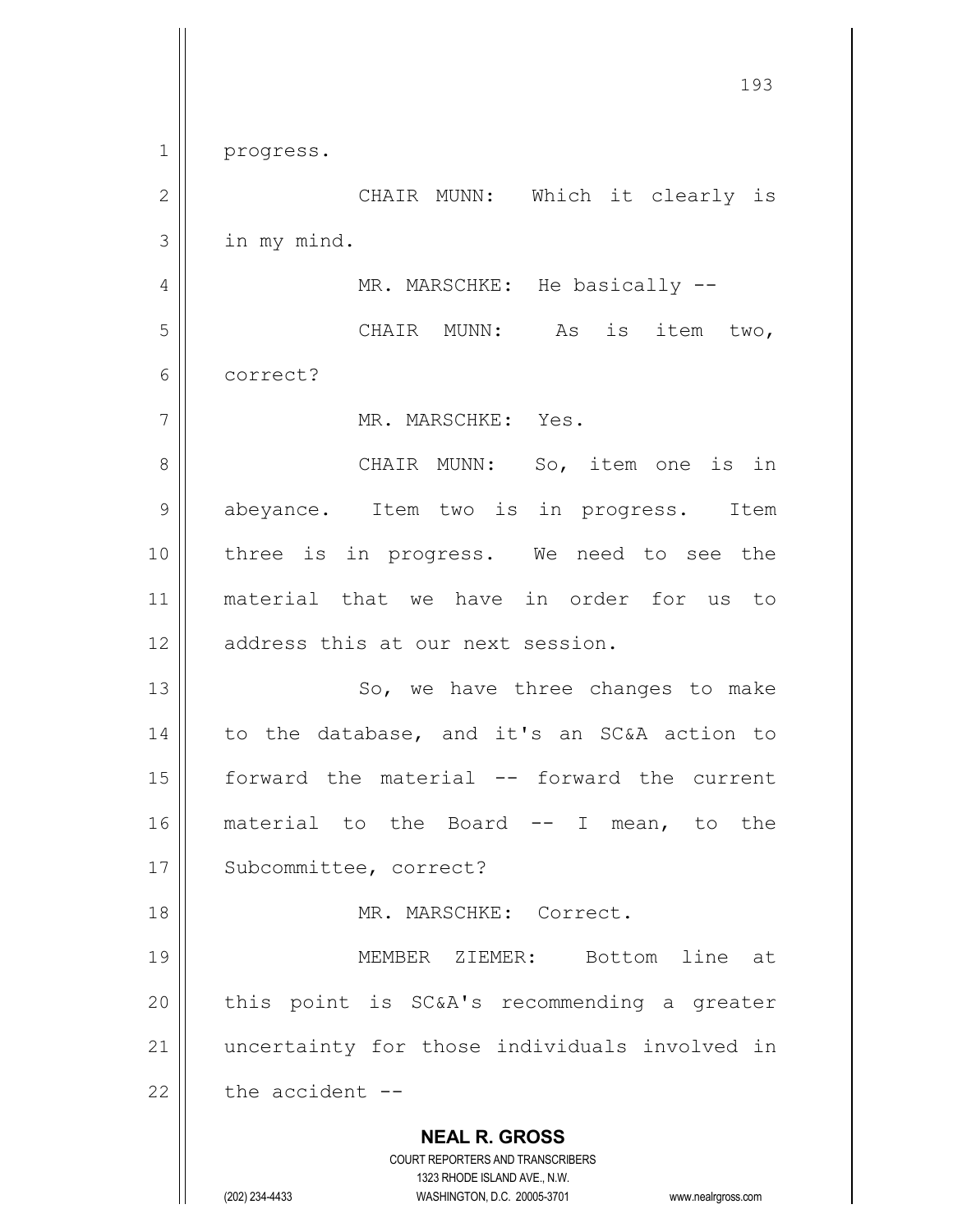| $\mathbf 1$ | MR. MARSCHKE: That's the -- I                            |
|-------------|----------------------------------------------------------|
| 2           | mean, if you look here on Ron's -- it's the              |
| 3           | last sentence in his writeup. Basically,                 |
| 4           | SC&A's major concern is that NIOSH did not               |
| 5           | address all the uncertainties for this                   |
| 6           | accident in deriving the recommended 25-                 |
| 7           | percent uncertainty.                                     |
| 8           | So, yes, I think he wants                                |
| 9           | something greater than 25 --                             |
| 10          | MEMBER ZIEMER: Not the dose                              |
| 11          | values but it's uncertainty which would spread           |
| 12          | that -- spread the distribution out further, I           |
| 13          | quess, is the effect, right?                             |
| 14          | MR. HINNEFELD: Right. Well, I                            |
| 15          | mean -- yes, it sort of does.                            |
| 16          | DR. MAURO: I'm not sure of this.                         |
| 17          | The table you are showing, that there might              |
| 18          | have been 68 -- in other words, obviously,               |
| 19          | he's saying that there seems to be an                    |
| 20          | incongruity between what you would derive                |
| 21          | based on the $1/r^2$ versus what you would derive        |
| 22          | based on the sodium activation. Okay?                    |
|             |                                                          |
|             | <b>NEAL R. GROSS</b><br>COURT REPORTERS AND TRANSCRIBERS |

1323 RHODE ISLAND AVE., N.W. (202) 234-4433 WASHINGTON, D.C. 20005-3701 www.nealrgross.com

 $\prod$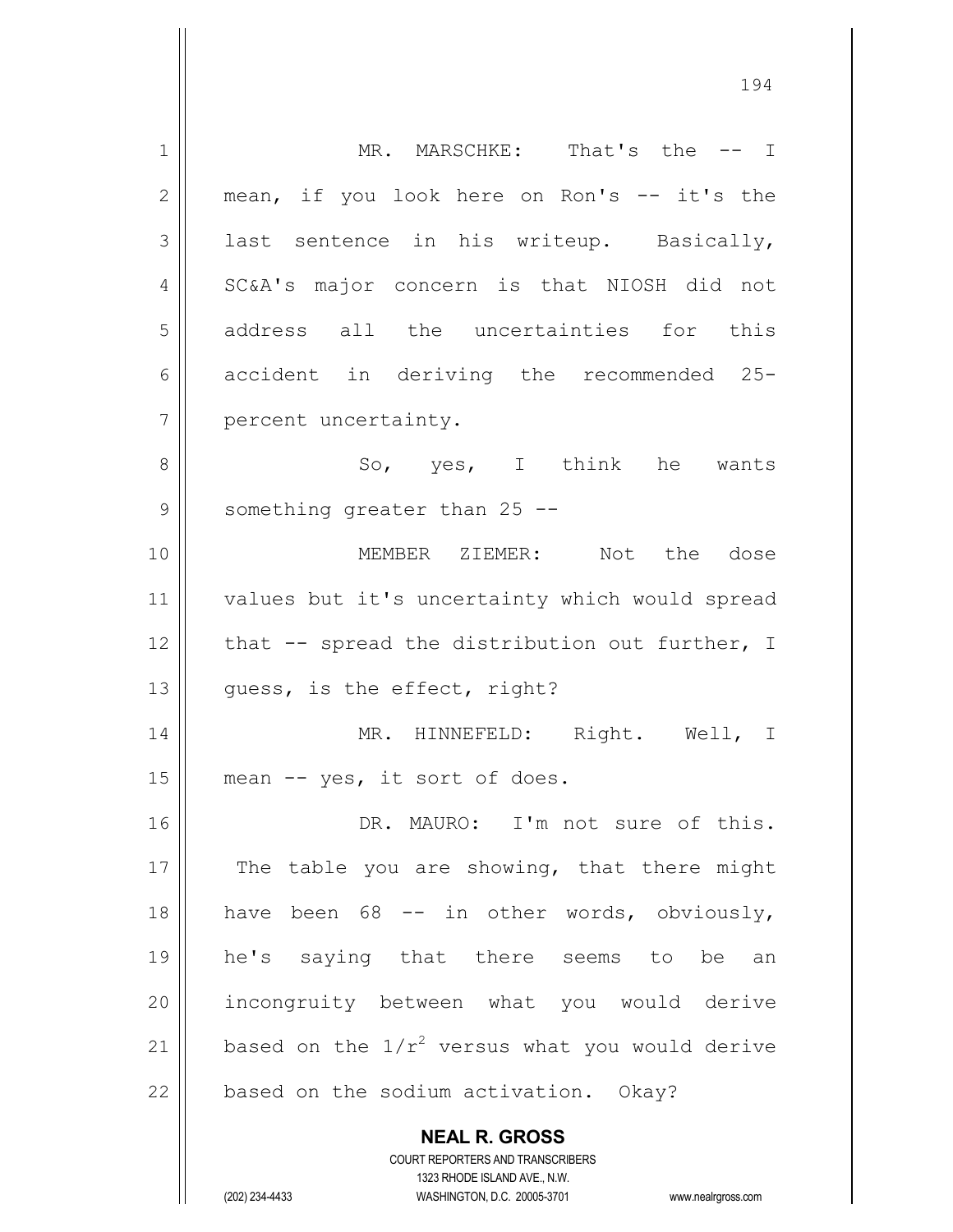**NEAL R. GROSS** COURT REPORTERS AND TRANSCRIBERS 1323 RHODE ISLAND AVE., N.W. (202) 234-4433 WASHINGTON, D.C. 20005-3701 www.nealrgross.com 1 || Now, that incongruity, I guess,  $2 \parallel$  could be dealt with and one of the ways is 3 || making the uncertainty larger so that you sort 4 | of capture that or you could say, well, hey, 5 | wait a minute. Maybe you've got to change 6 some numbers. 7 And I guess that's something I'd 8 like to hear from Ron. The words he uses here  $9 \parallel$  though, we all just read, it sounds like he 10 || feels that maybe we could deal with this issue 11 by just expanding the size of this 12 || uncertainty. That's the easy fix. That's the  $13$  easy fix. 14 MR. HINNEFELD: Well, we'll just 15 need to digest what he said and look back at 16 || some of the original information, as well. 17 || MR. MARSCHKE: He does give a list 18 of references. 19 || MR. HINNEFELD: Right. 20 MR. MARSCHKE: A couple of them 21  $\parallel$  are the  $-$ 22 | DR. MAURO: You know, normally,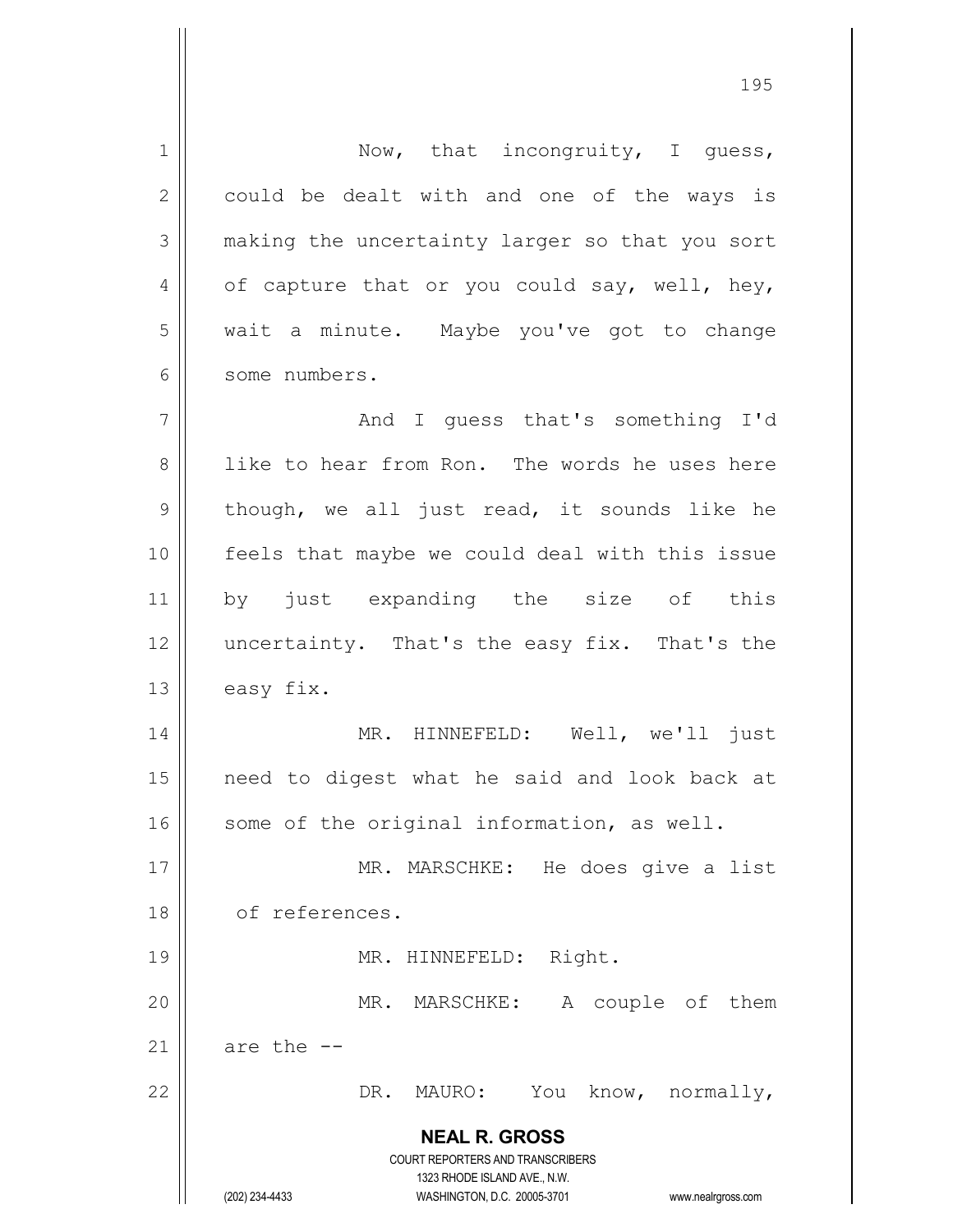**NEAL R. GROSS** COURT REPORTERS AND TRANSCRIBERS 1323 RHODE ISLAND AVE., N.W. (202) 234-4433 WASHINGTON, D.C. 20005-3701 www.nealrgross.com 1 || something like this would be a White Paper,  $2 \parallel$  you know? You know, in other words --3 CHAIR MUNN: Well, we got a 4 || hotlink, and if this is going to be an 5 | addition to or an appendix to the response to 6 the White Paper, then this is another one of  $7$  | those things where the link has to be working 8 | before we can find the data. 9 || So, with any luck at all, by next 10 || time we'll have the links working, and this 11 || kind of really deep, thoughtful information 12 | can be referenced properly without putting the 13 || entire document here --14 || DR. MAURO: Putting the whole 15 | thing in the document? 16 CHAIR MUNN: Yes. 17 || DR. MAURO: It's really a burden 18 | on the document. 19 || CHAIR MUNN: Yes, it is. So --20 MEMBER ZIEMER: Well, I would  $21$  assume, and again, without going along with 22  $\parallel$  the text here, I would assume that Hurst and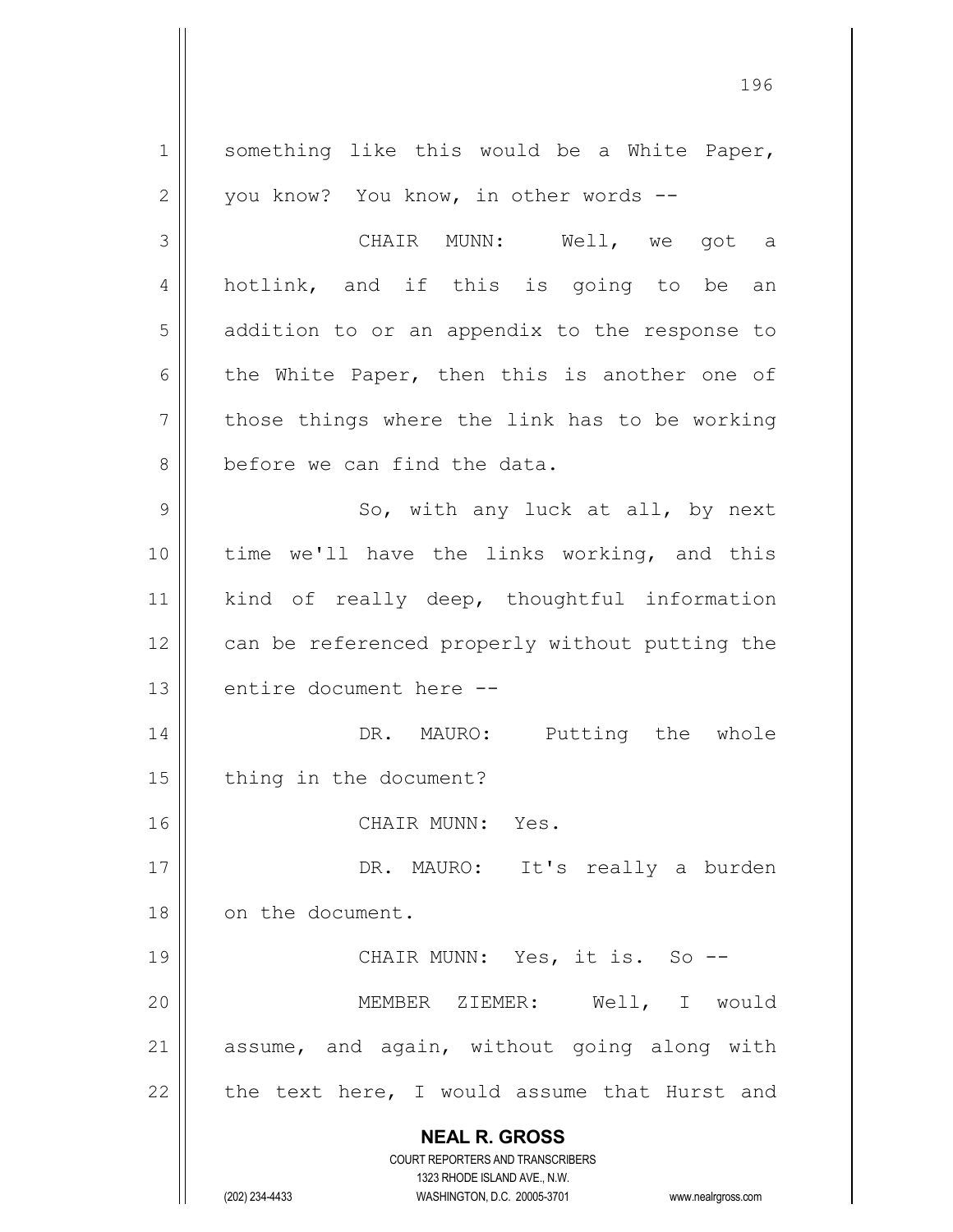1 | Ritchie and Emerson would have estimated the 2 || uncertainty in that health physics paper.  $3 \parallel$  That was a big paper that  $-$  and then the 4 | sodium and NaIN must have some analysis of how  $5$  well the sodium predicts the dose, so that if 6 there's  $-$  and I'm not sure how much is 7 relying on the sodium in their dose 8 || predictions -- the guys were wearing 9 dosimeters, but they may have been beyond the 10 range of the normal monitoring and what 11 happens then is all they have is criticality 12 detectors in there so they can tell who got  $13$  | the big doses. 14 || Those old criticality detectors 15 were threshold detectors and not all that

16 useful. You had to be stuck with a strip 17 || hanging down, different kinds of foils and I'm 18 not sure how well you could -- you could 19 ballpark a dose for purposes of making sure 20 || you didn't have somebody that was going to get 21 || sick, but I'm not sure how well you could 22 | reconstruct dose.

> COURT REPORTERS AND TRANSCRIBERS 1323 RHODE ISLAND AVE., N.W. (202) 234-4433 WASHINGTON, D.C. 20005-3701 www.nealrgross.com

**NEAL R. GROSS**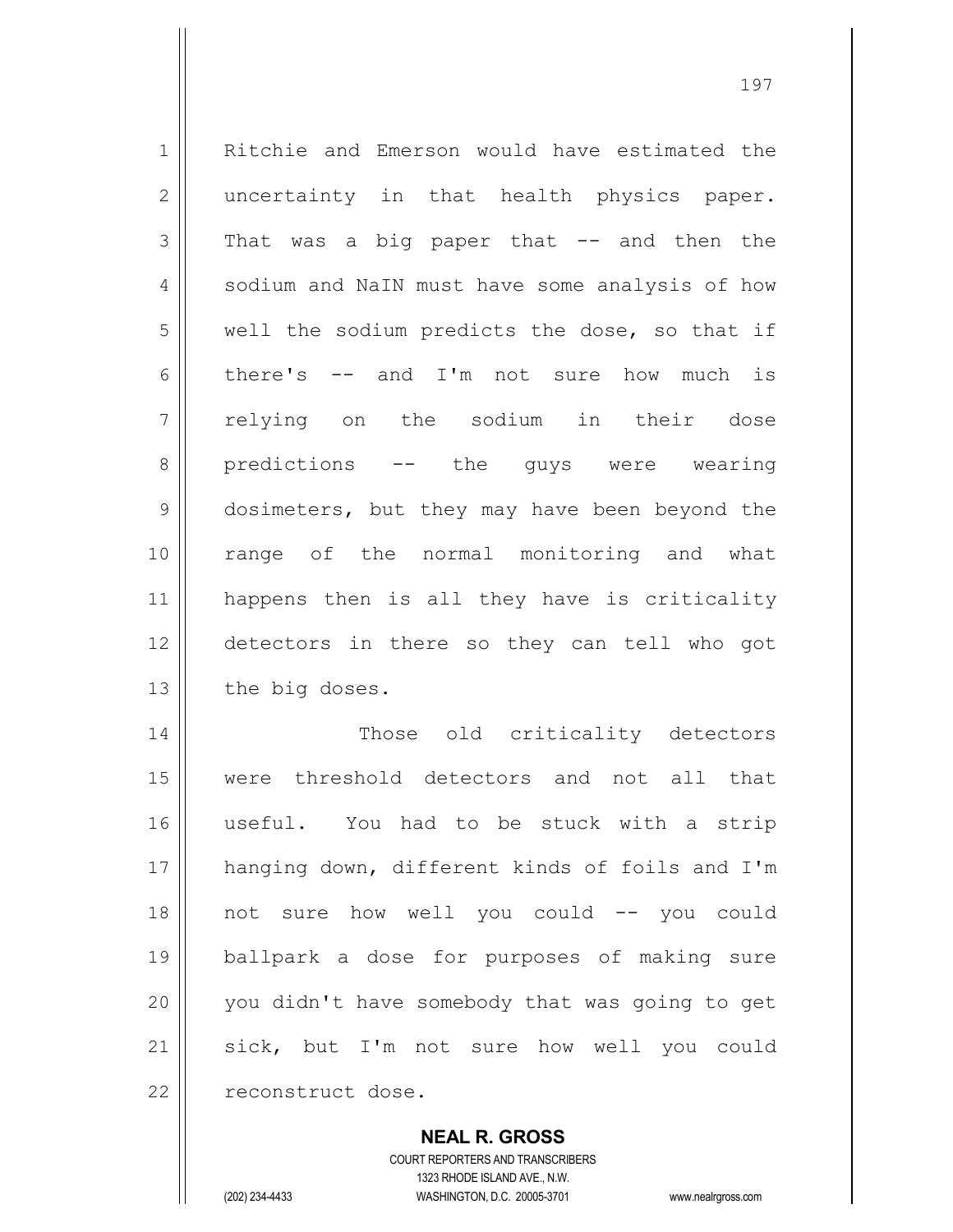| $\mathbf 1$    | I think that's why they did the                                     |
|----------------|---------------------------------------------------------------------|
| $\mathbf{2}$   | work with the burrows because they can measure                      |
| 3              | that. Once they knew the distances and you                          |
| $\overline{4}$ | simply monitor detection using the burrow,                          |
| 5              | they could reproduce that.                                          |
| $\epsilon$     | DR. MAURO: This is<br>no small                                      |
| 7              | piece. This is --                                                   |
| 8              | CHAIR MUNN: No, this is                                             |
| 9              | significant, and for those -- for anyone who                        |
| 10             | is sincerely interested in the nitty gritty,                        |
| 11             | you have the references to go back to if you                        |
| 12             | want, including this, so -- but we have to                          |
| 13             | have it in hand before we can comment.                              |
| 14             | MEMBER ZIEMER: I want to ask a                                      |
| 15             | related question, though. Is there a similar                        |
| 16             | sort of analysis for the SL-1 accident with                         |
| 17             | uncertainties and so on?                                            |
| 18             | MR. KERR: Excuse me? Could I say                                    |
| 19             | something? This is George Kerr, and I'm --                          |
| 20             | MEMBER ZIEMER: Hi, George.                                          |
| 21             | COURT REPORTER: I'm sorry. I'm                                      |
| 22             | not getting this.                                                   |
|                |                                                                     |
|                | <b>NEAL R. GROSS</b>                                                |
|                | COURT REPORTERS AND TRANSCRIBERS<br>1323 RHODE ISLAND AVE., N.W.    |
|                | (202) 234-4433<br>WASHINGTON, D.C. 20005-3701<br>www.nealrgross.com |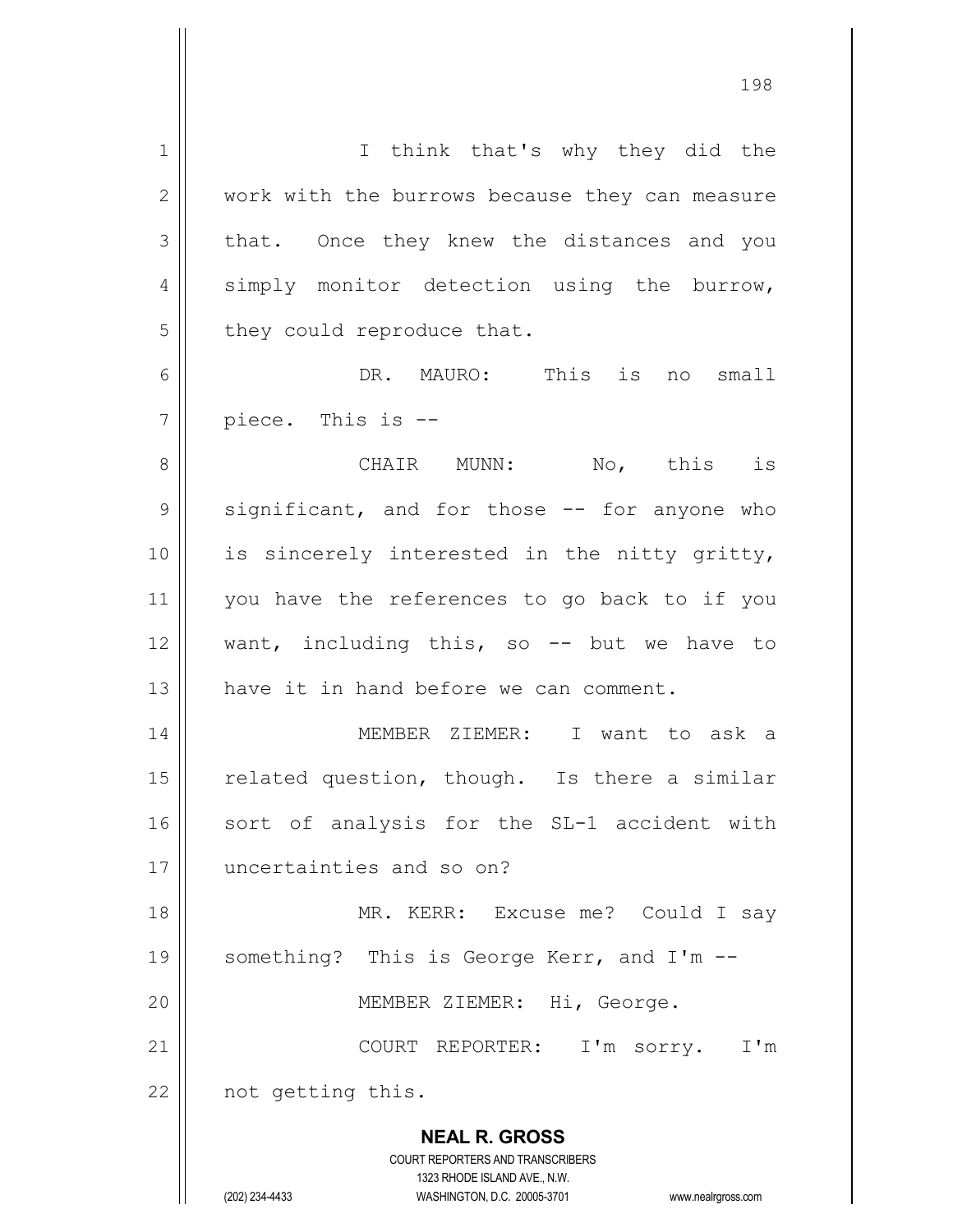|    | 199                                                                                                 |
|----|-----------------------------------------------------------------------------------------------------|
| 1  | MR. KERR: This is George Kerr.                                                                      |
| 2  | You can't hear this?                                                                                |
| 3  | COURT REPORTER: No.                                                                                 |
| 4  | MR. KERR: The problem is here                                                                       |
| 5  | that these people were moving around in the                                                         |
| 6  | building while the criticality accident went                                                        |
| 7  | on, so there is no correlation. That was                                                            |
| 8  | their initial position when the criticality                                                         |
| 9  | accident happened.                                                                                  |
| 10 | And they moved around in the                                                                        |
| 11 | building in exiting, and the change -- because                                                      |
| 12 | one guy ran away from the drum when he saw the                                                      |
| 13 | Cherenkov radiation.                                                                                |
| 14 | The other<br>-- there were three                                                                    |
| 15 | people who didn't know, and they walked toward                                                      |
| 16 | the drum, so the problem is, with those people                                                      |
| 17 | close in, their distance changed as the                                                             |
| 18 | criticality was occurring, so you can't really                                                      |
| 19 | correlate with distance.                                                                            |
| 20 | MEMBER ZIEMER: Yes, they were.                                                                      |
| 21 | MR. KERR:<br>That's where the                                                                       |
| 22 | fallacy is in what SC&A did. They're trying                                                         |
|    | <b>NEAL R. GROSS</b><br>COURT REPORTERS AND TRANSCRIBERS                                            |
|    | 1323 RHODE ISLAND AVE., N.W.<br>(202) 234-4433<br>WASHINGTON, D.C. 20005-3701<br>www.nealrgross.com |

 $\overline{\phantom{a}}$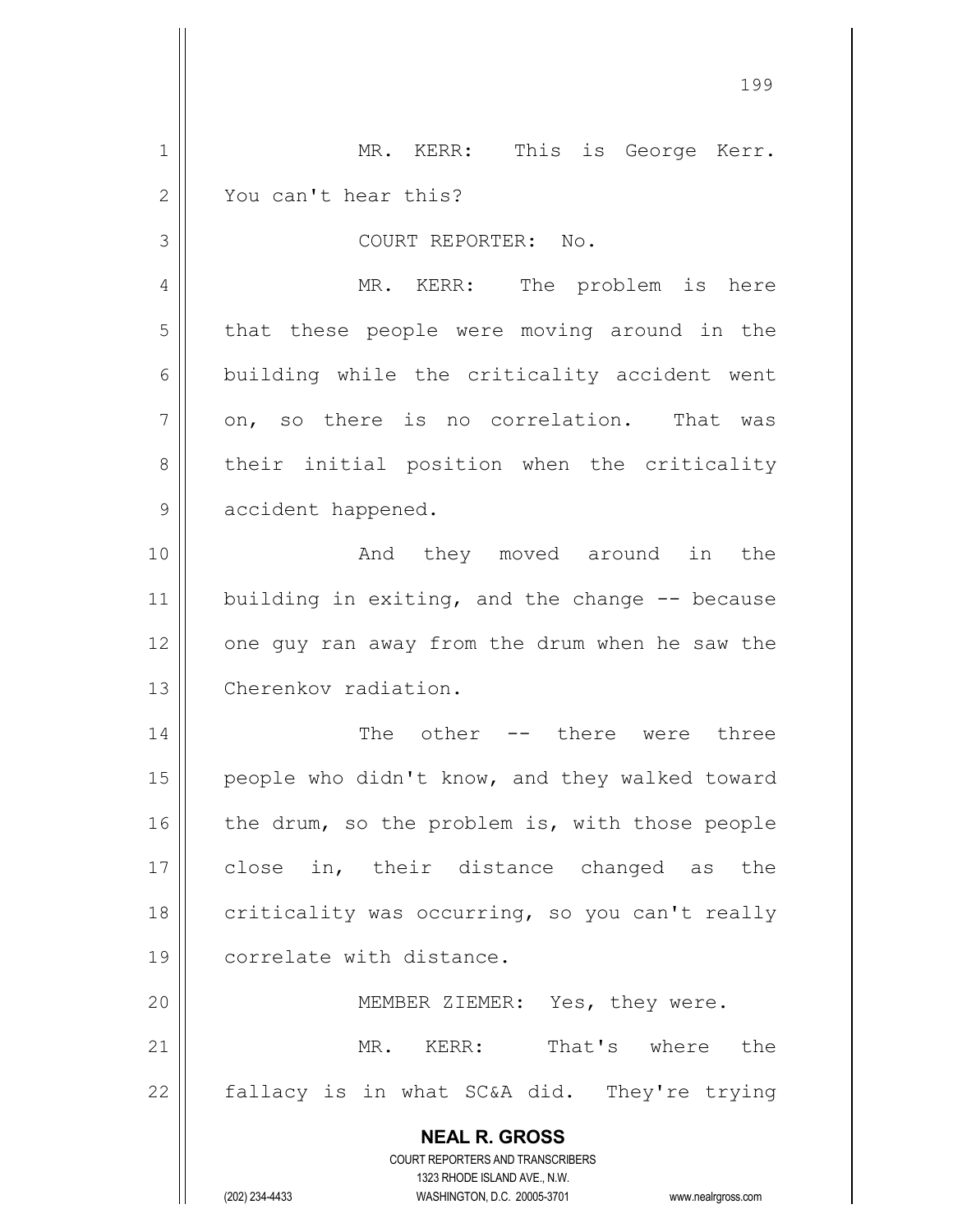| $\mathbf 1$    | to correlate with distance and you can't do                             |
|----------------|-------------------------------------------------------------------------|
| $\overline{2}$ | that. The people were not monitored and the                             |
| 3              | only reliable indicator of their exposure was                           |
| 4              | neutron -- sodium activation in the blood.                              |
| 5              | MEMBER ZIEMER: I think that's a                                         |
| 6              | good point. It's not like --                                            |
| $\overline{7}$ | MR. KERR: I mean, that's -- and                                         |
| 8              | that's essentially what it stated, and that's                           |
| $\mathsf 9$    | why in an accident, a criticality accident,                             |
| 10             | you don't even really depend necessarily on                             |
| 11             | the dosimeters that people were wearing, and                            |
| 12             | most of these people were not wearing any kind                          |
| 13             | of dosimeters.                                                          |
| 14             | So, you had to go with blood                                            |
| 15             | sodium activation. Blood sodium activation is                           |
| 16             | extremely reliable.                                                     |
| 17             | DR. MAURO: In fact, I quess I'm a                                       |
| 18             | little disoriented right now because I thought                          |
| 19             | that the concern was the way in which the                               |
| 20             | the $1/r^2$<br>protocol was written was to use                          |
| 21             | approach.                                                               |
| 22             | MR. KERR: Well, we had to $-$ -                                         |
|                |                                                                         |
|                | <b>NEAL R. GROSS</b>                                                    |
|                | <b>COURT REPORTERS AND TRANSCRIBERS</b><br>1323 RHODE ISLAND AVE., N.W. |
|                | (202) 234-4433<br>WASHINGTON, D.C. 20005-3701<br>www.nealrgross.com     |

 $\mathsf{I}$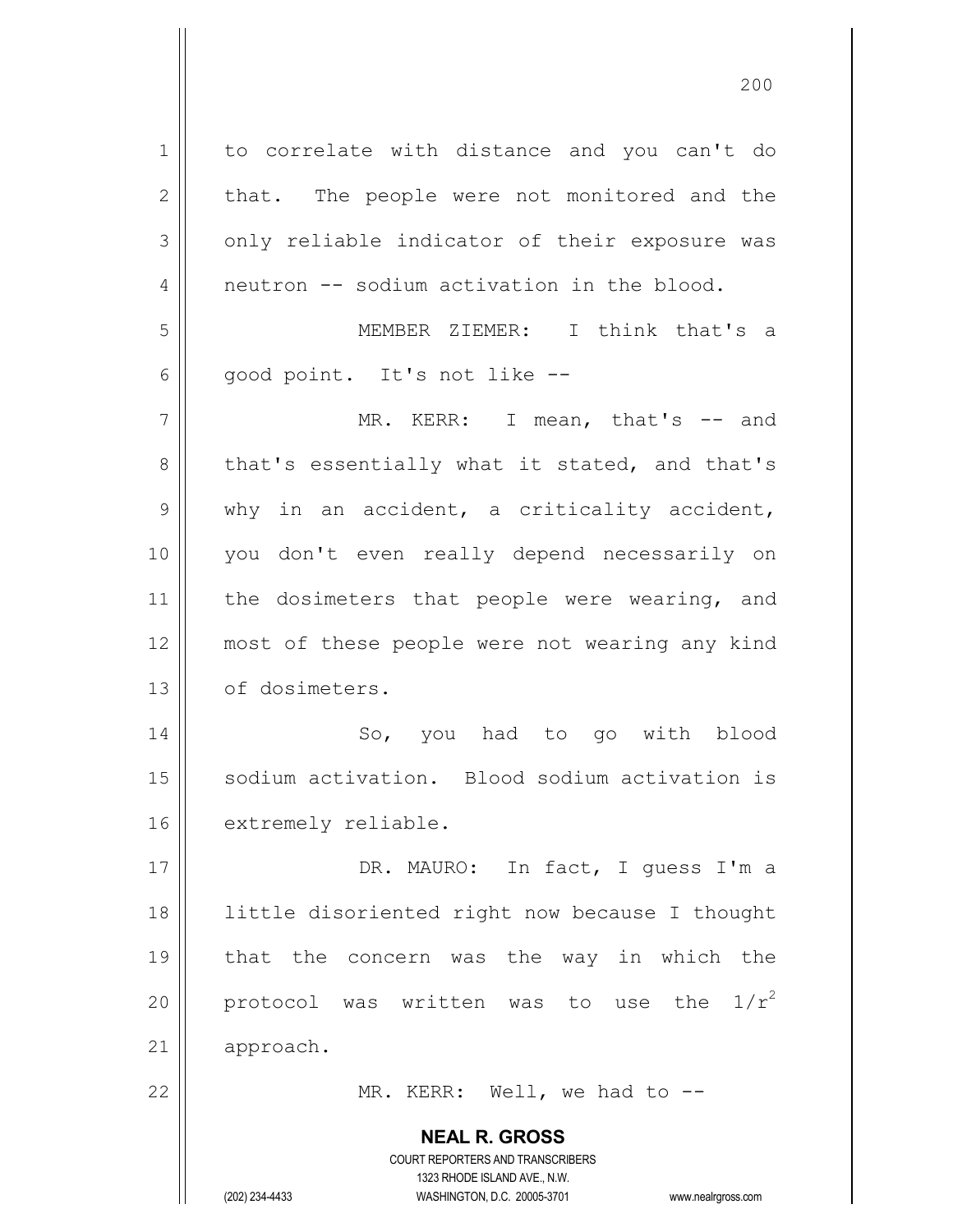**NEAL R. GROSS** COURT REPORTERS AND TRANSCRIBERS 1323 RHODE ISLAND AVE., N.W. (202) 234-4433 WASHINGTON, D.C. 20005-3701 www.nealrgross.com 1 || DR. MAURO: Not the sodium,  $2 \parallel$  because it was in this table  $-$ 3 || MR. KERR: Yes, but we didn't have 4 || sodium activation for most of the people. It 5 was only the people close in who had sodium 6 activation. 7 DR. MAURO: Okay. 8 || MR. KERR: So, at a distance the  $9 \parallel$  only information we had was not  $--$  we had no 10 || sodium activation for the most -- for the ones 11 || who were -- most of the people who were 12 || exposed, and that's the only correlation we 13  $\parallel$  could make, but the movement of the people at 14 larger distances is not as an important as a 15 || movement of the people close in. 16 || MEMBER ZIEMER: Exactly. A little 17 distance change goes in and makes a lot of 18 difference. I mean,  $1/r^2$ . If you're 400 feet 19 || away, it doesn't matter. Good point, George. 20 Well, we need to pursue it 21 | further. 22 || MR. HINNEFELD: Okay.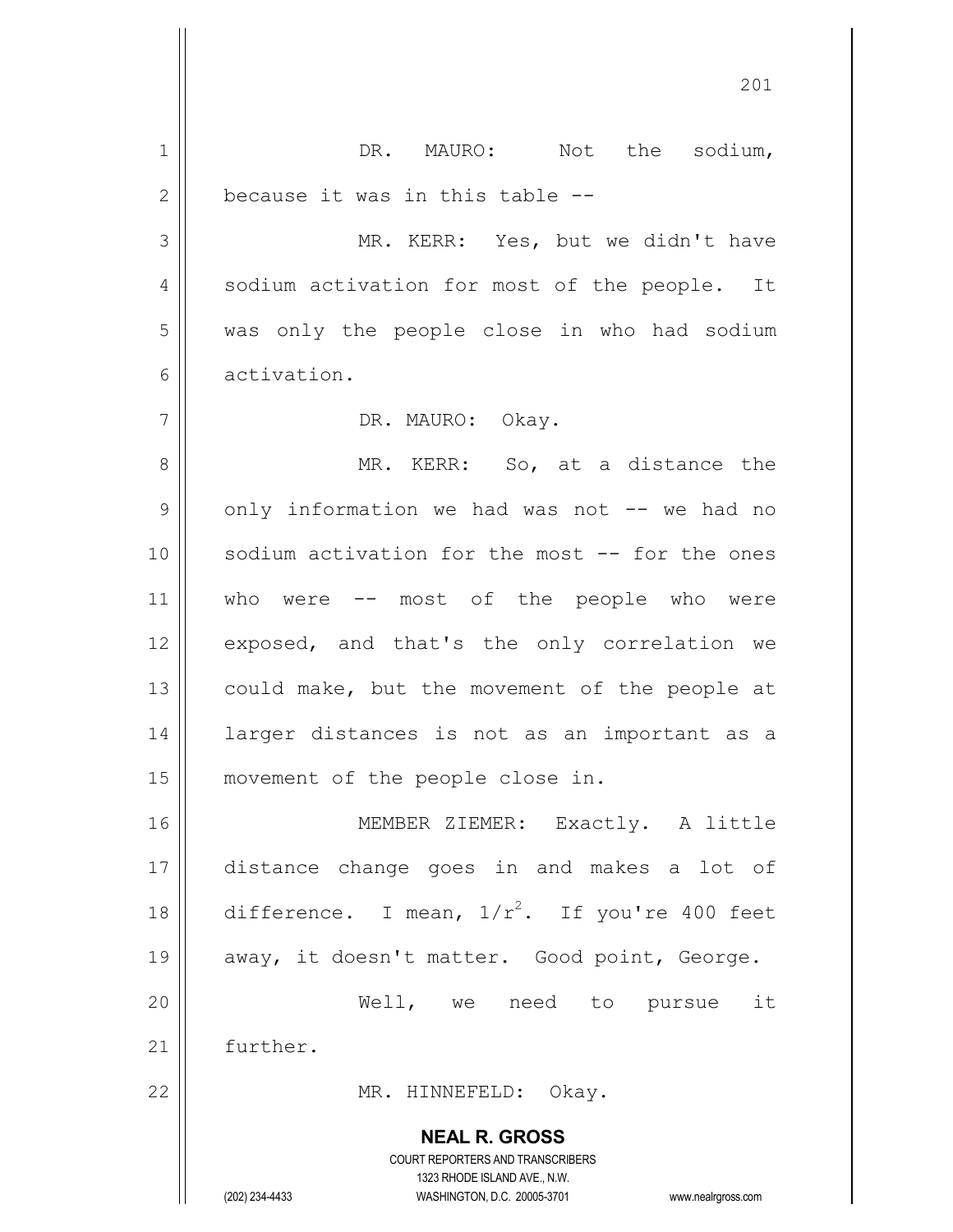| 1              | CHAIR MUNN: So let me repeat. As                                    |
|----------------|---------------------------------------------------------------------|
| $\overline{2}$ | I understand our action items, SC&A is going                        |
| 3              | to forward the current material to all of the                       |
| 4              | Subcommittee. Whoever has access to the                             |
| 5              | database is going to change the status of all                       |
| 6              | three of the findings under OTIB-0057, and we                       |
| 7              | will -- once we all have this material, then                        |
| 8              | it will be NIOSH and SC&A action to try to                          |
| 9              | identify whether -- what further action needs                       |
| 10             | to be done on any of these.                                         |
| 11             | We will have it on our agenda for                                   |
| 12             | the next meeting. A great deal, hopefully,                          |
| 13             | will go on in between.                                              |
| 14             | I think we're close enough to the                                   |
| 15             | end of our list we can take a break. We'll be                       |
| 16             | offline for 15 minutes. Back on at 3:15.                            |
| 17             | (Whereupon, the above-entitled matter went off                      |
| 18             | the record at 2:55 p.m. and                                         |
| 19             | resumed at 3:10 p.m.)                                               |
| 20             | CHAIR MUNN: I don't think Mark                                      |
| 21             | would mind our starting off without him                             |
| 22             | because I'm quite sure he'll catch up as he                         |
|                |                                                                     |
|                | <b>NEAL R. GROSS</b><br>COURT REPORTERS AND TRANSCRIBERS            |
|                | 1323 RHODE ISLAND AVE., N.W.                                        |
|                | (202) 234-4433<br>WASHINGTON, D.C. 20005-3701<br>www.nealrgross.com |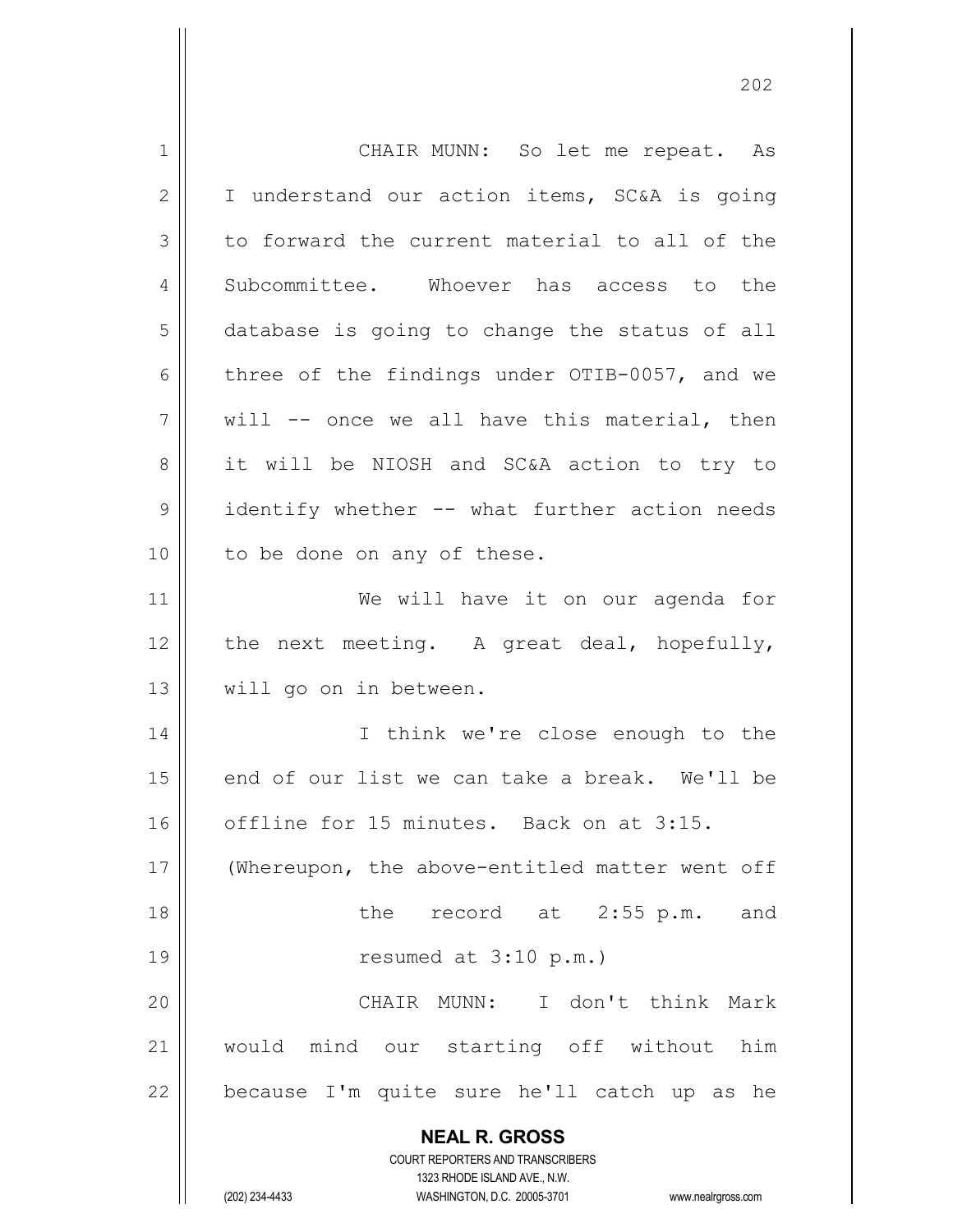$1 \parallel$  can.

| $\overline{2}$ | The next item that I have on my                                                                                                                                        |
|----------------|------------------------------------------------------------------------------------------------------------------------------------------------------------------------|
| 3              | list is providing response for PROC-0095.                                                                                                                              |
| 4              | That was a NIOSH action?                                                                                                                                               |
| 5              | MR. HINNEFELD: What is PROC-0095?                                                                                                                                      |
| $\epsilon$     | CHAIR MUNN: That's generating                                                                                                                                          |
| $\overline{7}$ | summary statistics for coworker bioassay data.                                                                                                                         |
| 8              | MR. HINNEFELD: Okay. I have a                                                                                                                                          |
| $\mathcal{G}$  | note from the contractor that our responses                                                                                                                            |
| 10             | will be similar to the OTIB responses, which                                                                                                                           |
| 11             | is the OTIB it talks about in general terms                                                                                                                            |
| 12             | about coworkers, but I haven't been able to                                                                                                                            |
| 13             | pull all this stuff together and see if I                                                                                                                              |
| 14             | really -- if those responses are applicable or                                                                                                                         |
| 15             | not, so we don't really have anything to                                                                                                                               |
| 16             | provide right now.                                                                                                                                                     |
| 17             | CHAIR MUNN: Okay. It's a carry-                                                                                                                                        |
| 18             | over. Can check for documents, report on                                                                                                                               |
| 19             | PROC-0097. Why is it still open?<br>Is it                                                                                                                              |
| 20             | covered in PROC-0012? It's a NIOSH action.                                                                                                                             |
| 21             | MR. HINNEFELD:<br>the<br>Okay.<br>So                                                                                                                                   |
| 22             | action here would be what, to see whether the                                                                                                                          |
|                | <b>NEAL R. GROSS</b><br><b>COURT REPORTERS AND TRANSCRIBERS</b><br>1323 RHODE ISLAND AVE., N.W.<br>(202) 234-4433<br>WASHINGTON, D.C. 20005-3701<br>www.nealrgross.com |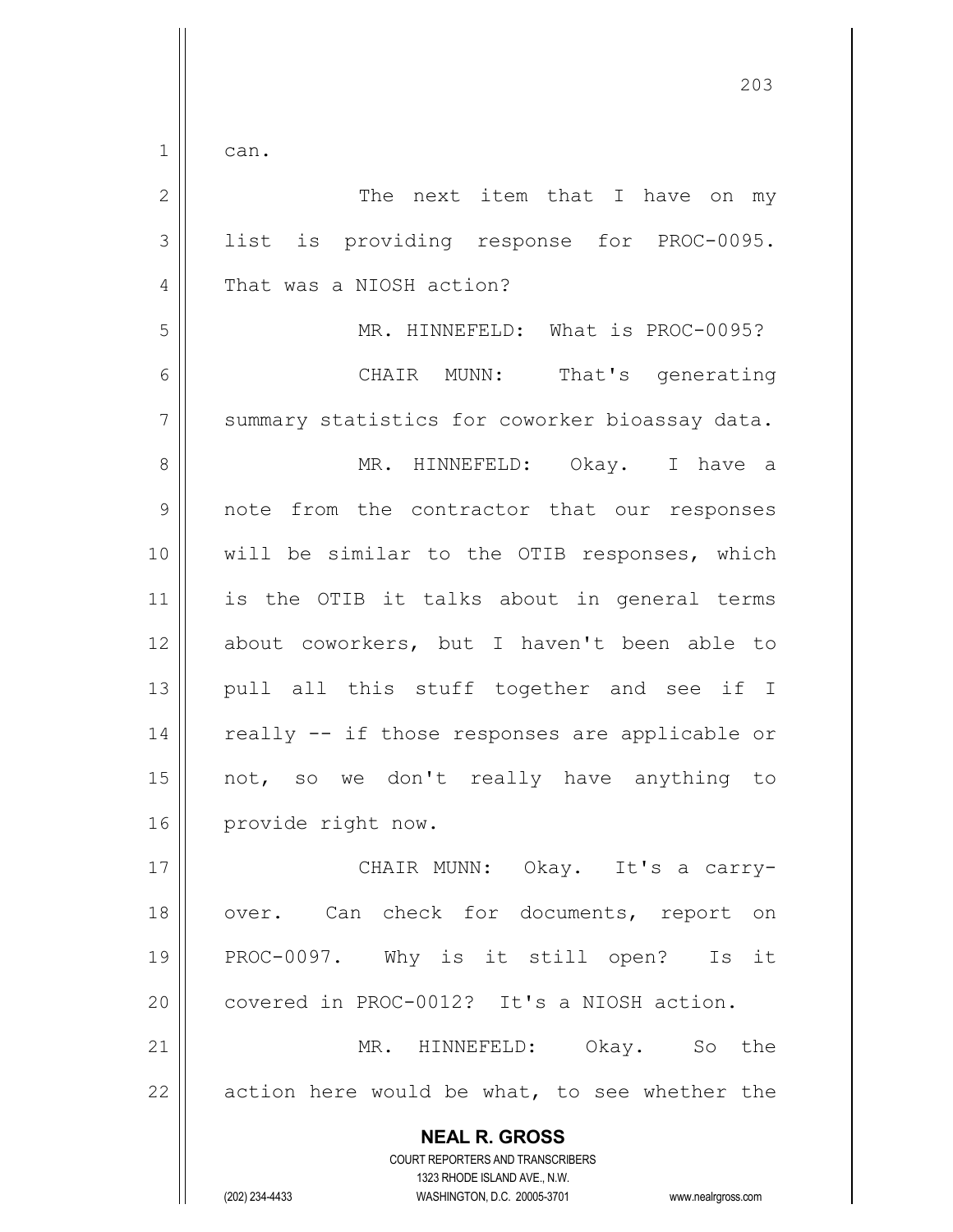**NEAL R. GROSS** COURT REPORTERS AND TRANSCRIBERS 1323 RHODE ISLAND AVE., N.W. (202) 234-4433 WASHINGTON, D.C. 20005-3701 www.nealrgross.com 204 1 || findings from -0097 are also applicable to - $2 \parallel$  0012 or whether -0012 addressed the findings  $3 \parallel$  of -0097? 4 | Because -0097 was the ORAU worker  $5$  || outreach procedure, but they don't do that 6  $\parallel$  anymore. Yes, ORAU doesn't do worker outreach  $7 \parallel$  anymore, so we wrote PROC-0012, and part of 8 | the findings from -0097 I know were considered 9 When we wrote -0012. 10 || Think that's probably something 11 | that I need to do and haven't done. 12 || DR. MAURO: So, what we might have 13  $\parallel$  is -0097 may no longer be needed or used or --14 || MR. HINNEFELD: Well, PROC-0097 is 15 not used. 16 || DR. MAURO: Is not used, and --17 MR. HINNEFELD: PROC-0012 -- 18 DR. MAURO: PROC-0012 is now in 19 place. 20 MR. HINNEFELD: As I recall, we 21 had the review of -0097 before we wrote PROC- $22$  | 0012, and I'm pretty sure we tried to address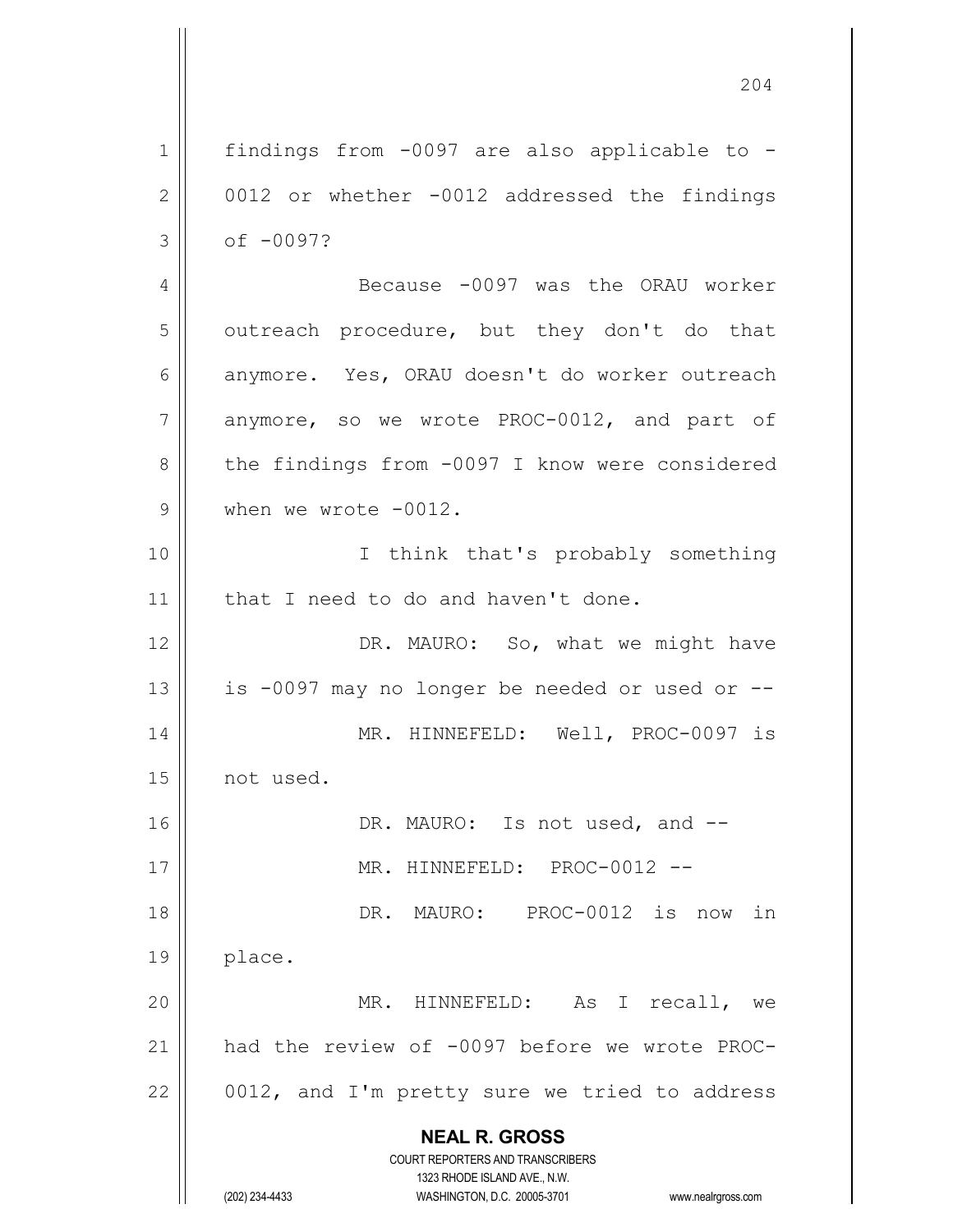**NEAL R. GROSS** COURT REPORTERS AND TRANSCRIBERS 1323 RHODE ISLAND AVE., N.W. (202) 234-4433 WASHINGTON, D.C. 20005-3701 www.nealrgross.com 205 1 certain of the findings from -0097 in -0012. 2 DR. MAURO: And we've been 3 authorized to review -0012 under the other  $4 \parallel$  work group -- under the --5 MR. HINNEFELD: Worker outreach? 6 DR. MAURO: -- outreach work 7 group. 8 || MR. HINNEFELD: Okay. 9 DR. MAURO: So, I don't know what  $10$  | type of communication -- I see it's on -- is -11 || 0012 on this list or no, it's not, it didn't 12 make it on here? 13 MR. HINNEFELD: Twelve would not  $14 \parallel$  be on this list --15 DR. MAURO: It wouldn't be on 16 || there. Good. Okay. 17 MEMBER ZIEMER: Well, one of the 18 || things that is to make sure that any items 19 that have already been identified would show  $20$  | up on  $-0012$  carried forward  $-$ 21 | DR. MAURO: Cover the issues. 22 MEMBER ZIEMER: -- and cover.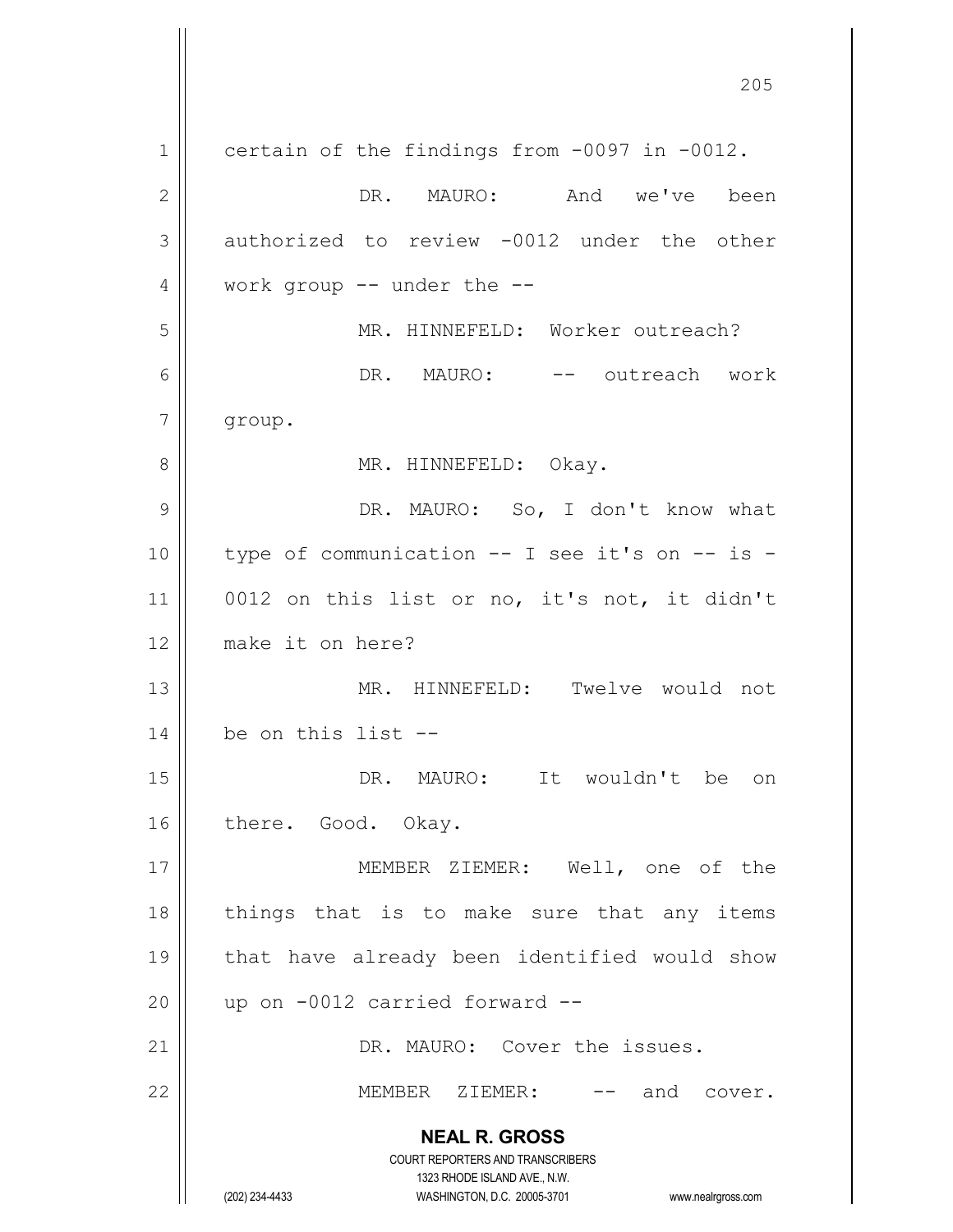**NEAL R. GROSS** COURT REPORTERS AND TRANSCRIBERS 1323 RHODE ISLAND AVE., N.W. (202) 234-4433 WASHINGTON, D.C. 20005-3701 www.nealrgross.com 206  $1 \parallel$  Yes. 2 || DR. MAURO: Yes, got it. 3 MEMBER GIBSON: That is part of 4 | what SC&A was supposed to look at when they  $5 \parallel$  looked at -0012, as compared to -0095, or 6 address it. 7 || DR. MAURO: Okay. 8 || MEMBER ZIEMER: We're good. 9 CHAIR MUNN: So, the question here 10 is what is -- is there a NIOSH action other 11 || than just identifying that PROC-0012? 12 MEMBER ZIEMER: So -0012 still has 13 l to be reviewed then. 14 DR. MAURO: Oh, yes. We have an 15 || action item and it's under way to review -16  $\vert$  0012. What I have to say is, though, I didn't 17 have the presence of mind to say when you do 18 that, make sure you take a look at the 19 comments on -0097 to incorporate that into 20 | vour consideration.  $21$   $\parallel$  So, I mean, we need to do that. I  $22$  | have to make sure that happens.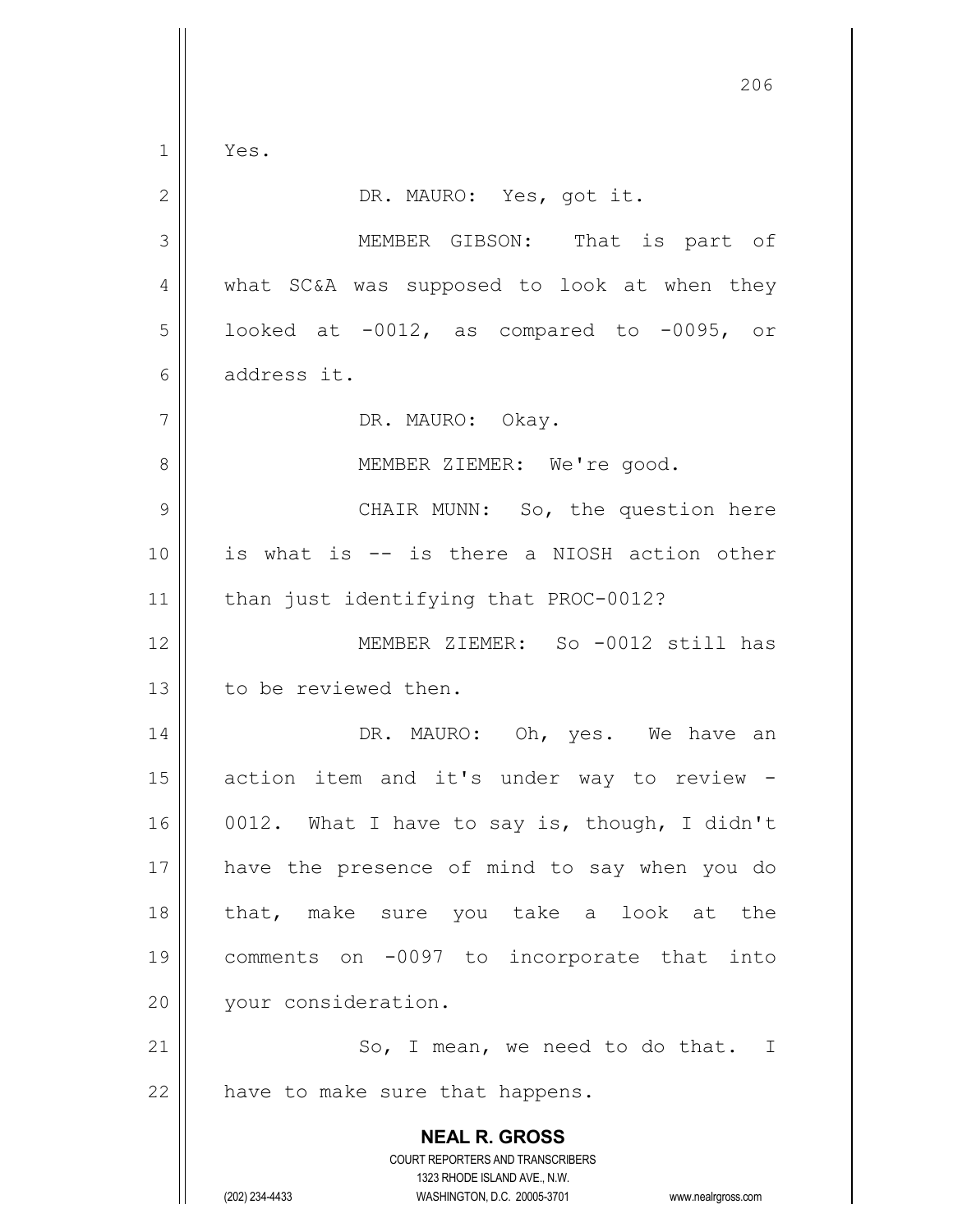|             | 201                                                                                                 |
|-------------|-----------------------------------------------------------------------------------------------------|
| $\mathbf 1$ | CHAIR MUNN: We have apparently                                                                      |
| 2           | nine findings here on -0097, probably all of                                                        |
| 3           | which should have been covered by $-0012$ , but -                                                   |
| 4           |                                                                                                     |
| 5           | MEMBER ZIEMER: Yes, and that'll                                                                     |
| 6           | be the issue to make sure that they have been.                                                      |
| 7           | CHAIR MUNN: All right. So this                                                                      |
| 8           | now will become an SC&A action. Make sure                                                           |
| 9           | PROC-0012 --                                                                                        |
| 10          | DR. MAURO: Is that PROC or PR-12?                                                                   |
| 11          | MR. HINNEFELD: It would be PR-12.                                                                   |
|             |                                                                                                     |
| 12          | DR. MAURO: PR-12.                                                                                   |
| 13          | MR. HINNEFELD: It's an<br>OCAS                                                                      |
| 14          | procedure, so it'd probably be PR-12.                                                               |
| 15          | DR. MAURO: Good. Good.                                                                              |
| 16          | CHAIR MUNN: All right. All nine                                                                     |
| 17          | findings. Do we have any feel whether or not                                                        |
| 18          | that's an activity that's likely to occur in                                                        |
| 19          | the next month?                                                                                     |
| 20          | MR. HINNEFELD: What's that?                                                                         |
| 21          | DR. MAURO: The review -- I have                                                                     |
| 22          | to check. It's under review. It's being done                                                        |
|             | <b>NEAL R. GROSS</b>                                                                                |
|             | <b>COURT REPORTERS AND TRANSCRIBERS</b>                                                             |
|             | 1323 RHODE ISLAND AVE., N.W.<br>(202) 234-4433<br>WASHINGTON, D.C. 20005-3701<br>www.nealrgross.com |

 $\mathsf{I}$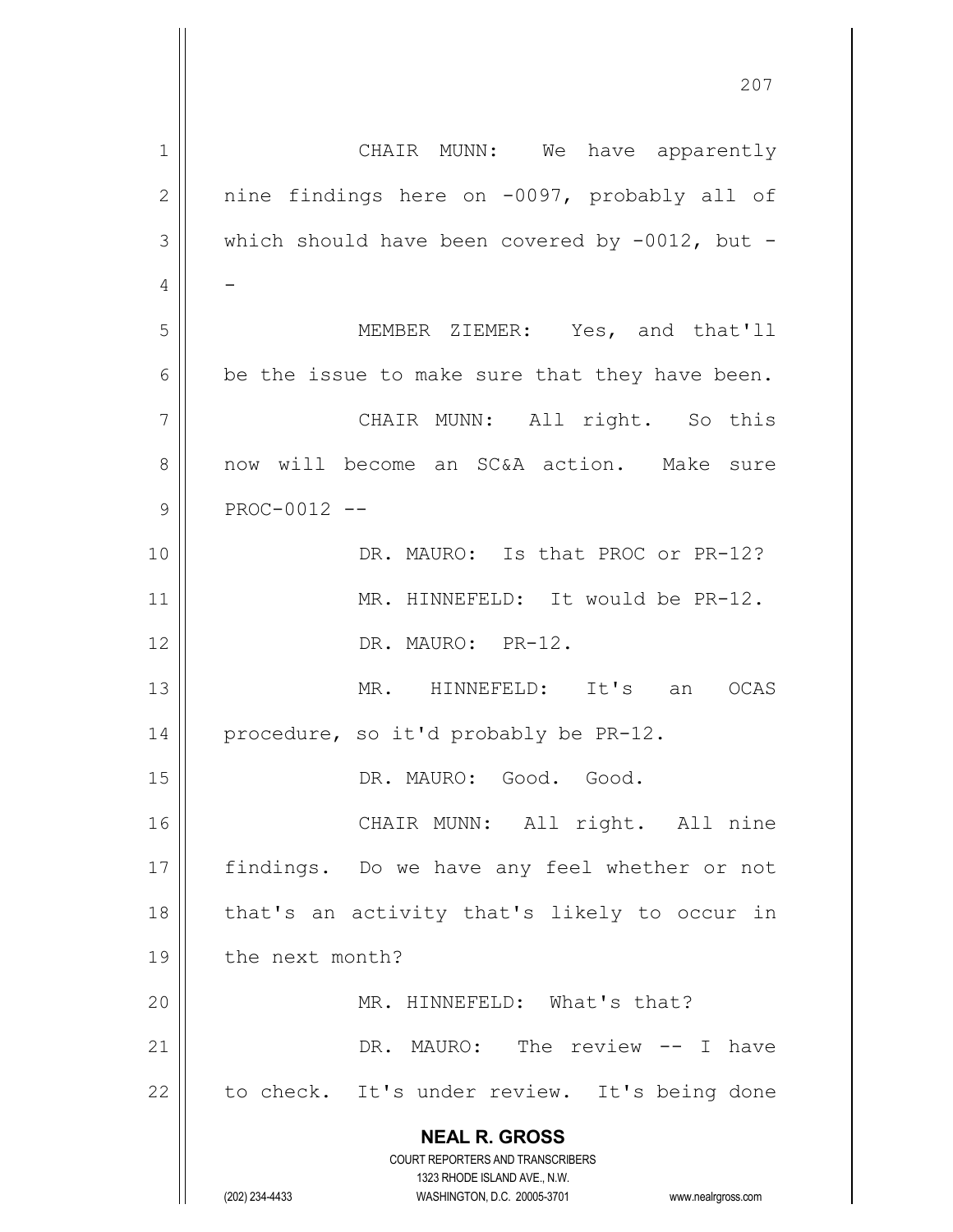**NEAL R. GROSS** COURT REPORTERS AND TRANSCRIBERS 1323 RHODE ISLAND AVE., N.W. (202) 234-4433 WASHINGTON, D.C. 20005-3701 www.nealrgross.com 1 by Kathy Demers. I haven't spoken to her  $2 \parallel$  about it. I don't know where she is on that. 3 CHAIR MUNN: You don't have a feel 4 for where it is. 5 DR. MAURO: So, I don't know where 6 | it is, no. 7 CHAIR MUNN: Can you give us at 8 || least a status for next time? 9 DR. MAURO: I will certainly find  $10 \parallel \quad out.$ 11 || CHAIR MUNN: All right. Thank 12 you. NIOSH responses are needed for OTIB-13 || 0054, OTIB -- I mean, TIB-0013, TIB-0014. 14 | Let's start with -0054. 15 || MR. HINNEFELD: I don't have 16 anything for OTIB-0054. We're still working  $17$  | on that. 18 || For -0013, I've not sent these, 19 but I have some things I can cover pretty  $20$  | quickly  $-$ 21 || CHAIR MUNN: Okay. 22 || MR. HINNEFELD: -- and just for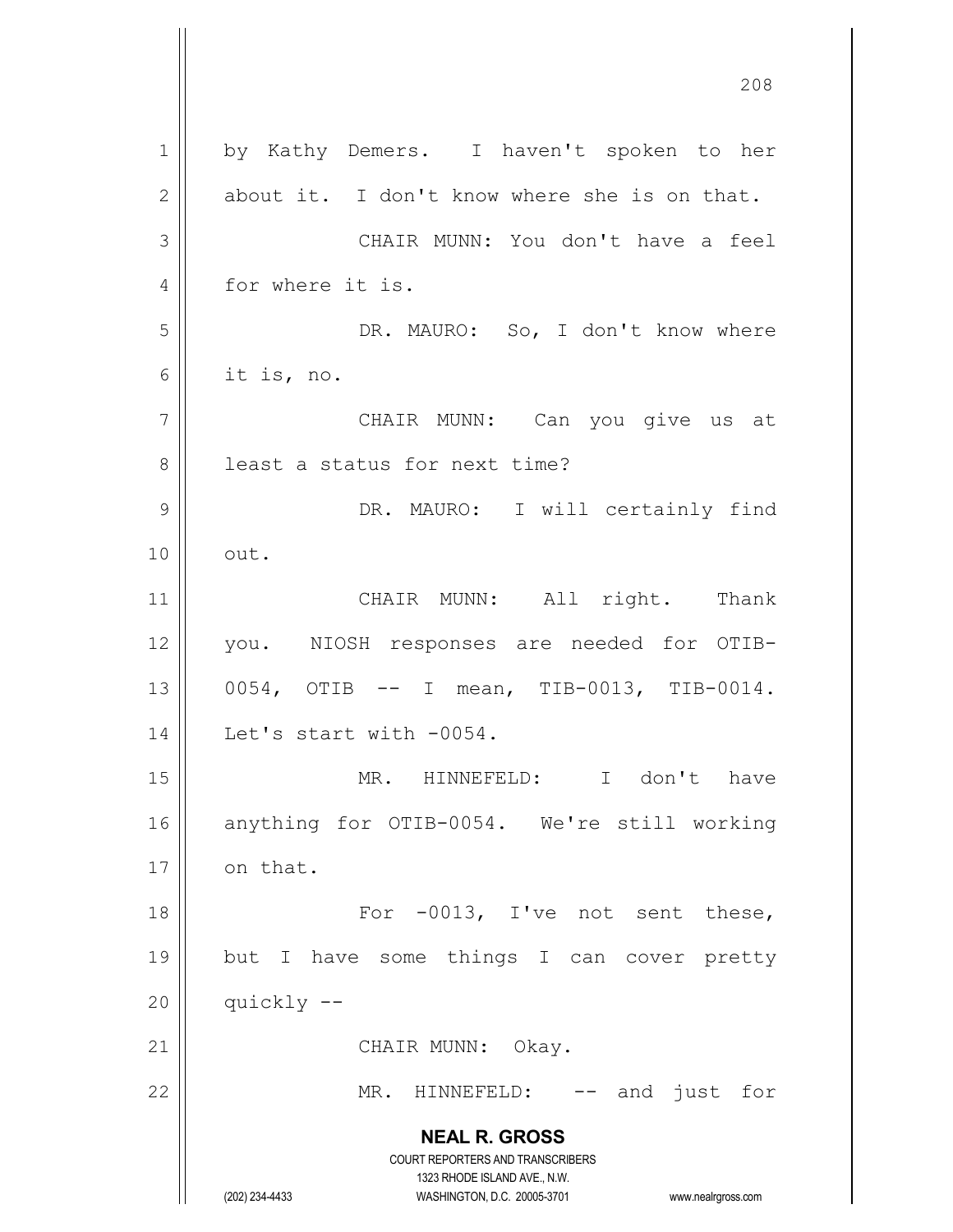**NEAL R. GROSS** COURT REPORTERS AND TRANSCRIBERS 1323 RHODE ISLAND AVE., N.W. 1 discussion purposes and then we'll see what  $2 \parallel$  kind of reaction we get here. Like I said, I  $3 \parallel$  think I can cover them pretty quickly if I can 4 || get that to open. 5 Okay, the first finding is these 6 || paragraphs are not numbered sequentially and  $7 \parallel$  we'll fix that. Our response is okay, we'll 8 | fix that. 9 MEMBER ZIEMER: What are we 10 looking at? 11 || MR. HINNEFELD: TIB. It's says 12 || OCAS TIB-0013. Yes, I'll send these 13 || responses. Well, I have to put them in the 14  $\parallel$  database, but essentially, we just say, yes,  $15$  | that's right. We'll fix that. 16 || DR. MAURO: Is that in abeyance or 17 is that closed? 18 MR. HINNEFELD: I would think it 19  $\parallel$  would be in abeyance because we  $-$ 20 MR. MARSCHKE: Well, we have to 21  $\parallel$  wait till --22 || DR. MAURO: Right. Right.

(202) 234-4433 WASHINGTON, D.C. 20005-3701 www.nealrgross.com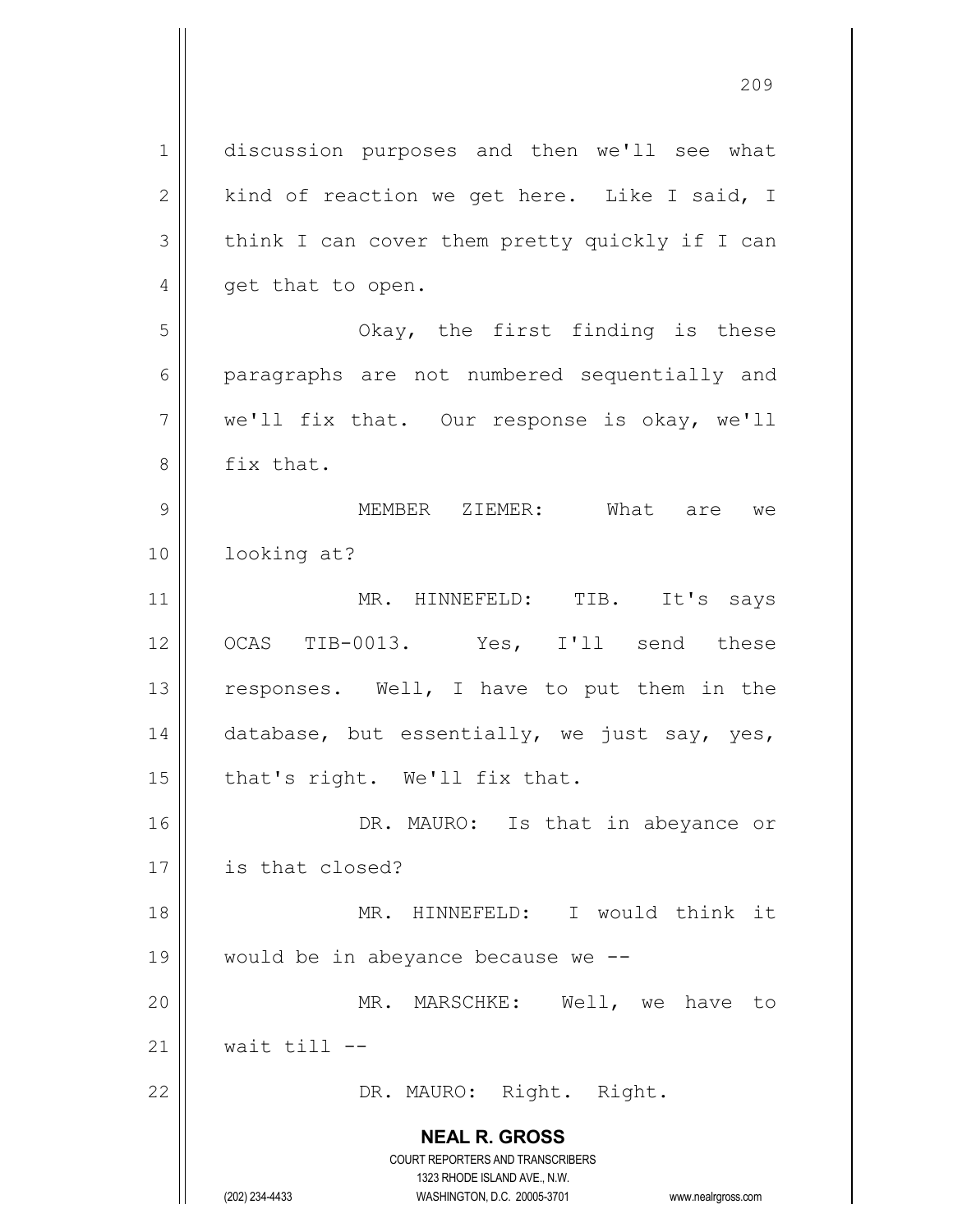**NEAL R. GROSS** COURT REPORTERS AND TRANSCRIBERS 1323 RHODE ISLAND AVE., N.W. (202) 234-4433 WASHINGTON, D.C. 20005-3701 www.nealrgross.com 1 | MR. HINNEFELD: The second finding  $2 \parallel$  is the attempt to validate the model using 3 data from radio dosimeters should precede the 4 conclusions in 3-2 since these conclusions 5 || presuppose the validity of the model and so 6 we'll reorder those sections. 7 || MEMBER ZIEMER: That is just 8 | switching the discussion? 9 MR. HINNEFELD: Yes, moving the 10 discussion. Okay now the list I have, I want 11 | to go from the database now to  $-$ - the ordering  $12$  | that I have on the page I'm looking at doesn't 13 || match the database, so I want to make sure I 14 | open the database. 15 || So, number three is it is not 16  $\parallel$  clear that the methodology and parameters  $-$ 17 || MEMBER ZIEMER: Say it again, Stu. 18 MR. HINNEFELD: The TIB is not 19 clear as to the methodology and parameters 20 || assumed in the NIOSH for internal shielding 21 | computer code ATTILA calculation. 22 Force parameters such as average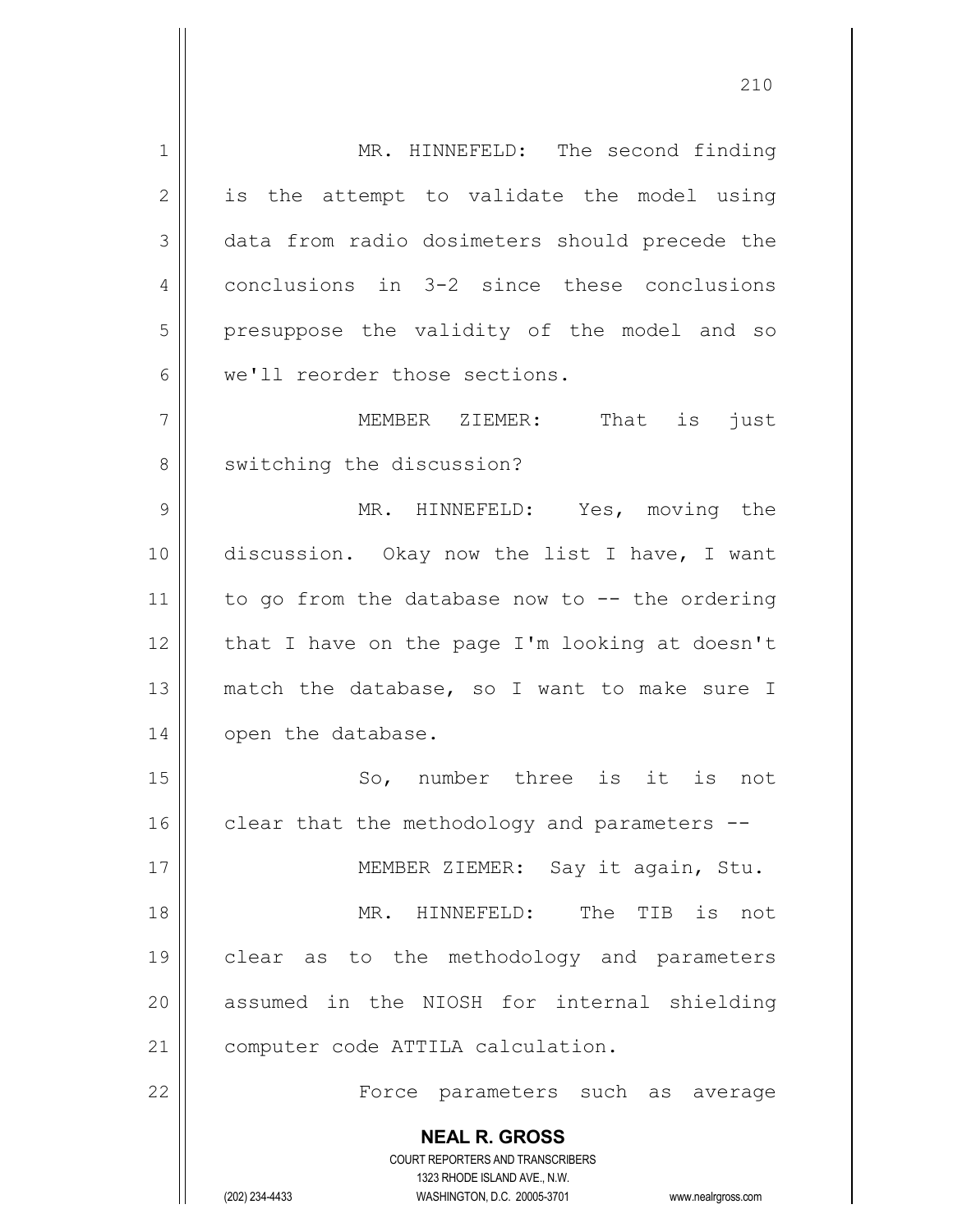1 | worker geometry and particular worker height 2 and assumed dosimeter position were not 3 || indicated in the description. Our first part 4 | of the response is that ATTILA is not a point 5 | kernel shielding code.

6 It's a multi-group deterministic 7 || radiation transport program that is capable of 8 || modeling complex geometry sufficiently and 9 | accurately to solve large 3D problems.

10 We don't even have a ATTILA 11 anymore. We let the license expire, but it 12 was convenient because you could model the 13 || thing on a CAD. You could draw your geometry 14 || on a CAD and it would work from that, so it 15 would be easy to model geometry. That's why 16 | we chose it; for convenience.

17 || The worker geometry is shown in 18 || the figures for each scenario and the list of 19 the distances and dimensions were provided 20 || apparently outside the -- in a different 21 communication. I believe we sent those 22 | separately.

> COURT REPORTERS AND TRANSCRIBERS 1323 RHODE ISLAND AVE., N.W. (202) 234-4433 WASHINGTON, D.C. 20005-3701 www.nealrgross.com

**NEAL R. GROSS**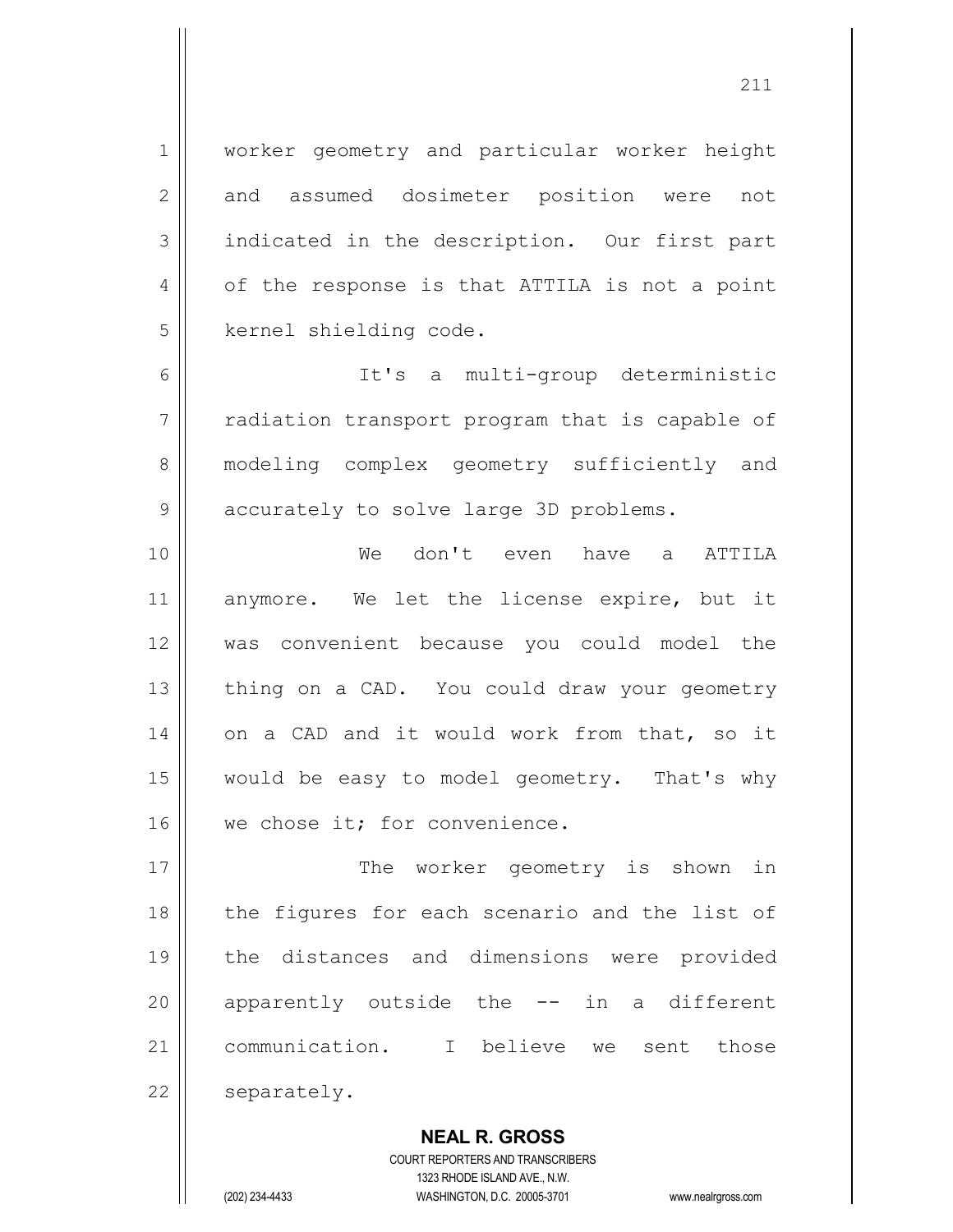**NEAL R. GROSS** COURT REPORTERS AND TRANSCRIBERS 1323 RHODE ISLAND AVE., N.W. (202) 234-4433 WASHINGTON, D.C. 20005-3701 www.nealrgross.com 1 | The geometry factors obtained in 2 || the ATTILA glove box for OTIB-0010 provide a 3 | reasonable idea of the spread of ratio values 4 | between the upper and lower torso in this TIB. 5 || The geometric mean and standard deviation  $6 \parallel$  qlove box are such and such. 7 || The spread is based on a Monte 8 | Carlo analysis of 30 different upper and lower 9 || torso points, and since this is only geometry-10 dependent, I would expect that it would hold 11 | for this TIB as well. 12 || The other words, both the glove box  $13$  || TIB  $-$  and this is the Mallinckrodt's special 14 || qeometry TIB -- both of these are -- were 15 attempted to reflect the geometry difference 16 | between a source position, a dosimeter on your 17 || upper chest, and the lower torso. So they're 18 | both intended to show the geometry. 19 DR. MAURO: Yes, we've seen that  $20$  | before. I remember reading that. 21 MEMBER ZIEMER: What's the new  $22$  | program replacing  $-$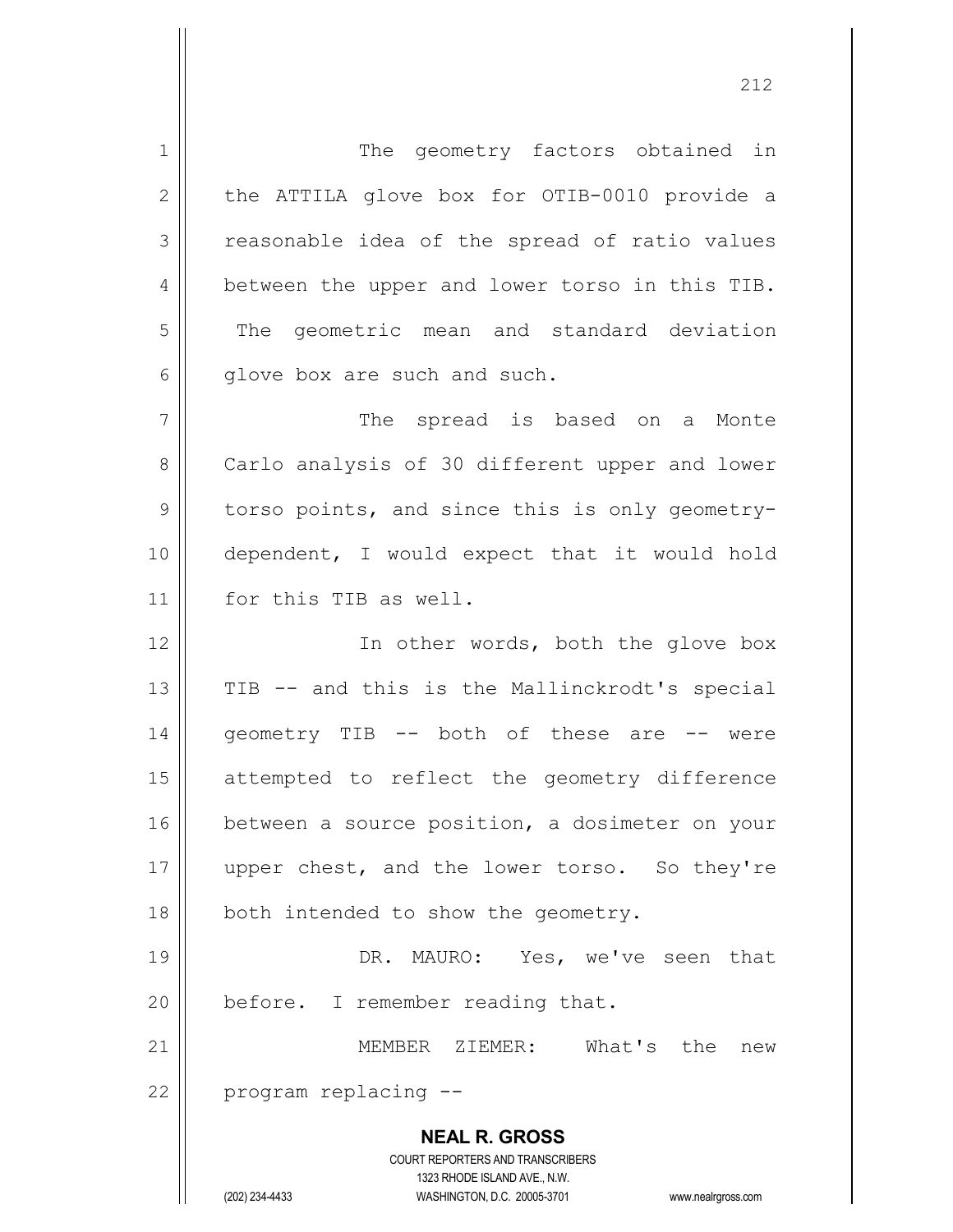| 1  | MR. HINNEFELD: Well, to the                                                                         |
|----|-----------------------------------------------------------------------------------------------------|
| 2  | extent we do anything, we run MCNP.                                                                 |
| 3  | MEMBER ZIEMER: Oh. Okay.                                                                            |
| 4  | DR. MAURO: I remember the factor                                                                    |
| 5  | of two.                                                                                             |
| 6  | MR. HINNEFELD: So, anyway, that's                                                                   |
| 7  | kind of it. I think we can provide additional                                                       |
| 8  | detail about designs, the perks, and so on,                                                         |
| 9  | where we have things in the TIB we put in at                                                        |
| 10 | the time.                                                                                           |
| 11 | Let's see, then the next finding -                                                                  |
| 12 | - and I don't expect any response on these,                                                         |
| 13 | but I will put them in a database.                                                                  |
| 14 | The procedure underestimates the                                                                    |
| 15 | maximum correction factor to be applied to the                                                      |
| 16 | badge reading. Therefore, the procedure does                                                        |
| 17 | not provide adequate quidance for defining                                                          |
| 18 | claimant-favorable assumptions.                                                                     |
| 19 | Now, in this there was a fairly                                                                     |
| 20 | extensive MCNP run, work that modeled -- the                                                        |
| 21 | dosimeter itself has a little rectangle, solid                                                      |
| 22 | rectangle up here and other factors, and                                                            |
|    | <b>NEAL R. GROSS</b>                                                                                |
|    | <b>COURT REPORTERS AND TRANSCRIBERS</b>                                                             |
|    | 1323 RHODE ISLAND AVE., N.W.<br>(202) 234-4433<br>WASHINGTON, D.C. 20005-3701<br>www.nealrgross.com |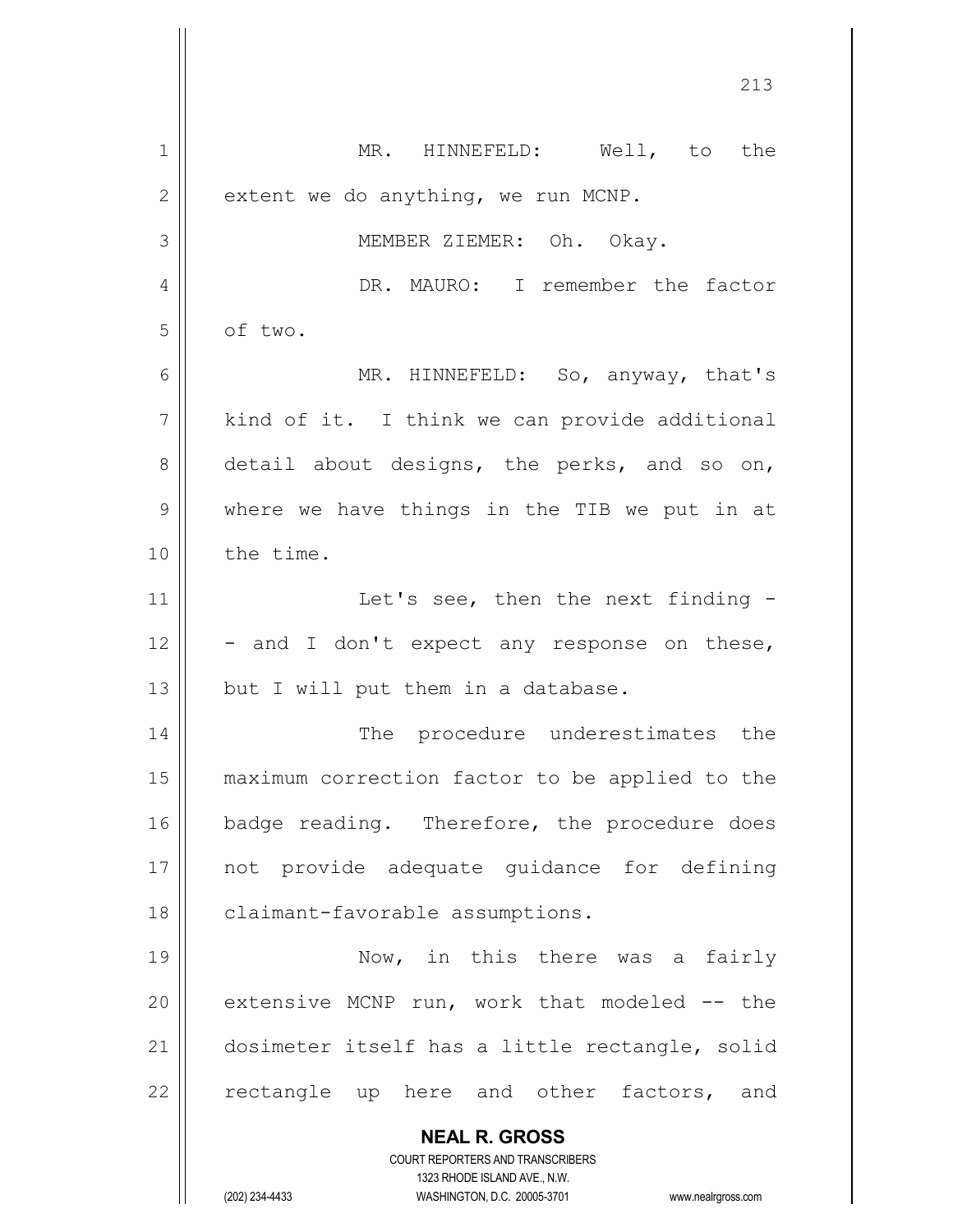**NEAL R. GROSS** COURT REPORTERS AND TRANSCRIBERS 1323 RHODE ISLAND AVE., N.W. 1 arrived at a different correction path than  $2 \parallel$  what details of what our analysis arrived at. 3 || Higher, certainly higher than the MCNP 4 || analysis that SC&A writes. 5 || The my read of this, the issue with 6 | the MCNP, since it was modeled so completely, 7 it has incorporated not only the geometry 8 | between your torso and a badge, but it's also 9 | modeled angular response of a dosimeter and it 10 depends on an absolutely vertical dosimeter, 11 || which is -- probably doesn't manifest reality 12 | either. 13 || And so it kind of wraps into -- it 14 combines -- that analysis combines both the 15 || geometry difference and some sort of angular 16 dependence of the badge if the badge is 17 | exactly perpendicular for the person who wears 18 it on its chest. 19 || DR. MAURO: And that's why you 20  $\parallel$  probably got a bigger difference than we did. 21 || MR. HINNEFELD: Well, actually, 22 || you got a bigger difference.

(202) 234-4433 WASHINGTON, D.C. 20005-3701 www.nealrgross.com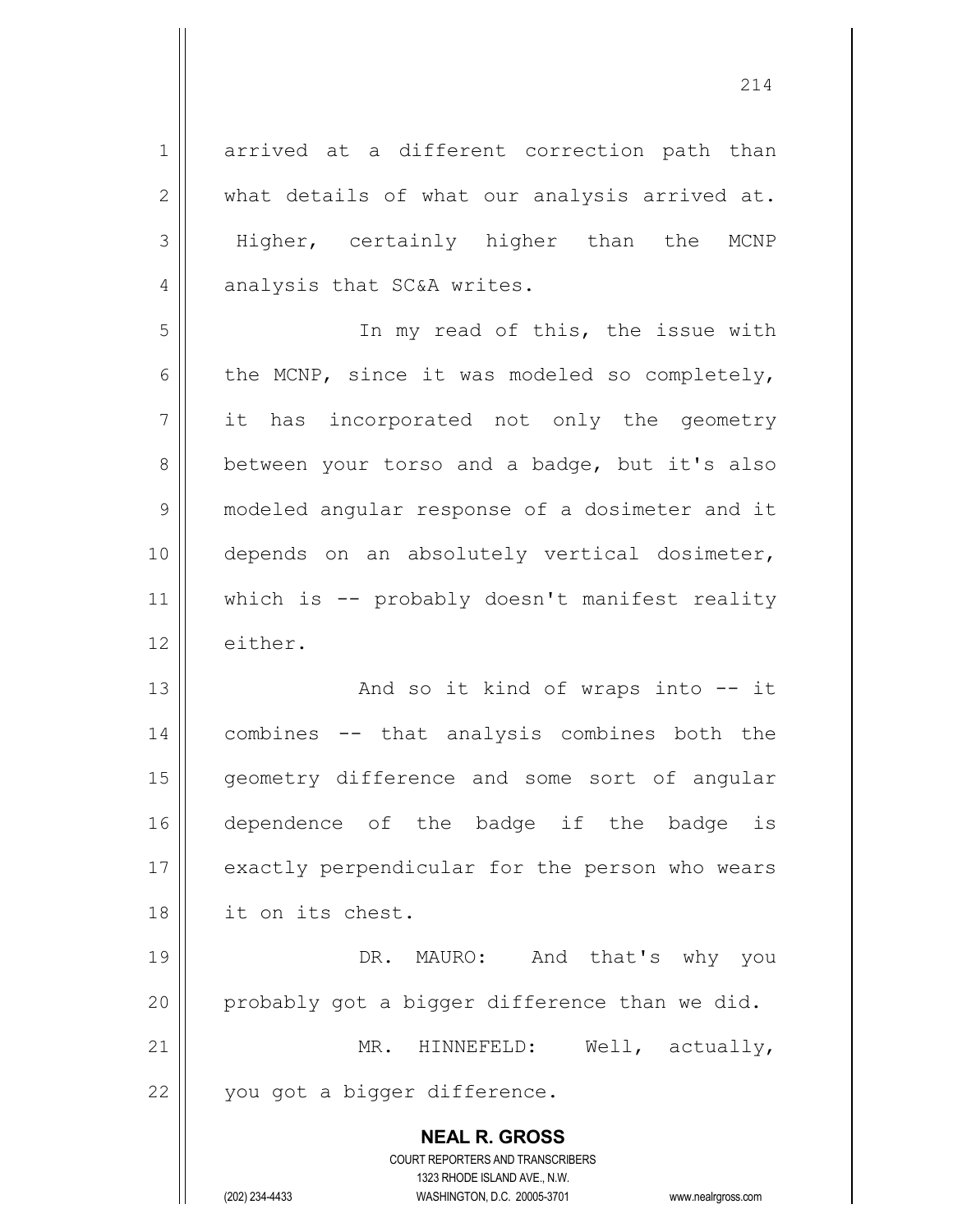**NEAL R. GROSS** COURT REPORTERS AND TRANSCRIBERS 1323 RHODE ISLAND AVE., N.W. (202) 234-4433 WASHINGTON, D.C. 20005-3701 www.nealrgross.com 1 || DR. MAURO: We got a bigger difference? 3 || MR. HINNEFELD: Yes. DR. MAURO: So, you -- MR. HINNEFELD: We were flush on. We were up here. You got a bigger difference. DR. MAURO: Oh. MR. HINNEFELD: Between here and here because you also had a sort of an angular dependence of the badge because it wasn't straight, it wasn't directly AP as the model  $\parallel$  was set up -- as the MCNP was set up, but  $\parallel$  still, like I said, that depends on precisely vertical TLD. 16 || My own view of this now, we've had 17 || some discussions. I think we've got sort of 18 || angular dependance of film badge just sort of  $\parallel$  out there. It's at issue, right? So -- DR. MAURO: It's been out there 21 | for a while. MR. HINNEFELD: Yes. And so my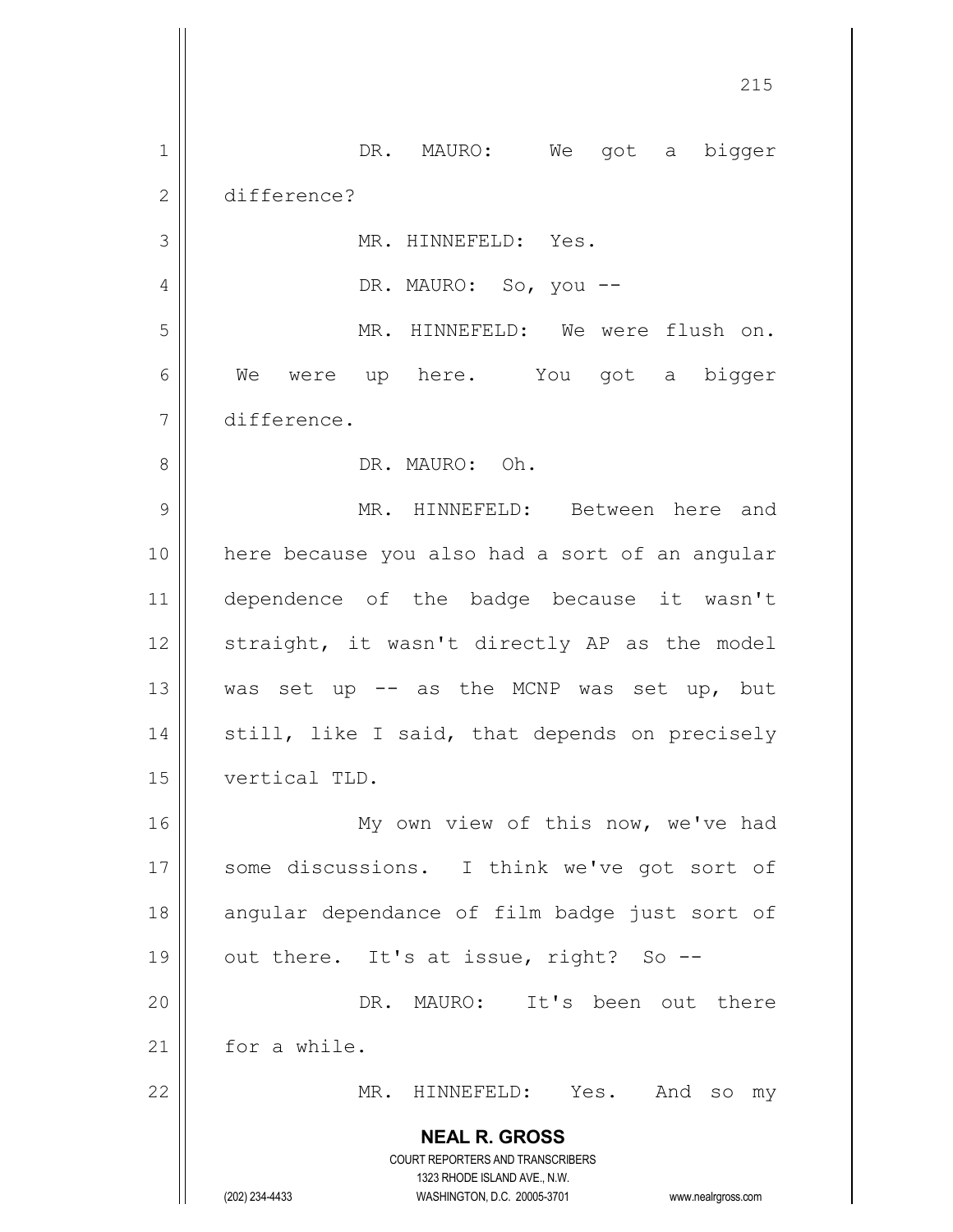**NEAL R. GROSS** COURT REPORTERS AND TRANSCRIBERS 1323 RHODE ISLAND AVE., N.W. (202) 234-4433 WASHINGTON, D.C. 20005-3701 www.nealrgross.com 1 || view is if the angular dependance of the 2 || dosimeter is an issue that needs to be 3 addressed separate from what we're trying to 4 | do here, which is a geometry. 5 DR. MAURO: It's just simply the 6 different locations, yes. 7 MR. HINNEFELD: Yes, which is  $8 \parallel$  strictly just a geometry thing. 9 || DR. MAURO: Right. 10 MR. HINNEFELD: And you can get in  $11 || - - I$  don't want to really get into angular 12 dependence of dosimeters because that's going 13  $\parallel$  to be a long discussion, but anyway, that's 14 || kind of the nature of our response here is 15  $\parallel$  that we -- the angular dependence of the badge  $16$  that is shown by this specific modeling, this 17 || specific MCNP run with an exactly vertical 18 dosimeter, introduces a factor and therefore 19 an additional adjustment factor than what 20 | strictly geometry does. 21 || And so we would expect it to have  $22$  a different number, but we don't really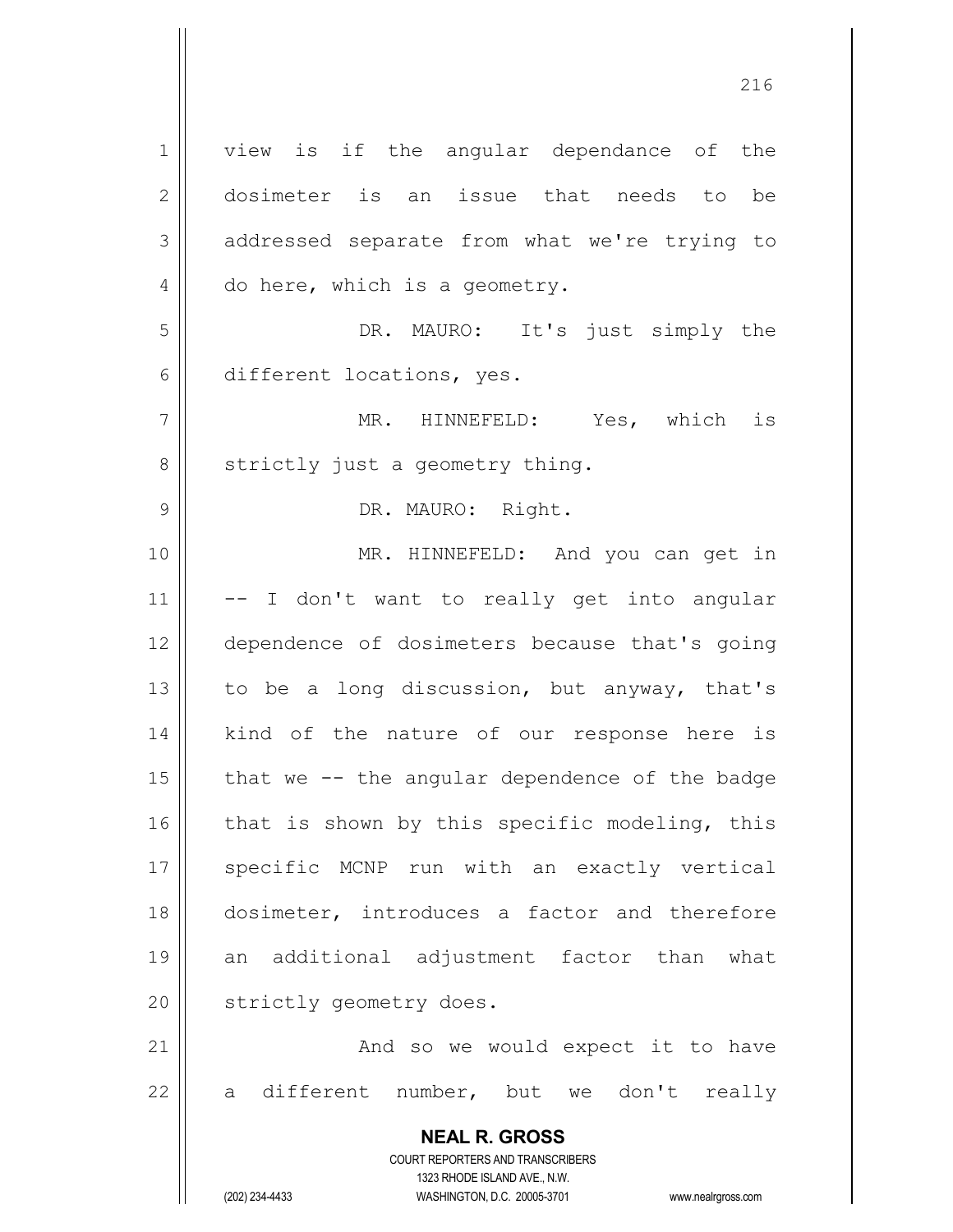**NEAL R. GROSS** COURT REPORTERS AND TRANSCRIBERS 1 | consider this to be a critique of something  $2 \parallel$  where we're just trying to show geometry. 3 | DR. MAURO: I understand. 4 || MR. HINNEFELD: Similarly, there 5 | was a bremsstrahlung component added to, I  $6 \parallel$  quess, enhance the overall difference and then 7 bremsstrahlung wasn't specifically addressed  $8 \parallel$  in the  $-$  in our version, but again, if we 9 were only dealing with the geometry, the 10 || qeometry adjustment should be the same. 11 DR. MAURO: Yes, it shouldn't be 12 different. 13 MR. HINNEFELD: So you shouldn't 14  $\parallel$  be affected by that, but the dosimeter 15  $\parallel$  response could, in fact, be different. 16 || DR. MAURO: Okay. 17 || MR. HINNEFELD: So, based on that, 18 we just felt like for this purpose, for a 19 || geometry purpose here, we felt like the 20 || finding overall included more items than there 21 || needed to be, that we needed to sort out the 22 || badge geometry issue and deal with that as

1323 RHODE ISLAND AVE., N.W.

(202) 234-4433 WASHINGTON, D.C. 20005-3701 www.nealrgross.com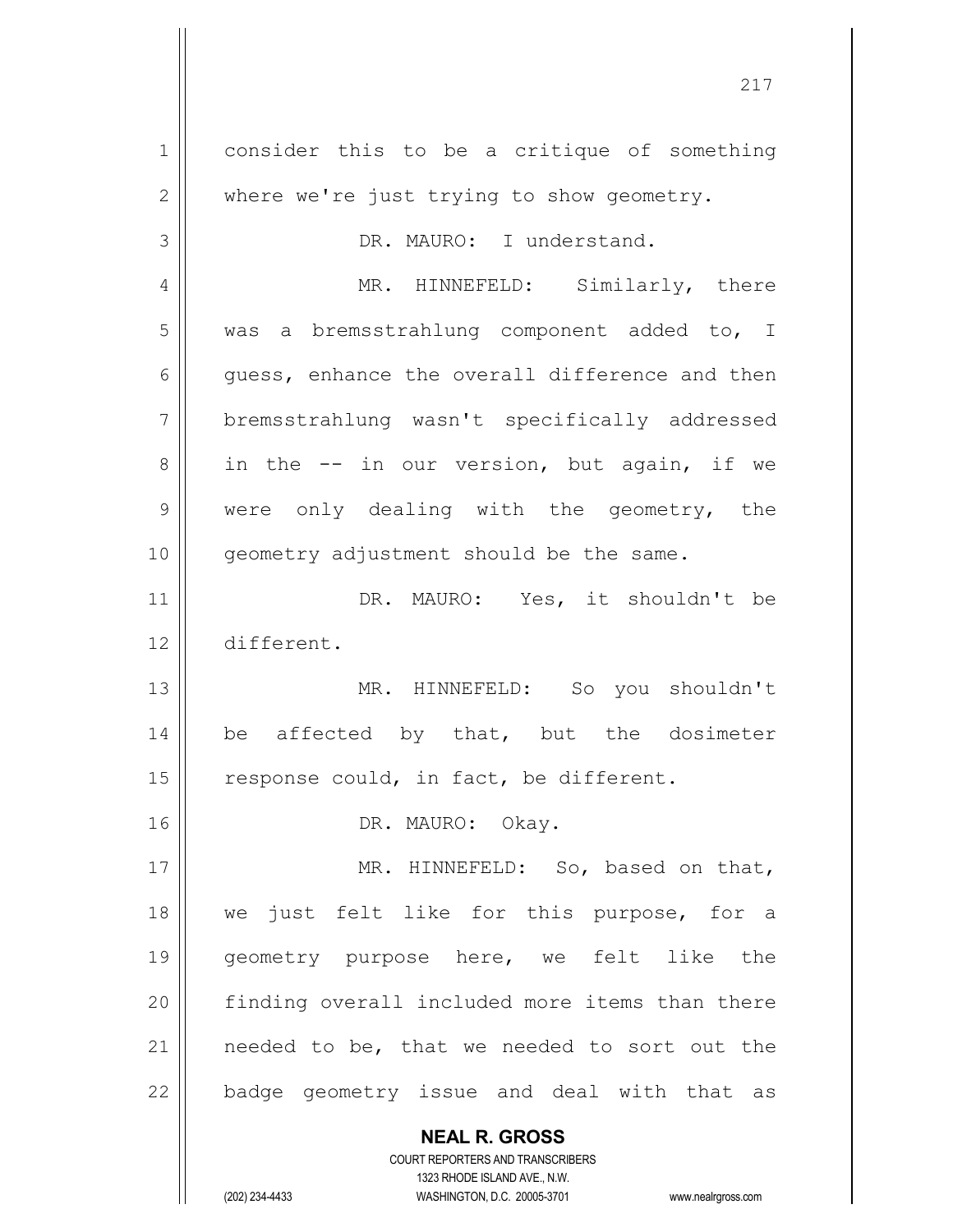$1 \parallel$  sort of a global issue.

| $\mathbf{2}$ | The next is $--$ yes, this<br>is,             |
|--------------|-----------------------------------------------|
| 3            | again, how high is the worker placing the     |
| 4            | dosimeter. Some of the assumptions about how  |
| 5            | -- we said we will add that to our database.  |
| 6            | And then the final finding is                 |
| 7            | OTIB-0013 does not represent scientifically   |
| 8            | valid or claimant-favorable approach to       |
| 9            | develop a correction factor for organs in the |
| 10           | lower torso. TIB underestimates the CF by a   |
| 11           | factor of almost five. That's, again,         |
| 12           | compared to that MCNP run.                    |
| 13           | This seems to us to be essentially            |
| 14           | a summary of the other findings and we didn't |
| 15           | feel like a separate response was needed.     |
| 16           | Once I get this in that, if we want to put    |
| 17           | these in progress -- or I think anything we   |
| 18           | say like, okay, we're thinking, I would like  |
| 19           | to suggest that maybe it would be placed in   |
| 20           | abeyance and that anything where we've had a  |
| 21           | discussion, be moved to in progress and then  |
| 22           | the summary would move to in progress, as     |

**NEAL R. GROSS** COURT REPORTERS AND TRANSCRIBERS

1323 RHODE ISLAND AVE., N.W.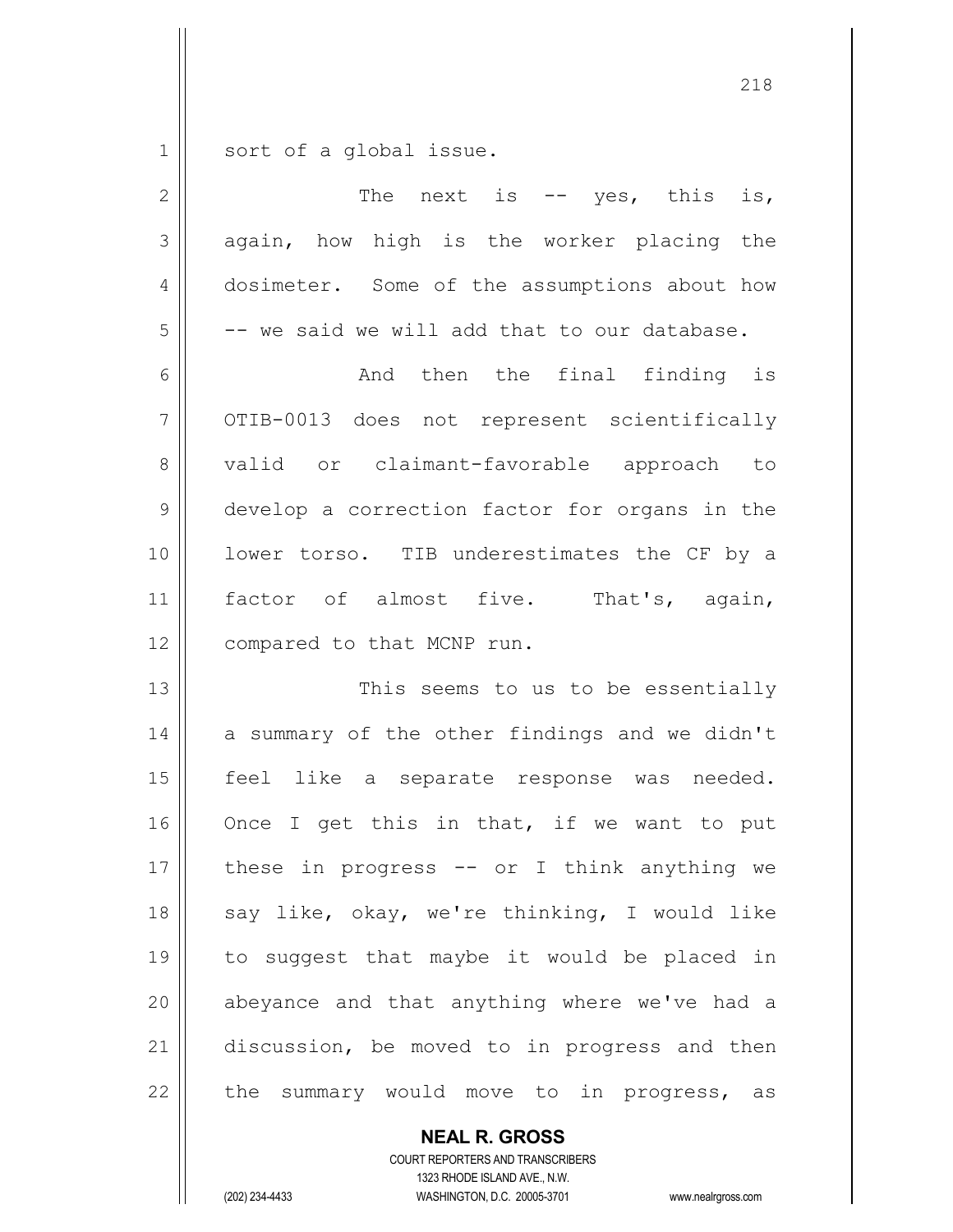**NEAL R. GROSS** COURT REPORTERS AND TRANSCRIBERS 1323 RHODE ISLAND AVE., N.W. (202) 234-4433 WASHINGTON, D.C. 20005-3701 www.nealrgross.com 1 || well, and it remain there until they're all  $2 \parallel$  dispositioned, if that makes sense to be done. 3 | I will provide this shortly. 4 CHAIR MUNN: I think so. That's  $5 \parallel$  fine. 6 MEMBER ZIEMER: So we'll just  $7$  | carry all of these forward. 8 CHAIR MUNN: All six -0013s. 9 || MEMBER ZIEMER: They're not in the 10 || system right now. 11 || DR. MAURO: They're not in the 12 | system. 13 MEMBER ZIEMER: We don't have 14 | these responses. 15 || MR. HINNEFELD: You did actually  $16$  || qet them just a week ago. You got them in a 17 || track-changes version. I believe I sent them 18 | about a week ago. 19 MEMBER ZIEMER: As what? What 20 were they called? 21 || MR. HINNEFELD: Let's see. 22 MEMBER ZIEMER: There's a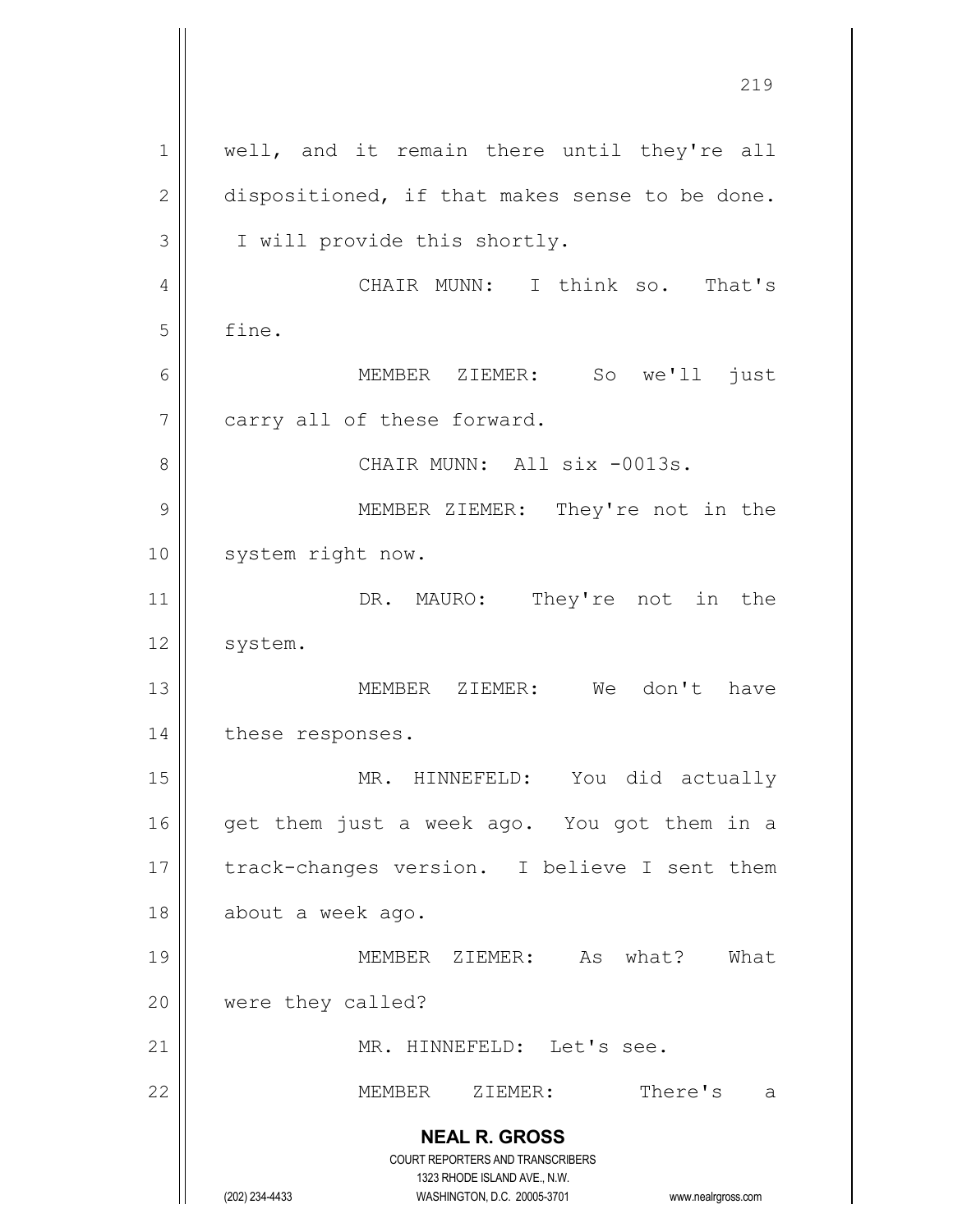**NEAL R. GROSS** COURT REPORTERS AND TRANSCRIBERS 1323 RHODE ISLAND AVE., N.W. 220 1 different sheet --2 MR. HINNEFELD: It's a file name 3 || that says -- NIOSH initial response is TIB-4  $\vert$  0013, October 7, '09. Something like that. I 5 | think I messed up and sent you the track-6 | changes version. 7 || MEMBER ZIEMER: Oh, yes. 8 || MR. HINNEFELD: I believe I sent 9 || you the track-changes version. We have a 10 clean one which is what I'll actually put in 11 || the database. I also added submissions right 12 l there. 13 MEMBER ZIEMER: Yes. 14 CHAIR MUNN: Mike or Mark, do 15 || either of you have any objection to Stu's 16 || suggestion for addressing these six? 17 || MEMBER GIBSON: No, I don't think  $18 \parallel$  so. 19 CHAIR MUNN: Fine. We'll look 20  $\parallel$  forward to a nice, squeaky clean set of six 21 detail sheets next time. 22 DR. MAURO: Are any -- I guess one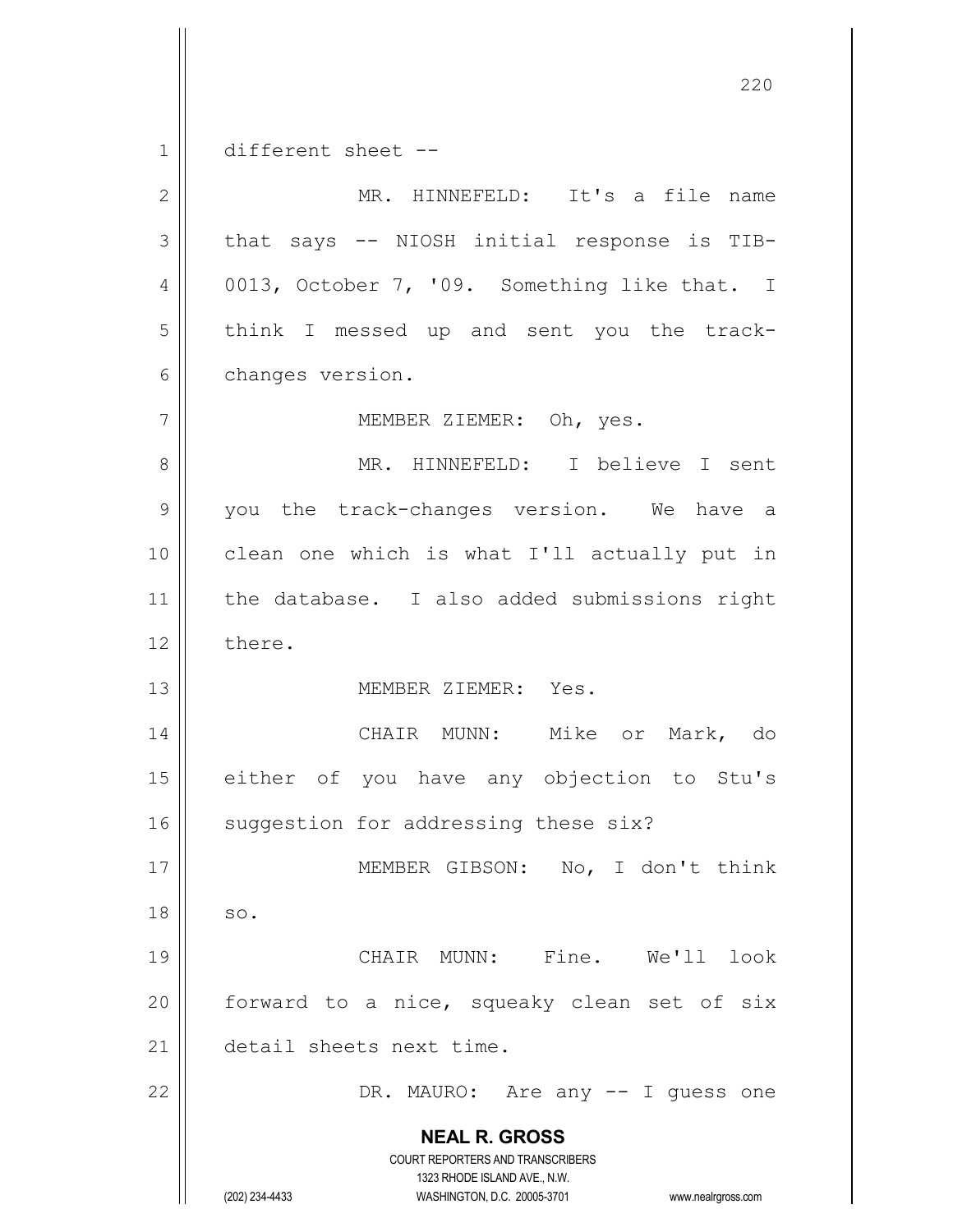**NEAL R. GROSS** COURT REPORTERS AND TRANSCRIBERS 1323 RHODE ISLAND AVE., N.W. (202) 234-4433 WASHINGTON, D.C. 20005-3701 www.nealrgross.com 1 | thing I wasn't sure of, are there any aspects  $2 \parallel$  of  $-$  are any of these six something that we 3 | would consider to be in abeyance or recommend 4 | in abeyance? 5 MR. HINNEFELD: There are about  $6 \parallel$  three of them where we said, you're right. 7 | We'll change that. 8 DR. MAURO: Okay. 9 MR. HINNEFELD: I think I suggest  $10$  ||  $-$ 11 || MEMBER ZIEMER: The renumbering --12 || MR. HINNEFELD: Reordering, 13 | renumbering --14 || MEMBER ZIEMER: Reordering --15 || MR. HINNEFELD: -- and then the 16  $\parallel$  addition of the specifics about the person's -17 18 || DR. MAURO: About the size, right,  $19 \parallel$  and that would be  $-$  okay. Good. Good. 20 CHAIR MUNN: Good. All right. 21  $\parallel$  That takes us --22 MR. HINNEFELD: TIB-0014 we have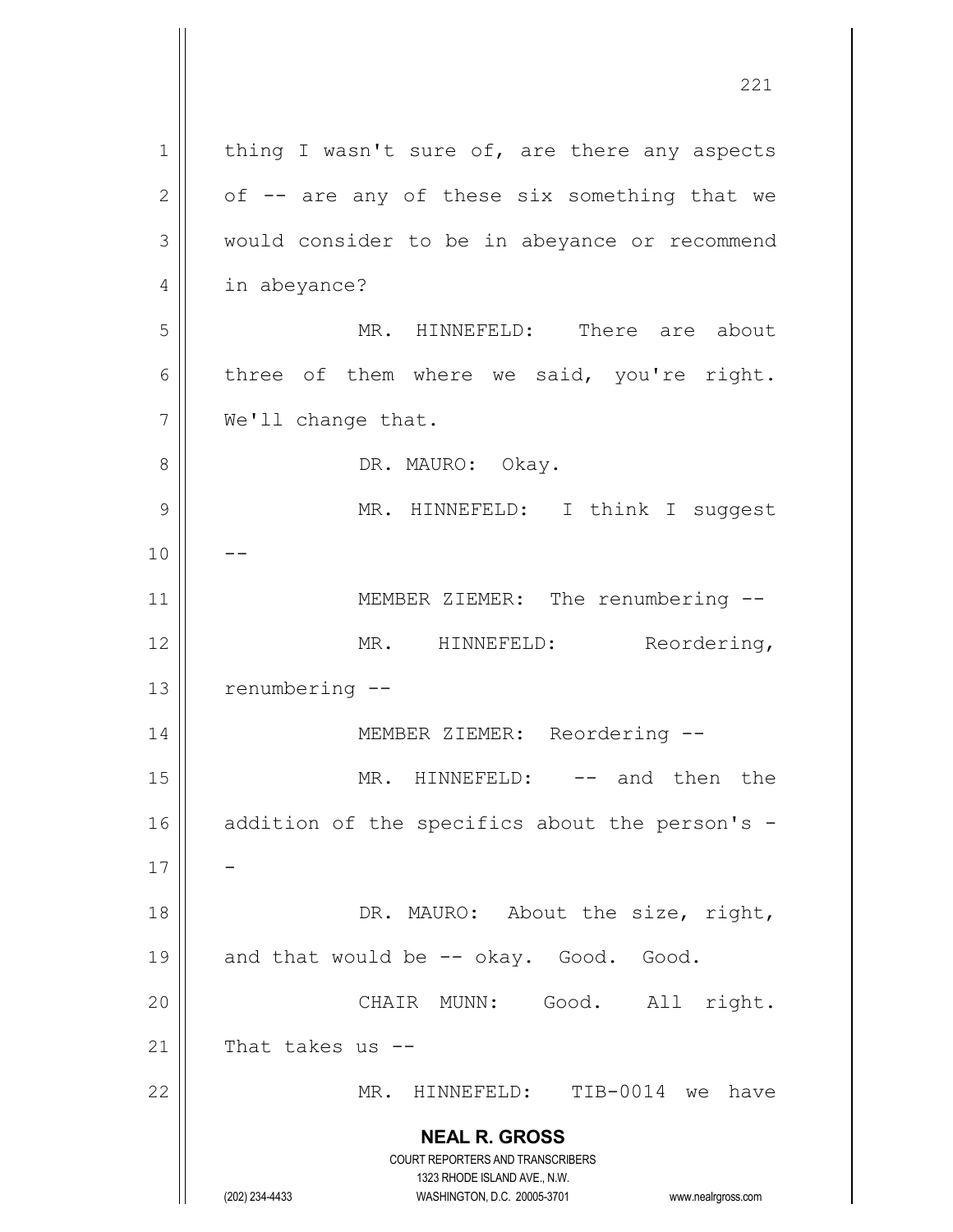**NEAL R. GROSS** COURT REPORTERS AND TRANSCRIBERS 1323 RHODE ISLAND AVE., N.W. (202) 234-4433 WASHINGTON, D.C. 20005-3701 www.nealrgross.com 1 || not provided anything yet. The person who  $2 \parallel$  signed the TIB-0014 was assigned to a couple  $3 \parallel$  of other things, as well, and they are taking 4 credit for that. 5 CHAIR MUNN: Carry-over. And we  $6 \parallel$  need a NIOSH report on the status of  $-$ 7 || MR. HINNEFELD: It's the same. 8 CHAIR MUNN: -- same? 9 MR. HINNEFELD: Same deal. We 10  $\parallel$  have -- actually, I was thinking of -0010-08 11 || on that last statement I just said. Let me  $12$  | see what  $-$ 13 MEMBER ZIEMER: The TIB-0008 is -- 14 MR. HINNEFELD: TIB-0010 is the 15  $\parallel$  glove box TIB, so let's see if I can pull up 16 TIB-0014 to see which one that is. I might be 17  $\parallel$  able to get a better --18 || CHAIR MUNN: That's the Rocky 19 Flats internal dosimeter coworker exchange. 20 MR. HINNEFELD: Oh, okay. I have 21 || not  $-$  I don't have anything on that. I  $-$  we 22  $\parallel$  are -- it is -- we are working on it.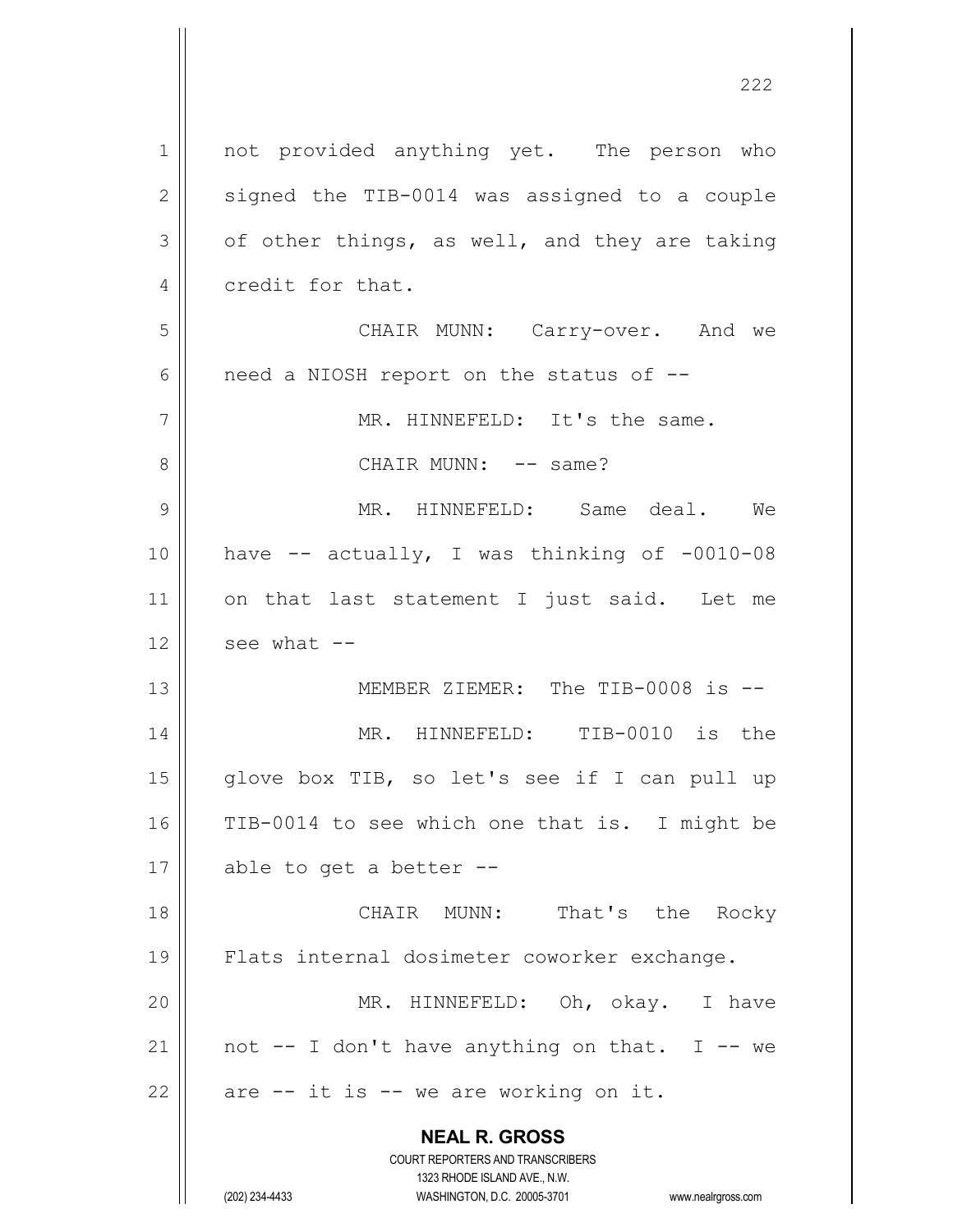**NEAL R. GROSS** 1 || CHAIR MUNN: All right. So, both  $2 \parallel$  TIB-0010-08, we can't do anything about  $3 \parallel$  closing it you're saying. It says not ready.  $4 \parallel$  Then  $-0014$  is not ready. 5 Now I had one. That gets us to 6 the end of our action items. I had one action  $7 \parallel$  item as a result -- that I wanted to bring up 8 as a result of what transpired yesterday in 9 || Paul's work group. 10 || A decision was made to transfer 11 exactly what to us? 12 MEMBER ZIEMER: Hold on. 13 CHAIR MUNN: It was not a 14 || procedure that we have on our list yet, 15 correct? 16 MEMBER ZIEMER: It is issue six on 17 || our TBD-6000 Findings Matrix, and that has to 18 do with TBD-70. It has to do with -- in the 19 use of that ten to the minus six factor 20 || residual activity in clean-up operations. 21 || NIOSH is using a factor of one times ten to  $22$  | the minus six and SC&A recommended five times

> COURT REPORTERS AND TRANSCRIBERS 1323 RHODE ISLAND AVE., N.W.

(202) 234-4433 WASHINGTON, D.C. 20005-3701 www.nealrgross.com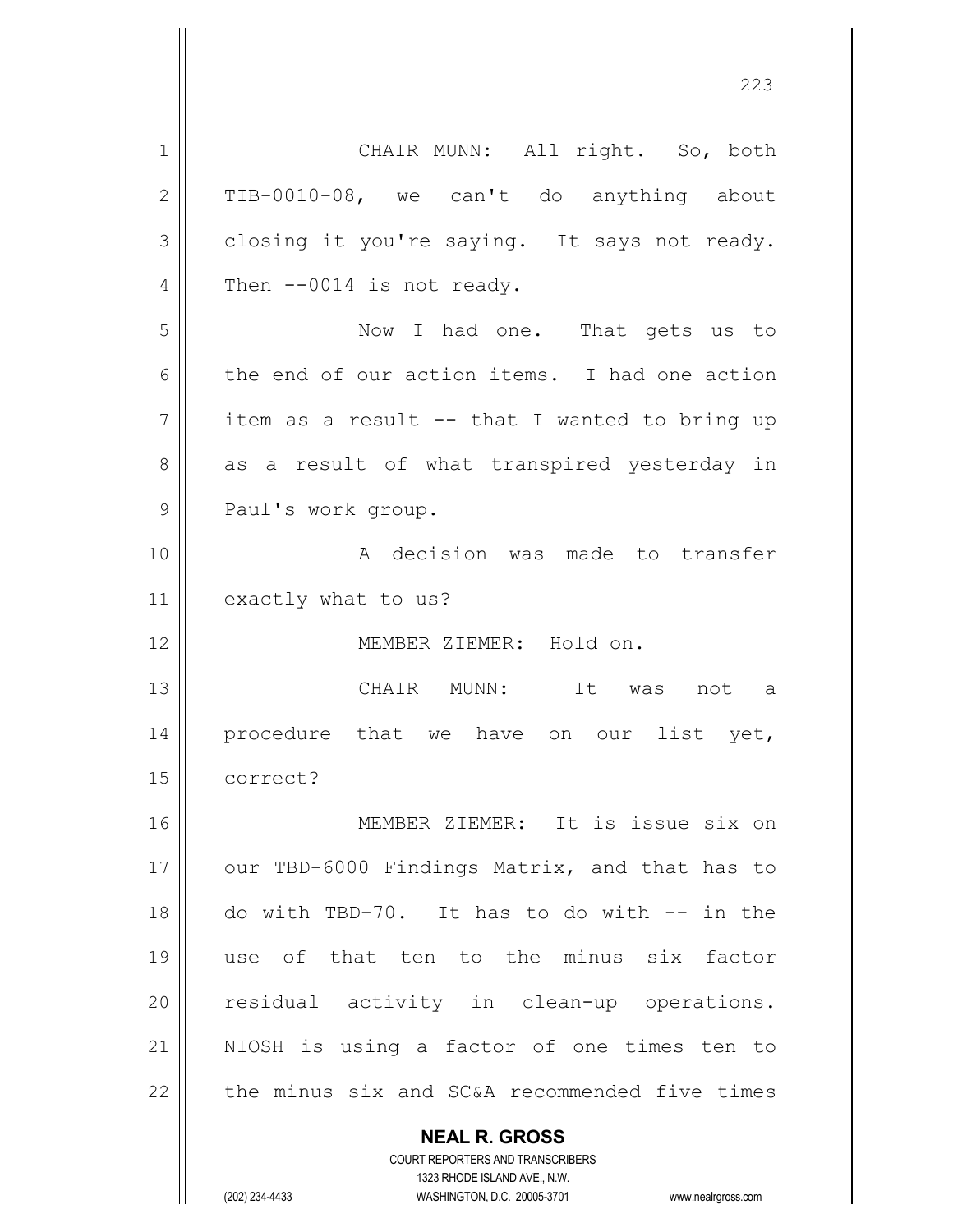|             | 224                                            |
|-------------|------------------------------------------------|
| $\mathbf 1$ | ten to the minus fifth.                        |
| 2           | It's an issue that is covered by,              |
| 3           | I think, TIB-0070, according to my notes.      |
| 4           | MR. MARSCHKE: Is that like a                   |
| 5           | resuspension factor that you're --             |
| 6           | MEMBER ZIEMER: I believe it has                |
| 7           | to do with the resuspension. The issue that    |
| 8           | is being transferred is not a procedure per    |
| 9           | se, but we believe it is covered by TIB-0070,  |
| 10          | and the finding in our document is this issue  |
| 11          | of the ten to the minus six factor.            |
| 12          | But since that is an issue in TIB-             |
| 13          | 0070, we don't want to be resolving it in a    |
| 14          | different manner. You're saying, well, since   |
| 15          | TIB-0070 is the TIB that talks about these     |
| 16          | resuspension factors and so on, we leave it to |
| 17          | the Procedures Review to review that issue and |
| 18          | whatever that finding is that becomes the      |
| 19          | finding for our particular issue. We're not    |
| 20          | reviewing TIB-0070; we're reviewing a finding  |
| 21          | that has to do with an item that is in TIB-    |
| 22          | 0070.                                          |

**NEAL R. GROSS** COURT REPORTERS AND TRANSCRIBERS

1323 RHODE ISLAND AVE., N.W.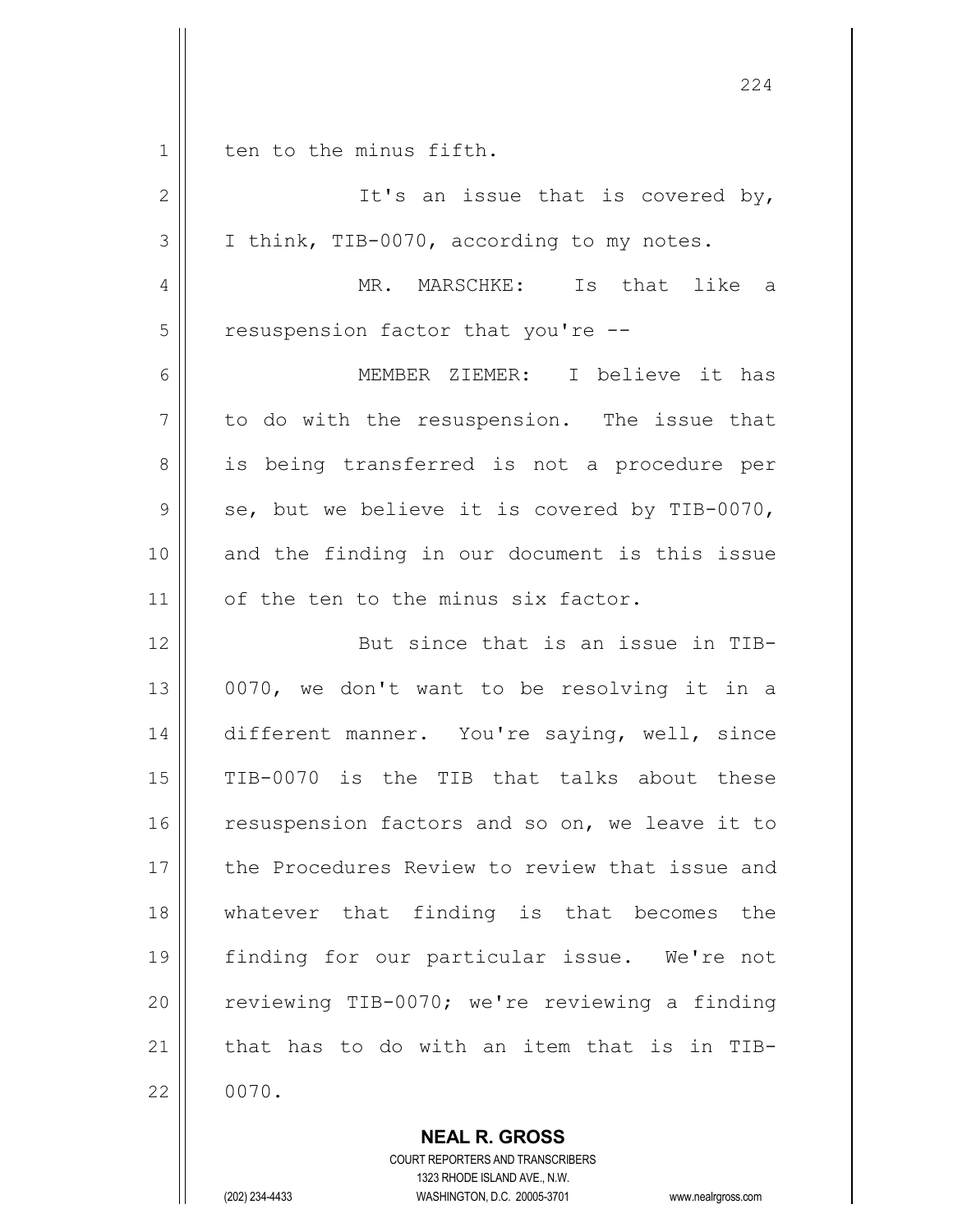|    | 225                                                                                                                                                                    |
|----|------------------------------------------------------------------------------------------------------------------------------------------------------------------------|
| 1  | CHAIR MUNN: So you're --                                                                                                                                               |
| 2  | MEMBER ZIEMER: We're simply --                                                                                                                                         |
| 3  | CHAIR MUNN: You're transferring                                                                                                                                        |
| 4  | your Finding 6.                                                                                                                                                        |
| 5  | MEMBER ZIEMER: Our Finding 6,                                                                                                                                          |
| 6  | which is a subset of TIB-0070, but we're not                                                                                                                           |
| 7  | asking you to do -- so TIB-0070, whatever its                                                                                                                          |
| 8  | outcome will address our issue, that's the                                                                                                                             |
| 9  | point.                                                                                                                                                                 |
| 10 | CHAIR MUNN: Okay.                                                                                                                                                      |
| 11 | MR. MARSCHKE: This is a TIB and                                                                                                                                        |
| 12 | not an OTIB?                                                                                                                                                           |
| 13 | CHAIR MUNN: OTIB.                                                                                                                                                      |
| 14 | MEMBER<br>ZIEMER:<br>I said TIB-0070,                                                                                                                                  |
| 15 | but it may have been an OTIB.                                                                                                                                          |
| 16 | CHAIR MUNN: OTIB is --                                                                                                                                                 |
| 17 | MR. HINNEFELD: I believe that is                                                                                                                                       |
| 18 | an OTIB.                                                                                                                                                               |
| 19 | CHAIR MUNN: Dose reconstruction                                                                                                                                        |
| 20 | during residual radioactivity periods of --                                                                                                                            |
| 21 | MEMBER ZIEMER: That's it.                                                                                                                                              |
| 22 | CHAIR<br>MUNN:<br>employer                                                                                                                                             |
|    | <b>NEAL R. GROSS</b><br><b>COURT REPORTERS AND TRANSCRIBERS</b><br>1323 RHODE ISLAND AVE., N.W.<br>(202) 234-4433<br>WASHINGTON, D.C. 20005-3701<br>www.nealrgross.com |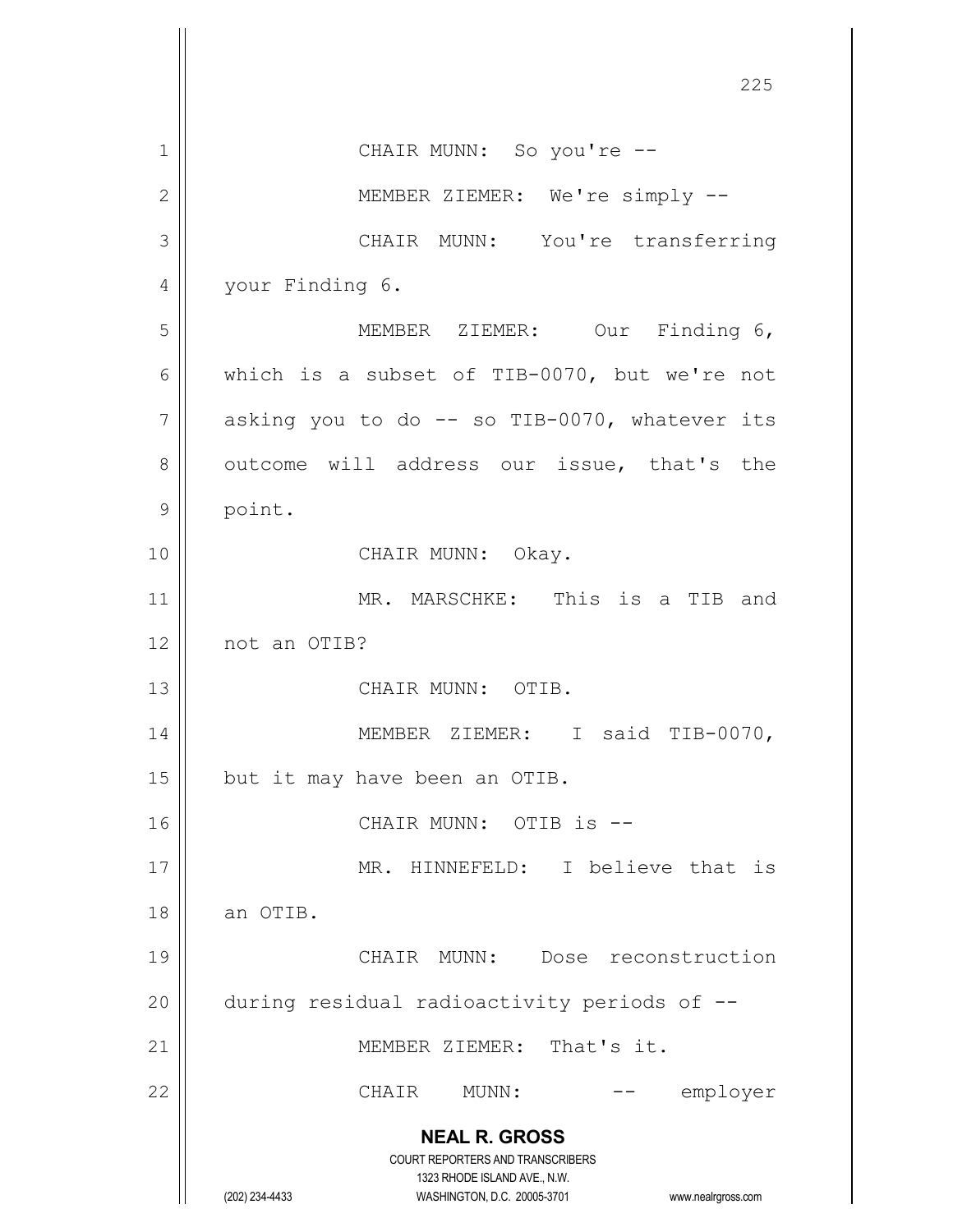**NEAL R. GROSS** COURT REPORTERS AND TRANSCRIBERS 1323 RHODE ISLAND AVE., N.W. (202) 234-4433 WASHINGTON, D.C. 20005-3701 www.nealrgross.com 1 || facilities. That's it. That's OTIB-0070.  $2 \parallel$  I'm assuming that you will -- it says --3 MEMBER ZIEMER: I guess I send a 4 document, a parallel document, indicating our  $5 \parallel$  issue similar to what you said for the  $-$ -6 CHAIR MUNN: That would be ideal. 7 MEMBER ZIEMER: Yes. 8 CHAIR MUNN: All right. Good. 9 | We'll look forward to receiving that with 10 great joy. Do we have any other issues that 11 || we need to address before I pull together the 12 || next set of action items for us? 13 Anything outstanding? We are 14 || scheduled for our next meeting --15 || MR. KATZ: November 16. 16 || CHAIR MUNN: November 17, isn't 17  $\parallel$  it? 18 || MR. KATZ: Seventeenth, right. 19 CHAIR MUNN: And we'll be, of 20  $\parallel$  course, here, as usual. With the exception of 21 || the specific copy of the letter to the 22 || Secretary, is there any other specific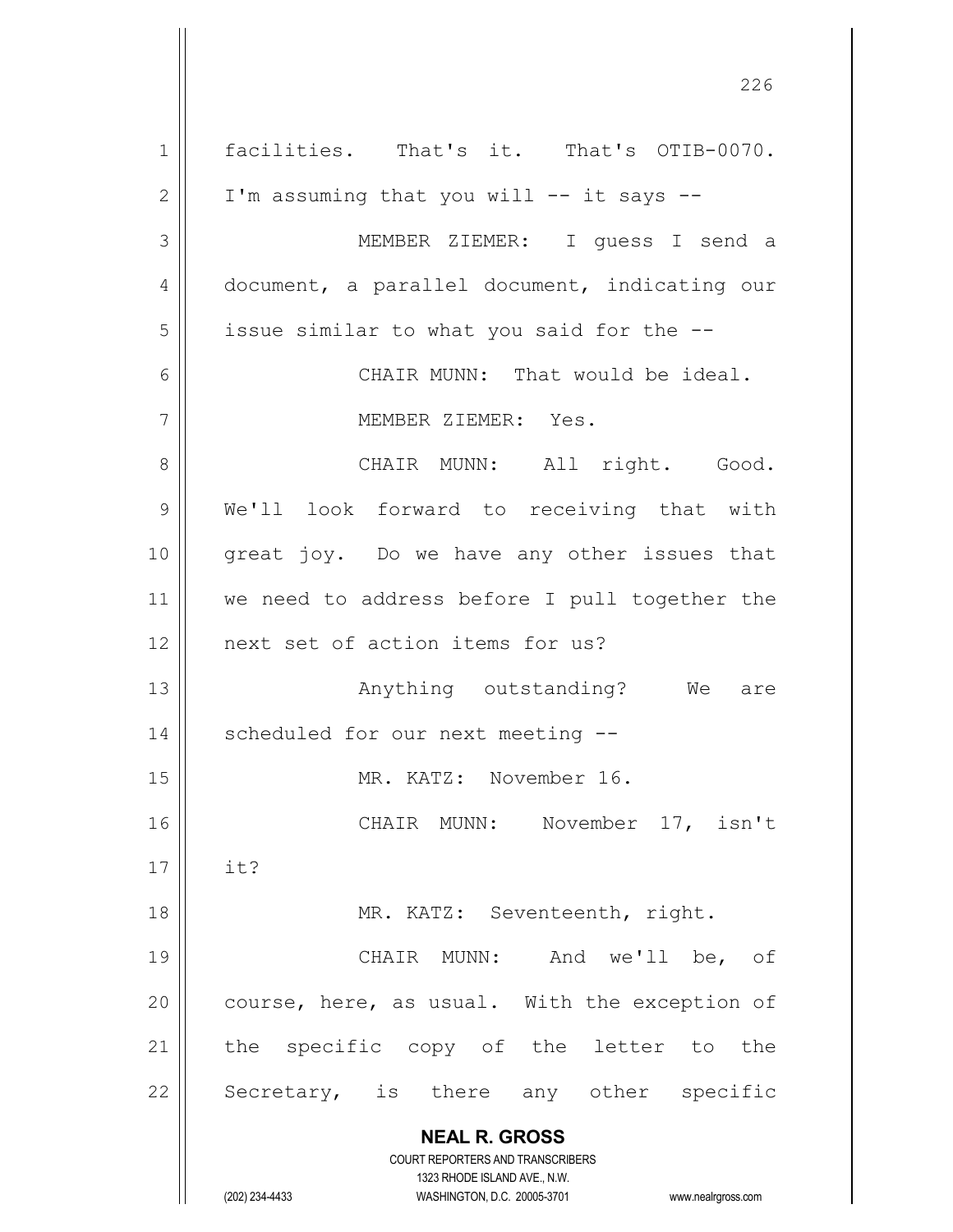**NEAL R. GROSS** COURT REPORTERS AND TRANSCRIBERS 1323 RHODE ISLAND AVE., N.W. 1 || information that you want included in our 2 || report to the full Board next week in 3 | Brookhaven? 4 || If not, I will provide that to the 5 || Board as I indicated, and I will plan on  $6 \parallel$  getting the material that I had promised to 7 you well in advance of the 17th. Please 8 T remember that we have a commitment to review  $9 \parallel$  and get back to SC&A any comments that we have 10 || before the end of October. 11 || **Anything else?** 12 || MR. KATZ: So did -- has anything  $13$   $\vert$  -- we haven't closed any of the TIBs or other 14 || procedures that we've addressed today, right? 15 || They're all still viable issues for the next 16 meeting? 17 CHAIR MUNN: Today we have one 18 closure. 19 MEMBER ZIEMER: That was a subset  $20$ 21 MR. KATZ: But that's just a  $22$  | finding that you closed, not a whole  $-$ 

(202) 234-4433 WASHINGTON, D.C. 20005-3701 www.nealrgross.com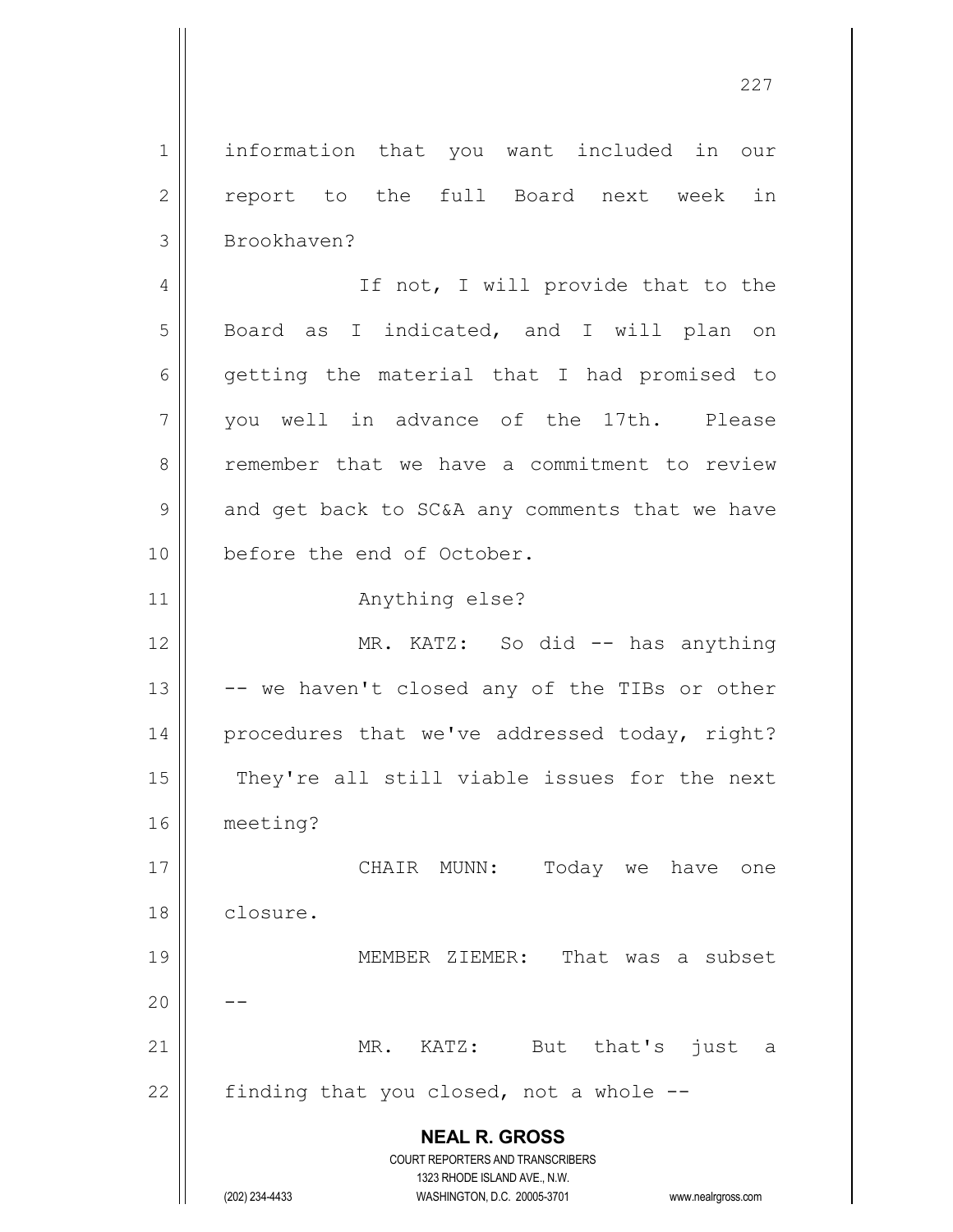**NEAL R. GROSS** COURT REPORTERS AND TRANSCRIBERS 228 1 || CHAIR MUNN: Yes, one finding. 2 | One finding. 3 || MR. KATZ: Okay. 4 CHAIR MUNN: Finding 1 of OTIB- $5 \parallel 0051$ . 6 MR. MARSCHKE: -0051-03. 7 || MEMBER ZIEMER: -0051-03. 8 CHAIR MUNN: And -0051-03. That's  $9 \parallel$  right. With any luck at all, hopefully, those 10 || can be done when the --11 || MR. KATZ: Right. 12 CHAIR MUNN: -- when the database 13 || is more accessible to the folks who work with 14 || it so that, when I ask for final figures for 15 || the Secretary's letter I'll be able to have 16 access. 17 || MR. KATZ: Right, so I'm just 18 trying to be clear about the agenda for the 19 Federal Register notice. The agenda is not 20 || going to change except the letter to the 21 || Secretary will come off because you'll have 22 dealt with that.

1323 RHODE ISLAND AVE., N.W.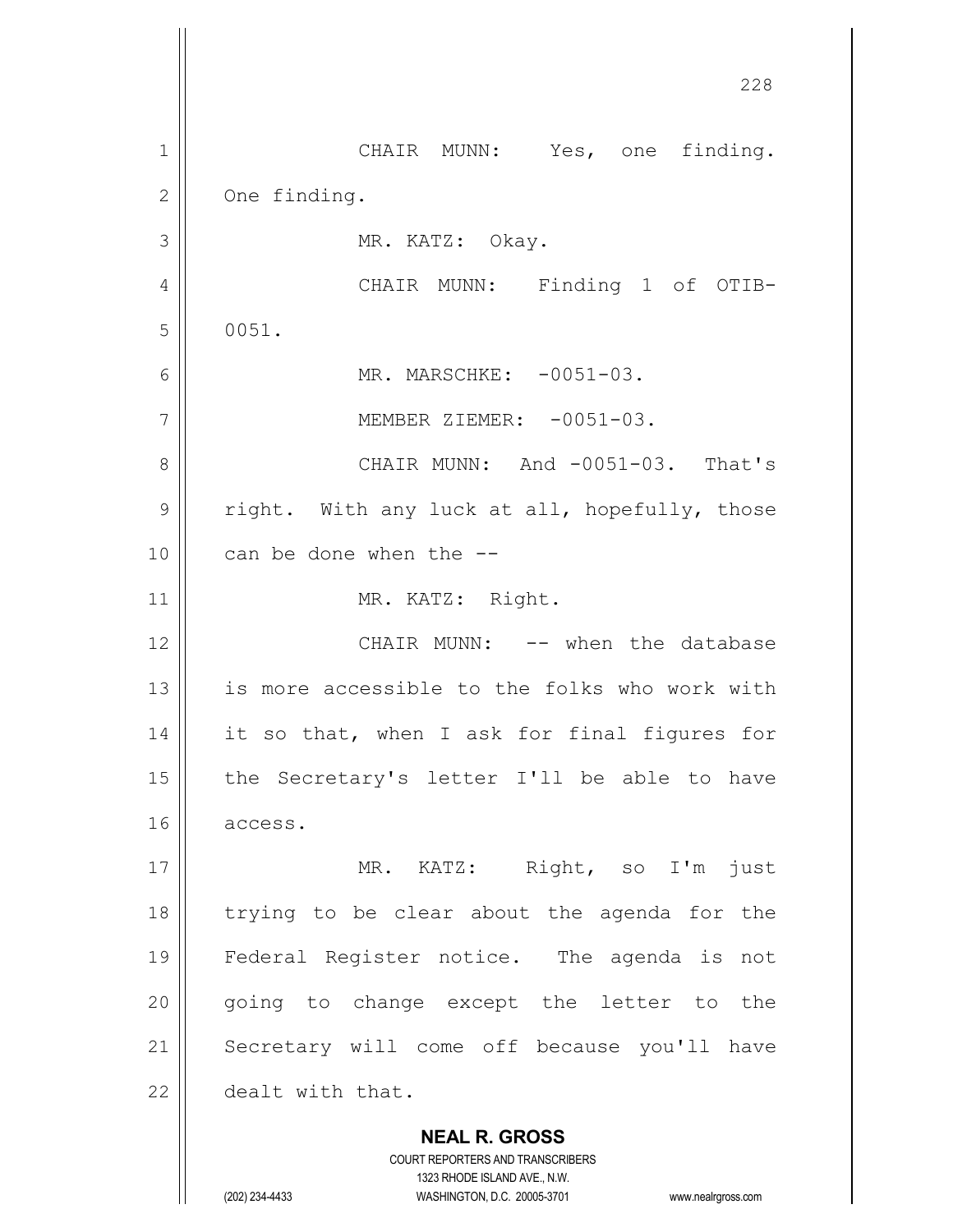**NEAL R. GROSS** COURT REPORTERS AND TRANSCRIBERS 1323 RHODE ISLAND AVE., N.W. (202) 234-4433 WASHINGTON, D.C. 20005-3701 www.nealrgross.com 1 || CHAIR MUNN: Yes. 2 MR. KATZ: And do we add to the 3 agenda this TIB-0070 that's going to be 4 || transferred? Do you think the work group's  $5 \parallel$  going to be ready to deal with it at the next  $6 \parallel$  meeting or is it just on your plate but --7 MEMBER ZIEMER: Well, they may be 8 already dealing with TIB-0070. We're not 9 | transferring the TIB-0070. 10 MR. KATZ: No, I know. I'm 11 || talking about just that one item from it, but 12 it's still TIB -- it's an element of TIB-0070  $13$  | that you're  $-$ 14 MEMBER ZIEMER: Where is TIB-0070 15 in the scheme of things? 16 CHAIR MUNN: That's a good 17 question. 18 MEMBER ZIEMER: Can you tell 19 whether there's open -- 20 MR. KATZ: There are issues for 21 TIB-0070? 22 MR. MARSCHKE: I don't think that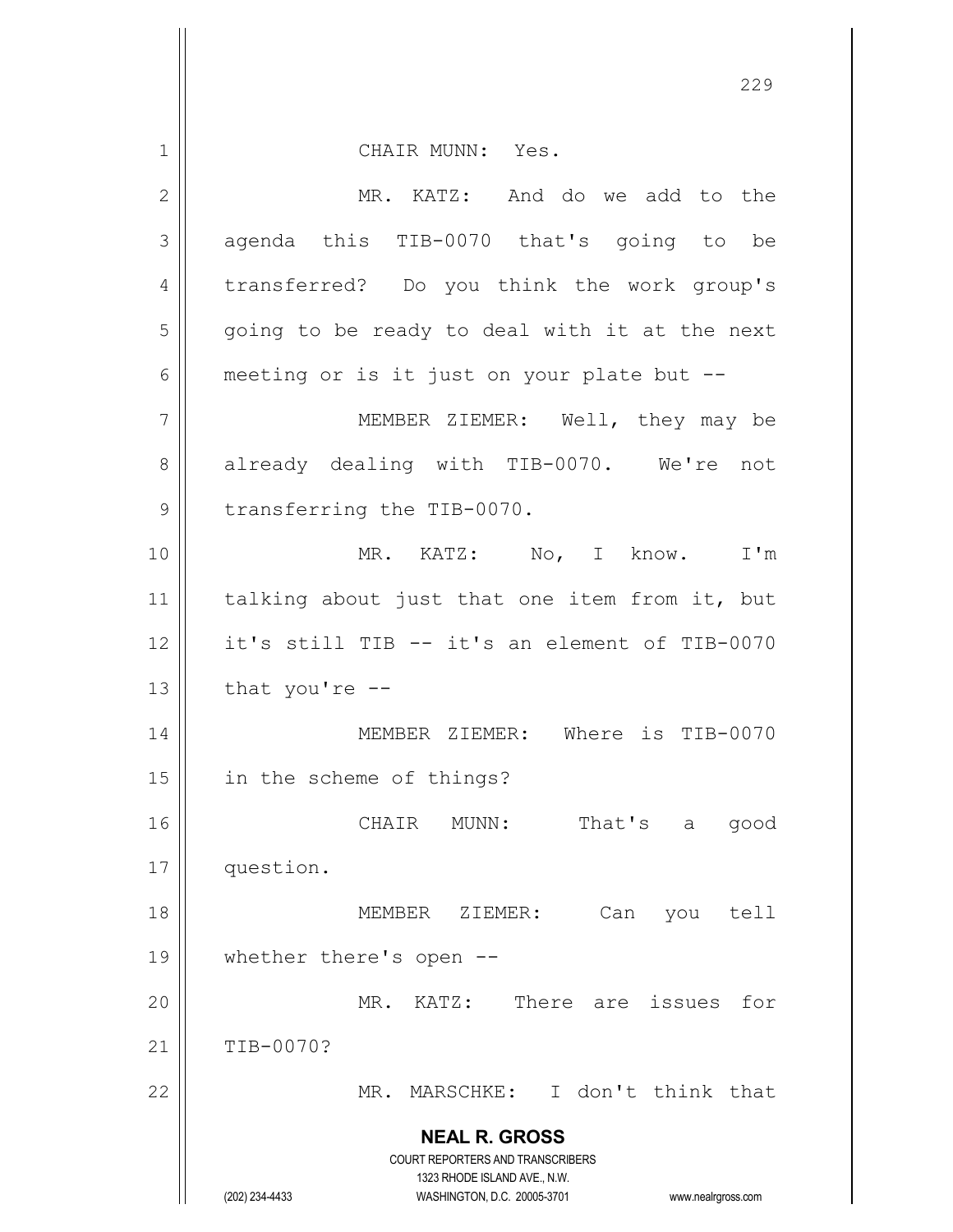**NEAL R. GROSS** COURT REPORTERS AND TRANSCRIBERS 1323 RHODE ISLAND AVE., N.W. (202) 234-4433 WASHINGTON, D.C. 20005-3701 www.nealrgross.com 230 1 we've reviewed TIB-0070. Did we review TIB-2 0070? 3 || MR. KATZ: I imagine we did, but - $4 \parallel -$ 5 CHAIR MUNN: It's on the list. 6 MEMBER ZIEMER: It may be still on  $7 \parallel$  the queue, but --8 CHAIR MUNN: It's on the list and 9 | for some strange reason, even though I'm on 10 it, I can't bring up the details on it. It 11 takes me back to TIB-0014 for some strange 12 || reason. Can you tell, Steve? 13 MR. MARSCHKE: I logged off -- I 14 foolishly logged off the database and now I  $15$  | have to log back on. So --16 MR. HINNEFELD: It's listed in the 17 database. I'll see if I -- 18 || CHAIR MUNN: Yes, it is listed in 19 the database. The procedures -- and I can't  $20$  || pull up any details at all for some reason. I 21 | don't know why I can't pull up the details. I 22  $\parallel$  can get to it on the list of procedures, but I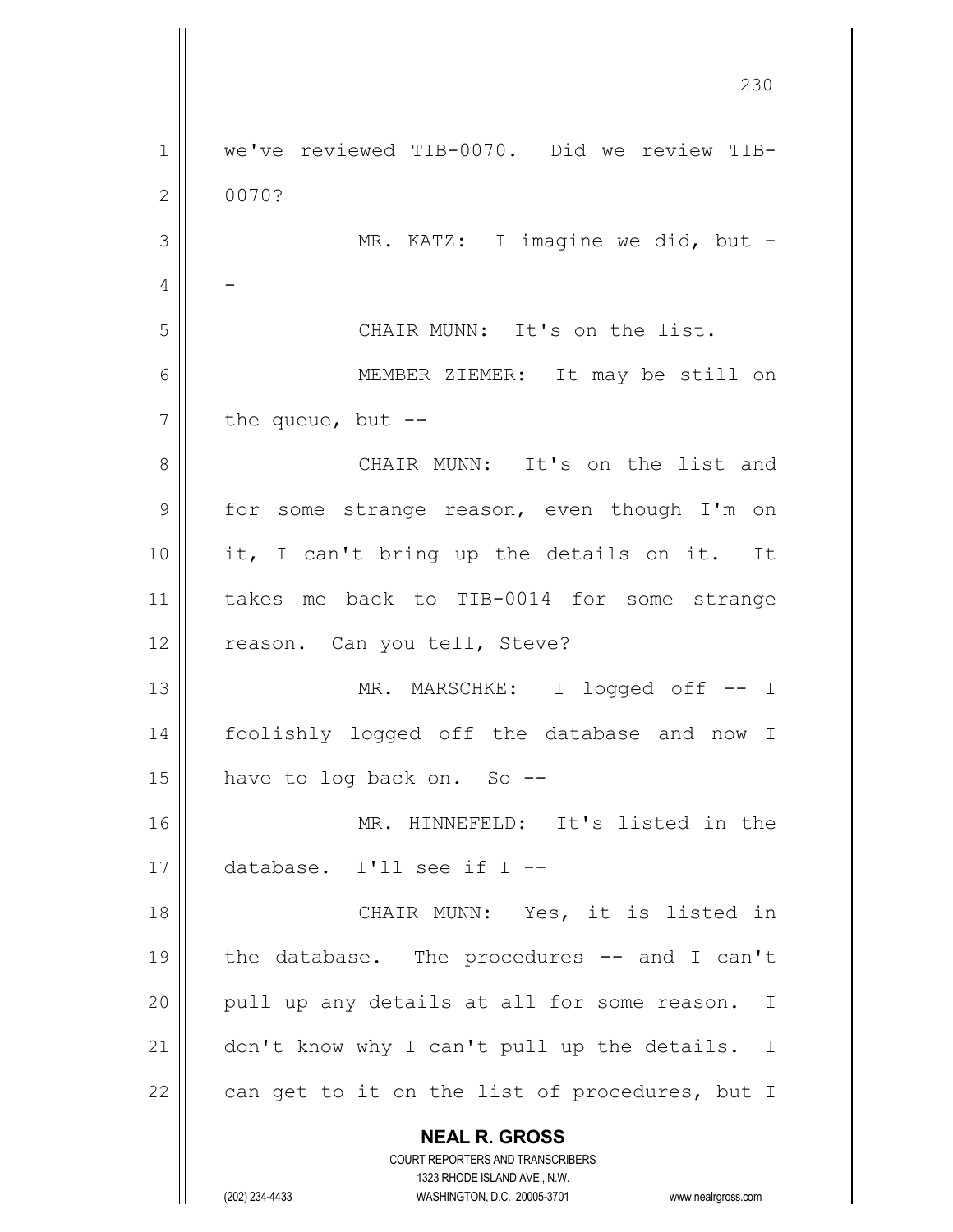**NEAL R. GROSS** COURT REPORTERS AND TRANSCRIBERS 1323 RHODE ISLAND AVE., N.W. (202) 234-4433 WASHINGTON, D.C. 20005-3701 www.nealrgross.com 1 || can't get to it. It won't give me details. 2 || There is something that either I  $3 \parallel$  or the electronics is not doing correctly. 4 MR. KATZ: Okay, so you don't know 5 whether it's in the queue, but so I'm going to 6 || just assume it's not being added to the items 7 | for the next meeting. 8 CHAIR MUNN: Well, I will be 9 || asking for a status in any case. 10 MEMBER ZIEMER: Well, if it hasn't 11 been reviewed yet -- 12 || MR. KATZ: No, it's been reviewed  $13$  by SC&A. 14 MR. HINNEFELD: There are some 15 15 | findings that are open. 16 || MR. KATZ: They're all open, so 17 || you haven't gotten into the  $-$ -18 MR. HINNEFELD: We haven't talked 19 about it yet. 20 MR. MARSCHKE: I wonder if any of  $21$  | the findings  $-$ 22 || CHAIR MUNN: They're there.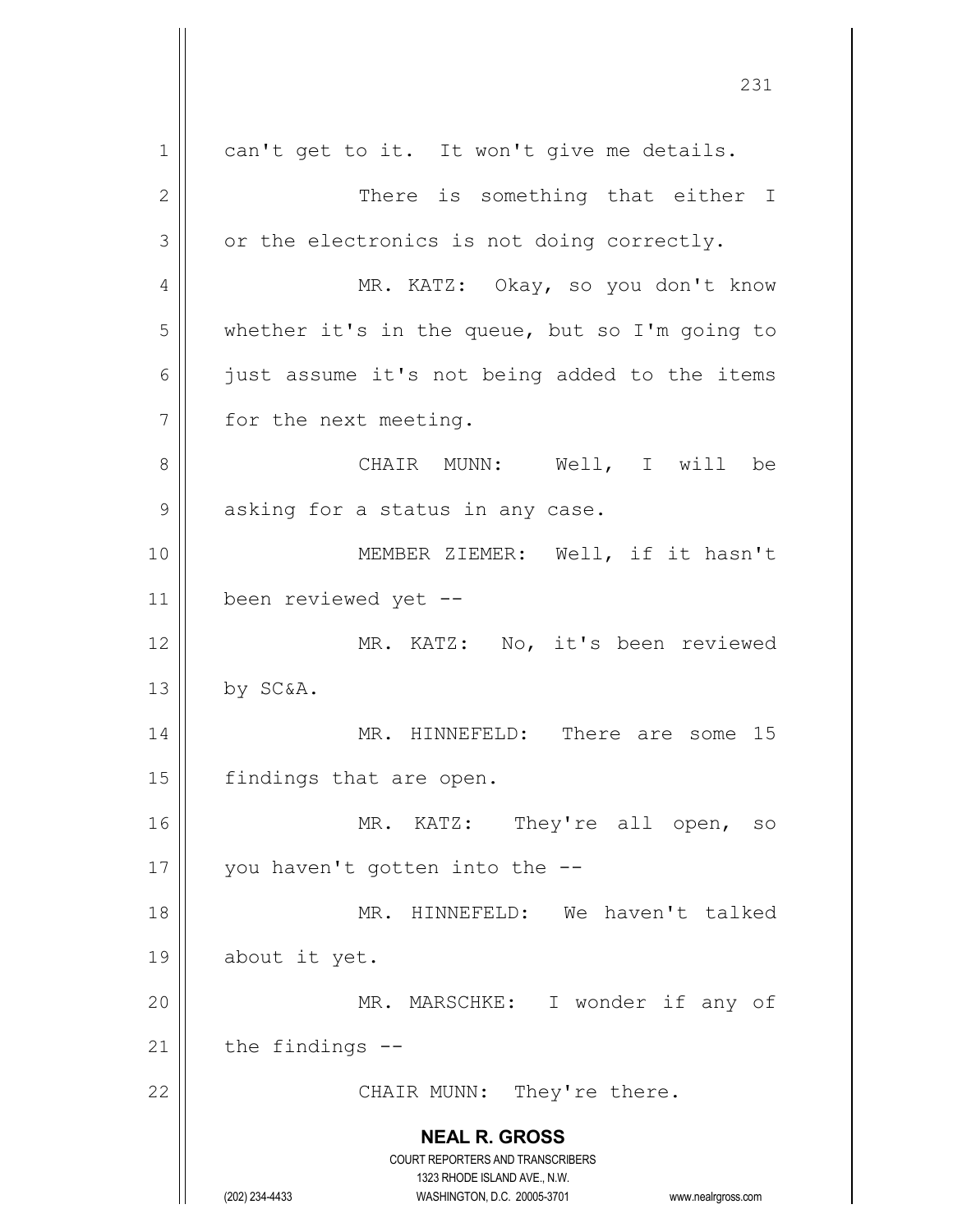**NEAL R. GROSS** COURT REPORTERS AND TRANSCRIBERS 1323 RHODE ISLAND AVE., N.W. (202) 234-4433 WASHINGTON, D.C. 20005-3701 www.nealrgross.com 1 | MR. MARSCHKE: -- related to ten to  $2 \parallel$  the minus fifth versus ten to the minus sixth? 3 MR. HINNEFELD: Well, I can see  $4 \parallel$  the heading of it is, inconsistent use of 5 | resuspension factor. That's number one. And 6 || NIOSH has recommended resuspension factor ten 7 minus six per meter is -- 8 || CHAIR MUNN: Yes, there and both 9 | eight and nine. 10 || MEMBER ZIEMER: Well, it's clearly 11  $\parallel$  in that  $-$ 12 MR. KATZ: It's in there. 13 MR. MARSCHKE: I don't think it's 14 | any more work. 15 || MEMBER ZIEMER: No, it's something 16 you were going to do anyway. We're just 17 || saying that we're not going to do that 18 || separately from this process. 19 MR. KATZ: I don't know where it  $20$  | is in the queue. That's all. 21 | MEMBER ZIEMER: Yes. 22 MR. KATZ: Yes.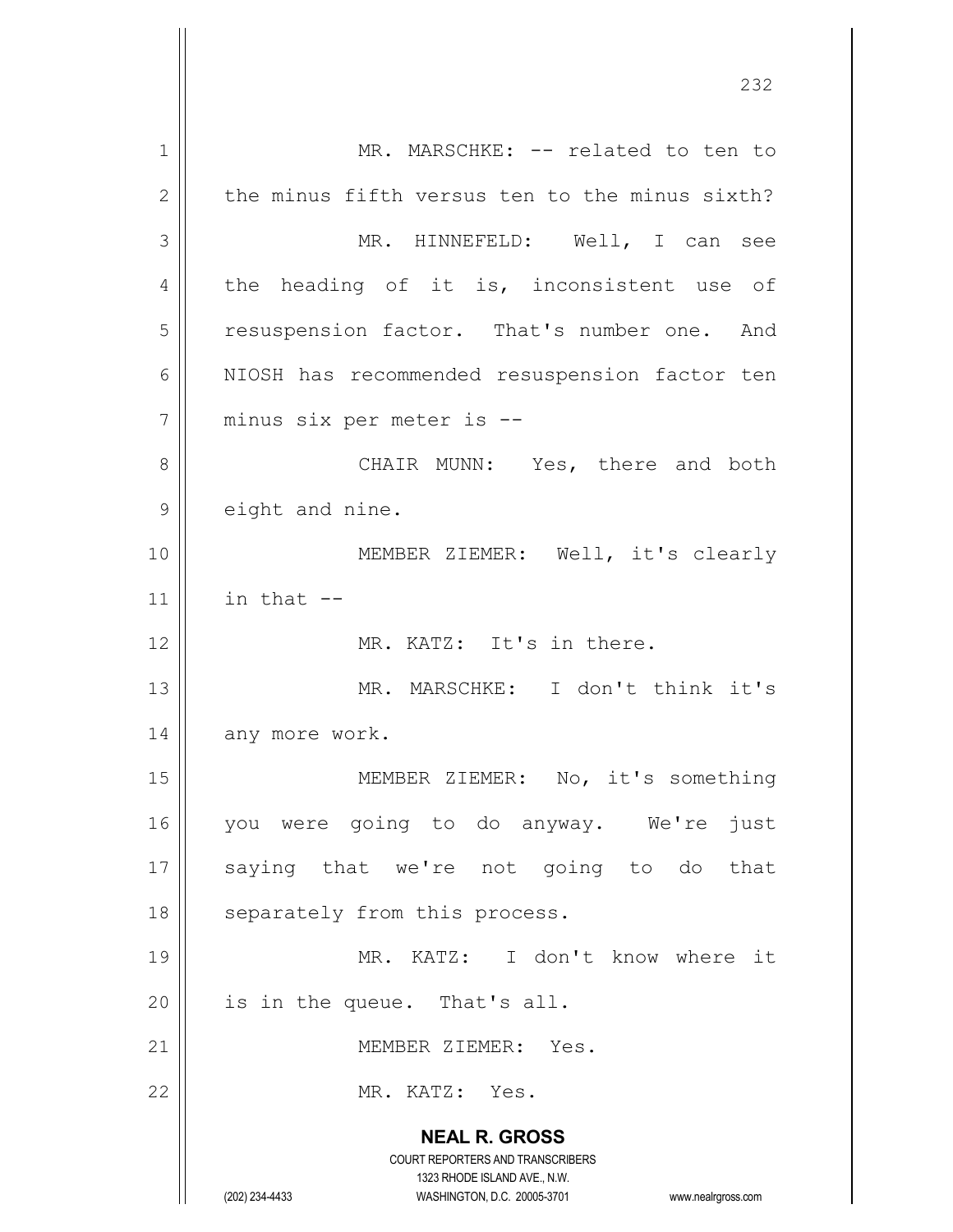**NEAL R. GROSS** COURT REPORTERS AND TRANSCRIBERS 1323 RHODE ISLAND AVE., N.W. (202) 234-4433 WASHINGTON, D.C. 20005-3701 www.nealrgross.com 1 || CHAIR MUNN: Well, there's an 2 || interesting one, too, on Finding 12, use of 3 TBD-6000 for assigning operational air 4 | concentrations. That's -- and -6001 for 5 determining inhalation. There -- yes, they're 6 definitely in there. 7 MR. KATZ: Are we adding any 8 agenda items for the next meeting is really  $9 \parallel$  the question I'm trying to get to because  $-$ -10 CHAIR MUNN: Yes, I understand 11  $\parallel$  that, and Stu, is there any possibility that 12 we'll have even a status? 13 MR. HINNEFELD: Well, I don't 14 || know. Was this reviewed on its own or was  $15$  | this part of a  $-$ 16 MR. MARSCHKE: It looks like it 17 was reviewed on it's own. 18 MR. HINNEFELD: 8/29/08, so it 19 || hasn't been part of the third set, so it 20  $\parallel$  hasn't been one of the things we picked up. 21 || CHAIR MUNN: No, it was one of  $22 \parallel$  those  $-$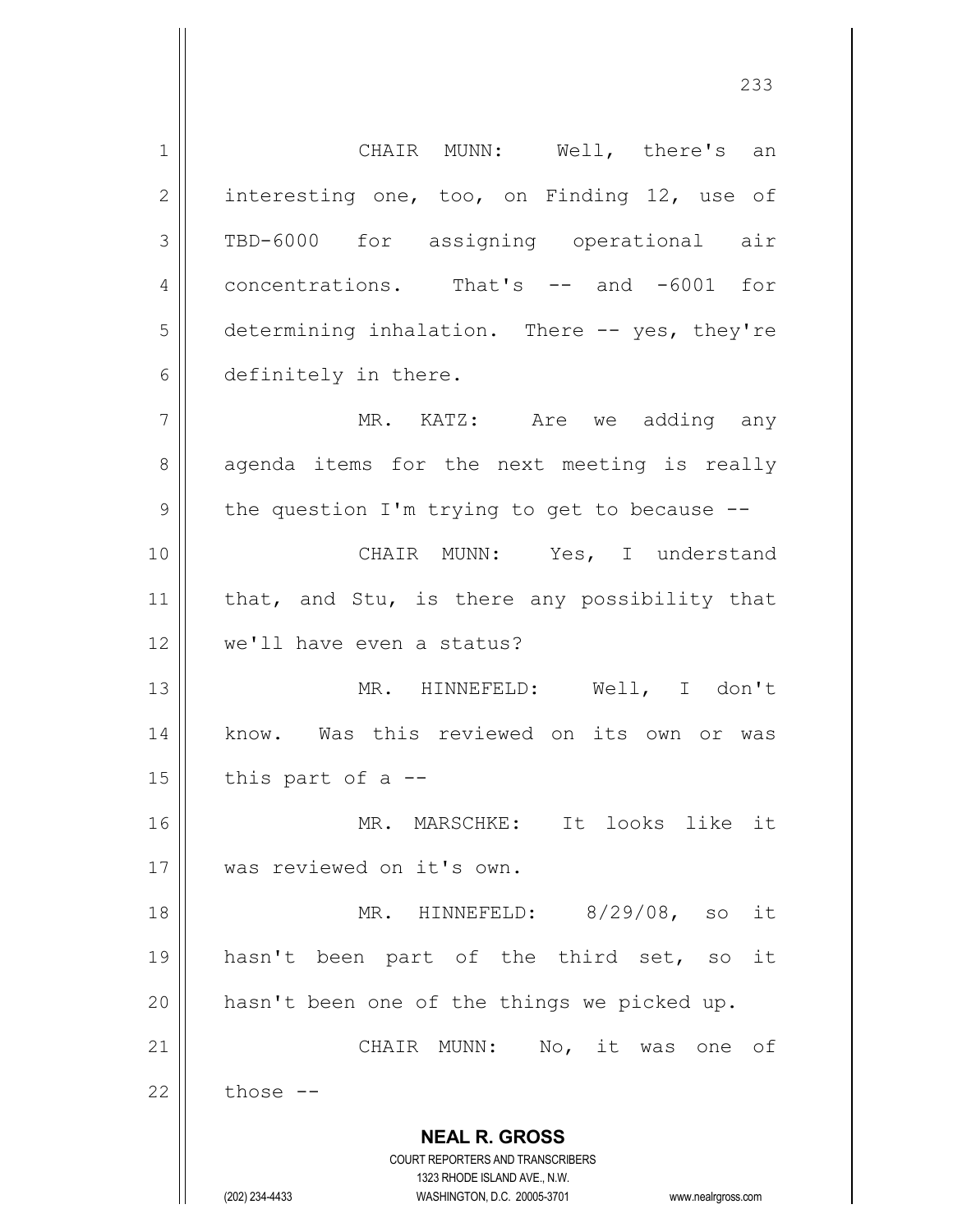**NEAL R. GROSS** COURT REPORTERS AND TRANSCRIBERS 1323 RHODE ISLAND AVE., N.W. (202) 234-4433 WASHINGTON, D.C. 20005-3701 www.nealrgross.com 1 || MR. HINNEFELD: I can bump it -- I  $2 \parallel$  can try to bump it ahead of third-set items.  $3 \parallel$  I don't know even then, though -- let's see, 4 || the next meeting is November 17. 5 CHAIR MUNN: Correct. 6 MR. HINNEFELD: So it's a month  $7 \parallel$  away, and there's a Board meeting intervening.  $8 \parallel$  So, I don't know that we'll have a lot by 9 || November 17, to be honest. 10 MR. KATZ: I don't know that it's 11 a priority above what you have in the third 12  $\parallel$  set, so that's not -- I'm not suggesting that 13 you need to bump it up. 14 || MR. HINNEFELD: Okay. 15 || CHAIR MUNN: Well, it's one of 16 || those things that's going to be a recurring 17 || issue, this whole business of inhalation --18 MEMBER ZIEMER: Yes, it's 19 certainly -- it's more of a sightline issue 20 l than some others. 21 || MR. HINNEFELD: It's going to show  $22$  || up in a number of dose reconstructions. When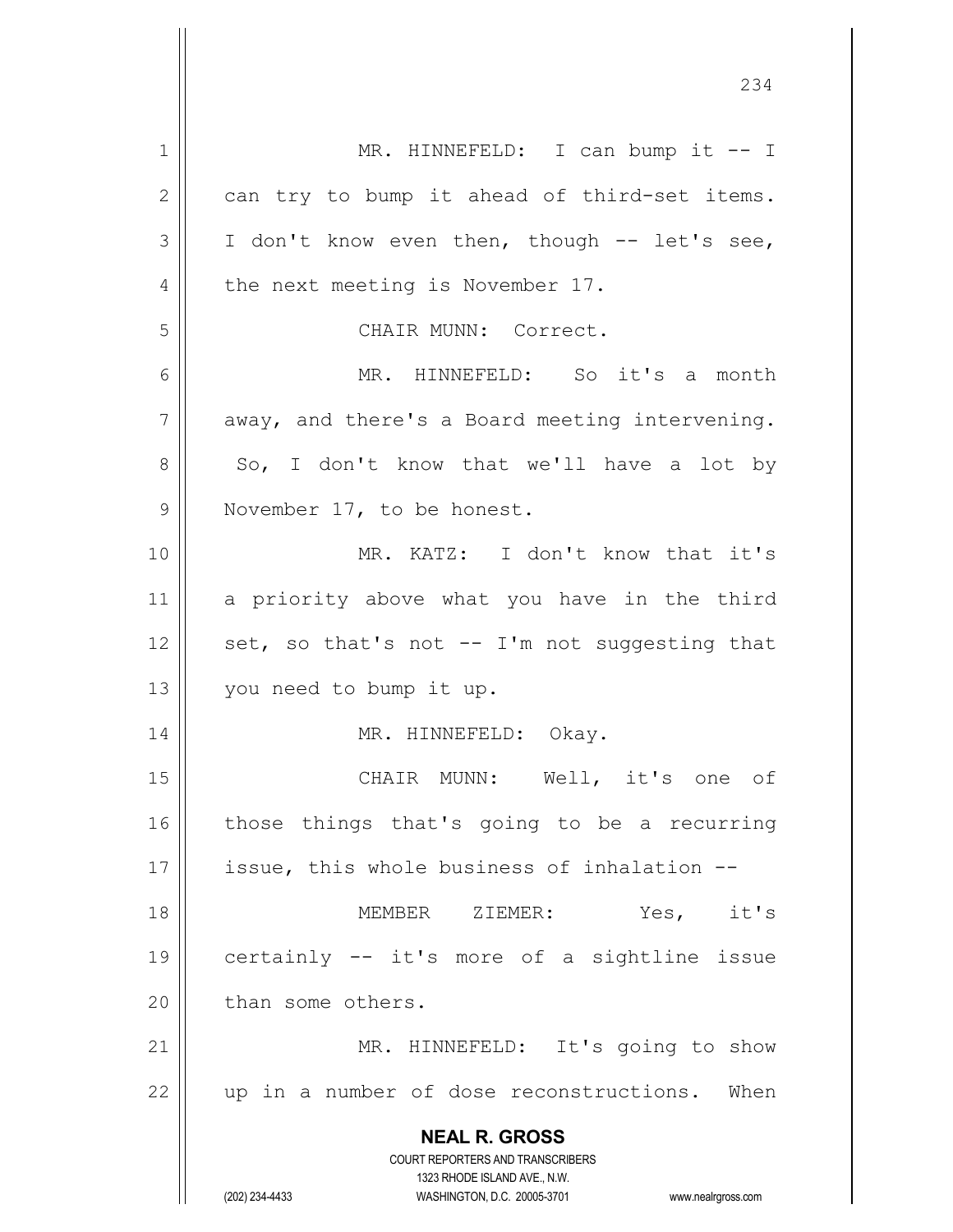**NEAL R. GROSS** COURT REPORTERS AND TRANSCRIBERS 1323 RHODE ISLAND AVE., N.W. (202) 234-4433 WASHINGTON, D.C. 20005-3701 www.nealrgross.com 1 | the dose reconstructions -- we did the AWE 2 dose reconstructions and the mini site profile 3 review dose reconstructions, all the time it 4 | comes up in there. 5 MR. KATZ: So it sounds like what  $6 \parallel$  you're saying is maybe it should be a higher  $7 \parallel$  priority than  $-$ 8 || MR. HINNEFELD: It's pretty 9 | broadly applicable. 10 CHAIR MUNN: I think so. It would 11 be very helpful if you could get it started so  $12$  | that we could at least have an initial  $-$ 13 || MR. HINNEFELD: Right. I hate to 14 commit to anything in here because I never  $15$  | know what I'm  $-$ 16 MR. KATZ: I know. I can just put 17  $\parallel$  it on the agenda. You may not get to it, but 18 || I can put it on the agenda. 19 || CHAIR MUNN: If we don't get to 20  $\parallel$  it, we don't get to it, but it would be nice  $21$  to have it on the agenda. 22 || MR. KATZ: Right. Okay.